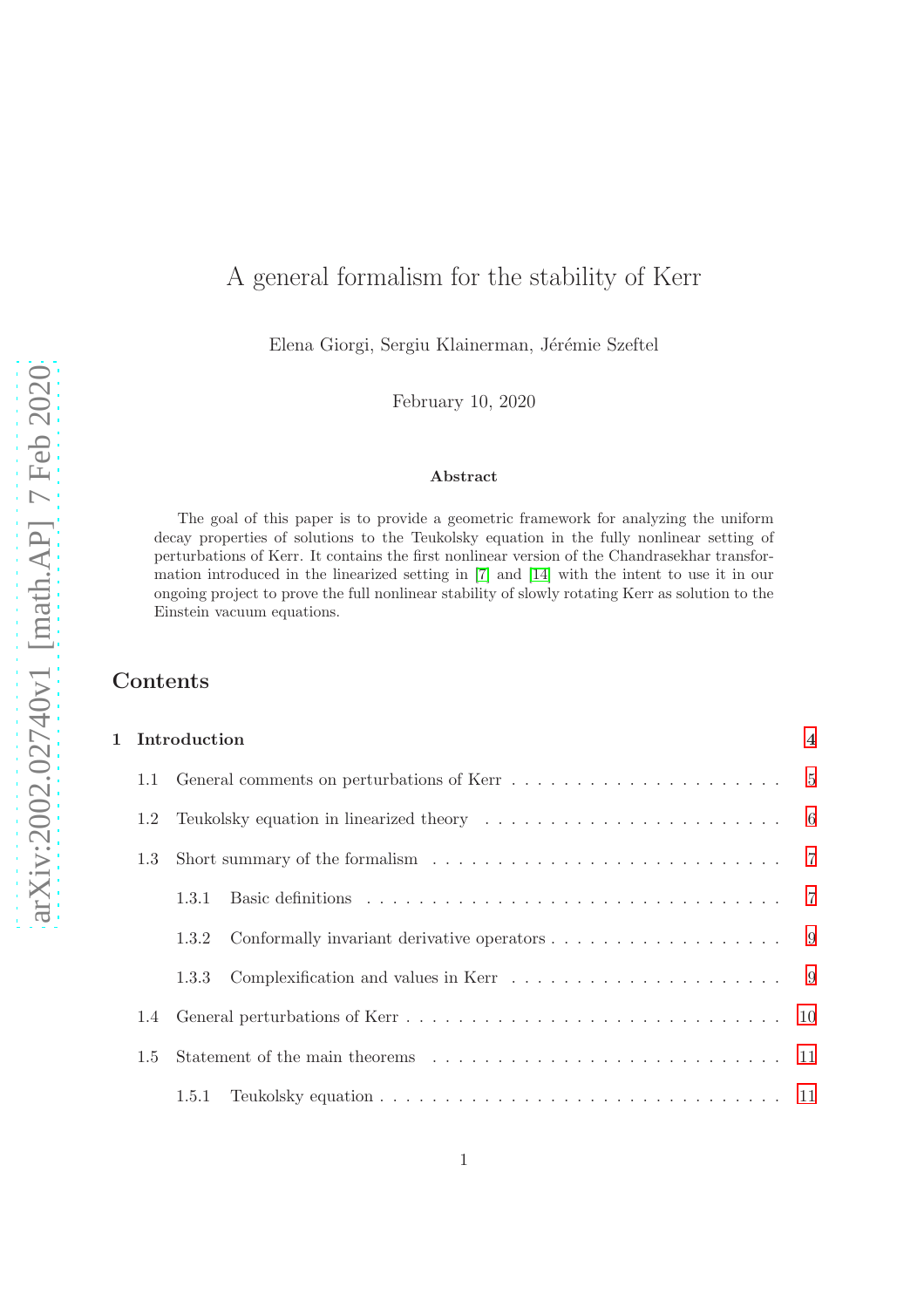|                               |                                     | 1.5.2                                                                                  | 12 |  |
|-------------------------------|-------------------------------------|----------------------------------------------------------------------------------------|----|--|
|                               | 1.6                                 |                                                                                        | 13 |  |
|                               | 1.7                                 |                                                                                        | 13 |  |
| $\bf{2}$                      |                                     | A general formalism                                                                    | 14 |  |
|                               | 2.1                                 |                                                                                        |    |  |
|                               | 2.2                                 |                                                                                        | 21 |  |
|                               | 2.3                                 |                                                                                        | 22 |  |
|                               | 2.4                                 |                                                                                        | 24 |  |
|                               | 2.5                                 |                                                                                        | 25 |  |
|                               | 2.6                                 |                                                                                        | 26 |  |
|                               | 2.7                                 |                                                                                        | 29 |  |
|                               | 2.8                                 |                                                                                        | 30 |  |
|                               | 2.9                                 | Null structure and Bianchi using conformally invariant derivatives                     | 35 |  |
| 3                             | Main equations in complex notations |                                                                                        |    |  |
|                               | 3.1                                 |                                                                                        | 37 |  |
|                               | 3.2                                 |                                                                                        | 41 |  |
|                               | 3.3                                 | Complex notations for the Ricci coefficients and curvature components $\dots \dots$    | 45 |  |
|                               | 3.4                                 |                                                                                        | 45 |  |
|                               | 3.5                                 | Main equations in complex form using conformal operators $\ldots \ldots \ldots \ldots$ | 48 |  |
| Invariant wave operators<br>4 |                                     |                                                                                        | 50 |  |
|                               | 4.1                                 |                                                                                        | 51 |  |
|                               | 4.2                                 |                                                                                        | 51 |  |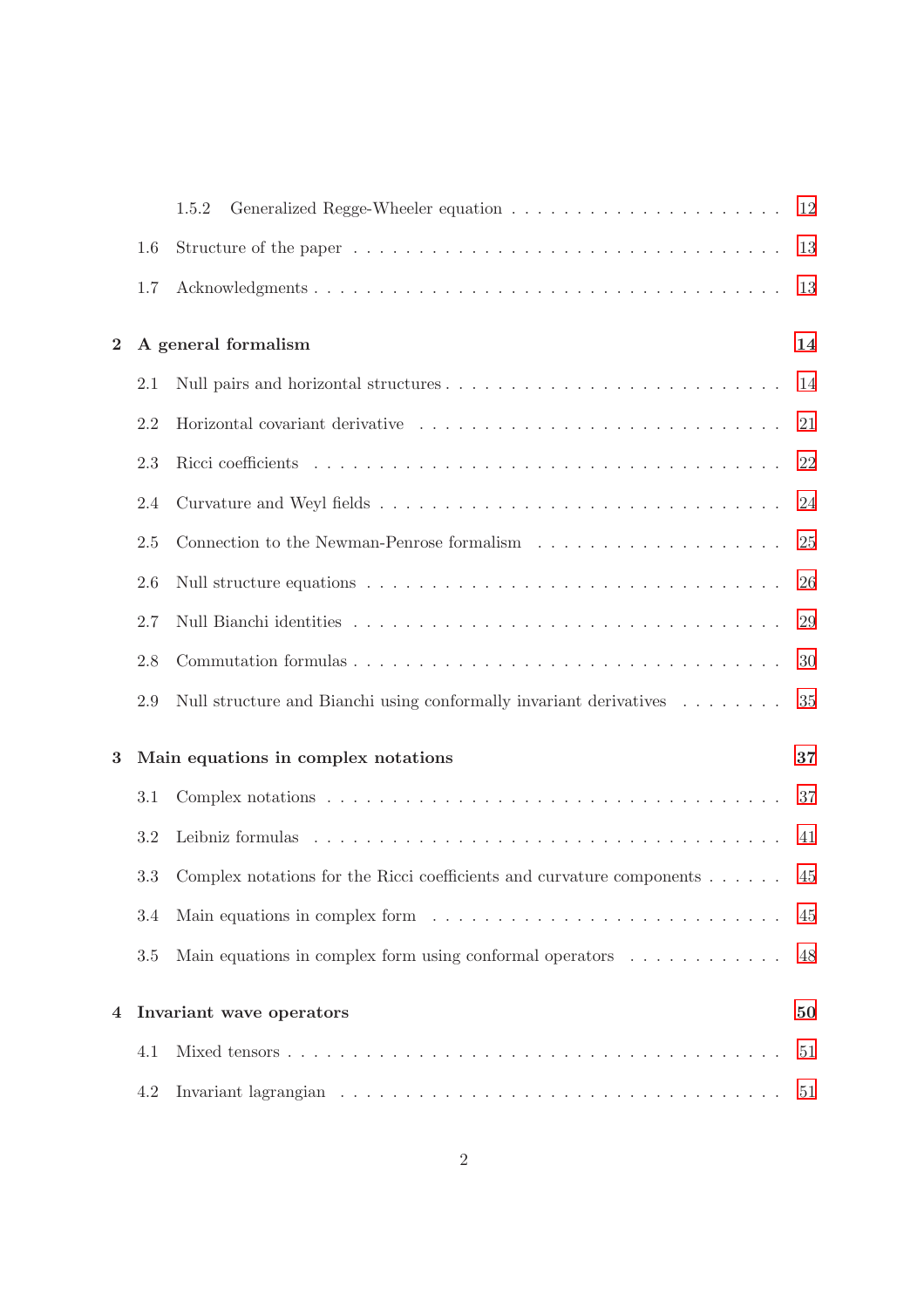|                                                          | 4.3                                           |                                                                                                               | 53 |  |  |  |
|----------------------------------------------------------|-----------------------------------------------|---------------------------------------------------------------------------------------------------------------|----|--|--|--|
|                                                          | 4.4                                           |                                                                                                               | 53 |  |  |  |
| Perturbations of Kerr<br>$\bf{5}$                        |                                               |                                                                                                               |    |  |  |  |
| 5.1                                                      |                                               |                                                                                                               | 55 |  |  |  |
|                                                          | 5.2                                           | Equations for q in Kerr $\dots \dots \dots \dots \dots \dots \dots \dots \dots \dots \dots \dots \dots \dots$ | 56 |  |  |  |
|                                                          | 5.3                                           |                                                                                                               | 58 |  |  |  |
|                                                          | 5.4                                           | Commutation formulas for perturbations of Kerr                                                                | 59 |  |  |  |
|                                                          |                                               | 5.4.1                                                                                                         | 59 |  |  |  |
|                                                          |                                               | Commutation formulas for conformally invariant derivatives<br>5.4.2                                           | 63 |  |  |  |
| The wave operator for perturbations of Kerr<br>6         |                                               |                                                                                                               | 68 |  |  |  |
|                                                          | 6.1                                           |                                                                                                               | 68 |  |  |  |
|                                                          | 6.2                                           | The wave equation using complex operators $\dots \dots \dots \dots \dots \dots \dots \dots$                   | 70 |  |  |  |
|                                                          | 6.3                                           | The projection of the wave operator $\dots \dots \dots \dots \dots \dots \dots \dots \dots \dots$             | 72 |  |  |  |
| 7                                                        |                                               | The Teukolsky equation<br>73                                                                                  |    |  |  |  |
| 8                                                        |                                               | The Regge-Wheeler-type equation                                                                               | 78 |  |  |  |
|                                                          | 8.1                                           |                                                                                                               | 80 |  |  |  |
|                                                          | 8.2                                           | The projection of the Regge-Wheeler type equation $\dots \dots \dots \dots \dots \dots$                       | 85 |  |  |  |
| 9                                                        | Additional useful identities involving $Q(A)$ |                                                                                                               |    |  |  |  |
| A Relation with the Teukolsky equation in the literature |                                               |                                                                                                               |    |  |  |  |
|                                                          |                                               | A.1 Relation between $\alpha^{[+2]}$ and projected A                                                          | 92 |  |  |  |
|                                                          | A.2                                           | The equation for $\mathfrak a$ from the Teukolsky in the literature $\ldots \ldots \ldots \ldots$             | 93 |  |  |  |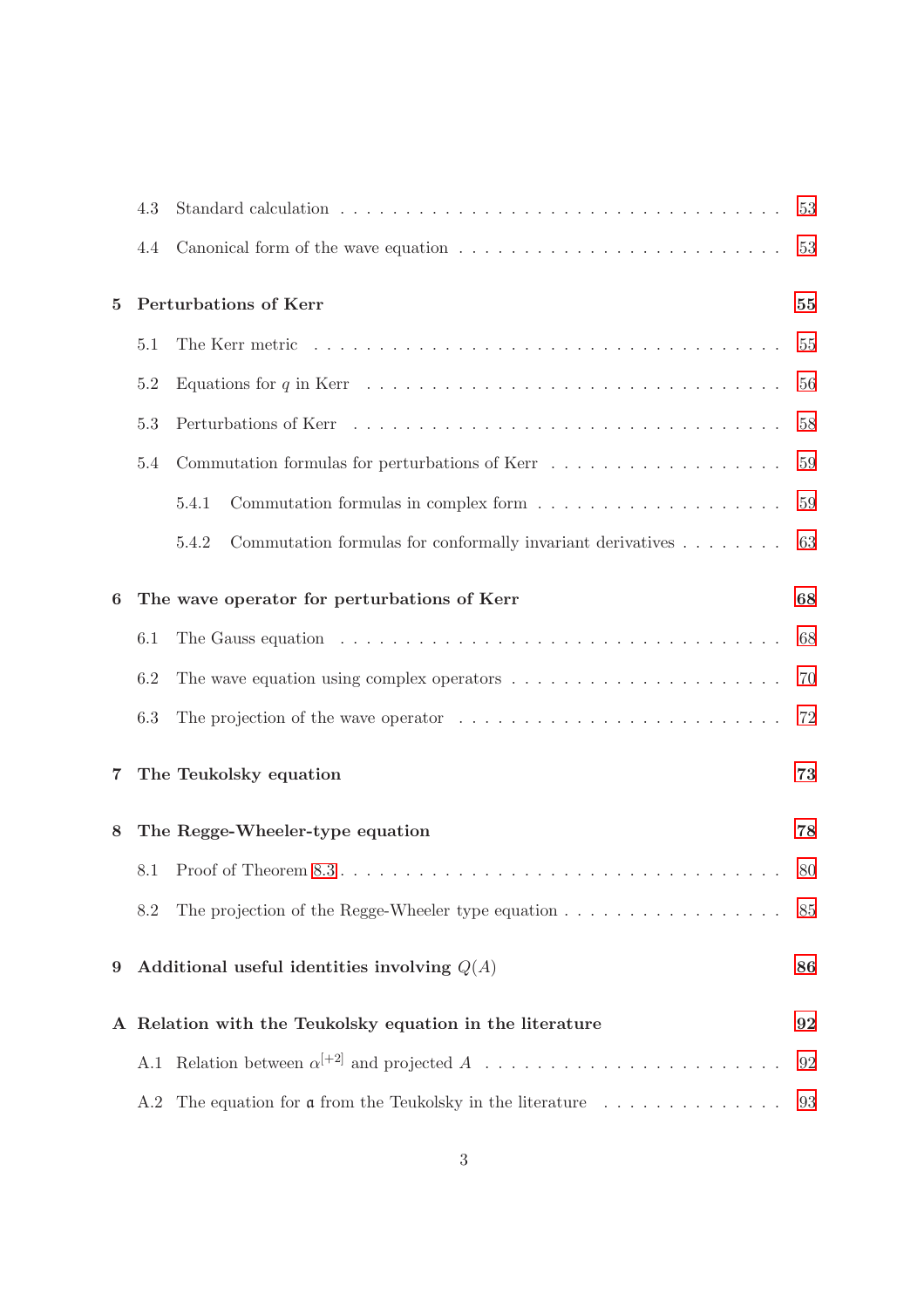|            |       | <b>B</b> Proof of Proposition 8.6                                         | 111 |
|------------|-------|---------------------------------------------------------------------------|-----|
| <b>B.1</b> |       |                                                                           |     |
|            |       |                                                                           |     |
|            |       |                                                                           |     |
|            |       |                                                                           |     |
|            |       |                                                                           |     |
|            |       |                                                                           |     |
|            | B.1.6 |                                                                           |     |
|            |       |                                                                           |     |
|            | B.1.8 |                                                                           |     |
|            |       | B.2 The structure of the linear lower order terms: proof of Lemma 8.7 134 |     |

# <span id="page-3-0"></span>1 Introduction

The goal of this paper is to provide the geometric framework for analyzing the uniform decay properties of solutions to the Teukolsky equation in the fully nonlinear setting of perturbations of Kerr, as solutions to the Einstein vacuum equations

$$
Ric(g) = 0.\t\t(1)
$$

In the linearized setting, i.e. the Teukolsky equation on a fixed Kerr background with small angular momentum, this was achieved independently in [\[7\]](#page-137-0) and [\[14\]](#page-138-0) by a suitable version of the so called Chandrasekhar transformation. We recall that this transformation was first introduced by Chandrasekhar to pass from the Teukolsky equation to a Regge-Wheeler equation in the context of mode stability for the linearized gravity system around Schwarzschild, see [\[3\]](#page-137-1). A first physical version of that transformation appeared in [\[6\]](#page-137-2) and was used by the authors to derive robust uniform decay estimates for the Teukolsky equation in Schwarzschild. Its nonlinear version appears in [\[11\]](#page-137-3) where it plays an important role in the proof of the full nonlinear stability of Schwarzschild for axially symmetric polarized perturbations. In this paper we derive the first nonlinear version of the transformations introduced in [\[7\]](#page-137-0) and [\[14\]](#page-138-0) with the intent to use it in our ongoing project to prove the full nonlinear stability of slowly rotating Kerr as solution to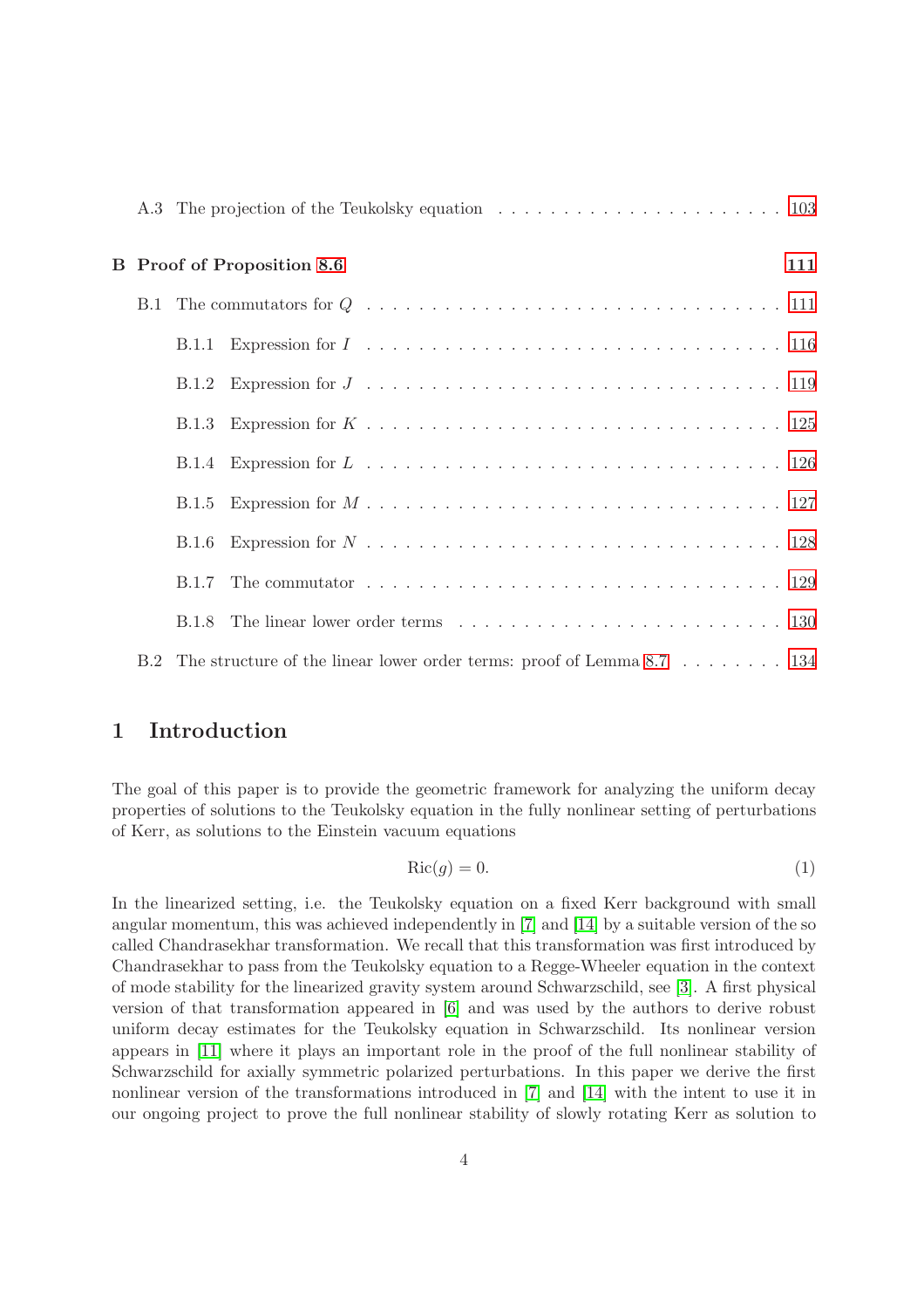the Einstein vacuum equations. Note also that the result of [\[14\]](#page-138-0) was used in [\[2\]](#page-137-4) to provide a first proof of linearized stability of Kerr. A different proof, based on generalized wave coordinates, was also given in [\[9\]](#page-137-5).

#### <span id="page-4-0"></span>1.1 General comments on perturbations of Kerr

A proof of the nonlinear stability<sup>[1](#page-4-1)</sup> of Kerr, at least for small angular momentum, requires the following major ingredients.

- 1. A formalism to derive the Teukolsky and Regge-Wheeler type equations in the nonlinear setting.
- 2. An analytic mechanism to derive estimates for these.
- 3. A dynamical mechanism to identify the final mass and final angular momentum.
- 4. A dynamical mechanism for finding the right gauge conditions in which the very notion of convergence to the final state can be formulated.
- 5. A precisely formulated continuity argument based on a grand bootstrap scheme which assigns to all geometric quantities involved in the process specific decay rates, which can be dynamically recovered from the initial conditions by a long series of estimates, and thus ensure convergence to a final Kerr state.

In  $[12]$  and  $[13]$ , the last two authors have provided a framework for dealing with the issue 4, by constructing generalized notions of generally covariant modulated (GCM) spheres<sup>[2](#page-4-2)</sup> in the asymptotic region of a general perturbation of Kerr. In connection to the issue 3, it is expected, as in [\[11\]](#page-137-3), that the Hawking mass associated to the 2-spheres of a well adapted spacetime foliation will converge to the final mass. In [\[13\]](#page-138-2), a definition of angular momentum for GCM spheres was also given with the expectation that it will play a similar role in detecting the final angular momentum of a general perturbation of Kerr.

In this paper we deal with the first issue, i.e. we provide a geometric framework in which the Teukolsky and Regge-Wheeler equations can be derived for general, nonlinear, realistic perturbations of Kerr. We emphasize the word realistic by which we mean that the perturbations have decay properties consistent with the bootstrap assumptions mentioned in 5. We make these assumptions here by adapting those made in [\[11\]](#page-137-3).

<span id="page-4-1"></span><sup>&</sup>lt;sup>1</sup>We refer here to a geometric proof similar in spirit to that of the recent proof of the nonlinear stability of Schwarzschild under polarized perturbations [\[11\]](#page-137-3). Other approaches are also being pursued, most notably those based on a generalized notion of wave coordinates.

<span id="page-4-2"></span><sup>2</sup>Generalizing those used in the nonlinear stability of Schwarzschild in the polarized case, see [\[11\]](#page-137-3).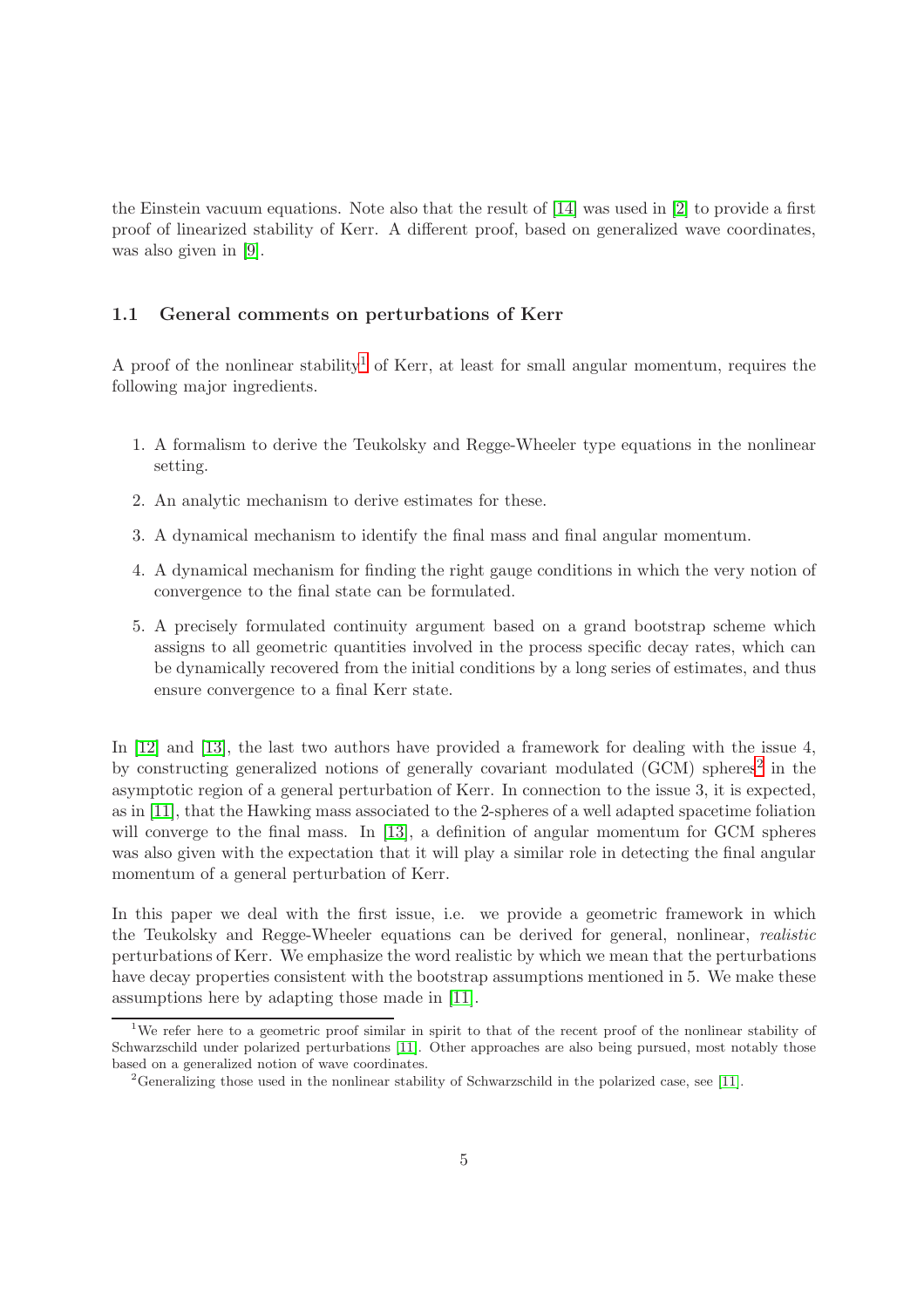#### <span id="page-5-0"></span>1.2 Teukolsky equation in linearized theory

It has been known since the work of Teukolsky [\[16\]](#page-138-3) [\[17\]](#page-138-4) that, for linearized perturbations of Kerr, the extreme components of the curvature tensor verify decoupled wave equations in a fixed Kerr background. As mentioned above, a first robust derivation of decay estimates for solutions of the Teukolsky equation in Schwarzschild was given in [\[6\]](#page-137-2), based on a physical space variant of the Chandrasekhar transformation<sup>[3](#page-5-1)</sup>. The method was recently extended to the Teukolsky equation in Kerr spacetimes  $Kerr(a, m)$  with  $|a| \ll m$  independently in [\[14\]](#page-138-0) and [\[7\]](#page-137-0).

Both [\[7\]](#page-137-0) and [\[14\]](#page-138-0) start from the well known second order Teukolsky equation  $\mathcal{L}(\alpha^{[\pm 2]}) = 0$  in a Kerr spacetime  $Kerr(a, m)$ . The complex scalar  $\alpha^{[\pm 2]}$  (for spin +2 or spin -2) is defined, in the context of the Newman-Penrose (NP) formalism, to be one of the extreme curvature components, relative to a principal null frame<sup>[4](#page-5-2)</sup>. The Teukolsky equation for  $\alpha^{[\pm 2]}$  is a decoupled wave equation which is obtained as consequence of the linearized Einstein vacuum equations. Both [\[7\]](#page-137-0) and [\[14\]](#page-138-0) transform  $\alpha^{[\pm 2]}$ , by an appropriate generalized Chandrasekhar transformation, into a new complex scalar  $\Psi = Q(\alpha^{[\pm 2]})$ , with Q a second order operator (in the direction of the ingoing null direction for spin +2, outgoing for spin  $-2$ ), expressed relative to the standard Kerr coordinates. The complex scalar  $\Psi$  verifies a generalized Regge-Wheeler equation of the schematic form

<span id="page-5-3"></span>
$$
\Box_{a,m} \Psi + ia \, c(r,\theta) \partial_t \Psi + V(r,\theta) \Psi = a \, L_Q(\alpha^{[\pm 2]}) \tag{2}
$$

where  $\Box_{a,m}$  is the D'Alembertian operator associated to the Kerr metric  $Kerr(a, m)$ ,  $c(r, \theta)$  is a function of r and  $\theta$ ,  $V(r, \theta)$  is a favorable potential and  $L_Q(\alpha^{[\pm 2]})$  are lower order terms in the derivatives of  $\alpha^{[\pm 2]}$ . Though the complex scalar  $\alpha^{[\pm 2]}$  is defined using a principal null tetrad via the NP formalism, all calculations which take the Teukolsky equation to [\(2\)](#page-5-3) are done in coordinates. This approach leads to serious difficulties when one tries to extend the calculations in the nonlinear setting where the precise structure of the nonlinear terms is essential.

In the setting of polarized perturbations of Schwarzschild [\[11\]](#page-137-3), this calculation was performed using null frames, which are both adapted to an integrable foliation and almost diagonalize the curvature tensor<sup>[5](#page-5-4)</sup>. One could thus rely on the geometric formalism developed in the context of the proof of the nonlinear stability of Minkowski space [\[5\]](#page-137-6). This latter cannot be straightforwardly applied from Minkowski to perturbations of Kerr. To capture the almost diagonalizable properties of principal null frames one has to give up on integrability and thus, seemingly, forced to work with a general Newman-Penrose (NP) formalism, as introduced in [\[15\]](#page-138-5). The NP formalism, however, presents its own set of difficulties. Indeed complex calculations, such those needed to derive the nonlinear analogue of [\(2\)](#page-5-3), depend on higher derivatives of all connection

<sup>&</sup>lt;sup>3</sup>Which takes solutions of the Teukolsky equation into solutions of a Regge-Wheeler type equation, that can then be analyzed using a variant of the vectorfield method based on Morawetz and  $r<sup>p</sup>$ -weighted estimates.

<span id="page-5-2"></span><span id="page-5-1"></span><sup>4</sup>We recall that principal null frames have the very important property of diagonalizing the curvature tensor. <sup>5</sup>i.e. such frames diagonalize the curvature tensor up to terms which are small with respect to the perturbation.

<span id="page-5-4"></span>These frames are thus small perturbations of standard null frames in Schwarzschild which are both principal and integrable.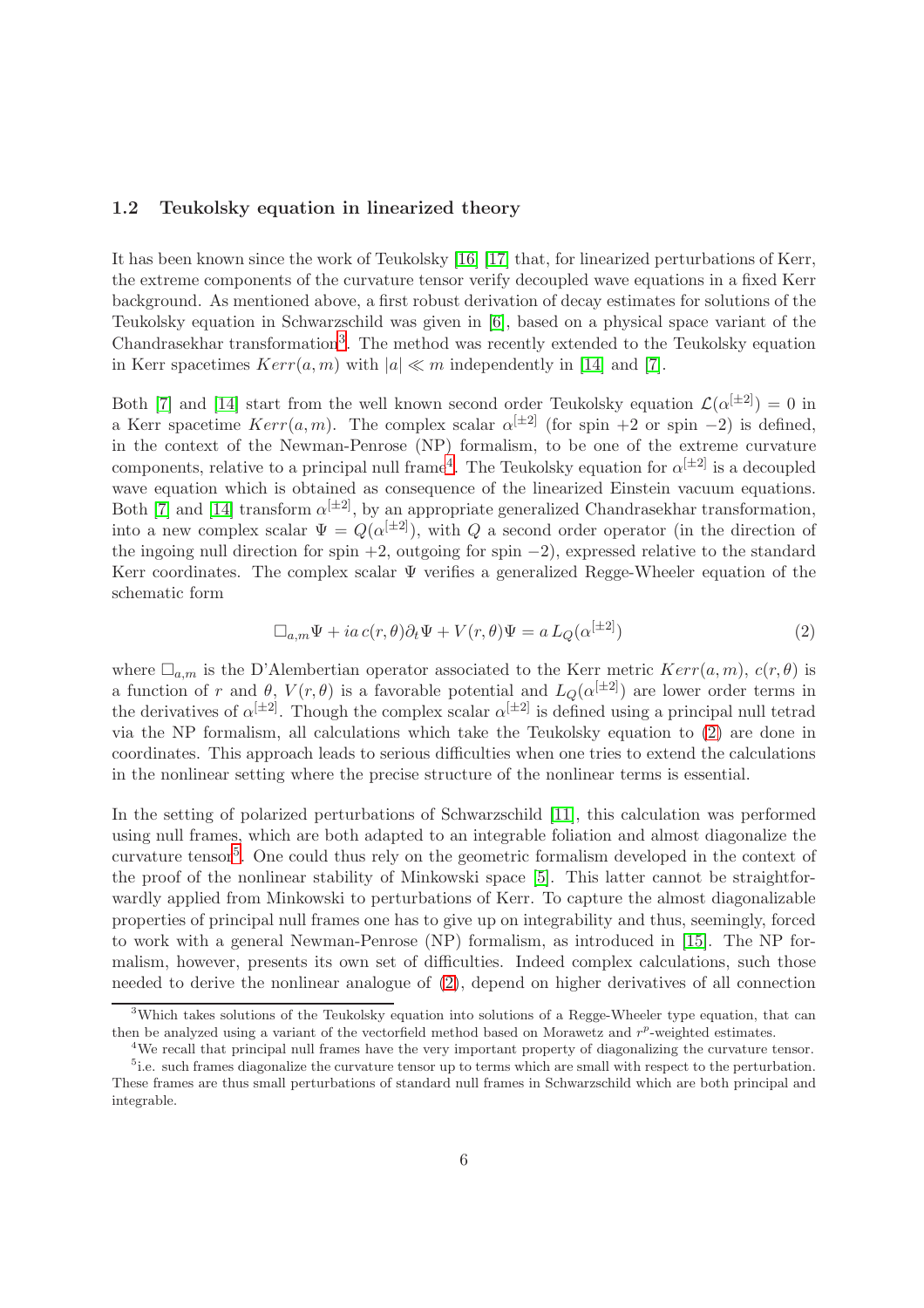coefficients of the NP frame rather than only those which are geometrically significant. This could seriously affect the structure of non-linear corrections.

In our work we rely instead on a tensorial approach, based on horizontal structures which closely mimics the calculations done in integrable settings while maintaining the important diagonalizable properties of the principal directions. This allows us to maintain, with minimal changes, the geometric formalism of [\[5\]](#page-137-6) widely used today in mathematical GR. We give a full account of it in this paper<sup>[6](#page-6-2)</sup> and use it to derive the proper nonlinear corrections to  $(2)$ . We will show in fact that these corrections admit a structure very similar to the one found in [\[11\]](#page-137-3), see Theorem 2.4.7 in that paper.

#### <span id="page-6-0"></span>1.3 Short summary of the formalism

<span id="page-6-1"></span>We give here a short summary of the formalism, which is extensively described in section [2.](#page-13-0)

#### 1.3.1 Basic definitions

Let  $(M, g)$  a Lorentzian space-time. Consider a fixed null pair of vectorfields  $(e_3, e_4)$ , i.e.

$$
\mathbf{g}(e_3, e_3) = \mathbf{g}(e_4, e_4) = 0, \qquad \mathbf{g}(e_3, e_4) = -2,
$$

and denote by  $\mathbf{O}(\mathcal{M})$  the vector space of horizontal vectorfields X on M, i.e.  $\mathbf{g}(e_3, X) =$  $g(e_4, X) = 0$ . A null frame  $(e_3, e_4, e_1, e_2)$  on M consists, in addition to the null pair  $(e_3, e_4)$ , of a choice of horizontal vectorfields  $(e_1, e_2)$ , such that

$$
\mathbf{g}(e_a, e_b) = \delta_{ab} \qquad a, b = 1, 2.
$$

The commutator  $[X, Y]$  of two horizontal vectorfields may fail however to be horizontal. We say that the pair  $(e_3, e_4)$  is integrable if  $\mathbf{O}(\mathcal{M})$  forms an integrable distribution, i.e.  $X, Y \in \mathbf{O}(\mathcal{M})$ implies that  $[X, Y] \in O(M)$ . As it is well-known, the principal null pair in Kerr fails to be integrable, see also Remark [1.1.](#page-7-0) Given an arbitrary vectorfield X we denote by  ${}^{(h)}X$  its horizontal projection,

$$
{}^{(h)}X = X + \frac{1}{2}\mathbf{g}(X, e_3)e_4 + \frac{1}{2}\mathbf{g}(X, e_4)e_3.
$$

For any  $X, Y \in \mathbf{O}(\mathcal{M})$  we define  $\gamma(X, Y) = \mathbf{g}(X, Y)$  and<sup>[7](#page-6-3)</sup>

$$
\chi(X,Y) = \mathbf{g}(\mathbf{D}_X e_4, Y), \qquad \underline{\chi}(X,Y) = \mathbf{g}(\mathbf{D}_X e_3, Y).
$$

<span id="page-6-2"></span> $6$ Elements of the horizontal structure framework were also shortly discussed in the appendix to [\[10\]](#page-137-7) as an alternative to the NP formalism. Relations between the two formalisms are addressed there as well.

<span id="page-6-3"></span><sup>&</sup>lt;sup>7</sup>In the particular case where the horizontal structure is integrable,  $\gamma$  is the induced metric, and  $\chi$  and  $\chi$  are the null second fundamental forms.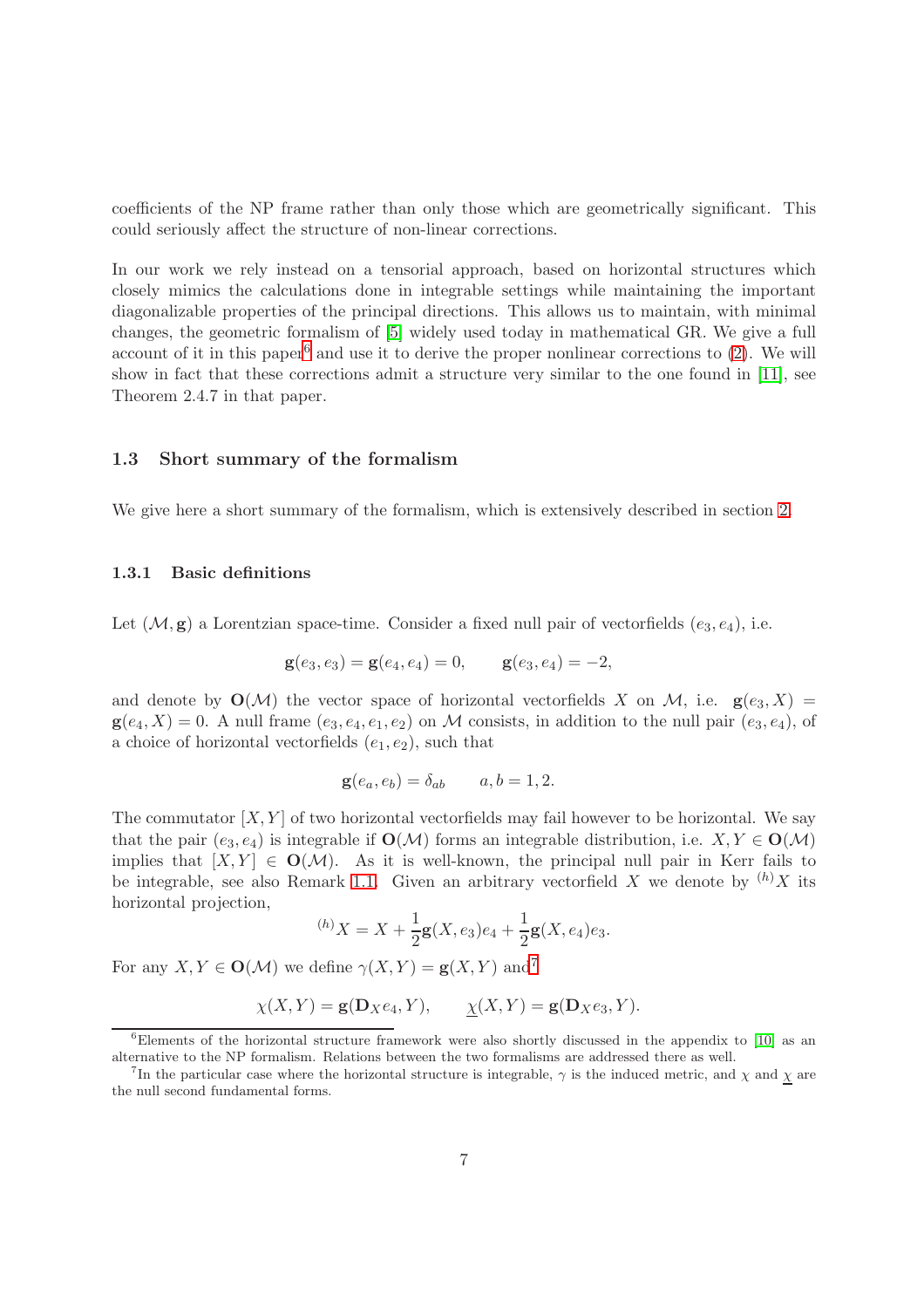Observe that  $\chi$  and  $\chi$  are symmetric if and only if the horizontal structure is integrable. Indeed this follows easily from the formulas<sup>[8](#page-7-1)</sup>,

$$
\chi(X,Y) - \chi(Y,X) = \mathbf{g}(\mathbf{D}_X e_4, Y) - \mathbf{g}(\mathbf{D}_Y e_4, X) = -\mathbf{g}(e_4, [X,Y]), \n \underline{\chi}(X,Y) - \underline{\chi}(Y,X) = \mathbf{g}(\mathbf{D}_X e_3, Y) - \mathbf{g}(\mathbf{D}_Y e_3, X) = -\mathbf{g}(e_3, [X,Y]).
$$

We define their trace  $\mathrm{tr}\,\chi$ ,  $\mathrm{tr}\,\chi$ , and anti-trace  $\mathrm{^{(a)}}\mathrm{tr}\chi$ ,  $\mathrm{^{(a)}}\mathrm{tr}\chi$  as follows

$$
\operatorname{tr}\chi := \delta^{ab}\chi_{ab}, \qquad \operatorname{tr}\underline{\chi} := \delta^{ab}\underline{\chi}_{ab}, \qquad \overset{(a)}{\operatorname{tr}}\chi := \in^{ab}\chi_{ab}, \qquad \overset{(a)}{\operatorname{tr}}\underline{\chi} := \in^{ab}\underline{\chi}_{ab}.
$$

Accordingly, we decompose  $\chi, \chi$  as follows

$$
\chi_{ab} = \hat{\chi}_{ab} + \frac{1}{2} \delta_{ab} \text{tr} \chi + \frac{1}{2} \epsilon_{ab} \stackrel{(a)}{\text{tr}} \chi,
$$
  

$$
\underline{\chi}_{ab} = \hat{\underline{\chi}}_{ab} + \frac{1}{2} \delta_{ab} \text{tr} \underline{\chi} + \frac{1}{2} \epsilon_{ab} \stackrel{(a)}{\text{tr}} \underline{\chi}.
$$

<span id="page-7-0"></span>**Remark 1.1.** The non integrability of  $(e_3, e_4)$  corresponds to non vanishing  $\binom{a}{k}$  tr<sub>X</sub> and  $\binom{a}{k}$ . A celebrated example of a non integrable null frame is the principal null frame of Kerr for which  ${}^{(a)}tr\chi$  and  ${}^{(a)}tr\chi$  are indeed non trivial.

We define the horizontal covariant operator  $\nabla$  as follows:

$$
\nabla_X Y \ := \ {}^{(h)}(\mathbf{D}_X Y) = \mathbf{D}_X Y - \frac{1}{2} \underline{\chi}(X, Y) e_4 - \frac{1}{2} \chi(X, Y) e_3, \quad X, Y \in \mathbf{O}(\mathcal{M}). \tag{3}
$$

Note that,

$$
\nabla_X Y - \nabla_Y X = [X, Y] - \frac{1}{2} \left( {}^{(a)}\text{tr}\underline{\chi} e_4 + {}^{(a)}\text{tr}\chi e_3 \right) \in (X, Y).
$$

Note that  $\nabla$  acts like a Levi-Civita connection i.e., for all  $X, Y, Z \in O(\mathcal{M})$ ,

$$
Z\gamma(X,Y) = \gamma(\nabla_Z X, Y) + \gamma(X, \nabla_Z Y).
$$

We can then define connection and curvature coefficients similar to those in the integrable case, as in  $[5]$ ,

$$
\underline{\chi}_{ab} = \mathbf{g}(\mathbf{D}_a e_3, e_b), \qquad \chi_{ab} = \mathbf{g}(\mathbf{D}_a e_4, e_b), \qquad \underline{\xi}_a = \frac{1}{2} \mathbf{g}(\mathbf{D}_3 e_3, e_a), \qquad \xi_a = \frac{1}{2} \mathbf{g}(\mathbf{D}_4 e_4, e_a), \n\underline{\omega} = \frac{1}{4} \mathbf{g}(\mathbf{D}_3 e_3, e_4), \qquad \omega = \frac{1}{4} \mathbf{g}(\mathbf{D}_4 e_4, e_3), \qquad \underline{\eta}_a = \frac{1}{2} \mathbf{g}(\mathbf{D}_4 e_3, e_a), \qquad \eta_a = \frac{1}{2} \mathbf{g}(\mathbf{D}_3 e_4, e_a), \n\zeta_a = \frac{1}{2} \mathbf{g}(\mathbf{D}_{e_a} e_4, e_3),
$$

 $\alpha_{ab} = \mathbf{R}_{a4b4}, \quad \beta_a = \frac{1}{2}$  $\frac{1}{2}$ **R**<sub>a434</sub>,  $\beta_a = \frac{1}{2}$  $\frac{1}{2}$ **R**<sub>a334</sub>, <u> $\alpha_{ab}$ </u> = **R**<sub>a3b3</sub>,  $\rho = \frac{1}{4}$  $\frac{1}{4}R_{3434}$ ,  $\phi = \frac{1}{4}$  $\frac{1}{4}$  \*R<sub>3434</sub>, and derive the corresponding null structure and null Bianchi equations, see Propositions [2.29](#page-25-1) and [2.32.](#page-28-1)

<span id="page-7-1"></span><sup>&</sup>lt;sup>8</sup>Note that we can view  $\chi$  and  $\chi$  as horizontal 2-covariant tensor-fields by extending their definition to arbitrary  $X, Y$ , by  $\chi(X, Y) = \chi({}^{(h)}X, {}^{(h)}Y), \chi(X, Y) = \chi({}^{(h)}X, {}^{(h)}Y).$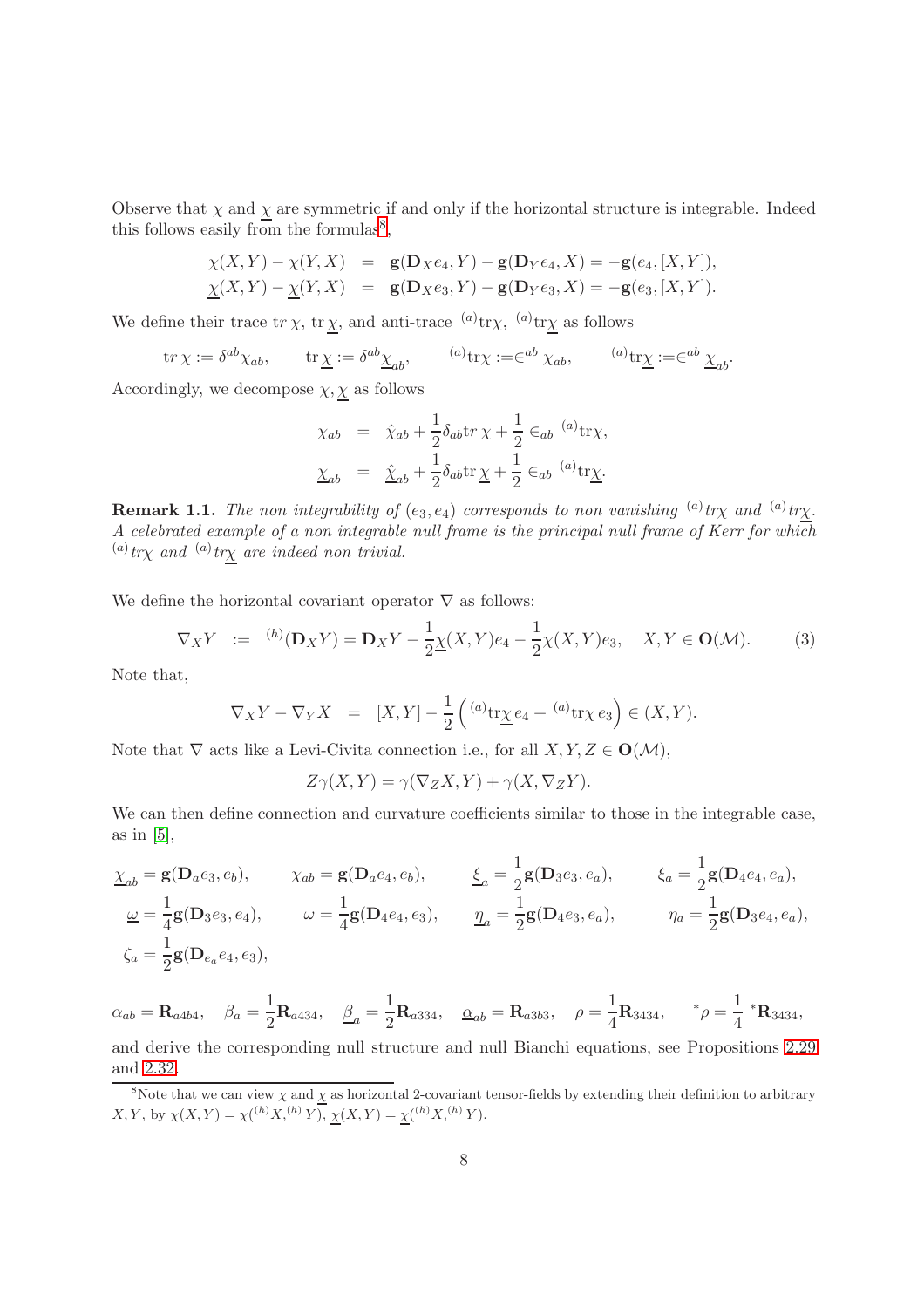Remark 1.2. The main advantage of the formalism presented above is that, with the exception of the presence of the integrable defect scalars  $\binom{a}{x}$  tr<sub> $\chi$ </sub>,  $\chi$ , the null structure and null Bianchi equations look very similar to the familiar equations in  $[5]$ .

#### <span id="page-8-0"></span>1.3.2 Conformally invariant derivative operators

The Ricci and curvature coefficients depend, of course, on the particular null frame we choose. Of particular importance in our work here are the conformal frame transformations  $e'_3$  =  $\lambda^{-1}e_3$ ,  $e'_4 = \lambda e_4$ ,  $e'_a = e_a$ . Note, in particular, that under such a frame transformation we have

$$
\begin{array}{rcl}\n\text{tr}\,\underline{\chi}' &=& \lambda^{-1}\text{tr}\,\underline{\chi}, \quad \text{``a)}\text{tr}\underline{\chi}' = \lambda^{-1} \text{``a)}\text{tr}\underline{\chi}, \quad \text{tr}\,\chi' = \lambda \text{tr}\,\chi, \quad \text{``a)}\text{tr}\chi' = \lambda \text{``a)}\text{tr}\chi, \\
\xi' &=& \lambda\xi, \quad \eta' = \eta, \quad \underline{\eta}' = \underline{\eta}, \quad \underline{\xi}' = \lambda^{-1}\underline{\xi}, \\
\alpha' &=& \lambda^2\alpha, \quad \beta' = \lambda\beta, \quad \rho' = \rho, \quad \text{``$\rho'$ = \text{``$\rho$}, \quad \underline{\beta'} = \lambda^{-1}\underline{\beta}, \quad \underline{\alpha'} = \lambda^{-2}\underline{\alpha},\n\end{array}
$$

and

$$
\underline{\omega}' = \lambda^{-1} \left( \underline{\omega} + \frac{1}{2} e_3(\log \lambda) \right), \quad \underline{\omega}' = \lambda \left( \underline{\omega} - \frac{1}{2} e_4(\log \lambda) \right), \quad \zeta' = \zeta - \nabla(\log \lambda).
$$

We say that a horizontal tensor  $f$  is s-conformal invariant if, under the conformal frame trans-formation above it changes as<sup>[9](#page-8-2)</sup>  $f' = \lambda^s f$ . According to this definition  $\chi$  is 1-conformal,  $\alpha$  is 2-conformal, ..., while  $\omega$ ,  $\underline{\omega}$ ,  $\zeta$  fail to be conformal.

<span id="page-8-3"></span>**Remark 1.3.** If f verifies  $f' = \lambda^s f$ , then the derivatives  $\nabla_3 f$ ,  $\nabla_4 f$ ,  $\nabla_a f$  are not conformal invariant. Note however that

- $^{(c)}\nabla_3 f := \nabla_3 f 2s \underline{\omega} f$  is  $(s-1)$ -conformally invariant.
- $^{(c)}\nabla_4 f := \nabla_4 f + 2s\omega f$  is  $(s + 1)$ -conformally invariant.
- $^{(c)}\nabla_A f := \nabla_A f + s\zeta_A f$  is s-conformally invariant.

The conformal invariant operator  ${}^{(c)}\nabla_3$  played an important role in the derivation of the Regge-Wheeler equation in [\[11\]](#page-137-3). Here they play an equally important role.

#### <span id="page-8-1"></span>1.3.3 Complexification and values in Kerr

The null structure and null Bianchi equations simplify considerably by introducing complex notations such as

$$
A := \alpha + i \,^*\alpha, \quad B := \beta + i \,^*\beta, \quad P := \rho + i \,^*\rho, \quad \underline{B} := \underline{\beta} + i \,^*\underline{\beta}, \quad \underline{A} := \underline{\alpha} + i \,^*\underline{\alpha},
$$

$$
X := \chi + i \,^*\chi, \quad \underline{X} := \underline{\chi} + i \,^*\underline{\chi}, \quad H := \eta + i \,^*\eta, \quad \underline{H} := \underline{\eta} + i \,^*\underline{\eta}, \quad Z := \zeta + i \,^*\zeta.
$$

<span id="page-8-2"></span><sup>&</sup>lt;sup>9</sup>Note that s is precisely what is called in [\[5\]](#page-137-6) the signature of the tensor.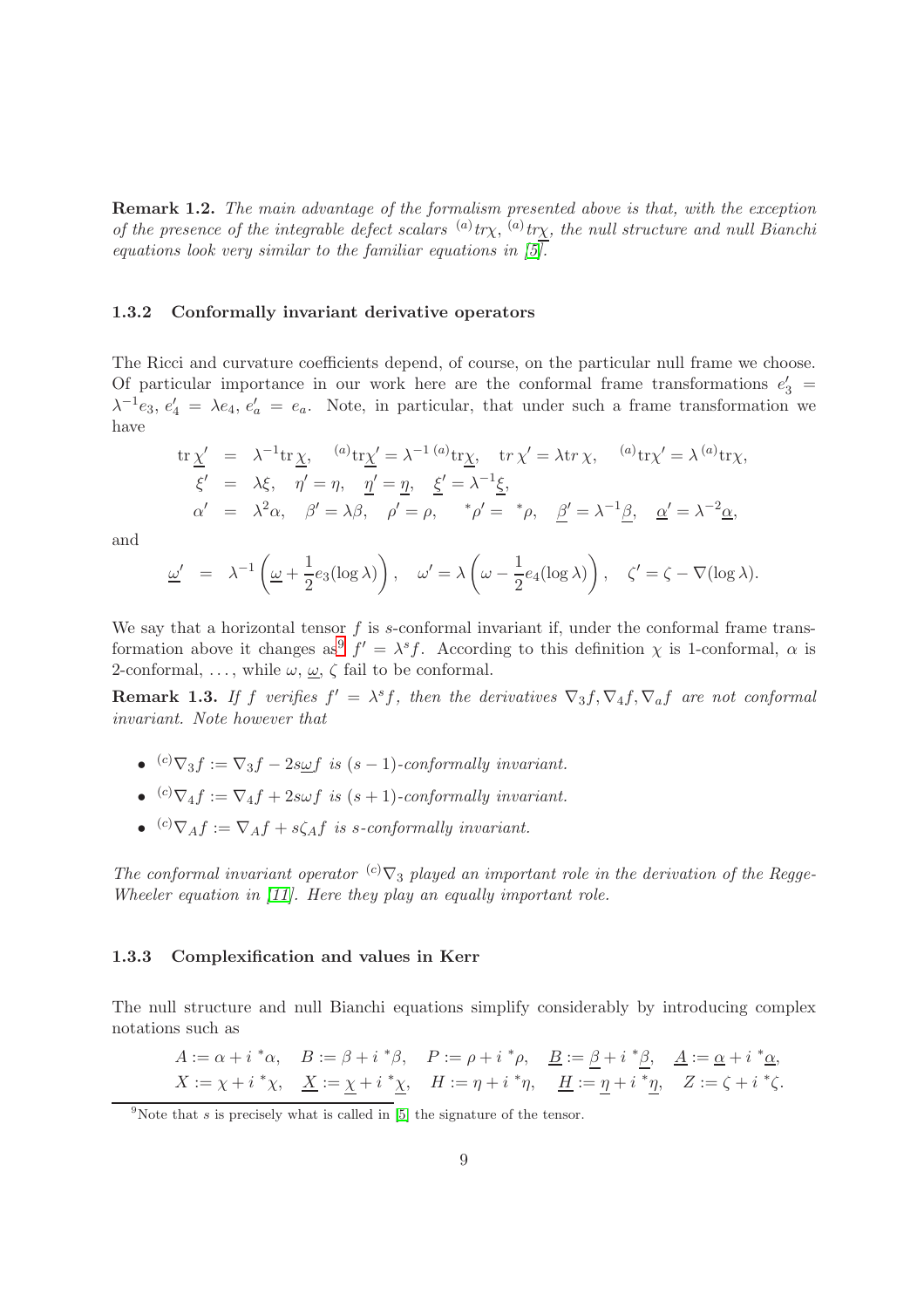In particular, note that  $\text{tr}X = \text{tr}\,\chi - i^{(a)}\text{tr}\chi$ ,  $\text{tr}\underline{X} = \text{tr}\,\underline{\chi} - i^{(a)}\text{tr}\underline{\chi}$ .

These complexified tensors take a particularly simple form in Kerr, relative to a principal null frame<sup>[10](#page-9-1)</sup>, see section [5.1,](#page-54-1)

$$
\widehat{X} = \widehat{\underline{X}} = \Xi = \Xi = \omega = 0, \qquad A = B = \underline{B} = \underline{A} = 0,
$$

and

$$
\text{tr} X = \frac{2}{q}, \qquad \text{tr} \underline{X} = -\frac{2\Delta q}{|q|^4}, \qquad P = -\frac{2m}{q^3},
$$

where  $q = r + ia \cos \theta$  and  $\Delta = r^2 + a^2 - 2mr$  relative to the Boyer-Lindquist coordinates  $(r, \theta)$ . We note also that  $q$  verifies the equations, see [\(67\)](#page-55-1),

$$
\nabla_4 q = \frac{1}{2} \text{tr} X q, \qquad \nabla_3 q = \frac{1}{2} \overline{\text{tr} X} q, \qquad \mathcal{D}q = q \underline{H}, \qquad \overline{\mathcal{D}}q = q \overline{H}. \tag{4}
$$

#### <span id="page-9-0"></span>1.4 General perturbations of Kerr

To state our main theorem we need to have a sufficiently general candidate for spacetime structures which are small perturbations of Kerr.

**Definition 1.4.** We say that a spacetime M is an  $O(\epsilon)$  perturbation of  $Kerr(a, m)$ ,  $|a| < m$ , if M comes equipped with two coordinate functions  $r : \mathcal{M} \longrightarrow (0,\infty), \theta : \mathcal{M} \longrightarrow [0,\pi]$  and a null frame  $(e_3, e_4, e_1, e_2)$  such that all Ricci and curvature coefficients which vanish in Kerr are  $O(\epsilon)$  and all other quantities differ by  $O(\epsilon)$  from their corresponding values in Kerr, expressed with respect to  $(r, \theta)$ .

We introduce a schematic notation, similar to the one used in [\[11\]](#page-137-3), see Definition 2.3.8 in that paper, to keep track of the specific structure of error terms. We divide the connection coefficient terms into

$$
\Gamma_g^{(0)} = \left\{ r\Xi, \quad \widehat{X}, \quad \widecheck{Z}, \quad \underline{\widecheck{H}}, \quad \frac{1}{r} \nabla_4 q - \frac{1}{2r} \text{tr} Xq, \quad \frac{1}{r} (\mathcal{D}q - q\underline{H}), \quad \frac{1}{r} (\overline{\mathcal{D}}q - q\overline{H}) \right\},
$$
\n
$$
\Gamma_b^{(0)} = \left\{ \widecheck{H}, \quad \underline{\widehat{X}}, \quad \underline{\Xi}, \quad \frac{1}{r} \nabla_3 q - \frac{1}{2r} \overline{\text{tr} X} q \right\},
$$
\n(5)

where, given a quantity Q, we have denoted by  $\check{Q}$  the renormalized quantity  $\check{Q} = Q - Q_{Kerr}$ , with  $Q_{Kerr}$  the corresponding value of Q in Kerr, expressed in terms of the variables r and  $\theta$ . Thus, for example,

$$
\breve{P} = P + \frac{2m}{q^3}, \qquad q = r + ia \cos \theta.
$$

<span id="page-9-1"></span><sup>&</sup>lt;sup>10</sup>There is an indeterminacy in the principal null frame as one may replace the null pair  $(e_3, e_4)$  with  $(\lambda^{-1}e_3, \lambda e_4)$ for any  $\lambda > 0$ . The formulas provided here correspond to the arbitrary choice of  $\lambda > 0$  ensuring  $\nabla_4e_4 = 0$  and thus  $\omega = 0$ . Note that our main result, stated in Theorem [1.8,](#page-11-1) is independent of this particular choice.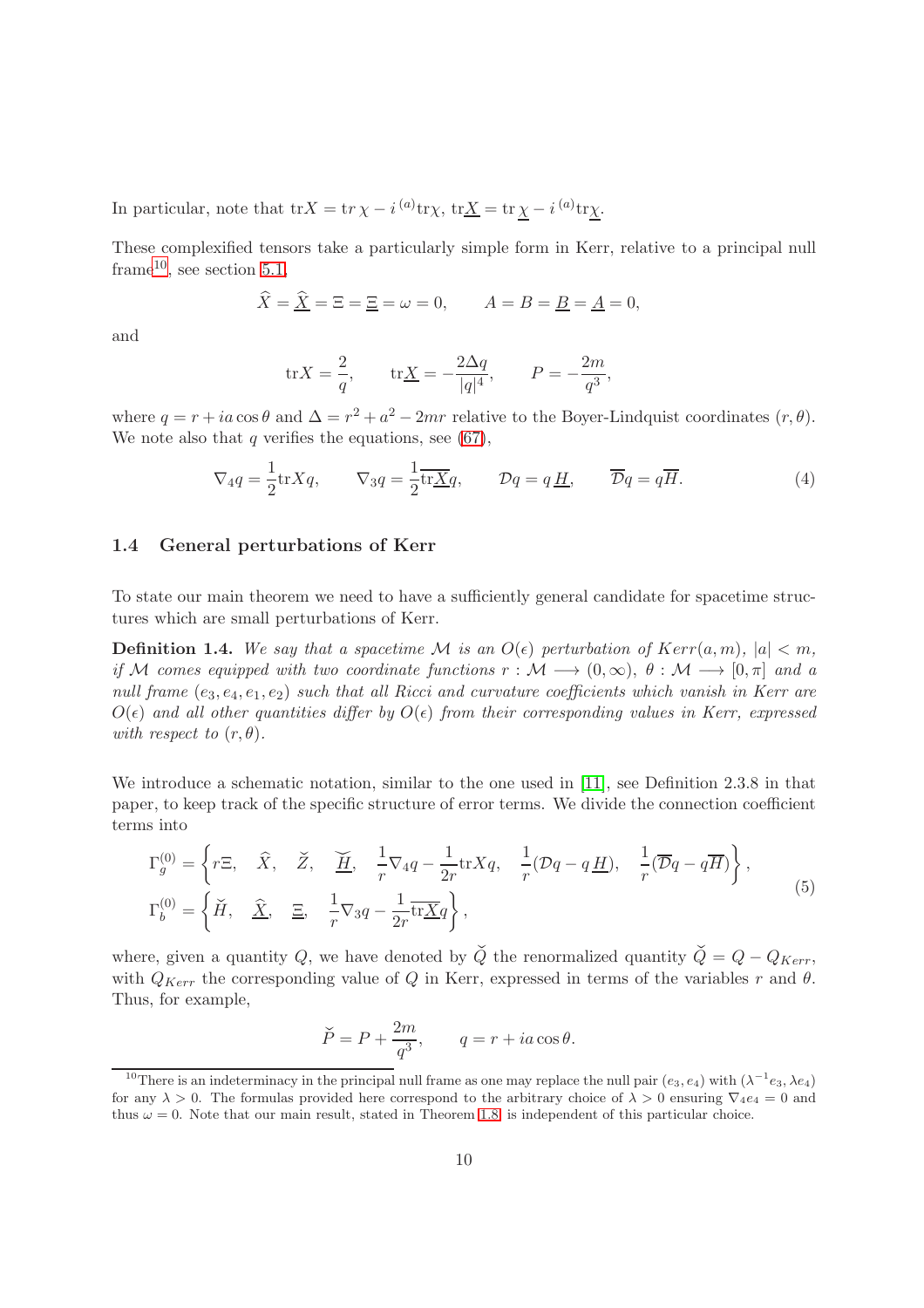For higher derivatives, we denote

$$
\Gamma_g^{(s)} \ \ = \ \ \mathfrak{d}^{\leq s} \Gamma_g, \qquad \Gamma_b^{(s)} = \mathfrak{d}^{\leq s} \Gamma_b,
$$

where

$$
\mathfrak{d} = \{\nabla_3, r\nabla_4, r\mathcal{D}\}.
$$

Remark 1.5. The notations above embody the expected decay properties of the Ricci coefficients, that are better for  $\Gamma_q$  than for  $\Gamma_b$ . The notation  $\mathfrak d$  corresponds to the fact that the decay properties of derivatives behave differently in different directions.

### <span id="page-10-1"></span><span id="page-10-0"></span>1.5 Statement of the main theorems

#### 1.5.1 Teukolsky equation

Making use of the null Bianchi equations for  $A$  and  $B$ , expressed using our conformal derivatives, we derive the following version of the Teukolsky equation.

Proposition 1.6 (Teukolsky equation). The complex tensor A satisfies the following equation:

$$
\mathcal{L}(A) = Err[\mathcal{L}(A)] \tag{6}
$$

 $where$ <sup>[11](#page-10-2)</sup>

$$
\mathcal{L}(A) = - {}^{(c)}\nabla_4 {}^{(c)}\nabla_3 A + \frac{1}{2} {}^{(c)}\mathcal{D}\widehat{\otimes}(\overline{{}^{(c)}\mathcal{D}} \cdot A) + \left(-\frac{1}{2} trX - 2\overline{trX}\right) {}^{(c)}\nabla_3 A - \frac{1}{2} trX {}^{(c)}\nabla_4 A + \left(4H + \underline{H} + \overline{\underline{H}}\right) \cdot {}^{(c)}\nabla A + \left(-\overline{trX} trX + 2\overline{P}\right) A + 2H \widehat{\otimes}(\overline{\underline{H}} \cdot A)
$$
\n(7)

with error term expressed schematically<sup>[12](#page-10-3)</sup>

$$
Err[\mathcal{L}(A)] = r^{-1} \mathfrak{d}^{\leq 1} (\Gamma_g B) + \Xi \nabla_3 B + l.o.t.
$$
 (8)

A comparison between this version of the Teukolsky equation and the traditional version<sup>[13](#page-10-4)</sup> derived in the NP formalism is done in Appendix [A.](#page-91-0)

<span id="page-10-2"></span><sup>&</sup>lt;sup>11</sup>The operators <sup>(c)</sup> $\nabla_4$ , <sup>(c)</sup> $\nabla_3$ , <sup>(c)</sup> $\nabla$ , <sup>(c)</sup> $\nabla$  are extensions of the conformal operators, introduced in Remark [1.3,](#page-8-3) for complex tensors.

<span id="page-10-3"></span> $12$ The error terms denoted l.o.t. are quadratic in the perturbation and enjoy better decay properties, or are higher order and decay at least as good.

<span id="page-10-4"></span> $13$ Note that A here is a complex horizontal 2-tensor, while the standard Teukolsky equation is expressed relative to the complex scalar  $\alpha^{[\pm 2]}$ .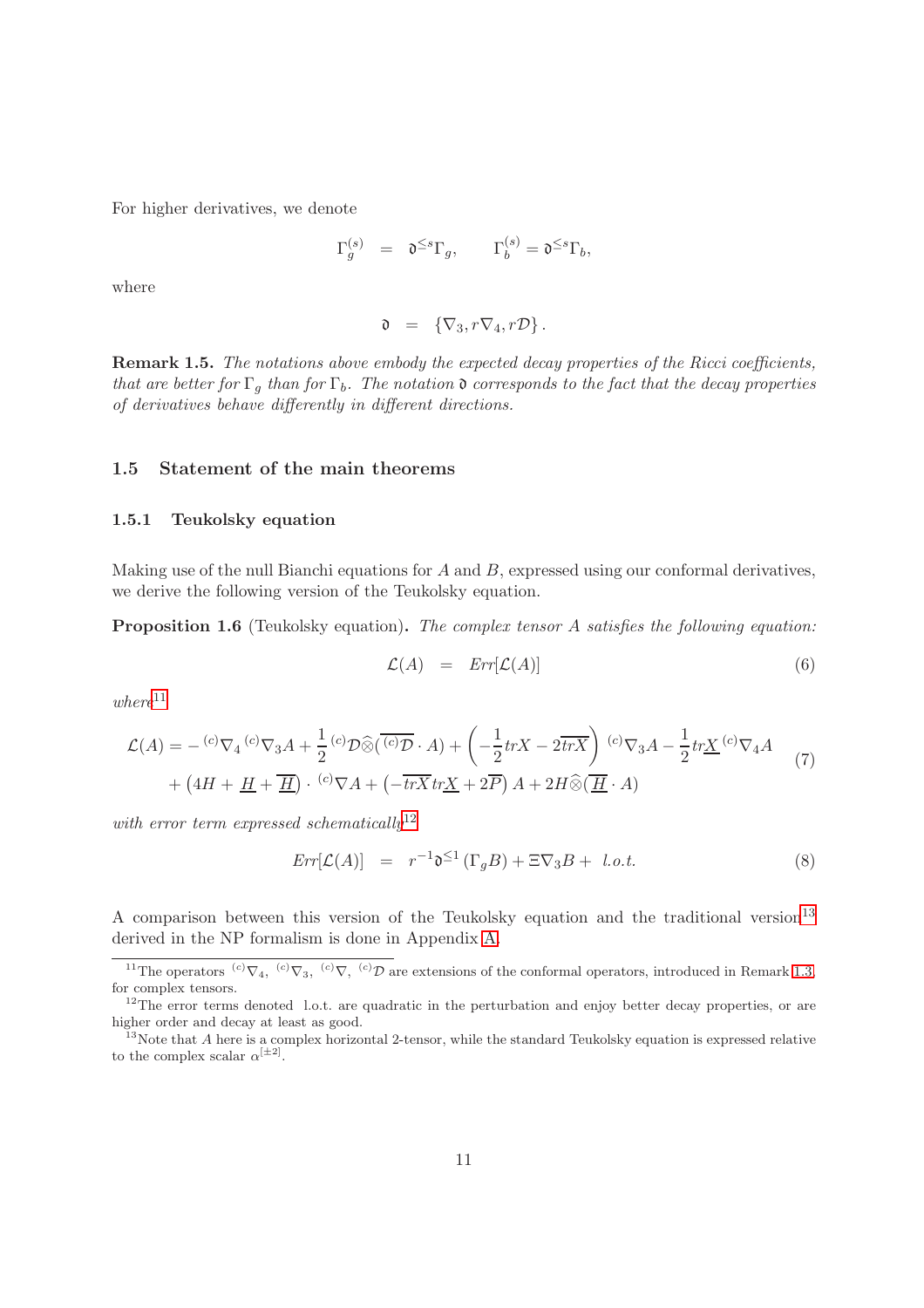#### <span id="page-11-0"></span>1.5.2 Generalized Regge-Wheeler equation

We look for a quantity which generalizes the quantity  $\mathfrak q$  used in [\[11\]](#page-137-3). In analogy with [11], it is natural to look for a renormalized version of the conformally invariant tensor

$$
Q(A) = {}^{(c)}\nabla_3 {}^{(c)}\nabla_3 A + \mathbf{C} {}^{(c)}\nabla_3 A + \mathbf{D} A
$$
 (9)

for some well chosen complex scalar functions **C**, **D**. Note that any such expression is  $O(\epsilon^2)$ invariant and vanishes in Kerr.

**Definition 1.7.** Given a general null frame  $(e_3, e_4, e_1, e_2)$  and given scalar functions r and  $\theta$ satisfying the assumptions in section [5.3,](#page-57-0) we define our main quantity q as

$$
\mathfrak{q} = q\overline{q}^3 Q(A) = q\overline{q}^3 \left( {}^{(c)}\nabla_3 {}^{(c)}\nabla_3 A + \mathbf{C} {}^{(c)}\nabla_3 A + \mathbf{D} A \right)
$$
(10)

where  $q = r + ia \cos \theta$ , and where the complex scalar functions **C**, **D** are to be suitably chosen.

We are now ready to state the main result of the paper, concerning the wave equation satisfied by q.

<span id="page-11-1"></span>Theorem 1.8 (The generalized Regge-Wheeler equation). There exist choices of complex scalar functions  $C, D$  such that q defined above verifies the equation

<span id="page-11-3"></span>
$$
\Box_2 \mathfrak{q} - \frac{4ia\cos\theta}{|q|^2} \mathbf{T}(\mathfrak{q}) - V\mathfrak{q} = a L_{\mathfrak{q}}[A] + Err[\Box_2 \mathfrak{q}]
$$
\n(11)

where

- **T** is a vectorfield defined by [\(71\)](#page-58-2) in the nonlinear case, which reduces to  $\partial_t$  in Kerr,
- $\bullet$  the potential V is a complex scalar function whose real part coincides with the potential of the Regge-Wheeler equation in [\[11\]](#page-137-3), i.e.  $V = -tr \chi tr \chi + O\left(\frac{|a|}{r^3}\right)$  $\frac{|a|}{r^3}\bigg),$
- $L_{\mathfrak{q}}[A]$  is a linear second order operator in A, given by

$$
L_{\mathfrak{q}}[A] = c_1 {}^{(c)}\nabla_2({}^{(c)}\nabla_3 A) + c_2 {}^{(c)}\nabla_3 A + c_3 {}^{(c)}\nabla(A) + c_4 A
$$

with  $c_1, \ldots, c_4$  smooth functions of  $(r, \theta)$  having the following fall-off in r

$$
c_1 = O(r)
$$
,  $c_2 = O(1)$ ,  $c_3 = O(1)$ ,  $c_4 = O\left(\frac{1}{r}\right)$ ,

•  $Err[\Box_2\mathfrak{q}]$  is the nonlinear correction term, which is given schematically by the expression<sup>[14](#page-11-2)</sup>

$$
Err[\Box_2 \mathfrak{q}] = r^2 \mathfrak{d}^{\leq 2}(\Gamma_g \cdot (A, B)) + \nabla_3 (r^3 \mathfrak{d}^{\leq 2}(\Gamma_g \cdot (A, B)))
$$
  
+ 
$$
\mathfrak{d}^{\leq 1}(\Gamma_g \mathfrak{q}) + r^2 \check{H} \nabla^{\leq 1} \nabla_3^{\leq 1} A + l.o.t.
$$

<span id="page-11-2"></span> $14$ The error terms denoted l.o.t. are quadratic in the perturbation and enjoy better decay properties, or are higher order and decay at least as good.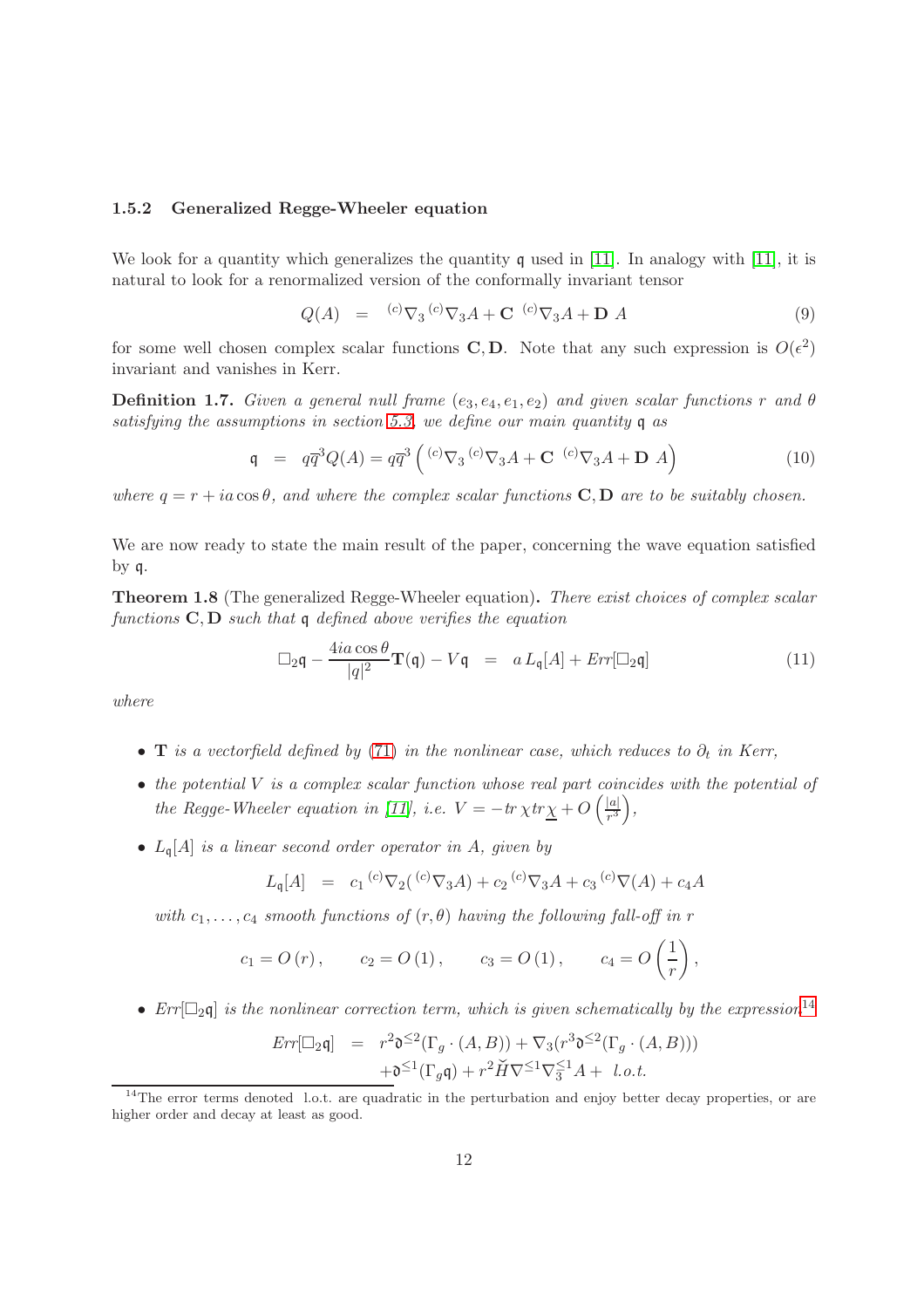Remark 1.9. Note the similarity between the structure of the nonlinear terms here with that of Theorem 2.4.7 in [\[11\]](#page-137-3).

Remark 1.10. Observe that the generalized Regge-Wheeler equation [\(11\)](#page-11-3) for the complexified symmetric traceless 2-tensor q reduces to the equation [\(2\)](#page-5-3) obtained in  $\left[14\right]$  and  $\left[7\right]$  for complex scalar functions once the equation is projected to the component  $q(e_1, e_1)$ , as shown in section [8.2.](#page-84-0) A general discussion of such projections can be found in section [6.3.](#page-71-0)

#### <span id="page-12-0"></span>1.6 Structure of the paper

The structure of the paper is as follows.

- In section 2, we introduce our general formalism.
- In section 3, we introduce our complex notations and rewrite the equations of section 2 that considerably simplify in this setting.
- In section 4, we express the covariant wave operator for complexified symmetric traceless 2-tensors using our complex notations.
- In section 5, we specify our general formalism in the particular case of Kerr.
- In section 6, we derive the Teukolsky equation in the nonlinear setting.
- In section 7, we derive the generalized Regge-Wheeler equation in the nonlinear setting.
- In section 8, we derive useful identities involving the complexified symmetric traceless 2-tensor q.

#### <span id="page-12-1"></span>1.7 Acknowledgments

The second author is supported by the NSF grant DMS 180841 as well as by the Simons grant 10011738. He would like to thank the Laboratoire Jacques-Louis Lions of Sorbonne Universit´e and IHES for their hospitality during his many visits. The third author is supported by ERC grant ERC-2016 CoG 725589 EPGR.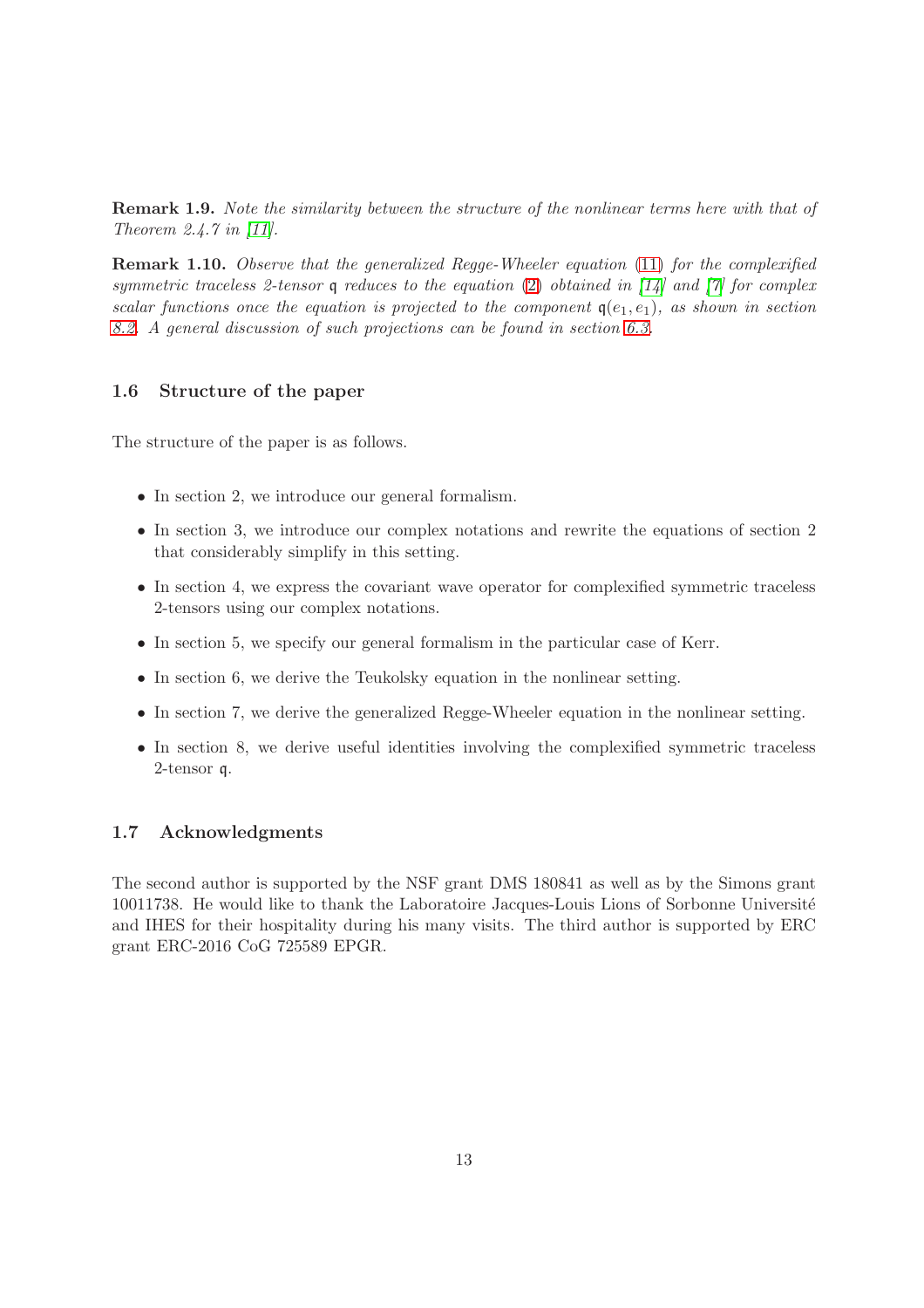## <span id="page-13-1"></span><span id="page-13-0"></span>2 A general formalism

#### 2.1 Null pairs and horizontal structures

Let  $(M, g)$  a Lorentzian space-time. Consider an arbitrary null pair  $e_3 = \underline{L}$ ,  $e_4 = L$ , i.e.

$$
\mathbf{g}(e_3,e_3)=\mathbf{g}(e_4,e_4)=0, \qquad \mathbf{g}(e_3,e_4)=-2.
$$

**Definition 2.1.** We say that a vectorfield X is  $(L, L)$ -horizontal, or simply horizontal, if

$$
\mathbf{g}(L, X) = \mathbf{g}(\underline{L}, X) = 0.
$$

We denote by  $O(\mathcal{M})$  the set of horizontal vectorfield on M. Given a fixed orientation on M, with corresponding volume form  $\in$ , we define the induced volume form on  $O(\mathcal{M})$  by,

$$
\in (X, Y) := \frac{1}{2} \in (X, Y, \underline{L}, L). \tag{12}
$$

Clearly, any linear combination of horizontal vectorfields is again horizontal. The commutator  $[X, Y]$  of two horizontal vectorfields may fail however to be horizontal. We say that the pair  $(L, L)$  is integrable if the set of horizontal vectorfields forms an integrable distribution, i.e.  $X, Y \in \mathbf{O}(\mathcal{M})$  implies that  $[X, Y] \in \mathbf{O}(\mathcal{M})$ . In this work we will work with general, not necessarily integrable null pairs.

Given an arbitrary vectorfield  $X$  we denote by  $(h)X$  its horizontal projection,

$$
^{(h)}X = X + \frac{1}{2}g(X, \underline{L})L + \frac{1}{2}g(X, L)\underline{L}.
$$

**Definition 2.2.** A k-covariant tensor-field U is said to be horizontal,  $U \in O_k(\mathcal{M})$ , if for any  $X_1, \ldots X_k$  we have,

$$
U(X_1, \ldots X_k) = U({^{(h)}X_1, \ldots {^{(h)}X_k}}).
$$

We can define the projection operator,

$$
\Pi^{\mu\nu} = \mathbf{g}^{\mu\nu} + \frac{1}{2} (\underline{L}^{\mu} L^{\nu} + L^{\mu} \underline{L}^{\nu}).
$$

Clearly  $\Pi_{\alpha}^{\mu} \Pi_{\mu}^{\beta} = \Pi_{\alpha}^{\beta}$ . An arbitrary tensor  $U_{\alpha_1...\alpha_m}$  is horizontal, if

$$
\Pi_{\alpha_1}^{\beta_1} \dots \Pi_{\alpha_m}^{\beta_m} U_{\beta_1 \dots \beta_m} = U_{\alpha_1 \dots \alpha_m}.
$$

**Definition 2.3.** For any horizontal  $X, Y$  we define<sup>[15](#page-13-2)</sup>

$$
\gamma(X, Y) = \mathbf{g}(X, Y) \tag{13}
$$

<span id="page-13-2"></span><sup>&</sup>lt;sup>15</sup>In the particular case where the horizontal structure is integrable,  $\gamma$  is the induced metric, and  $\chi$  and  $\chi$  are the null second fundamental forms.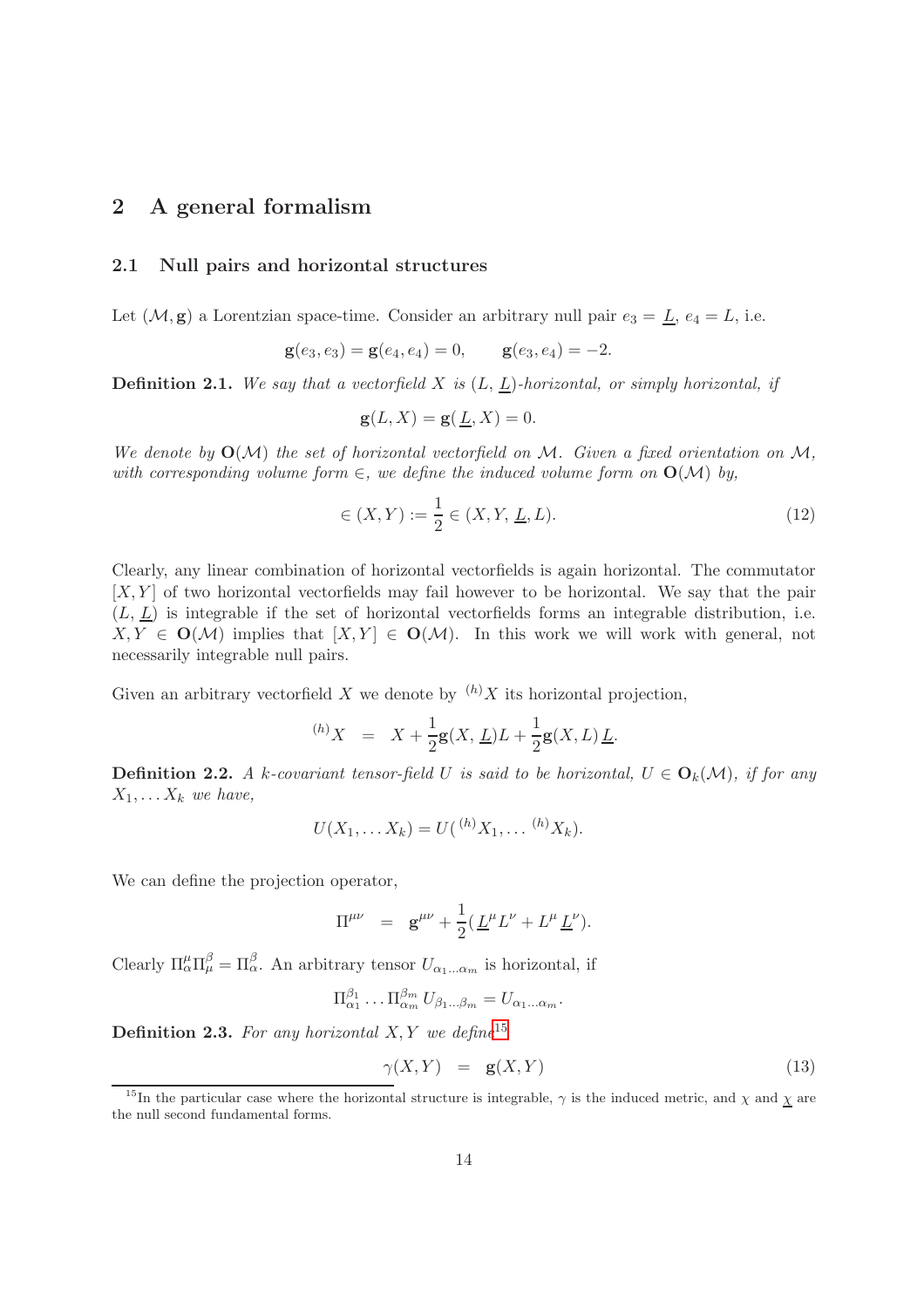and

$$
\begin{cases}\n\chi(X,Y) = \mathbf{g}(\mathbf{D}_X L, Y), \\
\chi(X,Y) = \mathbf{g}(\mathbf{D}_X \underline{L}, Y).\n\end{cases}
$$
\n(14)

Observe that  $\chi$  and  $\underline{\chi}$  are symmetric if and only if the horizontal structure is integrable. Indeed this follows easily from the formulas,

$$
\chi(X,Y) - \chi(Y,X) = \mathbf{g}(\mathbf{D}_X L, Y) - \mathbf{g}(\mathbf{D}_Y L, X) = -\mathbf{g}(L, [X, Y]),
$$
  

$$
\underline{\chi}(X,Y) - \underline{\chi}(Y,X) = \mathbf{g}(\mathbf{D}_X \underline{L}, Y) - \mathbf{g}(\mathbf{D}_Y \underline{L}, X) = -\mathbf{g}(\underline{L}, [X, Y]).
$$

We can view  $\gamma$ ,  $\chi$  and  $\underline{\chi}$  as horizontal 2-covariant tensor-fields by extending their definition to arbitrary vectorfields  $\overline{X}$ , Y according to,

$$
\gamma(X,Y) = \gamma({}^{(h)}X, {}^{(h)}Y)
$$

and

$$
\chi(X,Y) = \chi({}^{(h)}X, {}^{(h)}Y), \qquad \underline{\chi}(X,Y) = \underline{\chi}({}^{(h)}X, {}^{(h)}Y).
$$

Given a general 2- covariant horizontal tensor  $U$  we decompose it in its symmetric and antisymmetric part as follows,

$$
^{(s)}U(X,Y) = \frac{1}{2}(U(X,Y) + U(Y,X)),
$$
  
\n
$$
^{(a)}U(X,Y) = \frac{1}{2}(U(X,Y) - U(Y,X)).
$$
\n(15)

Given an horizontal structure defined by  $e_3 = \underline{L}$ ,  $e_4 = L$  we associate a null frame by choosing orthonormal horizontal vectorfields  $e_1, e_2$  such that  $\gamma(e_a, e_b) = \delta_{ab}$ . By convention, we say that  $(e_1, e_2)$  is positively oriented on  $\mathbf{O}(\mathcal{M})$  if,

$$
\in (e_1, e_2) = \in (e_1, e_2, e_3, e_4) = 1. \tag{16}
$$

Given a covariant, horizontal, 2-tensor U and an arbitrary orthonormal horizontal frame  $(e_a)_{a=1,2}$ we have,

$$
^{(s)}U_{ab} = \frac{1}{2}(U_{ab} + U_{ba}), \qquad \, ^{(a)}U_{ab} = \frac{1}{2}(U_{ab} - U_{ba}).
$$

We define the trace and anti-trace according to,

**Definition 2.4.** The trace of a horizontal 2-tensor  $U$  is defined by

$$
tr(U) := \delta^{ab} U_{ab} = \delta^{ab} (s) U_{ab}.
$$
\n
$$
(17)
$$

We define the anti-trace of U by,

$$
^{(a)}tr(U) := \infty^{ab} U_{ab} = \infty^{ab} {}^{(a)}U_{ab}.
$$
\n(18)

Observe that the first trace is independent of the particular choice of the frame  $e_1, e_2$ . On the other hand, for fixed  $e_3, e_4$ ,  $(a)$  tr depends on the orientation of  $e_1, e_2$ . Also, by interchanging  $e_3, e_4, (a)$  tr changes sign.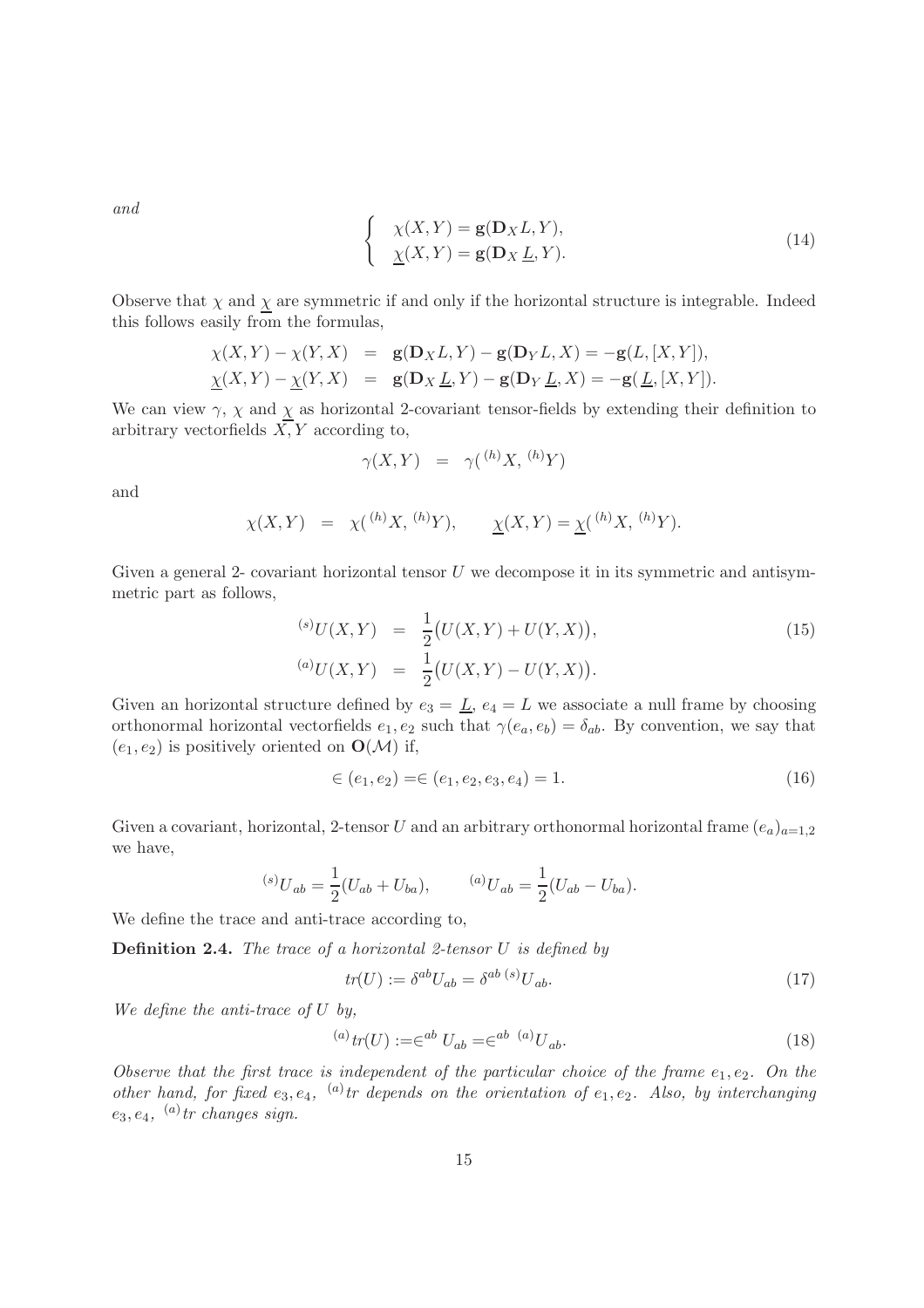A general horizontal, 2-tensor U can be decomposed according to,

<span id="page-15-0"></span>
$$
U_{ab} = {}^{(s)}U_{ab} + {}^{(a)}U_{ab} = \hat{U}_{ab} + \frac{1}{2}\delta_{ab}\operatorname{tr}(U) + \frac{1}{2} \in_{ab} {}^{(a)}\operatorname{tr}(U). \tag{19}
$$

In what follows we fix a null pair  $e_3, e_4$  and an orientation on  $\mathbf{O}(\mathcal{M})$ .

**Definition 2.5.** We define the left and right duals of horizontal 1-forms  $\omega$  and 2- covariant tensor-fields U,

$$
^*\omega_a = \in_{ab} \omega_b, \qquad \omega^*{}_a = \omega_b \in_{ba}, \tag{20}
$$

$$
({}^{*}U)_{ab} = \epsilon_{ac} U_{cb}, \qquad (U^{*})_{ab} = U_{ac} \epsilon_{cb} . \qquad (21)
$$

**Lemma 2.6.** Given a horizontal 1-form  $\omega$ , we have

$$
^{\ast}(*\omega)=-\omega,\qquad\ ^{\ast}\omega=-\omega^{\ast}.
$$

**Lemma 2.7.** Given an arbitrary covariant, horizontal 2-tensor  $U$ , we have

- 1.  $^*(^*U) = -U$ .
- 2. If U is symmetric, then  $^*U = -U^*$ .
- 3. If  $U = \hat{U}$  is symmetric, traceless, then,  $\hat{U} = -\hat{U}^*$  is also symmetric traceless.
- 4. In general,

$$
tr(*U) = tr(U^*) = - {^{(a)}}tr(U),
$$
  
\n
$$
^{(a)}tr(*U) = {^{(a)}}tr(U^*) = tr(U),
$$
  
\n
$$
*\tilde{U} = *\hat{U}.
$$

Given a general horizontal 2-form  $U$  we have, according to  $(19)$ 

$$
U_{ab} = \hat{U}_{ab} + \frac{1}{2} \delta_{ab} \operatorname{tr}(U) + \frac{1}{2} \in_{ab} {}^{(a)} \operatorname{tr}(U).
$$

Therefore,

$$
U_{ab}^{*} = \hat{U}_{ab}^{*} + \frac{1}{2} \epsilon_{ab} \text{ tr}(U) - \frac{1}{2} \delta_{ab} {}^{(a)} \text{tr}(U),
$$
  
\*
$$
U_{ab} = {}^{*}\hat{U}_{ab} + \frac{1}{2} \epsilon_{ab} \text{ tr}(U) - \frac{1}{2} \delta_{ab} {}^{(a)} \text{tr}(U).
$$

Hence,

$$
U_{ab}^* = -{}^*U_{ab} + \epsilon_{ab} \text{ tr}(U) - \delta_{ab} {}^{(a)} \text{ tr}(U). \tag{22}
$$

We note the following lemma,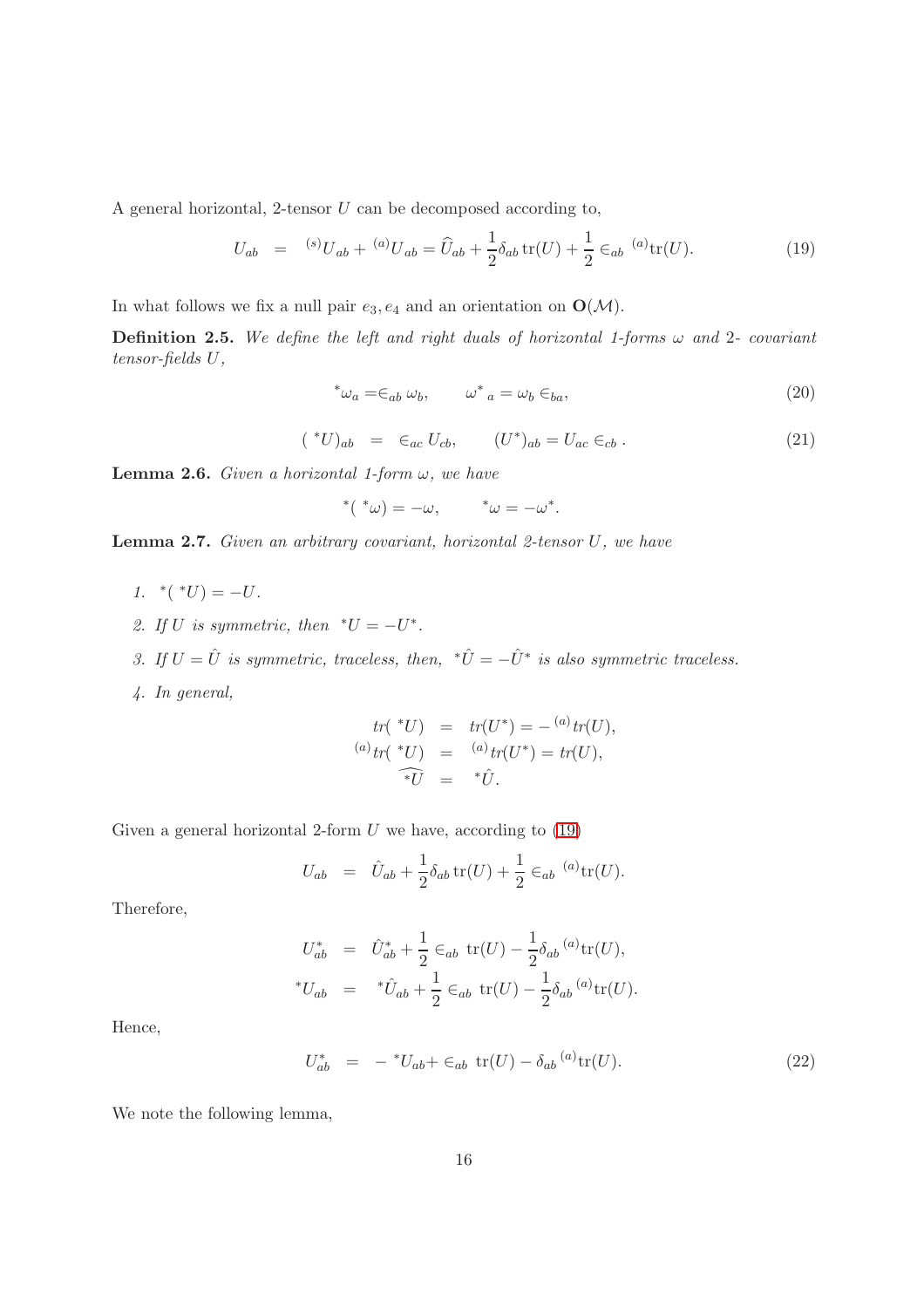Lemma 2.8. Given two 1-forms  $\xi, \eta$  we have,

$$
*\xi \cdot \eta = -\xi \cdot \eta = \xi \cdot \eta^*.
$$

Given a 1-form  $\xi$  and 2-tensor U we have,

$$
\xi_a U_{ab}^* = * \xi_a U_{ab} - * \xi_b (trU) - \xi_b (^{(a)} trU),
$$
  

$$
* \xi_a U_{ab}^* = - \xi_a U_{ab} + \xi_b (trU) - * \xi_b (^{(a)} trU).
$$

Thus,

$$
*\xi_a U_{ab}^* + \xi_a U_{ab} = \xi_b(trU) - * \xi_b({}^{(a)}trU).
$$

Also,

$$
^*\xi_a U_{ab}^* - \xi_a U_{ab} = -2\xi_a \hat{U}_{ab}.
$$

Proof. The last formula follows from,

$$
* \xi_a U_{ab}^* = * \xi_a \left( \hat{U}_{ab}^* + \frac{1}{2} \epsilon_{ab} \text{ tr}(U) - \frac{1}{2} \delta_{ab} {}^{(a)} \text{tr}(U) \right)
$$
  

$$
= - \xi_a \hat{U}_{ab} + \frac{1}{2} \xi_b \text{tr}(U) - * \xi_b {}^{(a)} \text{tr}(U),
$$
  

$$
\xi_a U_{ab} = \xi_a \left( \hat{U}_{ab} + \frac{1}{2} \delta_{ab} \text{tr}(U) + \frac{1}{2} \epsilon_{ab} {}^{(a)} \text{tr}(U) \right)
$$
  

$$
= \xi_a \hat{U}_{ab} + \frac{1}{2} \xi_b \text{tr}(U) - \xi_b {}^{(a)} \text{tr}(U).
$$

 $\Box$ 

**Definition 2.9.** We denote by  $S_0 = S_0(\mathcal{M})$  the set of pairs of scalar functions on M,  $S_1 =$  $S_1(\mathcal{M})$  the set of horizontal 1-forms on M, and by  $S_2 = S_2(\mathcal{M})$  the set of symmetric traceless horizontal 2-forms on M.

Definition 2.10. Given  $\xi, \eta \in S_1$  we denote

$$
\xi \cdot \eta := \delta^{ab} \xi_a \eta_b, \n\xi \wedge \eta := \epsilon^{ab} \xi_a \eta_b = \xi \cdot {}^* \eta, \n(\xi \widehat{\otimes} \eta)_{ab} := \frac{1}{2} (\xi_a \eta_b + \xi_b \eta_a - \delta_{ab} \xi \cdot \eta).
$$

Given  $\xi \in \mathcal{S}_1$ ,  $U \in \mathcal{S}_2$  we denote

$$
(\xi \cdot U)_a := \delta^{bc} \xi_b U_{ac}.
$$

Given  $U, V \in \mathcal{S}_2$  we denote

$$
(U \wedge V)_{ab} := \epsilon^{ab} U_{ac} V_{cb}.
$$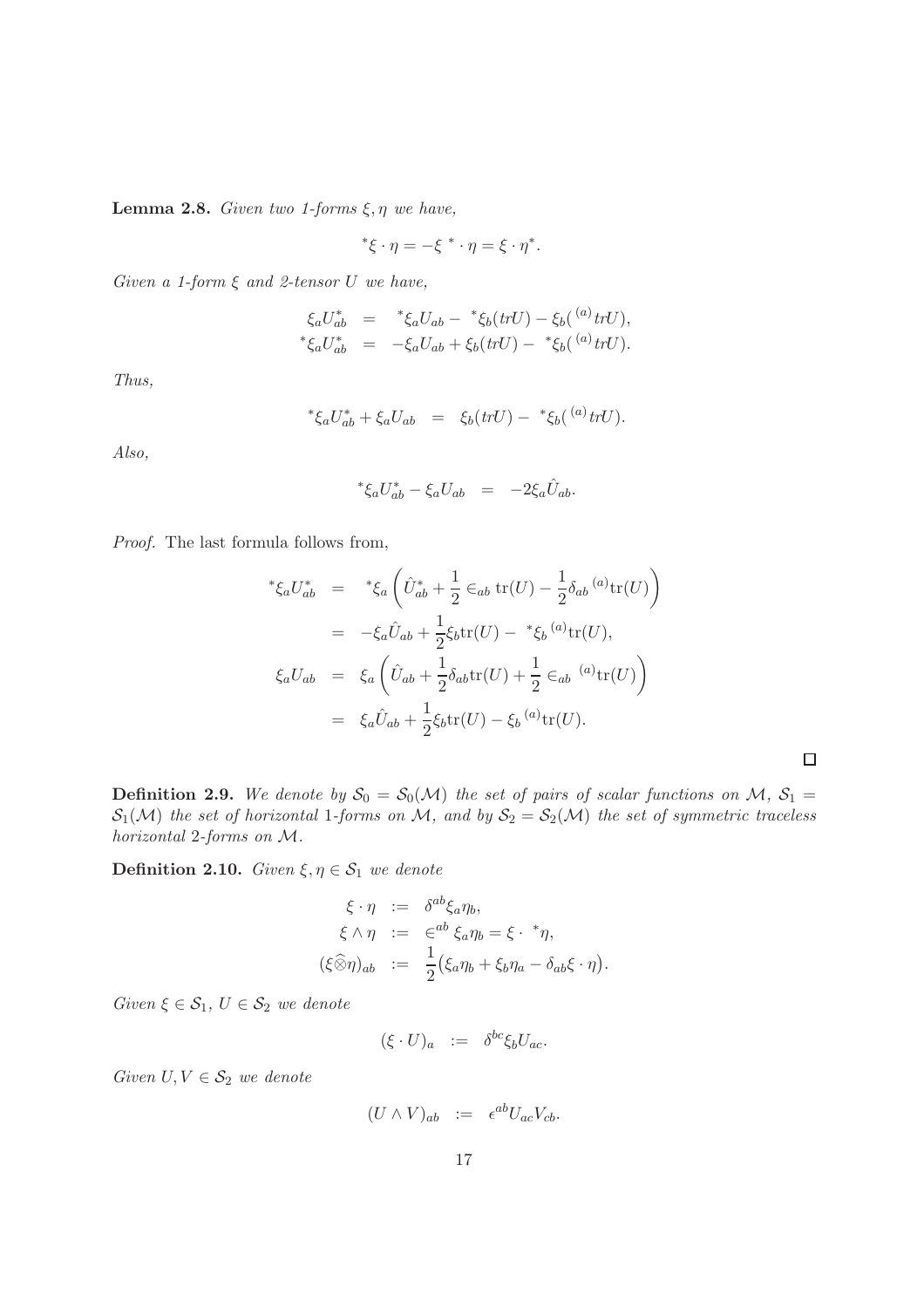**Remark 2.11.** Notice that the definition of  $\xi \widehat{\otimes} \eta$  differ by  $\frac{1}{2}$  from the one given in [\[5\]](#page-137-6)

The following two lemmas are immediate.

**Lemma 2.12.** Given a horizontal vector  $\xi$  and a symmetric 2-form U, we have

$$
U_{ab}\xi^b = \left( \hat{U} \cdot \xi + \frac{1}{2} tr(U)\xi + \frac{1}{2} {}^{(a)} tr(U) \, {}^*\xi \right)_a.
$$

<span id="page-17-2"></span>**Lemma 2.13.** Given two symmetric, traceless, horizontal 2-tensors  $\hat{U}, \hat{V}$  we have,

$$
\hat{U}_{ac}\hat{V}_{cb} + \hat{V}_{ac}\hat{U}_{cb} = \delta_{ab}\hat{U} \cdot \hat{V}
$$

where,

$$
\hat{U} \cdot \hat{V} = \delta^{ac} \delta^{bd} \hat{U}_{ab} \hat{V}_{cd}.
$$

In particular,

$$
\hat{V}_{ac}\hat{V}_{cb} = \frac{1}{2}\delta_{ab}|\hat{V}|^2
$$

with,  $|\hat{V}|^2 = \hat{V} \cdot \hat{V}$ .

<span id="page-17-0"></span>**Remark 2.14.** The previous lemma implies in particular  $\widehat{\hat{U} \cdot \hat{V}} = 0$ .

We generalize the lemma as follows,

<span id="page-17-1"></span>**Lemma 2.15.** Given  $U, V$  arbitrary 2-covariant horizontal tensor-fields, we have,

$$
\delta^{ab}U_{ac}V_{cb} = \hat{U} \cdot \hat{V} + \frac{1}{2} \big( tr(U)tr(V) - {}^{(a)}tr(U) \, {}^{(a)}tr(V) \big), \tag{23}
$$

$$
\in^{ab} U_{ac} V_{cb} = \hat{U} \wedge \hat{V} + \frac{1}{2} ({}^{(a)} \text{tr}(U) \text{tr}(V) + \text{tr}(U) {}^{(a)} \text{tr}(V)), \tag{24}
$$

$$
\widehat{U_{ac}V_{cb}} = \frac{1}{2} (\widehat{U}_{ab}tr(V) + \widehat{V}_{ab}tr(U)) + \frac{1}{2} \left( - \sqrt[t]{\widehat{U}_{ab}^{(a)}} tr(V) + \sqrt[t]{\widehat{V}_{ab}^{(a)}} tr(U) \right), \quad (25)
$$

where,

$$
\hat{U} \cdot \hat{V} = \delta^{ac} \delta^{bd} \hat{U}_{ab} \hat{V}_{cd}, \n\hat{U} \wedge \hat{V} = \hat{U} \cdot {}^{*}\hat{V} = \in^{ab} \hat{U}_{ac} \hat{V}_{cb}.
$$

Proof. In view of the decomposition [\(19\)](#page-15-0), we have

$$
U_{ac}V_{cb} = \hat{U}_{ac}\hat{V}_{cb} + \frac{1}{2}(\text{tr}(V)\hat{U}_{ab} + \text{tr}(U)\hat{V}_{ab}) + \frac{1}{2}({}^{(a)}\text{tr}(U) * \hat{V}_{ab} + {}^{(a)}\text{tr}(V)\hat{U}_{ab}^*)
$$
  
+ 
$$
\frac{1}{4}(\text{tr}(U)\text{tr}(V) - {}^{(a)}\text{tr}(U) {}^{(a)}\text{tr}(V))\delta_{ab} + \frac{1}{4}(\text{tr}(U) {}^{(a)}\text{tr}(V) + {}^{(a)}\text{tr}(U)\text{tr}(V)) \in_{ab}
$$

and the proof easily follows, using also the fact that  $\widehat{\hat{U}\cdot\hat{V}}=0$  according to Remark [2.14.](#page-17-0)  $\Box$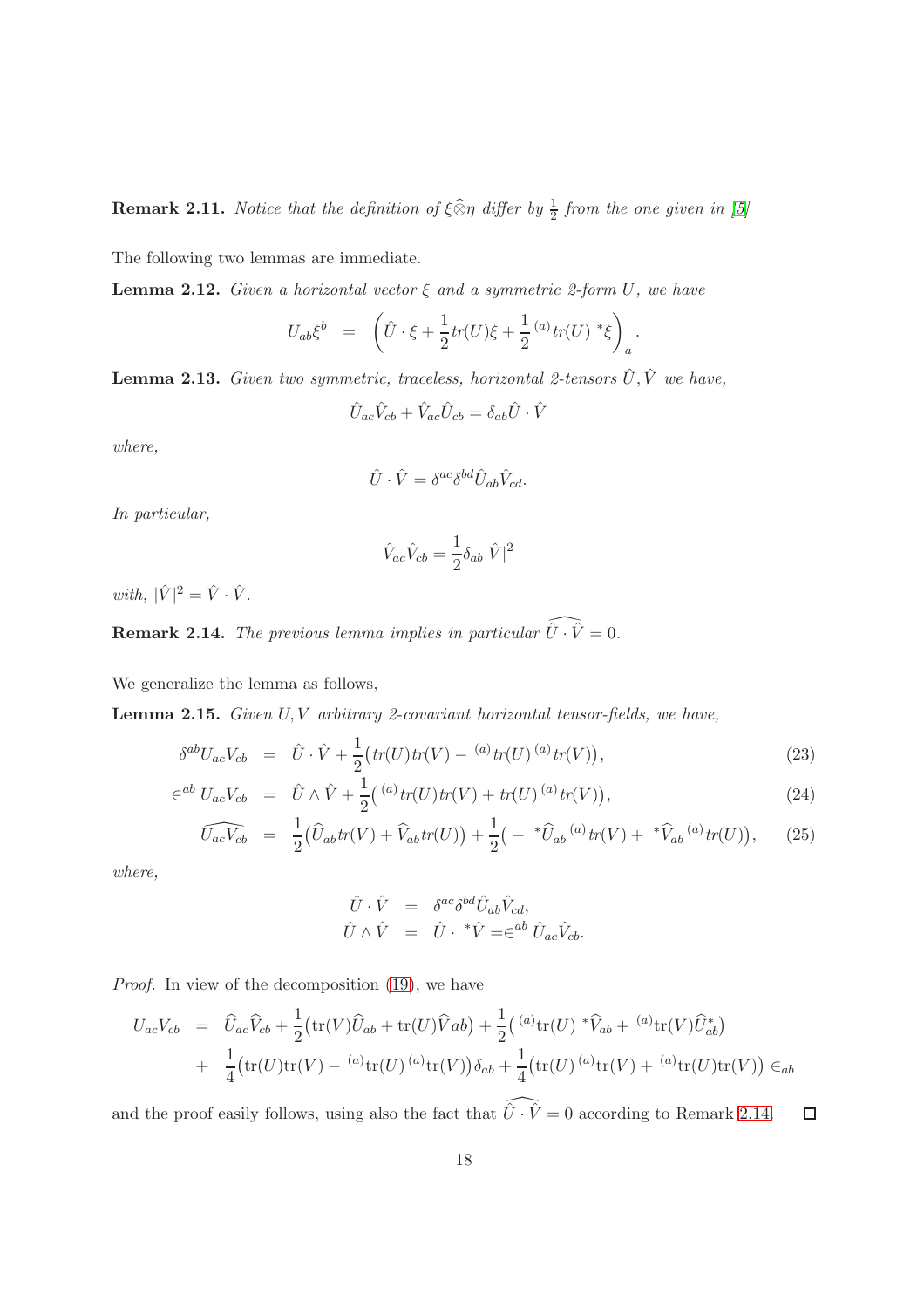The following is an immediate consequences of the lemma.

**Corollary 2.16.** In the particular case when  $U = V$  the lemma becomes,

$$
\delta^{ab}U_{ac}U_{cb} = |\hat{U}|^2 + \frac{1}{2}((tr(U))^2 - (a)tr(U))^2),
$$
  
\n
$$
\epsilon^{ab}U_{ac}U_{cb} = tr(U)^{(a)}tr(U),
$$
  
\n
$$
\widehat{U_{ac}U_{cb}} = tr(U)\widehat{U}_{ab}.
$$

As another corollary to Lemma [2.15](#page-17-1) we have

**Lemma 2.17.** Let u be an arbitrary 2-horizontal tensor and  $v \in S_2$ . Then

$$
u_{ac}v_{cb} + u_{bc}v_{ca} = \delta_{ab}u \cdot v + (tr u)v_{ab} + \frac{1}{2} \Big[ (u_{ac} - u_{ca})v_{cb} + (u_{bc} - u_{cb})v_{ca} \Big].
$$

*Proof.* We give below a direct proof based on Lemma [2.13](#page-17-2) according to which, given  $u, v \in S_2$ , we have

$$
u_{ac}v_{cb} + u_{bc}v_{ca} = \delta_{ab}u \cdot v.
$$

If u is only symmetric and  $v\in\mathcal{S}_2$  we can write,

$$
u_{ac}v_{cb} + u_{bc}v_{ca} = \left(\hat{u}_{ac} + \frac{1}{2}\delta_{ac}tr(u)\right)v_{cb} + \left(\hat{u}_{bc} + \frac{1}{2}\delta_{bc}tr(u)\right)v_{ca}
$$

$$
= \delta_{ab}\hat{u} \cdot v + (\text{tr}u)v_{ab}.
$$

If u is an arbitrary 2-tensor and  $v \in S_2$ ,

$$
u_{ac}v_{cb} + u_{bc}v_{ca} = \frac{1}{2}\Big(u_{ac} + u_{ca} + (u_{ac} - u_{ca})\Big)v_{ca} + \frac{1}{2}\Big(u_{bc} + u_{cb} + (u_{bc} - u_{cb})\Big)v_{ca}
$$
  
=  $\frac{1}{2}\delta_{ab}\Big(u_{ac} + u_{ca}\Big)v_{ac} + \frac{1}{2}\Big(\big(u_{ac} - u_{ca}\big)\Big)v_{cb} + \big(u_{bc} - u_{cb}\big)\Big)v_{ca}\Big)$   
=  $\delta_{ab}u \cdot v + (\text{tr}u)v_{ab} + \frac{1}{2}\Big(\big(u_{ac} - u_{ca}\big)\Big)v_{cb} + \big(u_{bc} - u_{cb}\big)\Big)v_{ca}\Big).$ 

 $\Box$ 

Lemma 2.18. The following hold true

• Given two 1-forms  $\xi, \eta$  we have,

$$
\begin{array}{rcl}\n^* \xi \cdot \eta &=& -\xi \cdot \,^* \eta, \\
^* \xi \cdot \,^* \eta &=& \xi \cdot \eta, \\
^* \xi \wedge \eta &=& -\xi \wedge \,^* \eta, \\
^* \xi \wedge \,^* \eta &=& \xi \wedge \eta, \\
^* \xi \widehat{\otimes} \eta &=& \xi \widehat{\otimes} \,^* \eta, \\
^* (\xi \widehat{\otimes} \eta) &=& ^* \xi \widehat{\otimes} \eta, \\
^* \xi \widehat{\otimes} \,^* \eta &=& -\xi \widehat{\otimes} \eta.\n\end{array}
$$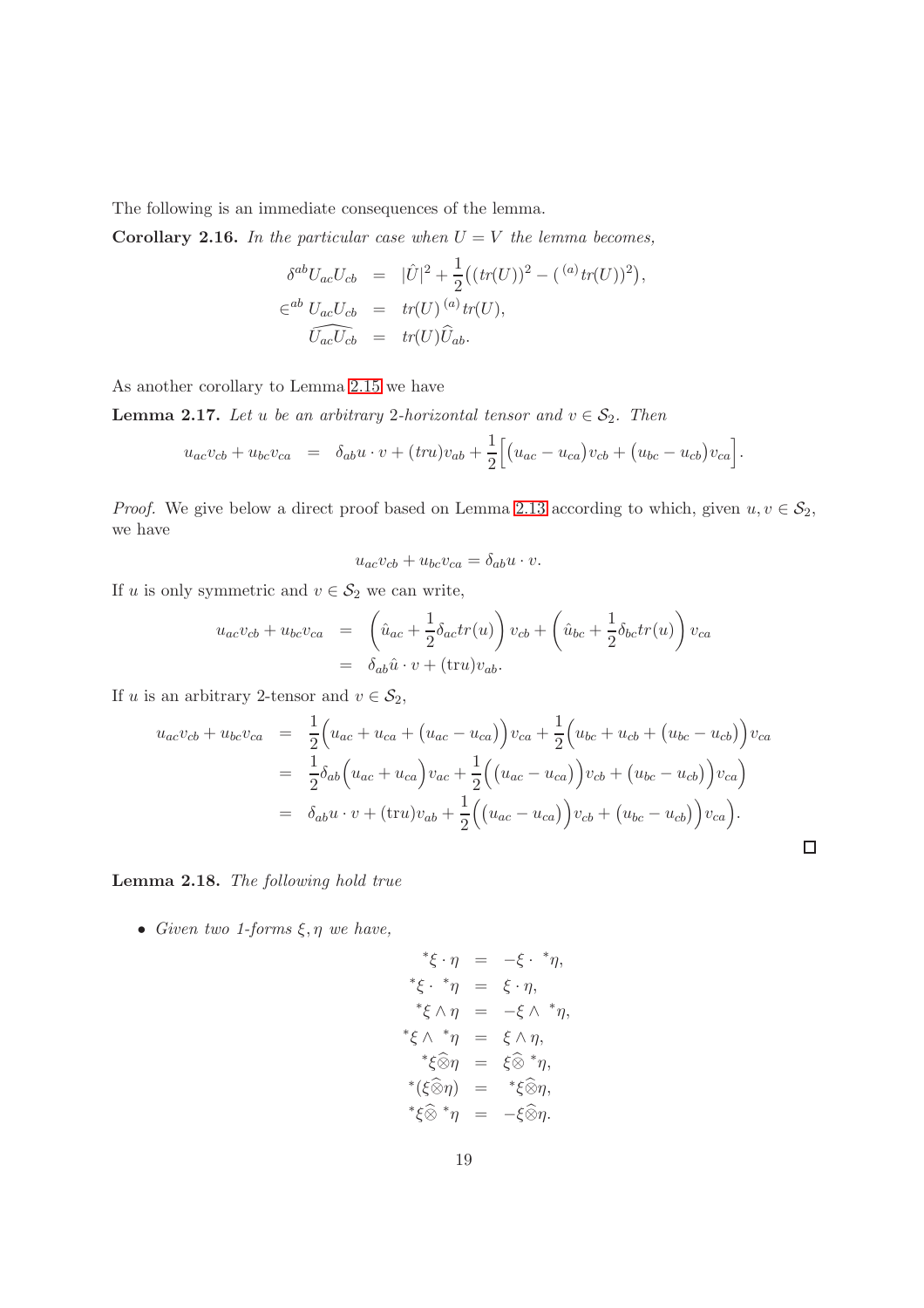• Given a horizontal vector  $\xi$  and a symmetric traceless 2-form U, we have

$$
*(\xi \cdot U) = \xi \cdot *U,
$$
  
\n
$$
*\xi \cdot U = -\xi \cdot *U,
$$
  
\n
$$
*\xi \cdot *U = \xi \cdot U.
$$

• Given 2 symmetric traceless 2-forms  $U, V$ , we have,

$$
*U \cdot V = -U \cdot *V,
$$
  
\n
$$
*U \cdot *V = U \cdot V,
$$
  
\n
$$
*U \wedge V = -U \wedge *V,
$$
  
\n
$$
*U \wedge *V = U \wedge V.
$$

*Proof.* The statements follow from the above results except the ones involving  $\hat{\otimes}$ . To check those, we write

$$
*(\xi \widehat{\otimes} \eta)_{11} = (\xi \widehat{\otimes} \eta)_{21} = \xi_2 \eta_1 + \xi_1 \eta_2,
$$
  
\n
$$
(\xi \widehat{\otimes}^* \eta)_{11} = \xi_1({^*}\eta)_1 - \xi_2({^*}\eta)_2 = \xi_1 \eta_2 + \xi_2 \eta_1,
$$
  
\n
$$
({^*}\xi \widehat{\otimes} \eta)_{11} = ({^*}\xi)_1 \eta_1 - ({^*}\xi)_2 \eta_2 = \xi_2 \eta_1 + \xi_1 \eta_2.
$$

Also,

$$
2^*(\xi \widehat{\otimes} \eta)_{12} = \xi_2 \eta_2 - \xi_1 \eta_1,2(\xi \widehat{\otimes}^* \eta)_{12} = \xi_1^* \eta_2 + \xi_2^* \eta_1 = -\xi_1 \eta_1 + \xi_2 \eta_2,2(*\xi \widehat{\otimes} \eta)_{12} = * \xi_1 \eta_2 + * \xi_2 \eta_1 - \xi_1 \eta_1 + \xi_2 \eta_2.
$$

Hence,

$$
^*(\xi\widehat{\otimes }\eta) = ^*\xi\widehat{\otimes }\eta = \xi\widehat{\otimes } ^*\eta.
$$

Lemma 2.19. Given  $\xi, \eta \in S_1$ ,  $u \in S_2$  we have

$$
\xi \widehat{\otimes} (\eta \cdot u) + \eta \widehat{\otimes} (\xi \cdot u) = (\xi \cdot \eta) u.
$$

Proof. We check first the identities

$$
\begin{array}{rcl}\n\left(\xi\widehat{\otimes}(\eta\cdot u)\right)_{ab} & = & \frac{1}{2}(\xi_a\eta_c u_{bc} + \xi_b\eta_c u_{ac} - \delta_{ab}(\xi\widehat{\otimes}\eta)\cdot u), \\
\left(\eta\widehat{\otimes}(\xi\cdot u)\right)_{ab} & = & \frac{1}{2}(\eta_a\xi_c u_{bc} + \eta_b\xi_c u_{ac} - \delta_{ab}(\eta\widehat{\otimes}\xi)\cdot u),\n\end{array}
$$

which follows easily from the definition of  $\widehat{\otimes}$  and

$$
(\xi \widehat{\otimes} \eta) \cdot u = \xi \cdot (\eta \cdot u) = \eta(\xi \cdot u).
$$

 $\Box$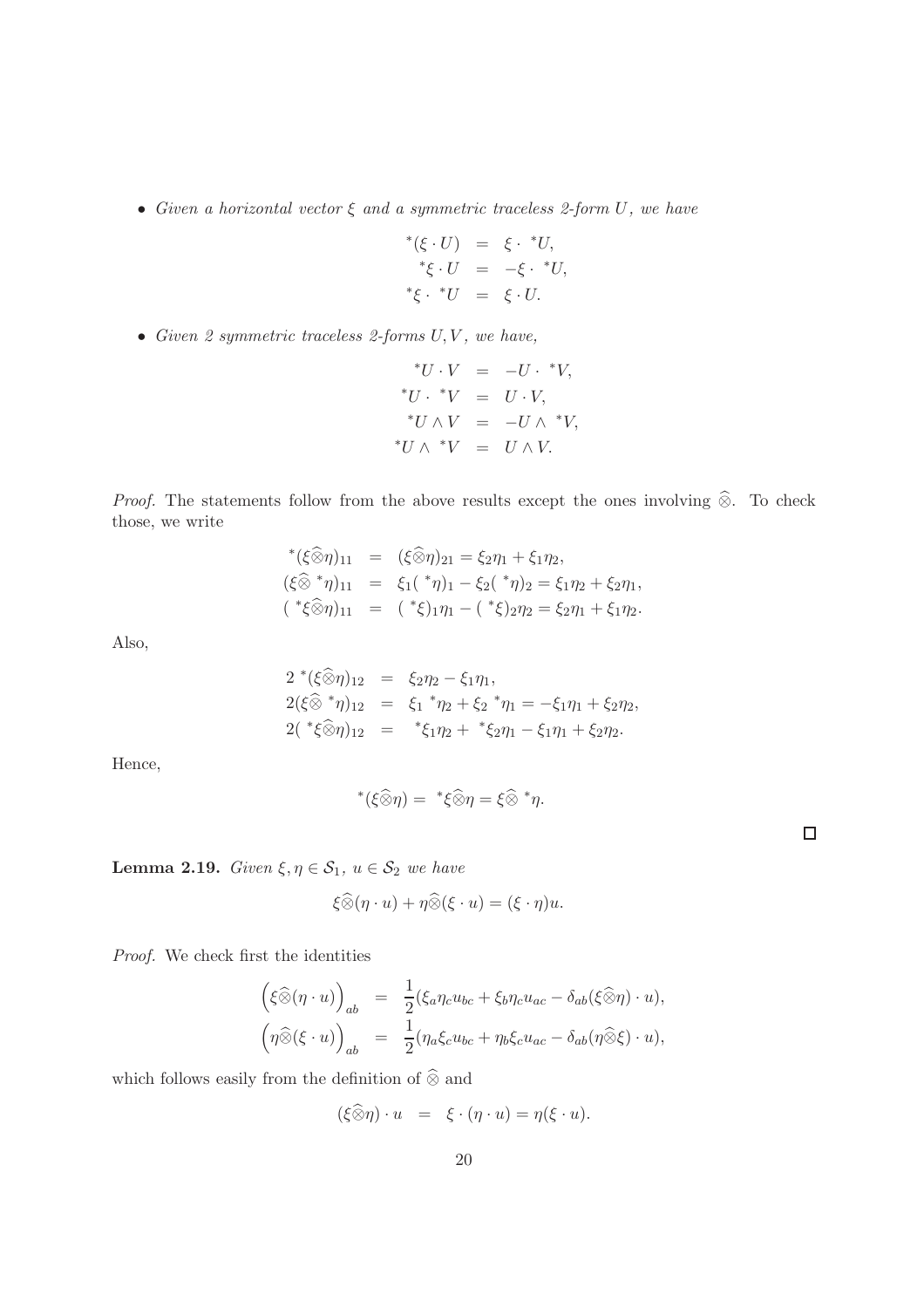Note also that,

$$
\begin{split}\n(\xi \widehat{\otimes} \eta)_{ac} u_{cb} + (\xi \widehat{\otimes} \eta)_{bc} u_{ca} &= \frac{1}{2} \big( \xi_a \eta_c + \xi_c \eta_a - \delta_{ac} (\xi \cdot \eta) u_{cb} + \frac{1}{2} \big( \xi_b \eta_c + \xi_c \eta_b - \delta_{bc} (\xi \cdot \eta) \big) u_{ca} \\
&= \left( \xi \widehat{\otimes} (\eta \cdot u) \right)_{ab} + \frac{1}{2} \delta_{ab} (\xi \widehat{\otimes} \eta) \cdot u + \left( \eta \widehat{\otimes} (\xi \cdot u) \right)_{ab} + \frac{1}{2} \delta_{ab} (\xi \widehat{\otimes} \eta) \cdot u \\
&- \left( \xi \cdot \eta \right) u_{ab} \\
&= \left( \xi \widehat{\otimes} (\eta \cdot u) \right)_{ab} + \left( \eta \widehat{\otimes} (\xi \cdot u) \right)_{ab} - (\xi \cdot \eta) u_{ab} + \delta_{ab} (\xi \widehat{\otimes} \eta) \cdot u.\n\end{split}
$$

We now apply Lemma [2.13](#page-17-2) to the  $\mathcal{S}_2$  tensors  $\xi \widehat{\otimes} \eta$  and u to deduce,

$$
(\xi \widehat{\otimes} \eta)_{ac} u_{cb} + (\xi \widehat{\otimes} \eta)_{bc} u_{ca} = (\xi \widehat{\otimes} \eta) \cdot u \delta_{ab}.
$$

Hence,

$$
\begin{array}{rcl}\n(\xi \widehat{\otimes} \eta) \cdot u \delta_{ab} & = & (\xi \widehat{\otimes} \eta)_{ac} u_{cb} + (\xi \widehat{\otimes} \eta)_{bc} u_{ca} \\
 & = & \left( \xi \widehat{\otimes} (\eta \cdot u) \right)_{ab} + \left( \eta \widehat{\otimes} (\xi \cdot u) \right)_{ab} - (\xi \cdot \eta) u_{ab} + \delta_{ab} (\xi \widehat{\otimes} \eta) \cdot u\n\end{array}
$$

i.e.,

$$
(\xi \widehat{\otimes} (\eta \cdot u))_{ab} + (\eta \widehat{\otimes} (\xi \cdot u))_{ab} - (\xi \cdot \eta)u_{ab} = 0
$$

<span id="page-20-0"></span>as desired.

### 2.2 Horizontal covariant derivative

We are now ready to define the horizontal covariant operator  $\nabla$  as follows: Given  $X, Y \in O(\mathcal{M})$ the covariant derivative  $\mathbf{D}_XY$  fails in general to be horizontal. We thus define,

$$
\nabla_X Y \quad := \quad ^{(h)}(\mathbf{D}_X Y) = \mathbf{D}_X Y - \frac{1}{2} \underline{\chi}(X, Y) L - \frac{1}{2} \chi(X, Y) \underline{L}.
$$
\n
$$
(26)
$$

Proposition 2.20. For all  $X, Y \in O(\mathcal{M})$ ,

$$
\nabla_X Y - \nabla_Y X = [X, Y] - {^{(a)}\underline{\chi}}(X, Y)L - {^{(a)}\chi}(X, Y)\underline{L}
$$
  

$$
= [X, Y] - \frac{1}{2} \left( {^{(a)}tr}\underline{\chi} L + {^{(a)}tr}\underline{\chi} \underline{L} \right) \in (X, Y).
$$

In particular,

$$
[X,Y]^\perp = \frac{1}{2} \left( \binom{a}{x} \frac{t\gamma}{L} + \binom{a}{x} \frac{L}{L} \right) \in (X,Y). \tag{27}
$$

For all  $X, Y, Z \in O(\mathcal{M}),$ 

$$
Z\gamma(X,Y) = \gamma(\nabla_Z X, Y) + \gamma(X, \nabla_Z Y).
$$

 $\Box$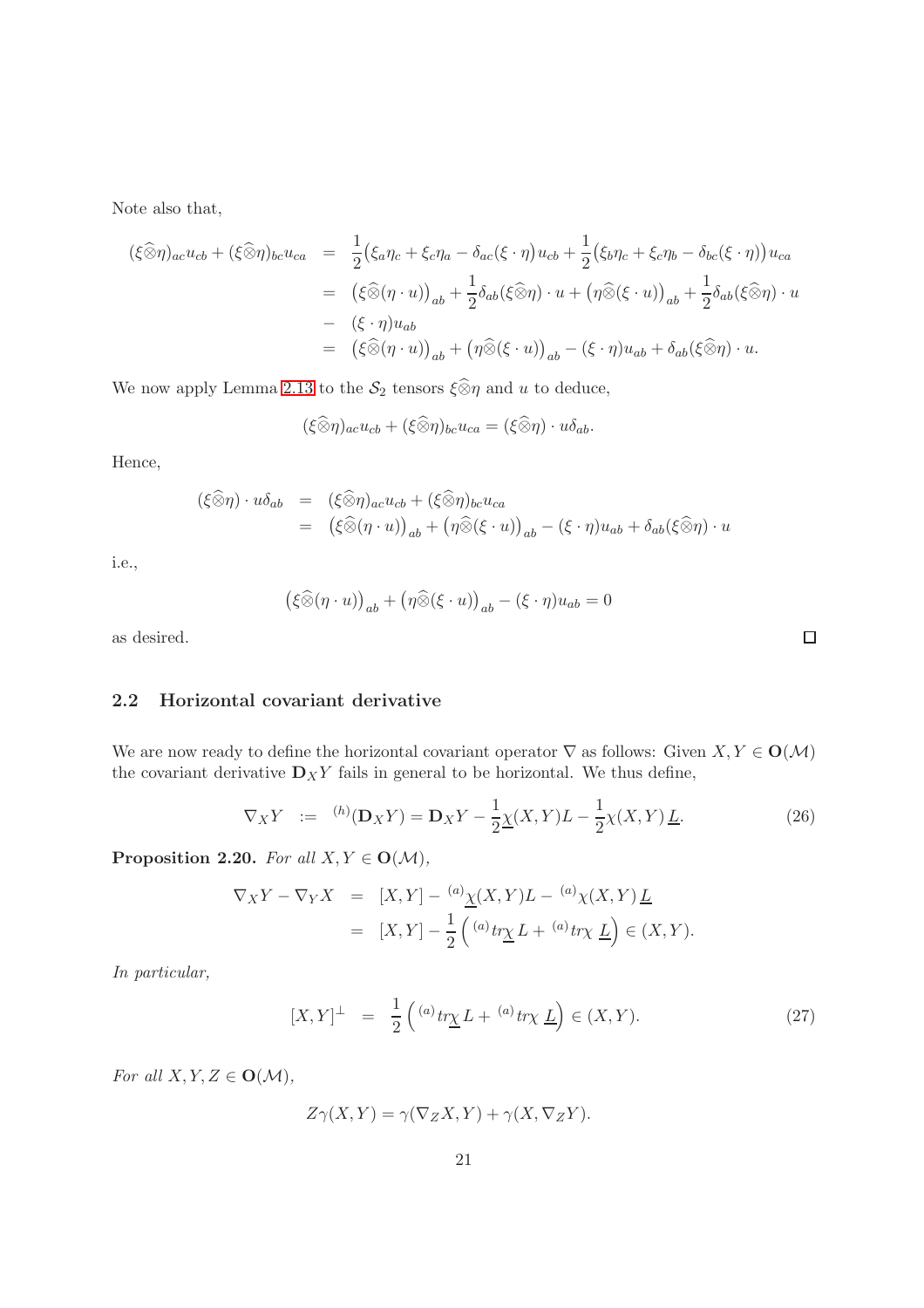**Remark 2.21.** In the integrable case,  $\nabla$  coincides with the Levi-Civita connection of the metric induced on the integral surfaces of  $O(M)$ .

Given a general covariant, horizontal tensor-field  $U$  we define its horizontal covariant derivative according to the formula,

$$
\nabla_Z U(X_1, \dots X_k) = Z(U(X_1, \dots X_k)) - U(\nabla_Z X_1, \dots X_k) - \dots - U(X_1, \dots \nabla_Z X_k).
$$
\n(28)

Given X horizontal,  $D_l X$  and  $D_{\underline{L}} X$  are in general not horizontal. We define  $\nabla_L X$  and  $\nabla_{\underline{L}} X$ to be the horizontal projections of the former. More precisely,

$$
\nabla_L X := {}^{(h)}(\mathbf{D}_L X) = \mathbf{D}_L X - g(X, \mathbf{D}_L \underline{L})L - g(X, \mathbf{D}_L \underline{L}) \underline{L},
$$
  
\n
$$
\nabla_{\underline{L}} X := {}^{(h)}(\mathbf{D}_{\underline{L}} X) = \mathbf{D}_{\underline{L}} X - g(X, \mathbf{D}_{\underline{L}} \underline{L})L - g(X, \mathbf{D}_{\underline{L}} \underline{L}) \underline{L}.
$$

#### <span id="page-21-0"></span>2.3 Ricci coefficients

Definition 2.22. We define the horizontal 1-forms,

$$
\underline{\eta}(X) \quad := \quad \frac{1}{2}g(X, \mathbf{D}_L \underline{L}), \qquad \eta(X) := \frac{1}{2}g(X, \mathbf{D}_L \underline{L}), \tag{29}
$$

$$
\underline{\xi}(X) := \frac{1}{2}g(X, \mathbf{D}_{\underline{L}}\underline{L}), \qquad \xi(X) := \frac{1}{2}g(X, \mathbf{D}_{L}L). \tag{30}
$$

With these definitions we have,

$$
\nabla_L X := {}^{(h)}(\mathbf{D}_L X) = \mathbf{D}_L X - \underline{\eta}(X)L - \xi(X)\underline{L},
$$
  

$$
\nabla_{\underline{L}} X := {}^{(h)}(\mathbf{D}_{\underline{L}} X) = \mathbf{D}_{\underline{L}} X - \underline{\xi}(X)L - \eta(X)\underline{L}.
$$

We can extend the operators  $\nabla_L$  and  $\nabla_{\underline{L}}$  to arbitrary k-covariant, horizontal tensor-fields U as follows,

$$
\nabla_L U(X_1, \dots, X_k) = L(U(X_1, \dots, X_k)) - U(\nabla_L X_1, \dots, X_k) - \dots - U(X_1, \dots, \nabla_L X_k),
$$
  

$$
\nabla_L U(X_1, \dots, X_k) = L(U(X_1, \dots, X_k)) - U(\nabla_L X_1, \dots, X_k) - \dots - U(X_1, \dots, \nabla_L X_k).
$$

The following proposition follows easily from the definition.

**Proposition 2.23.** The operators  $\nabla$ ,  $\nabla$ <sub>L</sub> and  $\nabla$ <sub>L</sub> take horizontal tensor-fields into horizontal tensor-fields. We have,

$$
\nabla \gamma = \nabla_L \gamma = \nabla \underline{L} \gamma = 0. \tag{31}
$$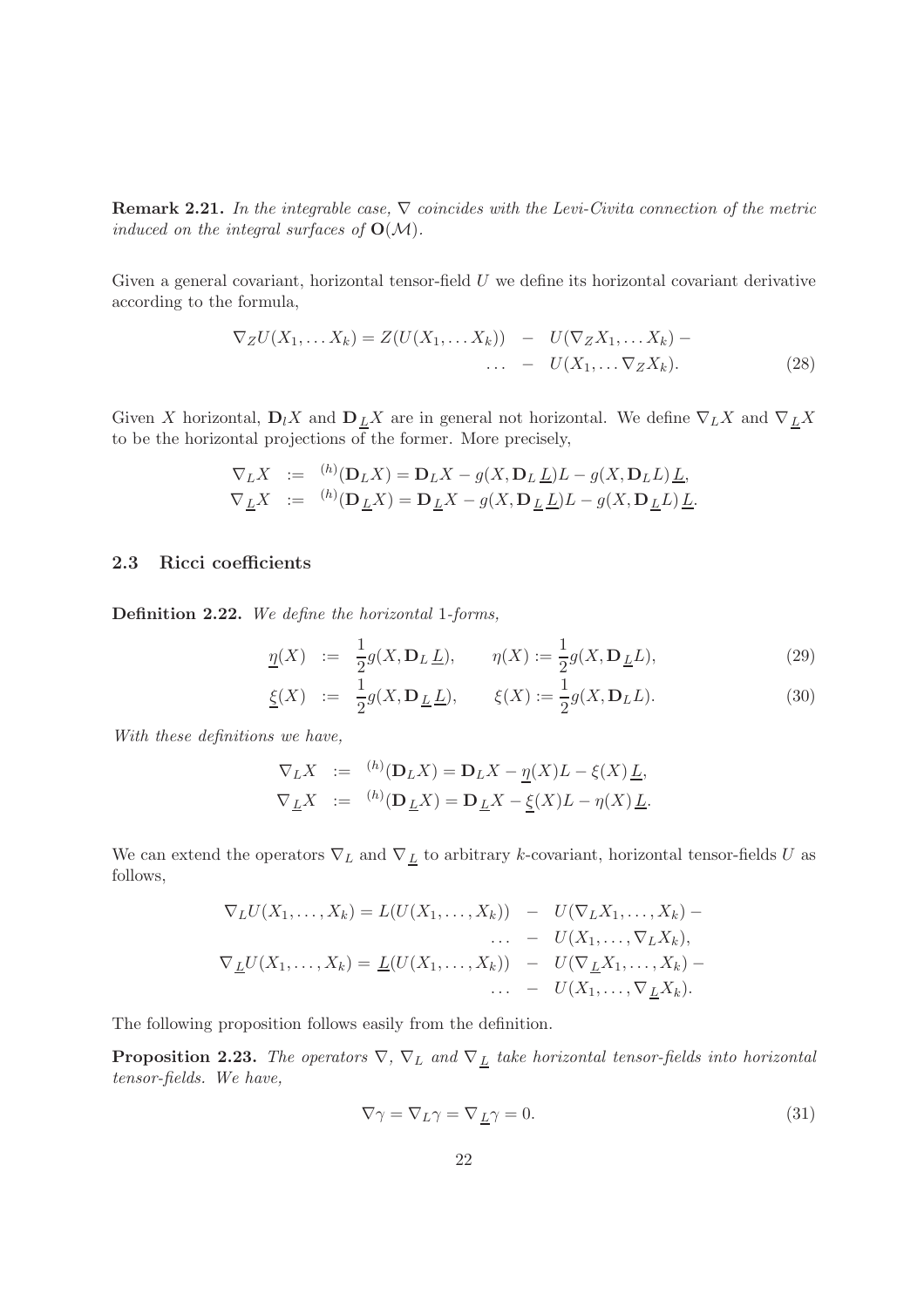In addition to the horizontal tensor-fields  $\chi, \chi, \eta, \eta, \xi, \xi$  introduced above we also define the scalars,

$$
\underline{\omega} := \frac{1}{4} g(\mathbf{D}_{\underline{L}} \underline{L}, L), \qquad \omega := \frac{1}{4} g(\mathbf{D}_{L} L, \underline{L}), \qquad (32)
$$

and the horizontal 1-form,

$$
\zeta(X) = \frac{1}{2}g(\mathbf{D}_X L, \underline{L}).
$$
\n(33)

We summarize below the definition of the the horizontal 1-forms  $\xi,\underline{\xi},\eta,\underline{\eta},\zeta\in\mathbf{O}_1;$ 

$$
\begin{cases}\n\xi(X) = \frac{1}{2}\mathbf{g}(\mathbf{D}_L L, X), & \underline{\xi}(X) = \frac{1}{2}\mathbf{g}(\mathbf{D}_L L, X), \\
\eta(X) = \frac{1}{2}\mathbf{g}(\mathbf{D}_L L, X), & \underline{\eta}(X) = \frac{1}{2}\mathbf{g}(\mathbf{D}_L L, X), \\
\zeta(X) = \frac{1}{2}\mathbf{g}(\mathbf{D}_X L, L),\n\end{cases} (34)
$$

and the real scalars

$$
\omega = \frac{1}{4} \mathbf{g}(\mathbf{D}_L L, \underline{L}), \qquad \underline{\omega} = \frac{1}{4} \mathbf{g}(\mathbf{D}_L \underline{L}, L). \tag{35}
$$

**Definition 2.24.** The horizontal tensor-fields  $\chi$ ,  $\chi$ ,  $\eta$ ,  $\eta$ ,  $\zeta$ ,  $\xi$ ,  $\xi$ ,  $\omega$ ,  $\underline{\omega}$  are called the connection coefficients of the null pair  $(L, \underline{L})$ . Given an arbitrary basis of horizontal vectorfields  $e_1, e_2$ , we write using the short hand notation  $\mathbf{D}_a = \mathbf{D}_{e_a}, a = 1, 2,$ 

$$
\underline{\chi}_{ab} = g(\mathbf{D}_a \underline{L}, e_b), \qquad \chi_{ab} = g(\mathbf{D}_a L, e_b),
$$
  
\n
$$
\underline{\xi}_a = \frac{1}{2} \mathbf{g}(\mathbf{D}_{\underline{L}} \underline{L}, e_a), \qquad \xi_a = \frac{1}{2} g(\mathbf{D}_L L, e_a),
$$
  
\n
$$
\underline{\omega} = \frac{1}{4} g(\mathbf{D}_{\underline{L}} \underline{L}, L), \qquad \omega = \frac{1}{4} g(\mathbf{D}_L L, \underline{L}),
$$
  
\n
$$
\underline{\eta}_a = \frac{1}{2} (\mathbf{D}_L \underline{L}, e_a), \qquad \eta_a = \frac{1}{2} g(\mathbf{D}_{\underline{L}} L, e_a),
$$
  
\n
$$
\zeta_a = \frac{1}{2} g(\mathbf{D}_{e_a} L, \underline{L}).
$$

We easily derive the Ricci formulae,

$$
\mathbf{D}_{a}e_{b} = \nabla_{a}e_{b} + \frac{1}{2}\chi_{ab}e_{3} + \frac{1}{2}\chi_{ab}e_{4},
$$
\n
$$
\mathbf{D}_{a}e_{4} = \chi_{ab}e_{b} - \zeta_{a}e_{4},
$$
\n
$$
\mathbf{D}_{a}e_{3} = \chi_{ab}e_{b} + \zeta_{a}e_{3},
$$
\n
$$
\mathbf{D}_{3}e_{a} = \nabla_{3}e_{a} + \eta_{a}e_{3} + \underline{\xi}_{a}e_{4},
$$
\n
$$
\mathbf{D}_{3}e_{3} = -2\underline{\omega}e_{3} + 2\underline{\xi}_{b}e_{b},
$$
\n
$$
\mathbf{D}_{3}e_{4} = 2\underline{\omega}e_{4} + 2\eta_{b}e_{b},
$$
\n
$$
\mathbf{D}_{4}e_{a} = \nabla_{4}e_{a} + \underline{\eta}_{a}e_{4} + \xi_{a}e_{3},
$$
\n
$$
\mathbf{D}_{4}e_{4} = -2\omega e_{4} + 2\xi_{b}e_{b},
$$
\n
$$
\mathbf{D}_{4}e_{3} = 2\omega e_{3} + 2\underline{\eta}_{b}e_{b}.
$$
\n(36)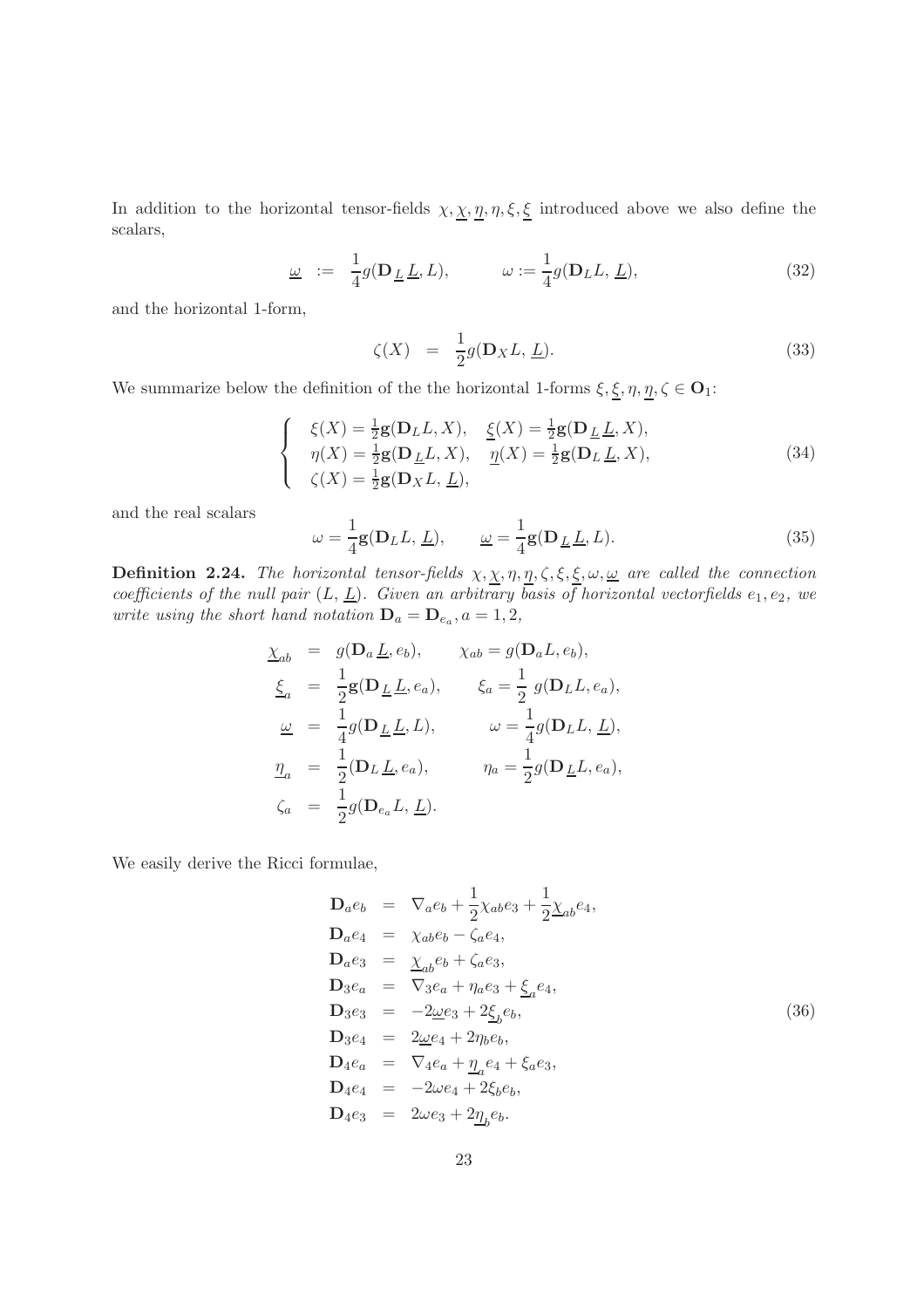Definition 2.25. We introduce the notation

$$
tr \chi := tr(\chi), \quad \stackrel{(a)}{=} tr\chi := \stackrel{(a)}{=} tr(\chi), \quad tr \underline{\chi} := tr(\underline{\chi}), \quad \stackrel{(a)}{=} tr\underline{\chi} := \stackrel{(a)}{=} tr(\underline{\chi}). \tag{37}
$$

 $\hat{\chi}$ ,  $tr \chi$  and  $\hat{\chi}$ ,  $tr \chi$  are called, respectively, the shear and expansion of the horizontal distribution  $O(\mathcal{M})$ . The scalars <sup>(a)</sup>tr<sub>X</sub> and <sup>(a)</sup>tr<sub>X</sub> measure the integrability defects of the distribution.

**Definition 2.26.** For a given horizontal 1 -form  $\omega$ , we define the frame dependent operators,

$$
div \omega = \delta^{ab} \nabla_b \omega_a, \qquad curl \omega = \infty^{ab} \nabla_a \omega_b,
$$
  

$$
(\nabla \widehat{\otimes} \omega)_{ba} = \frac{1}{2} (\nabla_b \omega_a + \nabla_a \omega_b - \delta_{ab} (div \omega)).
$$

#### <span id="page-23-0"></span>2.4 Curvature and Weyl fields

Assume that  $W \in {\bf T}_4^0({\mathcal M})$  is a Weyl field, i.e.

$$
\begin{cases}\nW_{\alpha\beta\mu\nu} = -W_{\beta\alpha\mu\nu} = -W_{\alpha\beta\nu\mu} = W_{\mu\nu\alpha\beta}, \\
W_{\alpha\beta\mu\nu} + W_{\alpha\mu\nu\beta} + W_{\alpha\nu\beta\mu} = 0, \\
\mathbf{g}^{\beta\nu}W_{\alpha\beta\mu\nu} = 0.\n\end{cases} \tag{38}
$$

We define the null components of the Weyl field  $W$ ,  $\alpha(W)$ ,  $\underline{\alpha}(W)$ ,  $\varrho(W) \in O_2(\mathcal{M})$  and  $\beta(W)$ ,  $\underline{\beta}(W) \in$  $O_1(\mathcal{M})$  by the formulas

$$
\begin{cases}\n\alpha(W)(X,Y) = W(L, X, L, Y), \\
\frac{\alpha(W)(X,Y) = W(\underline{L}, X, \underline{L}, Y),}{\beta(W)(X) = \frac{1}{2}W(X, L, \underline{L}, L)}, \\
\frac{\beta(W)(X) = \frac{1}{2}W(X, \underline{L}, \underline{L}, L),}{\varrho(W)(X, Y) = W(X, \underline{L}, Y, L).\n\end{cases}
$$
\n(39)

Recall that if W is a Weyl field its Hodge dual  $*W$ , defined by  $*W_{\alpha\beta\mu\nu}=\frac{1}{2}$  $\frac{1}{2} \in_{\mu\nu}^{\rho\sigma} W_{\alpha\beta\rho\sigma}$ , is also a Weyl field. We easily check the formulas,

$$
\begin{cases}\n\underline{\alpha}(*W) = * \underline{\alpha}(W), & \alpha(*W) = - * \alpha(W), \\
\underline{\beta}(*W) = * \underline{\beta}(W), & \beta(*W) = - * \beta(W), \\
\underline{\rho}(*W) = * \underline{\rho}(W).\n\end{cases} (40)
$$

It is easy to check that  $\alpha, \alpha$  are symmetric traceless horizontal tensor-fields. On the other hand the horizontal 2-tensorfield  $\rho$  is neither symmetric nor traceless. It is convenient to express it in terms of the following two scalar quantities,

$$
\rho(W) = \frac{1}{4}W(L, \underline{L}, L, \underline{L}), \qquad \, ^* \rho(W) = \frac{1}{4} \, ^* W(L, \underline{L}, L, \underline{L}). \tag{41}
$$

Observe also that,

$$
\rho(*W) = * \rho(W), \qquad * \rho(*W) = -\rho.
$$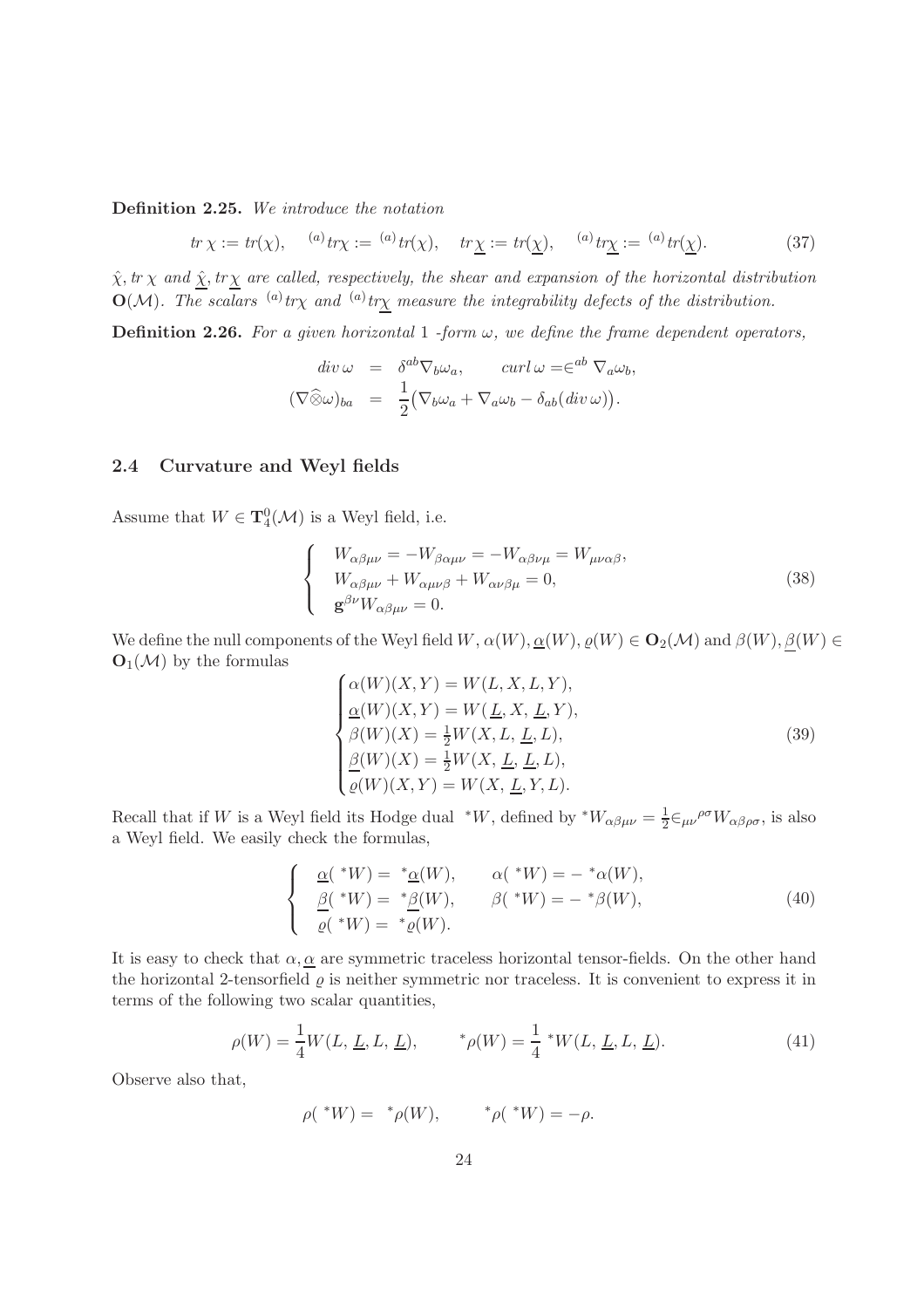Thus,

$$
\varrho(X,Y) = \big( -\rho \gamma(X,Y) + \, ^* \rho \in (X,Y) \big), \qquad \forall \, X,Y \in \mathbf{O}(\mathcal{M}). \tag{42}
$$

We have

$$
W_{a3b4} = \varrho_{ab} = (-\rho \delta_{ab} + {}^*\rho \in_{ab}),
$$
  
\n
$$
W_{ab34} = 2 \in_{ab} {}^*\rho,
$$
  
\n
$$
W_{abcd} = -\in_{ab} \in_{cd} \rho,
$$
  
\n
$$
W_{abc3} = \in_{ab} {}^*\underline{\beta}_c,
$$
  
\n
$$
W_{abcd} = -\in_{ab} {}^*\beta_c.
$$

**Remark 2.27.** In addition to the Hodge duality we will need to take into account the the duality with respect to the interchange of  $L, L$ , which we call a pairing transformation. Clearly, under this transformation,  $\alpha \leftrightarrow \alpha$ ,  $\beta \leftrightarrow -\beta$ ,  $\rho \leftrightarrow \rho$ ,  $^* \rho \leftrightarrow -^* \rho$ ,  $\varrho \leftrightarrow \check{\varrho}$  with  $\check{\varrho}_{ab} := \varrho_{ba}$ . One has to be careful however when combining the Hodge dual and pairing transformations. In that case we have,  $*\alpha \leftrightarrow -*\alpha$ ,  $*\beta \leftrightarrow *\beta$ . This is due to the fact that under the pairing transformation  $∈_{ab} → − ∈_{ab}$  (since  $∈_{ab} = ∈_{ab34}$ ). Indeed, for example,

$$
\begin{array}{rcl}\n^* \underline{\alpha}_{ab} & = & \underline{\alpha} \left( \ ^*W \right)_{ab} = \ ^*W_{a3b3} = - \ \in_{a3c4} W_{c3b3} = \in_{ac34} W_{c3b3} = \in_{ac} \underline{\alpha}_{cb}, \\
^* \alpha_{ab} & = & \alpha \left( \ ^*W \right)_{ab} = \ ^*W_{a4b4} = - \ \in_{a4c3} W_{c4b4} = - \ \in_{cb34} W_{c4b4} = - \ \in_{ac} \alpha_{cb}.\n\end{array}
$$

The decomposition above applies in particular to the Riemann curvature tensor  $\bf{R}$  of a vacuum spacetime.

**Definition 2.28** (Horizontal curvature tensor). We define the curvature tensor  $R_{cdab}$  of the horizontal structure by the usual formula,

$$
\nabla_a \nabla_b X_c - \nabla_b \nabla_a X_c = R_{cdab} X^d.
$$

#### <span id="page-24-0"></span>2.5 Connection to the Newman-Penrose formalism

In the Newman-Penrose NP formalism, one choses a specific orthonormal basis of horizontal vectors  $(e_1, e_2)$  and defines all connection coefficients relative to the complexified frame  $(e_3, e_4, m, \overline{m})$ where  $m = e_1 + ie_2$ ,  $\overline{m} = e_1 - ie_2$ . Thus, all quantities of interest are complex scalars instead of our horizontal tensors such as  $S_1, S_2$ . The NP formalism works well for deriving the basic equations, but has the disadvantage of substantially increasing the number of variables. Moreover, the calculations become far more cumbersome when deriving equations involving higher derivatives of the main quantities, in perturbations of Kerr. Another advantage of the formalism used here is that all important equations look similar to the ones in [\[5\]](#page-137-6).

We refer to [\[15\]](#page-138-5) for the original form of the NP formalism and to the appendix in [\[10\]](#page-137-7) for a more detailed comparison between the NP and our formalism.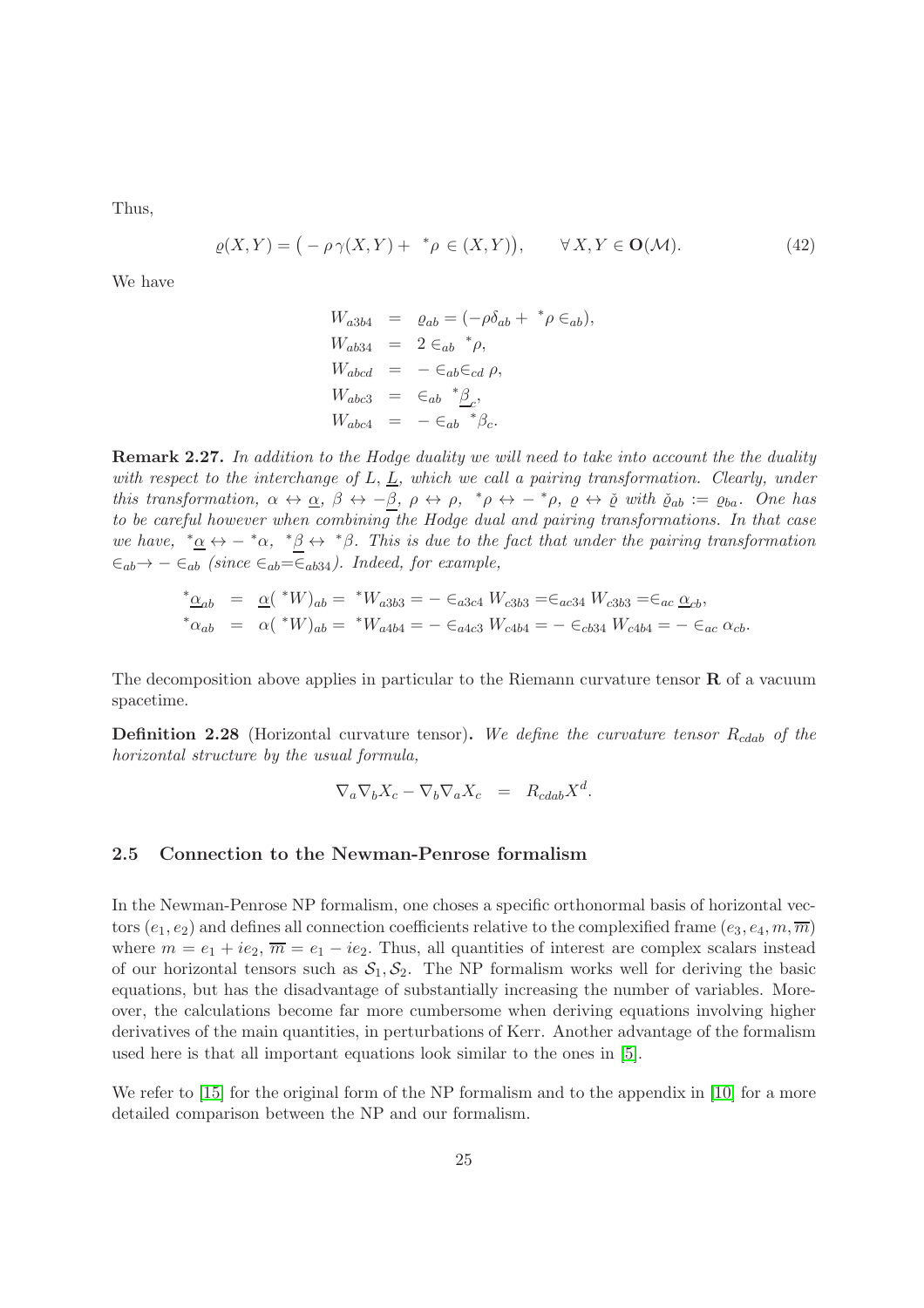### <span id="page-25-0"></span>2.6 Null structure equations

We state below the null structure equation in the general setting discussed above. We assume given a vacuum spacetime endowed with a general null frame  $(e_3, e_4, e_1, e_2)$  relative to which we define our connection and curvature coefficients.

<span id="page-25-1"></span>Proposition 2.29 (Null structure equations). The connection coefficients verify the following equations

$$
\nabla_3 tr \underline{\chi} = -|\underline{\hat{\chi}}|^2 - \frac{1}{2} \left( tr \underline{\chi}^2 - {^{(a)}t} \underline{r} \underline{\chi}^2 \right) + 2 \, div \underline{\xi} - 2 \underline{\omega} tr \underline{\chi} + 2 \underline{\xi} \cdot (\eta + \underline{\eta} - 2 \zeta),
$$
  

$$
\nabla_3 {^{(a)}t} \underline{r} \underline{\chi} = -tr \underline{\chi} {^{(a)}t} \underline{r} \underline{\chi} + 2 \, curl \underline{\xi} - 2 \underline{\omega} {^{(a)}t} \underline{r} \underline{\chi} + 2 \underline{\xi} \wedge (-\eta + \underline{\eta} + 2 \zeta),
$$
  

$$
\nabla_3 \underline{\hat{\chi}} = -tr \underline{\chi} \underline{\hat{\chi}} + 2 \nabla \widehat{\otimes} \underline{\xi} - 2 \underline{\omega} \underline{\hat{\chi}} + 2 \underline{\xi} \widehat{\otimes} (\eta + \underline{\eta} - 2 \zeta) - \underline{\alpha},
$$

$$
\nabla_3 \text{tr} \chi = -\hat{\underline{\chi}} \cdot \hat{\chi} - \frac{1}{2} \text{tr} \underline{\chi} \text{tr} \chi + \frac{1}{2} \,^{(a)} \text{tr} \underline{\chi} \,^{(a)} \text{tr} \chi + 2 \text{div} \, \eta + 2 \underline{\omega} \text{tr} \, \chi + 2 \big( \xi \cdot \underline{\xi} + |\eta|^2 \big) + 2\rho,
$$
\n
$$
\nabla_3 \,^{(a)} \text{tr} \chi = -\hat{\underline{\chi}} \wedge \hat{\chi} - \frac{1}{2} \big( \,^{(a)} \text{tr} \underline{\chi} \text{tr} \, \chi + \text{tr} \underline{\chi} \,^{(a)} \text{tr} \chi \big) + 2 \text{curl} \, \eta + 2 \underline{\omega} \,^{(a)} \text{tr} \chi + 2 \underline{\xi} \wedge \xi - 2 \,^* \rho,
$$
\n
$$
\nabla_3 \hat{\chi} = -\frac{1}{2} \big( \text{tr} \, \chi \hat{\underline{\chi}} + \text{tr} \underline{\chi} \hat{\chi} \big) - \frac{1}{2} \big( - \,^* \underline{\hat{\chi}} \,^{(a)} \text{tr} \chi + \,^* \hat{\chi} \,^{(a)} \text{tr} \underline{\chi} \big) + 2 \nabla \widehat{\otimes} \eta + 2 \underline{\omega} \hat{\chi}
$$
\n
$$
+ 2 \underline{\xi} \widehat{\otimes} \xi + 2 \eta \widehat{\otimes} \eta,
$$

$$
\nabla_4 tr \underline{\chi} = -\hat{\chi} \cdot \underline{\hat{\chi}} - \frac{1}{2} tr \chi tr \underline{\chi} + \frac{1}{2} {}^{(a)} tr \chi {}^{(a)} tr \underline{\chi} + 2 div \underline{\eta} + 2 \omega tr \underline{\chi} + 2 (\xi \cdot \underline{\xi} + |\underline{\eta}|^2) + 2 \rho,
$$
  
\n
$$
\nabla_4 {}^{(a)} tr \underline{\chi} = -\hat{\chi} \wedge \underline{\hat{\chi}} - \frac{1}{2} ({}^{(a)} tr \chi tr \underline{\chi} + tr \chi {}^{(a)} tr \underline{\chi}) + 2 curl \underline{\eta} + 2 \omega {}^{(a)} tr \underline{\chi} + 2 \xi \wedge \underline{\xi} + 2 {}^* \rho,
$$
  
\n
$$
\nabla_4 \underline{\hat{\chi}} = -\frac{1}{2} (tr \underline{\chi} \hat{\chi} + tr \chi \underline{\hat{\chi}}) - \frac{1}{2} ( - {}^* \hat{\chi} {}^{(a)} tr \underline{\chi} + {}^* \underline{\hat{\chi}} {}^{(a)} tr \chi) + \nabla \widehat{\otimes} \underline{\eta} + 2 \omega \underline{\hat{\chi}} + 2 \xi \widehat{\otimes} \underline{\xi} + 2 \underline{\eta} \widehat{\otimes} \underline{\eta},
$$

$$
\nabla_4 tr \chi = -|\hat{\chi}|^2 - \frac{1}{2} \left( tr \chi^2 - {^{(a)}} tr \chi^2 \right) + 2 \operatorname{div} \xi - 2 \omega tr \chi + 2 \xi \cdot (\underline{\eta} + \eta + 2 \zeta),
$$
  
\n
$$
\nabla_4 {^{(a)}} tr \chi = -tr \chi {^{(a)}} tr \chi + 2 \operatorname{curl} \xi - 2 \omega {^{(a)}} tr \chi + 2 \xi \wedge (-\underline{\eta} + \eta - 2 \zeta),
$$
  
\n
$$
\nabla_4 \hat{\chi} = -tr \chi \hat{\chi} + 2 \nabla \widehat{\otimes} \xi - 2 \omega \hat{\chi} + 2 \xi \widehat{\otimes} (\underline{\eta} + \eta + 2 \zeta) - \alpha.
$$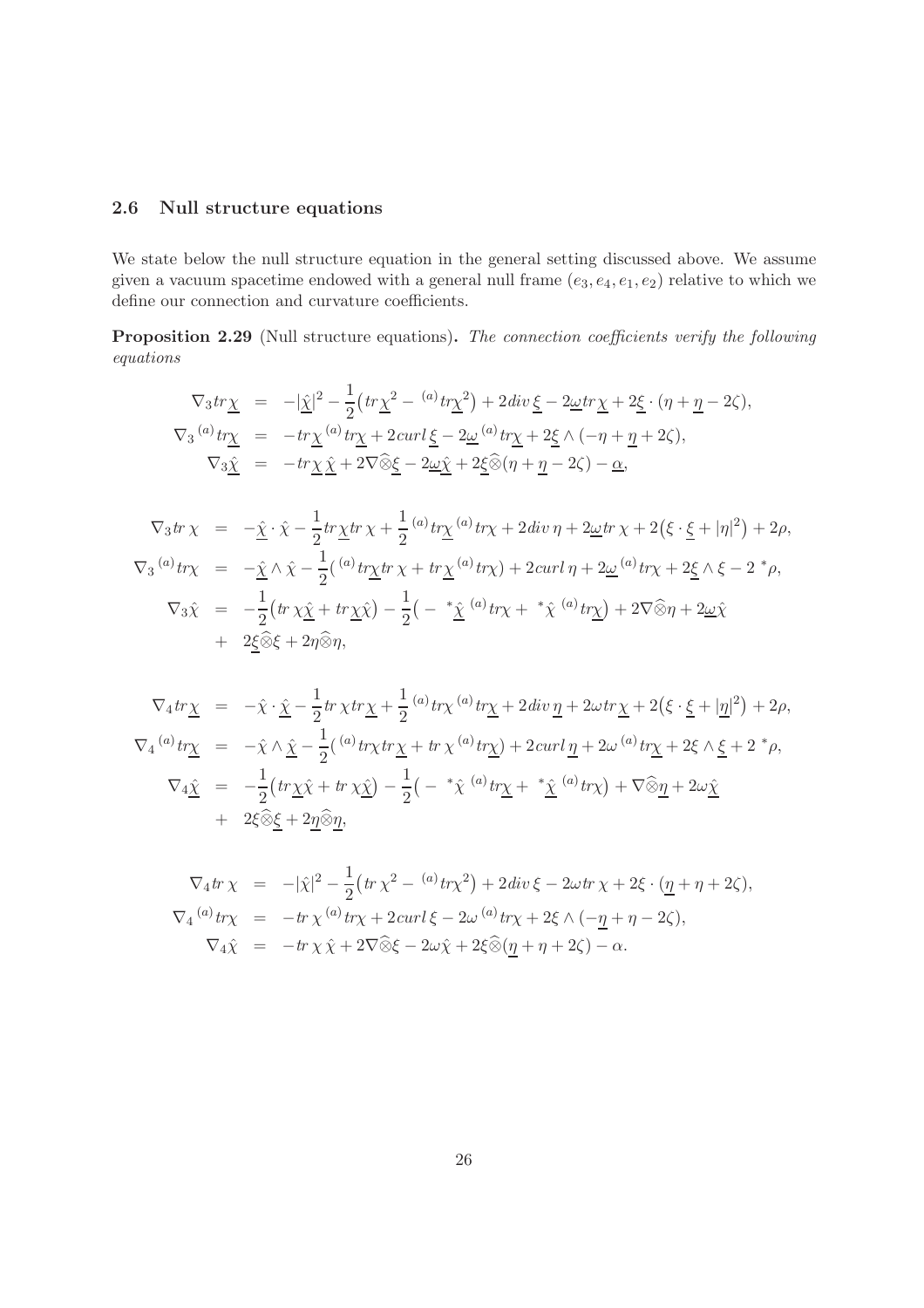Also,

$$
\nabla_3 \zeta + 2\nabla \underline{\omega} = -\underline{\hat{\chi}} \cdot (\zeta + \eta) - \frac{1}{2} tr \underline{\chi}(\zeta + \eta) - \frac{1}{2} (\omega t \underline{r} \underline{\chi}(\gamma t + \gamma \eta) + 2\underline{\omega}(\zeta - \eta) \n+ \widehat{\chi} \cdot \underline{\xi} + \frac{1}{2} tr \chi \underline{\xi} + \frac{1}{2} (\omega t \underline{r} \chi \gamma t + \underline{\xi} t + 2\omega \underline{\xi} - \underline{\beta},
$$
\n
$$
\nabla_4 \zeta - 2\nabla \omega = \widehat{\chi} \cdot (-\zeta + \underline{\eta}) + \frac{1}{2} tr \chi(-\zeta + \underline{\eta}) + \frac{1}{2} (\omega t \underline{r} \chi(-t + \zeta + \gamma \underline{\eta}) + 2\omega(\zeta + \underline{\eta}) \n- \underline{\hat{\chi}} \cdot \xi - \frac{1}{2} tr \underline{\chi} \xi - \frac{1}{2} (\omega t \underline{r} \chi \gamma t + \xi - 2\underline{\omega} \xi - \beta),
$$
\n
$$
\nabla_3 \underline{\eta} - \nabla_4 \underline{\xi} = -\underline{\hat{\chi}} \cdot (\underline{\eta} - \eta) - \frac{1}{2} tr \underline{\chi}(\underline{\eta} - \eta) + \frac{1}{2} (\omega t \underline{r} \chi(\gamma t - \gamma \eta) - 4\omega \underline{\xi} + \underline{\beta},
$$
\n
$$
\nabla_4 \eta - \nabla_3 \xi = -\hat{\chi} \cdot (\eta - \underline{\eta}) - \frac{1}{2} tr \chi(\eta - \underline{\eta}) + \frac{1}{2} (\omega t \underline{r} \chi(\gamma t - \gamma \eta) - 4\omega \underline{\xi} - \beta,
$$

and

$$
\nabla_3 \omega + \nabla_4 \underline{\omega} - 4\omega \underline{\omega} - \xi \cdot \underline{\xi} - (\eta - \underline{\eta}) \cdot \zeta + \eta \cdot \underline{\eta} = \rho.
$$

Also,

$$
div \hat{\chi} + \zeta \cdot \hat{\chi} = \frac{1}{2} \nabla tr \chi + \frac{1}{2} tr \chi \zeta - \frac{1}{2} * \nabla^{(a)} tr \chi - \frac{1}{2} {}^{(a)} tr \chi * \zeta - {}^{(a)} tr \chi * \eta - {}^{(a)} tr \chi * \xi - \beta,
$$
  
\n
$$
div \hat{\chi} - \zeta \cdot \hat{\chi} = \frac{1}{2} \nabla tr \chi - \frac{1}{2} tr \chi \zeta - \frac{1}{2} * \nabla^{(a)} tr \chi + \frac{1}{2} {}^{(a)} tr \chi * \zeta - {}^{(a)} tr \chi * \eta - {}^{(a)} tr \chi * \xi + \beta,
$$

 $and$ <sup>[16](#page-26-0)</sup>

$$
curl \zeta = -\frac{1}{2}\hat{\chi} \wedge \hat{\underline{\chi}} + \frac{1}{4}\left(tr\,\chi^{(a)}\,tr\underline{\chi} - tr\underline{\chi}^{(a)}\,tr\chi\right) + \omega^{(a)}\,tr\underline{\chi} - \underline{\omega}^{(a)}\,tr\chi + \,^*\rho.
$$

*Proof.* Except for the fact that the order of indices in  $\chi, \chi$  is important, since they are no longer symmetric, the derivation is exactly as in [\[5\]](#page-137-6).  $\Box$ 

Note that we are missing the traditional Gauss equation which, in the integrable case, connects the Gauss curvature of a sphere to a Riemann curvature component. In what follows we state a result which is its non-integrable analogue.

Proposition 2.30. The following identity holds true.

$$
\nabla_a(\nabla_b X_c) - \nabla_b(\nabla_a X_c) = \mathbf{R}_{cdab} X^d + \frac{1}{2} \epsilon_{ab} \left( {}^{(a)}tr \chi \nabla_3 + {}^{(a)}tr \chi \nabla_4 \right) X_c
$$
  

$$
- \frac{1}{2} \Big( \chi_{ac} \chi_{bd} + \underline{\chi}_{ac} \chi_{bd} - \chi_{bc} \underline{\chi}_{ad} - \underline{\chi}_{bc} \chi_{ad} \Big) X^d.
$$
 (43)

<span id="page-26-0"></span><sup>&</sup>lt;sup>16</sup>Note that this equation follows from expanding  $\mathbf{R}_{34ab}$ .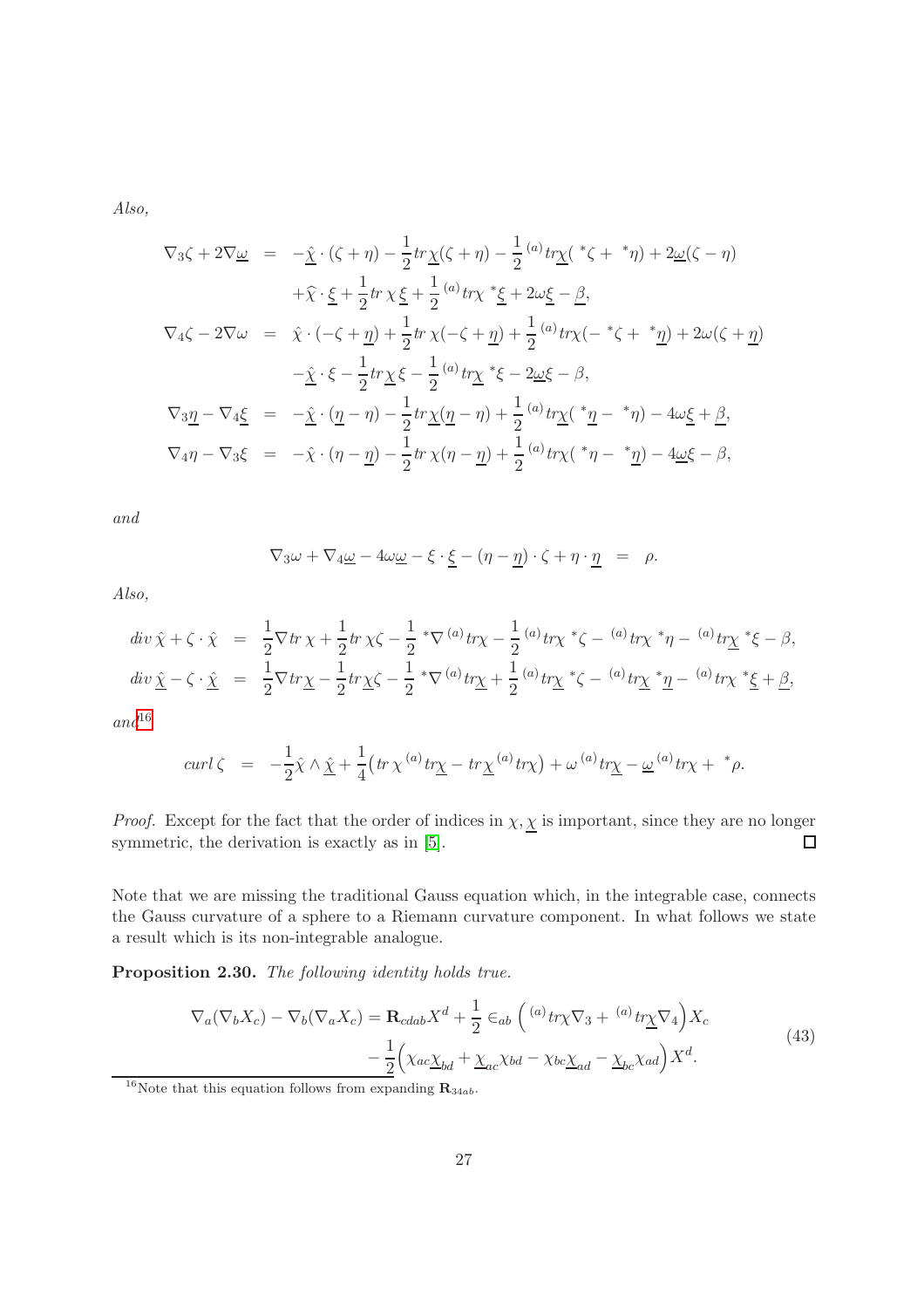*Proof.* Given  $X \in \mathcal{S}_1$  we have,

$$
\begin{array}{rcl}\n\mathbf{D}_b X_c & = & \nabla_b X_c, \\
\mathbf{D}_4 X_c & = & \nabla_4 X_c, \\
\mathbf{D}_4 X_c & = & \nabla_4 X_c, \\
\mathbf{D}_b X_3 & = & -\underline{\chi}_{bd} X_d, \\
\mathbf{D}_b X_4 & = & -\underline{\chi}_{bd} X_d.\n\end{array}
$$

Also,

$$
\mathbf{D}_a \mathbf{D}_b X_c = \nabla_a (\nabla_b X_c) - \frac{1}{2} \chi_{ab} \mathbf{D}_3 X_c - \frac{1}{2} \chi_{ab} \mathbf{D}_4 X_c - \frac{1}{2} \chi_{ac} \mathbf{D}_b X_3 - \frac{1}{2} \chi_{ac} \mathbf{D}_b X_4
$$
\n
$$
= \nabla_a (\nabla_b X_c) - \frac{1}{2} \chi_{ab} \nabla_3 X_c - \frac{1}{2} \chi_{ab} \nabla_4 X_c + \frac{1}{2} \chi_{ac} \chi_{bd} X_d + \frac{1}{2} \chi_{ac} \chi_{bd} X_d.
$$

Hence,

$$
\mathbf{D}_a \mathbf{D}_b X_c = \nabla_a (\nabla_b X_c) - \frac{1}{2} \chi_{ab} \nabla_3 X_c - \frac{1}{2} \chi_{ab} \nabla_4 X_c + \frac{1}{2} \chi_{ac} \chi_{bd} X_d + \frac{1}{2} \chi_{ac} \chi_{bd} X_d,
$$
\n
$$
\mathbf{D}_b \mathbf{D}_a X_c = \nabla_b (\nabla_a X_c) - \frac{1}{2} \chi_{ba} \nabla_3 X_c - \frac{1}{2} \chi_{ba} \nabla_4 X_c + \frac{1}{2} \chi_{bc} \chi_{ad} X_d + \frac{1}{2} \chi_{bc} \chi_{ad} X_d.
$$

Subtracting we derive

$$
\mathbf{R}_{cdab}X^{d} = \mathbf{D}_{a}\mathbf{D}_{b}X_{c} - \mathbf{D}_{b}\mathbf{D}_{a}X_{c}
$$
  
=  $\nabla_{a}(\nabla_{b}X_{c}) - \nabla_{b}(\nabla_{a}X_{c}) - \frac{1}{2}(\chi_{ab} - \chi_{ba})\nabla_{3}X_{c} - \frac{1}{2}(\underline{\chi}_{ab} - \underline{\chi}_{ba})\nabla_{4}X_{c}$   
+  $\frac{1}{2}(\chi_{ac}\underline{\chi}_{bd}X_{d} + \underline{\chi}_{ac}\chi_{bd} - \chi_{bc}\underline{\chi}_{ad} - \underline{\chi}_{bc}\chi_{ad})X^{d}.$ 

Thus,

$$
\nabla_a (\nabla_b X_c) - \nabla_b (\nabla_a X_c) = \frac{1}{2} (\chi_{ab} - \chi_{ba}) \nabla_3 X_c + \frac{1}{2} (\underline{\chi}_{ab} - \underline{\chi}_{ba}) \nabla_4 X_c \n- \frac{1}{2} (\chi_{ac} \underline{\chi}_{bd} + \underline{\chi}_{ac} \chi_{bd} - \chi_{bc} \underline{\chi}_{ad} - \underline{\chi}_{bc} \chi_{ad}) X^d + \mathbf{R}_{cdab} X^d.
$$

To end the proof we set

$$
\chi_{ab} - \chi_{ba} = \epsilon_{ab}^{(a)} \text{tr} \chi, \qquad \underline{\chi}_{ab} - \underline{\chi}_{ba} = \epsilon_{ab}^{(a)} \text{tr} \underline{\chi}.
$$

 $\Box$ 

Remark 2.31. Recall that

$$
\nabla_a(\nabla_b X_c) - \nabla_b(\nabla_a X_c) = R_{cdab} X^d.
$$

Thus, taking  $X_d = e_d$ , we can rewrite our Gauss formula in the form

$$
R_{cdab} = \frac{1}{2} {}^{(a)} tr \chi \in_{ab} g(\nabla_3 e_d, e_c) + \frac{1}{2} {}^{(a)} tr \chi \in_{ab} g(\nabla_4 e_d, e_c)
$$
  

$$
- \frac{1}{2} \Big( \chi_{ac} \chi_{bd} + \chi_{ac} \chi_{bd} - \chi_{bc} \chi_{ad} - \chi_{bc} \chi_{ad} \Big) + \mathbf{R}_{cdab}.
$$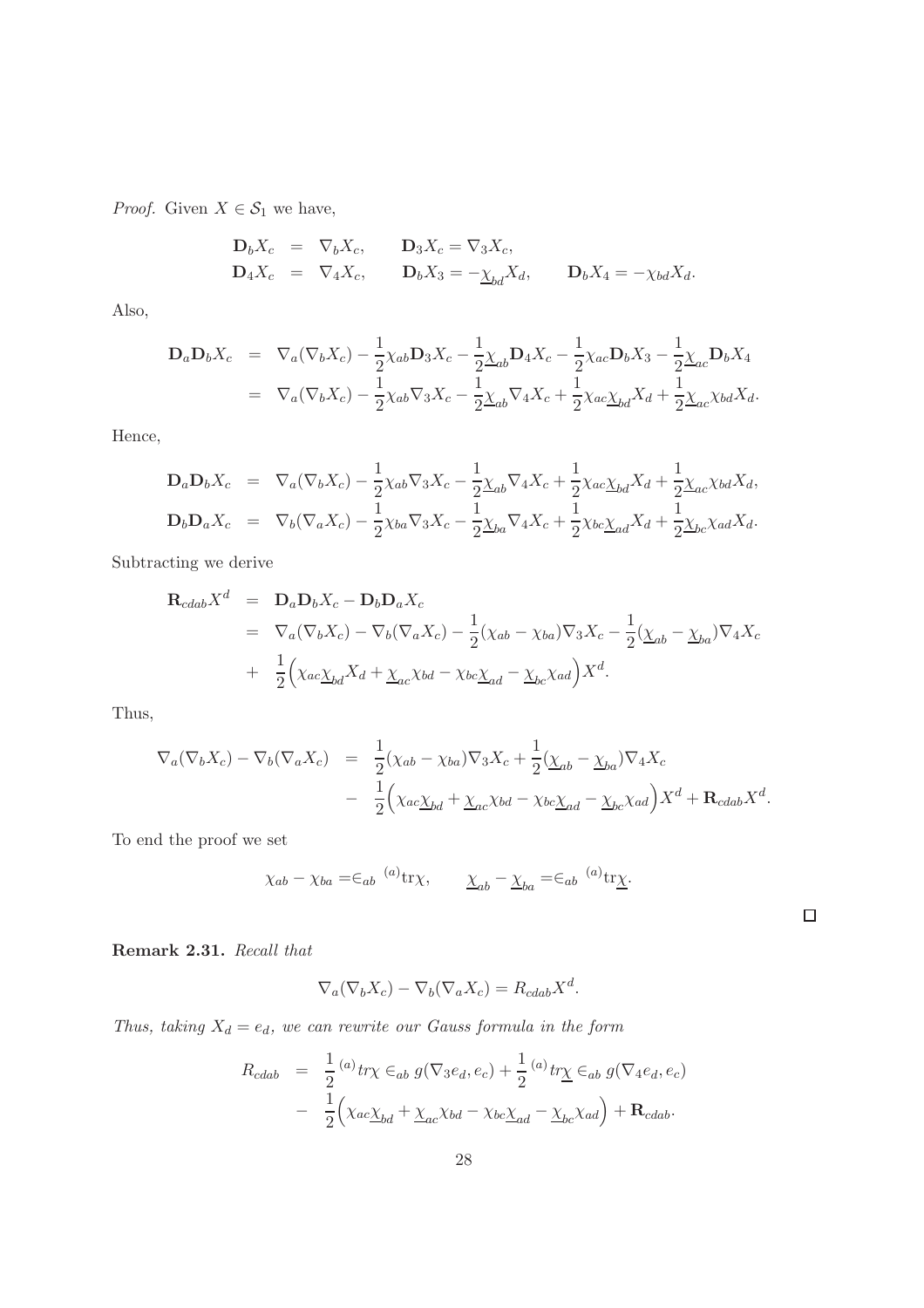### <span id="page-28-0"></span>2.7 Null Bianchi identities

We state below the equations verified by the null curvature components of an Einstein vacuum manifold.

<span id="page-28-1"></span>Proposition 2.32 (Null Bianchi). We have,

$$
\nabla_3 \alpha - 2\nabla \hat{\otimes} \beta = -\frac{1}{2} \left( tr\underline{\chi} \alpha + {}^{(a)}tr\underline{\chi}^* \alpha \right) + 4\underline{\omega} \alpha + 2(\zeta + 4\eta) \hat{\otimes} \beta - 3(\rho \hat{\chi} + {}^{*}\rho {}^{*}\hat{\chi}),
$$
  
\n
$$
\nabla_4 \beta - div \alpha = -2 \left( tr \chi \beta - {}^{(a)}tr \chi {}^{*}\beta \right) - 2\omega \beta + \alpha \cdot (2\zeta + \underline{\eta}) + 3(\xi \rho + {}^{*}\xi {}^{*}\rho),
$$
  
\n
$$
\nabla_3 \beta + div \varrho = -\left( tr\underline{\chi} \beta + {}^{(a)}tr\underline{\chi} {}^{*}\beta \right) + 2\underline{\omega} \beta + 2\underline{\beta} \cdot \hat{\chi} + 3(\rho \eta + {}^{*}\rho {}^{*}\eta) + \alpha \cdot \underline{\xi},
$$
  
\n
$$
\nabla_4 \rho - div \beta = -\frac{3}{2} \left( tr \chi \rho + {}^{(a)}tr \chi {}^{*}\rho \right) + (2\underline{\eta} + \zeta) \cdot \beta - 2\xi \cdot \underline{\beta} - \frac{1}{2} \hat{\underline{\chi}} \cdot \alpha,
$$
  
\n
$$
\nabla_4 {}^{*}\rho + curl \beta = -\frac{3}{2} \left( tr \chi {}^{*}\rho - {}^{(a)}tr \chi \rho \right) - (2\underline{\eta} + \zeta) \cdot {}^{*}\beta - 2\xi \cdot {}^{*}\underline{\beta} + \frac{1}{2} \hat{\underline{\chi}} \cdot {}^{*}\alpha,
$$
  
\n
$$
\nabla_3 \rho + div \underline{\beta} = -\frac{3}{2} \left( tr \chi \rho - {}^{(a)}tr \chi {}^{*}\rho \right) - (2\eta - \zeta) \cdot \underline{\beta} + 2\underline{\xi} \cdot \beta - \frac{1}{2} \hat{\chi} \cdot \underline{\alpha},
$$
  
\n
$$
\nabla_3 {}^{*}\rho + curl \underline{\beta} = -\frac{3}{2} \left( tr \chi {}^{*}\rho + {}^{(a)}tr \chi \rho \right) - (2\eta - \zeta) \cdot {}^{*}\underline{\beta} - 2\underline{\xi} \cdot {}^{*}\beta -
$$

Here,

$$
div \varrho = -(\nabla \rho + \sqrt[*]{\nabla} \sqrt[*]{\rho}),
$$
  

$$
div \check{\varrho} = -(\nabla \rho - \sqrt[*]{\nabla} \sqrt[*]{\rho}).
$$

Proof. The proof follows line by line from the derivation in [\[5\]](#page-137-6) except, once more, for keeping track of the lack of symmetry for  $\chi, \chi$ . Note also that  $\check{\varrho}_{ab} = \varrho_{ba}$  and that  $(\text{div }\varrho)_b = \nabla^a \varrho_{ab}$ .

We also recall, see [\[5\]](#page-137-6), the basic Hodge operators

•  $\mathcal{P}_1$  takes  $\mathcal{S}_1$  into<sup>[17](#page-28-2)</sup>  $\mathcal{S}_0$ 

$$
\mathcal{P}_1 \xi = (\operatorname{div} \xi, \operatorname{curl} \xi),
$$

•  $\mathcal{D}_1$  takes  $\mathcal{S}_2$  into  $\mathcal{S}_1$ 

$$
(\mathcal{P}_2\xi)_a = \nabla^b \xi_{ab},
$$

<span id="page-28-2"></span><sup>&</sup>lt;sup>17</sup>Recall that  $S_0$  refers to pairs of scalar functions  $(a, b)$ .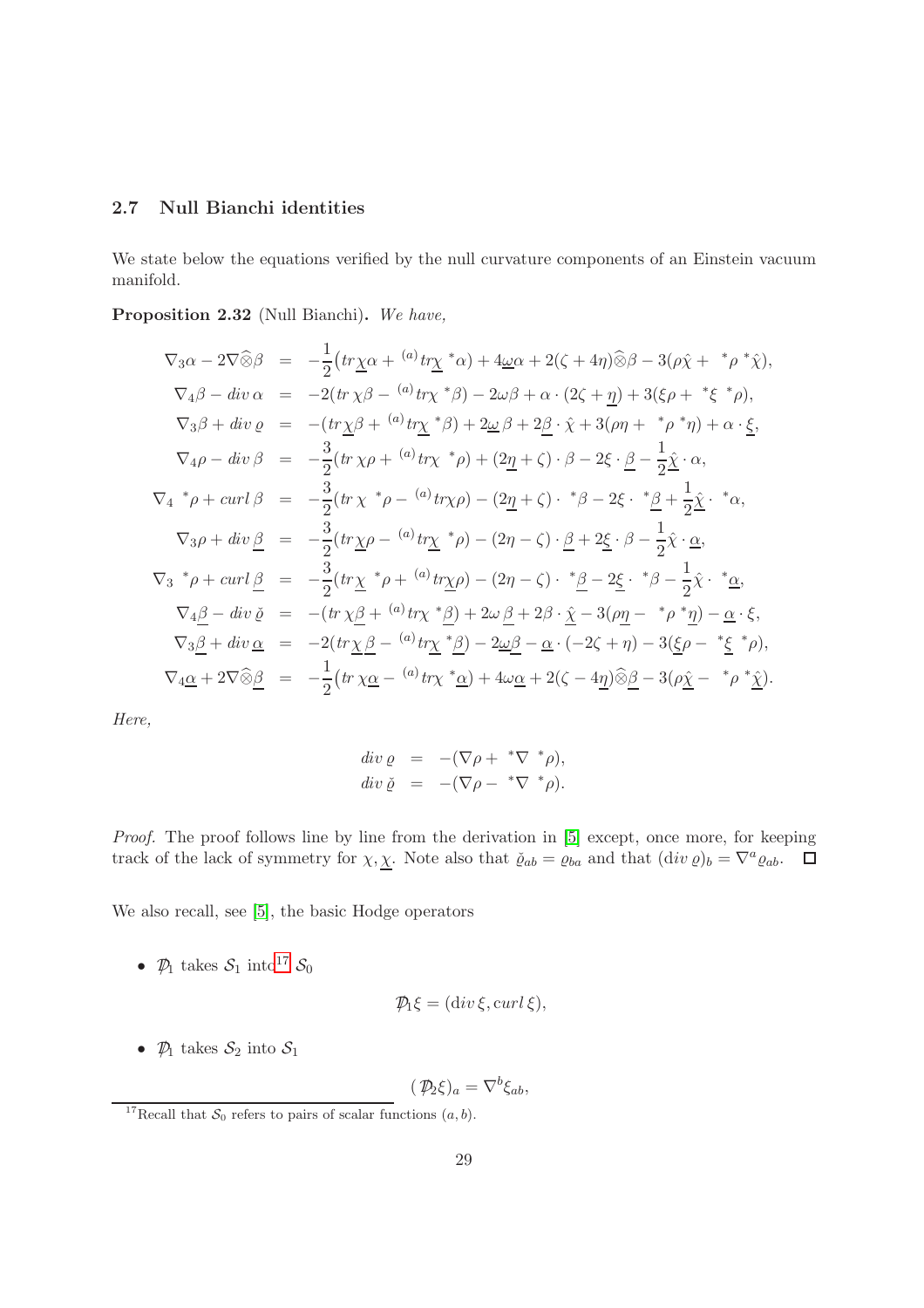•  $\mathcal{D}_1^*$  takes  $\mathcal{S}_0$  into  $\mathcal{S}_1$ 

$$
\mathcal{D}_1^*(f, f_*) = -\nabla_a f + \epsilon_{ab} \nabla_b f_*,
$$

•  $\mathcal{D}_2^*$  takes  $\mathcal{S}_1$  into  $\mathcal{S}_2$ 

$$
\mathcal{D}_2^* \xi = -\nabla \widehat{\otimes} \xi.
$$

# <span id="page-29-0"></span>2.8 Commutation formulas

<span id="page-29-1"></span>**Lemma 2.33.** Let  $U_A = U_{a_1...a_k}$  be a general k-horizontal tensorfield.

1. We have

$$
[\nabla_3, \nabla_b]U_A = -\underline{\chi}_{bc} \nabla_c U_A + (\eta_b - \zeta_b) \nabla_3 U_A + \sum_{i=1}^k (\underline{\chi}_{a_i b} \eta_c - \underline{\chi}_{bc} \eta_{a_i}) U_{a_1...}{}^c ..._{a_k}
$$
  
+  $Err_{3bA}[U],$   

$$
Err_{3bA}[U] = \sum_{i=1}^k (\chi_{a_i c} \underline{\xi}_c - \chi_{bc} \underline{\xi}_{a_i} - \epsilon_{a_i c} \cdot \underline{\beta}_b) U_{a_1...}{}^c ..._{a_k} + \underline{\xi}_b \nabla_4 U_A.
$$
 (44)

2. We have

$$
[\nabla_{4}, \nabla_{b}]U_{A} = -\chi_{bc} \nabla_{c} U_{A} + (\underline{\eta}_{b} + \zeta_{b}) \nabla_{4} U_{A} + \sum_{i=1}^{k} (\underline{\chi}_{a_{i}b} \eta_{c} - \underline{\chi}_{bc} \eta_{a_{i}}) U_{a_{1}...c...a_{k}}
$$
  
+ 
$$
Err_{4bA}[U],
$$
  

$$
Err_{4bA}[U] = \sum_{i=1}^{k} (\underline{\chi}_{a_{i}c} \xi_{c} - \underline{\chi}_{bc} \xi_{a_{i}} + \epsilon_{a_{i}c} \, {}^{*} \beta_{b}) U_{a_{1}...}{}^{c} ..._{a_{k}} + \xi_{b} \nabla_{3} U_{A}.
$$
  
(45)

3. We have,

$$
[\nabla_4, \nabla_3]U_A = 2(\underline{\eta}_b - \eta_b)\nabla_b U_A + 2\sum_{i=1}^k (\eta_{a_i}\underline{\eta}_b - \underline{\eta}_{a_i}\eta_b - \epsilon_{a_i b}^* \rho)U_{a_1...}{}^b..._{a_k}
$$
  
+ 2 $\omega \nabla_3 U_A - 2\underline{\omega} \nabla_4 U_A + Err_{43A},$   

$$
Err_{43A} = 2\sum_{i=1}^k (\underline{\xi}_{a_i}\xi_b - \xi_{a_i}\underline{\xi}_b)U_{a_1...}{}^b..._{a_k}.
$$
 (46)

*Proof.* It suffices to consider the case  $k = 1$ . We write,

$$
\mathbf{D}_{3b}^{2}U_{a} = \nabla_{3}\nabla_{b}U_{a} + \left(\eta_{a}\underline{\chi}_{bc} + \underline{\xi}_{a}\chi_{bc}\right)U_{c} - \eta_{b}\nabla_{3}U_{a} - \underline{\xi}_{b}\nabla_{4}U_{a},
$$
\n
$$
\mathbf{D}_{b3}^{2}U_{a} = \nabla_{b}\nabla_{3}U_{a} + \left(\chi_{ab}\underline{\xi}_{c} + \underline{\chi}_{ab}\eta_{c}\right)U_{c} - \underline{\chi}_{bc}\nabla_{c}U_{a} - \zeta_{b}\nabla_{3}U_{a},
$$
\n
$$
\mathbf{D}_{3b}^{2}U_{a} - \mathbf{D}_{b3}^{2}U_{a} = \mathbf{R}_{ac3b}U_{c} = -\epsilon_{ac} \mathbf{A}_{b}U_{c}.
$$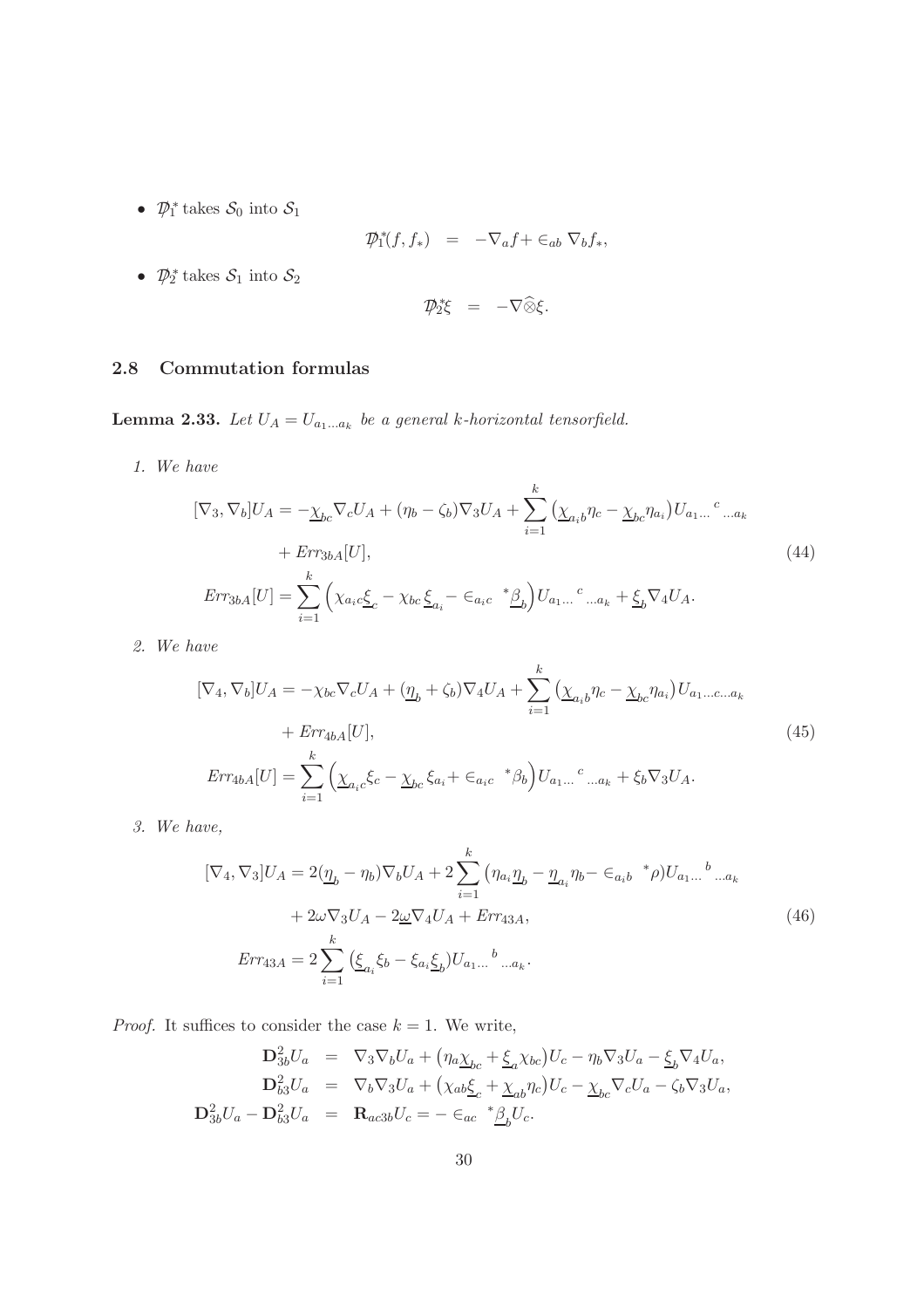Hence,

$$
[\nabla_3, \nabla_b]U_a = \nabla_3 \nabla_b U_a - \nabla_b \nabla_3 U_a
$$
  
\n
$$
= -(\eta_a \chi_{bc} + \xi_a \chi_{bc}) U_c + \eta_b \nabla_3 U_a + \xi \nabla_4 U_a + \mathbf{D}_{3b}^2 U_a
$$
  
\n
$$
+ (\chi_{ab} \xi_c + \chi_{ab} \eta_c) U_c - \chi_{bc} \nabla_c U_a - \zeta_b \nabla_3 U_a - \mathbf{D}_{b3}^2 U_a
$$
  
\n
$$
= -\chi_{bc} \nabla_c U_a + (\chi_{ab} \eta_c - \chi_{bc} \eta_a) U_c + (\eta_b - \zeta_b) \nabla_3 U_a
$$
  
\n
$$
+ (\chi_{ab} \xi_c - \chi_{bc} \xi_a) + \xi \nabla_4 U_a - \xi_{ac} * \underline{\beta}_b U_c
$$

i.e.,

$$
[\nabla_3, \nabla_b]U_a = -\underline{\chi}_{bc}\nabla_c U_a + (\underline{\chi}_{ab}\eta_c - \underline{\chi}_{bc}\eta_a)U_c + (\eta_b - \zeta_b)\nabla_3 U_a
$$
  
+ 
$$
(\chi_{ab}\underline{\xi}_c - \chi_{bc}\underline{\xi}_a) + \underline{\xi}\nabla_4 U_a - \epsilon_{ac} \quad \underset{\sim}{*}\underline{\beta}_b U_c
$$

as stated. The commutator formula for  $[\nabla_4, \nabla_5]U_a$  is derived easily by symmetry. Also,

$$
\mathbf{D}_{43}^{2}U_{a} = \nabla_{4}\nabla_{3}U_{a} - 2\omega\nabla_{3}U_{a} - 2\underline{\eta}^{b}\nabla_{b}U_{a} + 2\underline{\eta}_{a}\eta^{b}U_{b} + 2\xi_{a}\underline{\xi}^{c}U_{c},
$$
\n
$$
\mathbf{D}_{34}^{2}U_{a} = \nabla_{3}\nabla_{4}U_{a} - 2\underline{\omega}\nabla_{4}U_{a} - 2\eta^{b}\nabla_{b}U_{a} + 2\eta_{a}\underline{\eta}_{b}U_{b} + 2\xi_{a}\xi^{c}U_{c},
$$
\n
$$
\mathbf{D}_{43}^{2}U_{a} - \mathbf{D}_{34}^{2}U_{a} = \mathbf{R}_{ab43}U^{b} = -2 \,^{*}\rho \in_{ab} U^{b}.
$$

We deduce,

$$
\begin{array}{rcl}\n[\nabla_4, \nabla_3]U_a &=& 2\omega \nabla_3 U_a + 2\underline{\eta}^b \nabla_b U_a - 2\underline{\eta}_a \eta^b U_b - 2\xi_a \underline{\xi}^c U_c \\
&-& 2\underline{\omega} \nabla_4 U_a - 2\eta^b \nabla_b U_a + 2\eta_a \underline{\eta}_b U_b + 2\xi_a \xi^c U_c - 2 \quad \text{for} \quad b\n\end{array}
$$
\n
$$
\begin{array}{rcl}\n= & 2(\underline{\eta}_b - \eta_b) \nabla_b U_a + 2\omega \nabla_3 U_a - 2\underline{\omega} \nabla_4 U + 2(\eta_a \underline{\eta}_b - \underline{\eta}_a \eta_b) U^b - 2 \quad \text{for} \quad b\n\end{array}
$$
\n
$$
\begin{array}{rcl}\n+ & 2(\underline{\xi}_a \xi_c - \xi_a \underline{\xi}_c) U^c.\n\end{array}
$$

Thus,

$$
[\nabla_4, \nabla_3]U_a = 2(\underline{\eta}_b - \eta_b)\nabla_b U_a + 2\omega \nabla_3 U_a - 2\underline{\omega} \nabla_4 U + 2(\eta_a \underline{\eta}_b - \underline{\eta}_a \eta_b - \rho \epsilon_{ab})U^b
$$
  
+ 2(\underline{\xi}\_a \xi\_c - \xi\_a \underline{\xi}\_c)U^c

as stated.

Remark 2.34. The formulas of Lemma [2.33](#page-29-1) remain true if we substitute in the main terms

$$
\chi_{ab} \longrightarrow \frac{1}{2} \left( tr \chi \delta_{ab} + {}^{(a)}tr \chi \epsilon_{ab} \right)
$$

$$
\underline{\chi}_{ab} \longrightarrow \frac{1}{2} \left( tr \underline{\chi} \delta_{ab} + {}^{(a)}tr \underline{\chi} \epsilon_{ab} \right)
$$

and add in the error terms the contributions due to  $\hat{\chi}, \hat{\underline{\chi}}.$ 

 $\Box$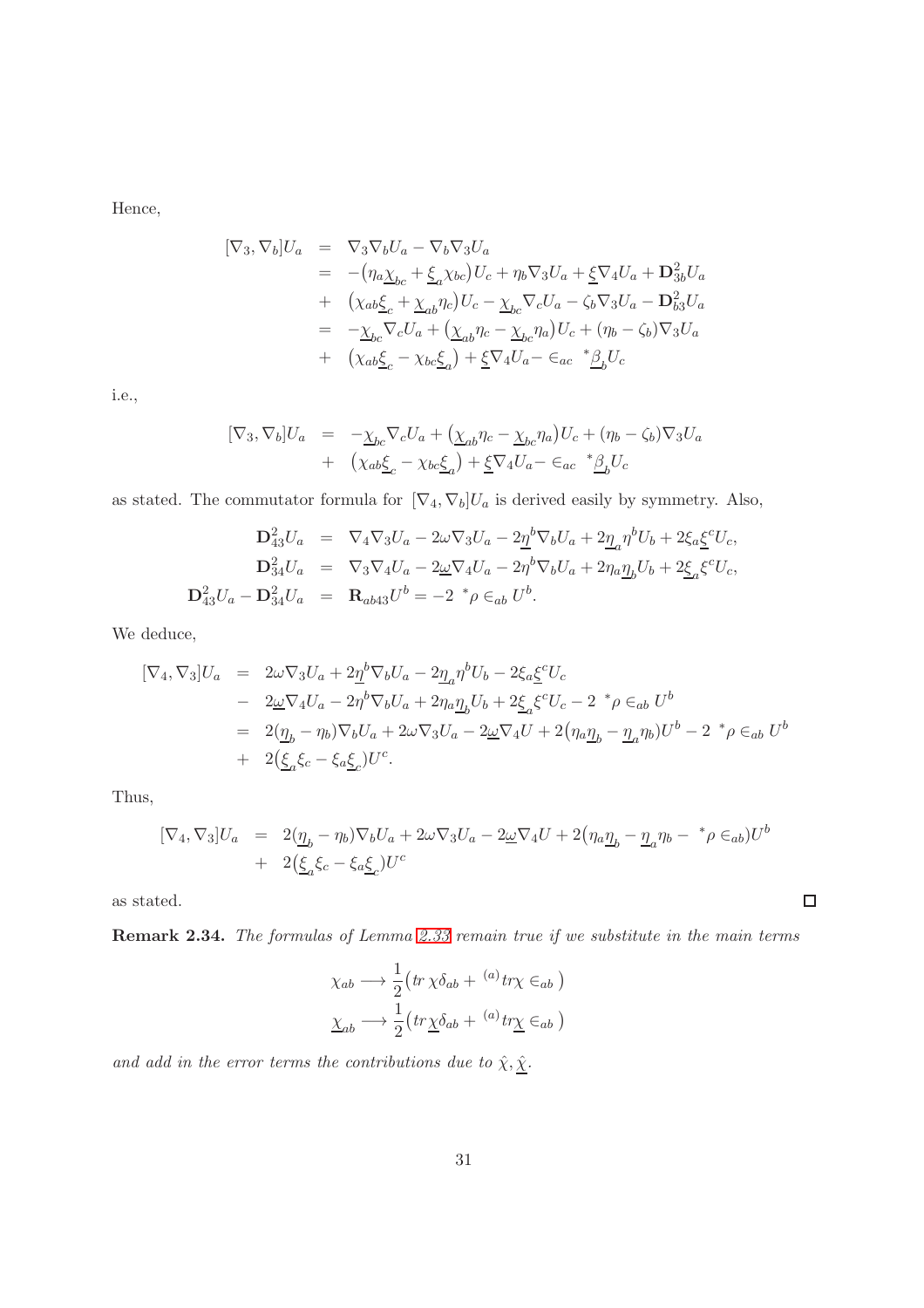Thus the main terms in the commutator formula  $[\nabla_3, \nabla_b]U_A$  take the form

$$
[\nabla_3, \nabla_b]U_A = -\underline{\chi}_{bc} \nabla_c U_A + (\eta_b - \zeta_b) \nabla_3 U_a + \sum_{i=1}^k (\underline{\chi}_{a_i b} \eta_c - \underline{\chi}_{bc} \eta_{a_i}) U_{a_1...}^c ..._{a_k}
$$
  

$$
= -\frac{1}{2} (\text{tr} \underline{\chi} \nabla_b U_A + {}^{(a)} \text{tr} \underline{\chi}^* \nabla_b U_A) + (\eta_b - \zeta_b) \nabla_3 U_A
$$
  

$$
+ \frac{1}{2} \sum_{i=1}^k (\delta_{a_i b} \text{tr} \underline{\chi} + \epsilon_{a_i b} {}^{(a)} \text{tr} \underline{\chi}) \eta_c U_{a_1...}^c ..._{a_k}
$$
  

$$
- \frac{1}{2} \sum_{i=1}^k (\text{tr} \underline{\chi} \delta_{bc} + {}^{(a)} \text{tr} \underline{\chi} \epsilon_{bc}) \eta_{a_i} U_{a_1...}^c ..._{a_k}.
$$

If in addition U is symmetric traceless in all indices, i.e.  $U \in \mathcal{S}_k$  we deduce,

$$
[\nabla_3, \nabla_b]U_A = -\frac{1}{2} (\text{tr}\,\underline{\chi}\nabla_b U_A + {}^{(a)}\text{tr}\underline{\chi}^* \nabla_b U_A) + (\eta_b - \zeta_b) \nabla_3 U_A
$$
  
+ 
$$
\frac{1}{2} \sum_{i=1}^k (\delta_{a_i b} \text{tr}\,\underline{\chi} + \epsilon_{a_i b} {}^{(a)}\text{tr}\underline{\chi}) \eta_c U_{a_1...}{}^c ..._{a_k}
$$
  
- 
$$
\frac{1}{2} \sum_{i=1}^k \eta_{a_i} (\text{tr}\,\underline{\chi} U_{a_1...b...a_k} + {}^{(a)}\text{tr}\underline{\chi}^* U_{a_1...b...a_k}).
$$

In the following Lemma we specialize to the case of  $S_0$ ,  $S_1$  and  $S_2$ . Lemma 2.35. The following commutation formulas hold true.

1. Given  $f \in \mathcal{S}_0$  we have

$$
[\nabla_3, \nabla_a]f = -\frac{1}{2} \left( tr\underline{\chi} \nabla_a f + {}^{(a)}tr\underline{\chi}^* \nabla f \right) + (\eta_a - \zeta_a) \nabla_3 f - \underline{\hat{\chi}}_{ab} \nabla_b f + \underline{\xi}_a \nabla_4 f,
$$
  
\n
$$
[\nabla_4, \nabla_a]f = -\frac{1}{2} \left( tr \, \chi \nabla_a f + {}^{(a)}tr \chi^* \nabla f \right) + (\underline{\eta}_a + \zeta_a) \nabla_4 f - \hat{\chi}_{ab} \nabla_b f + \xi_a \nabla_3 f,
$$
  
\n
$$
[\nabla_4, \nabla_3]f = 2(\underline{\eta} - \eta) \cdot \nabla f + 2\omega \nabla_3 f - 2\underline{\omega} \nabla_4 f.
$$

2. Given  $u \in \mathcal{S}_1$  we have

$$
[\nabla_3, \nabla_a]u_b = -\frac{1}{2}tr\underline{\chi}(\nabla_a u_b + \eta_b u_a - \delta_{ab}\eta \cdot u) - \frac{1}{2}(a)tr\underline{\chi}(\sqrt{*}\nabla_a u_b + \eta_b \sqrt{*}u_a - \epsilon_{ab}\eta \cdot u) + (\eta - \zeta)_a \nabla_3 u_b + Err_{3ab}[u],
$$
\n(47)  
\n
$$
Err_{3ab}[u] = -\sqrt{*}\underline{\beta}_a \sqrt{*}u_b + \underline{\xi}_a \nabla_4 u_b - \underline{\xi}_b \chi_{ac} u_c + \chi_{ab}\underline{\xi} \cdot u - \underline{\chi}_{ac} \nabla_c u_b - \eta_b \underline{\chi}_{ac} u_c + \underline{\chi}_{ab}\eta \cdot u,
$$
\n
$$
[\nabla_4, \nabla_a]u_b = -\frac{1}{2}tr \chi(\nabla_a u_b + \underline{\eta}_b u_a - \delta_{ab}\underline{\eta} \cdot u) - \frac{1}{2}(a)tr\chi(\sqrt{*}\nabla_a u_b + \underline{\eta}_b \sqrt{*}u_a - \epsilon_{ab}\underline{\eta} \cdot u) + (\underline{\eta} + \zeta)_a \nabla_4 u_b + Err_{4ab}[u],
$$
\n(48)

<span id="page-31-0"></span> $Err_{4ab}[u] = {}^*\beta_a {}^*u_b + \xi_a \nabla_3 u_b - \xi_b \chi_{ac} u_c + \chi_{ab} \xi \cdot u - \hat{\chi}_{ac} \nabla_c u_b - \underline{\eta}_b \hat{\chi}_{ac} u_c + \hat{\chi}_{ab} \underline{\eta} \cdot u,$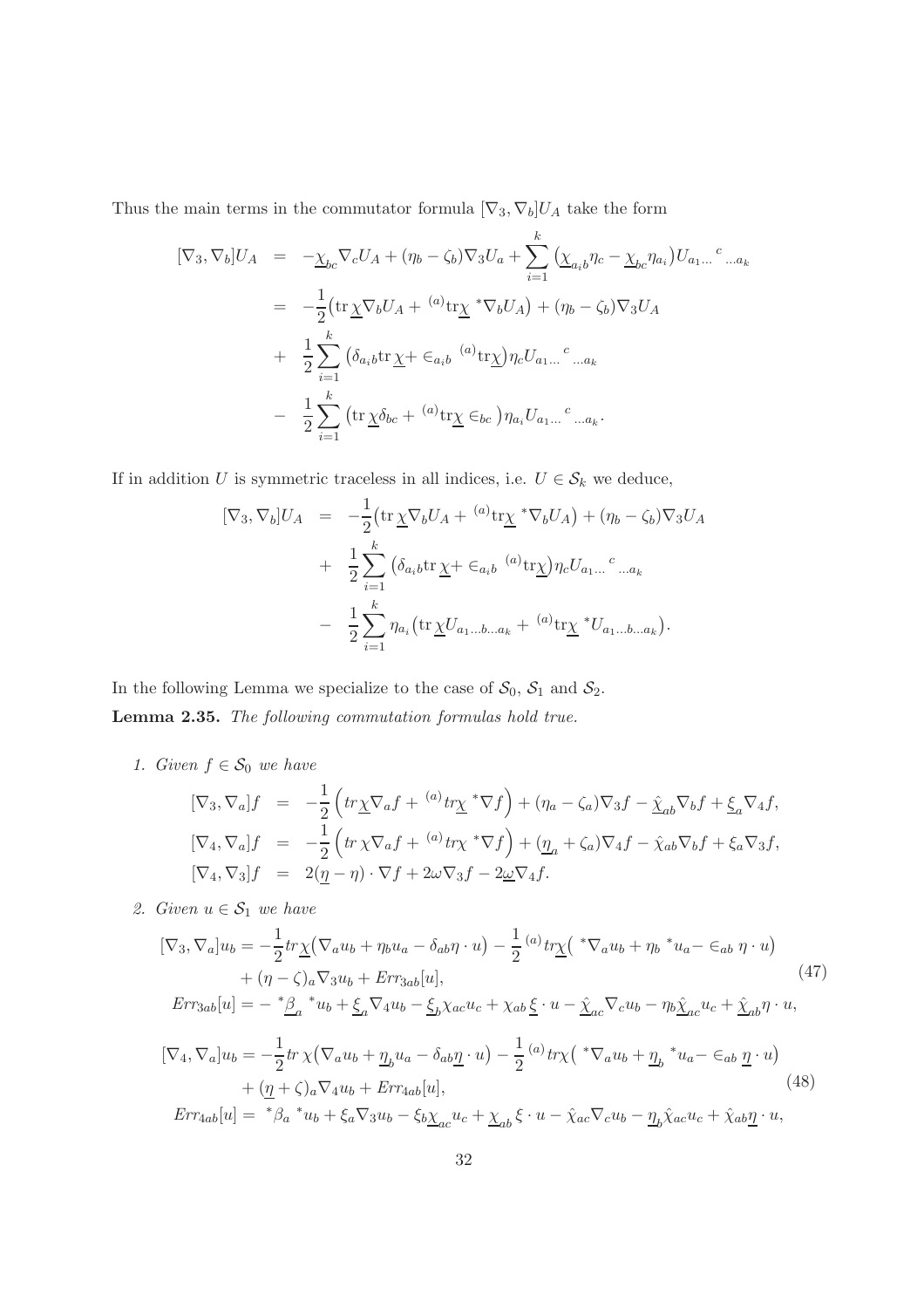$$
[\nabla_4, \nabla_3]u_a = 2\omega \nabla_3 u_a - 2\underline{\omega} \nabla_4 u_a + 2(\underline{\eta}_b - \eta_b) \nabla_b u_a + 2(\underline{\eta} \cdot u)\eta_a - 2(\eta \cdot u)\underline{\eta}_a - 2^* \rho^* u_a
$$
  
+  $Err_{43a}[u],$   

$$
Err_{43a}[u] = 2(\underline{\xi}_a \xi_b - \xi_a \underline{\xi}_b)u^b.
$$
 (49)

3. Given  $u \in \mathcal{S}_2$  we have

$$
[\nabla_3, \nabla_a]u_{bc} = -\frac{1}{2}tr\underline{\chi}(\nabla_a u_{bc} + \eta_b u_{ac} + \eta_c u_{ab} - \delta_{ab}(\eta \cdot u)_c - \delta_{ac}(\eta \cdot u)_b)
$$
  

$$
-\frac{1}{2}^{(a)}tr\underline{\chi}(*\nabla_a u_{bc} + \eta_b * u_{ac} + \eta_c * u_{ab} - \epsilon_{ab}(\eta \cdot u)_c - \epsilon_{ac}(\eta \cdot u)_b)
$$
  

$$
+(\eta_a - \zeta_a)\nabla_3 u_{bc} + Err_{3abc}[u],
$$
  

$$
Err_{3abc}[u] = -2 * \underline{\beta}_a * u_{bc} + \underline{\xi}_a \nabla_4 u_{bc} - \underline{\xi}_b \chi_{ad} u_{dc} - \underline{\xi}_c \chi_{ad} u_{bd} + \chi_{ab} \underline{\xi}_d u_{dc} + \chi_{ac} \underline{\xi}_d u_{bd}
$$
  

$$
-\frac{\hat{\chi}}{\Delta_d} \nabla_d u_{bc} - \eta_b \hat{\chi}_{ad} u_{dc} - \eta_c \hat{\chi}_{ad} u_{bd} + \hat{\chi}_{ab} \eta_d u_{dc} + \hat{\chi}_{ac} \eta_d u_{bd},
$$
 (50)

$$
[\nabla_4, \nabla_a]u_{bc} = -\frac{1}{2}tr\,\chi\,(\nabla_a u_{bc} + \underline{\eta}_b u_{ac} + \underline{\eta}_c u_{ab} - \delta_{ab}(\underline{\eta} \cdot u)_c - \delta_{ac}(\underline{\eta} \cdot u)_b) - \frac{1}{2} (a) tr\chi\,(*\nabla_a u_{bc} + \underline{\eta}_b * u_{ac} + \underline{\eta}_c * u_{ab} - \epsilon_{ab} (\underline{\eta} \cdot u)_c - \epsilon_{ac} (\underline{\eta} \cdot u)_b) + (\underline{\eta}_a + \zeta_a)\nabla_4 u_{bc} + Err_{4abc}[u],
$$
  
\n
$$
Err_{4abc}[u] = 2 * \beta_a * u_{bc} + \xi_a \nabla_3 u_{bc} - \xi_b \underline{\chi}_{ad} u_{dc} - \xi_c \underline{\chi}_{ad} u_{bd} + \underline{\chi}_{ab} \xi_d u_{dc} + \underline{\chi}_{ac} \xi_d u_{bd} - \hat{\chi}_{ad} \nabla_d u_{bc} - \underline{\eta}_b \hat{\chi}_{ad} u_{dc} - \underline{\eta}_c \hat{\chi}_{ad} u_{bd} + \hat{\chi}_{ab} \underline{\eta}_d u_{dc} + \hat{\chi}_{ac} \underline{\eta}_d u_{bd},
$$
\n(51)

<span id="page-32-0"></span>
$$
[\nabla_4, \nabla_3]u_{ab} = 2\omega \nabla_3 u_{ab} - 2\underline{\omega} \nabla_4 u_{ab} + 2(\underline{\eta}_c - \eta_c) \nabla_c u_{ab} + 4\eta \widehat{\otimes} (\underline{\eta} \cdot u) - 4\underline{\eta} \widehat{\otimes} (\eta \cdot u) - 4 \cdot \rho \cdot u_{ab} + Err_{43ab}[u],
$$
\n
$$
Err_{43ab}[u] = 2(\underline{\xi}_a \xi_c - \xi_a \underline{\xi}_c) u^c{}_b + 2(\underline{\xi}_b \xi_c - \xi_b \underline{\xi}_c) u_a{}^c.
$$
\n(52)

We deduce the following commutation formulas.

Corollary 2.36. The following commutation formulas hold true.

1. Given  $u \in S_1$  we have,

$$
[\nabla_3, div]u = -\frac{1}{2}tr\underline{\chi} (div u - \eta \cdot u) + \frac{1}{2} {}^{(a)}tr\underline{\chi} (div \ ^*u - \eta \cdot \ ^*u) + (\eta - \zeta) \cdot \nabla_3 u + Err_{3}div [u],
$$
  
\n
$$
Err_{3}div[u] = -\ ^* \underline{\beta} \cdot \ ^*u + \underline{\xi} \cdot \nabla_4 u - \underline{\xi} \cdot \hat{\chi} \cdot u - \hat{\chi} \cdot \nabla u - \eta \cdot \hat{\chi} \cdot u,
$$
  
\n
$$
[\nabla_4, div]u = -\frac{1}{2}tr \chi (div u - \underline{\eta} \cdot u) + \frac{1}{2} {}^{(a)}tr \chi (div \ ^*u - \underline{\eta} \cdot \ ^*u) + (\underline{\eta} + \zeta) \cdot \nabla_4 u + Err_{4}div [u],
$$
  
\n
$$
Err_{4}div[u] = \ ^* \beta \cdot \ ^*u + \xi \cdot \nabla_3 u - \xi \cdot \hat{\chi} \cdot u - \hat{\chi} \cdot \nabla u - \underline{\eta} \cdot \hat{\chi} \cdot u.
$$
\n(53)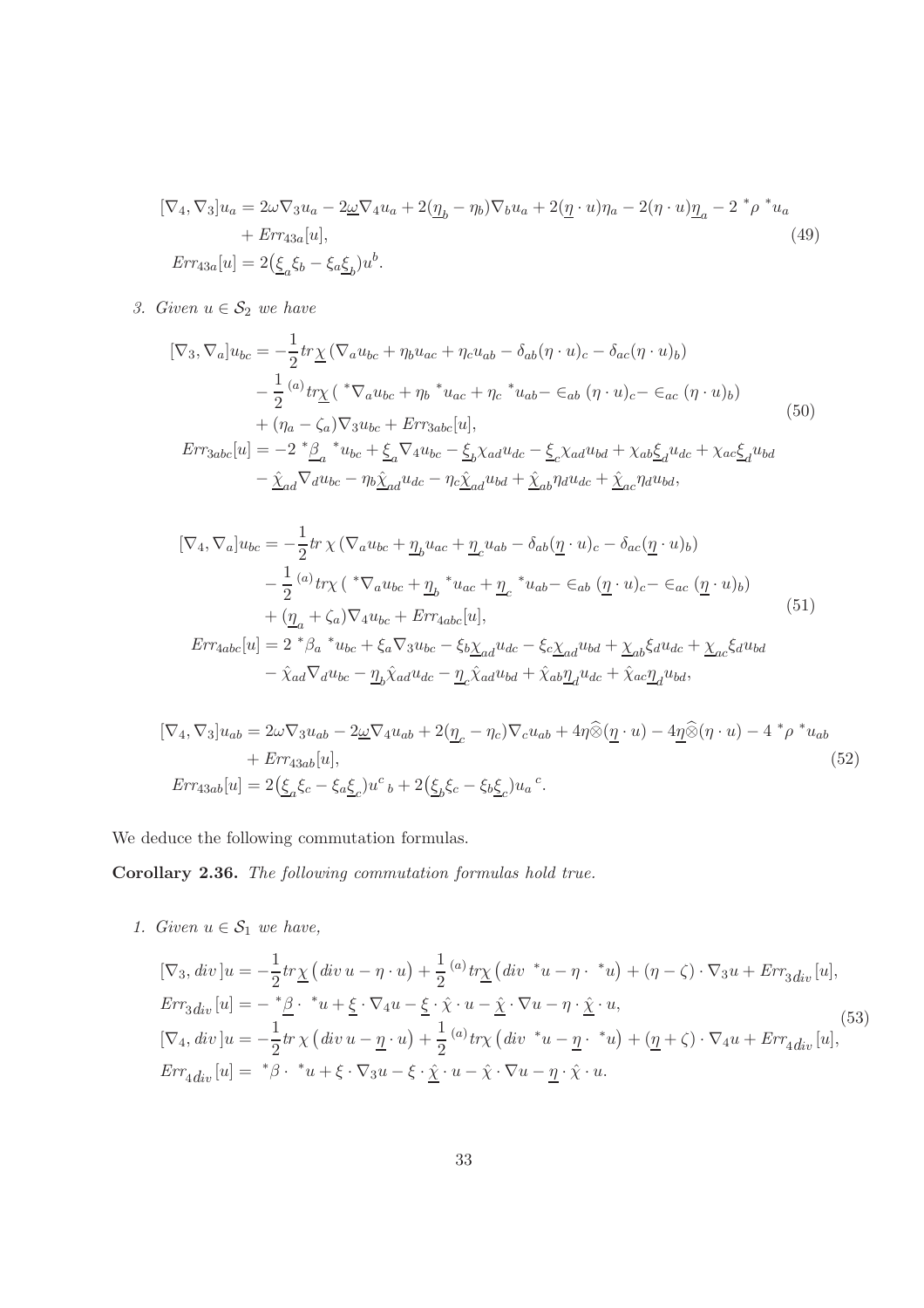Also,

$$
[\nabla_3, \nabla \widehat{\otimes}] u = -\frac{1}{2} tr \underline{\chi} (\nabla \widehat{\otimes} u + \eta \widehat{\otimes} u) - \frac{1}{2} (a) tr \underline{\chi}^* (\nabla \widehat{\otimes} u + \underline{\eta} \widehat{\otimes} u) + (\eta - \zeta) \widehat{\otimes} \nabla_3 u + Err_{3 \widehat{\otimes}} [u],
$$
  
\n
$$
Err_{3 \widehat{\otimes}}[u] = -\frac{*\underline{\beta} \widehat{\otimes}}{2} * u + \underline{\xi} \widehat{\otimes} \nabla_4 u - \underline{\xi} \widehat{\otimes} (\chi \cdot u) + \widehat{\chi} (\underline{\xi} \cdot u) - \underline{\widehat{\chi}} \cdot \nabla u - \eta \widehat{\otimes} (\underline{\widehat{\chi}} \cdot u) + \underline{\widehat{\chi}} (\eta \cdot u),
$$
\n
$$
(54)
$$

<span id="page-33-0"></span>
$$
[\nabla_4, \nabla \widehat{\otimes}] u = -\frac{1}{2} tr \chi \left( \nabla \widehat{\otimes} u + \underline{\eta} \widehat{\otimes} u \right) - \frac{1}{2} (a) tr \chi^* \left( \nabla \widehat{\otimes} u + \underline{\eta} \widehat{\otimes} u \right) + (\underline{\eta} + \zeta) \widehat{\otimes} \nabla_4 u + Err_{4 \widehat{\otimes}} [u],
$$
  
\n
$$
Err_{4 \widehat{\otimes}}[u] = {^* \beta \widehat{\otimes} {}^* u + \xi \widehat{\otimes} \nabla_3 u - \xi \widehat{\otimes} (\underline{\chi} \cdot u) + \underline{\hat{\chi}} (\xi \cdot u) - \widehat{\chi} \cdot \nabla u - \underline{\eta} \widehat{\otimes} (\widehat{\chi} \cdot u) + \widehat{\chi} (\underline{\eta} \cdot u).
$$

2. Given  $u \in \mathcal{S}_2$  we have

$$
[\nabla_3, div]u = -\frac{1}{2}tr\chi\left(\dot{u}v u - 2\eta \cdot u\right) + \frac{1}{2} {}^{(a)}tr\chi\left(\dot{d}v \ ^*u - 2\eta \cdot \ ^*u\right) + (\eta - \zeta) \cdot \nabla_3 u + Err_{3}{}_{div}[u],
$$
  
\n
$$
Err_{3}{}_{div}[u] = -2 \ ^* \underline{\beta} \cdot \ ^*u + \underline{\xi} \cdot \nabla_4 u - \underline{\xi} \cdot \chi \cdot u - (\chi \cdot u)\underline{\xi} + \underline{\xi} \cdot u \cdot \chi - \underline{\hat{\chi}} \cdot \nabla u
$$
  
\n
$$
- \eta \cdot \underline{\hat{\chi}} \cdot u - (\underline{\hat{\chi}} \cdot u)\eta + \eta \cdot u \cdot \underline{\hat{\chi}},
$$
  
\n
$$
[\nabla_4, div]u = -\frac{1}{2}tr\chi\left(\dot{d}v u - 2\underline{\eta} \cdot u\right) + \frac{1}{2} {}^{(a)}tr\chi\left(\dot{d}v \ ^*u - 2\underline{\eta} \cdot \ ^*u\right) + (\underline{\eta} + \zeta) \cdot \nabla_4 u + Err_{4}{}_{div}[u],
$$
  
\n
$$
Err_{4}{}_{div}[u] = 2 \ ^* \beta \cdot \ ^*u + \xi \cdot \nabla_3 u - \xi \cdot \underline{\chi} \cdot u - (\underline{\chi} \cdot u)\xi + \xi \cdot u \cdot \underline{\chi} - \hat{\chi} \cdot \nabla u
$$
  
\n
$$
- \underline{\eta} \cdot \hat{\chi} \cdot u - (\hat{\chi} \cdot u)\underline{\eta} + \underline{\eta} \cdot u \cdot \hat{\chi}.
$$
  
\n(55)

Proof. We check  $(54)$ . From  $(48)$  we have

$$
2[\nabla_4, \nabla \widehat{\otimes}]u_{ab} = [\nabla_4, \nabla_a]u_b + [\nabla_4, \nabla_b]u_a - \delta_{ab}[\nabla_4, \text{div}]u
$$
  

$$
= -\text{tr}\,\chi(\nabla \widehat{\otimes} u + \underline{\eta} \widehat{\otimes} u) + (\underline{\eta} + \zeta)_a \nabla_4 u_b - \frac{1}{2} {}^{(a)}\text{tr}\chi H_{ab}
$$
  

$$
+ \text{Err}_{4ab}[u] + \text{Err}_{4ba}[u] - \delta_{ab} \text{Err}_{4\text{div}}[u]
$$

where

$$
H_{ab} : = (\mathbf{K}_{ab} + \eta_b \mathbf{K}_{ab} - \epsilon_{ab} \eta \cdot u) + (\mathbf{K}_{b} u_a + \eta_b \mathbf{K}_{ba} - \epsilon_{ba} \eta \cdot u) - \delta_{ab} (\mathbf{K}_{a} \nabla \cdot u + \eta \cdot \mathbf{K}_{a})
$$
  
=  $2(\mathbf{K}_{a} \partial u)_{ab} + 2(\eta \hat{\otimes} \mathbf{K}_{a} u)_{ab}.$ 

Recalling that  ${}^*\xi \widehat{\otimes} \eta = \xi \widehat{\otimes} {}^* \eta = {}^* (\xi \widehat{\otimes} \eta)$  we infer that  $H = 2 {}^* (\nabla \widehat{\otimes} u + \eta \widehat{\otimes} u)$ . This proves the desired result.

We check the last statement in item 2. From [\(52\)](#page-32-0) 1

$$
[\nabla_4, \nabla_a]u_{bc} = -\frac{1}{2} \text{tr} \chi \left( \nabla_a u_{bc} + \underline{\eta}_b u_{ac} + \underline{\eta}_c u_{ab} - \delta_{ab} (\underline{\eta} \cdot u)_c - \delta_{ac} (\underline{\eta} \cdot u)_b \right)
$$
  

$$
-\frac{1}{2} {^{(a)} \text{tr} \chi \left( \sqrt[k]{a} u_{bc} + \underline{\eta}_b \sqrt[k]{a} u_{ac} + \underline{\eta}_c \sqrt[k]{a} u_{ab} - \epsilon_{ab} (\underline{\eta} \cdot u)_c - \epsilon_{ac} (\underline{\eta} \cdot u)_b \right)}
$$
  

$$
+ (\underline{\eta}_a + \zeta_a) \nabla_4 u_{bc}
$$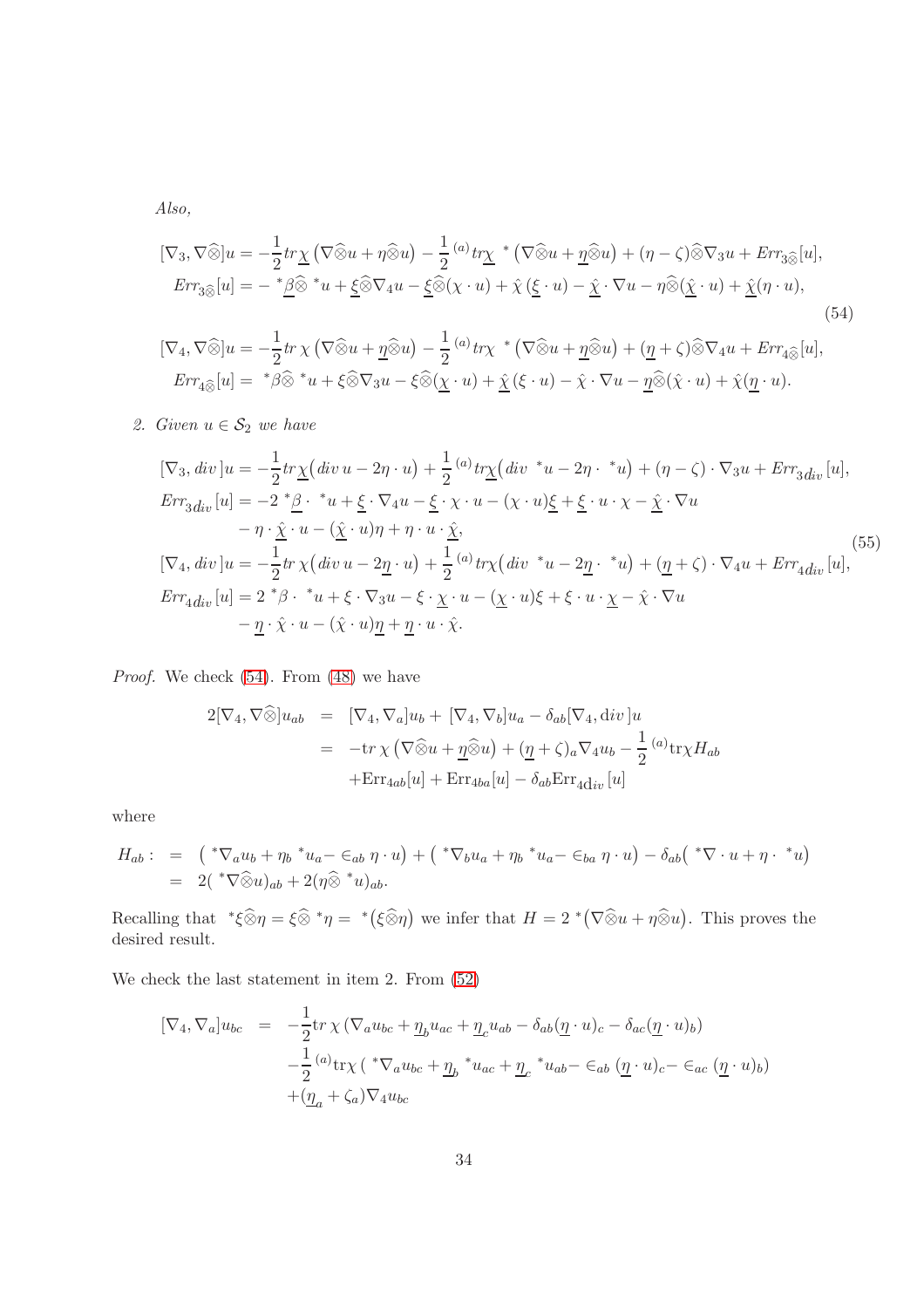we deduce, recalling that  $\delta_{ab}u_{ab} = 0$ ,

$$
\begin{aligned} [\nabla_4, \operatorname{div} ]u_c &= \delta_{ab} [\nabla_4, \nabla_a] u_{bc} \\ &= -\frac{1}{2} \operatorname{tr} \chi \left( \operatorname{div} u_c + (\underline{\eta} \cdot u)_c - 2(\underline{\eta} \cdot u)_c - (\underline{\eta} \cdot u)_c \right) \\ &- \frac{1}{2} \left( \int_a^a \operatorname{tr} \chi \left( -\operatorname{div} \,^* u_c + (\underline{\eta} \cdot \,^* u)_c + \,^* (\underline{\eta} \cdot u)_c \right) + ((\underline{\eta} + \zeta) \cdot \nabla_4 u)_c \right) \end{aligned}
$$

<span id="page-34-0"></span>which proves the desired result.

#### 2.9 Null structure and Bianchi using conformally invariant derivatives

Consider frame transformations of the form

$$
e'_3 = \lambda^{-1} e_3
$$
,  $e'_4 = \lambda e_4$ ,  $e'_a = e_a$ .

Note that under the above mentioned frame transformation we have

$$
\begin{array}{rcl}\n\text{tr}\,\underline{\chi}' &=& \lambda^{-1}\text{tr}\,\underline{\chi}, \quad \text{``a)}\text{tr}\underline{\chi}' = \lambda^{-1} \text{``a)}\text{tr}\underline{\chi}, \quad \text{tr}\,\chi' = \lambda \text{tr}\,\chi, \quad \text{``a)}\text{tr}\chi' = \lambda \text{``a)}\text{tr}\chi, \\
\xi' &=& \lambda\xi, \quad \eta' = \eta, \quad \underline{\eta}' = \underline{\eta}, \quad \underline{\xi}' = \lambda^{-1}\underline{\xi}, \\
\alpha' &=& \lambda^2\alpha, \quad \beta' = \lambda\beta, \quad \rho' = \rho, \quad \text{``$\rho'$ = \text{``$\rho$}, \quad \underline{\beta'} = \lambda^{-1}\underline{\beta}, \quad \underline{\alpha'} = \lambda^{-2}\underline{\alpha},\n\end{array}
$$

and

$$
\underline{\omega}' = \lambda^{-1} \left( \underline{\omega} + \frac{1}{2} e_3(\log \lambda) \right), \quad \underline{\omega}' = \lambda \left( \underline{\omega} - \frac{1}{2} e_4(\log \lambda) \right), \quad \zeta' = \zeta - \nabla(\log \lambda).
$$

**Remark 2.37.** If f verifies  $f' = \lambda^s f$ , then  $\nabla_3 f$ ,  $\nabla_4 f$ ,  $\nabla_a f$  are not conformal invariant.

We correct the lacking of being conformal invariant by making the following definition.

**Lemma 2.38.** If f verifies  $f' = \lambda^s f$ , then

- 1. <sup>(c)</sup> $\nabla_3 f := \nabla_3 f 2s \omega f$  is  $(s-1)$ -conformally invariant.
- 2. <sup>(c)</sup> $\nabla_4 f := \nabla_4 f + 2s\omega f$  is  $(s + 1)$ -conformally invariant.
- 3.  $(c) \nabla_A f := \nabla_A f + s \zeta_A f$  is s-conformally invariant.

Proof. Immediate verification.

Remark 2.39. Note that s is precisely what in [\[5\]](#page-137-6) is called the signature of the tensor.

Using these definitions we rewrite the main equations as follows

 $\Box$ 

 $\Box$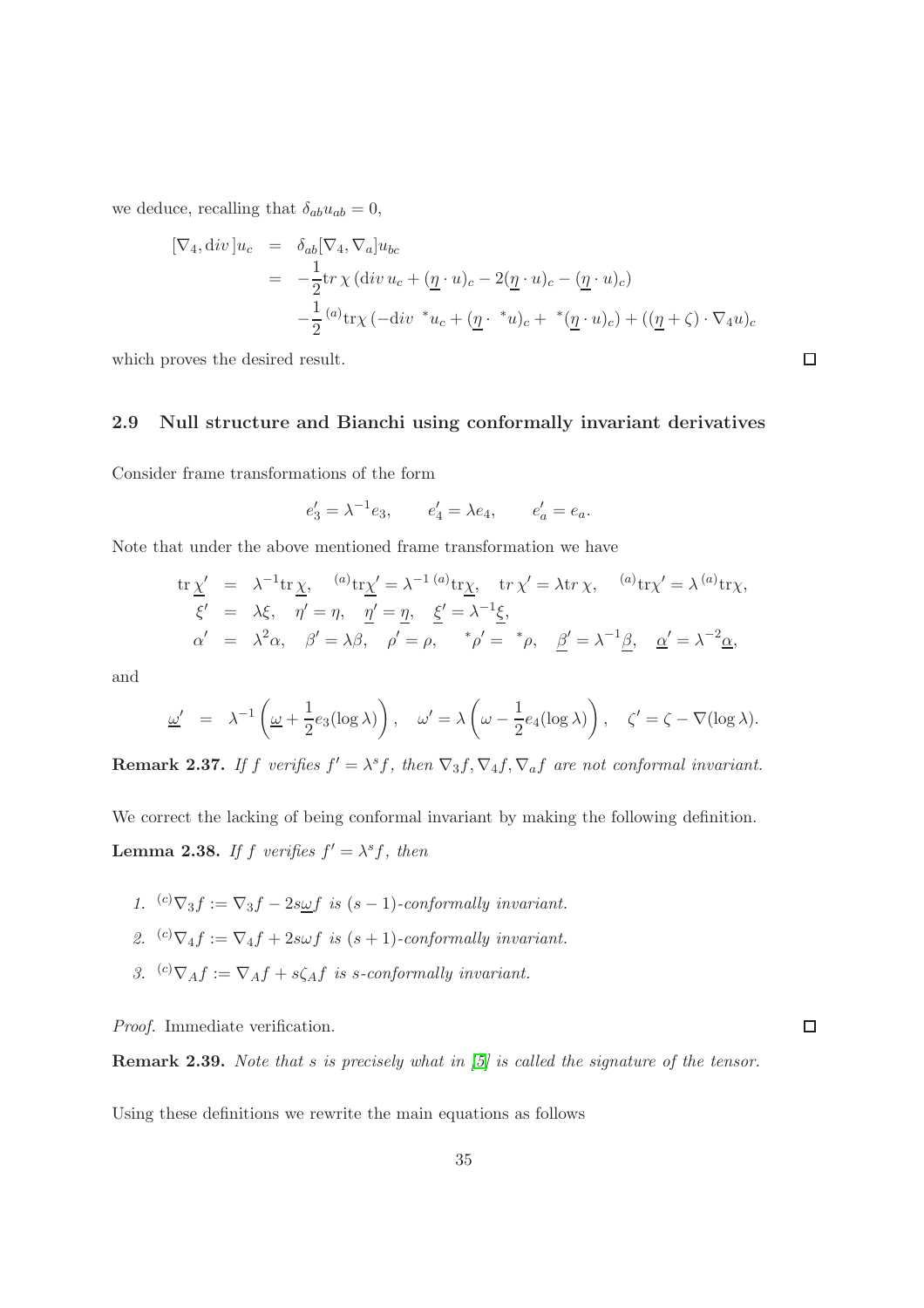# Proposition 2.40.

$$
\begin{array}{rcl}\n^{(c)}\nabla_3 tr \underline{\chi} &=& -|\underline{\hat{\chi}}|^2 - \frac{1}{2} \big( tr \underline{\chi}^2 - \frac{(a)}{2} tr \underline{\chi}^2 \big) + 2 \,^{(c)} \, div \, \underline{\xi} + 2 \underline{\xi} \cdot (\eta + \underline{\eta}), \\
^{(c)}\nabla_3 \,^{(a)} tr \underline{\chi} &=& -tr \underline{\chi}^{(a)} tr \underline{\chi} + 2 \,^{(c)} \, curl \, \underline{\xi} + 2 \underline{\xi} \wedge (-\eta + \underline{\eta}), \\
^{(c)}\nabla_3 \underline{\hat{\chi}} &=& -tr \underline{\chi} \, \underline{\hat{\chi}} + 2 \nabla \widehat{\otimes} \underline{\xi} + 2 \underline{\xi} \widehat{\otimes} (\eta + \underline{\eta}) - \underline{\alpha},\n\end{array}
$$

$$
{}^{(c)}\nabla_3 tr \chi = -\hat{\underline{\chi}} \cdot \hat{\chi} - \frac{1}{2} tr \underline{\chi} tr \chi + \frac{1}{2} {}^{(a)} tr \underline{\chi} {}^{(a)} tr \chi + 2 {}^{(c)} div \eta + 2 (\xi \cdot \underline{\xi} + |\eta|^2) + 2\rho,
$$
  

$$
{}^{(c)}\nabla_3 {}^{(a)} tr \chi = -\hat{\underline{\chi}} \wedge \hat{\chi} - \frac{1}{2} ({}^{(a)} tr \underline{\chi} tr \chi + tr \underline{\chi} {}^{(a)} tr \chi) + 2 {}^{(c)} curl \eta + 2 \underline{\xi} \wedge \xi - 2 {}^{*} \rho,
$$
  

$$
{}^{(c)}\nabla_3 \hat{\chi} = -\frac{1}{2} (tr \chi \hat{\underline{\chi}} + tr \underline{\chi} \hat{\chi}) - \frac{1}{2} ( - {}^{*} \hat{\underline{\chi}} {}^{(a)} tr \chi + {}^{*} \hat{\chi} {}^{(a)} tr \underline{\chi}) + 2 {}^{(c)} \nabla \widehat{\otimes} \eta + 2 \underline{\xi} \widehat{\otimes} \xi + 2 \eta \widehat{\otimes} \eta,
$$

$$
\begin{array}{rcl}\n^{(c)}\nabla_4 tr \underline{\chi} &=& -\hat{\chi} \cdot \underline{\hat{\chi}} - \frac{1}{2} tr \, \chi tr \underline{\chi} + \frac{1}{2} \,^{(a)} tr \chi \,^{(a)} tr \underline{\chi} + 2 \,^{(c)} div \, \underline{\eta} + 2 \big( \xi \cdot \underline{\xi} + |\underline{\eta}|^2 \big) + 2\rho, \\
^{(c)}\nabla_4 \,^{(a)} tr \underline{\chi} &=& -\hat{\chi} \wedge \underline{\hat{\chi}} - \frac{1}{2} \big( \,^{(a)} tr \chi tr \underline{\chi} + tr \, \chi \,^{(a)} tr \underline{\chi} \big) + 2 \,^{(c)} curl \, \underline{\eta} + 2\xi \wedge \underline{\xi} + 2 \,^* \rho, \\
^{(c)}\nabla_4 \underline{\hat{\chi}} &=& -\frac{1}{2} \big( tr \underline{\chi} \hat{\chi} + tr \, \chi \underline{\hat{\chi}} \big) - \frac{1}{2} \big( - \,^* \hat{\chi} \,^{(a)} tr \underline{\chi} + \,^* \underline{\hat{\chi}} \,^{(a)} tr \chi \big) + 2 \,^{(c)} \nabla \widehat{\otimes} \underline{\eta} + 2\xi \widehat{\otimes} \underline{\xi} + 2\underline{\eta} \widehat{\otimes} \underline{\eta},\n\end{array}
$$

$$
{}^{(c)}\nabla_4 tr \chi = -|\hat{\chi}|^2 - \frac{1}{2} \left( tr \chi^2 - {}^{(a)}tr\chi^2 \right) + 2 {}^{(c)}div \xi + 2\xi \cdot (\underline{\eta} + \eta),
$$
  

$$
{}^{(c)}\nabla_4 {}^{(a)}tr\chi = -tr \chi {}^{(a)}tr\chi + 2 {}^{(c)}curl \xi + 2\xi \wedge (-\underline{\eta} + \eta),
$$
  

$$
{}^{(c)}\nabla_4 \hat{\chi} = -tr \chi \hat{\chi} + 2 {}^{(c)}\nabla \hat{\otimes} \xi + 2\xi \hat{\otimes} (\underline{\eta} + \eta) - \alpha,
$$

$$
{}^{(c)}\nabla_3 \underline{\eta} - {}^{(c)}\nabla_4 \underline{\xi} = -\underline{\hat{\chi}} \cdot (\underline{\eta} - \eta) - \frac{1}{2} tr \underline{\chi} (\underline{\eta} - \eta) + \frac{1}{2} {}^{(a)} tr \underline{\chi} ( \stackrel{*}{{}_\mathcal{I}} - {}^{*}\eta) - 4\omega \underline{\xi} + \underline{\beta},
$$
  

$$
{}^{(c)}\nabla_4 \eta - {}^{(c)}\nabla_3 \xi = -\hat{\chi} \cdot (\eta - \underline{\eta}) - \frac{1}{2} tr \chi (\eta - \underline{\eta}) + \frac{1}{2} {}^{(a)} tr \chi ( \stackrel{*}{{}_\mathcal{I}} - {}^{*}\underline{\eta}) - 4\underline{\omega} \xi - \beta.
$$

Also,

$$
{}^{(c)}div \hat{\chi} = \frac{1}{2} {}^{(c)}\nabla (tr \chi) - \frac{1}{2} {}^{*(c)}\nabla ({}^{(a)}tr\chi) - {}^{(a)}tr\chi {}^{*}\eta - {}^{(a)}tr\chi {}^{*}\xi - \beta,
$$
  

$$
{}^{(c)}div \hat{\chi} = \frac{1}{2} {}^{(c)}\nabla (tr\underline{\chi}) - \frac{1}{2} {}^{*(c)}\nabla ({}^{(a)}tr\underline{\chi}) - {}^{(a)}tr\underline{\chi} {}^{*}\underline{\eta} - {}^{(a)}tr\chi {}^{*}\underline{\xi} + \underline{\beta}.
$$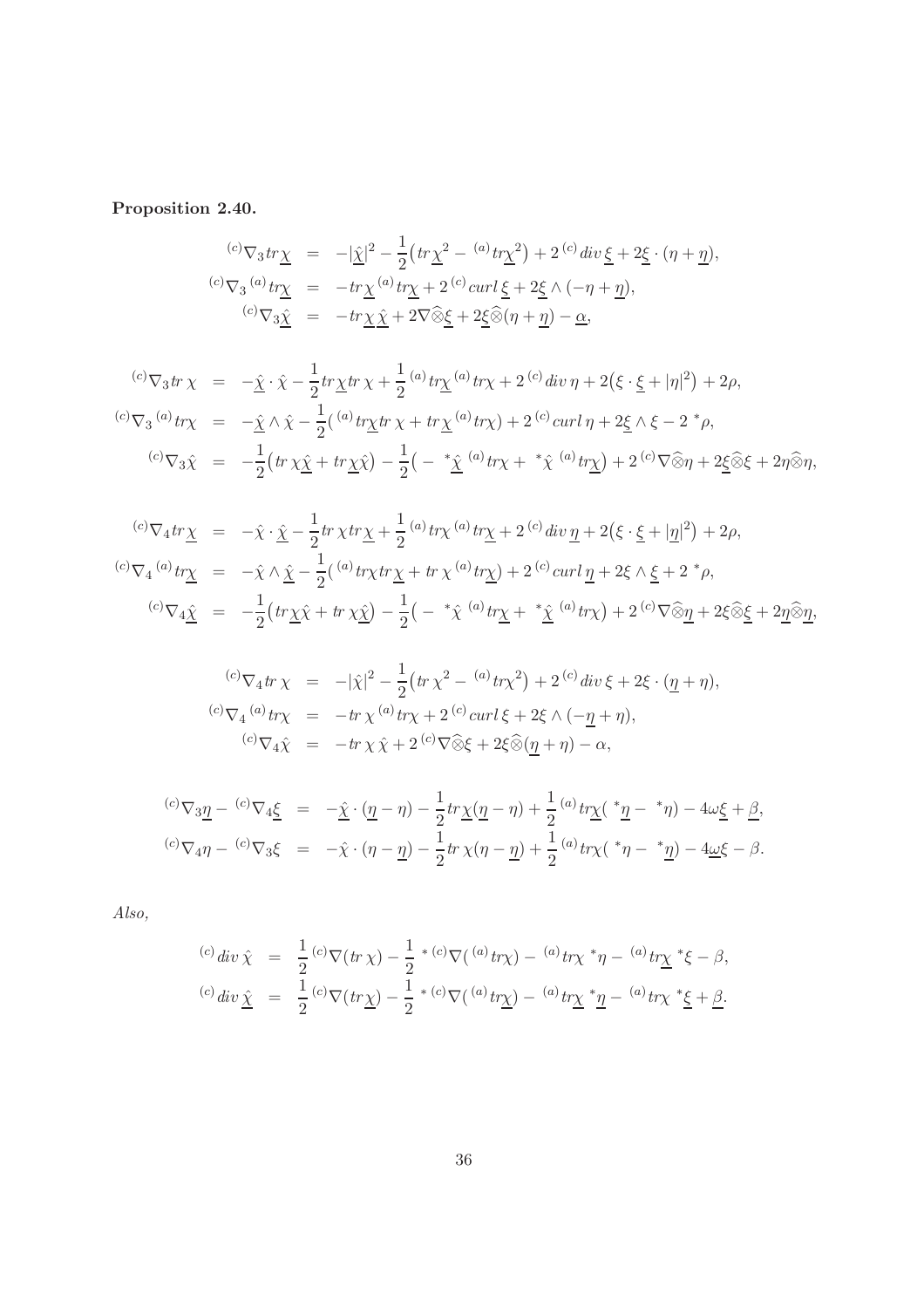Proposition 2.41. We have,

$$
{}^{(c)}\nabla_3\alpha - 2\,{}^{(c)}\nabla\widehat{\otimes}\beta = -\frac{1}{2}\left(tr\underline{\chi}\alpha + {}^{(a)}tr\underline{\chi}^*\alpha\right) + 2\cdot 4\eta\widehat{\otimes}\beta - 3(\rho\widehat{\chi} + {}^{*}\rho^*\widehat{\chi}),
$$
  

$$
{}^{(c)}\nabla_4\beta - {}^{(c)}div\alpha = -2\left(tr\underline{\chi}\beta - {}^{(a)}tr\underline{\chi}^*\beta\right) + \alpha\cdot\underline{\eta} + 3(\xi\rho + {}^{*}\xi^*\rho),
$$
  

$$
{}^{(c)}\nabla_3\beta + {}^{(c)}div\varrho = -\left(tr\underline{\chi}\beta + {}^{(a)}tr\underline{\chi}^*\beta\right) + 2\underline{\beta}\cdot\widehat{\chi} + 3(\rho\eta + {}^{*}\rho^*\eta) + \alpha\cdot\underline{\xi},
$$
  

$$
{}^{(c)}\nabla_4\rho - {}^{(c)}div\beta = -\frac{3}{2}\left(tr\underline{\chi}\rho + {}^{(a)}tr\underline{\chi}^*\rho\right) + 2\underline{\eta}\cdot\beta - 2\xi\cdot\underline{\beta} - \frac{1}{2}\widehat{\underline{\chi}}\cdot\alpha,
$$
  

$$
{}^{(c)}\nabla_4{}^*\rho + {}^{(c)}curl\beta = -\frac{3}{2}\left(tr\underline{\chi}\rho - {}^{(a)}tr\underline{\chi}^*\rho\right) - 2\eta\cdot{}^*\beta - 2\xi\cdot{}^*\underline{\beta} + \frac{1}{2}\widehat{\underline{\chi}}\cdot{}^*\alpha,
$$
  

$$
{}^{(c)}\nabla_3\rho + {}^{(c)}div\underline{\beta} = -\frac{3}{2}\left(tr\underline{\chi}\rho - {}^{(a)}tr\underline{\chi}^*\rho\right) - 2\eta\cdot{}^*\underline{\beta} - 2\xi\cdot{}^*\underline{\beta} - \frac{1}{2}\widehat{\chi}\cdot{}^*\underline{\alpha},
$$
  

$$
{}^{(c)}\nabla_3{}^*\rho + {}^{(c)}curl\underline{\beta} = -\frac{3}{2}\left(tr\underline{\chi}^*\rho + {}^{(a)}tr\underline{\chi}\rho\right) - 2\eta\cdot{}^*\underline{\beta} - 2\xi
$$

# 3 Main equations in complex notations

In this section we introduce complex notations for the Ricci coefficients and the curvature components with the objective of simplifying the main equations. From the real scalars, 1-tensors and symmetric traceless 2-tensors already introduced, we define their complexified version which results in anti-self dual tensors.

#### 3.1 Complex notations

Recall Definition [2.9](#page-16-0) of the set of real horizontal k-tensors  $S_k = S_k(\mathcal{M}, \mathbb{R})$  on M. For instance,

- $a \in \mathcal{S}_0$  is a real scalar function on  $\mathcal{M}$ ,
- $f \in \mathcal{S}_1$  is a real horizontal 1-tensor on  $\mathcal{M}$ ,
- $u \in \mathcal{S}_2$  is a real horizontal symmetric traceless 2-tensor on  $\mathcal{M}$ .

By Definition [2.5,](#page-15-0) the duals of real horizontal tensors are real horizontal tensors of the same type, i.e.  $*f \in S_1$  and  $*u \in S_2$ .

We define the complexified version of horizontal tensors on M.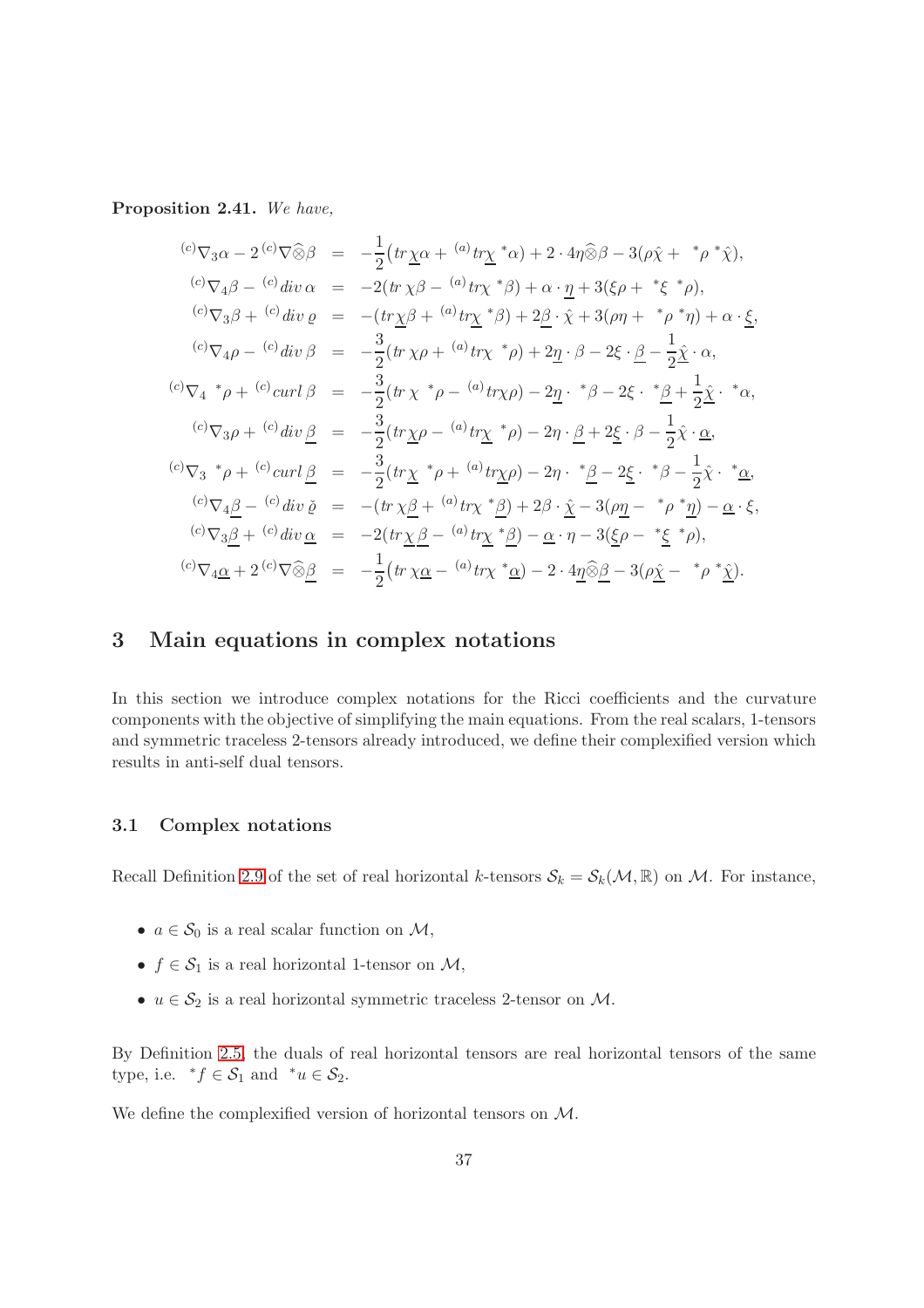**Definition 3.1.** We denote by  $S_k(\mathbb{C}) = S_k(\mathcal{M}, \mathbb{C})$  the set of complex anti-self dual k-tensors on M. More precisely,

- $a + ib \in \mathcal{S}_0(\mathbb{C})$  is a complex scalar function on M if  $(a, b) \in \mathcal{S}_0$ ,
- $F = f + i * f \in S_1(\mathbb{C})$  is a complex anti-self dual 1-tensor on M if  $f \in S_1$ ,
- $U = u + i * u \in S_2(\mathbb{C})$  is a complex anti-self dual symmetric traceless 2-tensor on M if  $u \in \mathcal{S}_2$ .

Observe that  $F \in \mathcal{S}_1(\mathbb{C})$  and  $U \in \mathcal{S}_2(\mathbb{C})$  are indeed anti-self dual tensors, i.e.:

$$
^*F = -iF, \qquad ^*U = -iU.
$$

More precisely

$$
U_{12} = U_{21} = i \, {}^*U_{12} = i \, \in_{12} U_{22} = -iU_{11}, \qquad U_{11} = iU_{12}.
$$

Recall that the derivatives  $\nabla_3$ ,  $\nabla_4$  and  $\nabla_a$  are real derivatives. We can use the dual operators to define the complexified version of the  $\nabla_a$  derivative, which allows to simplify the notations in the main equations.

Definition 3.2. We define the complexified version of the horizontal derivative as

$$
\mathcal{D} = \nabla + i \, {}^* \nabla, \qquad \overline{\mathcal{D}} = \nabla - i \, {}^* \nabla
$$

More precisely, we have

• for  $a + ib \in \mathcal{S}_0(\mathbb{C}),$ 

$$
\mathcal{D}(a+ib) \quad := \quad (\nabla + i \sqrt[k \nabla)(a+ib), \qquad \overline{\mathcal{D}}(a+ib) := (\nabla - i \sqrt[k \nabla)(a+ib).
$$

• For  $f + i * f \in \mathcal{S}_1(\mathbb{C}),$ 

$$
\begin{array}{rcl}\n\mathcal{D} \cdot (f + i \, ^*f) & := & (\nabla + i \, ^* \nabla) \cdot (f + i \, ^* f) = 0, \\
\overline{\mathcal{D}} \cdot (f + i \, ^* f) & := & (\nabla - i \, ^* \nabla) \cdot (f + i \, ^* f), \\
\mathcal{D} \widehat{\otimes} (f + i \, ^* f) & := & (\nabla + i \, ^* \nabla) \widehat{\otimes} (f + i \, ^* f).\n\end{array}
$$

• For  $u + i * u \in \mathcal{S}_2(\mathbb{C}),$ 

$$
\mathcal{D}(u+i^*u) := (\nabla+i^*\nabla)(u+i^*u) = 0
$$
  

$$
\overline{\mathcal{D}}(u+i^*u) := (\nabla-i^*\nabla)(u+i^*u).
$$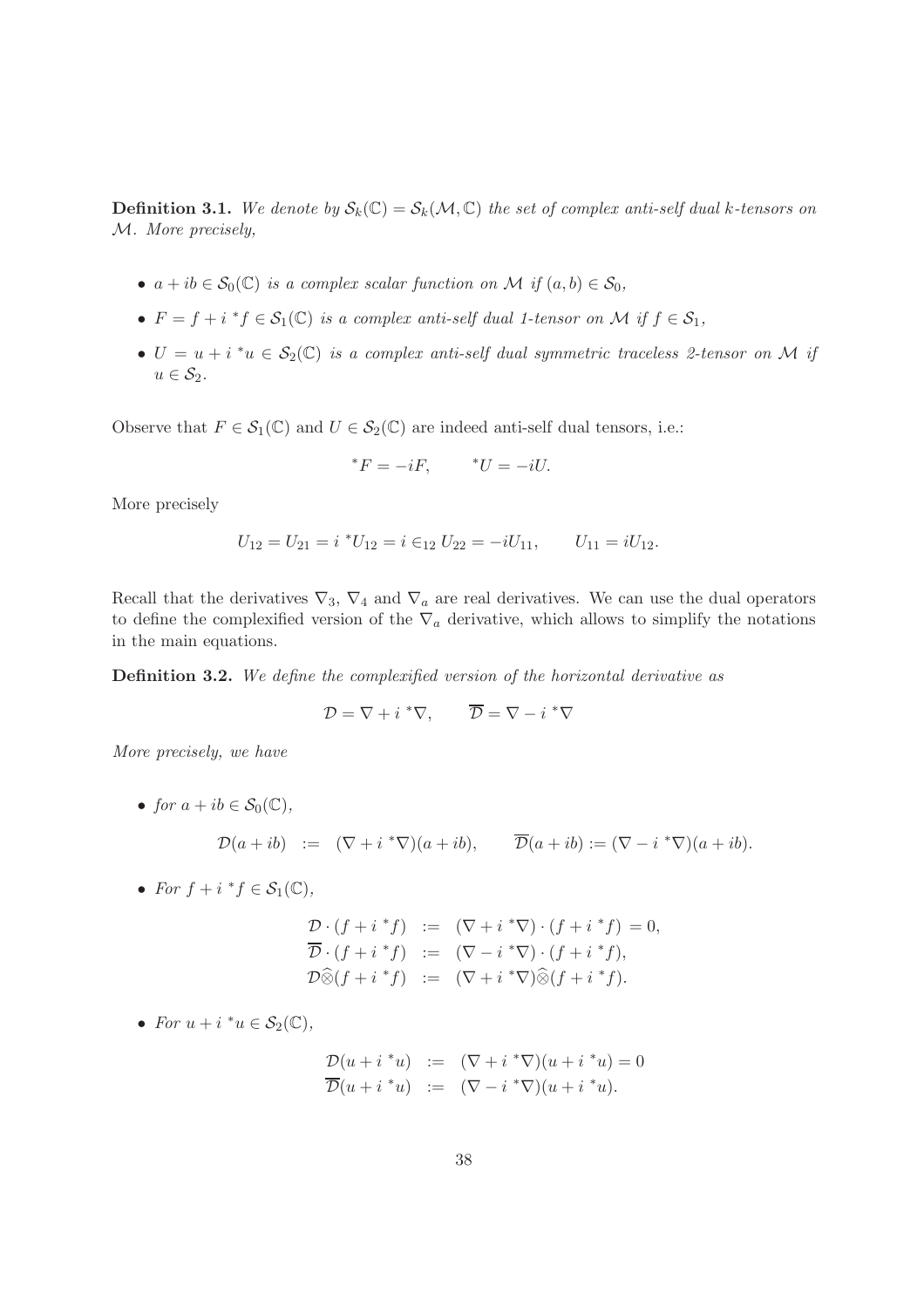Note that

$$
^{\ast }\mathcal{D}=-i\mathcal{D}.
$$

**Remark 3.3.** For  $F = f + i * f \in S_1(\mathbb{C})$  the operator  $-\frac{1}{2}\mathcal{D}\hat{\otimes}$  is formally adjoint to the operator  $\overline{\mathcal{D}} \cdot U$  applied to  $U \in \mathcal{S}_2(\mathbb{C})$ . For  $h = a + ib \in \mathcal{S}_0(\mathbb{C})$  the operator  $-Dh$  is formally adjoint to the operator  $\overline{\mathcal{D}} \cdot F$  applied to  $F \in \mathcal{S}_1(\mathbb{C})$ . These notions makes sense literally only if the horizontal structure is integrable.

Lemma 3.4. The following holds .

• If  $\xi, \eta \in \mathcal{S}_1$ 

$$
\xi \cdot \eta + i \cdot \xi \cdot \eta = \frac{1}{2} \Big( (\xi + i \cdot \xi) \cdot (\overline{\eta + i \cdot \eta}) \Big),
$$
  

$$
\xi \widehat{\otimes} \eta + i \cdot \xi(\widehat{\otimes} \eta) = \frac{1}{2} \Big( (\xi + i \cdot \xi) \widehat{\otimes} (\eta + i \cdot \eta) \Big).
$$

• If  $\eta \in \mathcal{S}_1$ ,  $u \in \mathcal{S}_2$ 

$$
u \cdot \eta + i * u \cdot \eta = \frac{1}{2}(u + i * u) \cdot (\overline{\eta + i * \eta}),
$$
  

$$
u \cdot \eta + i * (u \cdot \eta) = \frac{1}{2}(u + i * u) \cdot (\overline{\eta + i * \eta}).
$$

• If  $u, v \in \mathcal{S}_2$ 

$$
u \cdot v + i * u \cdot v = \frac{1}{2}(u + i * u) \cdot (\overline{v + i * v}).
$$

• If  $a, b \in S_0$ 

$$
\nabla a - {}^{*}\nabla b + i({}^{*}\nabla a + \nabla b) = \mathcal{D}(a + ib).
$$

• If  $\xi \in \mathcal{S}_1$ 

$$
div \xi + i \operatorname{curl} \xi = \frac{1}{2} \overline{\mathcal{D}} \cdot (\xi + i \cdot \xi)
$$

$$
\nabla \widehat{\otimes} \xi + i \cdot \nabla \widehat{\otimes} \xi = \frac{1}{2} \mathcal{D} \widehat{\otimes} (\xi + i \cdot \xi).
$$

• If  $u \in \mathcal{S}_2$ 

$$
div\ u + i\ ^*(div\ u)\ \ =\ \ \frac{1}{2}\overline{\mathcal{D}}\cdot(u + i\ ^*u).
$$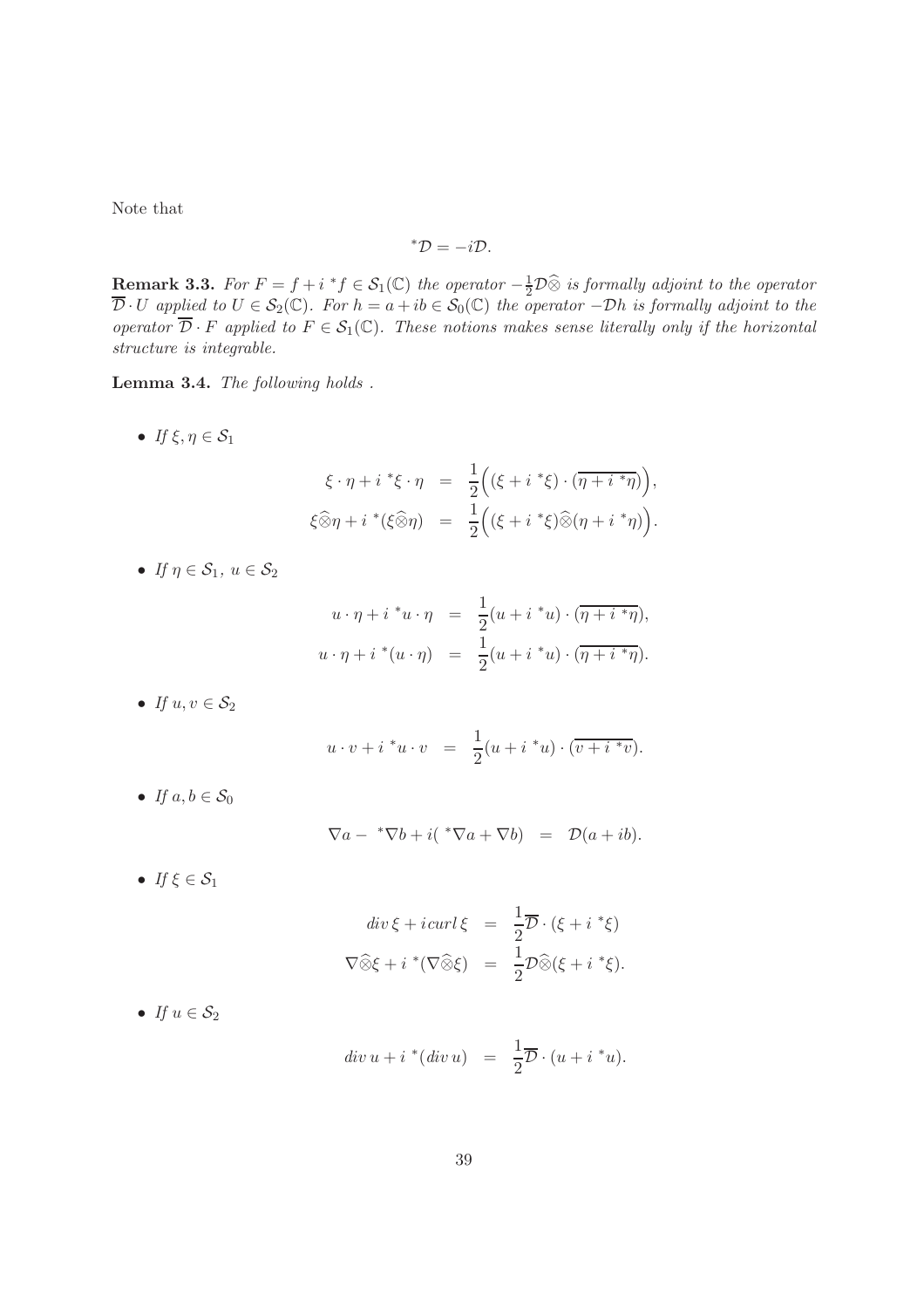Proof. The first identities rely on Lemma [2.18.](#page-18-0) The other rely on the following identities, for  $\xi \in \mathcal{S}_1, u \in \mathcal{S}_2.$ 

$$
\nabla \cdot {}^*\xi = \operatorname{curl} \xi, \quad {}^*\nabla \cdot \xi = -\operatorname{curl} \xi, \quad {}^*\nabla \cdot {}^*\xi = \nabla \xi,
$$
  

$$
\nabla \widehat{\otimes} {}^*\xi = {}^*\nabla \widehat{\otimes} \xi = {}^*\nabla \widehat{\otimes} \xi), \quad {}^*\nabla \widehat{\otimes} {}^*\xi = -\nabla \widehat{\otimes} \xi,
$$
  

$$
{}^*(\text{div } u) = \nabla \cdot {}^*u, \quad {}^*\nabla \cdot u = - {}^*(\text{div } u), \quad {}^*\nabla \cdot {}^*u = \nabla \cdot u.
$$

For example, we check that  $\sqrt[e]{\widehat{\otimes}\xi} = \nabla \widehat{\otimes} \sqrt[e]{\xi}$ . Let  $C = \nabla \widehat{\otimes}\xi$  and  $D = \nabla \widehat{\otimes} \sqrt[e]{\xi}$ . We have,

$$
C_{11} = \nabla_1 \xi_1 - \nabla_2 \xi_2 = -C_{22},
$$
  
\n
$$
C_{12} = \nabla_1 \xi_2 + \nabla_2 \xi_1 = C_{21}.
$$

Hence,

$$
({^*C})_{11} = C_{21} = \nabla_2 \xi_1 + \nabla_1 \xi_2,
$$
  
\n
$$
({^*C})_{12} = C_{22} = -C_{11} = -(\nabla_1 \xi_1 - \nabla_2 \xi_2),
$$
  
\n
$$
({^*C})_{21} = -C_{11} = -(\nabla_1 \xi_1 - \nabla_2 \xi_2),
$$
  
\n
$$
({^*C})_{22} = -C_{12} = -(\nabla_1 \xi_2 + \nabla_2 \xi_1).
$$

On the other hand,

$$
D_{11} = \nabla_1 * \xi_1 - \nabla_2 * \xi_2 = \nabla_1 \xi_2 + \nabla_2 \xi_1,
$$
  
\n
$$
D_{12} = \nabla_1 * \xi_2 + \nabla_2 * \xi_1 = -\nabla_1 \xi_1 + \nabla_2 \xi_2.
$$

Hence,

$$
D_{11} = ({}^*C)_{11},
$$
  
\n
$$
D_{12} = ({}^*C)_{12},
$$

i.e.  $*C = D$  as desired.

**Lemma 3.5.** Let  $E = \xi + i^* \xi \in S_1(\mathbb{C})$  and  $F = \eta + i^* \eta \in S_1(\mathbb{C})$  and  $U = u + i^* u \in S_2(\mathbb{C})$ . Then

$$
E \widehat{\otimes} (\overline{F} \cdot U) + F \widehat{\otimes} (\overline{E} \cdot U) = (E \cdot \overline{F} + \overline{E} \cdot F) U.
$$
 (56)

 $\Box$ 

Proof. Recall, see Lemma [2.19,](#page-19-0)

$$
\xi \widehat{\otimes} (\eta \cdot u) + \eta \widehat{\otimes} (\xi \cdot u) = (\xi \cdot \eta) u.
$$

Now

$$
E \widehat{\otimes} (\overline{F} \cdot U) = (\xi + i * \xi) \widehat{\otimes} ((\eta + i * \eta) \cdot (u + i * u))
$$
  
\n
$$
= 2(\xi + i * \xi) \widehat{\otimes} ((u \cdot \eta) + i * (u \cdot \eta))
$$
  
\n
$$
= 4(\xi \widehat{\otimes} (u \cdot \eta) + i * (\xi \widehat{\otimes} (u \cdot \eta)))
$$
  
\n
$$
F \widehat{\otimes} (\overline{E} \cdot U) = 4(\eta \widehat{\otimes} (u \cdot \xi) + i * (\eta \widehat{\otimes} (u \cdot \xi))).
$$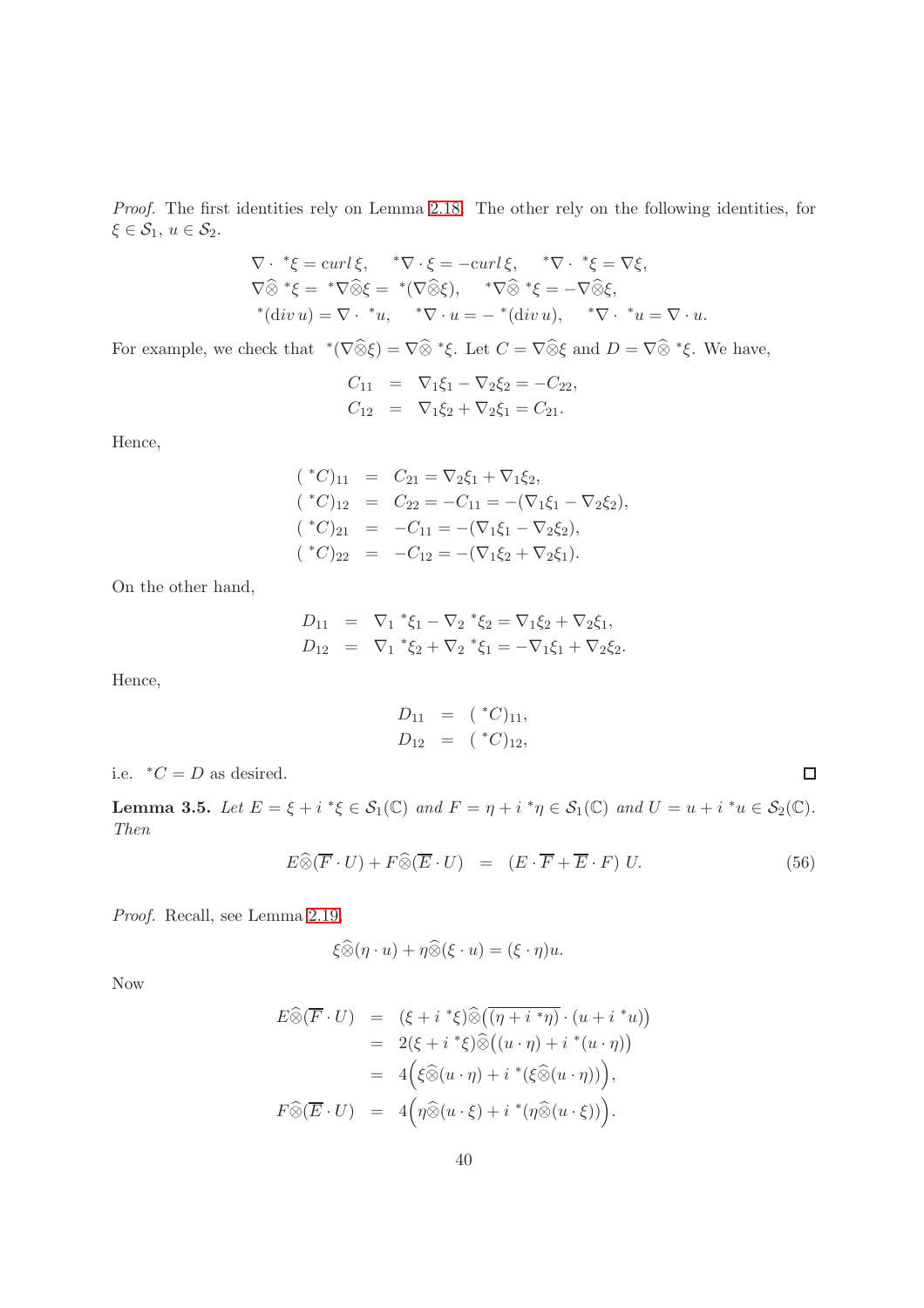Therefore

$$
E \widehat{\otimes} (\overline{F} \cdot U) + F \widehat{\otimes} (\overline{E} \cdot U) = 4(\xi \widehat{\otimes} (u \cdot \eta) + i^* (\xi \widehat{\otimes} (u \cdot \eta))) + 4(\eta \widehat{\otimes} (u \cdot \xi) + i^* (\eta \widehat{\otimes} (u \cdot \xi)))
$$
  
\n
$$
= 4(\xi \widehat{\otimes} (u \cdot \eta) + \eta \widehat{\otimes} (u \cdot \xi)) + 4i^* (\xi \widehat{\otimes} (u \cdot \eta) + \eta \widehat{\otimes} (u \cdot \xi))
$$
  
\n
$$
= 4((\xi \cdot \eta) u) + 4i^* ((\xi \cdot \eta) u)
$$
  
\n
$$
= 4(\xi \cdot \eta) (u + i^* u)
$$

while

$$
E \cdot \overline{F} + \overline{E} \cdot F = 2(\xi \cdot \eta + i \cdot \xi \cdot \eta) + 2(\eta \cdot \xi + i \cdot \eta \cdot \xi) = 4(\xi \cdot \eta).
$$

Hence,

$$
E \widehat{\otimes} (\overline{F} \cdot U) + F \widehat{\otimes} (\overline{E} \cdot U) = (E \cdot \overline{F} + \overline{E} \cdot F)U
$$

as stated.

## 3.2 Leibniz formulas

We collect here Leibniz formulas involving the derivative operators defined above.

**Lemma 3.6.** Let  $h \in S_0(\mathbb{C})$ ,  $F = f + i * f \in S_1(\mathbb{C})$ ,  $U = u + i * u \in S_2(\mathbb{C})$ . Then

$$
\overline{\mathcal{D}} \cdot (hF) = h\overline{\mathcal{D}} \cdot F + \overline{\mathcal{D}}(h) \cdot F,
$$
  
\n
$$
\mathcal{D}\widehat{\otimes}(hF) = h\mathcal{D}\widehat{\otimes}F + \mathcal{D}(h)\widehat{\otimes}F,
$$
  
\n
$$
\overline{\mathcal{D}} \cdot (hU) = \overline{\mathcal{D}}(h) \cdot U + h(\overline{\mathcal{D}} \cdot U),
$$
\n(57)

 $\Box$ 

$$
\mathcal{D}\widehat{\otimes}(\overline{F}\cdot U)=(\mathcal{D}\cdot\overline{F})U+(\overline{F}\cdot\mathcal{D})U.
$$
\n(58)

Proof. Note that

$$
\begin{array}{rcl}\n\text{curl}\,(hf) & = & \epsilon^{ab}\nabla_a(hf)_b = \epsilon^{ab}\nabla_a(h)f_b + \epsilon^{ab}h\nabla_a(f)_b - \epsilon^{ba}\nabla_a(h)f_b + \text{hcurl}\,f \\
& = & -\,^*\nabla h \cdot f + \text{hcurl}\,f, \\
\text{div}\,(hu) & = & \nabla^a(hu)_{ab} = \nabla^a(h)u_{ab} + h\nabla^a u_{ab} = \nabla h \cdot u + \text{hdiv}\,u,\n\end{array}
$$

and

$$
(\nabla \widehat{\otimes} (hf))_{AB} = \frac{1}{2} \Big( \nabla_A (hf)_B + \nabla_B (hf)_A - \delta_{AB} (\text{div} (hf)) \Big) = \frac{1}{2} (\nabla_A (h) f_B + h \nabla_A f_B + \nabla_B h f_A + h \nabla_B f_A - \delta_{AB} (\nabla h \cdot f + h \text{div} (f))) = h (\nabla \widehat{\otimes} f)_{AB} + (\nabla h \widehat{\otimes} f)_{AB}.
$$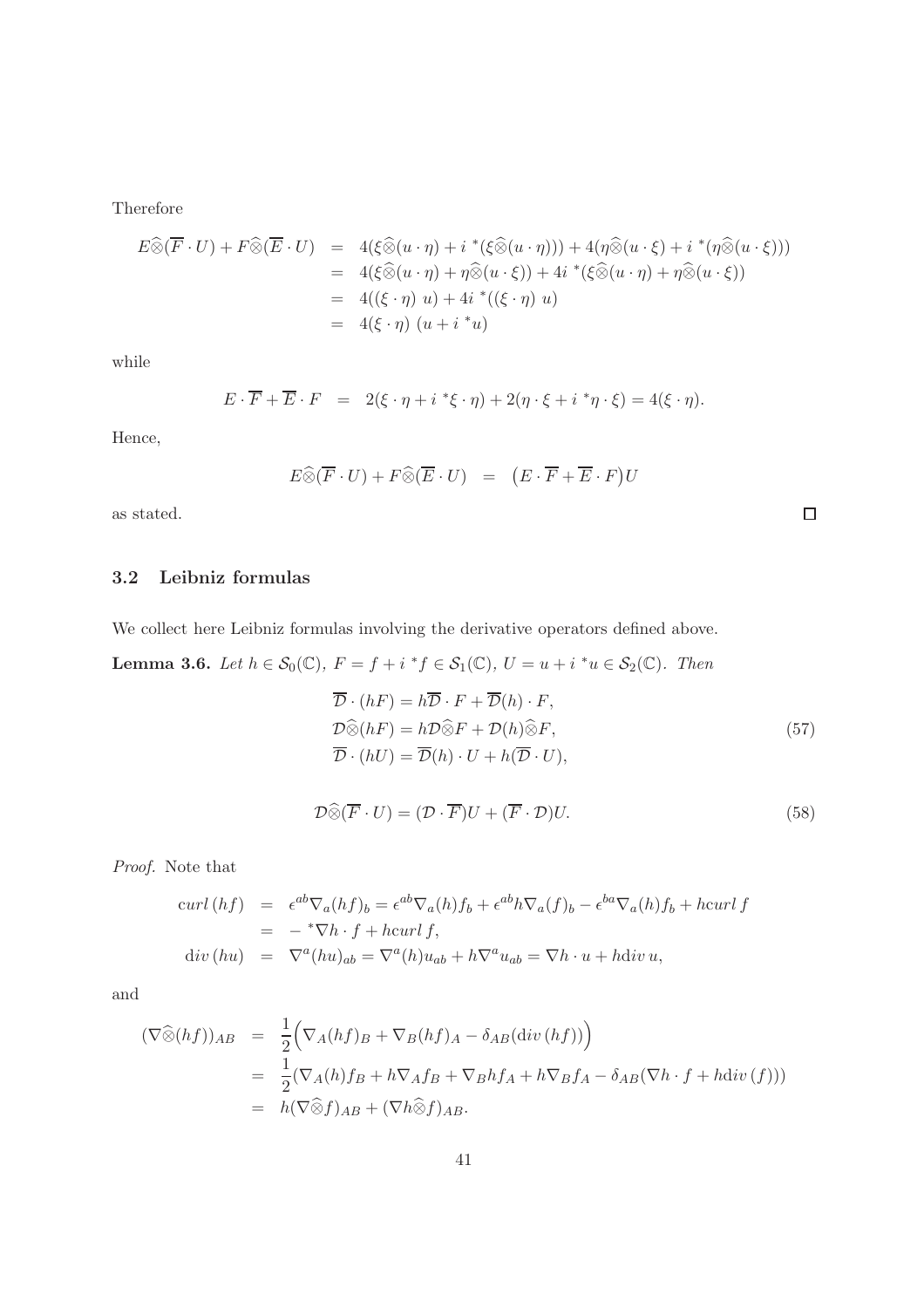Now,

$$
\overline{\mathcal{D}} \cdot (hF) = \overline{\mathcal{D}} \cdot (hf + i * (hf)) = 2 \text{div}(hf) + 2 \text{icurl}(hf)
$$
  
\n
$$
= 2(\nabla h \cdot f + h \text{div} f) + 2i(- * \nabla h \cdot f + h \text{curl} f)
$$
  
\n
$$
= h\overline{\mathcal{D}} \cdot F + 2 \nabla h \cdot f + 2i(\nabla h \cdot * f)
$$
  
\n
$$
= h\overline{\mathcal{D}} \cdot F + F \cdot (\nabla h - i * \nabla h)
$$
  
\n
$$
= h\overline{\mathcal{D}} \cdot F + \overline{\mathcal{D}}(h) \cdot F.
$$

We have

$$
\mathcal{D}\widehat{\otimes}(hF) = 2\nabla\widehat{\otimes}(hf) + 2i^*(\nabla\widehat{\otimes}(hf))
$$
  
\n
$$
= 2(h(\nabla\widehat{\otimes}f) + (\nabla h\widehat{\otimes}f)) + 2i^*(h(\nabla\widehat{\otimes}f) + (\nabla h\widehat{\otimes}f))
$$
  
\n
$$
= 2h(\nabla\widehat{\otimes}f) + 2ih^*(\nabla\widehat{\otimes}f) + 2(\nabla h\widehat{\otimes}f) + 2i^*(\nabla h\widehat{\otimes}f)
$$
  
\n
$$
= h\mathcal{D}\widehat{\otimes}F + 2(\nabla h\widehat{\otimes}f) + 2i^*(\nabla h\widehat{\otimes}f)
$$
  
\n
$$
= h\mathcal{D}\widehat{\otimes}F + (\nabla h + i^*\nabla h)\widehat{\otimes}(f + i^*f)
$$
  
\n
$$
= h\mathcal{D}\widehat{\otimes}F + \mathcal{D}(h)\widehat{\otimes}F.
$$

We have

$$
\overline{\mathcal{D}} \cdot (hU) = \overline{\mathcal{D}} \cdot (hu + i^*(hu)) = 2 \text{div} (hu) + 2i^*(\text{div} (hu))
$$
  
\n
$$
= 2(\nabla h \cdot u + h \text{div} u) + 2i^*(\nabla h \cdot u + h \text{div} u)
$$
  
\n
$$
= 2\nabla h \cdot u + 2i^*(\nabla h \cdot u) + h(\overline{\mathcal{D}} \cdot U)
$$
  
\n
$$
= \nabla h \cdot u + * \nabla h \cdot * u + i \nabla h \cdot * u - i^* \nabla h \cdot u + h(\overline{\mathcal{D}} \cdot U)
$$
  
\n
$$
= \nabla h \cdot u - i^* \nabla h \cdot u + i(\nabla h \cdot * u - i^* \nabla h \cdot * u) + h(\overline{\mathcal{D}} \cdot U)
$$
  
\n
$$
= (\nabla h - i^* \nabla h) \cdot (u + i^* u) + h(\overline{\mathcal{D}} \cdot U)
$$
  
\n
$$
= \overline{\mathcal{D}}(h) \cdot U + h(\overline{\mathcal{D}} \cdot U)
$$

as desired.

We write

$$
2\mathcal{D}\widehat{\otimes}(\overline{F}\cdot U)_{ab} = \mathcal{D}_a(\overline{F}\cdot U)_b + \mathcal{D}_b(\overline{F}\cdot U)_a - \delta_{ab}\mathcal{D}^c(\overline{F}\cdot U)_c
$$
  
\n
$$
= \mathcal{D}_a(\overline{F}^c U_{cb}) + \mathcal{D}_b(\overline{F}^c U_{ca}) - \delta_{ab}\mathcal{D}^d(\overline{F}^c U_{cd})
$$
  
\n
$$
= \mathcal{D}_a\overline{F}^c U_{cb} + \mathcal{D}_b\overline{F}^c U_{ca} - \delta_{ab}\mathcal{D}^d\overline{F}^c U_{cd}
$$
  
\n
$$
+ \overline{F}^c (\mathcal{D}_a U_{cb} + \mathcal{D}_b U_{ca} - \delta_{ab}\mathcal{D}^d U_{cd}).
$$

Now, in view of Lemma [2.17,](#page-18-1)

$$
\mathcal{D}_a \overline{F}^c U_{cb} + \mathcal{D}_b \overline{F}^c U_{ca} = \delta_{ab} (\mathcal{D}^d \overline{F}^c) U_{cd} + (\mathcal{D} \cdot \overline{F}) U_{ab} + \frac{1}{2} ((\mathcal{D}_a \overline{F}_c - \mathcal{D}_c \overline{F}_a) U_{cb} + (\mathcal{D}_b \overline{F}_c - \mathcal{D}_c \overline{F}_b) U_{ca}).
$$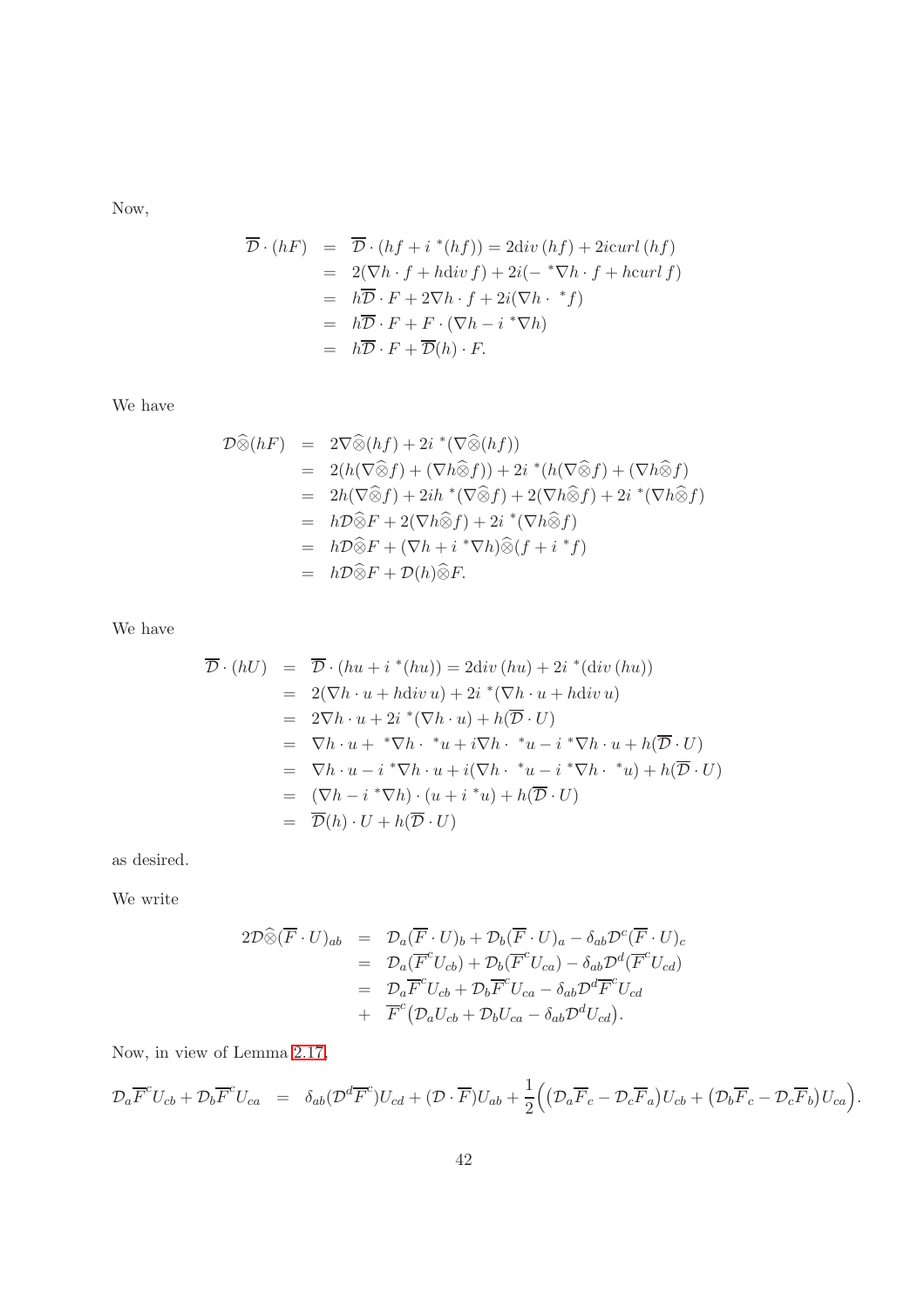Hence

$$
\mathcal{D}_a \overline{F}^c U_{cb} + \mathcal{D}_b \overline{F}^c U_{ca} - \delta_{ab} \mathcal{D}^d \overline{F}^c U_{cd} = (\mathcal{D} \cdot \overline{F}) U_{ab} + \frac{1}{2} \Big( \big( \mathcal{D}_a \overline{F}_c - \mathcal{D}_c \overline{F}_a \big) U_{cb} + \big( \mathcal{D}_b \overline{F}_c - \mathcal{D}_c \overline{F}_b \big) U_{ca} \Big).
$$
  
Recall that  $^*F = -iF$ ,  $^*U = -iU$ ,  $^*\mathcal{D} = -i\mathcal{D}$ . We deduce,

$$
\mathcal{D}_a \overline{F}_b - \mathcal{D}_b \overline{F}_a = i \in_{ab} (\mathcal{D} \cdot \overline{F}). \tag{59}
$$

To check note that

$$
\mathcal{D}_1 \overline{F}_2 - \mathcal{D}_2 \overline{F}_1 = 2 \Big[ (\nabla_1 f_2 - \nabla_2 f_1) + i (\nabla_1 f_1 + \nabla_2 f_2) \Big],
$$
  

$$
(\mathcal{D} \cdot \overline{F}) = 2 \Big[ (\nabla_1 f_1 + \nabla_2 f_2) - i (\nabla_1 f_2 - \nabla_2 f_1) \Big].
$$

We deduce,

$$
\mathcal{D}_a \overline{F}^c U_{cb} + \mathcal{D}_b \overline{F}^c U_{ca} - \delta_{ab} \mathcal{D}^d \overline{F}^c U_{cd} = (\mathcal{D} \cdot \overline{F}) U_{ab} + \frac{1}{2} i (\mathcal{D} \cdot \overline{F}) \left( \epsilon_{ac} U_{cb} + \epsilon_{bc} U_{ca} \right)
$$
  

$$
= (\mathcal{D} \cdot \overline{F}) U_{ab} + \frac{1}{2} i (\mathcal{D} \cdot \overline{F}) \left( -2i U_{ab} \right)
$$
  

$$
= 2(\mathcal{D} \cdot \overline{F}) U_{ab}.
$$

Therefore,

$$
2\mathcal{D}\widehat{\otimes}(\overline{F}\cdot U)_{ab} = 2(\mathcal{D}\cdot\overline{F})U_{ab} + \overline{F}^c(\mathcal{D}_a U_{cb} + \mathcal{D}_b U_{ca} - \delta_{ab}\mathcal{D}^d U_{cd}).
$$

It remains to re-express the tensor

$$
\mathcal{D}_a U_{cb} + \mathcal{D}_b U_{ca} - \delta_{ab} \mathcal{D}^d U_{cd}.
$$

Note also that  $\mathcal{D}^d U_{cd} = 0$ . We claim

$$
\mathcal{D}_a U_{cb} + \mathcal{D}_b U_{ca} = 2 \mathcal{D}_c U_{ab}.
$$

Indeed, for  $a = b = 1, c = 2$ ,

$$
2\mathcal{D}_1 U_{21} = 2(\nabla_1 + i^* \nabla_1) U_{21} = 2(\nabla_1 + i \nabla_2) U_{12} = -2i(\nabla_1 + i \nabla_2) U_{11} = 2(\nabla_2 - i \nabla_1) U_{11},
$$
  
\n
$$
2\mathcal{D}_2 U_{11} = 2(\nabla_2 + i^* \nabla_2) U_{11} = 2(\nabla_2 - i \nabla_1) U_{11}.
$$

For  $a = c = 1, b = 2$ ,

$$
\mathcal{D}_1 U_{12} + \mathcal{D}_2 U_{11} = (\nabla_1 + i \nabla_2) U_{12} + (\nabla_2 - i \nabla_1) U_{11} = (\nabla_1 + i \nabla_2) U_{12} + i (\nabla_2 - i \nabla_1) U_{12}
$$
  
=  $2(\nabla_1 + i \nabla_2) U_{12} = 2 \mathcal{D}_1 U_{12}.$ 

We deduce,

$$
2\mathcal{D}\widehat{\otimes}(\overline{F}\cdot U)_{ab} = 2(\mathcal{D}\cdot\overline{F})U_{ab} + 2\overline{F}^c\mathcal{D}_c U_{ab}.
$$

This implies the lemma.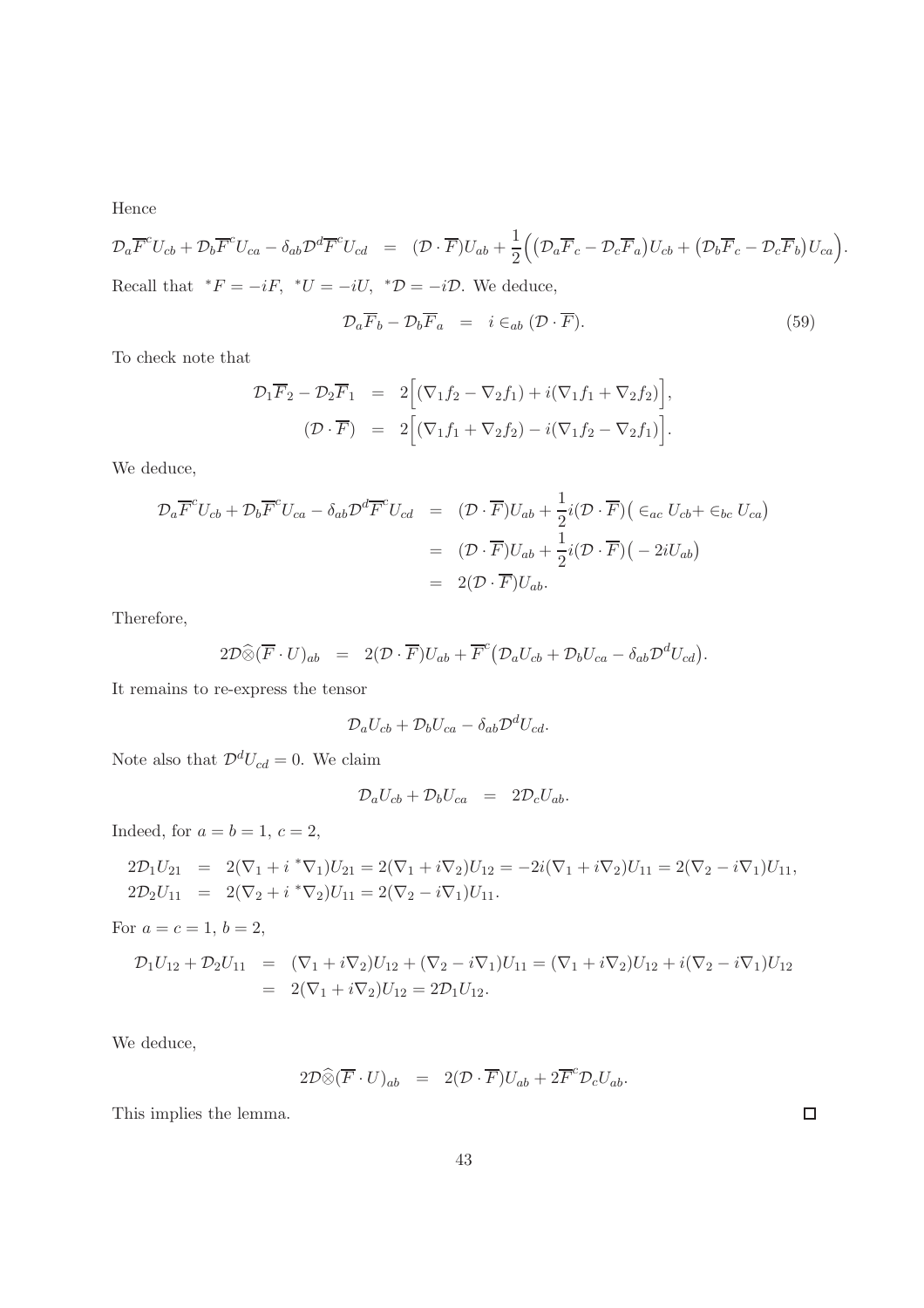**Lemma 3.7.** Let  $F = f + i * f \in S_1(\mathbb{C}), U = u + i * u \in S_2(\mathbb{C}).$  Then

$$
F \widehat{\otimes} (\overline{\mathcal{D}} \cdot U) = (F \cdot \overline{\mathcal{D}})U,
$$
  

$$
(F \cdot \overline{\mathcal{D}})U + (\overline{F} \cdot \mathcal{D})U = 4f \cdot \nabla U,
$$
  

$$
(F \cdot \overline{\mathcal{D}})U = 2F \cdot \nabla U.
$$

As a consequence,

$$
2f \cdot \nabla U = (F + \overline{F}) \cdot \nabla U. \tag{60}
$$

Proof. We have

$$
(\overline{\mathcal{D}} \cdot U)_1 = \overline{\mathcal{D}}^a U_{1a} = (\nabla - i^* \nabla)^a U_{1a}
$$
  
\n
$$
= (\nabla_1 - i^* \nabla_1) U_{11} + (\nabla_2 - i^* \nabla_2) U_{12}
$$
  
\n
$$
= (\nabla_1 - i \nabla_2) U_{11} + (\nabla_2 + i \nabla_1)(-iU_{11})
$$
  
\n
$$
= 2(\nabla_1 - i \nabla_2) U_{11},
$$

and

$$
(\overline{\mathcal{D}} \cdot U)_2 = \overline{\mathcal{D}}^a U_{2a} = (\nabla - i^* \nabla)^a U_{2a}
$$
  
\n
$$
= (\nabla_1 - i^* \nabla_1) U_{21} + (\nabla_2 - i^* \nabla_2) U_{22}
$$
  
\n
$$
= (\nabla_1 - i \nabla_2)(-iU_{11}) + (\nabla_2 + i \nabla_1)(-U_{11})
$$
  
\n
$$
= -2i(\nabla_1 - i \nabla_2) U_{11}.
$$

Therefore

$$
2(F\widehat{\otimes}(\overline{\mathcal{D}}\cdot U))_{11} = 2F_1(\overline{\mathcal{D}}\cdot U)_1 - \delta_{11}F\cdot(\overline{\mathcal{D}}\cdot U)
$$
  
\n
$$
= F_1(\overline{\mathcal{D}}\cdot U)_1 - F_2(\overline{\mathcal{D}}\cdot U)_2
$$
  
\n
$$
= (f_1 + i * f_1)2(\nabla_1 - i\nabla_2)U_{11} - (f_2 + i * f_2)(-2i(\nabla_1 - i\nabla_2)U_{11})
$$
  
\n
$$
= 4f_1\nabla_1 U_{11} - 4if_1\nabla_2 U_{11} + 4if_2\nabla_1 U_{11} + 4f_2\nabla_2 U_{11}.
$$

On the other hand,

$$
2(F\widehat{\otimes}(\overline{\mathcal{D}}\cdot U))_{12} = F_1(\overline{\mathcal{D}}\cdot U)_2 + F_2(\overline{\mathcal{D}}\cdot U)_1
$$
  
\n
$$
= (f_1 + i * f_1)(2(\nabla_1 - i\nabla_2)U_{12}) + (f_2 + i * f_2)2(\nabla_1 - i\nabla_2)iU_{12}
$$
  
\n
$$
= (f_1 + if_2)(2(\nabla_1 - i\nabla_2)U_{12}) + (f_2 - if_1)2(\nabla_1 - i\nabla_2)iU_{12}
$$
  
\n
$$
= 4f_1\nabla_1U_{12} - 4if_1\nabla_2U_{12} + 4if_2\nabla_1U_{12} + 4f_2\nabla_2U_{12}
$$

which therefore gives

$$
(F\widehat{\otimes}(\overline{\mathcal{D}}\cdot U))_{ab} = 2f_1\nabla_1 U_{ab} - 2if_1\nabla_2 U_{ab} + 2if_2\nabla_1 U_{ab} + 2f_2\nabla_2 U_{ab}.
$$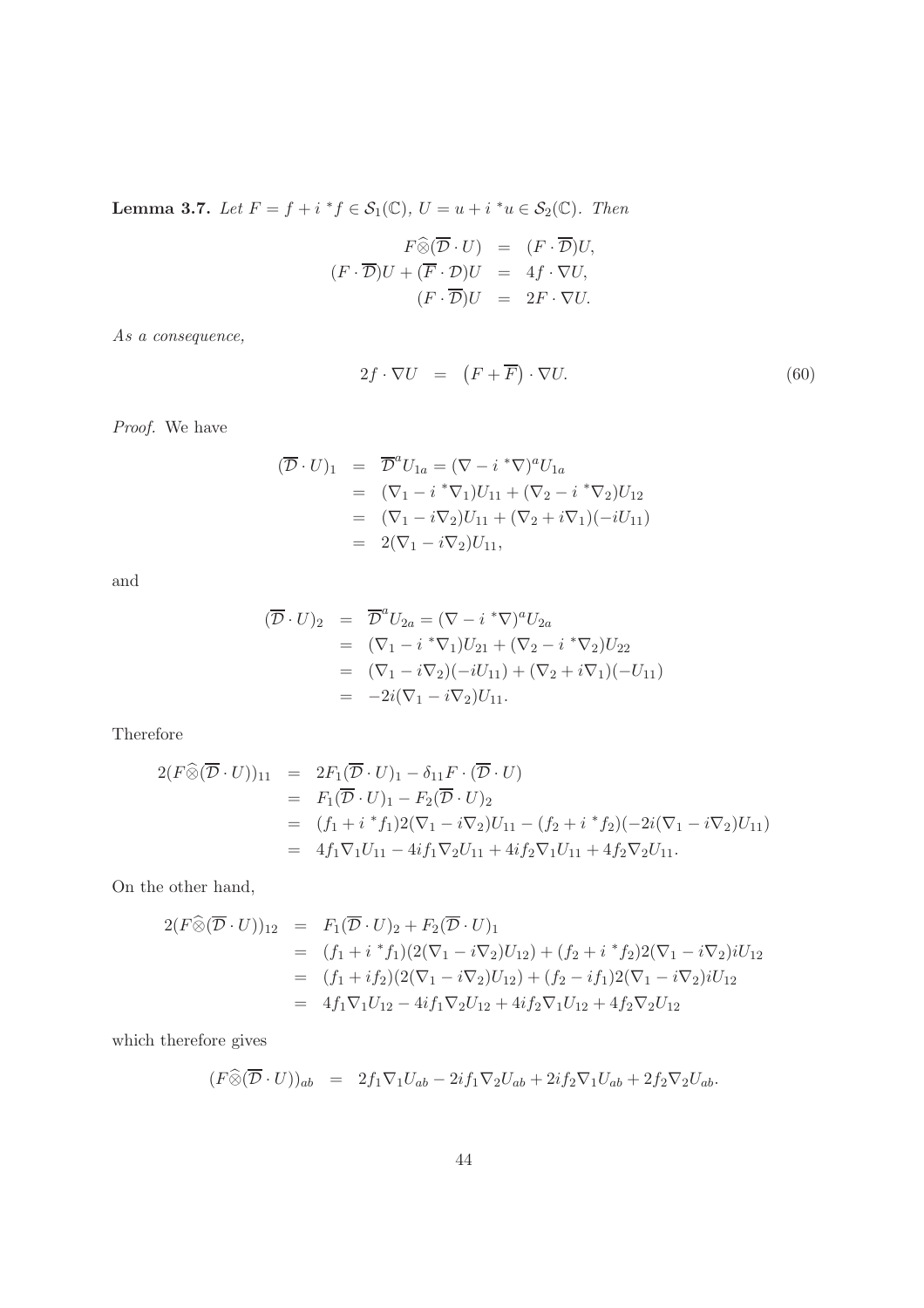On the other hand,

$$
(F \cdot \overline{\mathcal{D}}U)_{ab} = F^c \overline{\mathcal{D}}_c U_{ab} = F_1 \overline{\mathcal{D}}_1 U_{ab} + F_2 \overline{\mathcal{D}}_2 U_{ab}
$$
  
\n
$$
= (f_1 + i * f_1)(\nabla_1 - i * \nabla_1) U_{ab} + (f_2 + i * f_2)(\nabla_2 - i * \nabla_2) U_{ab}
$$
  
\n
$$
= (f_1 + if_2)(\nabla_1 - i \nabla_2) U_{ab} + (f_2 - if_1)(\nabla_2 + i \nabla_1) U_{ab}
$$
  
\n
$$
= 2f_1 \nabla_1 U_{ab} - 2if_1 \nabla_2 U_{ab} + 2if_2 \nabla_1 U_{ab} + 2f_2 \nabla_2 U_{ab}.
$$

From the above we also have

$$
(\overline{F} \cdot \mathcal{D}U)_{ab} = 2f_1 \nabla_1 U_{ab} + 2if_1 \nabla_2 U_{ab} - 2if_2 \nabla_1 U_{ab} + 2f_2 \nabla_2 U_{ab}
$$

which implies

$$
(F \cdot \overline{\mathcal{D}}U)_{ab} + (\overline{F} \cdot \mathcal{D}U)_{ab} = 4f_1 \nabla_1 U_{ab} + 4f_2 \nabla_2 U_{ab} = 4f \cdot \nabla U
$$

as stated. Finally,

$$
F^c \overline{\mathcal{D}_c} U = f^c \overline{\mathcal{D}_c} U + i({}^*f^c) \overline{\mathcal{D}_c} U = f^c \overline{\mathcal{D}_c} U - i f^c({}^* \overline{\mathcal{D}_c} U) = 2f^c \overline{\mathcal{D}_c} U = 2F^c \nabla_c U.
$$

#### 3.3 Complex notations for the Ricci coefficients and curvature components

We now extend the definitions for the Ricci coefficients and curvature components given in Section [2](#page-13-0) to the complex case by using the anti-self dual tensors defined above.

**Definition 3.8.** Let  $(M, g)$  be a manifold satisfying the Einstein vacuum equation. Then we define the following complex anti-self dual tensors:

$$
A := \alpha + i \,^* \alpha, \quad B := \beta + i \,^* \beta, \quad P := \rho + i \,^* \rho, \quad \underline{B} := \beta + i \,^* \beta, \quad \underline{A} := \underline{\alpha} + i \,^* \underline{\alpha},
$$

and

$$
X = \chi + i \,^* \chi, \quad \underline{X} = \underline{\chi} + i \,^* \underline{\chi}, \quad H = \eta + i \,^* \eta, \quad \underline{H} = \underline{\eta} + i \,^* \underline{\eta}, \quad Z = \zeta + i \,^* \zeta,
$$
  

$$
\Xi = \xi + i \,^* \xi, \quad \underline{\Xi} = \underline{\xi} + i \,^* \underline{\xi}.
$$

In particular, note that

$$
trX = tr \chi - i^{(a)} tr \chi, \quad \widehat{X} = \widehat{\chi} + i^* \widehat{\chi}, \quad tr \underline{X} = tr \underline{\chi} - i^{(a)} tr \underline{\chi}, \quad \underline{\widehat{X}} = \underline{\widehat{\chi}} + i^* \underline{\widehat{\chi}}.
$$

#### 3.4 Main equations in complex form

The complex notations allow us to rewrite the Ricci equations in a more compact form.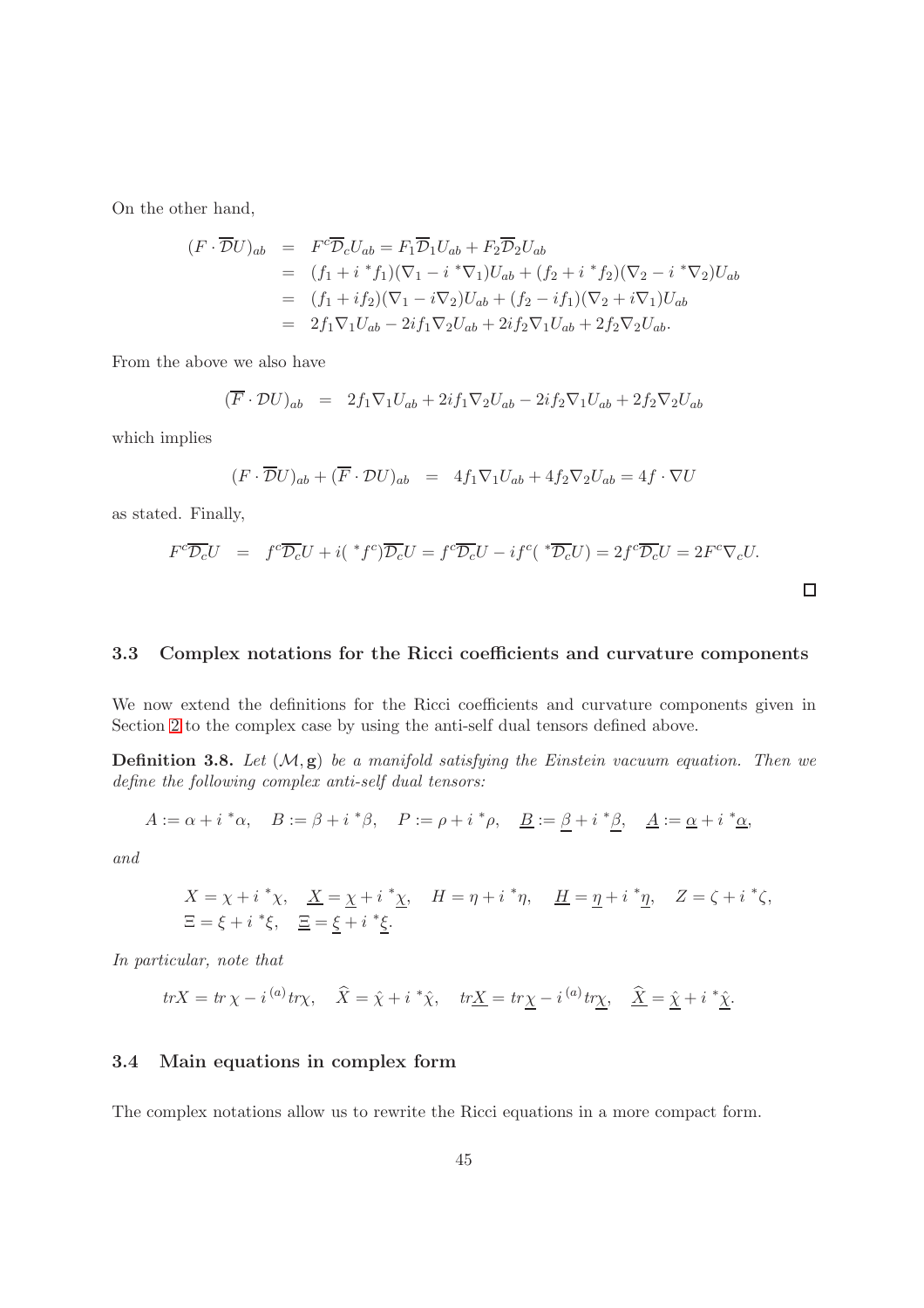Proposition 3.9.

$$
\nabla_3 tr \underline{X} + \frac{1}{2} (tr \underline{X})^2 + 2 \underline{\omega} tr \underline{X} = \mathcal{D} \cdot \overline{\Xi} + \underline{\Xi} \cdot \overline{H} + \overline{\Xi} \cdot (H - 2Z) - \frac{1}{2} \hat{\underline{X}} \cdot \overline{\hat{\underline{X}}},
$$
  
\n
$$
\nabla_3 \underline{\hat{X}} + \Re(tr \underline{X}) \underline{\hat{X}} + 2 \underline{\omega} \underline{\hat{X}} = \mathcal{D} \widehat{\otimes} \underline{E} + \underline{\Xi} \widehat{\otimes} (H + \underline{H} - 2Z) - \underline{A},
$$
  
\n
$$
\nabla_3 tr \underline{X} + \frac{1}{2} tr \underline{X} tr X - 2 \underline{\omega} tr X = \mathcal{D} \cdot \overline{H} + H \cdot \overline{H} + 2P + \underline{\Xi} \cdot \overline{\Xi} - \frac{1}{2} \underline{\hat{X}} \cdot \overline{\hat{X}},
$$
  
\n
$$
\nabla_3 \widehat{X} + \frac{1}{2} tr \underline{X} \widehat{X} - 2 \underline{\omega} \widehat{X} = \mathcal{D} \widehat{\otimes} H + H \widehat{\otimes} H - \frac{1}{2} tr \overline{X} \underline{\hat{X}} + \frac{1}{2} \underline{\Xi} \widehat{\otimes} \Xi,
$$
  
\n
$$
\nabla_4 tr \underline{X} + \frac{1}{2} tr X tr \underline{X} - 2 \omega tr \underline{X} = \mathcal{D} \cdot \overline{H} + \underline{H} \cdot \overline{H} + 2\overline{P} + \Xi \cdot \overline{\Xi} - \frac{1}{2} \widehat{X} \cdot \overline{\hat{X}},
$$
  
\n
$$
\nabla_4 \underline{\hat{X}} + \frac{1}{2} tr X \underline{\hat{X}} - 2 \omega \underline{\hat{X}} = \mathcal{D} \widehat{\otimes} \underline{H} + \underline{H} \widehat{\otimes} \underline{H} - \frac{1}{2} tr \underline{X} \widehat{X} + \frac{1}{2} \Xi \widehat{\otimes} \Xi,
$$
  
\n
$$
\nabla_4 tr X + \frac{1}{2} (tr X)^2 + 2 \omega tr X = \mathcal
$$

Also,

$$
\nabla_3 Z + \frac{1}{2} tr\underline{X}(Z + H) - 2\underline{\omega}(Z - H) = -2\mathcal{D}\underline{\omega} - \frac{1}{2}\widehat{\underline{X}} \cdot (\overline{Z} + \overline{H})
$$
  
\n
$$
+ \frac{1}{2} trX \underline{\Xi} + 2\omega \underline{\Xi} - \underline{B} + \frac{1}{2}\overline{\Xi} \cdot \widehat{X},
$$
  
\n
$$
\nabla_4 Z + \frac{1}{2} trX(Z - \underline{H}) - 2\omega(Z + \underline{H}) = 2\mathcal{D}\omega + \frac{1}{2}\widehat{X} \cdot (-\overline{Z} + \overline{\underline{H}})
$$
  
\n
$$
- \frac{1}{2} tr\underline{X} \Xi - 2\underline{\omega} \Xi - B - \frac{1}{2}\overline{\Xi} \cdot \widehat{\underline{X}},
$$
  
\n
$$
\nabla_3 \underline{H} - \nabla_4 \underline{\Xi} = -\frac{1}{2}\overline{tr}\underline{X}(H - H) - \frac{1}{2}\widehat{X} \cdot (\overline{H} - \overline{H}) - 4\omega \underline{\Xi} + \underline{B},
$$
  
\n
$$
\nabla_4 H - \nabla_3 \Xi = -\frac{1}{2}\overline{trX}(H - \underline{H}) - \frac{1}{2}\widehat{X} \cdot (\overline{H} - \overline{H}) - 4\omega \Xi - B,
$$

and

$$
\nabla_3 \omega + \nabla_4 \underline{\omega} - 4 \omega \underline{\omega} - \xi \cdot \underline{\xi} - (\eta - \underline{\eta}) \cdot \zeta + \eta \cdot \underline{\eta} = \rho.
$$

Also,

$$
\frac{1}{2}\overline{\mathcal{D}}\cdot\widehat{X} + \frac{1}{2}\widehat{X}\cdot\overline{Z} = \frac{1}{2}\mathcal{D}\overline{trX} + \frac{1}{2}\overline{trX}Z - i\Im(trX)H - i\Im(tr\underline{X})\Xi - B,
$$
  

$$
\frac{1}{2}\overline{\mathcal{D}}\cdot\widehat{\underline{X}} - \frac{1}{2}\widehat{\underline{X}}\cdot\overline{Z} = \frac{1}{2}\mathcal{D}\overline{tr\underline{X}} - \frac{1}{2}\overline{tr\underline{X}}Z - i\Im(tr\underline{X})\underline{H} - i\Im(tr\underline{X})\underline{\Xi} + \underline{B},
$$

and,

$$
curl \zeta = -\frac{1}{2}\hat{\chi} \wedge \hat{\underline{\chi}} + \frac{1}{4}\left(tr\,\chi^{(a)}\,tr\underline{\chi} - tr\underline{\chi}^{(a)}\,tr\chi\right) + \omega^{(a)}\,tr\underline{\chi} - \underline{\omega}^{(a)}\,tr\chi + \,^*\rho.
$$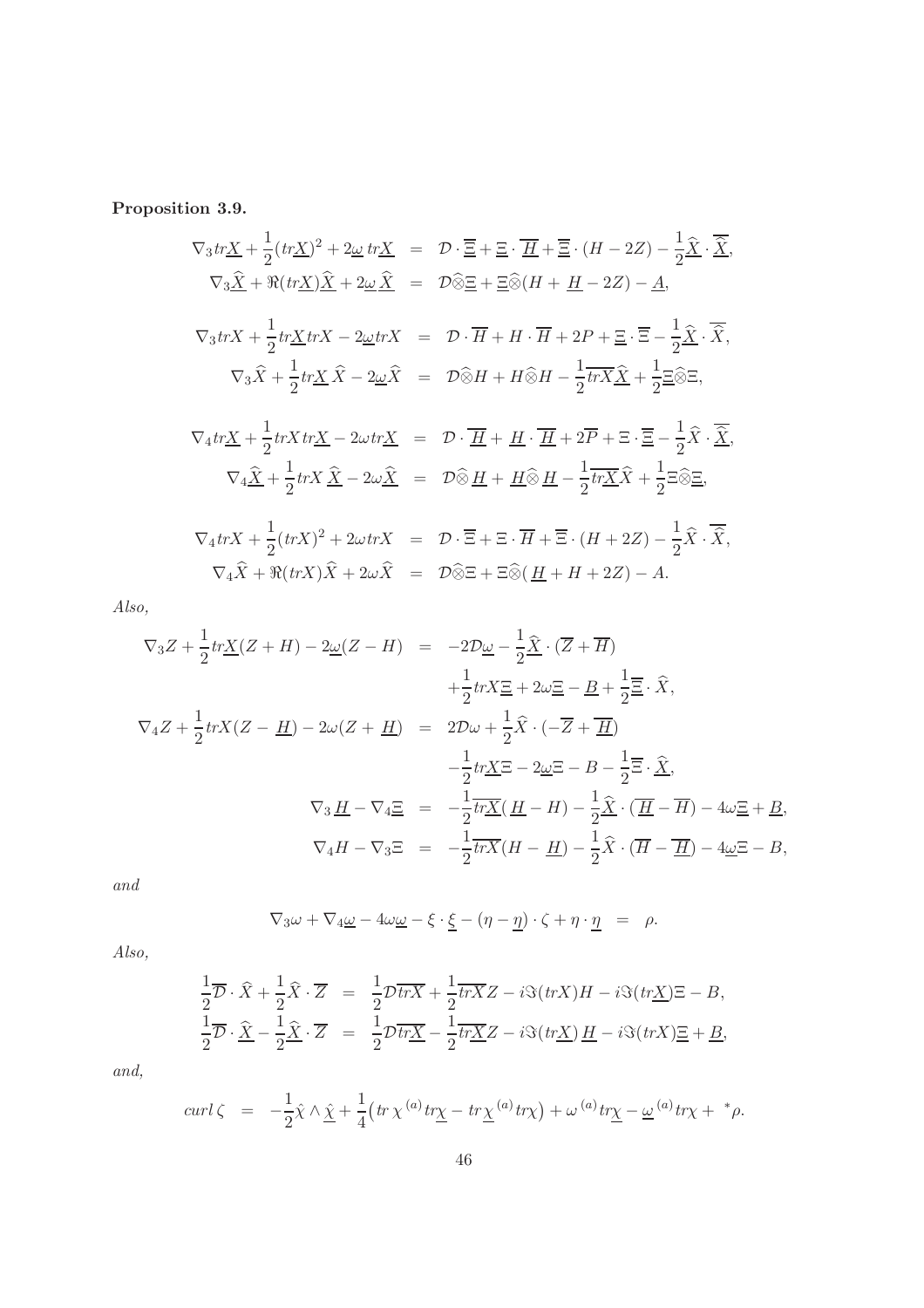The complex notations allow us to rewrite the Bianchi identities as follows. Proposition 3.10. We have,

$$
\nabla_3 A - \mathcal{D}\widehat{\otimes} B = -\frac{1}{2} tr \underline{X} A + 4\underline{\omega} A + (Z + 4H)\widehat{\otimes} B - 3\overline{P}\widehat{X},
$$
  

$$
\nabla_4 B - \frac{1}{2}\overline{\partial} \cdot A = -2\overline{tr}\overline{X}B - 2\omega B + \frac{1}{2}A \cdot (2\overline{Z + \underline{H}}) + 3\overline{P}\Xi,
$$
  

$$
\nabla_3 B - \mathcal{D}\overline{P} = -tr \underline{X}B + 2\underline{\omega}B + \overline{B} \cdot \widehat{X} + 3\overline{P}H + \frac{1}{2}A \cdot \overline{\Xi},
$$
  

$$
\nabla_4 P - \frac{1}{2}\mathcal{D} \cdot \overline{B} = -\frac{3}{2}tr \underline{X}P + \frac{1}{2}(2\underline{H} + \underline{Z}) \cdot \overline{B} - \overline{\Xi} \cdot \underline{B} - \frac{1}{4}\underline{\widehat{X}} \cdot \overline{A},
$$
  

$$
\nabla_3 P + \frac{1}{2}\overline{\partial} \cdot \underline{B} = -\frac{3}{2}tr \underline{X}P - \frac{1}{2}(2\overline{H} - \overline{Z}) \cdot \underline{B} + \underline{\Xi} \cdot \overline{B} - \frac{1}{4}\overline{\widehat{X}} \cdot \underline{A},
$$
  

$$
\nabla_4 \underline{B} + \mathcal{D}P = -tr \underline{X} \underline{B} + 2\omega \underline{B} + \overline{B} \cdot \underline{\widehat{X}} - 3P \underline{H} - \frac{1}{2}\underline{A} \cdot \overline{\Xi},
$$
  

$$
\nabla_3 \underline{B} + \frac{1}{2}\overline{\partial} \cdot \underline{A} = -2\overline{tr}\underline{X} \underline{B} - 2\underline{\omega} \underline{B} - \frac{1}{2}\underline{A} \cdot \overline{(-2\overline{Z} + \overline{H})} - 3P \underline{\Xi},
$$
  

$$
\nabla_4 \underline{A} + \frac{1}{2}\mathcal{D}\widehat{\otimes} \underline{B} = -\frac{1}{2}\overline{tr}\
$$

*Proof.* We derive the equation for  $A$  and  $B$ . Observe that from the Bianchi identity

$$
\nabla_3 \alpha = 2 \nabla \widehat{\otimes} \beta - \frac{1}{2} \big( \operatorname{tr} \underline{\chi} \alpha + \binom{a}{x} \operatorname{tr} \underline{\chi}^* \alpha \big) + 4 \underline{\omega} \alpha + 2(\zeta + 4\eta) \widehat{\otimes} \beta - 3(\rho \widehat{\chi} + \binom{*} {\rho}^* \widehat{\chi})
$$

we obtain

$$
^*\nabla_3\alpha = 2^*(\nabla\widehat{\otimes}\beta) - \frac{1}{2}\left(\operatorname{tr}\underline{\chi}^*\alpha - {^{(a)}}\operatorname{tr}\underline{\chi}\alpha\right) + 4\underline{\omega}^*\alpha + 2^*((\zeta + 4\eta)\widehat{\otimes}\beta) - 3(\rho^*\hat{\chi} - \mathbf{P}\hat{\chi}).
$$

This implies

$$
\nabla_3 A = \nabla_3(\alpha + i^*\alpha)
$$
  
\n
$$
= 2\nabla\widehat{\otimes}\beta + 2i^*(\nabla\widehat{\otimes}\beta) - \frac{1}{2}(\text{tr}\chi\alpha + {^{(a)}\text{tr}\chi^*\alpha}) - \frac{1}{2}i(\text{tr}\chi^*\alpha - {^{(a)}\text{tr}\chi\alpha}) + 4\underline{\omega}(\alpha + i^*\alpha)
$$
  
\n
$$
+ 2(\zeta + 4\eta)\widehat{\otimes}\beta + 2i^*((\zeta + 4\eta)\widehat{\otimes}\beta) - 3(\rho\widehat{\chi} + {^*\rho^*\widehat{\chi}}) - 3i(\rho^*\widehat{\chi} - {^*\rho\widehat{\chi}})
$$
  
\n
$$
= \mathcal{D}\widehat{\otimes}(\beta + i^*\beta) - \frac{1}{2}(\text{tr}\chi - i {^{(a)}\text{tr}\chi})\alpha - \frac{1}{2}(\text{tr}\chi - i {^{(a)}\text{tr}\chi})i^*\alpha + 4\underline{\omega}(\alpha + i^*\alpha)
$$
  
\n
$$
+ ((\zeta + 4\eta + i^*(\zeta + 4\eta))\widehat{\otimes}(\beta + i^*\beta)) - 3(\rho - i^*\rho)\widehat{\chi} - 3(\rho - i^*\rho)i^*\widehat{\chi}
$$

which finally gives

$$
\nabla_3 A = \mathcal{D}\widehat{\otimes}B - \frac{1}{2}\mathrm{tr}\underline{X}A + 4\underline{\omega}A + (Z + 4H)\widehat{\otimes}B - 3\overline{P}\hat{X}.
$$

From the equation

$$
\nabla_4 \beta = \text{div} \, \alpha - 2(\text{tr} \, \chi \beta - \frac{(a)}{\text{tr} \chi} \, \ast \beta) - 2\omega \beta + \alpha \cdot (2\zeta + \underline{\eta}) + 3(\xi \rho + \frac{\kappa}{\zeta} \, \ast \rho)
$$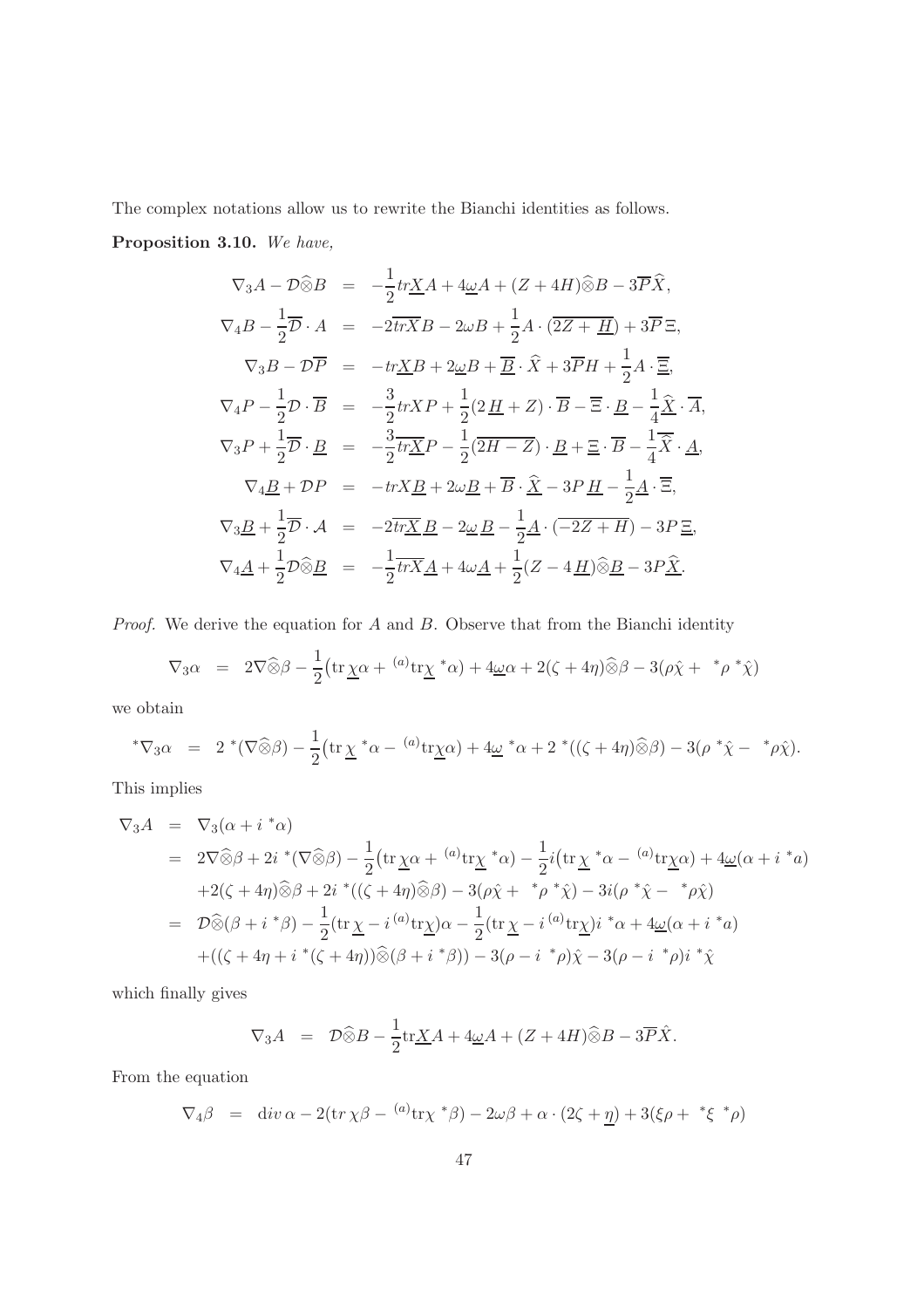we obtain

$$
{}^*\nabla_4 \beta = {}^* \text{div} \, \alpha - 2(\text{tr} \, \chi \, {}^*\beta + {}^{(a)} \text{tr} \chi \beta) - 2\omega {}^*\beta + {}^*(\alpha \cdot (2\zeta + \underline{\eta})) + 3({}^*\xi \rho - \xi {}^*\rho).
$$

This implies

$$
\nabla_{4}B = \nabla_{4}(\beta + i \, {}^{*}\beta)
$$
\n
$$
= \text{div}\,\alpha + i \, {}^{*}\text{div}\,\alpha - 2(\text{tr}\,\chi\beta - \, {}^{(a)}\text{tr}\chi \, {}^{*}\beta) - 2i(\text{tr}\,\chi \, {}^{*}\beta + \, {}^{(a)}\text{tr}\chi\beta) - 2\omega(\beta + i \, {}^{*}\beta)
$$
\n
$$
+ \alpha \cdot (2\zeta + \underline{\eta}) + i \, {}^{*}(\alpha \cdot (2\zeta + \underline{\eta})) + 3(\xi\rho + \, {}^{*}\xi \, {}^{*}\rho) + 3i(\, {}^{*}\xi\rho - \xi \, {}^{*}\rho)
$$
\n
$$
= \frac{1}{2}\overline{\mathcal{D}} \cdot (\alpha + i \, {}^{*}\alpha) - 2(\text{tr}\,\chi + i \, {}^{(a)}\text{tr}\chi)\beta - 2(\text{tr}\,\chi + i \, {}^{(a)}\text{tr}\chi)i \, {}^{*}\beta - 2\omega(\beta + i \, {}^{*}\beta)
$$
\n
$$
+ \frac{1}{2}(\alpha + i \, {}^{*}\alpha) \cdot (2\zeta + \underline{\eta} - i \, {}^{*}(2\zeta + \underline{\eta})) + 3(\rho - i \, {}^{*}\rho)\xi + 3(\rho - i \, {}^{*}\rho)i \, {}^{*}\xi
$$

which finally gives

$$
\nabla_4 B = \frac{1}{2}\overline{\mathcal{D}} \cdot A - 2\overline{\text{tr}X}B - 2\omega B + \frac{1}{2}A \cdot (2\overline{Z} + \overline{\underline{H}}) + 3\overline{P}\Xi
$$

as stated.

## 3.5 Main equations in complex form using conformal operators

Definition 3.11. We define the following conformal angular derivatives in the complex notation:

• For  $a + ib \in \mathcal{S}_0(\mathbb{C})$  we define

$$
{}^{(c)}\mathcal{D}(a+ib) \;\; := \;\; \bigl( {}^{(c)}\nabla + i \; {}^{* \; (c)}\nabla \bigr)(a+ib).
$$

• For  $f + i * f \in S_1(\mathbb{C})$  we define

$$
\begin{array}{rcl}\n^{(c)}\mathcal{D}(f+i*f) & := & \left( \binom{(c)}{\nabla} + i^{*(c)}\nabla \right) \cdot (f+i*f), \\
^{(c)}\mathcal{D}\widehat{\otimes}(f+i*f) & := & \left( \binom{(c)}{\nabla} + i^{*(c)}\nabla \right) \widehat{\otimes}(f+i*f).\n\end{array}
$$

• For  $u + i * u \in S_2(\mathbb{C})$  we define

$$
{}^{(c)}\mathcal{D} \cdot (u + i \, {}^*u) \; := \; \left( {}^{(c)}\nabla + i \, {}^*{}^{(c)}\nabla \right) \cdot (u + i \, {}^*u).
$$

• In all the above cases we set

$$
\overline{(c)}\overline{\mathcal{D}} := (c)\nabla - i (c)\nabla.
$$

These complex notations allow us to rewrite the null structure equations as follows.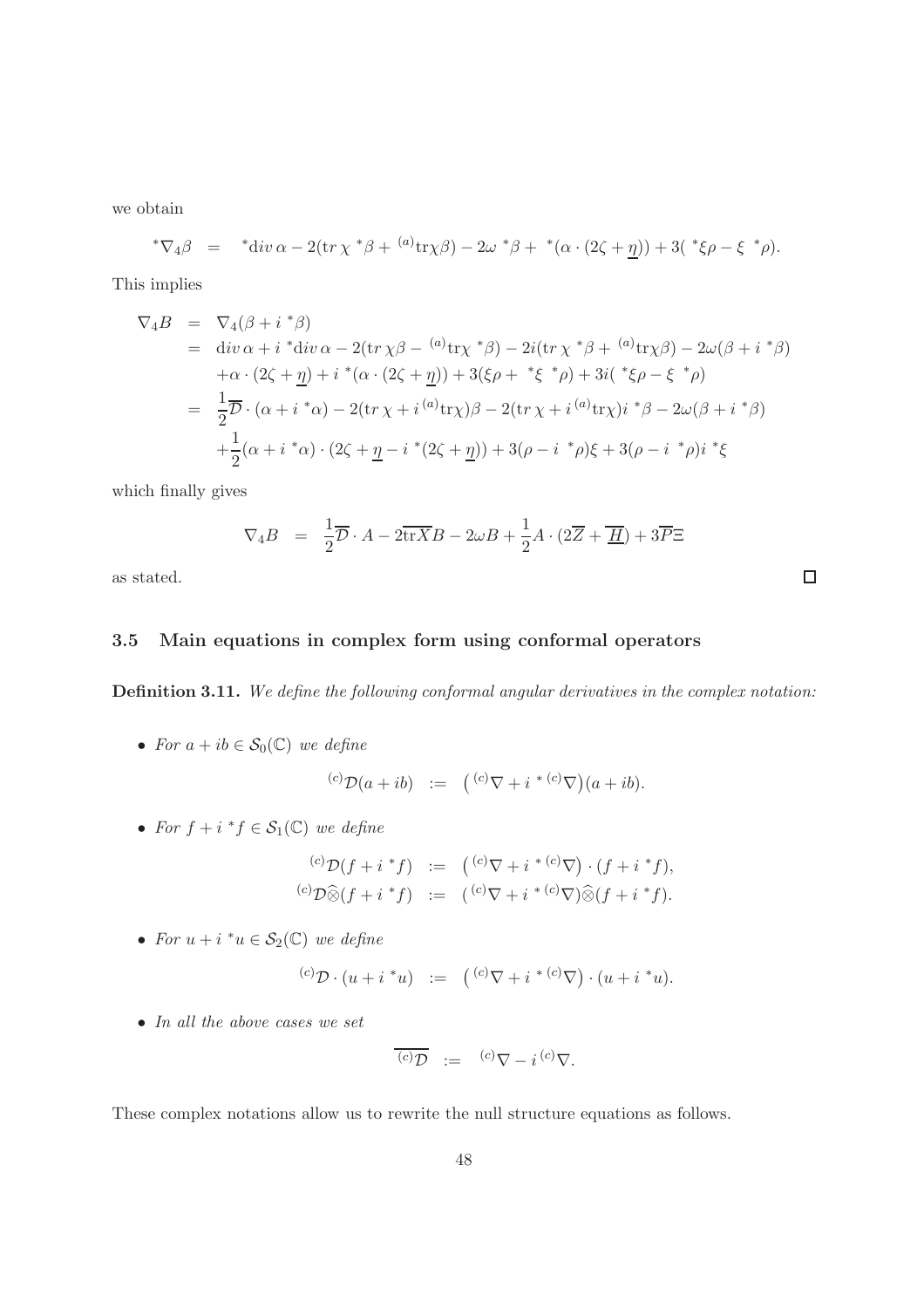Proposition 3.12.

$$
{}^{(c)}\nabla_3 tr \underline{X} + \frac{1}{2} (tr \underline{X})^2 = {}^{(c)}\mathcal{D} \cdot \overline{\underline{E}} + \underline{E} \cdot \overline{H} + \overline{\underline{E}} \cdot H - \frac{1}{2} \hat{X} \cdot \overline{\hat{X}},
$$
  
\n
$$
{}^{(c)}\nabla_3 \hat{X} + \Re(tr \underline{X}) \hat{X} = {}^{(c)}\mathcal{D} \hat{\otimes} \underline{E} + \underline{E} \hat{\otimes} (H + \underline{H}) - \underline{A},
$$
  
\n
$$
{}^{(c)}\nabla_3 tr X + \frac{1}{2} tr \underline{X} tr X = {}^{(c)}\mathcal{D} \cdot \overline{H} + H \cdot \overline{H} + 2P + \underline{E} \cdot \overline{\Xi} - \frac{1}{2} \hat{X} \cdot \overline{\hat{X}},
$$
  
\n
$$
{}^{(c)}\nabla_3 \hat{X} + \frac{1}{2} tr \underline{X} \hat{X} = {}^{(c)}\mathcal{D} \hat{\otimes} H + H \hat{\otimes} H - \frac{1}{2} tr \overline{X} \hat{X} + \underline{E} \hat{\otimes} \Xi,
$$
  
\n
$$
{}^{(c)}\nabla_4 tr \underline{X} + \frac{1}{2} tr X tr \underline{X} = {}^{(c)}\mathcal{D} \cdot \overline{\underline{H}} + \underline{H} \cdot \overline{\underline{H}} + 2\overline{P} + \Xi \cdot \overline{\Xi} - \frac{1}{2} \hat{X} \cdot \overline{\hat{X}},
$$
  
\n
$$
{}^{(c)}\nabla_4 \hat{X} + \frac{1}{2} tr X \hat{X} = {}^{(c)}\mathcal{D} \hat{\otimes} \underline{H} + \underline{H} \hat{\otimes} \underline{H} - \frac{1}{2} tr \underline{X} \hat{X} + \Xi \hat{\otimes} \Xi,
$$
  
\n
$$
{}^{(c)}\nabla_4 tr X + \frac{1}{2} (tr X)^2 = {}^{(c)}\mathcal{D} \cdot \overline{\Xi} + \Xi \cdot \overline{H} + \overline{\Xi} \cdot H - \frac{1}{2} \hat{X} \cdot \overline{\hat{X}},
$$

Also,

$$
\frac{1}{2}\overline{(c)}\overline{\mathcal{D}}\cdot\widehat{X} = \frac{1}{2}\overline{(c)}\overline{\mathcal{D}\overline{trX}} - i\Im(trX)H - i\Im(tr\underline{X})\Xi - B,
$$
  

$$
\frac{1}{2}\overline{(c)}\overline{\mathcal{D}}\cdot\widehat{\underline{X}} = \frac{1}{2}\overline{(c)}\overline{\mathcal{D}\overline{tr\underline{X}}} - i\Im(tr\underline{X})\underline{H} - i\Im(trX)\underline{\Xi} + \underline{B}.
$$

The complex notations allow us to rewrite the Bianchi identities as follows.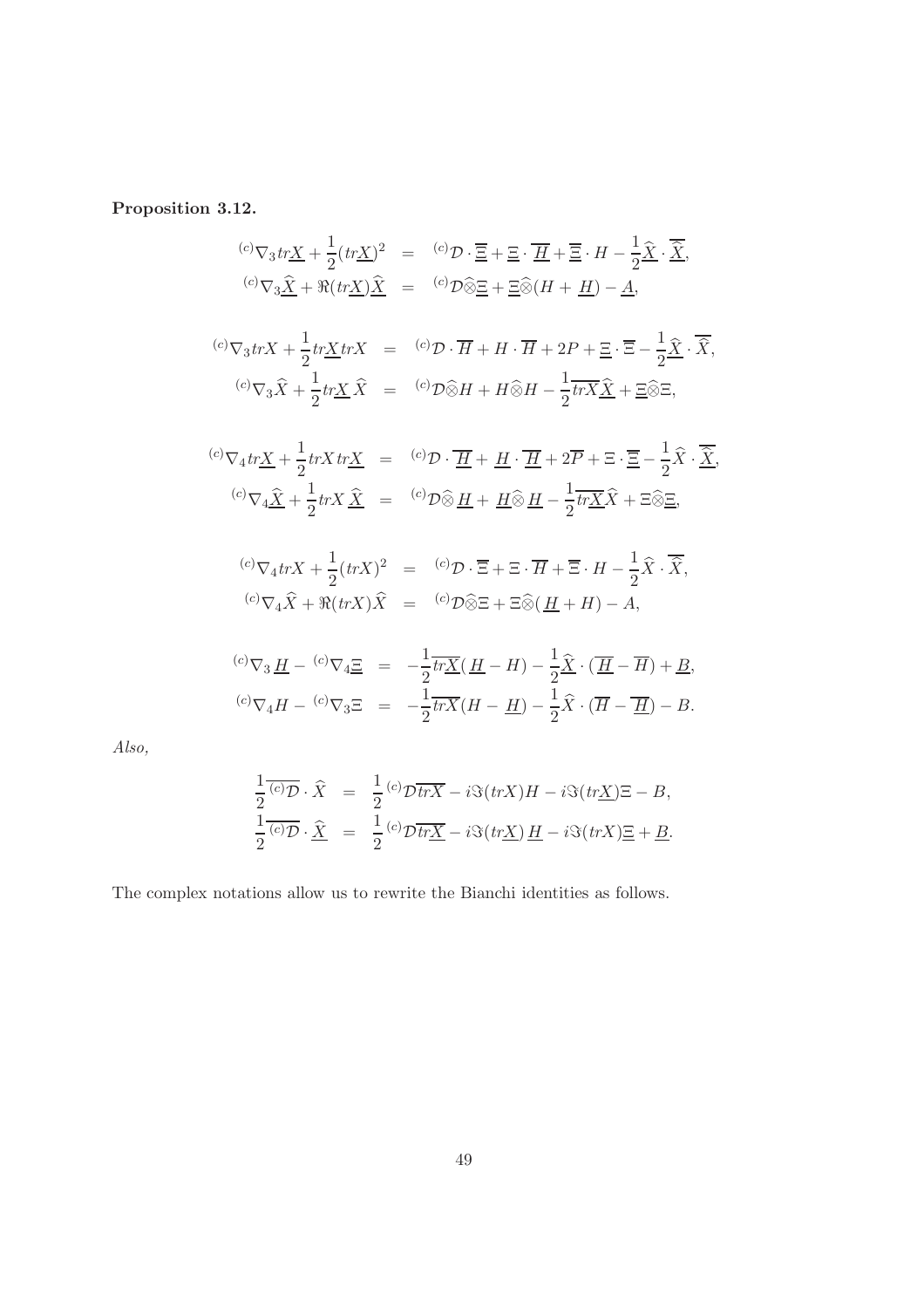Proposition 3.13. We have,

$$
{}^{(c)}\nabla_3 A - {}^{(c)}\mathcal{D}\hat{\otimes} B = -\frac{1}{2} tr \underline{X} A + 4H \hat{\otimes} B - 3\overline{P} \hat{X},
$$
  

$$
{}^{(c)}\nabla_4 B - \frac{1}{2} {}^{(c)}\mathcal{D} \cdot A = -2\overline{tr} \overline{X} B + \frac{1}{2} A \cdot \overline{H} + 3\overline{P} \Xi,
$$
  

$$
{}^{(c)}\nabla_3 B - {}^{(c)}\mathcal{D} \overline{P} = -tr \underline{X} B + \overline{B} \cdot \hat{X} + 3\overline{P} H + \frac{1}{2} A \cdot \overline{\Xi},
$$
  

$$
{}^{(c)}\nabla_4 P - \frac{1}{2} {}^{(c)}\mathcal{D} \cdot \overline{B} = -\frac{3}{2} tr X P + \underline{H} \cdot \overline{B} - \overline{\Xi} \cdot \underline{B} - \frac{1}{4} \hat{\underline{X}} \cdot \overline{A},
$$
  

$$
{}^{(c)}\nabla_3 P + \frac{1}{2} {}^{(c)}\mathcal{D} \cdot \underline{B} = -\frac{3}{2} tr \underline{X} P - \overline{H} \cdot \underline{B} + \overline{\Xi} \cdot \overline{B} - \frac{1}{4} \overline{\hat{X}} \cdot \underline{A},
$$
  

$$
{}^{(c)}\nabla_4 \underline{B} + {}^{(c)}\mathcal{D} P = -tr X \underline{B} + \overline{B} \cdot \hat{\underline{X}} - 3P \underline{H} - \frac{1}{2} \underline{A} \cdot \overline{\Xi},
$$
  

$$
{}^{(c)}\nabla_3 \underline{B} + \frac{1}{2} {}^{(c)}\mathcal{D} \cdot \underline{A} = -2\overline{tr} \underline{X} \underline{B} - \frac{1}{2} \underline{A} \cdot \overline{H} - 3P \underline{\Xi},
$$
  

$$
{}^{(c)}\nabla_4 \underline{A} + \frac{1}{2} {}^{(c)}\mathcal{D} \hat{\otimes} \underline{B} = -\frac{1}{2} tr X \underline{A} - 2 \underline{H} \hat{\otimes} \
$$

# 4 Invariant wave operators

Recall that given a horizontal structure  $O(\mathcal{M})$  and  $X, Y \in O(\mathcal{M})$  we have defined  $\nabla_X Y$  to be the horizontal projection of  $D_X Y$ . We extend this definition to  $X \in \mathbf{T}(\mathcal{M})$  and  $Y \in \mathbf{O}(\mathcal{M})$  as follows

**Definition 4.1.** Given  $X \in T(M)$  and  $Y \in O(M)$  we define,

$$
\dot{\mathbf{D}}_XY \ := \ (\mathbf{D}_XY)^{\perp}.
$$

Given an orthonormal frame  $e_1, e_2 \in \mathbf{O}(\mathcal{M})$  we write

$$
\dot{\mathbf{D}}_\mu e_a\ \ =\ \ \sum_{b=1,2} (\Lambda_\mu)_{ab}\, e_b, \qquad (\Lambda_\mu)_{\alpha\beta}:=\mathbf{g}(\mathbf{D}_\mu e_\beta,e_\alpha).
$$

Definition 4.2. Given a general, covariant, S- horizontal tensor-field U we define its horizontal covariant derivative according to the formula,

$$
\dot{\mathbf{D}}_X U(Y_1, \dots Y_k) = X(U(Y_1, \dots Y_k)) - U(\dot{\mathbf{D}}_X Y_1, \dots Y_k) - \dots - U(Y_1, \dots \dot{\mathbf{D}}_X Y_k)
$$
(61)

where  $X \in \mathbf{T} \mathcal{M}$  and  $Y_1, \ldots Y_k \in \mathbf{T}_S \mathcal{M}$ .

**Proposition 4.3.** For all  $X \in T\mathcal{M}$  and  $Y_1, Y_2 \in T_S\mathcal{M}$ ,

$$
Xh(Y_1, Y_2) = h(\dot{\mathbf{D}}_X Y_1, Y_2) + h(Y_1, \dot{\mathbf{D}}_X Y_2).
$$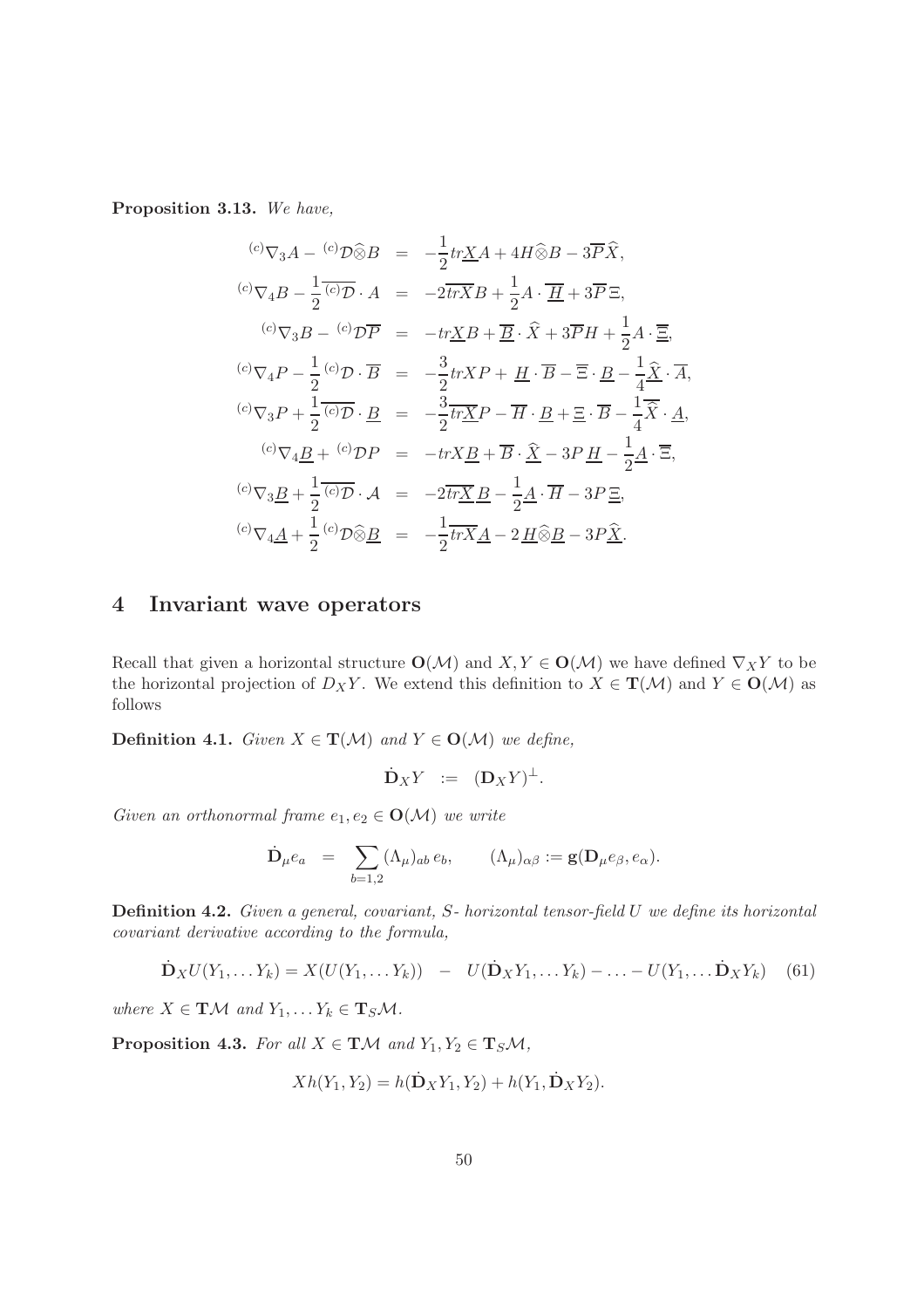Proof. Indeed,

$$
Xh(Y_1, Y_2) = Xg(Y_1, Y_2) = g(D_XY_1, Y_2) + g(Y_1, D_XY_2) = g(D_XY_1, Y_2) + g(Y_1, D_XY_2)
$$
  
=  $h(D_XY_1, Y_2) + h(Y_1, D_XY_2).$ 

$$
\Box
$$

#### 4.1 Mixed tensors

We consider tensors  $\mathbf{T}^k \mathcal{M} \otimes \mathbf{O} \mathcal{M}$ , i.e. tensors of the form  $U_{\mu_1...\mu_k,A_1...A_L}$  for which we define,

$$
\dot{\mathbf{D}}_{\mu} U_{\nu_1...\nu_k, A_1...A_L} = e_{\mu} U_{\nu_1...\nu_k, A_1...A_l} - U_{\mathbf{D}_{\mu}\nu_1...\nu_k, A_1...A_l} - \dots - U_{\nu_1...\mathbf{D}_{\mu}\nu_k, A_1...A_l} \n- U_{\nu_1...\nu_k, \dot{\mathbf{D}}_{\mu}A_1...A_l} - U_{\nu_1...\nu_k, A_1...\dot{\mathbf{D}}_{\mu}A_l}.
$$

We are now ready to prove the following,

Proposition 4.4. We have the curvature formula

$$
(\dot{\mathbf{D}}_{\mu}\dot{\mathbf{D}}_{\nu} - \dot{\mathbf{D}}_{\nu}\dot{\mathbf{D}}_{\mu})\Psi_{A} = \mathbf{R}_{A}{}^{B}{}_{\mu\nu}\Psi_{B}.
$$

More generally for a mixed tensor  $\Psi_{\lambda A}$ 

$$
(\dot{\mathbf{D}}_{\mu}\dot{\mathbf{D}}_{\nu} - \dot{\mathbf{D}}_{\nu}\dot{\mathbf{D}}_{\mu})\Psi_{\lambda A} = \mathbf{R}_{\lambda}{}^{\sigma}{}_{\mu\nu}\Psi_{\sigma A} + \mathbf{R}_{A}{}^{B}{}_{\mu\nu}\Psi_{\lambda B}.
$$

Proof. Straightforward verification.

Observe that all the definitions above hold true for both real and complex tensors.

#### 4.2 Invariant lagrangian

Recall from Definition [2.3](#page-13-1) that  $\gamma$  is a horizontal 2-tensor with  $\gamma_{AB} = \mathbf{g}(e_A, e_B)$ . We introduce for a complex tensor  $\Psi\in\mathcal{S}_k(\mathbb{C})$ 

$$
\mathcal{L} = \mathbf{g}^{\mu\nu} \gamma_{AB} \dot{\mathbf{D}}_{\mu} \Psi^A \dot{\mathbf{D}}_{\mu} \overline{\Psi}^B + V \gamma_{AB} \Psi^A \overline{\Psi}^B.
$$

for V real.

Proposition 4.5. The Euler Lagrange equations are given by:

 $\dot{\Box}\Psi^A = V\Psi^A$ 

where  $\dot{\Box}\Psi^A := \mathbf{g}^{\mu\nu} \dot{\mathbf{D}}_{\mu} \dot{\mathbf{D}}_{\nu} \Psi^A.$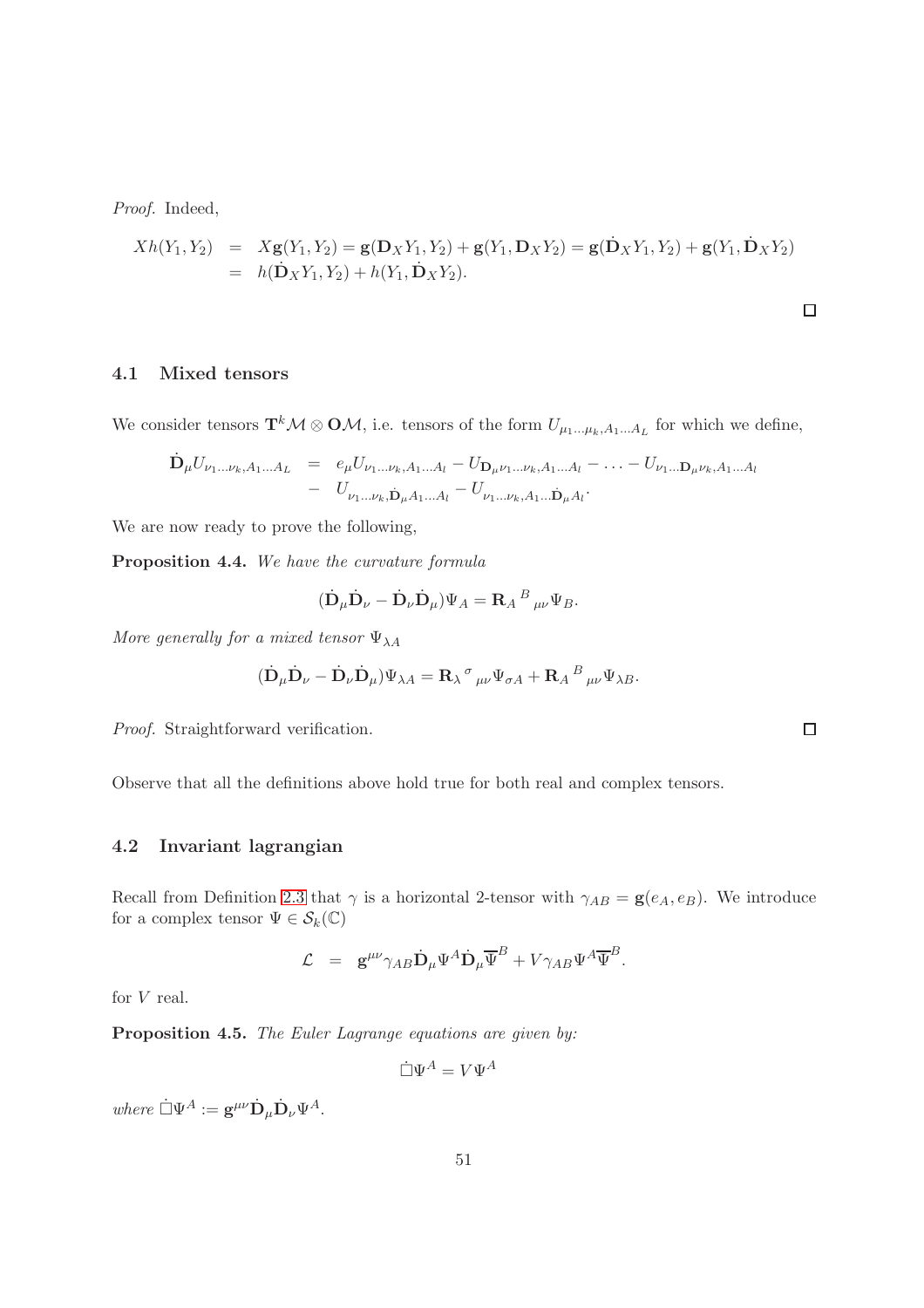Proof. The variation of the action is given by,

$$
0 = \int_{\mathbf{M}} \gamma_{AB} \left( \mathbf{g}^{\mu\nu} \dot{\mathbf{D}}_{\mu} \Psi^{A} \dot{\mathbf{D}}_{\nu} (\delta \overline{\Psi})^{B} + \mathbf{g}^{\mu\nu} \dot{\mathbf{D}}_{\mu} \overline{\Psi}^{A} \dot{\mathbf{D}}_{\nu} (\delta \Psi)^{B} + V \Psi^{A} \delta \overline{\Psi}^{B} + V \overline{\Psi}^{A} \delta \Psi^{B} \right) dv_{\mathbf{g}}
$$
  
\n
$$
= \int_{\mathbf{M}} \dot{\mathbf{D}}_{\nu} \left( \mathbf{g}^{\mu\nu} \gamma_{AB} \dot{\mathbf{D}}_{\mu} \overline{\Psi}^{A} (\delta \Psi)^{B} \right) dv_{\mathbf{g}} + \int_{\mathbf{M}} \dot{\mathbf{D}}_{\nu} \left( \mathbf{g}^{\mu\nu} \gamma_{AB} \dot{\mathbf{D}}_{\mu} \Psi^{A} (\delta \overline{\Psi})^{B} \right) dv_{\mathbf{g}}
$$
  
\n
$$
- \int_{\mathbf{M}} \gamma_{AB} \left( \mathbf{g}^{\mu\nu} \dot{\mathbf{D}}_{\nu} \dot{\mathbf{D}}_{\mu} \overline{\Psi}^{A} (\delta \Psi)^{B} - V \overline{\Psi}^{A} \delta \Psi^{B} + \mathbf{g}^{\mu\nu} \dot{\mathbf{D}}_{\nu} \dot{\mathbf{D}}_{\mu} \Psi^{A} (\delta \overline{\Psi})^{B} - V \Psi^{A} \delta \overline{\Psi}^{B} \right) dv_{\mathbf{g}}
$$
  
\n
$$
= - \int_{\mathbf{M}} \gamma_{AB} \left( \mathbf{g}^{\mu\nu} \dot{\mathbf{D}}_{\nu} \dot{\mathbf{D}}_{\mu} \overline{\Psi}^{A} (\delta \Psi)^{B} - V \overline{\Psi}^{A} \delta \Psi^{B} \right) dv_{\mathbf{g}}
$$
  
\n
$$
- \int_{\mathbf{M}} \gamma_{AB} \left( \mathbf{g}^{\mu\nu} \dot{\mathbf{D}}_{\nu} \dot{\mathbf{D}}_{\mu} \Psi^{A} (\delta \overline{\Psi})^{B} - V \Psi^{A} \delta \overline{\Psi}^{B} \right) dv_{\mathbf{g}}
$$

from which the proposition follows.

Definition 4.6. We introduce the energy-momentum tensor

$$
\mathcal{Q}_{\mu\nu}: = \frac{1}{2}\dot{\mathbf{D}}_{\mu}\Psi \cdot \dot{\mathbf{D}}_{\nu}\overline{\Psi} + \frac{1}{2}\dot{\mathbf{D}}_{\mu}\overline{\Psi} \cdot \dot{\mathbf{D}}_{\nu}\Psi - \frac{1}{2}\mathbf{g}_{\mu\nu}\left(\dot{\mathbf{D}}_{\lambda}\Psi \cdot \dot{\mathbf{D}}^{\lambda}\overline{\Psi} + V\Psi \cdot \overline{\Psi}\right)
$$

where the dot product here denotes full contraction with respect to the horizontal indices, i.e.  $\dot{\mathbf{D}}_{\mu}\Psi\cdot\dot{\mathbf{D}}_{\nu}\overline{\Psi}=h^{ac}h^{bd}\dot{\mathbf{D}}_{\mu}\Psi_{ab}\cdot\dot{\mathbf{D}}_{\nu}\overline{\Psi}_{cd}.$ 

Lemma 4.7. We have,

$$
\mathbf{D}^{\nu}\mathcal{Q}_{\mu\nu} = \frac{1}{2}\dot{\mathbf{D}}_{\mu}\Psi \cdot (\dot{\Box}\overline{\Psi} - V\overline{\Psi}) + \frac{1}{2}\dot{\mathbf{D}}_{\mu}\overline{\Psi} \cdot (\dot{\Box}\Psi - V\Psi) \n+ \frac{1}{2}\dot{\mathbf{D}}^{\nu}\overline{\Psi}^{A}\mathbf{R}_{AB\nu\mu}\Psi^{B} + \frac{1}{2}\dot{\mathbf{D}}^{\nu}\Psi^{A}\mathbf{R}_{AB\nu\mu}\overline{\Psi}^{B} - \frac{1}{2}\mathbf{D}_{\mu}V\Psi \cdot \overline{\Psi}
$$

Proof. We have,

$$
\mathbf{D}^{\nu}\mathcal{Q}_{\mu\nu} = \frac{1}{2}\dot{\mathbf{D}}^{\nu}\dot{\mathbf{D}}_{\nu}\Psi \cdot \dot{\mathbf{D}}_{\mu}\overline{\Psi} + \frac{1}{2}\dot{\mathbf{D}}^{\nu}\dot{\mathbf{D}}_{\nu}\overline{\Psi} \cdot \dot{\mathbf{D}}_{\mu}\Psi \n+ \frac{1}{2}\dot{\mathbf{D}}^{\nu}\Psi \cdot (\dot{\mathbf{D}}_{\nu}\dot{\mathbf{D}}_{\mu} - \dot{\mathbf{D}}_{\mu}\dot{\mathbf{D}}_{\nu}) \overline{\Psi} + \frac{1}{2}\dot{\mathbf{D}}^{\nu}\overline{\Psi} \cdot (\dot{\mathbf{D}}_{\nu}\dot{\mathbf{D}}_{\mu} - \dot{\mathbf{D}}_{\mu}\dot{\mathbf{D}}_{\nu}) \Psi \n- \frac{1}{2}V\mathbf{D}_{\mu}\Psi \cdot \overline{\Psi} - \frac{1}{2}V\mathbf{D}_{\mu}\overline{\Psi} \cdot \Psi - \frac{1}{2}\mathbf{D}_{\mu}V\Psi \cdot \overline{\Psi} \n= \frac{1}{2}\dot{\mathbf{D}}_{\mu}\overline{\Psi} (\dot{\mathbf{\Box}}\Psi - V\Psi) + \frac{1}{2}\dot{\mathbf{D}}_{\mu}\Psi (\dot{\mathbf{\Box}}\overline{\Psi} - V\overline{\Psi}) + \frac{1}{2}\dot{\mathbf{D}}^{\nu}\Psi^{A}\mathbf{R}_{AB\nu\mu}\overline{\Psi}^{B} + \frac{1}{2}\dot{\mathbf{D}}^{\nu}\overline{\Psi}^{A}\mathbf{R}_{AB\nu\mu}\Psi^{B} \n- \frac{1}{2}\mathbf{D}_{\mu}V\Psi \cdot \overline{\Psi}
$$

as desired.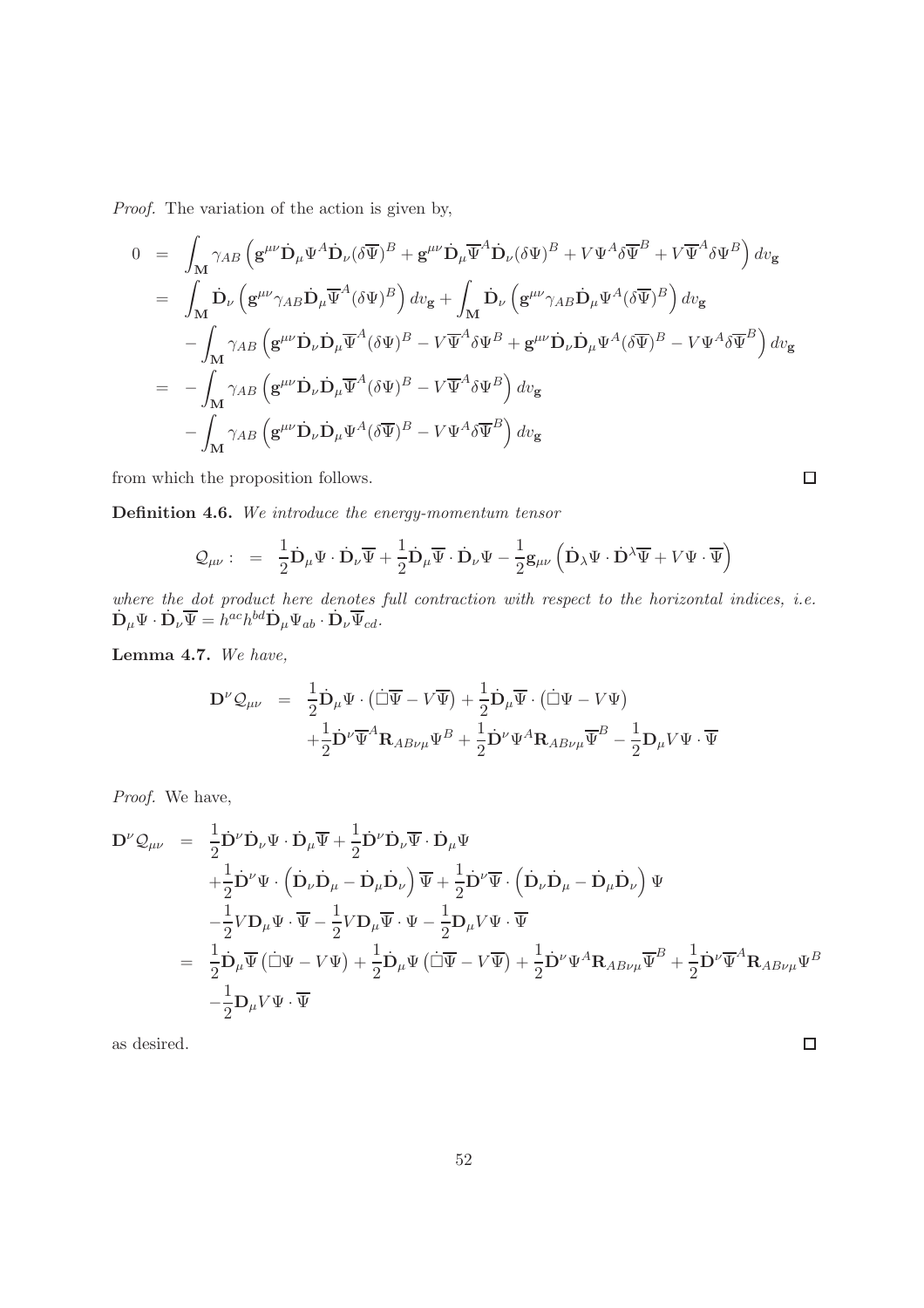## 4.3 Standard calculation

**Proposition 4.8.** Consider  $\Psi \in S_2(\mathbb{C})$  and X a vectorfield on M.

1. The 1-form  $\mathcal{P}_{\mu} = \mathcal{Q}_{\mu\nu} X^{\nu}$  verifies,

$$
\mathbf{D}^{\mu}\mathcal{P}_{\mu} = \frac{1}{2}X^{\mu}\dot{\mathbf{D}}_{\mu}\overline{\Psi}\cdot(\dot{\Box}\Psi - V\Psi) + \frac{1}{2}X^{\mu}\dot{\mathbf{D}}_{\mu}\Psi\cdot(\dot{\Box}\overline{\Psi} - V\overline{\Psi}) - X(V)\Psi\cdot\overline{\Psi}.
$$

2. Let X as above, w a scalar and M a one form. Define,

$$
\mathcal{P}_{\mu} = \mathcal{P}_{\mu}[X, w, M] = \mathcal{Q}_{\mu\nu}X^{\nu} + \frac{1}{4}w\overline{\Psi}\cdot\dot{\mathbf{D}}_{\mu}\Psi + \frac{1}{4}w\Psi\cdot\dot{\mathbf{D}}_{\mu}\overline{\Psi} - \frac{1}{4}|\Psi|^{2}\partial_{\mu}w + \frac{1}{4}|\Psi|^{2}M_{\mu}.
$$

with  $|\Psi|^2 := \Psi \cdot \overline{\Psi}$ . Then,

$$
\mathbf{D}^{\mu}\mathcal{P}_{\mu}[X, w, M] = \frac{1}{2}\mathcal{Q} \cdot {}^{(X)}\pi - \frac{1}{2}X(V)\Psi \cdot \overline{\Psi} + \frac{1}{2}w\mathcal{L}[\Psi] - \frac{1}{4}|\Psi|^{2}\Box_{\mathbf{g}}w \n+ \frac{1}{4}|\Psi|^{2}DivM + \frac{1}{4}\overline{\Psi} \cdot \dot{\mathbf{D}}_{\mu}\Psi M^{\mu} + \frac{1}{4}\Psi \cdot \dot{\mathbf{D}}_{\mu}\overline{\Psi} M^{\mu} \n+ \frac{1}{2}\left(X(\overline{\Psi}) + \frac{1}{2}w\overline{\Psi}\right) \cdot (\dot{\Box}\Psi - V\Psi) + \frac{1}{2}\left(X(\Psi) + \frac{1}{2}w\Psi\right) \cdot (\dot{\Box}\overline{\Psi} - V\overline{\Psi}) \n+ \frac{1}{2}X^{\mu}\dot{\mathbf{D}}^{\nu}\overline{\Psi}^{A}\mathbf{R}_{AB\nu\mu}\Psi^{B} + \frac{1}{2}X^{\mu}\dot{\mathbf{D}}^{\nu}\Psi^{A}\mathbf{R}_{AB\nu\mu}\overline{\Psi}^{B}.
$$

 $\Box$ 

Proof. See Chapter 10 in [\[11\]](#page-137-0).

## 4.4 Canonical form of the wave equation

Consider the wave equation for  $S_2$ -tensors

$$
\dot{\Box}\Psi_{ab}:=\mathbf{g}^{\mu\nu}\dot{\mathbf{D}}_{\mu}\dot{\mathbf{D}}_{\nu}\Psi_{ab}.
$$

Lemma 4.9. We have, for  $\Psi \in \mathcal{S}_2(\mathbb{C})$ 

1. We have

$$
\Box_2 \Psi = -\frac{1}{2} (\nabla_3 \nabla_4 \Psi + \nabla_4 \nabla_3 \Psi) + \Delta_2 \Psi + \left( \underline{\omega} - \frac{1}{2} tr \underline{\chi} \right) \nabla_4 \Psi + \left( \omega - \frac{1}{2} tr \chi \right) \nabla_3 \Psi
$$
  
+  $(\eta + \underline{\eta}) \cdot \nabla \Psi.$  (62)

2. We have

$$
[\nabla_3, \nabla_4] \Psi = 4 * \rho * \Psi - 2\omega \nabla_3 \Psi + 2\omega \nabla_4 \Psi - 2(\underline{\eta} - \eta) \cdot \nabla \Psi.
$$
 (63)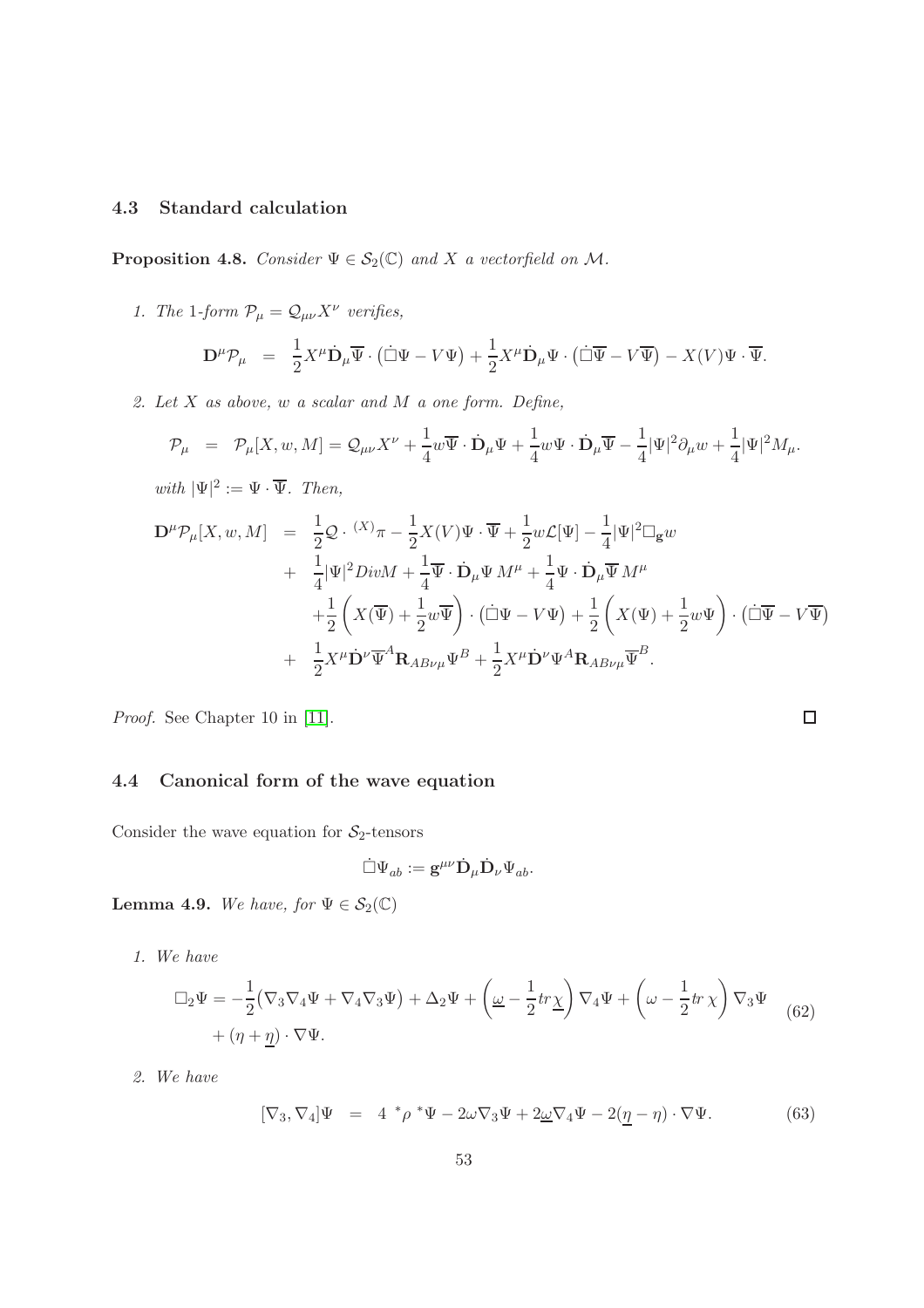3. We also have

<span id="page-53-0"></span>
$$
\Box_2 \Psi = -\nabla_4 \nabla_3 \Psi + \Delta_2 \Psi + \left(2\omega - \frac{1}{2}tr\chi\right) \nabla_3 \Psi - \frac{1}{2}tr\chi \nabla_4 \Psi + 2\underline{\eta} \cdot \nabla \Psi - 2 \,^* \rho \,^* \Psi. \tag{64}
$$

Proof. By definition

$$
\dot{\Box}_2 \Psi_{ab} = \mathbf{g}^{34} \dot{\mathbf{D}}_3 \dot{\mathbf{D}}_4 \Psi_{ab} + \mathbf{g}^{43} \dot{\mathbf{D}}_4 \dot{\mathbf{D}}_3 \Psi_{ab} + \mathbf{g}^{cd} \dot{\mathbf{D}}_c \dot{\mathbf{D}}_d \Psi_{ab}.
$$

We write

$$
\begin{array}{rcl} \dot{\mathbf{D}}_4\Psi_{ab} &=& \nabla_4\Psi_{ab},\\ \dot{\mathbf{D}}_3\dot{\mathbf{D}}_4\Psi_{ab} &=& \nabla_3\nabla_4\Psi_{ab} - 2\underline{\omega}\nabla_4\Psi_{ab} - 2\eta\cdot\nabla\Psi_{ab},\\ \dot{\mathbf{D}}_4\dot{\mathbf{D}}_3\Psi_{ab} &=& \nabla_4\nabla_3\Psi_{ab} - 2\omega\nabla_3\Psi_{ab} - 2\underline{\eta}\cdot\nabla\Psi_{ab},\\ \dot{\mathbf{D}}_d\Psi_{ab} &=& \nabla_d\Psi_{ab},\\ \dot{\mathbf{D}}_c\dot{\mathbf{D}}_d\Psi_{ab} &=& \nabla_c\nabla_d\Psi_{ab} - \frac{1}{2}\chi_{cd}\nabla_3\Psi_{ab} - \frac{1}{2}\underline{\chi}_{cd}\nabla_4\Psi_{ab}. \end{array}
$$

Hence

$$
\begin{split}\n\dot{\Box}_{2}\Psi_{ab} &= -\frac{1}{2}\dot{\mathbf{D}}_{3}\dot{\mathbf{D}}_{4}\Psi_{ab} - \frac{1}{2}\dot{\mathbf{D}}_{4}\dot{\mathbf{D}}_{3}\Psi_{ab} + \mathbf{g}^{cd}\dot{\mathbf{D}}_{c}\dot{\mathbf{D}}_{d}\Psi_{ab} \\
&= -\frac{1}{2}(\nabla_{3}\nabla_{4}\Psi_{ab} + \nabla_{4}\nabla_{3}\Psi_{ab}) + \mathbf{g}^{cd}\left(\nabla_{c}\nabla_{d}\Psi_{ab} - \frac{1}{2}\chi_{cd}\nabla_{3}\Psi_{ab} - \frac{1}{2}\chi_{cd}\nabla_{4}\Psi_{ab}\right) \\
&+ \underline{\omega}\nabla_{4}\Psi_{ab} + \eta \cdot \nabla\Psi_{ab} + \underline{\omega}\nabla_{3}\Psi_{ab} + \underline{\eta} \cdot \nabla\Psi_{ab} \\
&= -\frac{1}{2}(\nabla_{3}\nabla_{4}\Psi_{ab} + \nabla_{4}\nabla_{3}\Psi_{ab}) + \Delta_{2}\Psi_{ab} - \frac{1}{2}\text{tr}\,\chi\nabla_{3}\Psi_{ab} - \frac{1}{2}\text{tr}\,\chi\nabla_{4}\Psi_{ab} \\
&+ \underline{\omega}\nabla_{4}\Psi_{ab} + \eta \cdot \nabla\Psi_{ab} + \underline{\omega}\nabla_{3}\Psi_{ab} + \underline{\eta} \cdot \nabla\Psi_{ab}.\n\end{split}
$$

Hence

$$
\Box_2 \Psi = -\frac{1}{2} (\nabla_3 \nabla_4 \Psi_{ab} + \nabla_4 \nabla_3 \Psi_{ab}) + \Delta_2 \Psi_{ab} + \left( \underline{\omega} - \frac{1}{2} \text{tr} \underline{\chi} \right) \nabla_4 \Psi + \left( \omega - \frac{1}{2} \text{tr} \underline{\chi} \right) \nabla_3 \Psi
$$
  
+  $(\eta + \underline{\eta}) \cdot \nabla \Psi.$ 

To prove the second statement we recall

$$
(\dot{\mathbf{D}}_{\mu}\dot{\mathbf{D}}_{\nu} - \dot{\mathbf{D}}_{\nu}\dot{\mathbf{D}}_{\mu})\Psi_{ab} = \mathbf{R}_{a}{}^{c}{}_{\mu\nu}\Psi_{cb} + \mathbf{R}_{b}{}^{c}{}_{\mu\nu}\Psi_{ac}.
$$

Hence,

$$
(\dot{\mathbf{D}}_4 \dot{\mathbf{D}}_3 - \dot{\mathbf{D}}_3 \dot{\mathbf{D}}_4) \Psi_{ab} = \mathbf{R}_a{}^c{}_{43} \Psi_{cb} + \mathbf{R}_b{}^c{}_{43} \Psi_{ac} = -2 \in_{ac} {}^* \rho \Psi_{cb} - 2 \in_{bc} {}^* \rho \Psi_{ac}
$$
  
= -4 \* \rho \* \Psi\_{ab}.

We deduce,

$$
-4 \, ^*\rho \, ^*\Psi_{ab} = (\dot{\mathbf{D}}_4 \dot{\mathbf{D}}_3 - \dot{\mathbf{D}}_3 \dot{\mathbf{D}}_4)\Psi_{ab}
$$
  
=\n
$$
(\nabla_4 \nabla_3 - \nabla_3 \nabla_4 \psi)\Psi_{ab} + 2\underline{\omega} \nabla_4 \Psi_{ab} + 2\eta \cdot \nabla \Psi_{ab} - 2\omega \nabla_3 \Psi_{ab} - 2\underline{\eta} \cdot \nabla \Psi_{ab}
$$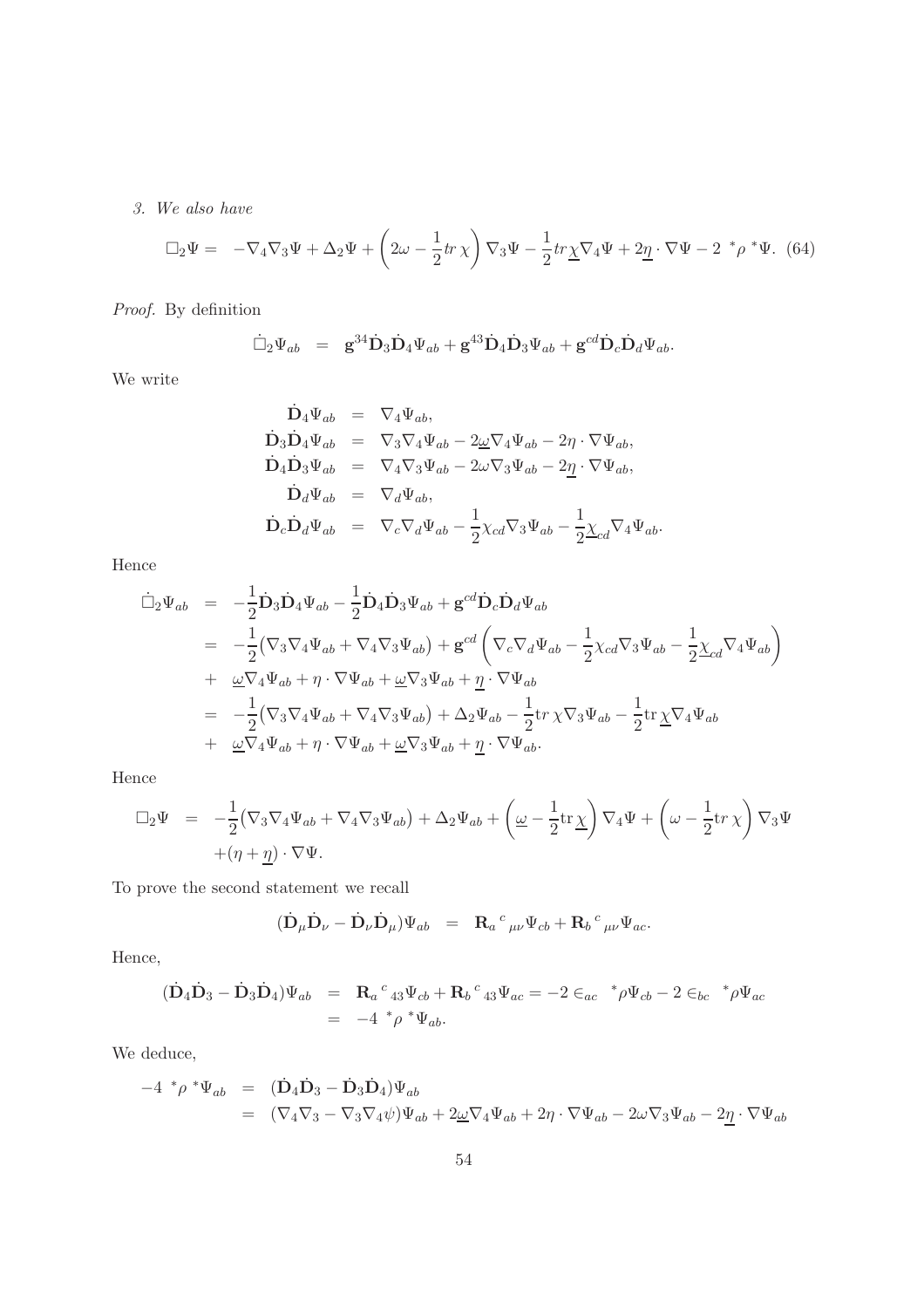and thus

$$
[\nabla_4, \nabla_3] \Psi = -4 \, \sqrt[*]{\rho} \, \sqrt[*]{\Psi} + 2\omega \nabla_3 \Psi - 2\underline{\omega} \nabla_4 \Psi + 2(\underline{\eta} - \eta) \cdot \nabla \Psi
$$

as stated.

# 5 Perturbations of Kerr

<span id="page-54-0"></span>Before discussing perturbations of Kerr, we first provide basic facts concerning Kerr in sections [5.1](#page-54-0) and [5.2.](#page-55-0)

#### 5.1 The Kerr metric

We consider the Kerr metric in standard Boyer-Lindquist coordinates

$$
\mathbf{g} = -\frac{|q|^2 \Delta}{\Sigma^2} (dt)^2 + \frac{\Sigma^2 (\sin \theta)^2}{|q|^2} \left( d\varphi - \frac{2amr}{\Sigma^2} dt \right)^2 + \frac{|q|^2}{\Delta} (dr)^2 + |q|^2 (d\theta)^2,
$$

where

<span id="page-54-1"></span>
$$
q = r + ia \cos \theta \tag{65}
$$

 $\Box$ 

and

$$
\begin{cases}\n\Delta = r^2 - 2mr + a^2, \\
|q|^2 = r^2 + a^2(\cos \theta)^2, \\
\Sigma^2 = (r^2 + a^2)|q|^2 + 2mr a^2(\sin \theta)^2 = (r^2 + a^2)^2 - a^2(\sin \theta)^2 \Delta.\n\end{cases}
$$

The null frame is given by

$$
e_4 = \frac{r^2 + a^2}{\Delta} \partial_t + \partial_r + \frac{a}{\Delta} \partial_\varphi, \quad e_3 = \frac{r^2 + a^2}{|q|^2} \partial_t - \frac{\Delta}{|q|^2} \partial_r + \frac{a}{|q|^2} \partial_\varphi,
$$
  
\n
$$
e_1 = \frac{1}{|q|} \partial_\theta, \quad e_2 = \frac{a \sin \theta}{|q|} \partial_t + \frac{1}{|q| \sin \theta} \partial_\varphi.
$$
\n(66)

Remark 5.1. There is an indeterminacy in the principal null frame as one may replace the null pair  $(e_3, e_4)$  with  $(\lambda^{-1}e_3, \lambda e_4)$  for any  $\lambda > 0$ . In this section, the formulas correspond to the arbitrary choice of  $\lambda > 0$  ensuring  $\nabla_4 e_4 = 0$  and thus  $\omega = 0$ . Note that our main result, on generalized Regge-Wheeler equation, is independent of this choice.

The complex Ricci coefficients are given by

$$
\widehat{X} = \widehat{\underline{X}} = \Xi = \Xi = \omega = 0, \qquad \underline{H} = -Z,
$$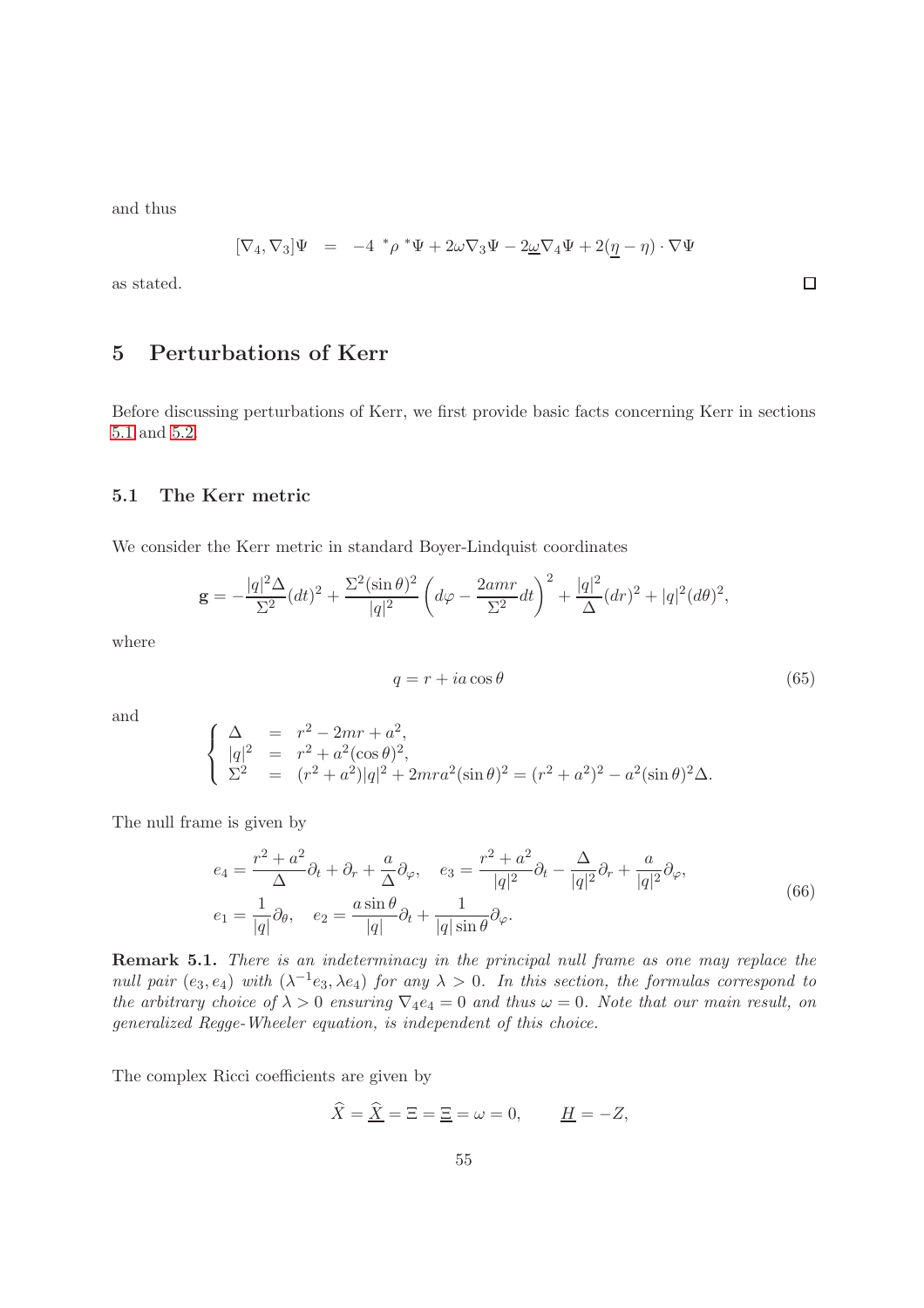$$
\text{tr}X = \frac{2}{q}, \qquad \text{tr}\underline{X} = -\frac{2\Delta q}{|q|^4},
$$
\n
$$
H_1 = \frac{a i \sin \theta q}{|q|^3}, \qquad H_2 = \frac{a \sin \theta q}{|q|^3},
$$
\n
$$
Z_1 = \frac{a i \sin \theta \overline{q}}{|q|^3}, \qquad Z_2 = \frac{a \sin \theta \overline{q}}{|q|^3},
$$
\n
$$
\underline{\omega} = \frac{a^2 \cos^2 \theta (r - m) + mr^2 - a^2 r}{|q|^4}.
$$

Remark 5.2. Note the identities

$$
H_1 = -\overline{Z_1}, \quad H_2 = \overline{Z_2}
$$

and also

$$
H_1 = \overline{\underline{H}_1}, \quad H_2 = -\overline{\underline{H}_2}.
$$

The complex curvature components are given by

$$
A = B = \underline{B} = \underline{A} = 0, \quad P = -\frac{2m}{q^3}.
$$

#### <span id="page-55-0"></span>5.2 Equations for  $q$  in Kerr

Recall the definition [\(65\)](#page-54-1) of q,  $q = r + ia \cos \theta$ . We have the following equations.

Lemma 5.3. The scalar q satisfies

<span id="page-55-1"></span>
$$
\nabla_4 q = \frac{1}{2} tr X q, \qquad \nabla_3 q = \frac{1}{2} \overline{tr X q}, \qquad Dq = q \underline{H}, \qquad \overline{D}q = q \overline{H}.
$$
 (67)

Also

<span id="page-55-2"></span>
$$
q\underline{H} = -\overline{q}H.\tag{68}
$$

In particular  $|H|^2 = |\underline{H}|^2$ .

*Proof.* From the value of  $\text{tr}X = \frac{2}{a}$  $\frac{2}{q}$ , and the reduced equation  $\nabla_4 \text{tr} X + \frac{1}{2}$  $\frac{1}{2}$ (trX)<sup>2</sup> = 0 we deduce the equation for  $\nabla_4 q$ . From the value of  $P = -\frac{2m}{q^3}$  $\frac{2m}{q^3}$  and the reduced Bianchi identity  $\nabla_3 P = -\frac{3}{2}$  $\frac{3}{2}$ tr $\underline{X}F$ we deduce the equation for  $\nabla_3 q$ . Similarly, the equation  $\mathcal{D}\overline{P} = -3\overline{P}H$  becomes  $\mathcal{D}\overline{q} = H\overline{q}$  or  $\overline{\mathcal{D}}q = q\overline{H}$ . The last equation in [\(67\)](#page-55-1) follows in the same manner from  $\mathcal{D}P = -3P \underline{H}$ .

To derive [\(68\)](#page-55-2) we write, recalling that  $q = r + ia \cos \theta$  and using  $e_a(r) = 0$ , i.e.  $\mathcal{D}r = 0$ ,

$$
q\underline{H} = Dq = D(r + ia\cos\theta) = \nabla(r + ia\cos\theta) + i^* \nabla(r + ia\cos\theta)
$$
  
=  $i a \nabla \cos\theta - a^* \nabla \cos\theta$ ,  

$$
q\overline{H} = \overline{D}q = \overline{D}(r + ia\cos\theta) = \nabla(r + ia\cos\theta) - i^* \nabla(r + ia\cos\theta)
$$
  
=  $i a \nabla \cos\theta + a^* \nabla \cos\theta$ .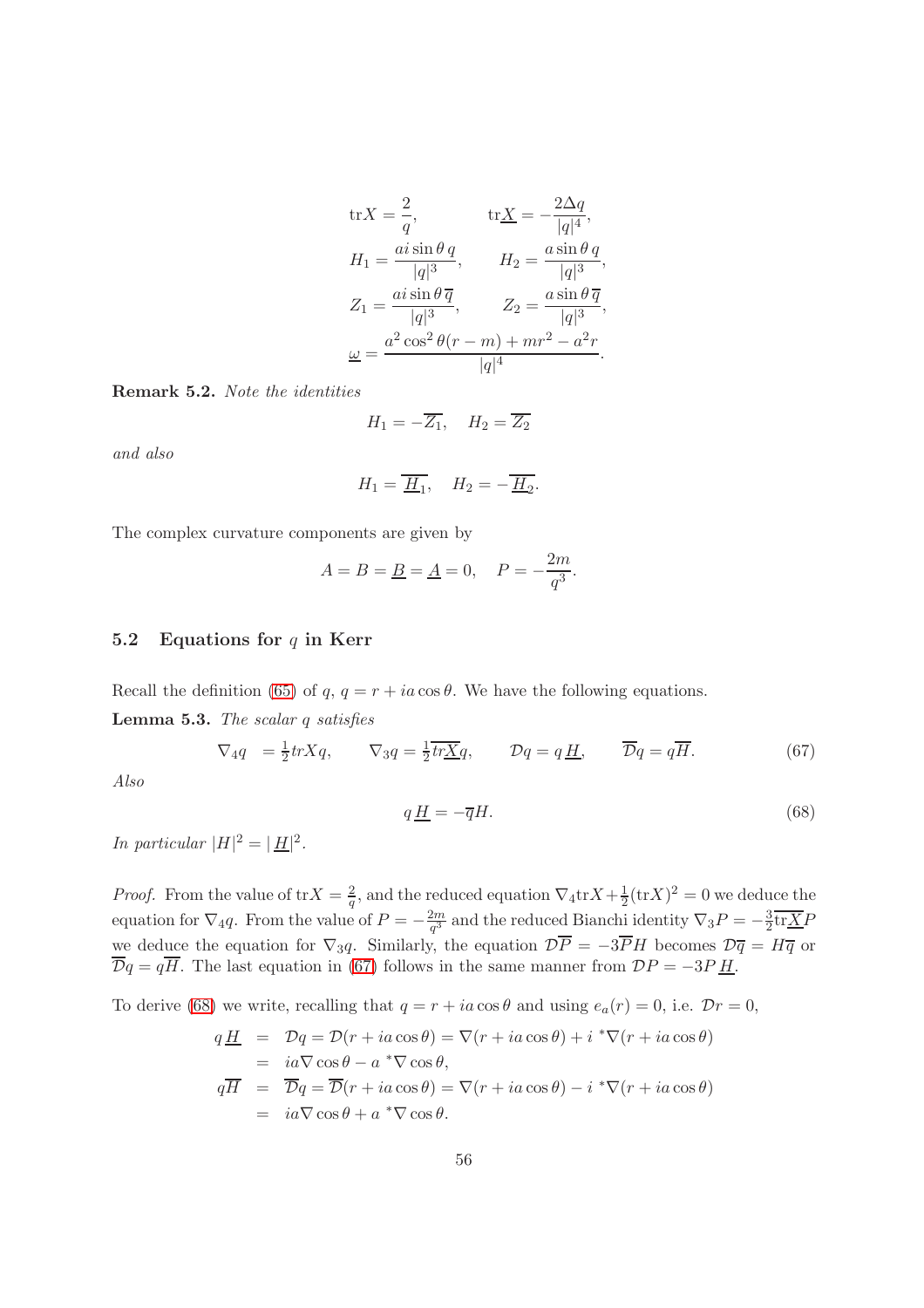We deduce  $\overline{q\underline{H}} = -q\overline{H}$  i.e.  $q\underline{H} = -\overline{q}H$  as stated.

Lemma 5.4. In Kerr we have

$$
\nabla(tr\underline{\chi}) = -\frac{3}{2}tr\underline{\chi}(\underline{\eta} + \eta) - \frac{1}{2} {}^{(a)}tr\underline{\chi}({}^*\eta - {}^*\underline{\eta}),
$$
  

$$
\nabla({}^{(a)}tr\underline{\chi}) = -\frac{3}{2} {}^{(a)}tr\underline{\chi}(\underline{\eta} + \eta) + \frac{1}{2}tr\underline{\chi}({}^*\eta - {}^*\underline{\eta}).
$$

*Proof.* Using that  $\nabla q = \frac{1}{2}$  $\frac{1}{2}q(\underline{H} + \overline{H})$ , and since  $\text{tr}\underline{X} = -\frac{2\Delta}{q\overline{q}^2}$  $rac{2\Delta}{q\overline{q}^2}$  we have

$$
\nabla \text{tr}\underline{X} = \frac{2\Delta}{q^2 \overline{q}^2} \nabla q + \frac{4\Delta}{q \overline{q}^3} \nabla \overline{q}
$$
  
\n
$$
= \frac{2\Delta}{q \overline{q}^2} \frac{1}{2} (\underline{H} + \overline{H}) + \frac{2\Delta}{q \overline{q}^2} (\overline{\underline{H}} + H)
$$
  
\n
$$
= \frac{2\Delta}{q \overline{q}^2} (\frac{1}{2} \underline{H} + \frac{1}{2} \overline{H} + \overline{H} + H)
$$
  
\n
$$
= -\text{tr}\underline{X} (\frac{1}{2} \underline{H} + \frac{1}{2} \overline{H} + \overline{H} + H).
$$

We compute

$$
-{\rm tr}\underline{X}\left(\frac{1}{2}\underline{H}+\frac{1}{2}\overline{H}+\overline{\underline{H}}+H\right)
$$
  
=\ -({\rm tr}\,\underline{\chi}-i^{(a)}{\rm tr}\underline{\chi})\left(\frac{1}{2}(\underline{\eta}+i^\*\underline{\eta})+\frac{1}{2}(\eta-i^\*\eta)+\underline{\eta}-i^\*\underline{\eta}+\eta+i^\*\eta\right)  
=\ -({\rm tr}\,\underline{\chi}-i^{(a)}{\rm tr}\underline{\chi})\left(\frac{3}{2}\underline{\eta}+\frac{3}{2}\eta+i\frac{1}{2}\*\eta-i\frac{1}{2}\*\underline{\eta}\right).

Since  $\nabla \text{tr} \underline{X} = \nabla \text{tr} \underline{\chi} - i \nabla^{(a)} \text{tr} \underline{\chi}$ , and each term is real, we obtain the lemma.

Lemma 5.5. In Kerr we have

$$
\frac{1}{2}tr\underline{\chi}(\eta+\underline{\eta}) - \frac{1}{2} {}^{(a)}tr\underline{\chi}({}^*\eta-{}^*\underline{\eta}) = 0.
$$
\n(69)

Proof. Recall that

$$
\operatorname{tr} \underline{\chi} = -\frac{2r\Delta}{|q|^4}, \quad \text{ (a) } \operatorname{tr} \underline{\chi} = \frac{2a\Delta\cos\theta}{|q|^4},
$$

and

$$
H_1 = -\frac{a^2 \sin \theta \cos \theta}{|q|^3} + i \frac{a \sin \theta r}{|q|^3}, \qquad H_2 = \frac{a \sin \theta r}{|q|^3} + i \frac{a^2 \sin \theta \cos \theta}{|q|^3},
$$
  

$$
\underline{H}_1 = -\frac{a^2 \sin \theta \cos \theta}{|q|^3} - i \frac{a \sin \theta (r)}{|q|^3}, \qquad \underline{H}_2 = -\frac{a \sin \theta r}{|q|^3} + i \frac{a^2 \sin \theta \cos \theta}{|q|^3}.
$$

 $\Box$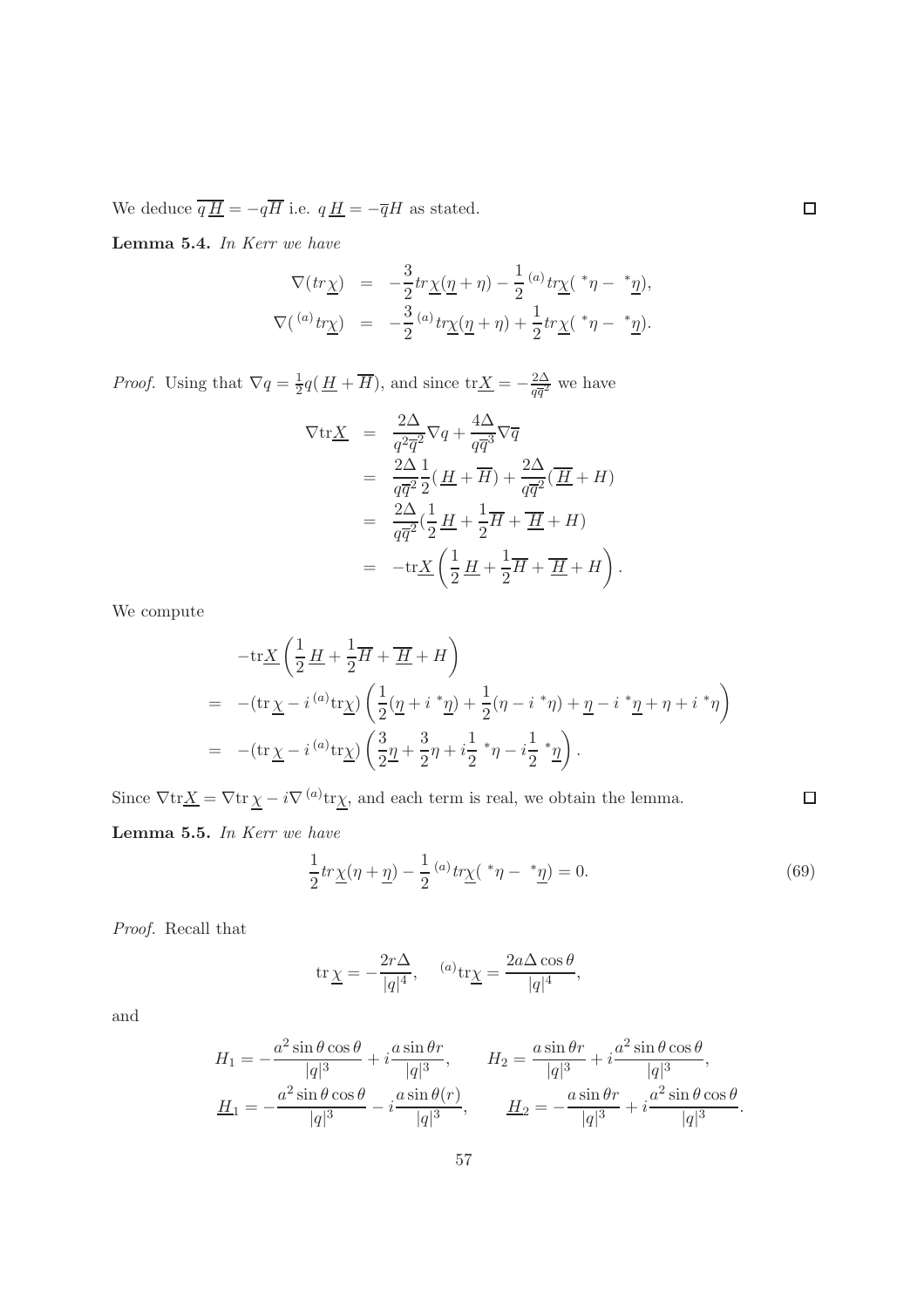Therefore

$$
\eta_1 = -\frac{a^2 \sin \theta \cos \theta}{|q|^3}, \qquad \eta_2 = \frac{a \sin \theta r}{|q|^3},
$$
  
\n
$$
{}^* \eta_1 = \frac{a \sin \theta r}{|q|^3}, \qquad {}^* \eta_2 = \frac{a^2 \sin \theta \cos \theta}{|q|^3},
$$
  
\n
$$
\eta_1 = -\frac{a^2 \sin \theta \cos \theta}{|q|^3}, \qquad \underline{\eta}_2 = -\frac{a \sin \theta r}{|q|^3},
$$
  
\n
$$
{}^* \underline{\eta}_1 = -\frac{a \sin \theta (r)}{|q|^3}, \qquad {}^* \underline{\eta}_2 = \frac{a^2 \sin \theta \cos \theta}{|q|^3}.
$$

We evaluate the above expression in 1:

$$
-\frac{1}{2} \text{tr} \underline{\chi} \eta_1 - \frac{1}{2} \text{tr} \underline{\chi} \underline{\eta}_1 + \frac{1}{2} {^{(a)}} \text{tr} \underline{\chi} ({^*}\eta_1) - \frac{1}{2} {^{(a)}} \text{tr} \underline{\chi} {^*}\underline{\eta}_1
$$
  
= 
$$
-\frac{1}{2} \frac{2r\Delta}{|q|^4} \frac{a^2 \sin \theta \cos \theta}{|q|^3} - \frac{1}{2} \frac{2r\Delta}{|q|^4} \frac{a^2 \sin \theta \cos \theta}{|q|^3}
$$

$$
+\frac{1}{2} \frac{2a\Delta \cos \theta}{|q|^4} \left(\frac{a \sin \theta r}{|q|^3}\right) + \frac{1}{2} \frac{2a\Delta \cos \theta}{|q|^4} \frac{a r \sin \theta}{|q|^3} = 0.
$$

We evaluate the expression in 2:

$$
-\frac{1}{2} \text{tr} \underline{\chi} \eta_2 - \frac{1}{2} \text{tr} \underline{\chi} \underline{\eta}_2 + \frac{1}{2} {}^{(a)} \text{tr} \underline{\chi} ({}^* \eta_2) - \frac{1}{2} {}^{(a)} \text{tr} \underline{\chi} {}^* \underline{\eta}_2
$$
  
= 
$$
\frac{1}{2} \frac{2r \Delta}{|q|^4} \frac{a \sin \theta r}{|q|^3} - \frac{1}{2} \frac{2r \Delta}{|q|^4} \frac{a \sin \theta r}{|q|^3}
$$

$$
+ \frac{1}{2} \frac{2a \Delta \cos \theta}{|q|^4} \left( \frac{a^2 \sin \theta \cos \theta}{|q|^3} \right) - \frac{1}{2} \frac{2a \Delta \cos \theta}{|q|^4} \frac{a^2 \sin \theta \cos \theta}{|q|^3} = 0.
$$

This proves the lemma.

#### 5.3 Perturbations of Kerr

Recall that in Kerr the Ricci coefficients  $\hat{X}, \hat{X}, \Xi, \Xi$  and the curvature components A, B, <u>B</u>,  $\underline{A}$  vanish identically. We therefore expect that in perturbations of Kerr these quantities stay small, i.e. of order  $O(\epsilon)$  for a sufficiently small  $\epsilon$ .

**Definition 5.6.** We say that a spacetime M is an  $O(\epsilon)$  perturbation of  $Kerr(a, m)$  if M comes equipped with two functions  $r : \mathcal{M} \longrightarrow (0, \infty), \theta : \mathcal{M} \longrightarrow [0, \pi]$  and a null frame  $(e_3, e_4, e_1, e_2)$ such that the following conditions are verified.

1. The connection and curvature coefficients verify

$$
\Xi, \quad \Xi, \quad \widehat{X}, \quad \widehat{X}, \quad A, \quad B, \quad \underline{B}, \quad \underline{A} = O(\epsilon), \n\widetilde{H}, \quad \widetilde{\underline{H}}, \quad \widetilde{Z}, \quad \widetilde{trX}, \quad \widetilde{tr}\underline{X}, \quad \widetilde{\omega}, \quad \widetilde{\underline{\omega}}, \quad \widetilde{P} = O(\epsilon),
$$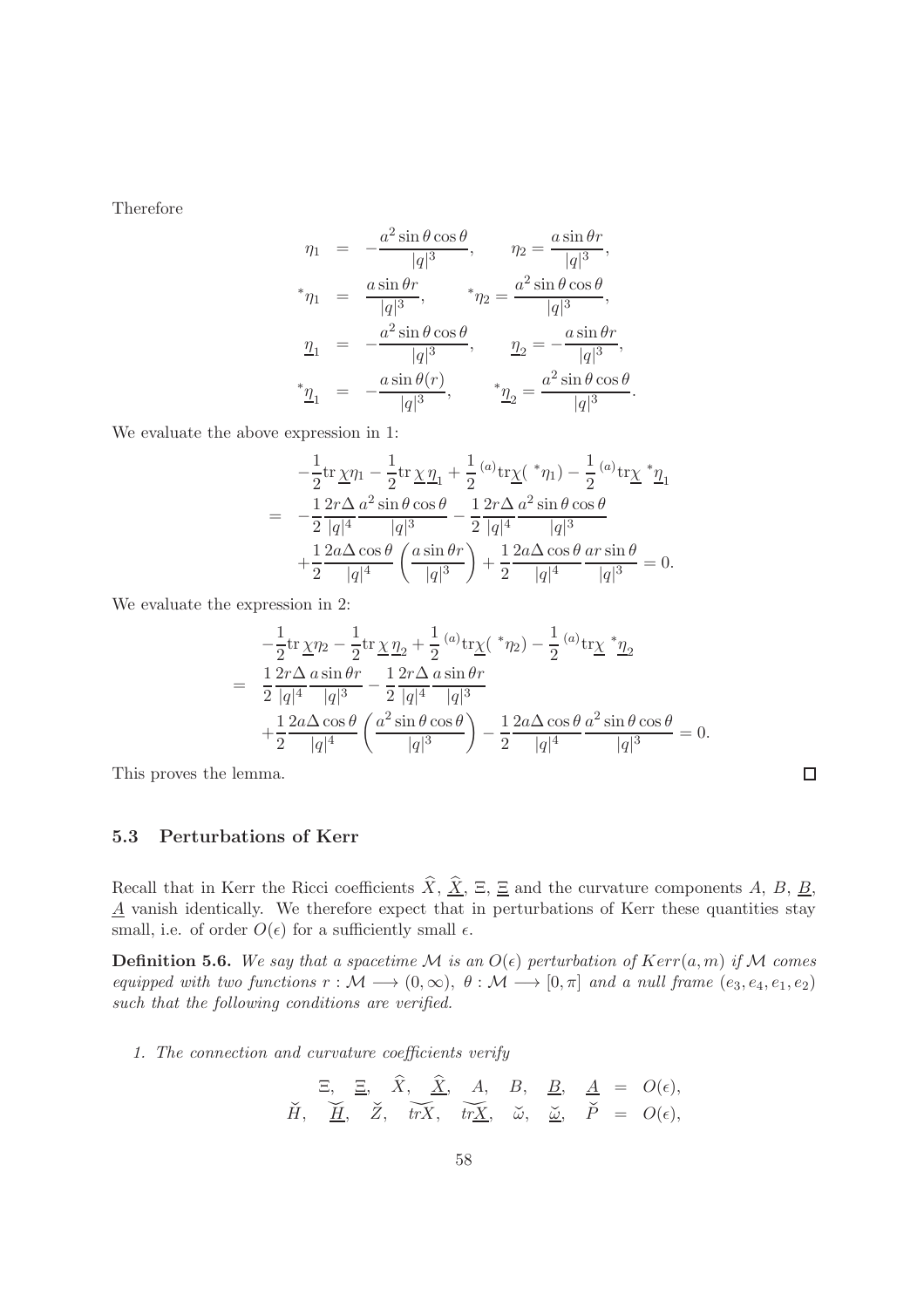where, given a quantity Q, we denoted by  $\check{Q}$  the renormalized quantity  $\check{Q} = Q - Q_{Kerr}$ where  $Q_{Kerr}$  denotes the value of  $Q$  expressed in terms of the variables r and  $\theta$ .

2. The complex scalar  $q = r + ia \cos \theta$  verifies

$$
\nabla_4 q - \frac{1}{2} tr X q = O(\epsilon), \quad \nabla_3 q - \frac{1}{2} \overline{tr X q} = O(\epsilon), \quad \mathcal{D}q - q \underline{H} = O(\epsilon), \quad \overline{\mathcal{D}}q - q \overline{H} = O(\epsilon).
$$

We introduce a schematic notation, similar to the one used in [\[11\]](#page-137-0), see Definition 2.3.8, to keep track of the error terms. We divide the connection coefficient terms into

<span id="page-58-0"></span>
$$
\Gamma_g^{(0)} = \left\{ r\Xi, \quad \widehat{X}, \quad \widecheck{Z}, \quad \underline{\widetilde{H}}, \quad \frac{1}{r} \nabla_4 q - \frac{1}{2r} \text{tr} X q, \quad \frac{1}{r} (\mathcal{D}q - q\underline{H}), \quad \frac{1}{r} (\overline{\mathcal{D}}q - q\overline{H}) \right\},
$$
\n
$$
\Gamma_b^{(0)} = \left\{ \widecheck{H}, \quad \widehat{\underline{X}}, \quad \underline{\Xi}, \quad \frac{1}{r} \nabla_3 q - \frac{1}{2r} \overline{\text{tr} X} q \right\}.
$$
\n(70)

For higher derivatives we denote

$$
\Gamma_g^{(s)} = \mathfrak{d}^{\leq s} \Gamma_g, \qquad \Gamma_b^{(s)} = \mathfrak{d}^{\leq s} \Gamma_b,
$$

where

$$
\mathfrak{d} = {\nabla_3, r\nabla_4, r\mathcal{D}}.
$$

For a  $O(\epsilon)$ -perturbation of Kerr we can also define the following two vectorfields:

$$
\mathbf{T} = \frac{1}{2}e_3 + \frac{\Delta}{2|q|^2}e_4 - \frac{a\sin\theta}{|q|}e_2,
$$
\n(71)

$$
\mathbf{Z} = \left( |q| \sin \theta + \frac{a^2 \sin^3 \theta}{|q|} \right) e_2 - \frac{1}{2} a \sin^2 \theta e_3 - \frac{a \sin^2 \theta \Delta}{2|q|^2} e_4.
$$
 (72)

In Kerr spacetime we have  $\mathbf{T} = \partial_t$  and  $\mathbf{Z} = \partial_{\varphi}$ .

#### 5.4 Commutation formulas for perturbations of Kerr

In this section, we collect commutation formulas where the error terms are written schematically by making use of the notation introduced in [\(70\)](#page-58-0).

#### 5.4.1 Commutation formulas in complex form

Lemma 5.7. The following commutation formulas hold true.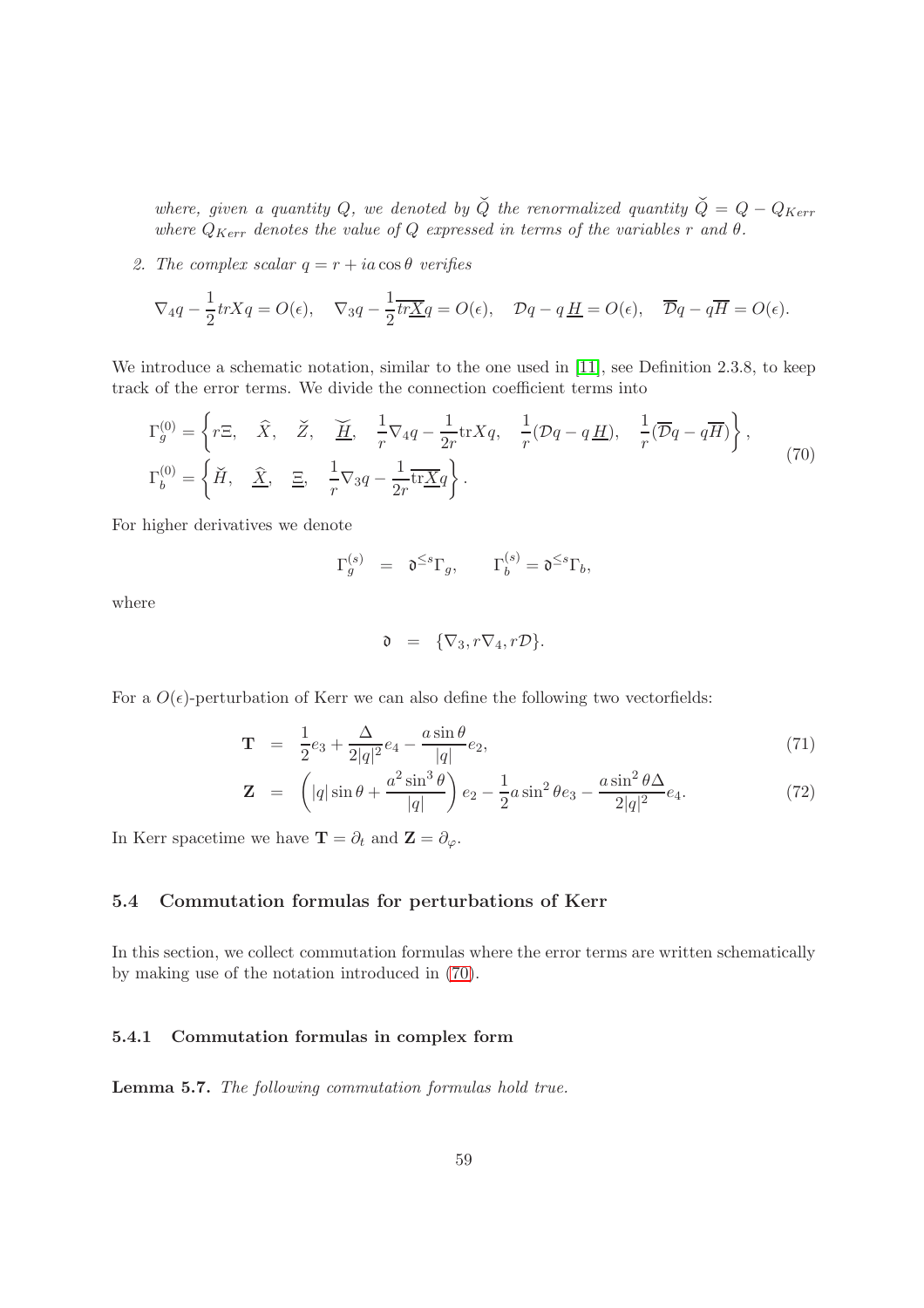1. Let  $F = f + i * f \in S_1(\mathbb{C})$ . Then

<span id="page-59-0"></span>
$$
[\nabla_4, \mathcal{D}\widehat{\otimes}]F = -\frac{1}{2}trX(\mathcal{D}\widehat{\otimes}F + \underline{H}\widehat{\otimes}F) + (\underline{H} + Z)\widehat{\otimes}\nabla_4F + Err_{4\mathcal{D}\widehat{\otimes}}[F],
$$
  
\n
$$
[\nabla_3, \mathcal{D}\widehat{\otimes}]F = -\frac{1}{2}tr\underline{X}(\mathcal{D}\widehat{\otimes}F + H\widehat{\otimes}F) + (H - Z)\widehat{\otimes}\nabla_3F + Err_{3\mathcal{D}\widehat{\otimes}}[F],
$$
\n(73)

where

$$
Err_{4\mathcal{D}\widehat{\otimes}}[F] = r^{-1}\Gamma_g \cdot \mathfrak{d}^{\leq 1}F + l.o.t., \quad Err_{3\mathcal{D}\widehat{\otimes}}[F] = \Gamma_g \cdot \mathfrak{d}^{\leq 1}F + l.o.t.
$$

2. Let 
$$
U = u + i * u \in S_2(\mathbb{C})
$$
. Then

<span id="page-59-1"></span>
$$
[\nabla_3, \nabla_4]U = -2\omega \nabla_3 U + 2\underline{\omega} \nabla_4 U + 2(\eta - \underline{\eta}) \cdot \nabla U - 4\eta \widehat{\otimes} (\underline{\eta} \cdot U)) + 4\underline{\eta} \widehat{\otimes} (\eta \cdot U) + 4i \stackrel{*}{\rightarrow} \rho U_{(74)} + Err_{34}[U]
$$

where

$$
Err_{34}[U] = (\Gamma_g \cdot \Gamma_g) U = l.o.t.
$$

3. For  $U \in \mathcal{S}_2(\mathbb{C})$ 

$$
[\nabla_4, \overline{\mathcal{D}} \cdot] U = -\frac{1}{2} \overline{trX} \left( \overline{\mathcal{D}} \cdot U - 2 \overline{\underline{H}} \cdot U \right) + \overline{\underline{(H+Z)}} \cdot \nabla_4 U + \underline{Err}_{4\overline{\mathcal{D}}} [U]
$$
  
\n
$$
[\nabla_3, \overline{\mathcal{D}} \cdot] U = -\frac{1}{2} \overline{trX} \left( \overline{\mathcal{D}} \cdot U - 2 \overline{H} \cdot U \right) + \overline{\underline{(H-Z)}} \cdot \nabla_3 U + \underline{Err}_{3\overline{\mathcal{D}}} [U]
$$
\n(75)

where

$$
\textit{Err}_{4\overline{\mathcal{D}}}[U] \;\; = \;\; r^{-1}\Gamma_g \cdot \mathfrak{d}^{\leq 1}U + \; \textit{l.o.t.}, \qquad \textit{Err}_{3\overline{\mathcal{D}}}[U] = \Gamma_g \cdot \mathfrak{d}^{\leq 1}U + \; \textit{l.o.t.}
$$

Also,

<span id="page-59-2"></span>
$$
[\nabla_3, \nabla_a]U_{bc} = -\frac{1}{2}tr\underline{\chi}\left(\nabla_a U_{bc} + \eta_b U_{ac} + \eta_c U_{ab} - \delta_{ab}(\eta \cdot U)_c - \delta_{ac}(\eta \cdot U)_b\right) - \frac{1}{2} \frac{(a)}{2} tr\underline{\chi}\left( \sqrt[k]{\nabla_a U_{bc}} + \eta_b \sqrt[k]{U_{ac}} + \eta_c \sqrt[k]{U_{ab}} - \epsilon_{ab} (\eta \cdot U)_c - \epsilon_{ac} (\eta \cdot U)_b \right) \tag{76} + (\eta_a - \zeta_a)\nabla_3 U_{bc} + Err_{3abc}[U]
$$

where

$$
Err_{3abc}[U] = \Gamma_g \cdot \mathfrak{d}^{\leq 1}U + l.o.t.
$$

where l.o.t. denotes error terms which are quadratic in the perturbation and enjoy better decay properties, or are higher order and decay at least as good.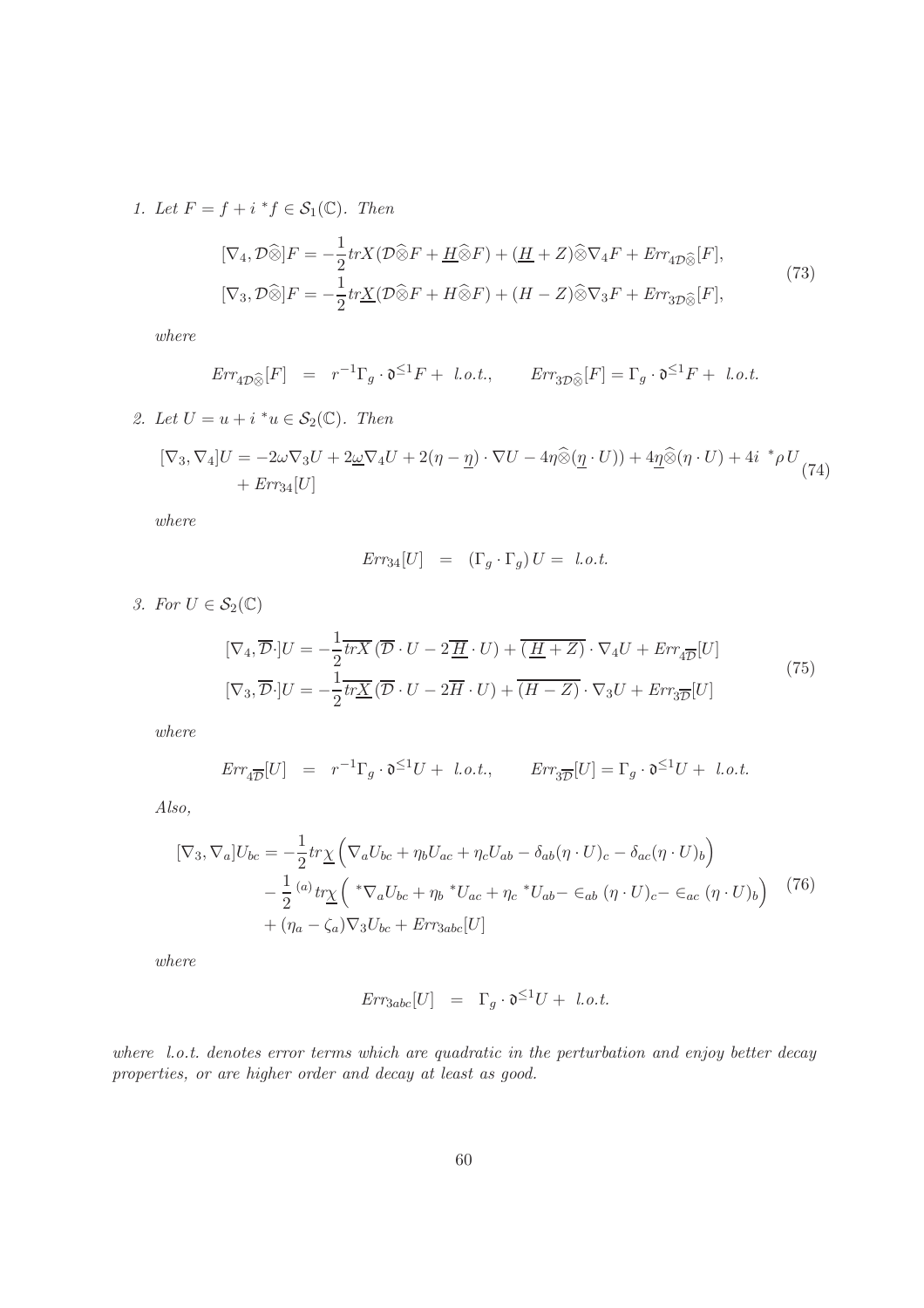*Proof.* We derive the commutation formula for  $[\nabla_4, \mathcal{D}\hat{\otimes}]\hat{f}$ . According to Corollary [2.36,](#page-32-0) from [\(54\)](#page-33-0) we have

$$
[\nabla_4, \nabla \widehat{\otimes}]f = -\frac{1}{2} \text{tr} \,\chi \left( \nabla \widehat{\otimes} f + \underline{\eta} \widehat{\otimes} f \right) - \frac{1}{2} \, {^{(a)}} \text{tr} \chi^* \left( \nabla \widehat{\otimes} f + \underline{\eta} \widehat{\otimes} f \right) + (\underline{\eta} + \zeta) \widehat{\otimes} \nabla_4 f + \text{Err}_{4 \widehat{\otimes}} [f].
$$

Hence for  $F = f + i * f$ 

$$
[\nabla_4, \nabla \widehat{\otimes}]F = -\frac{1}{2} \text{tr} \chi \left( \nabla \widehat{\otimes} F + \underline{\eta} \widehat{\otimes} F \right) - \frac{1}{2} {}^{(a)} \text{tr} \chi^* \left( \nabla \widehat{\otimes} F + \underline{\eta} \widehat{\otimes} F \right) + (\underline{\eta} + \zeta) \widehat{\otimes} \nabla_4 F + \text{Err}_{4 \widehat{\otimes}} [F].
$$

Recalling that  ${}^*F = -iF$  and  ${}^*({\nabla} \widehat{\otimes} f) = {}^*{\nabla} \widehat{\otimes} f = {\nabla} \widehat{\otimes} {}^*f$  we deduce,

$$
[\nabla_4, \nabla \widehat{\otimes}]F = -\frac{1}{2} \text{tr} \chi \left( \nabla \widehat{\otimes} F + \underline{\eta} \widehat{\otimes} F \right) + i\frac{1}{2} \left( \omega \text{tr} \chi \left( \nabla \widehat{\otimes} F + \underline{\eta} \widehat{\otimes} F \right) + (\underline{\eta} + \zeta) \widehat{\otimes} \nabla_4 F + \text{Err}_{4 \widehat{\otimes}} [F] \right)
$$
  
\n
$$
= -\frac{1}{2} (\text{tr} \chi - i \omega \text{tr} \chi) \left( \nabla \widehat{\otimes} F + \underline{\eta} \widehat{\otimes} F \right) + (\underline{\eta} + \zeta) \widehat{\otimes} \nabla_4 F + \text{Err}_{4 \widehat{\otimes}} [F]
$$
  
\n
$$
= -\frac{1}{2} \text{tr} X \left( \nabla \widehat{\otimes} F + \underline{\eta} \widehat{\otimes} F \right) + (\underline{\eta} + \zeta) \widehat{\otimes} \nabla_4 F + \text{Err}_{4 \widehat{\otimes}} [F].
$$

Taking the dual

$$
[\nabla_4, \sqrt[*]{\otimes}]F = -\frac{1}{2}\text{tr}X\left(\sqrt[*]{\otimes}F + \sqrt[*]{\otimes}F\right) + \sqrt[*]{(\underline{\eta} + \zeta)\widehat{\otimes}}\nabla_4F + \sqrt[*]{\text{Err}_{4\widehat{\otimes}}}[F].
$$

Finally adding we derive

$$
[\nabla_4, \mathcal{D}\widehat{\otimes}]F = -\frac{1}{2}\text{tr}X(\mathcal{D}\widehat{\otimes}F + \underline{H}\widehat{\otimes}F) + (\underline{H} + Z)\widehat{\otimes}\nabla_4F + \text{Err}_{4\mathcal{D}\widehat{\otimes}}[F]
$$

as stated.

Recall from [\(52\)](#page-32-1),

$$
[\nabla_3, \nabla_4]u = -2\omega \nabla_3 u + 2\underline{\omega} \nabla_4 u + 2(\eta_c - \underline{\eta}_c) \nabla_c u - 4\eta \widehat{\otimes} (\underline{\eta} \cdot u) + 4\underline{\eta} \widehat{\otimes} (\eta \cdot u) + 4 \cdot \rho \cdot u + \text{Err}_{43}[u].
$$
  
Adding the corresponding formula for the dual we derive for  $U = u + i \cdot u$ ,

$$
[\nabla_3, \nabla_4]U = -2\omega \nabla_3 U + 2\underline{\omega} \nabla_4 U + 2(\eta_c - \underline{\eta}_c) \nabla_c U - 4\eta \widehat{\otimes} (\underline{\eta} \cdot U) + 4\underline{\eta} \widehat{\otimes} (\eta \cdot U) + 4i \, {}^*\rho U + \text{Err}_{43}[U].
$$

To prove the last part of the Lemma we recall from Corollary [2.36](#page-32-0)

$$
[\nabla_4, \operatorname{div} ]u = -\frac{1}{2} \operatorname{tr} \chi (\operatorname{div} u - 2\underline{\eta} \cdot u) + \frac{1}{2} {}^{(a)}\operatorname{tr} \chi (\operatorname{div} {}^*u - 2\underline{\eta} {}^{\cdot} {}^*u) + (\underline{\eta} + \zeta) \cdot \nabla_4 u + \operatorname{Err}_{4\mathrm{div}} [u].
$$

Similarly

$$
[\nabla_4, \operatorname{div}]^{*}u = -\frac{1}{2}\operatorname{tr}\chi(\operatorname{div}^{*}u - 2\underline{\eta} \cdot {}^{*}u) - \frac{1}{2} {}^{(a)}\operatorname{tr}\chi(\operatorname{div} u - 2\underline{\eta} \cdot u) + (\underline{\eta} + \zeta) \cdot \nabla_4 {}^{*}u + \operatorname{Err}_{4\mathrm{div}}[{}^{*}u].
$$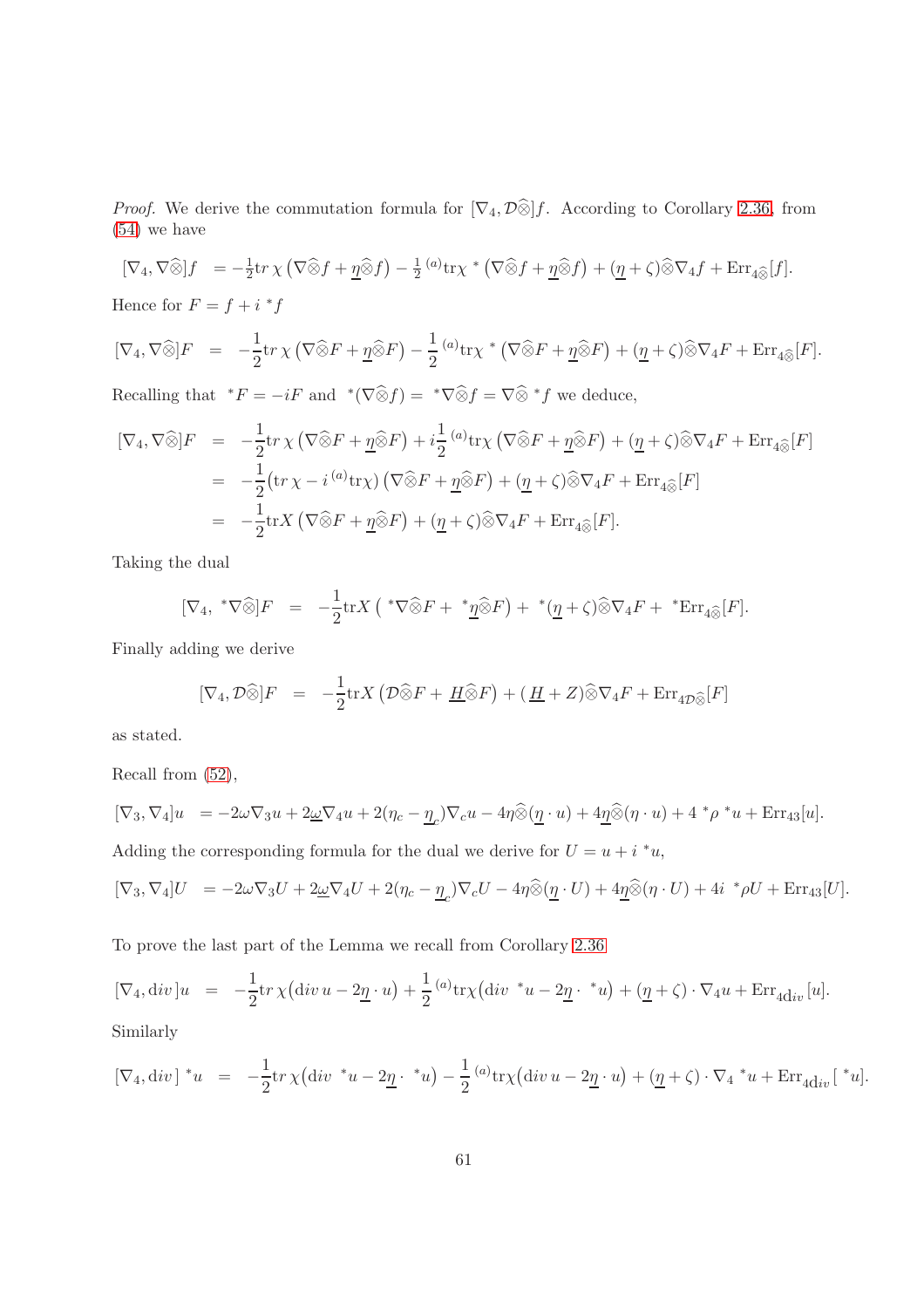Thus, for  $U = u + i * u$ ,

$$
[\nabla_4, \operatorname{div} ]U = -\frac{1}{2} \text{tr} \chi (\operatorname{div} U - 2\underline{\eta} \cdot U) - i \frac{1}{2} {}^{(a)} \text{tr} \chi (\operatorname{div} U - 2\underline{\eta} \cdot U) + (\underline{\eta} + \zeta) \cdot \nabla_4 U + \operatorname{Err}_{4\overline{D}} [U]
$$
  
\n
$$
= -\frac{1}{2} (\text{tr} \chi + i {}^{(a)} \text{tr} \chi) (\operatorname{div} U - 2\underline{\eta} \cdot U) + (\underline{\eta} + \zeta) \cdot \nabla_4 U + \operatorname{Err}_{4\overline{D}} [U]
$$
  
\n
$$
= -\frac{1}{2} \overline{\text{tr} X} (\operatorname{div} U - 2\underline{\eta} \cdot U) + (\underline{\eta} + \zeta) \cdot \nabla_4 U + \operatorname{Err}_{4\overline{D}} [U].
$$

Hence, since  $\sqrt[t]{U} = -iU$ ,

$$
\begin{array}{rcl}\n\left[\nabla_4, \overline{\mathcal{D}}\right] \cdot U & = & \left[\nabla_4, \nabla\right] \cdot U - i\left[\nabla_4, \sqrt{\nabla}\right] \cdot U = \left[\nabla_4, \nabla\right] \cdot U + i\left[\nabla_4, \nabla\right] \cdot \sqrt[U]{U} = 2\left[\nabla_4, \nabla\right] \cdot U \\
& = & 2\left[\nabla_4, \text{div}\right] U = -\overline{\text{tr}X}\left(\text{div}\,U - 2\underline{\eta} \cdot U\right) + 2(\underline{\eta} + \zeta) \cdot \nabla_4 U + \text{Err}_{4\overline{\mathcal{D}}}[U].\n\end{array}
$$

Also,

$$
\overline{\mathcal{D}}U = \nabla \cdot U - i \sqrt[k \nabla \cdot U = \nabla \cdot U + i \nabla \cdot \sqrt[k \nabla] U = 2 \nabla \cdot U.
$$

Hence,

$$
[\nabla_4, \overline{\mathcal{D}}] \cdot U = 2 [\nabla_4, \text{div}] U = -\frac{1}{2} \overline{\text{tr}X} (\overline{\mathcal{D}}U - 4\underline{\eta} \cdot U) + 2(\underline{\eta} + \zeta) \cdot \nabla_4 U + \text{Err}_{4\overline{\mathcal{D}}}[U].
$$

Note also that since  $U = i *U$  and  $\underline{\eta} \cdot *U = - * \underline{\eta} \cdot U$ 

$$
2\underline{\eta} \cdot U = \underline{\eta} \cdot U + \underline{\eta} \cdot (i^*U) = \underline{\eta} \cdot U - i^* \underline{\eta} \cdot U = (\eta - i^* \eta) \cdot U = \underline{\overline{H}} \cdot U.
$$

Similarly

$$
2(\underline{\eta} + \zeta) \cdot \nabla_4 U = (\overline{\underline{H}} + \overline{Z}) \cdot \nabla_4 U.
$$

Hence,

$$
[\nabla_4, \overline{\mathcal{D}}] \cdot U = -\frac{1}{2} \overline{\text{tr}X} (\overline{\mathcal{D}}U - 2\overline{\underline{H}} \cdot U) + (\overline{\underline{H}} + \overline{Z}) \cdot \nabla_4 U + \text{Err}_{4\overline{\mathcal{D}}}[U]
$$

as stated.

Starting with [\(52\)](#page-32-1)

$$
[\nabla_3, \nabla_a]u_{bc} = -\frac{1}{2} \text{tr}\underline{\chi} (\nabla_a u_{bc} + \eta_b u_{ac} + \eta_c u_{ab} - \delta_{ab} (\eta \cdot u)_c - \delta_{ac} (\eta \cdot u)_b)
$$
  

$$
-\frac{1}{2} {^{(a)} \text{tr}\underline{\chi}} ({^* \nabla_a u_{bc} + \eta_b {^* u_{ac} + \eta_c {^* u_{ab} - \epsilon_{ab} (\eta \cdot u)_c - \epsilon_{ac} (\eta \cdot u)_b})}
$$
  

$$
+ (\eta_a - \zeta_a) \nabla_3 u_{bc} + \text{Err}_{3abc}[u]
$$

and adding the same expression for  $u$  replaced with  $i * u$  we derive

$$
[\nabla_3, \nabla_a]U_{bc} = -\frac{1}{2} \text{tr} \underline{\chi} \left( \nabla_a U_{bc} + \eta_b U_{ac} + \eta_c U_{ab} - \delta_{ab} (\eta \cdot U)_c - \delta_{ac} (\eta \cdot U)_b \right)
$$
  

$$
- \frac{1}{2} {^{(a)} \text{tr} \underline{\chi}} \left( * \nabla_a U_{bc} + \eta_b * U_{ac} + \eta_c * U_{ab} - \epsilon_{ab} (\eta \cdot U)_c - \epsilon_{ac} (\eta \cdot U)_b \right)
$$
  

$$
+ (\eta_a - \zeta_a) \nabla_3 U_{bc} + \text{Err}_{3abc} [U]
$$

as stated.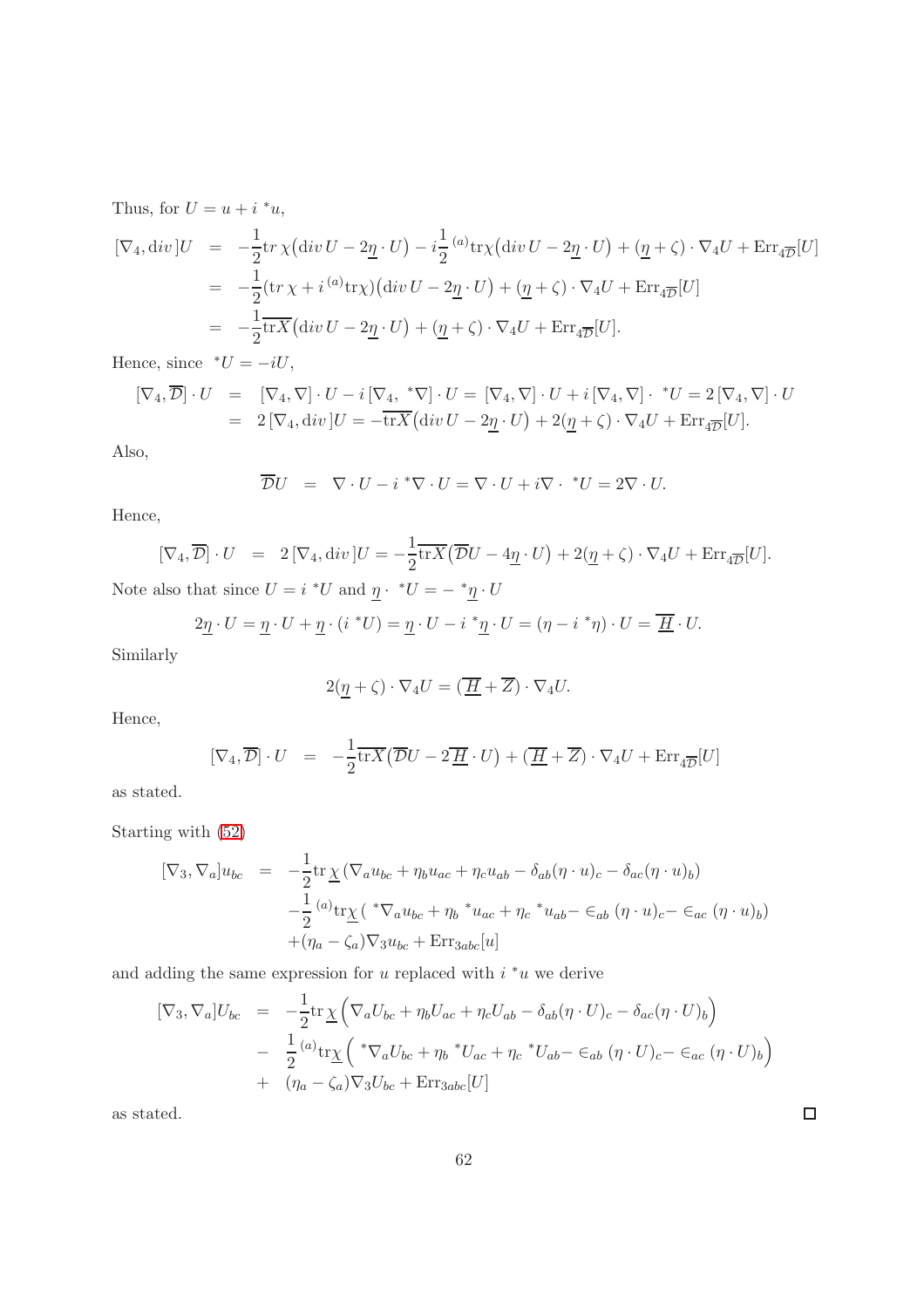## 5.4.2 Commutation formulas for conformally invariant derivatives

Lemma 5.8. The following commutation formulas hold true.

1. Let  $F = f + i * f \in S_1(\mathbb{C})$ . Then

$$
\begin{aligned}\n[{}^{(c)}\nabla_4, {}^{(c)}\mathcal{D}\widehat{\otimes} ]F &= -\frac{1}{2} tr X \left( {}^{(c)}\mathcal{D}\widehat{\otimes} F + (1-s) \underline{H}\widehat{\otimes} F \right) + \underline{H}\widehat{\otimes} {}^{(c)}\nabla_4 F + Err_{4\mathcal{D}\widehat{\otimes}} [F], \\
[{}^{(c)}\nabla_3, {}^{(c)}\mathcal{D}\widehat{\otimes} ]F &= -\frac{1}{2} tr \underline{X} \left( {}^{(c)}\mathcal{D}\widehat{\otimes} F + (1+s)H\widehat{\otimes} F \right) + H\widehat{\otimes} {}^{(c)}\nabla_3 F + Err_{3\mathcal{D}\widehat{\otimes}} [F],\n\end{aligned}\n\tag{77}
$$

where

$$
Err_{4D\widehat{\otimes}}[F] = r^{-1}\Gamma_g \cdot \mathfrak{d}^{\leq 1}F + l.o.t., \quad Err_{3D\widehat{\otimes}}[F] = \Gamma_g \cdot \mathfrak{d}^{\leq 1}F + l.o.t.
$$

2. Let  $U = u + i * u \in S_2(\mathbb{C})$ . Then

$$
[{}^{(c)}\nabla_3, {}^{(c)}\nabla_4]U = 2((\eta - \underline{\eta}) \cdot {}^{(c)}\nabla)U + ((s - 2)P + (s + 2)\overline{P} - 2s\eta \cdot \underline{\eta})U - 4\eta \widehat{\otimes} (\underline{\eta} \cdot U) + 4\underline{\eta} \widehat{\otimes} (\eta \cdot U) + Err_{34}[U]
$$
\n(78)

where

$$
Err_{34}[U] = (\Gamma_g \cdot \Gamma_g)U = l.o.t.
$$

3. For  $U \in \mathcal{S}_2(\mathbb{C})$ 

<span id="page-62-0"></span>
$$
[{}^{(c)}\nabla_3, \overline{{}^{(c)}\mathcal{D}} \cdot]U = -\frac{1}{2}\overline{tr\underline{X}}(\overline{{}^{(c)}\mathcal{D}} \cdot U + (s-2)\overline{H} \cdot U) + \overline{H} \cdot \nabla_3 U + \underline{Err}_{3\overline{D}}[U] \tag{79}
$$

where

$$
Err_{3\overline{D}}[U] = \Gamma_g \cdot \mathfrak{d}^{\leq 1}U + l.o.t.
$$

Also,

$$
\begin{aligned}\n[{}^{(c)}\nabla_3, {}^{(c)}\nabla_a]U_{bc} &= \eta_a \, {}^{(c)}\nabla_3 U_{bc} \\
&\quad -\frac{1}{2} tr \underline{\chi} \left( {}^{(c)}\nabla_a U_{bc} + s(\eta_a) U_{bc} + \eta_b U_{ac} + \eta_c U_{ab} - \delta_{ab} (\eta \cdot U)_c - \delta_{ac} (\eta \cdot U)_b \right) \\
&\quad -\frac{1}{2} \, {}^{(a)}\nabla_3 \underline{\chi} \left( {}^{* (c)}\nabla_a U_{bc} + s \left( {}^{*} \eta_a \right) U_{bc} + \eta_b {}^{*}U_{ac} + \eta_c {}^{*}U_{ab} \right. \\
&\quad - \in_{ab} (\eta \cdot U)_c - \in_{ac} (\eta \cdot U)_b \right) + \text{Err}_{3abc} [U]\n\end{aligned}
$$

where

$$
Err_{3abc}[U] = \Gamma_g \cdot \mathfrak{d}^{\leq 1}U + l.o.t.
$$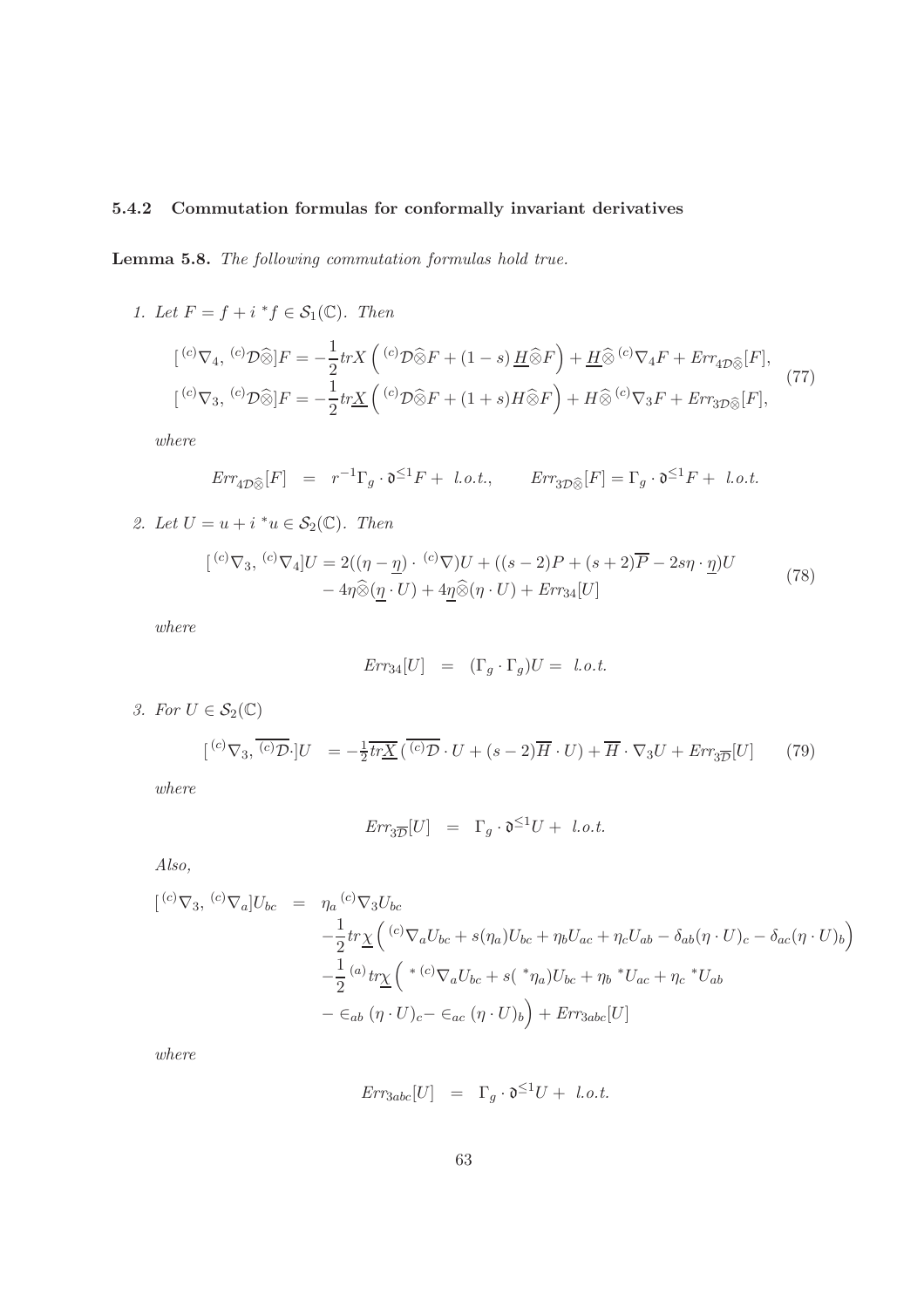Here, l.o.t. denotes error terms which are quadratic in the perturbation and enjoy better decay properties, or are higher order and decay at least as good.

Proof. We have

$$
\begin{array}{rcl}\n^{(c)}\nabla_3(^{(c)}\mathcal{D}\widehat{\otimes}F) & = & {^{(c)}}\nabla_3(\mathcal{D}\widehat{\otimes}F + sZ\widehat{\otimes}F) \\
 & = & \nabla_3(\mathcal{D}\widehat{\otimes}F + sZ\widehat{\otimes}F) - 2s\underline{\omega}(\mathcal{D}\widehat{\otimes}F + sZ\widehat{\otimes}F) \\
 & = & \nabla_3(\mathcal{D}\widehat{\otimes}F) + s\nabla_3(Z)\widehat{\otimes}F + sZ\widehat{\otimes}\nabla_3F - 2s\underline{\omega}(\mathcal{D}\widehat{\otimes}F + sZ\widehat{\otimes}F).\n\end{array}
$$

Using [\(73\)](#page-59-0) and the null structure equation

$$
\nabla_3 Z = -\frac{1}{2} \text{tr}\underline{X}(Z+H) + 2\underline{\omega}(Z-H) - 2\mathcal{D}\underline{\omega}
$$

$$
-\frac{1}{2}\widehat{X}\cdot(\overline{Z}+\overline{H}) + \frac{1}{2}\text{tr}X\Xi + 2\omega\Xi - \underline{B} + \frac{1}{2}\overline{\Xi}\cdot\widehat{X}
$$

we obtain

$$
\begin{array}{rcl}\n^{(c)}\nabla_3(^{(c)}\mathcal{D}\widehat{\otimes}F) &=& \mathcal{D}\widehat{\otimes}(\nabla_3 F) - \frac{1}{2}\text{tr}\underline{X}(\mathcal{D}\widehat{\otimes}F + H\widehat{\otimes}F) + (H - Z)\widehat{\otimes}\nabla_3 F \\
 & &+ s\left(-\frac{1}{2}\text{tr}\underline{X}(Z + H) + 2\underline{\omega}(Z - H) - 2\mathcal{D}\underline{\omega}\right)\widehat{\otimes}F \\
 &+ sZ\widehat{\otimes}\nabla_3 F - 2s\underline{\omega}(\mathcal{D}\widehat{\otimes}F + sZ\widehat{\otimes}F) + \text{Err}_{3^{(c)}\mathcal{D}\widehat{\otimes}}[F]\n\end{array}
$$

where

$$
\text{Err}_{3^{(c)}\mathcal{D}\widehat{\otimes}}[F] = \text{Err}_{3\mathcal{D}\widehat{\otimes}}[F] + s\left(-\frac{1}{2}\widehat{\underline{X}}\cdot(\overline{Z} + \overline{H}) + \frac{1}{2}\text{tr}X\underline{\Xi} + 2\omega\underline{\Xi} - \underline{B} + \frac{1}{2}\overline{\Xi}\cdot\widehat{X}\right)\widehat{\otimes}F.
$$

We can rewrite the above as

$$
\begin{array}{rcl}\n\text{(c)}\nabla_3(\text{ }^{(c)}\mathcal{D}\widehat{\otimes}F) &=& \mathcal{D}\widehat{\otimes}(\nabla_3F) + sZ\widehat{\otimes}\nabla_3F + (H - Z)\widehat{\otimes}\nabla_3F + 2s\underline{\omega}(Z - H)\widehat{\otimes}F \\
&- \frac{1}{2}\text{tr}\underline{X}(\mathcal{D}\widehat{\otimes}F + H\widehat{\otimes}F + s(Z + H)\widehat{\otimes}F) \\
&- 2s\underline{\omega}\mathcal{D}\widehat{\otimes}F - 2s^2\underline{\omega}Z\widehat{\otimes}F - 2s\mathcal{D}\underline{\omega}\widehat{\otimes}F + \text{Err}_{3(c)\mathcal{D}\widehat{\otimes}}[F]\n\end{array}
$$

which gives

$$
{}^{(c)}\nabla_3({}^{(c)}\mathcal{D}\widehat{\otimes}F) = \mathcal{D}\widehat{\otimes}({}^{(c)}\nabla_3F) + sZ\widehat{\otimes}{}^{(c)}\nabla_3F + (H-Z)\widehat{\otimes}{}^{(c)}\nabla_3F
$$
  

$$
-\frac{1}{2}\text{tr}\underline{X}(\mathcal{D}\widehat{\otimes}F + H\widehat{\otimes}F + s(Z+H)\widehat{\otimes}F) + \text{Err}_{3({}^c)\mathcal{D}\widehat{\otimes}}[F].
$$

Recall that <sup>(c)</sup> $\nabla_3 F$  is conformal of type  $s - 1$ , therefore

 $\mathcal{L}^{(c)}\mathcal{D}\widehat{\otimes}$ ( $\mathcal{L}^{(c)}\nabla_3F$ ) =  $\mathcal{D}\widehat{\otimes}$ ( $\mathcal{L}^{(c)}\nabla_3F$ ) + (s - 1)Z $\widehat{\otimes}$ <sup>(c)</sup> $\nabla_3F$ .

We finally obtain

$$
{}^{(c)}\nabla_3({}^{(c)}\mathcal{D}\widehat{\otimes}F) = {}^{(c)}\mathcal{D}\widehat{\otimes}({}^{(c)}\nabla_3F) - \frac{1}{2}\text{tr}\underline{X}({}^{(c)}\mathcal{D}\widehat{\otimes}F + (s+1)H\widehat{\otimes}F) + H\widehat{\otimes}{}^{(c)}\nabla_3F + \text{Err}_{3}{}_{(c)}\mathcal{D}\widehat{\otimes}[F]
$$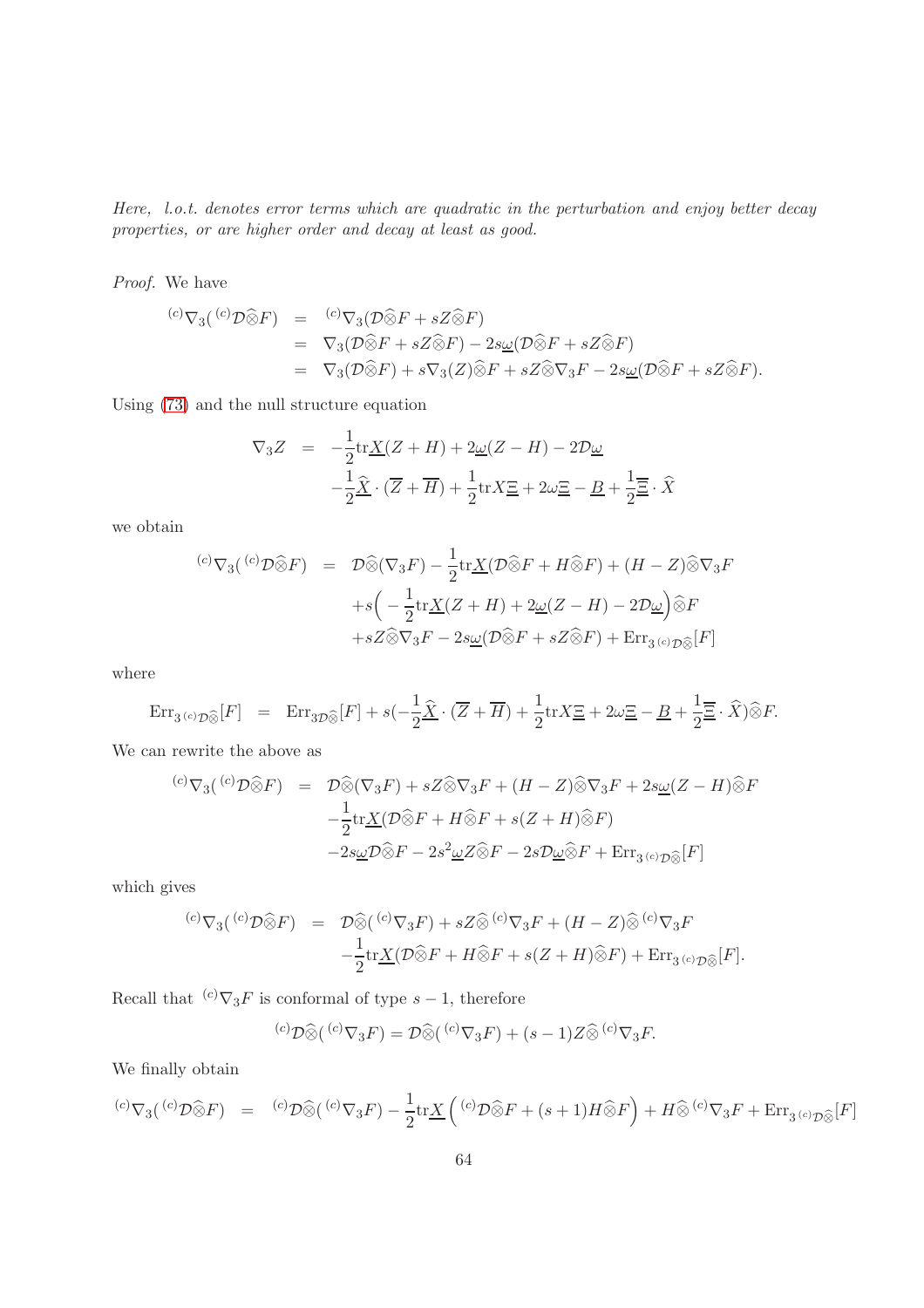as stated.

Similarly,

$$
\begin{array}{rcl}\n^{(c)}\nabla_4(^{(c)}\mathcal{D}\widehat{\otimes}F) &=& {^{(c)}}\nabla_4(\mathcal{D}\widehat{\otimes}F + sZ\widehat{\otimes}F) \\
&=& \nabla_4(\mathcal{D}\widehat{\otimes}F + sZ\widehat{\otimes}F) + 2s\omega(\mathcal{D}\widehat{\otimes}F + sZ\widehat{\otimes}F) \\
&=& \nabla_4(\mathcal{D}\widehat{\otimes}F) + s\nabla_4(Z)\widehat{\otimes}F + sZ\widehat{\otimes}\nabla_4F + 2s\omega(\mathcal{D}\widehat{\otimes}F + sZ\widehat{\otimes}F).\n\end{array}
$$

Using [\(73\)](#page-59-0) and the null structure equation for  $\nabla_4 Z$ , we obtain

$$
\begin{array}{rcl}\n\langle c \rangle \nabla_4(\langle c \rangle \mathcal{D} \widehat{\otimes} F) &=& \mathcal{D} \widehat{\otimes} (\nabla_4 F) - \frac{1}{2} \text{tr} X (\mathcal{D} \widehat{\otimes} F + \underline{H} \widehat{\otimes} F) + (\underline{H} + Z) \widehat{\otimes} \nabla_4 F \\
& &+ s \left( -\frac{1}{2} \text{tr} X (Z - \underline{H}) + 2\omega (Z + \underline{H}) + 2\mathcal{D}\omega \right) \widehat{\otimes} F \\
&+ s Z \widehat{\otimes} \nabla_4 F + 2s \omega (\mathcal{D} \widehat{\otimes} F + s Z \widehat{\otimes} F) + + \text{Err}_{4(c) \mathcal{D} \widehat{\otimes}} [F].\n\end{array}
$$

We can rewrite the above as

$$
\begin{array}{rcl}\n\text{(c)}\nabla_4(\text{(c)}\mathcal{D}\widehat{\otimes}F) &=& \mathcal{D}\widehat{\otimes}(\nabla_4 F) + sZ\widehat{\otimes}\nabla_4 F + (\underline{H} + Z)\widehat{\otimes}\nabla_4 F + 2s\omega(Z + \underline{H})\widehat{\otimes}F \\
&- \frac{1}{2}\text{tr}X(\mathcal{D}\widehat{\otimes}F + \underline{H}\widehat{\otimes}F + s(Z - \underline{H})\widehat{\otimes}F) \\
& & + 2s\omega\mathcal{D}\widehat{\otimes}F + 2s^2\omega Z\widehat{\otimes}F + 2s\mathcal{D}\omega\widehat{\otimes}F + \text{Err}_{4}(\mathrm{c})\mathcal{D}\widehat{\otimes}[F]\n\end{array}
$$

which gives

$$
\begin{array}{rcl}\n^{(c)}\nabla_4(^{(c)}\mathcal{D}\widehat{\otimes}F) &=& \mathcal{D}\widehat{\otimes}(^{(c)}\nabla_4 F) + sZ\widehat{\otimes}^{(c)}\nabla_4 F + (\underline{H} + Z)\widehat{\otimes}^{(c)}\nabla_4 F \\
&- \frac{1}{2}\text{tr}X(\mathcal{D}\widehat{\otimes}F + \underline{H}\widehat{\otimes}F + s(Z - \underline{H})\widehat{\otimes}F) + \text{Err}_{4^{(c)}\mathcal{D}\widehat{\otimes}}[F].\n\end{array}
$$

Recall that  ${}^{(c)}\nabla_4 F$  is conformal of type  $s + 1$ , therefore

 $({}^{(c)}\mathcal{D}\widehat{\otimes}({}^{(c)}\nabla_4 F) = \mathcal{D}\widehat{\otimes}({}^{(c)}\nabla_4 F) + (s+1)Z\widehat{\otimes}{}^{(c)}\nabla_4 F.$ 

We finally obtain

$$
{}^{(c)}\nabla_4({}^{(c)}\mathcal{D}\widehat{\otimes}F) = {}^{(c)}\mathcal{D}\widehat{\otimes}({}^{(c)}\nabla_4 F) + \underline{H}\widehat{\otimes}{}^{(c)}\nabla_4 F - \frac{1}{2}\text{tr}X({}^{(c)}\mathcal{D}\widehat{\otimes}F + (1-s)\underline{H}\widehat{\otimes}F) + \text{Err}_{4~^{(c)}\mathcal{D}\widehat{\otimes}}[F]
$$

as stated.

We have

$$
\begin{array}{rcl}\n[{}^{(c)}\nabla_3, {}^{(c)}\nabla_4]U & = & {}^{(c)}\nabla_3 \, {}^{(c)}\nabla_4 U - {}^{(c)}\nabla_4 \, {}^{(c)}\nabla_3 U \\
& = & (\nabla_3 - 2(s+1)\underline{\omega})(\nabla_4 U + 2s\omega U) - (\nabla_4 + 2(s-1)\omega)(\nabla_3 U - 2s\underline{\omega}U) \\
& = & \nabla_3 \nabla_4 U + 2s\nabla_3(\omega U) - 2(s+1)\underline{\omega}(\nabla_4 U) - 4s(s+1)\omega \underline{\omega}U \\
& - \nabla_4 \nabla_3 U + 2s\nabla_4 (\underline{\omega}U) - 2(s-1)\omega\nabla_3 U + 4s(s+1)\omega \underline{\omega}U \\
& = & [\nabla_3, \nabla_4]U - 2\underline{\omega}\nabla_4 U + 2\omega\nabla_3 U + 2s(\nabla_3 \omega + \nabla_4 \underline{\omega} - 4\omega \underline{\omega})U.\n\end{array}
$$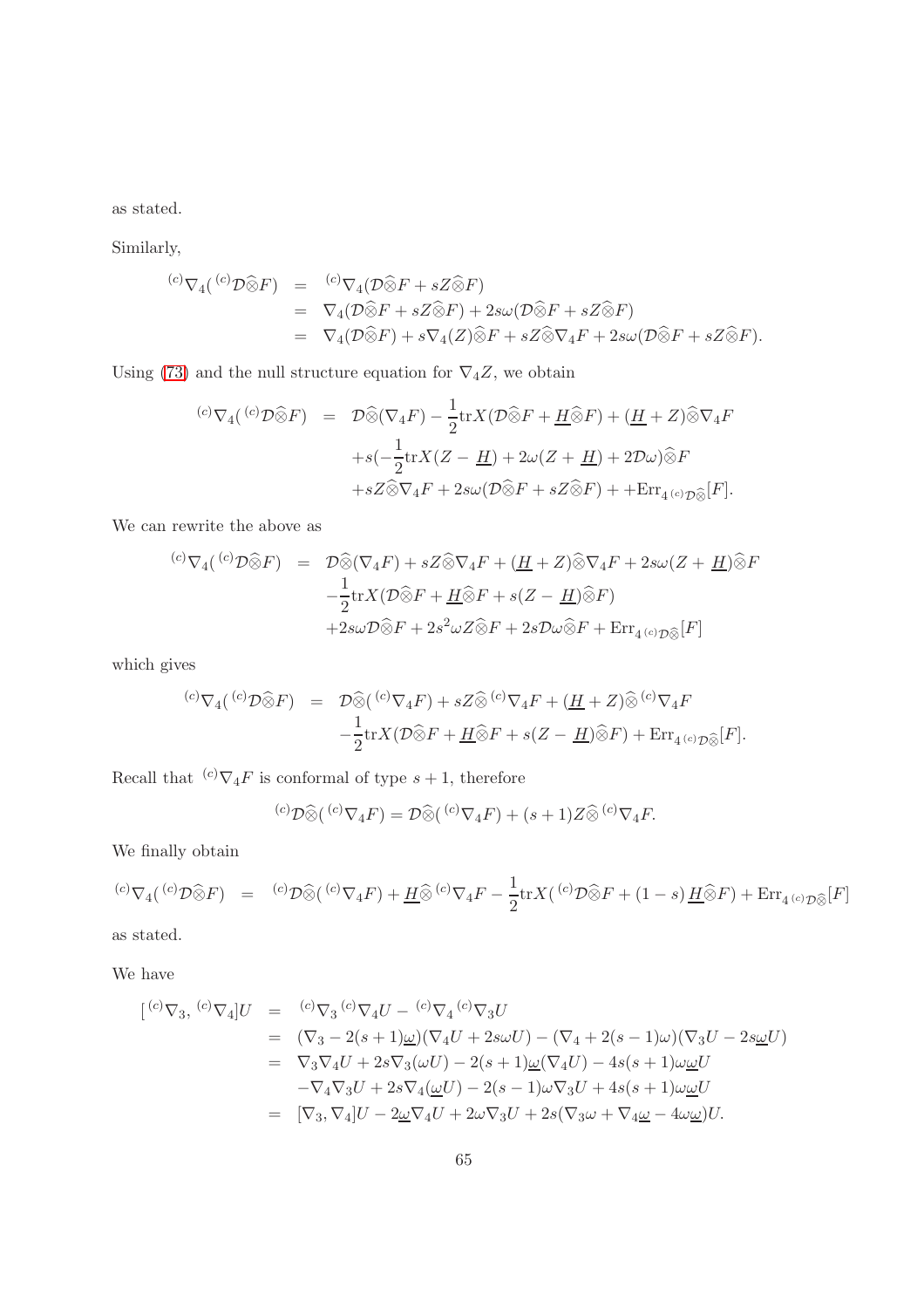Using [\(74\)](#page-59-1) and

$$
\nabla_3 \omega + \nabla_4 \underline{\omega} - 4\omega \underline{\omega} = \rho + (\eta - \underline{\eta}) \cdot \zeta - \eta \cdot \underline{\eta} + \xi \cdot \underline{\xi}
$$

we obtain

$$
\begin{array}{rcl}\n[{}^{(c)}\nabla_3, {}^{(c)}\nabla_4]U & = & -2\omega\nabla_3 U + 2\underline{\omega}\nabla_4 U + 2(\eta_c - \underline{\eta}_c)\nabla_c U - 4\eta\widehat{\otimes}(\underline{\eta} \cdot U) + 4\underline{\eta}\widehat{\otimes}(\eta \cdot U) + \text{Err}_{34}[U] \\
 & -2(P - \overline{P})U - 2\underline{\omega}\nabla_4 U + 2\omega\nabla_3 U + 2s(\rho + (\eta - \underline{\eta}) \cdot \zeta - \eta \cdot \underline{\eta})U \\
 & = & 2(\eta_c - \underline{\eta}_c)^{(c)}\nabla_c U + ((s - 2)P + (s + 2)\overline{P} - 2s\eta \cdot \underline{\eta})U \\
 & & -4\eta\widehat{\otimes}(\underline{\eta} \cdot U) + 4\underline{\eta}\widehat{\otimes}(\eta \cdot U) + \text{Err}_{34}[U]\n\end{array}
$$

as stated.

We have

$$
\begin{array}{rcl}\n^{(c)}\nabla_3 \overline{(c)} \mathcal{D} \cdot U & = & ^{(c)}\nabla_3 ((\overline{\mathcal{D}} + s\overline{Z}) \cdot U) \\
& = & \nabla_3 ((\overline{\mathcal{D}} + s\overline{Z}) \cdot U) - 2s\underline{\omega} ((\overline{\mathcal{D}} + s\overline{Z}) \cdot U) \\
& = & \nabla_3 (\overline{\mathcal{D}} \cdot U) + s\nabla_3 \overline{Z} \cdot U + s\overline{Z} \cdot \nabla_3 U - 2s\underline{\omega} ((\overline{\mathcal{D}} + s\overline{Z}) \cdot U).\n\end{array}
$$

Using the equation for  $\nabla_3 \overline{Z}$  and [\(79\)](#page-62-0), we have

$$
\begin{array}{rcl}\n\langle c \rangle \nabla_3 \overline{\langle c \rangle \mathcal{D}} \cdot U &=& \overline{\mathcal{D}} \cdot \nabla_3 U - \frac{1}{2} \overline{\text{tr}\underline{X}} \left( \overline{\mathcal{D}} \cdot U - 2\overline{H} \cdot U \right) + \overline{(H - Z)} \cdot \nabla_3 U + \text{Err}_{3\overline{\mathcal{D}}} [U] \\
&+ s \left( -\frac{1}{2} \overline{\text{tr}\underline{X}} (\overline{Z} + \overline{H}) + 2\underline{\omega} (\overline{Z} - \overline{H}) - 2\overline{\mathcal{D}} \underline{\omega} \right) \cdot U + s \overline{Z} \cdot \nabla_3 U - 2s \underline{\omega} ((\overline{\mathcal{D}} + s \overline{Z}) \cdot U).\n\end{array}
$$

We can rewrite the above as

$$
{}^{(c)}\nabla_3 \overline{{}^{(c)}\mathcal{D}} \cdot U = \overline{{}^{(c)}\mathcal{D}} \cdot ({}^{(c)}\nabla_3 U) - \frac{1}{2} \overline{\text{tr}\underline{X}} (\overline{{}^{(c)}\mathcal{D}} \cdot U + (s-2)\overline{H} \cdot U) + \overline{H} \cdot {}^{(c)}\nabla_3 U + \text{Err}_{3\overline{D}}[U]
$$

which gives the desired formula.

We have

$$
\begin{array}{rcl}\n^{(c)}\nabla_3 \,^{(c)}\nabla_a U_{bc} & = & ^{(c)}\nabla_3 (\nabla_a U_{bc} + s\zeta_a U_{bc}) \\
& = & \nabla_3 (\nabla_a U_{bc} + s\zeta_a U_{bc}) - 2s\underline{\omega}(\nabla_a U_{bc} + s\zeta_a U_{bc}) \\
& = & \nabla_3 \nabla_a U_{bc} + s\nabla_3 \zeta_a U_{bc} + s\zeta_a \nabla_3 U_{bc} - 2s\underline{\omega}(\nabla_a U_{bc} + s\zeta_a U_{bc}).\n\end{array}
$$

Using [\(76\)](#page-59-2) and the null structure equation

$$
\nabla_3 \zeta + 2\nabla \underline{\omega} = -\frac{1}{2} \text{tr} \underline{\chi}(\zeta + \eta) - \frac{1}{2} {^{(a)}} \text{tr} \underline{\chi}({^*}\zeta + {^*}\eta) + 2 \underline{\omega}(\zeta - \eta)
$$

$$
+ \widehat{\chi} \cdot \underline{\xi} + \frac{1}{2} \text{tr} \chi \underline{\xi} + \frac{1}{2} {^{(a)}} \text{tr} \chi {^*}\underline{\xi} + 2 \omega \underline{\xi} - \widehat{\chi} \cdot (\zeta + \eta) - \underline{\beta}
$$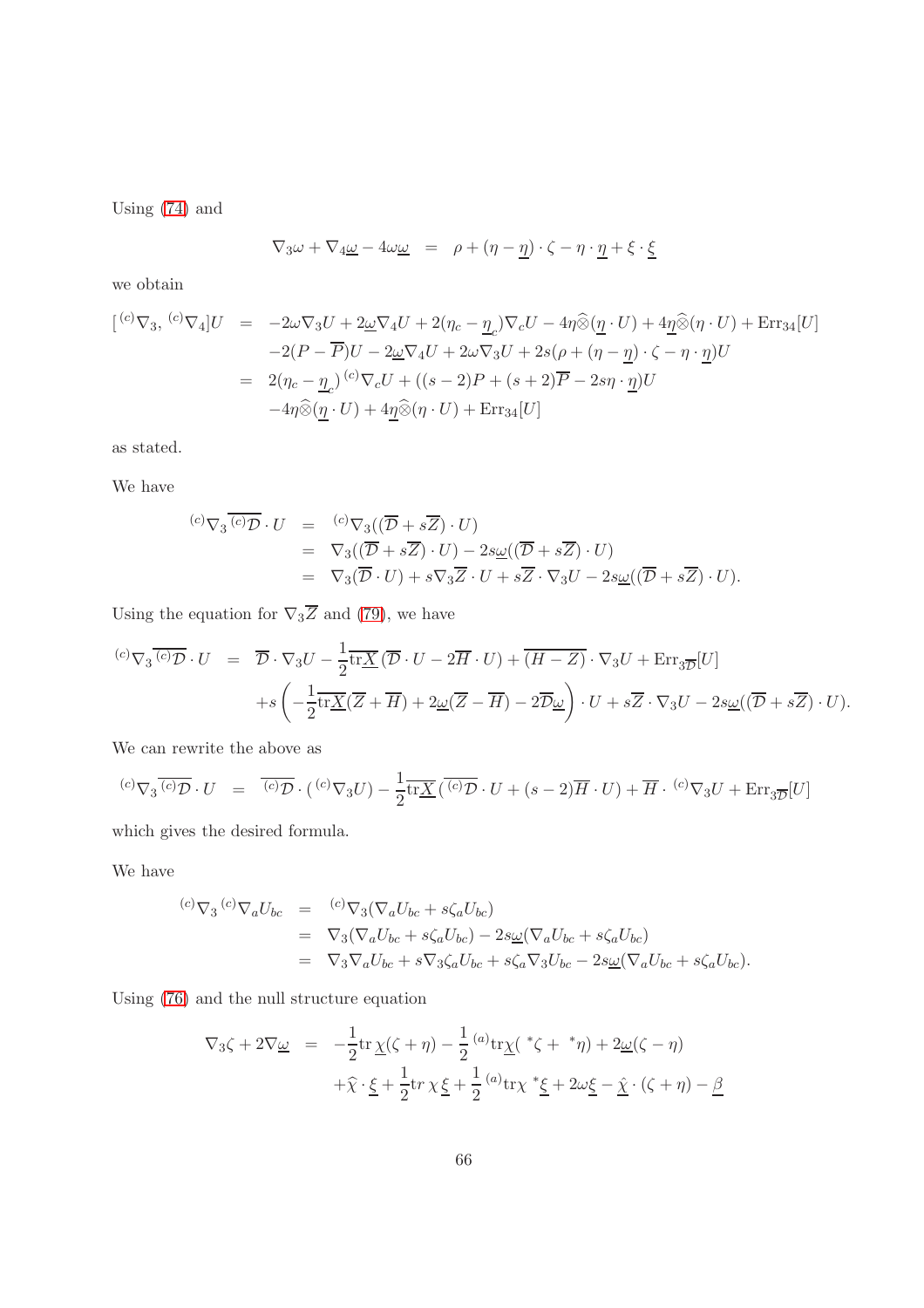we obtain

$$
\begin{split}\n\text{(c)} \nabla_3 \text{ }^{(c)} \nabla_a U_{bc} &= \nabla_a \nabla_3 U_{bc} - \frac{1}{2} \text{tr} \underline{\chi} \left( \nabla_a U_{bc} + \eta_b U_{ac} + \eta_c U_{ab} - \delta_{ab} (\eta \cdot U)_c - \delta_{ac} (\eta \cdot U)_b \right) \\
&\quad - \frac{1}{2} \left( \alpha \right) \text{tr} \underline{\chi} \left( \sqrt[k]{a} U_{bc} + \eta_b \sqrt[k]{a} U_{ac} + \eta_c \sqrt[k]{a} U_{ab} - \epsilon_{ab} (\eta \cdot U)_c - \epsilon_{ac} (\eta \cdot U)_b \right) \\
&\quad + (\eta_a - \zeta_a) \nabla_3 U_{bc} \\
&\quad + s(-2 \nabla_a \underline{\omega} - \frac{1}{2} \text{tr} \underline{\chi} (\zeta_a + \eta_a) - \frac{1}{2} \left( \alpha \right) \text{tr} \underline{\chi} (\sqrt[k]{a} + \sqrt[k]{a} + \eta_a) + 2 \underline{\omega} (\zeta_a - \eta_a) \right) U_{bc} \\
&\quad + s \zeta_a \nabla_3 U_{bc} - 2s \underline{\omega} (\nabla_a U_{bc} + s \zeta_a U_{bc}) + \text{Err}_{3abc} [U].\n\end{split}
$$

We can rewrite the above as

$$
\begin{split}\n\text{(c)} \nabla_3 \text{ }^{(c)} \nabla_a U_{bc} &= \nabla_a \nabla_3 U_{bc} + s \zeta_a \nabla_3 U_{bc} + (\eta_a - \zeta_a) \nabla_3 U_{bc} + 2s \underline{\omega} (\zeta_a - \eta_a) U_{bc} \\
&- \frac{1}{2} \text{tr} \underline{\chi} \left( \nabla_a U_{bc} + s(\zeta_a + \eta_a) U_{bc} + \eta_b U_{ac} + \eta_c U_{ab} - \delta_{ab} (\eta \cdot U)_c - \delta_{ac} (\eta \cdot U)_b \right) \\
&- \frac{1}{2} \left( \omega_{\text{tr}} \underline{\chi} \left( \sqrt[k]{a} U_{bc} + s(\sqrt[k]{a} + \sqrt[k]{a} + \eta_b) U_{bc} + \eta_b \sqrt[k]{a} U_{ac} + \eta_c \sqrt[k]{a} \right) \\
&- \varepsilon_{ab} (\eta \cdot U)_{c} - \varepsilon_{ac} (\eta \cdot U)_{b} \right) \\
&- 2s \underline{\omega} \nabla_a U_{bc} - 2s^2 \underline{\omega} \zeta_a U_{bc} - 2s \nabla_a \underline{\omega} U_{bc} + \text{Err}_{3abc} [U]\n\end{split}
$$

which gives

$$
\begin{array}{rcl}\n^{(c)}\nabla_3 \,^{(c)}\nabla_a U_{bc} & = & \nabla_a \,^{(c)}\nabla_3 U_{bc} + s\zeta_a \,^{(c)}\nabla_3 U_{bc} + (\eta_a - \zeta_a) \,^{(c)}\nabla_3 U_{bc} \\
 & -\frac{1}{2} \text{tr} \, \underline{\chi} \left( \,^{(c)}\nabla_a U_{bc} + s(\eta_a) U_{bc} + \eta_b U_{ac} + \eta_c U_{ab} - \delta_{ab} (\eta \cdot U)_c - \delta_{ac} (\eta \cdot U)_b \right) \\
 & -\frac{1}{2} \,^{(a)}\text{tr} \underline{\chi} \left( \,^{*(c)}\nabla_a U_{bc} + s(\,^{*}\eta_a) U_{bc} + \eta_b \,^{*}U_{ac} + \eta_c \,^{*}U_{ab} \right. \\
 & & - \in_{ab} (\eta \cdot U)_c - \in_{ac} (\eta \cdot U)_b \right) + \text{Err}_{3abc} [U].\n\end{array}
$$

Recall that  $(c) \nabla_3 U$  is of conformal type  $s - 1$ , therefore

$$
{}^{(c)}\nabla_a {}^{(c)}\nabla_3 U_{bc} = \nabla_a {}^{(c)}\nabla_3 U_{bc} + (s-1)\zeta_a {}^{(c)}\nabla_3 U_{bc}.
$$

We finally obtain

$$
\begin{array}{rcl}\n\text{(c)}\nabla_3 \text{ }^{(c)}\nabla_a U_{bc} & = & \text{ }^{(c)}\nabla_3 U_{bc} + \eta_a \text{ }^{(c)}\nabla_3 U_{bc} \\
 & -\frac{1}{2} \text{tr} \underline{\chi} \left( \text{ }^{(c)}\nabla_a U_{bc} + s(\eta_a) U_{bc} + \eta_b U_{ac} + \eta_c U_{ab} - \delta_{ab} (\eta \cdot U)_c - \delta_{ac} (\eta \cdot U)_b \right) \\
 & -\frac{1}{2} \text{ }^{(a)}\text{tr} \underline{\chi} \left( \text{ }^{*(c)}\nabla_a U_{bc} + s(\text{ }^{*}\eta_a) U_{bc} + \eta_b \text{ }^{*}U_{ac} + \eta_c \text{ }^{*}U_{ab} \right. \\
 & & - \in_{ab} (\eta \cdot U)_c - \in_{ac} (\eta \cdot U)_b \right) + \text{Err}_{3abc}[U]\n\end{array}
$$

as stated.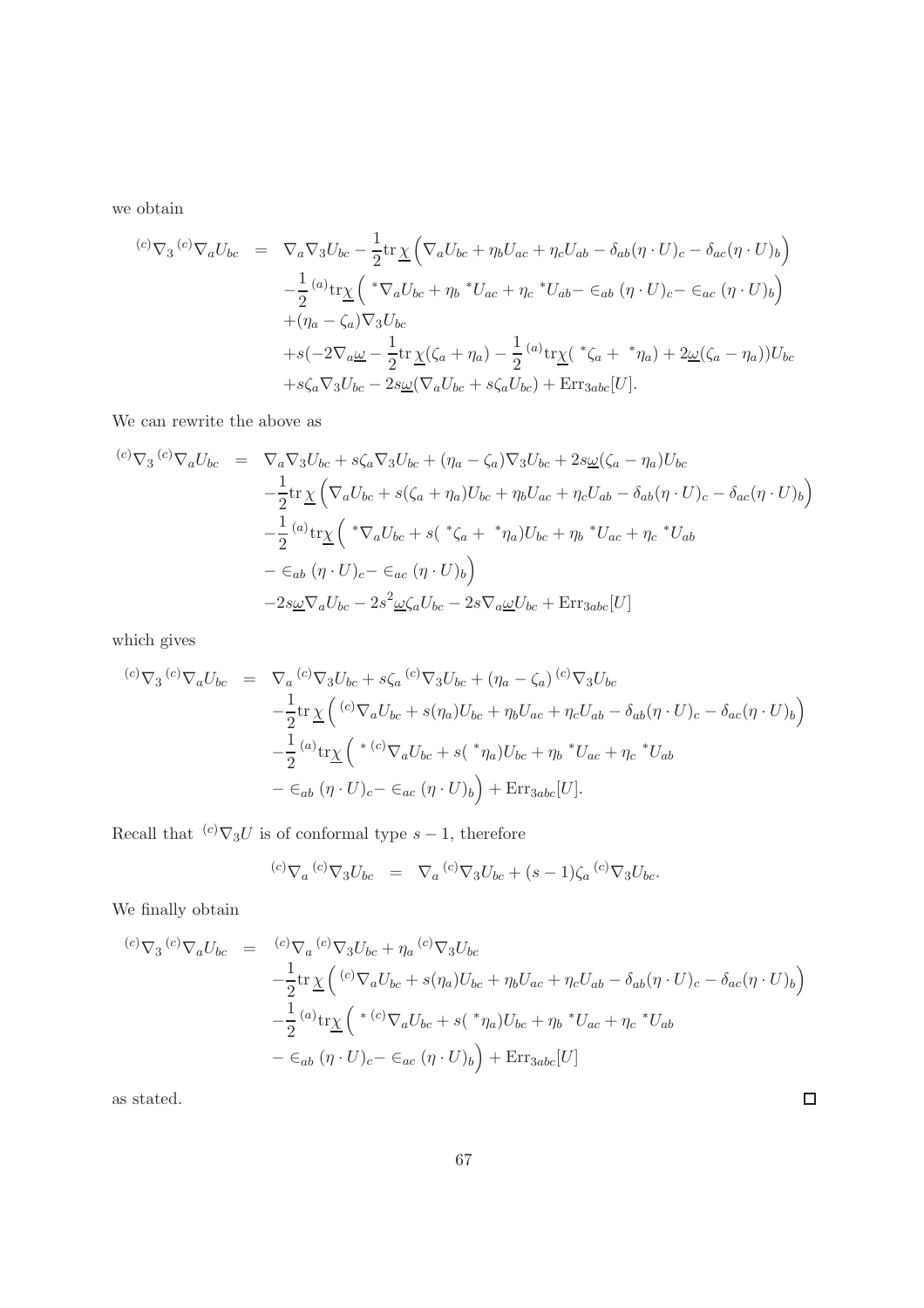# 6 The wave operator for perturbations of Kerr

In this section we derive the expression for the wave operator for anti-self dual tensors in perturbations of Kerr.

## 6.1 The Gauss equation

To derive the wave operator, we need to specialize the Gauss equation [\(43\)](#page-26-0) to a tensor  $\Psi \in \mathcal{S}_2(\mathbb{C})$ in a perturbation of Kerr. We will use this formula in Proposition [6.2.](#page-69-0)

**Proposition 6.1.** We have for  $\Psi \in \mathcal{S}_2(\mathbb{C})$ :

$$
\left(\nabla_1\nabla_2 - \nabla_2\nabla_1\right)\Psi = \frac{1}{2}\left({}^{(a)}tr\chi\nabla_3 + {}^{(a)}tr\chi\nabla_4\right)\Psi + 2i\left(\frac{1}{4}tr\chi tr\chi + \frac{1}{4}{}^{(a)}tr\chi\left({}^{a)}tr\chi + \rho\right)\Psi
$$
  
+ 
$$
Err_{12}[\Psi]
$$
 (80)

or also

<span id="page-67-1"></span>
$$
\begin{aligned} \left(\nabla_1 \nabla_2 - \nabla_2 \nabla_1\right) \Psi &= \frac{1}{2} \left( \,^{(a)} \operatorname{tr} \chi \nabla_3 + \,^{(a)} \operatorname{tr} \chi \nabla_4 \right) \Psi + i \left( \frac{1}{4} \operatorname{tr} X \overline{\operatorname{tr} X} + \frac{1}{4} \operatorname{tr} \underline{X} \overline{\operatorname{tr} X} + P + \overline{P} \right) \Psi \\ &+ \operatorname{Err}_{12}[\Psi] \end{aligned} \tag{81}
$$

where

$$
Err_{12}[\Psi] = r^{-1}\Gamma_g \cdot \Psi.
$$

Proof. From  $(43)$ , we have

$$
(\nabla_a \nabla_b - \nabla_b \nabla_a) \Psi_{st} = \frac{1}{2} \epsilon_{ab} (^{(a)} \text{tr} \chi \nabla_3 + ^{(a)} \text{tr} \chi \nabla_4) \Psi_{st} - \frac{1}{2} E_{sdab} \Psi_{dt} - \frac{1}{2} E_{tdab} \Psi_{sd}
$$
  
+ 
$$
(- \epsilon_{sd} \epsilon_{ab} \rho) \Psi_{dt} + (- \epsilon_{td} \epsilon_{ab} \rho) \Psi_{sd}
$$

where

<span id="page-67-0"></span>
$$
E_{cdab}: = \chi_{ac}\chi_{bd} + \chi_{ac}\chi_{bd} - \chi_{bc}\chi_{ad} - \chi_{bc}\chi_{ad}.
$$
\n(82)

We now compute the  $E$  as given by  $(82)$ . We have:

$$
\chi_{ac}\underline{\chi}_{bd} = \frac{1}{4} \left( \text{tr}\,\chi\delta_{ac} + {}^{(a)}\text{tr}\chi \in_{ac} \right) \left( \text{tr}\,\underline{\chi}\delta_{bd} + {}^{(a)}\text{tr}\chi \in_{bd} \right) + r^{-1}\Gamma_g
$$
\n
$$
= \frac{1}{4} \left( \text{tr}\,\chi\text{tr}\,\underline{\chi}\delta_{ac}\delta_{bd} + {}^{(a)}\text{tr}\chi \in_{ac}\in_{bd} + \delta_{ac}\in_{bd} \text{tr}\,\chi \in_{ac}\delta_{bd} {}^{(a)}\text{tr}\chi\text{tr}\,\underline{\chi} \right) + r^{-1}\Gamma_g,
$$
\n
$$
\underline{\chi}_{ac}\chi_{bd} = \frac{1}{4} \left( \text{tr}\,\chi\text{tr}\,\chi\delta_{ac}\delta_{bd} + {}^{(a)}\text{tr}\chi \in_{ac}\in_{bd} + \delta_{ac}\in_{bd} \text{tr}\,\chi \in_{ac}\delta_{bd} {}^{(a)}\text{tr}\chi + \epsilon_{ac}\delta_{bd} {}^{(a)}\text{tr}\chi\text{tr}\,\chi \right) + r^{-1}\Gamma_g,
$$
\n
$$
\chi_{bc}\underline{\chi}_{ad} = \frac{1}{4} \left( \text{tr}\,\chi\text{tr}\,\chi\delta_{bc}\delta_{ad} + {}^{(a)}\text{tr}\chi \in_{bc}\in_{ad} + \delta_{bc}\in_{ad} \text{tr}\,\chi \in_{ac}\delta_{ad} {}^{(a)}\text{tr}\chi + \epsilon_{bc}\delta_{ad} {}^{(a)}\text{tr}\chi\text{tr}\,\chi \right) + r^{-1}\Gamma_g,
$$
\n
$$
\underline{\chi}_{bc}\chi_{ad} = \frac{1}{4} \left( \text{tr}\,\chi\text{tr}\,\chi\delta_{bc}\delta_{ad} + {}^{(a)}\text{tr}\chi \in_{bc}\in_{ad} + \delta_{bc}\in_{ad} \text{tr}\,\chi \in_{ac}\delta_{ad} {}^{(a)}\text{tr}\chi + \epsilon_{bc}\delta_{ad} {}^{(a)}\text{tr}\chi\text{tr}\,\chi \right) + r^{-1}\Gamma_g.
$$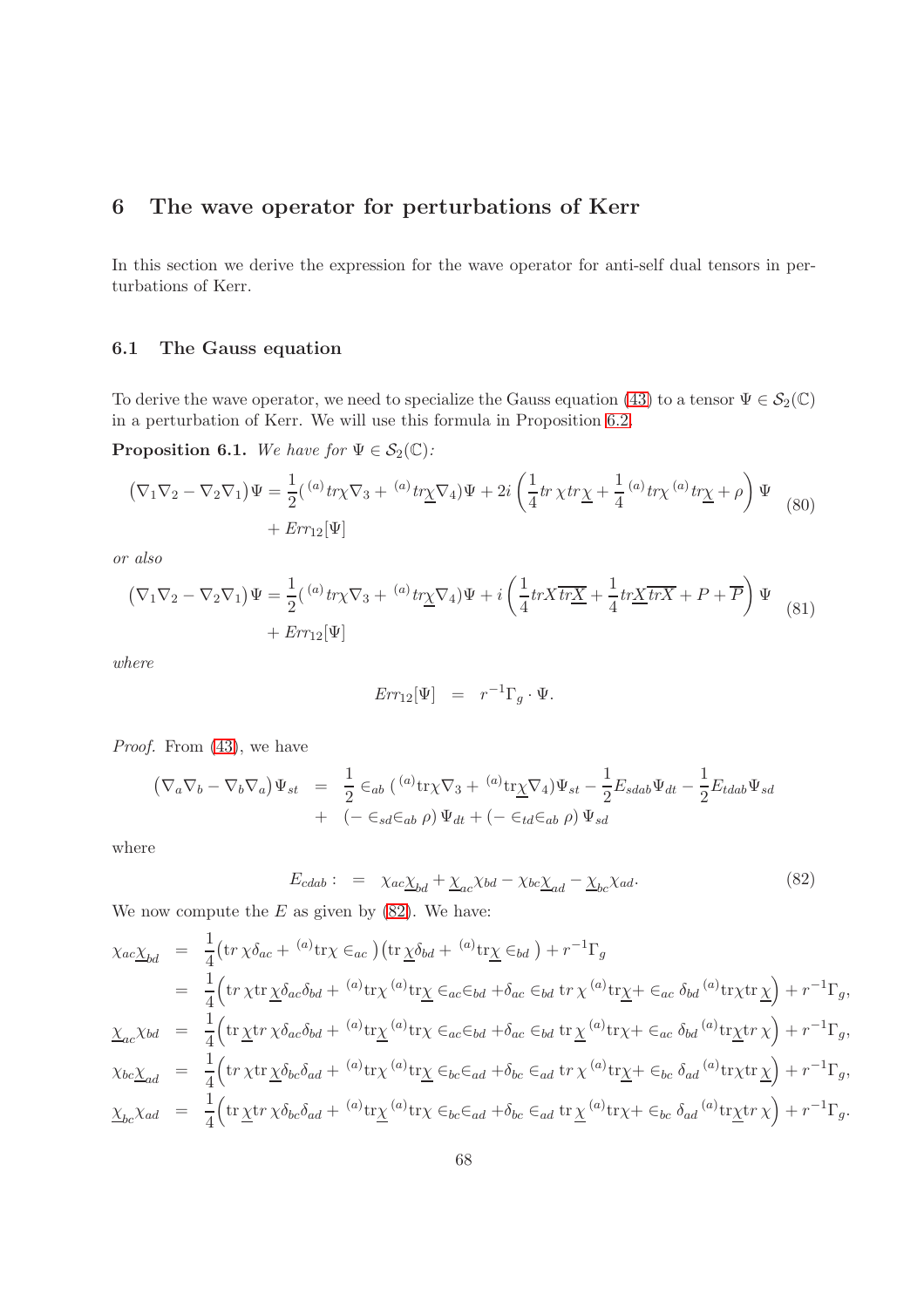Thus,

$$
E_{cdab} = \chi_{ac}\chi_{bd} + \chi_{ac}\chi_{bd} - \chi_{bc}\chi_{ad} - \chi_{bc}\chi_{ad}
$$
  
\n
$$
= \frac{1}{2}\text{tr}\,\chi\text{tr}\,\underline{\chi}(\delta_{ac}\delta_{bd} - \delta_{bc}\delta_{ad}) + \frac{1}{2} {}^{(a)}\text{tr}\chi^{(a)}\text{tr}\underline{\chi}(\epsilon_{ac}\epsilon_{bd} - \epsilon_{bc}\epsilon_{ad})
$$
  
\n
$$
+ \frac{1}{4}(\delta_{ac}\epsilon_{bd} + \epsilon_{ac}\delta_{bd} - \delta_{bc}\epsilon_{ad} - \epsilon_{bc}\delta_{ad})\text{tr}\,\chi^{(a)}\text{tr}\underline{\chi}
$$
  
\n
$$
+ \frac{1}{4}(\epsilon_{ac}\,\delta_{bd} + \delta_{ac}\epsilon_{bd} - \epsilon_{bc}\,\delta_{ad} - \delta_{bc}\epsilon_{ad}) {}^{(a)}\text{tr}\chi\text{tr}\,\underline{\chi} + r^{-1}\Gamma_{g}.
$$

Observe that

$$
E_{1112} = \frac{1}{4} (\delta_{11} \epsilon_{21} - \epsilon_{21} \delta_{11}) \text{tr} \chi^{(a)} \text{tr} \underline{\chi} + \frac{1}{4} (\delta_{11} \epsilon_{21} - \epsilon_{21} \delta_{11})^{(a)} \text{tr} \chi \text{tr} \underline{\chi} + r^{-1} \Gamma_g = r^{-1} \Gamma_g,
$$
  
\n
$$
E_{2212} = \frac{1}{4} (\epsilon_{12} \delta_{22} - \delta_{22} \epsilon_{12}) \text{tr} \chi^{(a)} \text{tr} \underline{\chi} + \frac{1}{4} (\epsilon_{12} \delta_{22} - \delta_{22} \epsilon_{12})^{(a)} \text{tr} \chi \text{tr} \underline{\chi} + r^{-1} \Gamma_g = r^{-1} \Gamma_g,
$$

and

$$
E_{1212} = \frac{1}{2} \text{tr} \chi \text{tr} \underline{\chi} (\delta_{11} \delta_{22}) + \frac{1}{2} {}^{(a)} \text{tr} \chi {}^{(a)} \text{tr} \underline{\chi} (-\epsilon_{21} \epsilon_{12}) + r^{-1} \Gamma_g = \frac{1}{2} \text{tr} \chi \text{tr} \underline{\chi} + \frac{1}{2} {}^{(a)} \text{tr} \chi {}^{(a)} \text{tr} \underline{\chi} + r^{-1} \Gamma_g,
$$
  
\n
$$
E_{2112} = \frac{1}{2} \text{tr} \chi \text{tr} \underline{\chi} (-\delta_{22} \delta_{11}) + \frac{1}{2} {}^{(a)} \text{tr} \chi {}^{(a)} \text{tr} \underline{\chi} (\epsilon_{12} \epsilon_{21}) + r^{-1} \Gamma_g = -\frac{1}{2} \text{tr} \chi \text{tr} \underline{\chi} - \frac{1}{2} {}^{(a)} \text{tr} \chi {}^{(a)} \text{tr} \underline{\chi} + r^{-1} \Gamma_g.
$$

Define  $Y_{st} = -\frac{1}{2}E_{sd12}\Psi_{dt} - \frac{1}{2}E_{td12}\Psi_{sd}$ . Since  $\Psi \in \mathcal{S}_2$  we have that  $\Psi_{12} = -i\Psi_{11}$  and  $\Psi_{11} = i\Psi_{12}$ and therefore evaluating  $Y$  in coordinates:

$$
Y_{11} = -\frac{1}{2} E_{1d12} \Psi_{d1} - \frac{1}{2} E_{1d12} \Psi_{1d} = -\frac{1}{2} E_{1112} \Psi_{11} - \frac{1}{2} E_{1212} \Psi_{21} - \frac{1}{2} E_{1112} \Psi_{11} - \frac{1}{2} E_{1212} \Psi_{12}
$$
  
\n
$$
= (-E_{1112} + iE_{1212}) \Psi_{11},
$$
  
\n
$$
Y_{12} = -\frac{1}{2} E_{1112} \Psi_{12} - \frac{1}{2} E_{1212} \Psi_{22} - \frac{1}{2} E_{2112} \Psi_{11} - \frac{1}{2} E_{2212} \Psi_{12} = (-E_{1112} + iE_{1212}) \Psi_{12}.
$$

This implies

$$
-\frac{1}{2}E_{sd12}\Psi_{dt} - \frac{1}{2}E_{td12}\Psi_{sd} = \frac{1}{2}i\left(\text{tr}\,\chi\text{tr}\,\underline{\chi} + {}^{(a)}\text{tr}\chi\,{}^{(a)}\text{tr}\underline{\chi}\right)\Psi_{st} + r^{-1}\Gamma_g\Psi.
$$

Define  $W_{st} = \mathbf{R}_{sd12} \Psi_{dt} + \mathbf{R}_{td12} \Psi_{sd}$ . Evaluating W in coordinates we have

$$
W_{11} = \mathbf{R}_{1d12} \Psi_{d1} + \mathbf{R}_{1d12} \Psi_{1d} = 2\mathbf{R}_{1212} \Psi_{12} = -2i \mathbf{R}_{1212} \Psi_{11} = 2i \rho \Psi_{11}.
$$

We obtain

$$
\mathbf{R}_{sd12}\Psi_{dt} + \mathbf{R}_{td12}\Psi_{sd} = 2i\rho\Psi_{st}.
$$

Putting the above together we obtain the final formula.

69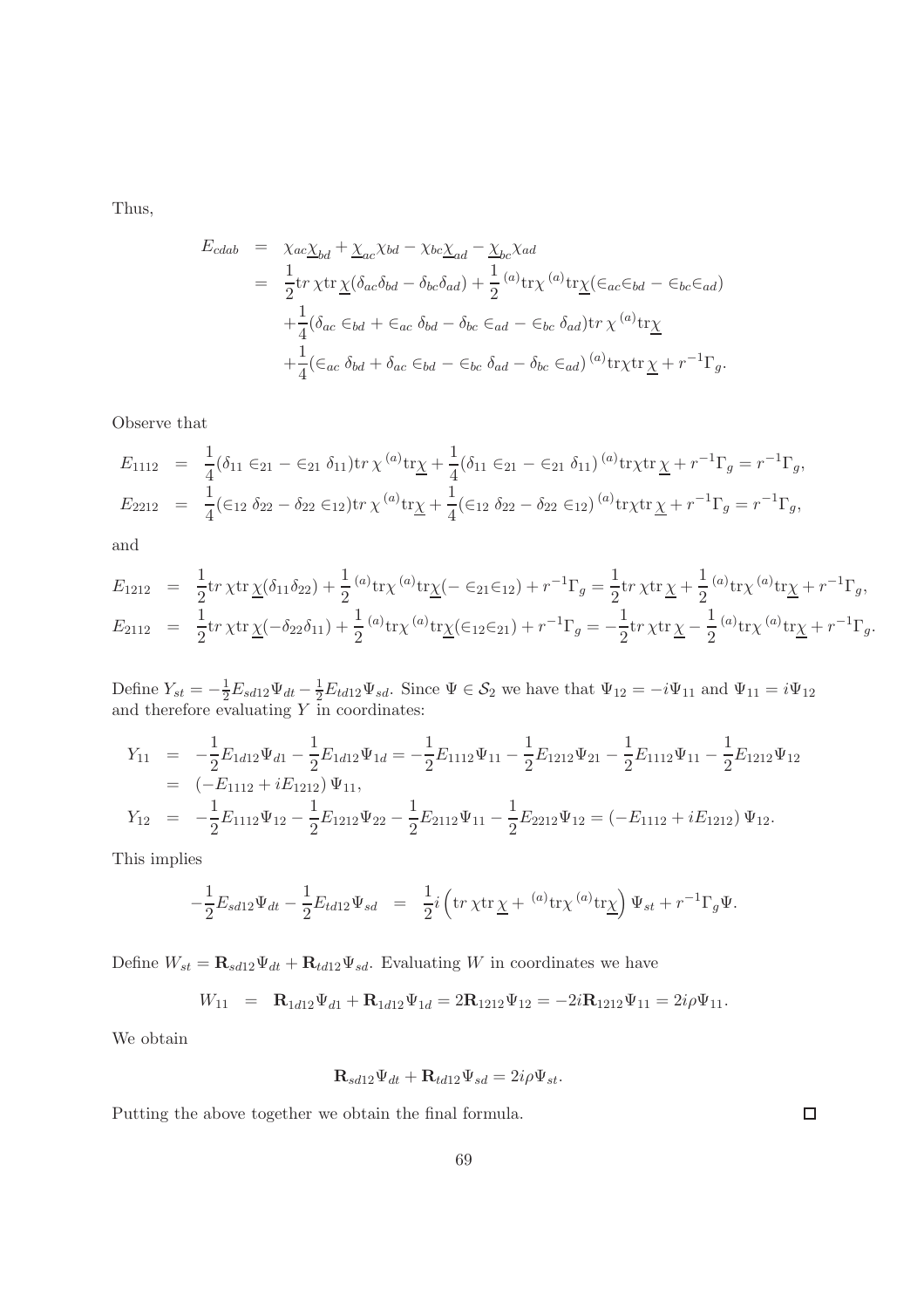#### 6.2 The wave equation using complex operators

We now express the Laplacian appearing in the canonical form of the wave equation in terms of the complex derivative. We summarize the result in the following.

<span id="page-69-0"></span>**Proposition 6.2.** Given  $\Psi \in \mathcal{S}_2(\mathbb{C})$  we have

<span id="page-69-1"></span>
$$
\mathcal{D}\widehat{\otimes}(\overline{\mathcal{D}}\cdot\Psi) = 2\Delta_2\Psi - i({^{(a)}tr}\chi\nabla_3 + {^{(a)}tr}\chi\nabla_4)\Psi \n+ \left(\frac{1}{2}trX\overline{tr}\underline{X} + \frac{1}{2}tr\underline{X}\overline{trX} + 2P + 2\overline{P}\right)\Psi + Err_{\mathcal{D}\widehat{\otimes}\overline{\mathcal{D}}}[\Psi]
$$
\n(83)

where

$$
Err_{\mathcal{D}\widehat{\otimes}\overline{\mathcal{D}}}[\Psi] = r^{-1}\Gamma_g \cdot \Psi.
$$

*Proof.* We define  $Y_{ab} := 2(\mathcal{D}\widehat{\otimes}(\overline{\mathcal{D}} \cdot \Psi))_{ab}$ , and express Y in coordinates. We have

$$
Y_{ab} = \mathcal{D}_a \overline{\mathcal{D}}^c \Psi_{cb} + \mathcal{D}_b \overline{\mathcal{D}}^c \Psi_{ca} - \delta_{ab} \mathcal{D}^d \overline{\mathcal{D}}^c \Psi_{dc}.
$$

By construction, Y is symmetric and traceless. We calculate first  $Y_{11} = -Y_{22}$ . For  $a = b = 1$  we derive

$$
Y_{11} = \mathcal{D}_1 \overline{\mathcal{D}}^c \Psi_{c1} + \mathcal{D}_1 \overline{\mathcal{D}}^c \Psi_{c1} - \delta_{11} \mathcal{D}^d \overline{\mathcal{D}}^c \Psi_{dc}
$$
  
\n
$$
= 2\mathcal{D}_1 \overline{\mathcal{D}}_c \Psi_{c1} - \mathcal{D}^d \overline{\mathcal{D}}^c \Psi_{dc}
$$
  
\n
$$
= 2\mathcal{D}_1 \overline{\mathcal{D}}_1 \Psi_{11} + 2\mathcal{D}_1 \overline{\mathcal{D}}_2 \Psi_{21} - \mathcal{D}^d \overline{\mathcal{D}}^1 \Psi_{d1} - \mathcal{D}^d \overline{\mathcal{D}}^2 \Psi_{d2}
$$
  
\n
$$
= 2\mathcal{D}_1 \overline{\mathcal{D}}_1 \Psi_{11} + 2\mathcal{D}_1 \overline{\mathcal{D}}_2 \Psi_{21} - \mathcal{D}_1 \overline{\mathcal{D}}_1 \Psi_{11} - \mathcal{D}_2 \overline{\mathcal{D}}_1 \Psi_{21} - \mathcal{D}_1 \overline{\mathcal{D}}_2 \Psi_{12} - \mathcal{D}_2 \overline{\mathcal{D}}_2 \Psi_{22}
$$
  
\n
$$
= \mathcal{D}_1 \overline{\mathcal{D}}_1 \Psi_{11} + \mathcal{D}_1 \overline{\mathcal{D}}_2 \Psi_{21} - \mathcal{D}_2 \overline{\mathcal{D}}_1 \Psi_{21} - \mathcal{D}_2 \overline{\mathcal{D}}_2 \Psi_{22}.
$$

Writing  $\Psi_{22} = -\Psi_{11}$ , we have

$$
Y_{11} = (\mathcal{D}_1 \overline{\mathcal{D}}_1 + \mathcal{D}_2 \overline{\mathcal{D}}_2) \Psi_{11} + (\mathcal{D}_1 \overline{\mathcal{D}}_2 - \mathcal{D}_2 \overline{\mathcal{D}}_1) \Psi_{12}.
$$

We compute

$$
Y_{11} = ((\nabla_1 + i * \nabla_1)(\nabla_1 - i * \nabla_1) + (\nabla_2 + i * \nabla_2)(\nabla_2 - i * \nabla_2))\Psi_{11} + ((\nabla_1 + i * \nabla_1)(\nabla_2 - i * \nabla_2) - (\nabla_2 + i * \nabla_2)(\nabla_1 - i * \nabla_1))\Psi_{12} = ((\nabla_1 + i \nabla_2)(\nabla_1 - i \nabla_2) + (\nabla_2 - i \nabla_1)(\nabla_2 + i \nabla_1))\Psi_{11} + ((\nabla_1 + i \nabla_2)(\nabla_2 + i \nabla_1) - (\nabla_2 - i \nabla_1)(\nabla_1 - i \nabla_2))\Psi_{12} = 2\Delta\Psi_{11} - 2i(\nabla_1\nabla_2 - \nabla_2\nabla_1)\Psi_{11} + 2(\nabla_1\nabla_2 - \nabla_2\nabla_1)\Psi_{12} + 2i\Delta\Psi_{12}.
$$

Using that  $\Psi_{12} = -i\Psi_{11}$ , we obtain

$$
Y_{11} = 2\Delta\Psi_{11} - 2i(\nabla_1\nabla_2 - \nabla_2\nabla_1)\Psi_{11} - 2i(\nabla_1\nabla_2 - \nabla_2\nabla_1)\Psi_{11} + 2\Delta\Psi_{11}
$$
  
=  $4\Delta\Psi_{11} - 4i(\nabla_1\nabla_2 - \nabla_2\nabla_1)\Psi_{11}.$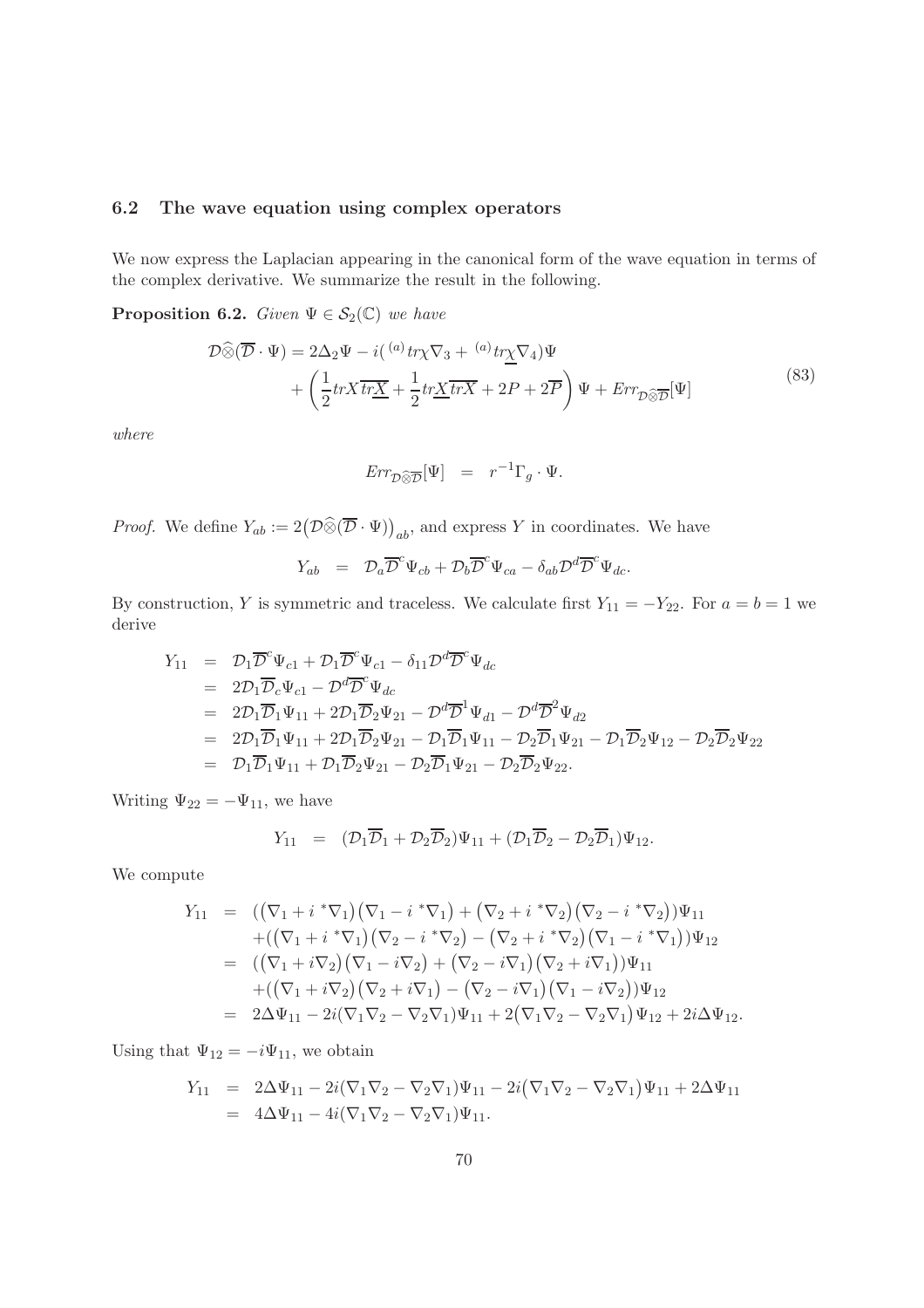We now compute  $Y_{12} = Y_{21}$ . For  $a = 1, b = 2$  we derive

$$
Y_{12} = \mathcal{D}_1 \overline{\mathcal{D}}^c \Psi_{c2} + \mathcal{D}_2 \overline{\mathcal{D}}^c \Psi_{c1} - \delta_{12} \mathcal{D}^d \overline{\mathcal{D}}^c \Psi_{dc}
$$
  
\n
$$
= \mathcal{D}_1 \overline{\mathcal{D}}_1 \Psi_{12} + \mathcal{D}_1 \overline{\mathcal{D}}_2 \Psi_{22} + \mathcal{D}_2 \overline{\mathcal{D}}_1 \Psi_{11} + \mathcal{D}_2 \overline{\mathcal{D}}_2 \Psi_{21}
$$
  
\n
$$
= (\mathcal{D}_1 \overline{\mathcal{D}}_1 + \mathcal{D}_2 \overline{\mathcal{D}}_2) \Psi_{12} + (\mathcal{D}_2 \overline{\mathcal{D}}_1 - \mathcal{D}_1 \overline{\mathcal{D}}_2) \Psi_{11}.
$$

We therefore obtain

$$
Y_{12} = 2\Delta\Psi_{12} - 2i(\nabla_1\nabla_2 - \nabla_2\nabla_1)\Psi_{12} - 2(\nabla_1\nabla_2 - \nabla_2\nabla_1)\Psi_{11} - 2i\Delta\Psi_{11}.
$$

Using that  $\Psi_{11} = i\Psi_{12}$ , we obtain

$$
Y_{12} = 4\Delta\Psi_{12} - 4i(\nabla_1\nabla_2 - \nabla_2\nabla_1)\Psi_{12}.
$$

Putting the above together we have

$$
Y_{ab} = 4\Delta\Psi_{ab} - 4i(\nabla_1\nabla_2 - \nabla_2\nabla_1)\Psi_{ab}.
$$

Using the Gauss formula [\(81\)](#page-67-1), we prove the desired formula.

By putting together the canonical expression for the wave equation and the above expression for the Laplacian, we obtain the following.

<span id="page-70-0"></span>**Corollary 6.3.** The wave equation for  $\Psi \in \mathcal{S}_2(\mathbb{C})$  can be written as

$$
\Box_2 \Psi = -\nabla_4 \nabla_3 \Psi + \frac{1}{2} \mathcal{D} \widehat{\otimes} (\overline{\mathcal{D}} \cdot \Psi) + \left(2\omega - \frac{1}{2} trX\right) \nabla_3 \Psi - \frac{1}{2} tr \underline{X} \nabla_4 \Psi + \frac{1}{2} (\underline{H} \cdot \overline{\mathcal{D}}) \Psi + \frac{1}{2} (\overline{H} \cdot \mathcal{D}) \Psi + \left(-\frac{1}{4} trX \overline{tr} \underline{X} - \frac{1}{4} tr \underline{X} \overline{tr} \overline{X} - 2P\right) \Psi + Err\Box_2 [\Psi]
$$
\n(84)

where

$$
Err_{\Box_2}[\Psi] = r^{-1} \Gamma_g \cdot \Psi.
$$

Proof. Consider [\(64\)](#page-53-0):

$$
\Box_2 \Psi = -\nabla_4 \nabla_3 \Psi + \Delta_2 \Psi + \left(2\omega - \frac{1}{2} \text{tr} \chi \right) \nabla_3 \Psi - \frac{1}{2} \text{tr} \underline{\chi} \nabla_4 \Psi + 2\underline{\eta} \cdot \nabla \Psi + (P - \overline{P}) \Psi
$$

where  $\Delta_2$  is the Laplacian on the horizontal structure for a 2-tensor. Using [\(83\)](#page-69-1) to write

$$
\Delta_2 \Psi = \frac{1}{2} \mathcal{D} \widehat{\otimes} (\overline{\mathcal{D}} \cdot \Psi) + \frac{1}{2} i ( \ ^{(a)} \text{tr} \chi \nabla_3 + \ ^{(a)} \text{tr} \underline{\chi} \nabla_4 ) \Psi - \left( \frac{1}{4} \text{tr} X \overline{\text{tr} \underline{X}} + \frac{1}{4} \text{tr} \underline{X} \overline{\text{tr} X} + P + \overline{P} \right) \Psi + \Gamma_g \Psi
$$

we obtain

$$
\Box_2 \Psi = -\nabla_4 \nabla_3 \Psi + \frac{1}{2} \mathcal{D} \widehat{\otimes} (\overline{\mathcal{D}} \cdot \Psi) + \left(2\omega - \frac{1}{2} \text{tr} X\right) \nabla_3 \Psi - \frac{1}{2} \text{tr} \underline{X} \nabla_4 \Psi + \frac{1}{2} (\underline{H} \cdot \overline{\mathcal{D}}) \Psi + \frac{1}{2} (\overline{H} \cdot \mathcal{D}) \Psi
$$
  
+  $\left(-\frac{1}{4} \text{tr} X \overline{\text{tr} \underline{X}} - \frac{1}{4} \text{tr} \underline{X} \overline{\text{tr} X} - 2\overline{P}\right) \Psi + \Gamma_g \Psi$   
where we used  $(H \cdot \overline{\mathcal{D}}) \Psi + (\overline{H} \cdot \mathcal{D}) \Psi = 4\eta \cdot \nabla \Psi.$ 

where we used  $(\,\underline{H}\cdot \overline{\mathcal{D}}) \Psi + (\overline{\,\underline{H}}\cdot \mathcal{D}) \Psi = 4 \underline{\eta} \cdot \nabla \Psi.$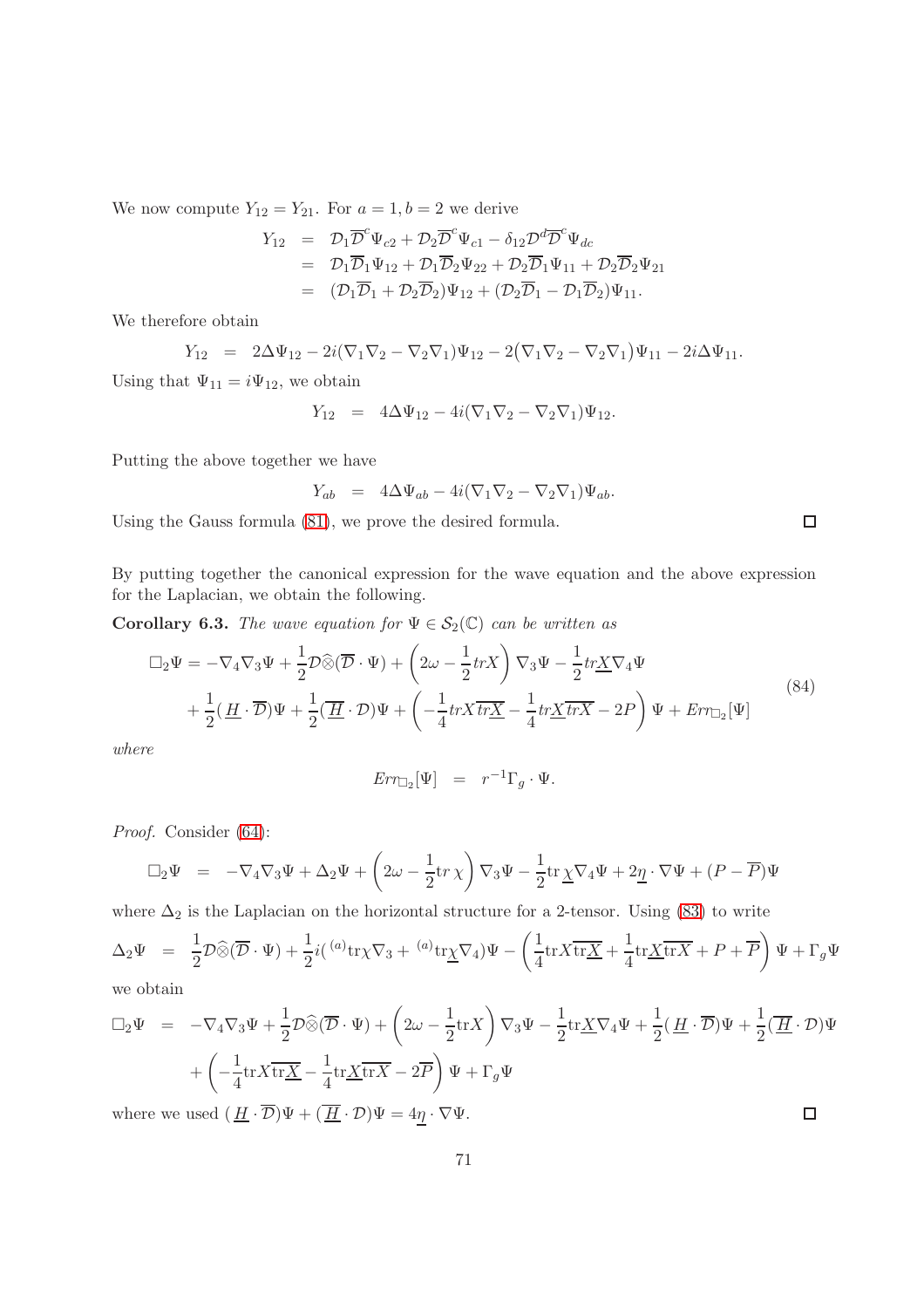For  $\Psi \in \mathcal{S}_2(\mathbb{C})$  of conformal type 0 we can write

$$
\Box_2 \Psi = - {}^{(c)}\nabla_4 {}^{(c)}\nabla_3 \Psi + \frac{1}{2} {}^{(c)}\mathcal{D}\widehat{\otimes} (\overline{{}^{(c)}\mathcal{D}} \cdot \Psi) + \left( -\frac{1}{4} \text{tr} X \overline{\text{tr}X} - \frac{1}{4} \text{tr} \underline{X} \overline{\text{tr}X} - 2P \right) \Psi \n- \frac{1}{2} \text{tr} \underline{X} {}^{(c)}\nabla_4 \Psi - \frac{1}{2} \text{tr} X {}^{(c)}\nabla_3 \Psi + \frac{1}{2} (\underline{H} \cdot {}^{(c)}\mathcal{D}) \Psi + \frac{1}{2} (\overline{H} \cdot {}^{(c)}\mathcal{D}) \Psi + \text{Err}_{\Box_2} [\Psi]
$$
\n(85)

which is the invariant conformal wave operator for  $\Psi \in \mathcal{S}_2$  of conformal type 0.

#### 6.3 The projection of the wave operator

In what follows, we consider the wave equation satisfied by symmetric traceless complex 2 tensors,  $A, Q(A), \mathfrak{q} \in \mathcal{S}_2(\mathbb{C})$ . On the other hand, the equations governing linearized gravity around Kerr which are known in the literature, for instance the Teukolsky equation, are equations for complex scalars of spin  $\pm 2$ . Such equations for complex scalars can be obtained by projecting the corresponding 2-tensor to its first components.

In the following Lemma, we make the explicit connection between the wave operator applied to a 2-tensor and the wave equation verified by its projection, which is a scalar function of spin  $\pm 2$ .

**Proposition 6.4.** Let  $\Psi \in S_2(\mathbb{C})$  and let  $\psi$  be its projection to its first components, i.e.  $\psi =$  $\Psi(e_1, e_1) = \Psi_{11}$ . Then

$$
(\Box_2 \Psi)_{11} = \Box_g \psi + i \frac{4}{|q|^2} \frac{\cos \theta}{\sin^2 \theta} \mathbf{Z}(\psi) - \left(\frac{4}{|q|^2} \cot^2 \theta + a\tilde{V}\right) \psi + r^{-1} \Gamma_g \psi \tag{86}
$$

where  $\Box_2$  and  $\Box_g$  are the wave operators for 2-tensors and scalars respectively, for perturbations of Kerr.

*Proof.* Using Corollary [6.3](#page-70-0) and Lemma [A.1,](#page-103-0) the projection of the wave operator  $\Box_2$  for a perturbation of Kerr applied to a 2-tensor  $\Psi$  can be computed:

$$
(\Box_2 \Psi)_{11} = -(\nabla_4 \nabla_3 \Psi)_{11} + \frac{1}{2} \mathcal{D} \widehat{\otimes} (\overline{\mathcal{D}} \cdot \Psi)_{11} + (2\omega - \frac{1}{2} \text{tr} X) (\nabla_3 \Psi)_{11} - \frac{1}{2} \text{tr} \underline{X} (\nabla_4 \Psi)_{11} + (2\underline{\eta} \cdot \nabla \Psi)_{11} + \left( -\frac{1}{4} \text{tr} X \overline{\text{tr} X} - \frac{1}{4} \text{tr} \underline{X} \overline{\text{tr} X} - 2\overline{\mathcal{P}} \right) \Psi_{11} + r^{-1} \Gamma_g \Psi_{11} = -e_4 e_3 \psi - i^{(a)} \text{tr} \underline{\chi} e_4(\psi) - i^{(a)} \text{tr} \underline{\chi} e_3(\psi) + \Delta \psi - \frac{1}{2} i^{(a)} \text{tr} \underline{\chi} e_3(\psi) - \frac{1}{2} i^{(a)} \text{tr} \underline{\chi} e_4(\psi) + 4i \Lambda e_2(\psi) + \left( -4\Lambda^2 + \frac{1}{2} \text{tr} \, \underline{\chi} \text{tr} \, \underline{\chi} + 2\rho \right) \psi - \frac{1}{2} (\text{tr} \, \underline{\chi} - i^{(a)} \text{tr} \underline{\chi}) e_3(\psi) - \frac{1}{2} (\text{tr} \, \underline{\chi} - i^{(a)} \text{tr} \underline{\chi}) e_4(\psi) + 2\underline{\eta}_1 e_1(\psi) + 2\underline{\eta}_2 e_2(\psi) + \left( -\frac{1}{2} \text{tr} \, \underline{\chi} \text{tr} \, \underline{\chi} - 2\rho \right) \psi + a \tilde{V} \psi + r^{-1} \Gamma_g \psi
$$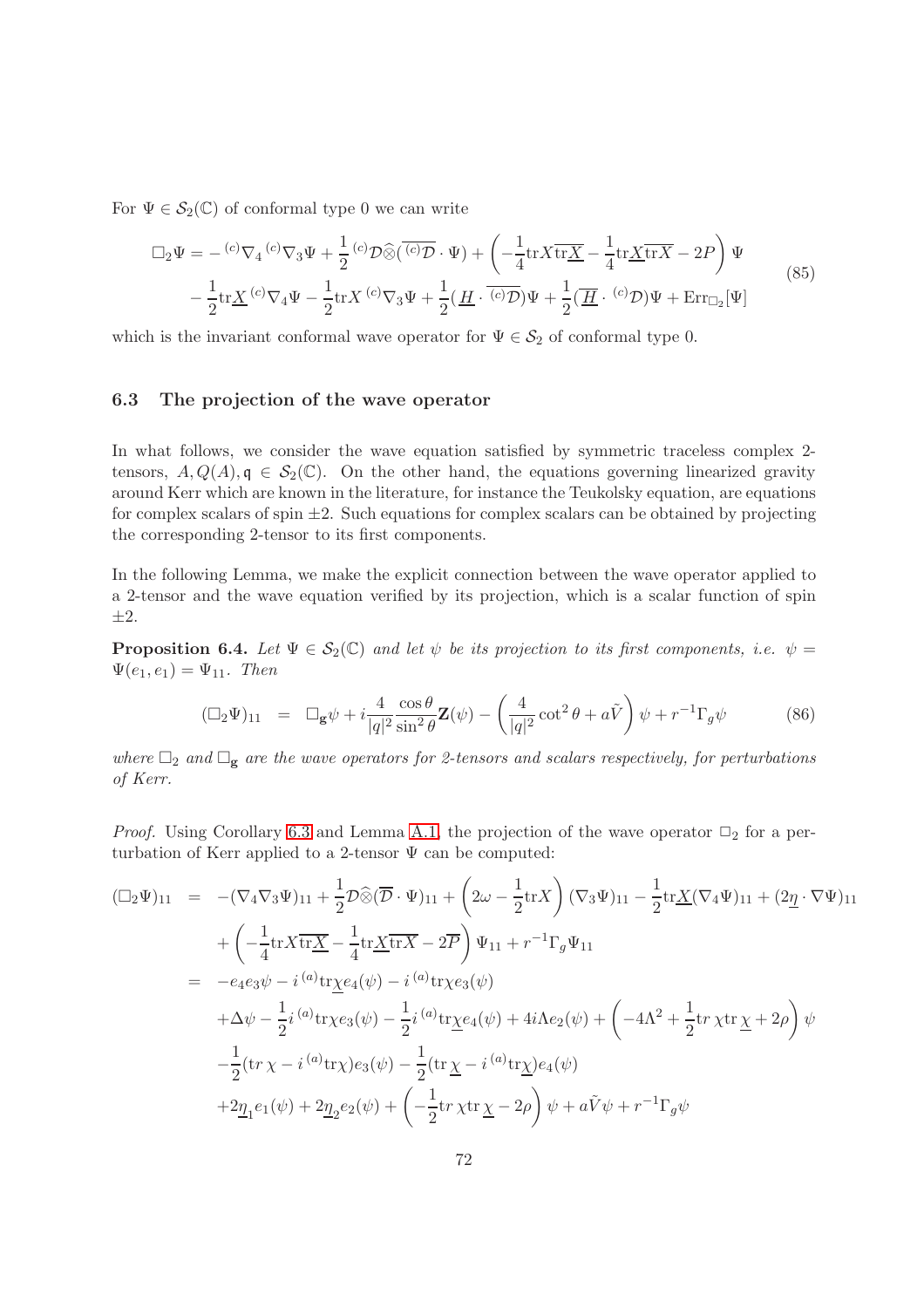where  $a\tilde{V}\psi$  denotes zero-th order term in  $\psi$ . This gives, using [\(125\)](#page-109-0):

$$
\begin{array}{rcl}\n(\Box_2 \Psi)_{11} & = & -e_4 e_3 \psi - \frac{1}{2} \text{tr} \ \chi e_3(\psi) - \frac{1}{2} \text{tr} \ \chi e_4(\psi) + \Delta \psi + 2 \underline{\eta}_1 e_1(\psi) + 2 \underline{\eta}_2 e_2(\psi) \\
&- i \,^{(a)} \text{tr} \chi e_4(\psi) - i \,^{(a)} \text{tr} \chi e_3(\psi) + 4i \Lambda e_2(\psi) - 4\Lambda^2 \psi + a \tilde{V} \psi \\
& = & \Box_g \psi - i \left( \,^{(a)} \text{tr} \chi e_4 + \,^{(a)} \text{tr} \chi e_3 - 4\Lambda e_2 \right)(\psi) - 4\Lambda^2 \psi + a \tilde{V} \psi + r^{-1} \Gamma_g \psi.\n\end{array}
$$

Recall that  $\Lambda = \frac{r^2 + a^2}{|a|^3}$  $\frac{d^2+a^2}{|q|^3} \cot \theta$ . Using [\(71\)](#page-58-0) and [\(72\)](#page-58-0) we have

$$
\begin{split}\n&= \frac{2a\Delta\cos\theta}{|q|^4}e_4 + \frac{2a\cos\theta}{|q|^2}e_3 - 4\frac{r^2 + a^2\cos\theta}{|q|^3\sin\theta}e_2 \\
&= \frac{2\cos\theta}{|q|^2}\left(\frac{a\Delta}{|q|^2}e_4 + ae_3 - 2\frac{r^2 + a^2}{|q|}\frac{1}{\sin\theta}e_2\right) \\
&= \frac{2\cos\theta}{|q|^2}\left(a\left(2\frac{r^2 + a^2}{|q|^2}\mathbf{T} + 2\frac{a}{|q|^2}\mathbf{Z}\right) - 2\frac{r^2 + a^2}{|q|}\frac{1}{\sin\theta}\left(\frac{a\sin\theta}{|q|}\mathbf{T} + \frac{1}{|q|\sin\theta}\mathbf{Z}\right)\right) \\
&= \frac{4\cos\theta}{|q|^4}\left(a^2 - (r^2 + a^2)\frac{1}{\sin^2\theta}\right)\mathbf{Z} \\
&= -\frac{4\cos\theta}{\sin^2\theta|q|^4}\left(r^2 + a^2\cos^2\theta\right)\mathbf{Z} = -\frac{4}{|q|^2}\frac{\cos\theta}{\sin^2\theta}\mathbf{Z}\n\end{split}
$$

which therefore gives [\(86\)](#page-71-0).

**Remark 6.5.** More generally, for a k-tensor  $\Psi \in S_k(\mathbb{C})$ , the projection of the wave equation for  $\Psi$  to its first component  $\psi = \Psi_{1...1}$  satisfies

 $\Box$ 

$$
(\Box_k \Psi)_{11} = \Box_g \psi + i \frac{2k}{|q|^2} \frac{\cos \theta}{\sin^2 \theta} \mathbf{Z}(\psi) - \left(\frac{k^2}{|q|^2} \cot^2 \theta + a\tilde{V}\right) \psi + r^{-1} \Gamma_g \psi.
$$

In the physics literature, this is referred to as the k-spin weighted wave equation, see for example [\[2\]](#page-137-0).

## 7 The Teukolsky equation

The curvature components  $A$  and  $\underline{A}$  are the only quantities which are invariant up to quadratic and higher order error terms to null frame transformations and vanish in Kerr. In the language of the previous section they are  $O(\epsilon^2)$ -invariant.

It is known that these curvature components satisfy wave equations which decouple from all other components at the linear level; the celebrated Teukolsky equations. In this section we derive, using our formalism, the corresponding Teukolsky equation for A while keeping track of the error terms generated by the perturbation from Kerr.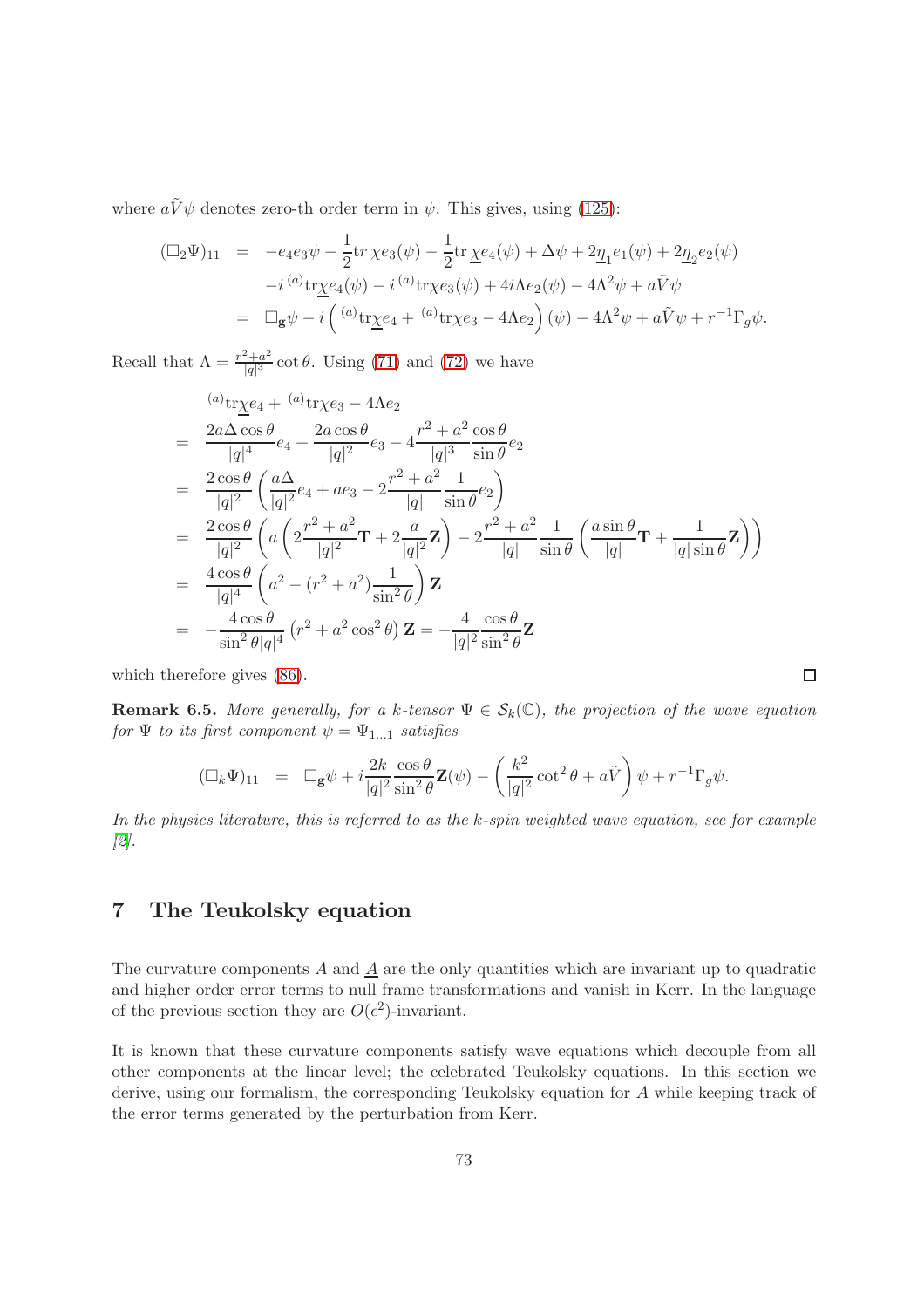<span id="page-73-3"></span>Proposition 7.1. The complex tensor A satisfies the following equation:

<span id="page-73-2"></span>
$$
\mathcal{L}(A) = Err[\mathcal{L}(A)] \tag{87}
$$

where

$$
\mathcal{L}(A) = - {}^{(c)}\nabla_4 {}^{(c)}\nabla_3 A + \frac{1}{2} {}^{(c)}\mathcal{D}\widehat{\otimes}(\overline{{}^{(c)}\mathcal{D}} \cdot A) + \left(-\frac{1}{2} trX - 2\overline{trX}\right) {}^{(c)}\nabla_3 A - \frac{1}{2} trX {}^{(c)}\nabla_4 A
$$
  
+ 
$$
\left(4H + \underline{H} + \overline{H}\right) \cdot {}^{(c)}\nabla A + \left(-\overline{trX} trX + 2\overline{P}\right)A + 2H\widehat{\otimes}(\overline{H} \cdot A)
$$
 (88)

with error term expressed schematically<sup>[18](#page-73-0)</sup>

$$
Err[\mathcal{L}(A)] = r^{-1}\mathfrak{d}^{\leq 1}(\Gamma_g B) + \Xi \nabla_3 B + l.o.t.
$$
\n(89)

Proof. According to Proposition [3.13,](#page-49-0) we have the following Bianchi identity for A:

<span id="page-73-1"></span>
$$
{}^{(c)}\nabla_3 A - {}^{(c)}\mathcal{D}\widehat{\otimes} B = -\frac{1}{2} \text{tr} \underline{X} A + 4H \widehat{\otimes} B - 3\overline{P} \widehat{X}.
$$
\n(90)

Apply  ${}^{(c)}\nabla_4$  to [\(90\)](#page-73-1):

$$
{}^{(c)}\nabla_4 {}^{(c)}\nabla_3 A = {}^{(c)}\nabla_4 ({}^{(c)}\mathcal{D}\widehat{\otimes}B) - \frac{1}{2} {}^{(c)}\nabla_4 \text{tr}\underline{X}A - \frac{1}{2} \text{tr}\underline{X} {}^{(c)}\nabla_4 A + 4 {}^{(c)}\nabla_4 (H)\widehat{\otimes}B + 4H\widehat{\otimes} {}^{(c)}\nabla_4 (B) - 3 {}^{(c)}\nabla_4 \overline{P}\widehat{X} - 3\overline{P} {}^{(c)}\nabla_4 \widehat{X}.
$$

We compute the right hand side of the above equation.

According to Lemma [5.8,](#page-62-0) we apply the commutation formula  $(77)$  to B, which is a one form of conformal type 1. Using the definition of  $\Gamma_b$  and  $\Gamma_g$  as in [\(70\)](#page-58-1), we have

$$
[{^{(c)}\nabla_4}, {^{(c)}\mathcal{D}}\widehat{\otimes}]B = -\frac{1}{2}\text{tr}X({^{(c)}\mathcal{D}}\widehat{\otimes}B) + \underline{H}\widehat{\otimes} {^{(c)}\nabla_4}B + \text{Err}_{4 {^{(c)}\mathcal{D}}\widehat{\otimes}}[B]
$$

where

$$
\operatorname{Err}_{4^{(c)}\mathcal{D}\widehat{\otimes}}[B] = \frac{1}{r}\Gamma_g(\nabla_3 + r\mathcal{D})B + \left(B + \frac{a}{r^2}\Gamma_g\right)B.
$$

We therefore obtain

$$
\begin{split}\n&^{(c)}\nabla_4(^{(c)}\mathcal{D}\widehat{\otimes}B) + 4H \widehat{\otimes}^{(c)}\nabla_4(B) \\
&= {}^{(c)}\mathcal{D}\widehat{\otimes} (^{(c)}\nabla_4B) + 4H \widehat{\otimes}^{(c)}\nabla_4(B) - \frac{1}{2}\text{tr}X^{(c)}\mathcal{D}\widehat{\otimes}B + \underline{H}\widehat{\otimes}^{(c)}\nabla_4B + \text{Err}_{4^{(c)}\mathcal{D}\widehat{\otimes}}[B] \\
&= {}^{(c)}\mathcal{D}\widehat{\otimes} (^{(c)}\nabla_4B) + (4H + \underline{H})\widehat{\otimes}^{(c)}\nabla_4B - \frac{1}{2}\text{tr}X^{(c)}\mathcal{D}\widehat{\otimes}B + \text{Err}_{4^{(c)}\mathcal{D}\widehat{\otimes}}[B].\n\end{split}
$$

<span id="page-73-0"></span><sup>&</sup>lt;sup>18</sup>The error terms denoted l.o.t. are quadratic in the perturbation and enjoy better decay properties, or are higher order and decay at least as good.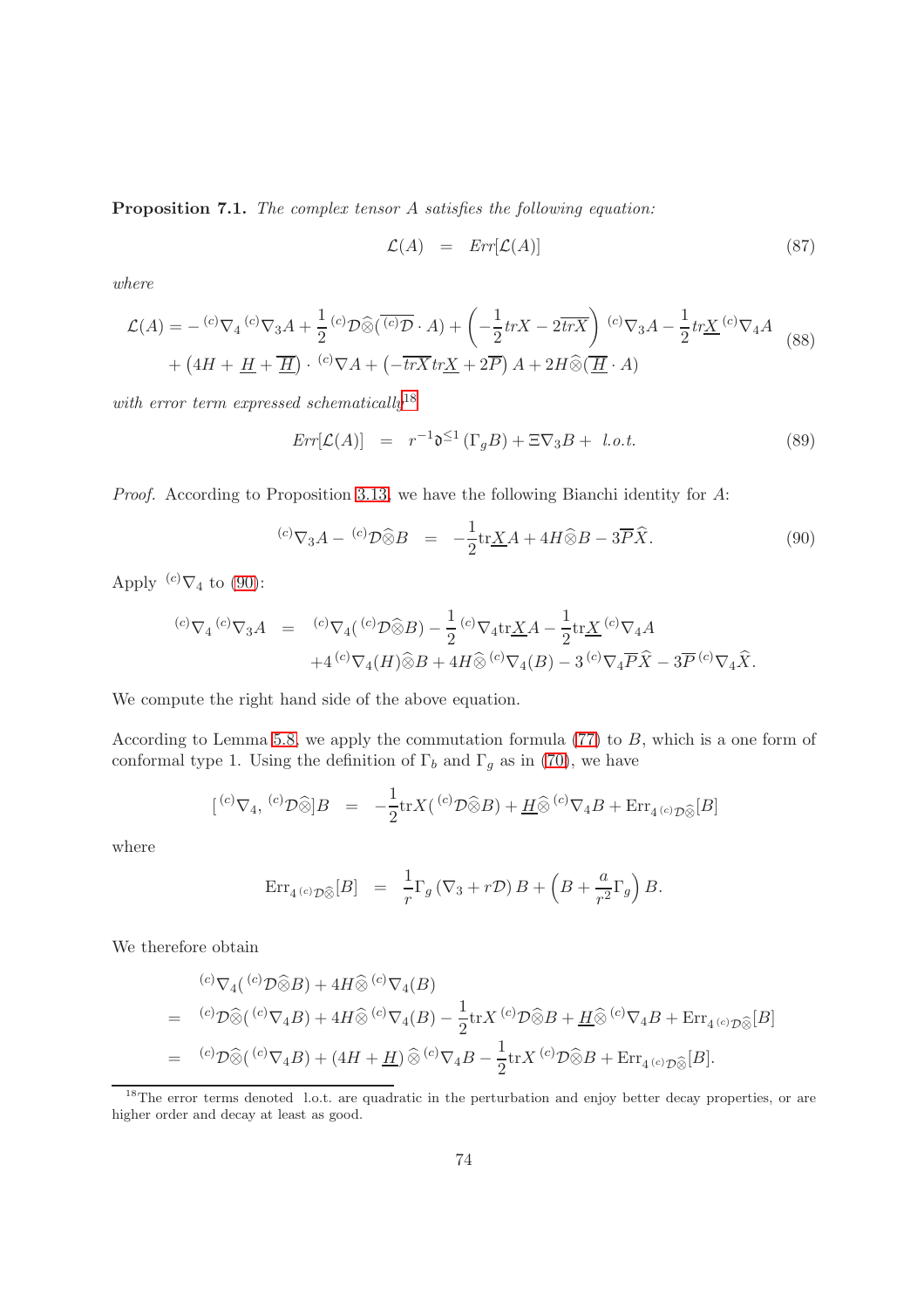According to Proposition [3.13,](#page-49-0) we have the following Bianchi identity for B:

$$
{}^{(c)}\nabla_4 B - \frac{1}{2} \overline{{}^{(c)}\mathcal{D}} \cdot A = -2\overline{\text{tr}X}B + \frac{1}{2}A \cdot \overline{\underline{H}} + 3\overline{P} \Xi.
$$

We therefore obtain

<span id="page-74-0"></span>
$$
(c) \nabla_4 (c) \nabla_4 (c) \nabla_4 (E) \\
= (c) \nabla_4 \left( \frac{1}{2} \overline{(c)} \mathcal{D} \cdot A - 2 \overline{\text{tr} X} B + \frac{1}{2} A \cdot \overline{H} + 3 \overline{P} \Xi \right) \\
+ (4H + \underline{H}) \hat{\otimes} \left( \frac{1}{2} \overline{(c)} \mathcal{D} \cdot A - 2 \overline{\text{tr} X} B + \frac{1}{2} A \cdot \overline{H} + 3 \overline{P} \Xi \right) - \frac{1}{2} \text{tr} X^{(c)} \mathcal{D} \hat{\otimes} B + \text{Err}_{4(c) \mathcal{D} \hat{\otimes}} [B] \\
= \frac{1}{2} (c) \mathcal{D} \hat{\otimes} (\overline{(c)} \mathcal{D} \cdot A + \overline{H} \cdot A) + \left( -\frac{1}{2} \text{tr} X - 2 \overline{\text{tr} X} \right) (c) \mathcal{D} \hat{\otimes} B \\
+ \left( 2H + \frac{1}{2} \underline{H} \right) \hat{\otimes} (\overline{c} \partial \overline{D} \cdot A + \overline{H} \cdot A) + 2(- \overline{c} \partial \overline{\text{tr} X} - \overline{\text{tr} X} (4H + \underline{H}) ) \hat{\otimes} B \\
+ 3\overline{P} \left( \overline{(c)} \mathcal{D} \hat{\otimes} \Xi + (4H + \underline{H}) \hat{\otimes} \Xi \right) + \text{Err}_{4(c) \mathcal{D} \hat{\otimes}} [B] + 3 \overline{(c)} \mathcal{D} \overline{P} \hat{\otimes} \Xi.
$$
\n
$$
(91)
$$

Using the null structure equation

$$
{}^{(c)}\nabla_4 \text{tr}\underline{X} + \frac{1}{2} \text{tr}X \text{tr}\underline{X} = {}^{(c)}\mathcal{D} \cdot \overline{\underline{H}} + \underline{H} \cdot \overline{\underline{H}} + 2\overline{P} + \Gamma_b \Gamma_g
$$

we obtain

<span id="page-74-1"></span>
$$
-\frac{1}{2}^{(c)}\nabla_4 \text{tr}\underline{X}A - \frac{1}{2} \text{tr}\underline{X}^{(c)}\nabla_4 A
$$
  
= 
$$
\left(\frac{1}{4} \text{tr}X \text{tr}\underline{X} - \frac{1}{2}({}^{(c)}\mathcal{D}\cdot\overline{\underline{H}} + \underline{H}\cdot\overline{\underline{H}}) - \overline{P}\right)A - \frac{1}{2} \text{tr}\underline{X}^{(c)}\nabla_4 A + \text{cubic terms.}
$$
 (92)

Using the null structure equation

$$
{}^{(c)}\nabla_4 H - {}^{(c)}\nabla_3 \Xi = -\frac{1}{2} \overline{\text{tr}X}(H - \underline{H}) - \frac{1}{2}\widehat{X} \cdot (\overline{H} - \overline{H}) - B
$$

we obtain

<span id="page-74-2"></span>
$$
4^{(c)}\nabla_4(H)\widehat{\otimes}B = -2\overline{\text{tr}X}(H - \underline{H})\widehat{\otimes}B + ({}^{(c)}\nabla_3\Xi + \frac{a}{r^2}\Gamma_g + B)B. \tag{93}
$$

Finally using

$$
{}^{(c)}\nabla_4 \hat{X} + \Re(\text{tr}X)\hat{X} = {}^{(c)}\mathcal{D}\hat{\otimes}\Xi + \Xi\hat{\otimes}(\underline{H} + H) - A,
$$
  

$$
{}^{(c)}\nabla_4 P - \frac{1}{2}{}^{(c)}\mathcal{D}\cdot\overline{B} = -\frac{3}{2}\text{tr}XP + \underline{H}\cdot\overline{B} + (\Xi)\underline{B} + \Gamma_bA,
$$

we obtain

<span id="page-74-3"></span>
$$
- 3 {^{(c)}} \nabla_4 \overline{P} \hat{X} - 3 \overline{P} {^{(c)}} \nabla_4 \hat{X}
$$
  
=  $-3(-\frac{3}{2} \text{tr} \overline{X} \ \overline{P}) \hat{X} - 3 \overline{P}(-\frac{1}{2} (\text{tr} X + \overline{\text{tr} X}) \hat{X} - A + {^{(c)}} \mathcal{D} \widehat{\otimes} \Xi + \Xi \widehat{\otimes} (\underline{H} + H)) + \Gamma_g {^{(c)}} \mathcal{D}B + \frac{a}{r^2} \Gamma_g B$   
=  $(\frac{3}{2} \text{tr} X + 6 \text{tr} \overline{X}) \overline{P} \hat{X} + 3 \overline{P} A - 3 \overline{P}({^{(c)}} \mathcal{D} \widehat{\otimes} \Xi + \Xi \widehat{\otimes} (\underline{H} + H)) + \Gamma_g {^{(c)}} \mathcal{D}B + \frac{a}{r^2} \Gamma_g B.$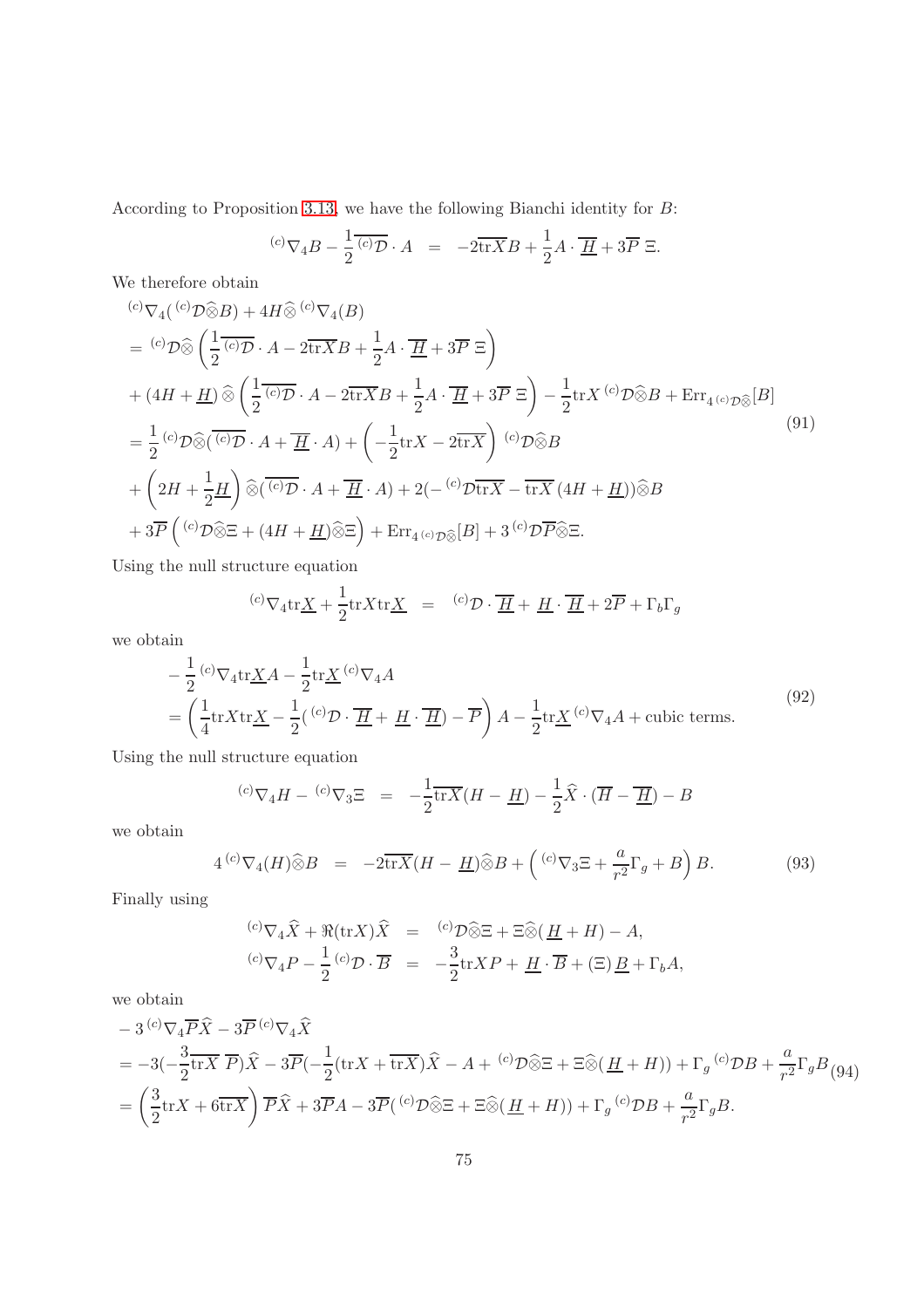Summing [\(91\)](#page-74-0), [\(92\)](#page-74-1), [\(93\)](#page-74-2) and [\(94\)](#page-74-3), we obtain

$$
\begin{array}{lll}\n^{(c)}\nabla_4 \,^{(c)}\nabla_3 A &=& \left(-\frac{1}{2}\text{tr}X - 2\overline{\text{tr}X}\right) \,^{(c)}\mathcal{D}\widehat{\otimes}B + \left(\frac{3}{2}\text{tr}X + 6\overline{\text{tr}X}\right)\overline{P}\widehat{X} \\
& &+ 2\left(-\,^{(c)}\mathcal{D}\overline{\text{tr}X} - 5\overline{\text{tr}X}H\right)\widehat{\otimes}B \\
&+ \left(\frac{1}{4}\text{tr}X\text{tr}\underline{X} - \frac{1}{2}\left(\,^{(c)}\mathcal{D}\cdot\overline{\underline{H}} + \underline{H}\cdot\overline{\underline{H}}\right) + 2\overline{P}\right)A - \frac{1}{2}\text{tr}\underline{X}\,^{(c)}\nabla_4A \\
&+ \frac{1}{2}\left(\,^{(c)}\mathcal{D}\widehat{\otimes}\left(\overline{\,\mathcal{C}}\right)\overline{\mathcal{D}}\cdot A + \overline{\underline{H}}\cdot A\right) + \left(2H + \frac{1}{2}\underline{H}\right)\widehat{\otimes}\left(\overline{\,\mathcal{C}}\right)\overline{\mathcal{D}}\cdot A + \overline{\underline{H}}\cdot A) \\
&+ \frac{1}{r}\Gamma_g\left(\nabla_3 + r\mathcal{D}\right)B + \left(\,^{(c)}\nabla_3\Xi + \frac{a}{r^2}\Gamma_g + B\right)B.\n\end{array}
$$

Using again [\(90\)](#page-73-1) we have

$$
\begin{aligned}\n&\left(-\frac{1}{2}\text{tr}X - 2\overline{\text{tr}X}\right) \,^{(c)}\mathcal{D}\widehat{\otimes}B + \left(\frac{3}{2}\text{tr}X + 6\overline{\text{tr}X}\right)\overline{P}\widehat{X} \\
&= \left(-\frac{1}{2}\text{tr}X - 2\overline{\text{tr}X}\right) \left(^{(c)}\mathcal{D}\widehat{\otimes}B - 3\overline{P}\widehat{X}\right) \\
&= \left(-\frac{1}{2}\text{tr}X - 2\overline{\text{tr}X}\right) \left(^{(c)}\nabla_3A + \frac{1}{2}\text{tr}\underline{X}A - 4H\widehat{\otimes}B\right).\n\end{aligned}
$$

This gives

$$
{}^{(c)}\nabla_4 {}^{(c)}\nabla_3 A = \left(-\frac{1}{2} \text{tr} X - 2 \overline{\text{tr} X}\right) {}^{(c)}\nabla_3 A - \frac{1}{2} \text{tr} \underline{X} {}^{(c)}\nabla_4 A
$$
  
+2\left(-\frac{c}{2} \overline{\text{tr} X} + (\text{tr} X - \overline{\text{tr} X}) H\right) \widehat{\otimes} B  
+ \left(-\overline{\text{tr} X} \text{tr} \underline{X} - \frac{1}{2} ({}^{(c)}\mathcal{D} \cdot \overline{\underline{H}} + \underline{H} \cdot \overline{\underline{H}}) + 2\overline{P}\right) A  
+ \frac{1}{2} {}^{(c)}\mathcal{D} \widehat{\otimes} (\overline{{}^{(c)}\mathcal{D}} \cdot A + \overline{\underline{H}} \cdot A) + \left(2H + \frac{1}{2} \underline{H}\right) \widehat{\otimes} (\overline{{}^{(c)}\mathcal{D}} \cdot A + \overline{\underline{H}} \cdot A)  
+ \frac{1}{r} \Gamma\_g (\nabla\_3 + r\mathcal{D}) B + ({}^{(c)}\nabla\_3 \Xi + \frac{a}{r^2} \Gamma\_g + B) B.

By Codazzi equation

$$
\frac{1}{2} \overline{(c)} \mathcal{D} \cdot \widehat{X} = \frac{1}{2} \overline{(c)} \mathcal{D} \overline{\text{tr}X} - i \Im(\text{tr}X)(H + \Xi) - B
$$

therefore the second line is absorbed by the quadratic terms in the last line. We therefore have

$$
{}^{(c)}\nabla_4 {}^{(c)}\nabla_3 A = \left(-\frac{1}{2}\text{tr}X - 2\overline{\text{tr}X}\right) {}^{(c)}\nabla_3 A - \frac{1}{2}\text{tr}\underline{X} {}^{(c)}\nabla_4 A + \left(-\overline{\text{tr}X}\text{tr}\underline{X} - \frac{1}{2}({}^{(c)}\mathcal{D} \cdot \overline{\underline{H}} + \underline{H} \cdot \overline{\underline{H}}) + 2\overline{P}\right) A + \frac{1}{2} {}^{(c)}\mathcal{D}\widehat{\otimes}(\overline{{}^{(c)}\mathcal{D}} \cdot A + \overline{\underline{H}} \cdot A) + \left(2H + \frac{1}{2}\underline{H}\right)\widehat{\otimes}(\overline{{}^{(c)}\mathcal{D}} \cdot A + \overline{\underline{H}} \cdot A) + \text{Err}[\mathcal{L}(A)]
$$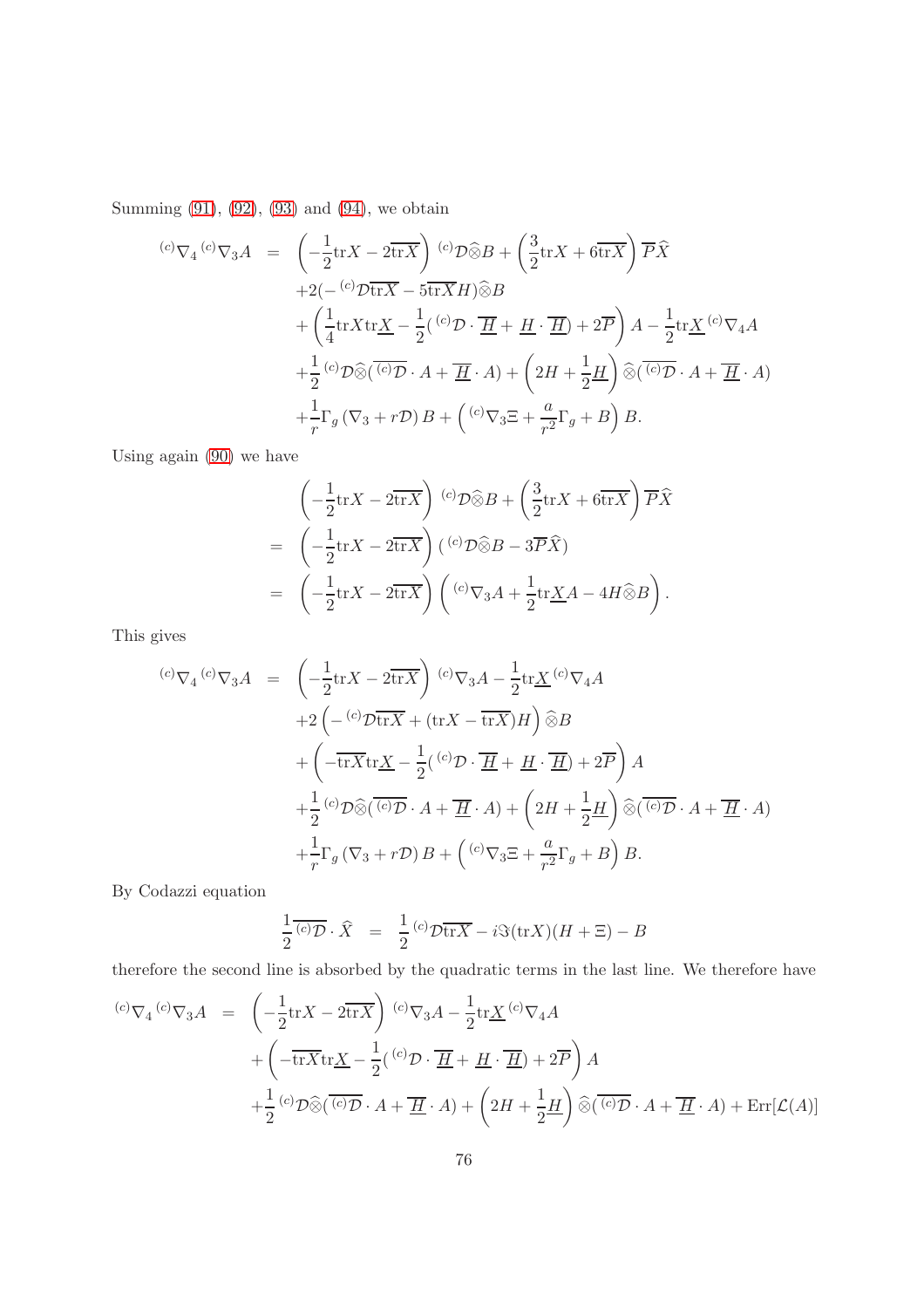where

$$
Err[\mathcal{L}(A)] = \frac{1}{r} \Gamma_g (\nabla_3 + r\mathcal{D}) B + (C^{\circ} \nabla_3 \Xi + \frac{a}{r^2} \Gamma_g + B) B.
$$

The last line of the above equation involving the angular derivatives of A can be written as

$$
\frac{1}{2} {^{(c)}\mathcal{D}} \widehat{\otimes} (\overline{{^{(c)}\mathcal{D}}} \cdot A + \overline{H} \cdot A) + \left(2H + \frac{1}{2}H\right) \widehat{\otimes} (\overline{{^{(c)}\mathcal{D}}} \cdot A + \overline{H} \cdot A) \n= \frac{1}{2} {^{(c)}\mathcal{D}} \widehat{\otimes} (\overline{{^{(c)}\mathcal{D}}} \cdot A) + \frac{1}{2} {^{(c)}\mathcal{D}} \widehat{\otimes} (\overline{H} \cdot A) + \left(2H + \frac{1}{2}H\right) \widehat{\otimes} (\overline{{^{(c)}\mathcal{D}}} \cdot A) + \left(2H + \frac{1}{2}H\right) \widehat{\otimes} (\overline{H} \cdot A).
$$

Applying [\(56\)](#page-39-0) and [\(58\)](#page-40-0), we write

$$
\begin{array}{rcl}\n^{(c)}\mathcal{D}\widehat{\otimes}(\overline{\underline{H}}\cdot A) & = & \left(^{(c)}\mathcal{D}\cdot\overline{\underline{H}}\right)A + (\overline{\underline{H}}\cdot\,^{(c)}\mathcal{D})A, \\
\overline{H}\widehat{\otimes}(\overline{\underline{H}}\cdot A) & = & \left(\underline{H}\cdot\overline{\underline{H}}\right)A,\n\end{array}
$$

which implies

$$
\begin{split}\n\text{(c)} \nabla_4 \text{ }^{(c)} \nabla_3 A &= \frac{1}{2} \text{ }^{(c)} \mathcal{D} \widehat{\otimes} (\overline{\text{ }^{(c)} \mathcal{D}} \cdot A) + \left( -\frac{1}{2} \text{tr} X - 2 \overline{\text{tr} X} \right) \text{ }^{(c)} \nabla_3 A - \frac{1}{2} \text{tr} \underline{X} \text{ }^{(c)} \nabla_4 A \\
&+ \left( -\overline{\text{tr} X} \text{tr} \underline{X} - \frac{1}{2} \text{ }^{(c)} \mathcal{D} \cdot \overline{\underline{H}} + \underline{H} \cdot \overline{\underline{H}} \right) + 2\overline{P} \right) A \\
&+ \frac{1}{2} \left( \left( \text{ }^{(c)} \mathcal{D} \cdot \overline{\underline{H}} \right) A + \left( \overline{\underline{H}} \cdot \text{ }^{(c)} \mathcal{D} \right) A \right) \\
&+ \left( 2H + \frac{1}{2} \underline{H} \right) \widehat{\otimes} (\overline{\text{ }^{(c)} \mathcal{D}} \cdot A) + (2H) \widehat{\otimes} (\overline{\underline{H}} \cdot A) + \frac{1}{2} (\underline{H} \cdot \overline{\underline{H}}) A + \text{Err}[\mathcal{L}(A)] \\
&= \frac{1}{2} \text{ }^{(c)} \mathcal{D} \widehat{\otimes} (\overline{\text{ }^{(c)} \mathcal{D}} \cdot A) + \left( -\frac{1}{2} \text{tr} X - 2 \overline{\text{tr} X} \right) \text{ }^{(c)} \nabla_3 A - \frac{1}{2} \text{tr} \underline{X} \text{ }^{(c)} \nabla_4 A \\
&+ \frac{1}{2} (\overline{H} \cdot \text{ }^{(c)} \mathcal{D}) A + \left( 2H + \frac{1}{2} \underline{H} \right) \widehat{\otimes} (\overline{\text{ }^{(c)} \mathcal{D}} \cdot A) + \left( -\overline{\text{tr} X} \text{tr} \underline{X} + 2\overline{P} \right) A \\
&+ (2H) \widehat{\otimes} (\overline{H} \cdot A) + \text{Err}[\mathcal{L}(A)].\n\end{split}
$$

Using Lemma [3.7,](#page-43-0) we further simplify the angular part writing

$$
\frac{1}{2}(\overline{H} \cdot {^{(c)}\mathcal{D}})A + \left(2H + \frac{1}{2}\underline{H}\right)\widehat{\otimes}(\overline{{^{(c)}\mathcal{D}}} \cdot A) = \frac{1}{2}(\overline{H} \cdot {^{(c)}\mathcal{D}})A + \left(\left(2H + \frac{1}{2}\underline{H}\right) \cdot \overline{{^{(c)}\mathcal{D}}}\right)A
$$
\n
$$
= \frac{1}{2}(\overline{H} \cdot {^{(c)}\mathcal{D}} + \underline{H} \cdot \overline{{^{(c)}\mathcal{D}}})A + (2H \cdot \overline{{^{(c)}\mathcal{D}}})A
$$
\n
$$
= (2\underline{\eta} + 4H) \cdot {^{(c)}\nabla}A
$$
\n
$$
= (4H + \underline{H} + \overline{H}) \cdot {^{(c)}\nabla}A.
$$

This proves the proposition.

 $\Box$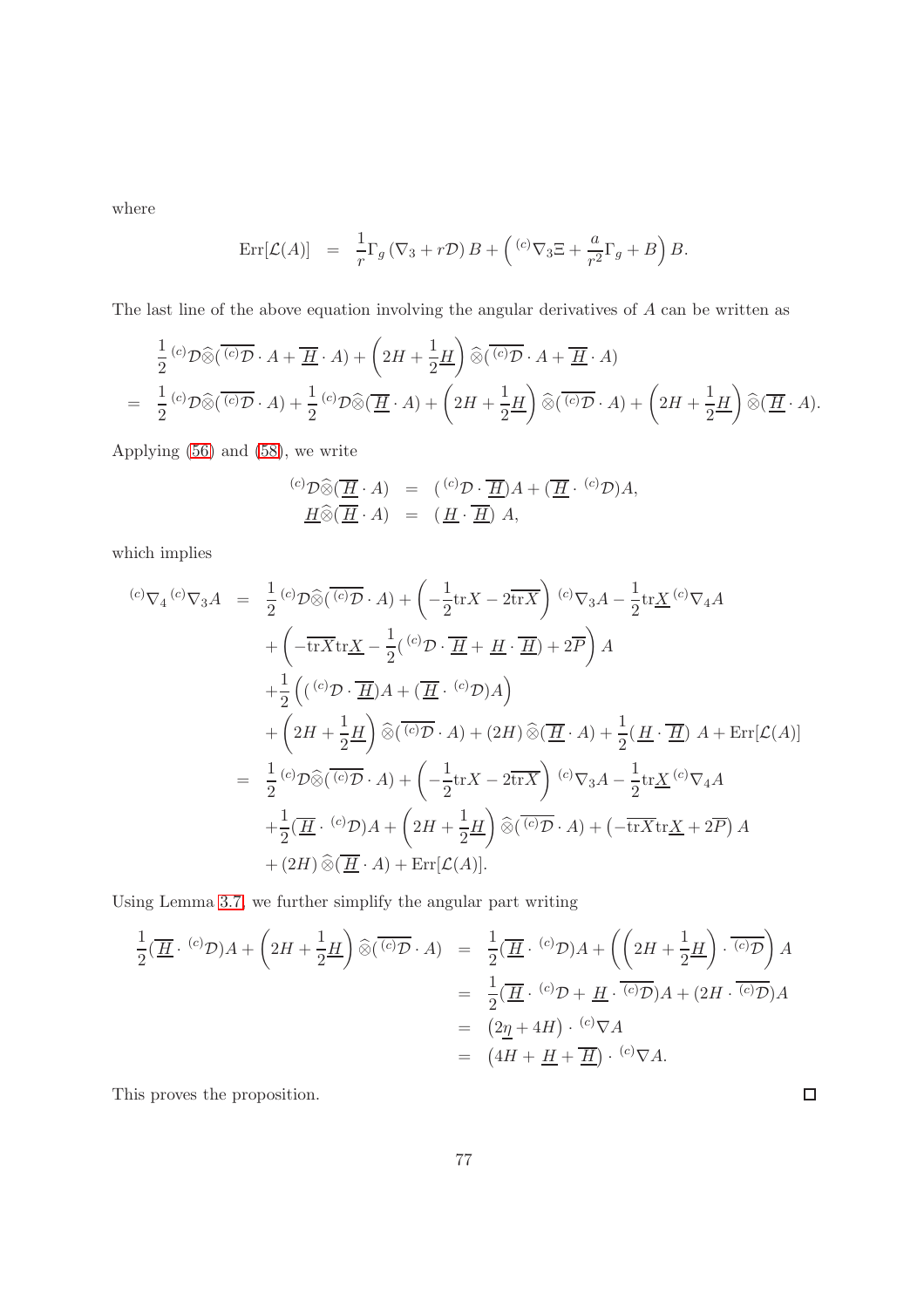**Remark 7.2.** The Teukolsky equation [\(87\)](#page-73-2) is a tensorial equation for  $A \in S_2(\mathbb{C})$ , as defined in our formalism. The standard derivation of the equation, in linear theory, is done instead with respect to the Newmann-Penrose formalism, see section [2.5.](#page-24-0) To relate the Teukolsky equation in our formalism to the classical one in NP formalism we have to project it with respect to the horizontal frame  $e_1, e_2$ . One can check in fact that the standard Teukolsky variable, which we denote by  $\alpha^{[+2]}$ , is related to A via the formula

$$
\alpha^{[+2]} \hspace{2mm} := \hspace{2mm} -\frac{\overline{q}}{q} A_{11}
$$

where  $A_{11} = A(e_1, e_1)$ . One can check, see Appendix [A,](#page-91-0) that in the particular case of the Kerr metric we have

$$
|q|^2 \Box_{m,a} \alpha^{[+2]} = -4(r-m)\partial_r \alpha^{[+2]} - 4\left(\frac{m(r^2 - a^2)}{\Delta} - r - ia\cos\theta\right)\partial_t \alpha^{[+2]} - 4\left(\frac{a(r-m)}{\Delta} + i\frac{\cos\theta}{\sin^2\theta}\right)\partial_\varphi \alpha^{[+2]} + (4\cot^2\theta - 2)\alpha^{[+2]}
$$

where  $\Box_{m,a}$  is the D'Alembertian relative to the Kerr metric. This is the standard form of the Teukolsky equation in Boyer-Lindquist coordinates, see [\[16\]](#page-138-0).

### 8 The Regge-Wheeler-type equation

<span id="page-77-1"></span>Just like in Schwarzschild, there are other  $O(\epsilon^2)$  invariant quantities to be considered in Kerr. Lemma 8.1. The expression

<span id="page-77-0"></span>
$$
Q(A) = {}^{(c)}\nabla_3 {}^{(c)}\nabla_3 A + \mathbf{C} {}^{(c)}\nabla_3 A + \mathbf{D} A \in \mathcal{S}_2
$$
\n(95)

for any scalar functions **C** and **D** is  $O(\epsilon^2)$  invariant. Moreover, it is conformally invariant of type 0 provided C is conformally invariant of type  $-1$  and D is conformally invariant of type −2.

*Proof.* Clearly the quantity vanishes in Kerr and is an  $O(\epsilon^2)$  invariant. By construction, it is also conformally invariant under the above conditions on C and D.  $\Box$ 

We will also need the following rescaled version of Q.

**Definition 8.2.** Given a general null frame  $(e_3, e_4, e_1, e_2)$  and given scalar functions r and  $\theta$ satisfying the assumptions in Section [5.3,](#page-57-0) we define our main quantity  $q \in S_2$  as

$$
\mathbf{q} = q\overline{q}^{3}Q(A) = q\overline{q}^{3}\left({}^{(c)}\nabla_{3}{}^{(c)}\nabla_{3}A + \mathbf{C}{}^{(c)}\nabla_{3}A + \mathbf{D}A\right)
$$
(96)

where  $q = r + ia \cos \theta$ .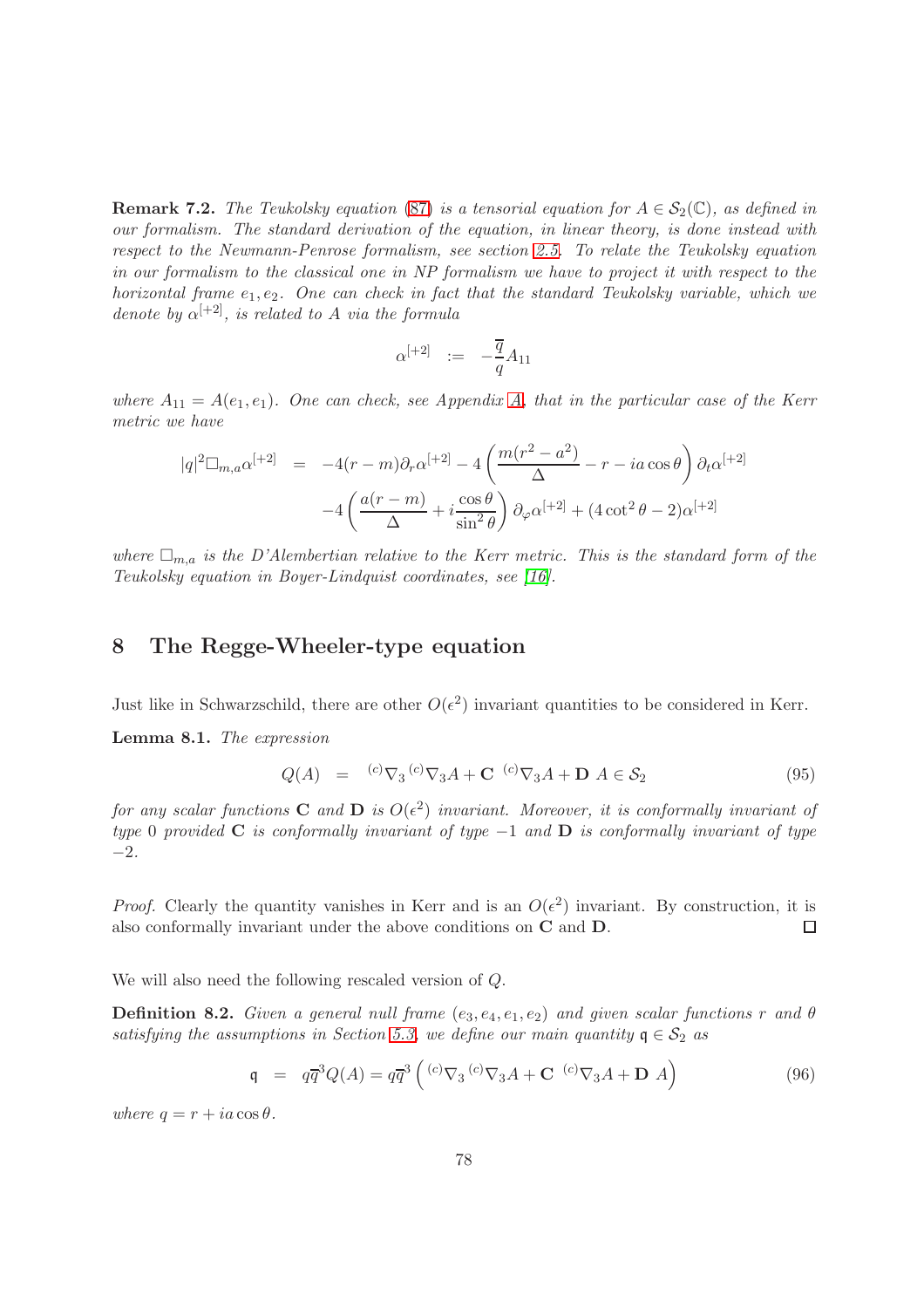The quantity q can be seen as a second order differential operator in A. In particular, this is a physical space version of the Chandrasekhar transformation, which transforms the Teukolsky equation satisfied by  $A$ , as in Proposition [7.1,](#page-73-3) into a Regge-Wheeler-type equation. We now state the main result of the paper concerning the wave equation satisfied by q.

<span id="page-78-3"></span>**Theorem 8.3.** There exists choices of complex scalar functions  $C$ ,  $D$ , see [\(104\)](#page-80-0) [\(105\)](#page-81-0), such that the invariant symmetric traceless 2-tensor  $q \in S_2$  verifies the equation

<span id="page-78-2"></span>
$$
\Box_2 \mathbf{q} - \frac{4ia\cos\theta}{|q|^2} \mathbf{T}(\mathbf{q}) - V\mathbf{q} = a L_{\mathbf{q}}[A] + Err[\Box_2 \mathbf{q}]
$$
\n(97)

where

- $\bullet$  the potential V is a complex scalar function, see also Remark [8.5](#page-78-0) below,
- $L_{\mathfrak{q}}[A]$  is a linear second order operator in A, given by

$$
L_{\mathfrak{q}}[A] = c_1 {}^{(c)}\nabla_2({}^{(c)}\nabla_3 A) + c_2 {}^{(c)}\nabla_3 A + c_3 {}^{(c)}\nabla(A) + c_4 A
$$

with  $c_1, \ldots, c_4$  smooth functions of  $(r, \theta)$  which have the following fall-off in r

$$
c_1 = O(r)
$$
,  $c_2 = O(1)$ ,  $c_3 = O(1)$ ,  $c_4 = O(\frac{1}{r})$ ,

• The error term is given schematically  $by^{19}$  $by^{19}$  $by^{19}$ 

$$
Err[\Box_2 \mathfrak{q}] = r^2 \mathfrak{d}^{\leq 2}(\Gamma_g \cdot (A, B)) + \nabla_3 (r^3 \mathfrak{d}^{\leq 2}(\Gamma_g \cdot (A, B)))
$$

$$
+ \mathfrak{d}^{\leq 1}(\Gamma_g \mathfrak{q}) + r^2 \check{H} \nabla^{\leq 1} \nabla_3^{\leq 1} A + l.o.t.
$$

Remark 8.4. The Regge-Wheeler type equation in Kerr was obtained by Ma [\[14\]](#page-138-1) and Dafer-mos, Holzegel and Rodnianski [\[7\]](#page-137-1) starting with the NP complex scalar curvature component  $\Psi_0$ , corresponding to  $A_{11} = \alpha_{11} + i * \alpha_{11}$ . Our equation [\(97\)](#page-78-2) is instead a tensorial equation in curved background with precise reference to the error terms, see also the similar equation derived in [\[11\]](#page-137-2). We note that, in the particular case of Kerr, equations derived in  $[14]$ ,  $[7]$  can be obtained from [\(97\)](#page-78-2) by projection to the 1-1 component. Such a projection modifies the equations by the appearance of Christoffel symbols of the horizontal distributions, see Section [8.2](#page-84-0) for the projection of the Regge-Wheeler type equation to its first component.

<span id="page-78-0"></span>**Remark 8.5.** The potential term V coincides with the potential  $-tr \chi tr \chi$ , appearing in [\[11\]](#page-137-2) in the context of perturbations of Schwarzschild, plus terms multiplied by the angular momentum a. More precisely,

$$
\Re(V) - V_0 = O\left(\frac{|a|}{r^4}\right), \qquad \Im(V) = O\left(\frac{|a|}{r^3}\right), \qquad V_0 := -\operatorname{tr} \chi \operatorname{tr} \underline{\chi}.
$$

In particular, for small angular momentum,  $\Re(V) - V_0$  and  $\Im(V)$  can be treated as lower order terms, and absorbed by the left hand side.

<span id="page-78-1"></span><sup>&</sup>lt;sup>19</sup>The error terms denoted l.o.t. are quadratic in the perturbation and enjoy better decay properties, or are higher order and decay at least as good.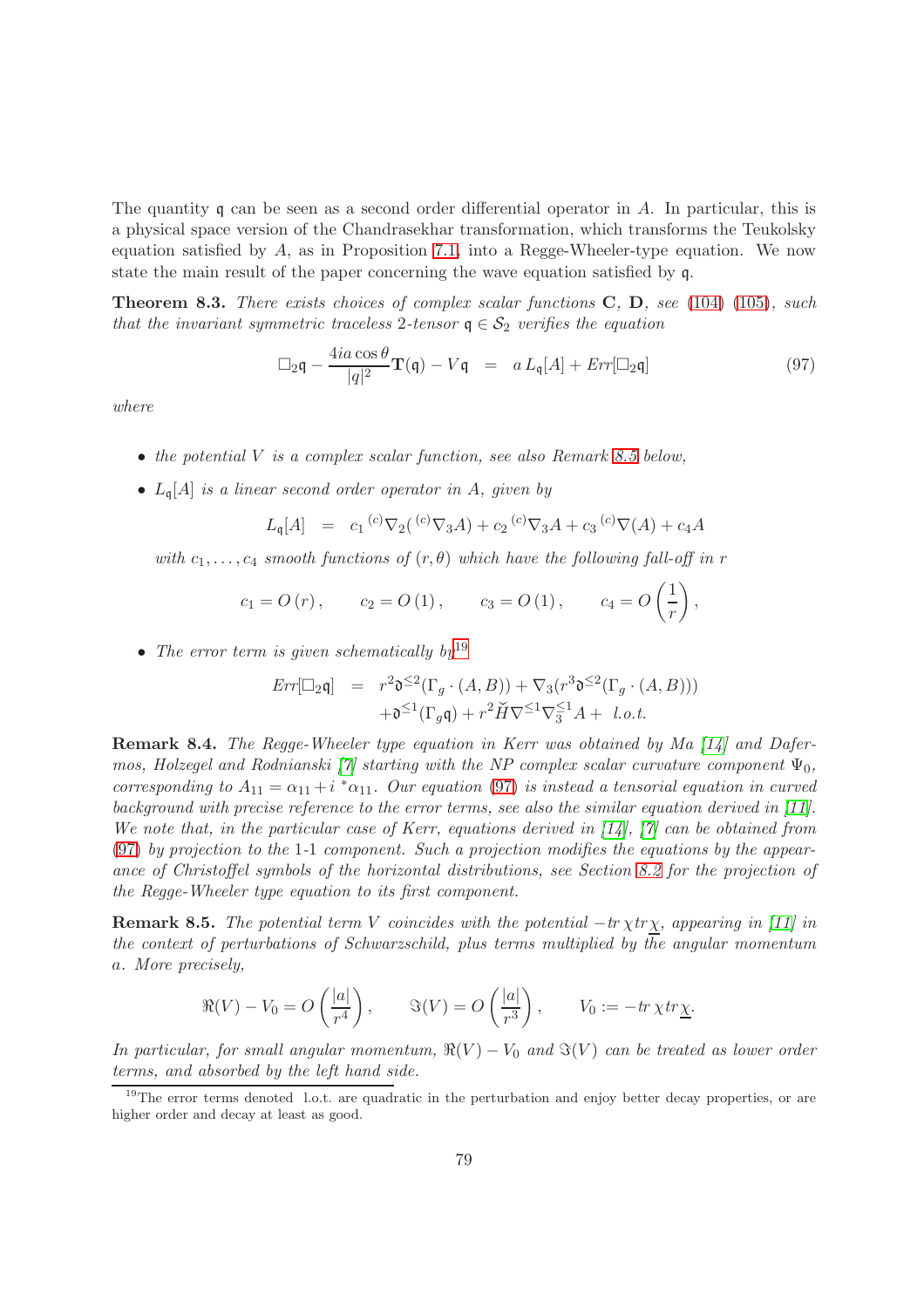#### 8.1 Proof of Theorem [8.3](#page-78-3)

Recall the Teukolsky equation as in Proposition [7.1,](#page-73-3) i.e.

<span id="page-79-2"></span>
$$
\mathcal{L}(A) = \operatorname{Err}[\mathcal{L}(A)]. \tag{98}
$$

We want to apply the Chandrasekhar transformation, i.e. the operator  $Q$ , to the above. We compute the commutator  $[Q, \mathcal{L}]$ A between  $\mathcal L$  and the second order differential operator  $Q$ , as defined in  $(95)$ , for any scalar functions **C** and **D**. In order to cancel out the highest order terms in the equation for  $Q(A)$  we need to impose differential equations on the functions **C** and **D**. We obtain the following.

<span id="page-79-1"></span>**Proposition 8.6.** Let  $Q(A) = {^{(c)}\nabla_3} {^{(c)}\nabla_3} A + \mathbf{C} {^{(c)}\nabla_3} A + \mathbf{D} A$  such that C and D satisfy

<span id="page-79-0"></span>
$$
{}^{(c)}\nabla_3 \mathbf{C} + \frac{\mathbf{C}}{2} \left( tr \underline{X} + \overline{tr \underline{X}} \right) - \overline{tr \underline{X}} tr \underline{X} = \Gamma_g,
$$
\n(99)

$$
^{(c)}\nabla_3 \mathbf{D} + \mathbf{D} \left( tr\underline{X} + \overline{tr\underline{X}} \right) - \frac{\mathbf{C}}{4} tr\underline{X} (\overline{tr\underline{X}}) = r^{-1} \Gamma_g. \tag{100}
$$

Then the commutator between  $Q$  and  $\mathcal L$  is given by

$$
[Q, \mathcal{L}](A) = 4\underline{\eta} \cdot {}^{(c)}\nabla Q(A) - \left( tr\underline{X} + \overline{tr\underline{X}} \right) {}^{(c)}\nabla_4 Q(A) + C_0(Q(A)) + a L_Q(A) + Err[[Q, \mathcal{L}]A]
$$
\n(101)

where  $C_0(Q(A))$  are zero-th order terms in  $Q(A)$ ,  $L_Q(A)$  are linear lower order terms in  $Q(A)$ of the schematic form

$$
L_Q(A) = d_1 {}^{(c)} \nabla ({}^{(c)} \nabla_3 A) + d_2 {}^{(c)} \nabla_3 A + d_3 {}^{(c)} \nabla (A) + d_4 A,
$$

with  $d_1, \ldots, d_4$  smooth functions of  $(r, \theta)$  which have the following fall-off in r

$$
d_1 = O\left(\frac{1}{r^3}\right)
$$
,  $d_2 = O\left(\frac{1}{r^4}\right)$ ,  $d_3 = O\left(\frac{1}{r^4}\right)$ ,  $d_4 = O\left(\frac{1}{r^5}\right)$ .

The error terms  $Err[[Q, \mathcal{L}]A]$  are given by

$$
Err[[Q,\mathcal{L}]A] = {}^{(c)}\nabla_3 \left(\frac{1}{r}\Gamma_g \cdot \mathfrak{d}^{\leq 2}A\right) + l.o.t.
$$

Proof. See Appendix [B.](#page-110-0)

Observe that the transport equation given by [\(99\)](#page-79-0) only imposes conditions on the real part of the coefficient C. Indeed, any function C of the form  $C = 2tr \chi + i\mathfrak{c}^{(a)}tr\chi$  for any constant c

 $\Box$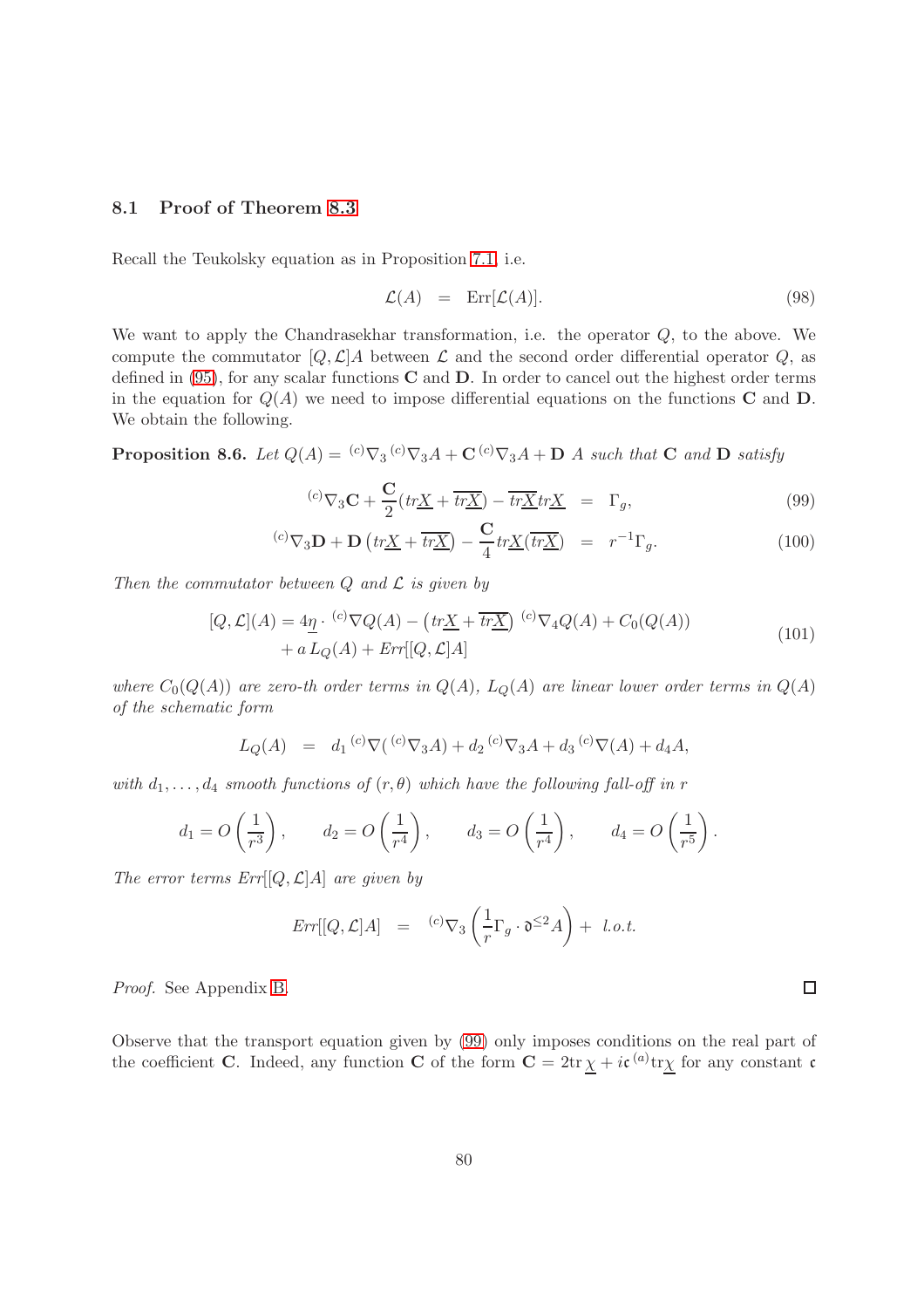satisfies [\(99\)](#page-79-0). Indeed

$$
\begin{split}\n&^{(c)}\nabla_3 \mathbf{C} + \frac{\mathbf{C}}{2} (\text{tr}\underline{X} + \overline{\text{tr}\underline{X}}) - \overline{\text{tr}\underline{X}} \text{tr}\underline{X} \\
&= \ {}^{(c)}\nabla_3 (2 \text{tr}\,\underline{\chi} + i\mathfrak{c} \, {}^{(a)}\text{tr}\underline{\chi}) + (2 \text{tr}\,\underline{\chi} + i\mathfrak{c} \, {}^{(a)}\text{tr}\underline{\chi}) \text{tr}\,\underline{\chi} - (\text{tr}\,\underline{\chi}^2 + {}^{(a)}\text{tr}\underline{\chi}^2) \\
&= 2 \left( -\frac{1}{2} (\text{tr}\,\underline{\chi}^2 - {}^{(a)}\text{tr}\underline{\chi}^2) + \Gamma_g \right) + i\mathfrak{c} (-\text{tr}\,\underline{\chi} \, {}^{(a)}\text{tr}\underline{\chi} + \Gamma_g) \\
&+ (2 \text{tr}\,\underline{\chi} + i\mathfrak{c} \, {}^{(a)}\text{tr}\underline{\chi}) \text{tr}\,\underline{\chi} - (\text{tr}\,\underline{\chi}^2 + {}^{(a)}\text{tr}\underline{\chi}^2) = \Gamma_g.\n\end{split}
$$

Similarly, let **D** be a function of the form  $D = \frac{1}{2}$  $\frac{1}{2} \text{tr} \underline{\chi}^2 + \mathfrak{f}^{(a)} \text{tr} \underline{\chi}^2 + i \mathfrak{e} \text{tr} \underline{\chi}^{(a)} \text{tr} \underline{\chi}.$  Then we have

$$
{}^{(c)}\nabla_{3}\mathbf{D} + \mathbf{D} (\text{tr}\underline{X} + \overline{\text{tr}\underline{X}}) - \frac{\mathbf{C}}{4} \text{tr}\underline{X}(\overline{\text{tr}\underline{X}})
$$
  
\n
$$
= {}^{(c)}\nabla_{3} \left( \frac{1}{2} \text{tr}\,\underline{\chi}^{2} + \mathfrak{f}^{(a)} \text{tr}\underline{\chi}^{2} + i \text{etr}\,\underline{\chi}^{(a)} \text{tr}\underline{\chi} \right) + \left( \frac{1}{2} \text{tr}\,\underline{\chi}^{2} + \mathfrak{f}^{(a)} \text{tr}\underline{\chi}^{2} + i \text{etr}\,\underline{\chi}^{(a)} \text{tr}\underline{\chi} \right) 2 \text{tr}\,\underline{\chi}^{2}
$$
  
\n
$$
- \frac{1}{4} (2 \text{tr}\,\underline{\chi} + i \mathfrak{c}^{(a)} \text{tr}\underline{\chi}) (\text{tr}\,\underline{\chi}^{2} + {}^{(a)} \text{tr}\underline{\chi}^{2})
$$
  
\n
$$
= \text{tr}\,\underline{\chi} \left( -\frac{1}{2} (\text{tr}\,\underline{\chi}^{2} - {}^{(a)} \text{tr}\underline{\chi}^{2}) + \Gamma_{g} \right) + 2 \mathfrak{f}^{(a)} \text{tr}\underline{\chi} (- \text{tr}\,\underline{\chi}^{(a)} \text{tr}\underline{\chi} + \Gamma_{g})
$$
  
\n
$$
+ i \mathfrak{e} \left( -\frac{1}{2} (\text{tr}\,\underline{\chi}^{2} - {}^{(a)} \text{tr}\underline{\chi}^{2}) + \Gamma_{g} \right) {}^{(a)} \text{tr}\underline{\chi} + i \text{etr}\,\underline{\chi} (- \text{tr}\,\underline{\chi}^{(a)} \text{tr}\underline{\chi} + \Gamma_{g})
$$
  
\n
$$
+ \left( \frac{1}{2} \text{tr}\,\underline{\chi}^{2} + \mathfrak{f}^{(a)} \text{tr}\underline{\chi}^{2} + i \text{etr}\,\underline{\chi}^{(a)} \text{tr}\underline{\chi} \right) 2 \text{tr}\,\underline{\chi} - \frac{1}{4} (2 \text{tr}\,\underline{\chi} + i \mathfrak{c}^{(a)} \text{tr}\underline{\chi}) (\text{tr}\,\underline
$$

In particular, for any constants f and c

$$
\mathbf{C} = 2\mathrm{tr}\,\underline{\chi} + i\mathfrak{c}^{(a)}\mathrm{tr}\underline{\chi},\tag{102}
$$

$$
\mathbf{D} = \frac{1}{2} \text{tr} \underline{\chi}^2 + \mathfrak{f}^{(a)} \text{tr} \underline{\chi}^2 + i \frac{1}{2} \text{tr} \underline{\chi}^{(a)} \text{tr} \underline{\chi}, \qquad (103)
$$

satisfy [\(99\)](#page-79-0) and [\(100\)](#page-79-0).

We now select a choice for the imaginary part of the function  $C$  so that the linear lower order terms can be simplified. We have the following lemma.

**Lemma 8.7.** Let  $C$  be given by

<span id="page-80-0"></span>
$$
\mathbf{C} = 2tr\underline{\chi} - 4i^{(a)}tr\underline{\chi}.
$$
 (104)

Then C satisfies the assumptions of Proposition [8.6](#page-79-1) and the linear lower order terms have the following structure:

$$
L_Q(A) = d_1^{(c)} \nabla_2({}^{(c)} \nabla_3 A) + d_2^{(c)} \nabla_3 A + d_3^{(c)} \nabla(A) + d_4 A,
$$

with the fall-off in r given by Proposition [8.6.](#page-79-1)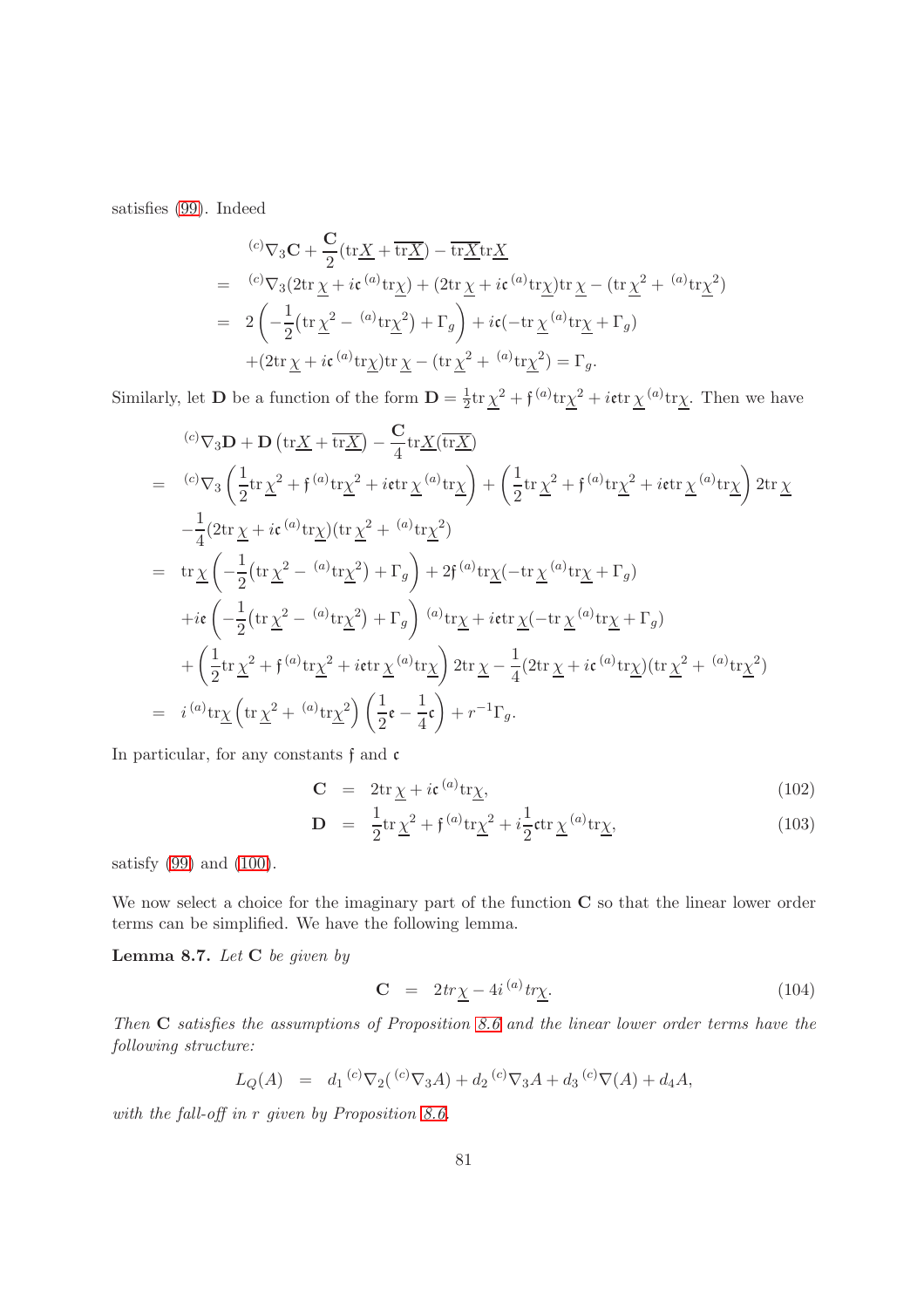Proof. See Appendix [B.2.](#page-133-0)

**Remark 8.8.** The choice [\(104\)](#page-80-0) corresponds to fixing  $c = -4$  which yields for D

<span id="page-81-0"></span>
$$
\mathbf{D} = \frac{1}{2}tr\underline{\chi}^2 + \mathfrak{f}^{(a)}tr\underline{\chi}^2 - 2itr\underline{\chi}^{(a)}tr\underline{\chi}
$$
 (105)

for any constant f. Note that with such choices, C is conformally invariant of type  $-1$  and D is conformally invariant of type  $-2$ , so that  $Q(A)$  is conformally invariant of type 0 according to Lemma [8.1.](#page-77-1)

We therefore consider  $Q(A)$  defined using these functions **C** and **D**, i.e.

$$
Q(A) = {}^{(c)}\nabla_3 {}^{(c)}\nabla_3 A + \left(2\mathrm{tr}\,\underline{\chi} - 4i \, {}^{(a)}\mathrm{tr}\underline{\chi}\right) {}^{(c)}\nabla_3 A + \left(\frac{1}{2}\mathrm{tr}\,\underline{\chi}^2 - 2i\mathrm{tr}\,\underline{\chi} {}^{(a)}\mathrm{tr}\underline{\chi}\right) A. \tag{106}
$$

Applying the operator  $Q$  to  $(98)$ , we obtain

<span id="page-81-2"></span>
$$
\mathcal{L}(Q(A)) + [Q, \mathcal{L}](A) = Q(\text{Err}[\mathcal{L}(A)]). \tag{107}
$$

Recall that

$$
\mathcal{L}(A) = - {^{(c)}\nabla_4} {^{(c)}\nabla_3} A + \frac{1}{2} {^{(c)}\mathcal{D}} \widehat{\otimes} \left( \overline{{^{(c)}\mathcal{D}}} \cdot A \right) + \left( -\frac{1}{2} \text{tr} X - 2 \overline{\text{tr} X} \right) {^{(c)}\nabla_3} A - \frac{1}{2} \text{tr} \underline{X} {^{(c)}\nabla_4} A
$$
  
+ \left( 4H + \underline{H} + \overline{\underline{H}} \right) \cdot {^{(c)}\nabla} A + \left( -\overline{\text{tr} X} \text{tr} \underline{X} + 2\overline{P} \right) A + 2H \widehat{\otimes} \left( \overline{\underline{H}} \cdot A \right)

which gives<sup>[20](#page-81-1)</sup> for  $Q = Q(A)$ 

$$
\mathcal{L}(Q) = -\nabla_4 \nabla_3 Q + \frac{1}{2} \mathcal{D} \widehat{\otimes} (\overline{\mathcal{D}} \cdot Q) + \left( -\frac{1}{2} \text{tr} X - 2 \overline{\text{tr} X} - 2\omega \right) \nabla_3 Q - \frac{1}{2} \text{tr} \underline{X} \nabla_4 Q
$$

$$
+ \left( 4H + \underline{H} + \overline{\underline{H}} \right) \cdot \nabla Q + \left( -\overline{\text{tr} X} \text{tr} \underline{X} + 2\overline{P} \right) Q + 2H \widehat{\otimes} (\overline{\underline{H}} \cdot Q).
$$

Using Proposition [8.6,](#page-79-1) equation [\(107\)](#page-81-2) gives

$$
-\nabla_4 \nabla_3 Q + \frac{1}{2} \mathcal{D} \widehat{\otimes} (\overline{\mathcal{D}} \cdot Q) + \left( -\frac{1}{2} \text{tr} X - 2 \overline{\text{tr} X} \right) \nabla_3 Q - \left( \frac{3}{2} \text{tr} \underline{X} + \overline{\text{tr} \underline{X}} \right) \nabla_4 Q + 2 \underline{\eta} \cdot \nabla Q
$$
  
+ 
$$
\left( 4H + 2 \underline{H} + 2 \underline{\overline{H}} \right) \cdot \nabla Q + \widetilde{C}_0(Q)
$$
  
=  $a L_Q(A) + Q(\text{Err}[\mathcal{L}(A)]) + \text{Err}[[Q, \mathcal{L}]A]$ 

where we wrote  $4\underline{\eta} \cdot \nabla Q = 2\underline{\eta} \cdot \nabla Q + (\underline{H} + \overline{\underline{H}}) \cdot \nabla Q$  using [\(60\)](#page-43-1).

Recall  $(85)$  applied to  $Q$ :

$$
\Box_2 Q = -\,^{(c)} \nabla_4 \, {^{(c)}} \nabla_3 Q + \frac{1}{2} \mathcal{D} \widehat{\otimes} (\overline{\mathcal{D}} \cdot Q) - \frac{1}{2} \text{tr} X \, {^{(c)}} \nabla_3 Q - \frac{1}{2} \text{tr} \underline{X} \, {^{(c)}} \nabla_4 Q + 2 \underline{\eta} \cdot \nabla Q
$$

$$
+ \left( -\frac{1}{4} \text{tr} X \overline{\text{tr} \underline{X}} - \frac{1}{4} \text{tr} \underline{X} \overline{\text{tr} X} - 2P \right) Q + r^{-1} \Gamma_g Q.
$$

<span id="page-81-1"></span><sup>20</sup>Recall that  $Q(A)$  is of conformal type 0, therefore all conformal derivatives coincide with the non-conformal ones.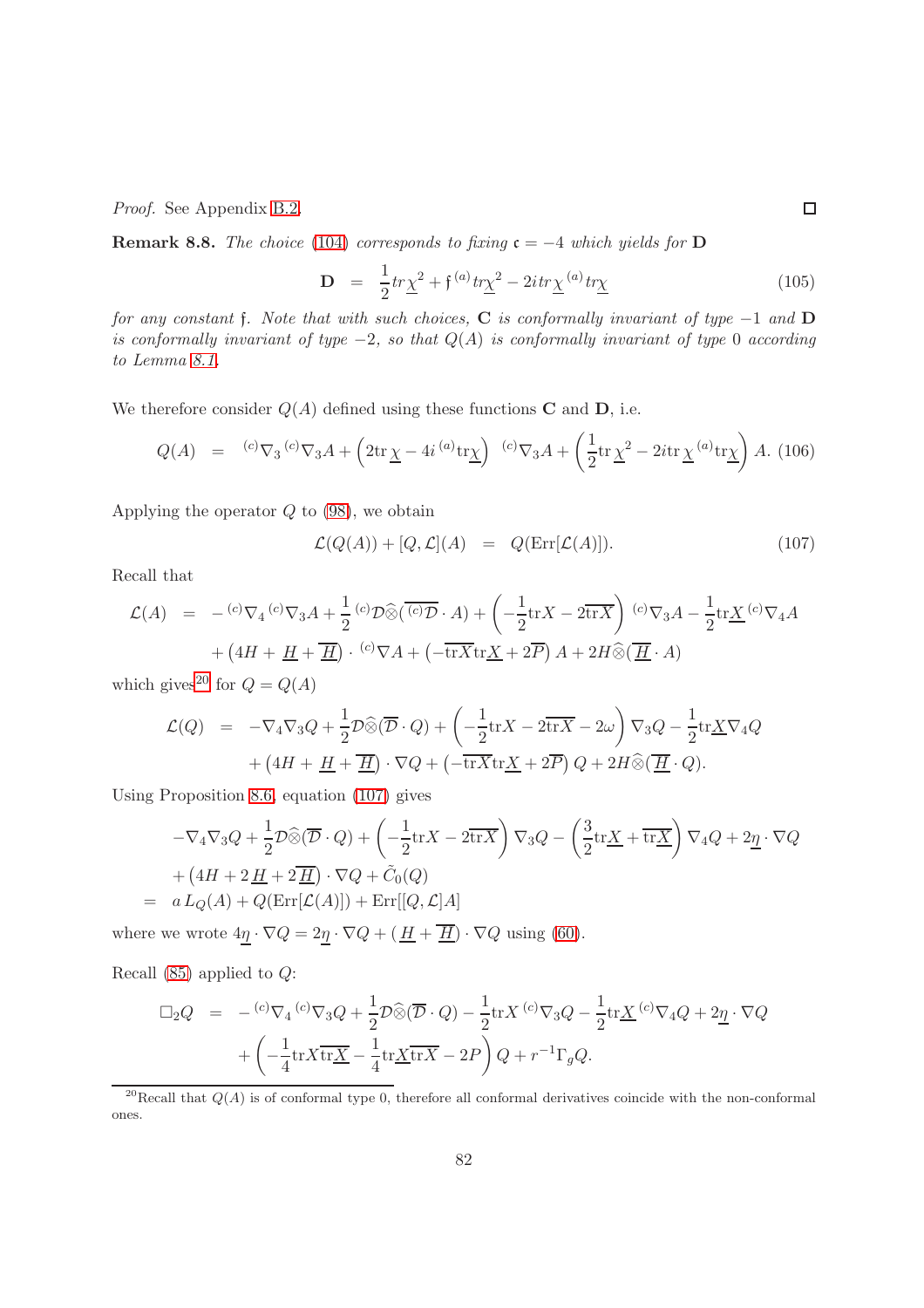We can therefore write the equation for  $Q$  as

<span id="page-82-0"></span>
$$
\Box_2 Q = 2\overline{\text{tr}X}\nabla_3 Q + (\text{tr}\underline{X} + \overline{\text{tr}\underline{X}})\nabla_4 Q - (4H + 2\underline{H} + 2\underline{H})\cdot \nabla Q + \tilde{V}Q + a \cdot L_Q(A) + \text{Err}[\Box_2 Q]
$$
\n(108)

where  $\tilde{V}Q$  collects the linear zero-th order terms in  $Q$ , and the error terms are given by  $\mathrm{Err}[\Box_2 Q] = Q(\mathrm{Err}[\mathcal{L}(A)]) + \mathrm{Err}[[Q, \mathcal{L}]A].$ 

We now want to rescale  $Q$  in order to absorb the first order terms in [\(108\)](#page-82-0) into the wave operator. Observe that for a scalar function  $f$ , we have

<span id="page-82-1"></span>
$$
\Box_2(fQ) = \Box(f)Q + f\Box_2(Q) - \nabla_3 f \nabla_4 Q - \nabla_4 f \nabla_3 Q + 2\nabla f \cdot \nabla Q. \tag{109}
$$

Let  $f$  be given by

$$
f = q\overline{q}^3.
$$

Recalling that

$$
\nabla_3 q = \frac{1}{2} \overline{\text{tr}\underline{X}} q + r \Gamma_b,
$$
  

$$
\nabla_4 q = \frac{1}{2} \text{tr} X q + r \Gamma_g,
$$

we deduce

$$
\nabla_3(f) = \left(\frac{1}{2}\overline{\text{tr}\underline{X}} + \frac{3}{2}\text{tr}\underline{X}\right)f + r^4\Gamma_b,
$$
  

$$
\nabla_4(f) = \left(\frac{1}{2}\text{tr}\underline{X} + \frac{3}{2}\overline{\text{tr}\underline{X}}\right)f + r^4\Gamma_g.
$$

Recalling that

$$
\overline{\mathcal{D}}q = q\overline{H} + r\Gamma_g,
$$
  

$$
\mathcal{D}q = q\underline{H} + r\Gamma_g,
$$

we deduce

$$
2\nabla q = (\nabla + i * \nabla)q + (\nabla - i * \nabla)q = \mathcal{D}q + \overline{\mathcal{D}}q = q(\underline{H} + \overline{H}) + r\Gamma_g,
$$
  

$$
2\nabla \overline{q} = \overline{q}(\overline{H} + H) + r\Gamma_g,
$$

and therefore

$$
\nabla f = \frac{1}{2}(\underline{H} + \overline{H})f + \frac{3}{2}(\overline{H} + H)f + r^4\Gamma_g,
$$
  

$$
= \left(\frac{3}{2}H + \frac{1}{2}\overline{H} + \frac{1}{2}\underline{H} + \frac{3}{2}\overline{H}\right)f + r^4\Gamma_g.
$$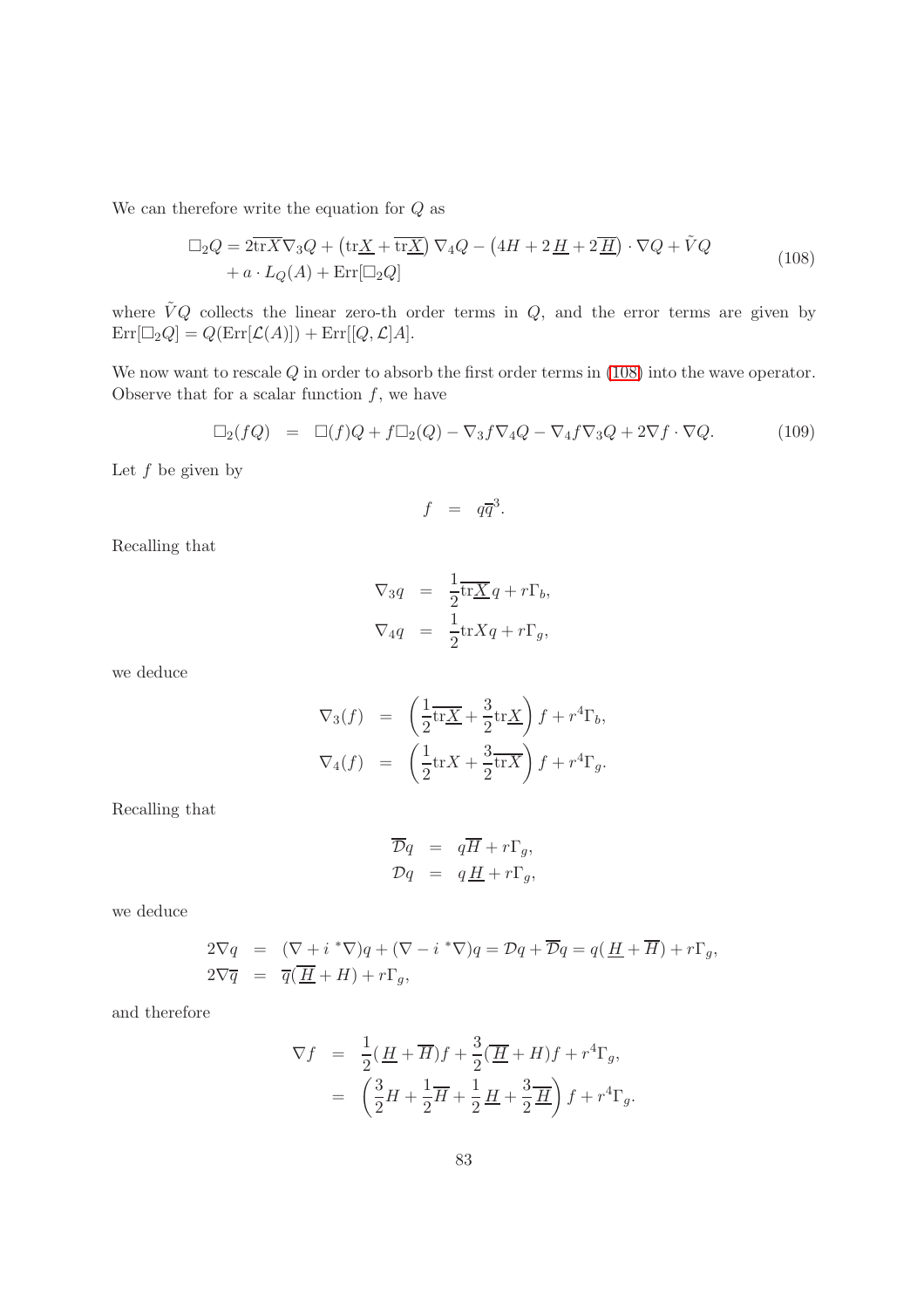Defining

$$
\mathfrak{q} = fQ = q\overline{q}^3Q
$$

we combine [\(108\)](#page-82-0) and [\(109\)](#page-82-1) and obtain

$$
\Box_2 \mathbf{q} = 2\overline{\mathrm{tr}X}\nabla_3 \mathbf{q} + (\mathrm{tr}\underline{X} + \overline{\mathrm{tr}\underline{X}}) \nabla_4 \mathbf{q} - (4H + 2\underline{H} + 2\underline{H}) \cdot \nabla \mathbf{q} + V\mathbf{q}
$$
  
\n
$$
- \left(\frac{1}{2}\overline{\mathrm{tr}\underline{X}} + \frac{3}{2}\mathrm{tr}\underline{X}\right) \nabla_4 \mathbf{q} - \left(\frac{1}{2}\mathrm{tr}\underline{X} + \frac{3}{2}\overline{\mathrm{tr}\underline{X}}\right) \nabla_3 \mathbf{q} + 2\left(\frac{3}{2}H + \frac{1}{2}\overline{H} + \frac{1}{2}\underline{H} + \frac{3}{2}\overline{H}\right) \cdot \nabla \mathbf{q}
$$
  
\n
$$
+ fa L_Q(A) + f \operatorname{Err}[\Box_2 Q]
$$
  
\n
$$
= \frac{1}{2} \left(\overline{\mathrm{tr}\underline{X}} - \mathrm{tr}\underline{X}\right) \nabla_4 \mathbf{q} + \frac{1}{2} \left(\overline{\mathrm{tr}X} - \mathrm{tr}X\right) \nabla_3 \mathbf{q} + \left(-H + \overline{H} - \underline{H} + \overline{H}\right) \cdot \nabla \mathbf{q} + V\mathbf{q}
$$
  
\n
$$
+ a L_{\mathbf{q}}(A) + \operatorname{Err}[\Box_2 \mathbf{q}]
$$

where

$$
L_{\mathfrak{q}}(A) = f(L_{Q}(A)) = c_{1}^{(c)} \nabla({}^{(c)} \nabla_{3} A) + c_{2}^{(c)} \nabla_{3} A + c_{3}^{(c)} \nabla(A) + c_{4} A.
$$

with  $c_1, \ldots, c_4$  smooth functions of  $(r, \theta)$  which have the following fall-off in r

$$
c_1 = O(r)
$$
,  $c_2 = O(1)$ ,  $c_3 = O(1)$ ,  $c_4 = O(\frac{1}{r})$ ,

and  $V\mathfrak{q}$  collects the zero-th order terms in  $\mathfrak{q}$ .

We are left to analyze the first order terms in the above equation for q. We have

$$
\frac{1}{2} \left( \overline{\text{tr}\underline{X}} - \text{tr}\underline{X} \right) \nabla_4 + \frac{1}{2} \left( \overline{\text{tr}X} - \text{tr}X \right) \nabla_3 = i \left( \binom{a}{x} \text{tr}\nabla_3 + \binom{a}{x} \text{tr}\nabla_4 \right).
$$

Observe that, in view of our definition of  $T$  and  $Z$ , see [\(71\) \(72\)](#page-58-0),

$$
\frac{|q|^2}{2} \left( e_3 + \frac{\Delta}{|q|^2} e_4 \right) = (r^2 + a^2) \mathbf{T} + a \mathbf{Z}
$$
 (110)

so that

$$
\begin{array}{rcl}\n^{(a)}\text{tr}\chi\nabla_{3} + \ ^{(a)}\text{tr}\underline{\chi}\nabla_{4} & = & \frac{2a\cos\theta}{|q|^{2}}e_{3} + \frac{2a\Delta\cos\theta}{|q|^{4}}e_{4} + \Gamma_{g}\mathfrak{d} \\
& = & \frac{4a\cos\theta(r^{2} + a^{2})}{|q|^{4}}\mathbf{T} + \frac{4a^{2}\cos\theta}{|q|^{4}}\mathbf{Z} + \Gamma_{g}\mathfrak{d}.\n\end{array}
$$

This gives

$$
\frac{1}{2}\left(\overline{\mathrm{tr}\underline{X}}-\mathrm{tr}\underline{X}\right)\nabla_4\mathfrak{q}+\frac{1}{2}\left(\overline{\mathrm{tr}X}-\mathrm{tr}X\right)\nabla_3\mathfrak{q} \;\;=\;\; \frac{4ia\cos\theta(r^2+a^2)}{|q|^4}\mathbf{T}(\mathfrak{q})+\frac{4ia^2\cos\theta}{|q|^4}\mathbf{Z}(\mathfrak{q})+\Gamma_g\mathfrak{d}.
$$

In view of our definition of  $T$  and  $Z$ , see [\(71\) \(72\)](#page-58-0), we have

$$
e_2 = \frac{a \sin \theta}{|q|} \mathbf{T} + \frac{1}{|q| \sin \theta} \mathbf{Z}.
$$
 (111)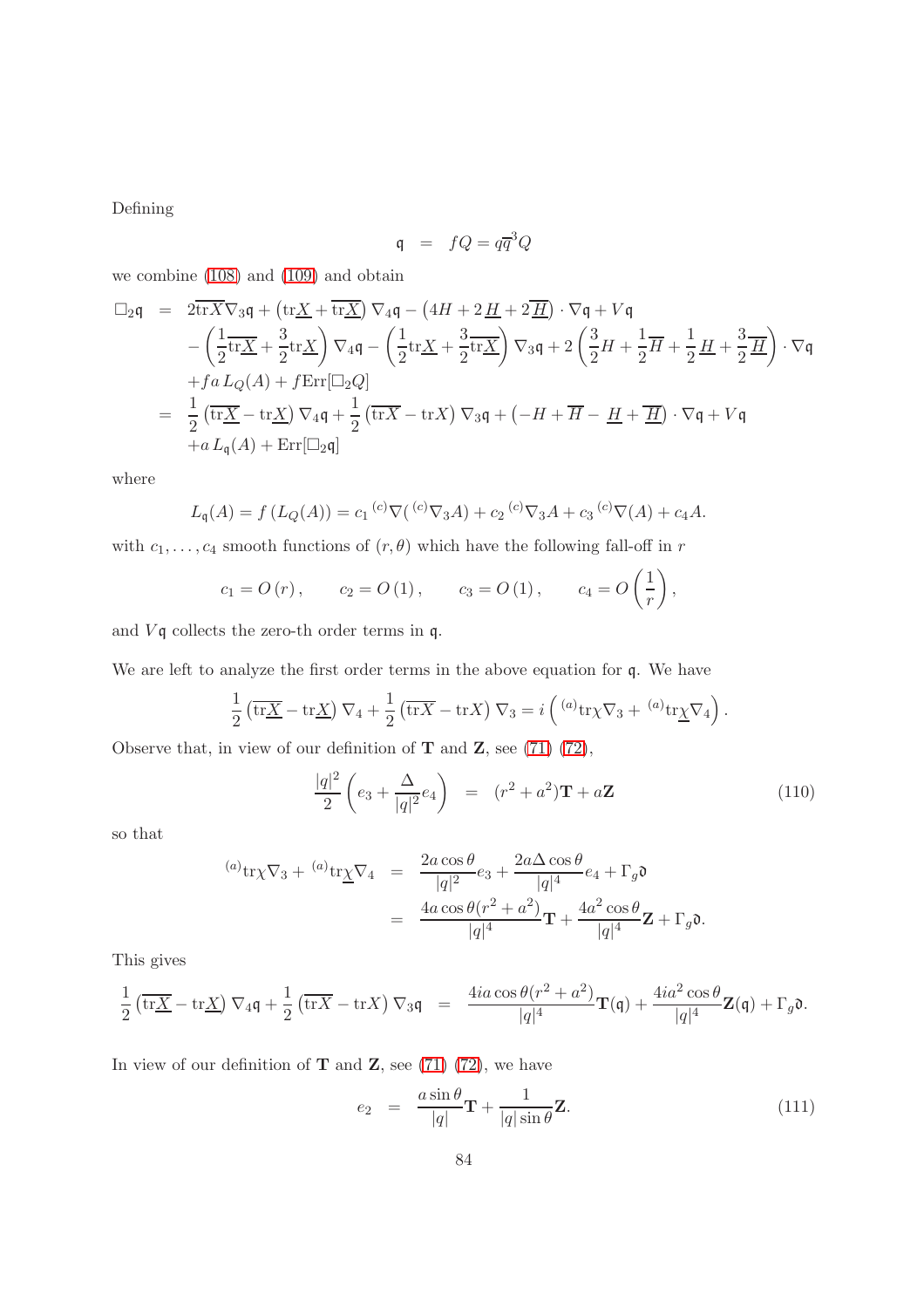Also, observe that in Kerr  $H_1 = \underline{H}_1$ ,  $H_2 = -\underline{H}_2$ . Therefore

$$
\begin{aligned}\n\left(-H + \overline{H} - \underline{H} + \overline{\underline{H}}\right) \cdot \nabla &= \left(-H_1 + \overline{H}_1 - \underline{H}_1 + \overline{\underline{H}}_1\right) \nabla_1 + \left(-H_2 + \overline{H}_2 - \underline{H}_2 + \overline{\underline{H}}_2\right) \nabla_2 \\
&= 2\left(\underline{\overline{H}}_2 - \underline{H}_2\right) \nabla_2 \\
&= 2\left(-\frac{a \sin \theta (r + ia \cos \theta)}{|q|^3} + \frac{a \sin \theta (r - ia \cos \theta)}{|q|^3}\right) \nabla_2 \\
&= -4i \frac{a^2 \sin \theta \cos \theta}{|q|^3} \left(\frac{a \sin \theta}{|q|} \mathbf{T} + \frac{1}{|q| \sin \theta} \mathbf{Z}\right) \\
&= -4i \frac{a^3 \sin^2 \theta \cos \theta}{|q|^4} \mathbf{T} - 4i \frac{a^2 \cos \theta}{|q|^4} \mathbf{Z}.\n\end{aligned}
$$

This gives

$$
\left(-H+\overline{H}-\underline{H}+\overline{H}\right)\cdot\nabla\mathfrak{q} = -4i\frac{a^3\sin^2\theta\cos\theta}{|q|^4}\mathbf{T}(\mathfrak{q}) - 4i\frac{a^2\cos\theta}{|q|^4}\mathbf{Z}(\mathfrak{q}) + \Gamma_g\mathfrak{d}.
$$

We finally obtain

$$
\Box_2 \mathfrak{q} = \frac{4ia \cos \theta (r^2 + a^2)}{|q|^4} \mathbf{T}(\mathfrak{q}) + \frac{4ia^2 \cos \theta}{|q|^4} \mathbf{Z}(\mathfrak{q}) - 4i \frac{a^3 \sin^2 \theta \cos \theta}{|q|^4} \mathbf{T}(\mathfrak{q}) - 4i \frac{a^2 \cos \theta}{|q|^4} \mathbf{Z}(\mathfrak{q}) + V\mathfrak{q}
$$
  
+ aL<sub>q</sub>(A) + Err[\Box\_2 \mathfrak{q}]  
= 
$$
\frac{4ia \cos \theta (r^2 + a^2 - a^2 \sin^2 \theta)}{|q|^4} \mathbf{T}(\mathfrak{q}) + V\mathfrak{q} + aL_{\mathfrak{q}}(A) + Err[\Box_2 \mathfrak{q}]
$$

<span id="page-84-0"></span>which proves Theorem [8.3.](#page-78-3)

#### 8.2 The projection of the Regge-Wheeler type equation

Using formula [\(86\)](#page-71-0) for the projection of the wave operator for a 2-tensor to its first components, and neglecting error terms, we obtain

$$
(\Box_2 \mathfrak{q})_{11} = \Box_g(\mathfrak{q}_{11}) + i \frac{4}{|q|^2} \frac{\cos \theta}{\sin^2 \theta} \mathbf{Z}(\mathfrak{q}_{11}) - \frac{4}{|q|^2} \cot^2 \theta \mathfrak{q}_{11} + a\tilde{V}\mathfrak{q}_{11}.
$$

By projecting [\(97\)](#page-78-2) to the first component we then obtain for  $\psi = \mathfrak{q}_{11}$ :

$$
\Box_{\mathbf{g}} \psi + \frac{4i}{|q|^2} \left( \frac{\cos \theta}{\sin^2 \theta} \mathbf{Z} - a \cos \theta \mathbf{T} \right) \psi - \frac{4}{|q|^2} \left( \cot^2 \theta + 1 - \frac{2m}{r} \right) \psi = F_{11} + a\tilde{V}\psi
$$

where  $F_{11}$  is the projection of the right hand side of [\(97\)](#page-78-2). In the particular case of Kerr, the above equation can be written as

<span id="page-84-1"></span>
$$
\Box_{\mathbf{g}_{m,a}} \psi + \frac{4i}{|q|^2} \left( \frac{\cos \theta}{\sin^2 \theta} \partial_{\varphi} - a \cos \theta \partial_t \right) \psi - \frac{4}{|q|^2} \left( \cot^2 \theta + 1 - \frac{2m}{r} \right) \psi = \tilde{F}.
$$
 (112)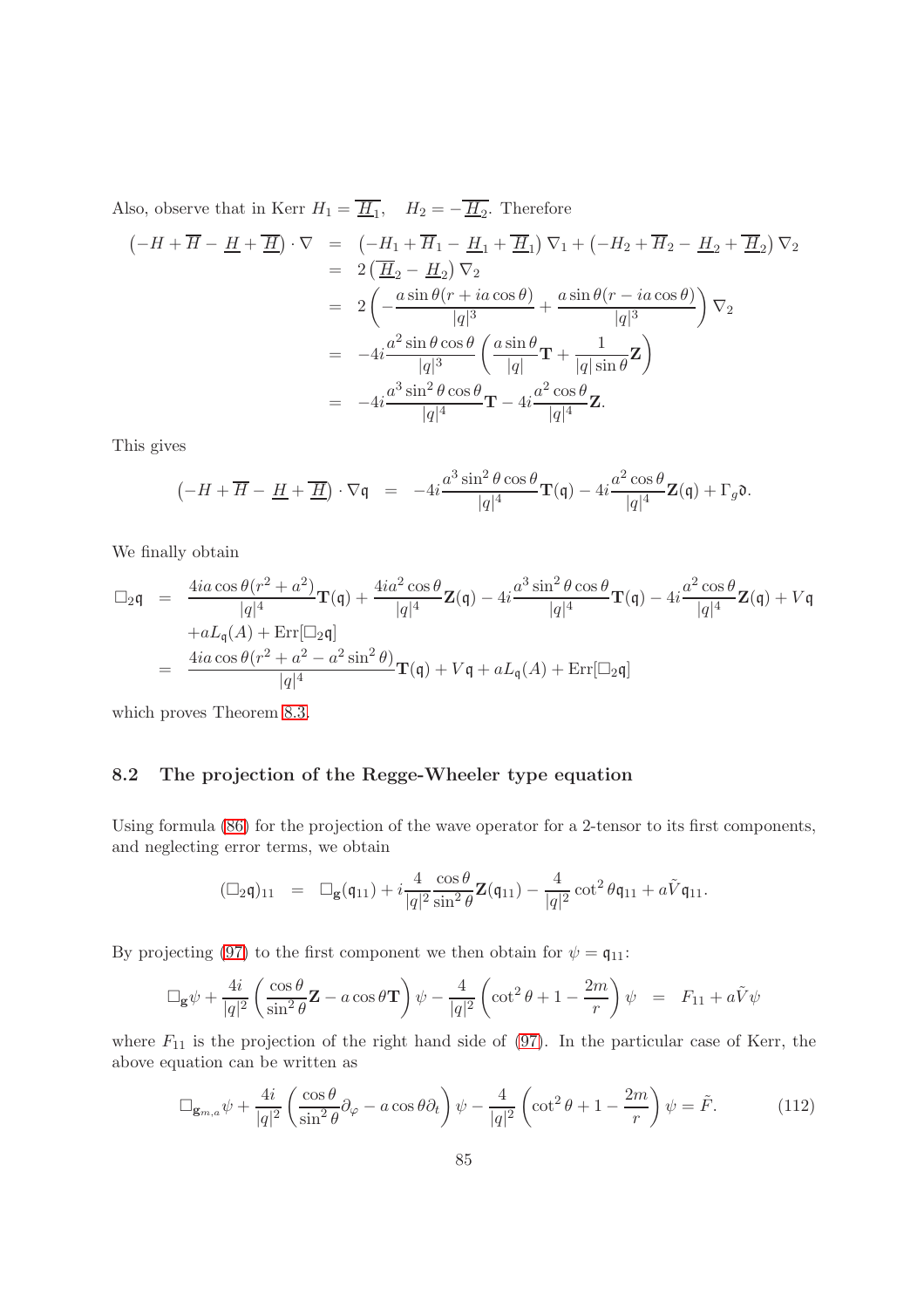**Remark 8.9.** Observe that equation [\(112\)](#page-84-1) is exactly the one obtained by Ma in [\[14\]](#page-138-1), see equation (1.27b) for  $s = 2$  in that paper. The estimates in [\[14\]](#page-138-1) are derived through energy estimates, Morawetz estimates obtained by decomposing in modes as in [\[7\]](#page-137-1), and transport estimates for the lower order terms. Nevertheless, the estimates obtained in the particular case of Kerr cannot be easily generalized to the general case of perturbations of Kerr, since the difference between the wave operators gives rise to error terms which are not of the acceptable form in the sense of  $Err[\Box_2]$  in Theorem [8.3.](#page-78-3) A physical space analysis which makes use of approximated hidden symmetries for the perturbed metric as in [\[1\]](#page-137-3) may be a better way to approach the analysis of the above equation.

## 9 Additional useful identities involving  $Q(A)$

We collect here some relations involving  $Q(A)$  and its derivative. We summarize them in the following propositions.

**Proposition 9.1.** The symmetric traceless 2 tensor  $Q(A)$  with  $C = 2tr\underline{X}$  and  $D = \frac{1}{2}$  $\frac{1}{2}(tr\underline{X})^2$ satisfies

<span id="page-85-0"></span>
$$
Q(A) = {}^{(c)}\mathcal{D}\widehat{\otimes} {}^{(c)}\mathcal{D}\overline{P} + \frac{3}{2}\overline{P}\left(tr\underline{X}\,\widehat{X} + \overline{tr}\overline{X}\,\widehat{\underline{X}}\right) + \left(-{}^{(c)}\mathcal{D}tr\underline{X} + 4{}^{(c)}\nabla_3H - \frac{1}{2}tr\underline{X}H\right)\widehat{\otimes}B + \left(8{}^{(c)}\mathcal{D}\overline{P} + 12\overline{P}H\right)\widehat{\otimes}H + Err[Q(A)]
$$
\n(113)

where

$$
Err[Q(A)] = Err_{3(c)\mathcal{D}\hat{\otimes}}[B] + {^{(c)}\mathcal{D}}(\Gamma_g \underline{B} + \Gamma_b A) + H(\Gamma_g \underline{B} + \Gamma_b A) + r^{-2}\Gamma_g \Gamma_g.
$$

In particular, we can write

$$
Q(A) = {}^{(c)}\mathcal{D}\widehat{\otimes} {}^{(c)}\mathcal{D}\overline{P} + \frac{3}{2}\overline{P}\left(tr\underline{X}\widehat{X} + \overline{tr}\overline{X}\widehat{\underline{X}}\right) + O_r + Err[Q(A)]
$$

where  $O_r$  are terms overshooting in r with respect to the other ones, according to the expected bootstrap assumptions.

Proof. Recall that by Proposition [3.13,](#page-49-0) we have,

$$
{}^{(c)}\nabla_3 A + \frac{1}{2} \text{tr} \underline{X} A = {}^{(c)}\mathcal{D} \widehat{\otimes} B + 4H \widehat{\otimes} B - 3\overline{P} \widehat{X}.
$$

We infer

$$
\begin{array}{rcl}\n^{(c)}\nabla_3\left( \begin{array}{cc}\n^{(c)}\nabla_3 A + \frac{1}{2}\text{tr}\underline{X}A\n\end{array}\right) & = & ^{(c)}\mathcal{D}\widehat{\otimes} \begin{array}{cc}\n^{(c)}\nabla_3 B + \left[\begin{array}{cc}\n^{(c)}\nabla_3, \end{array}\right]\left(\begin{array}{cc}\n^{(c)}\nabla_3 B + 4H\widehat{\otimes} \begin{array}{cc}\n^{(c)}\nabla_3 B + 4H\widehat{\otimes} \end{array}\right)\n\end{array} + 4\left(\begin{array}{cc}\n^{(c)}\nabla_3 H\widehat{\otimes} B - 3\overline{P} \begin{array}{cc}\n^{(c)}\nabla_3 \widehat{X} - 3 \end{array}\right)\n^{(c)}\nabla_3 \overline{P}\widehat{X}.\n\end{array}
$$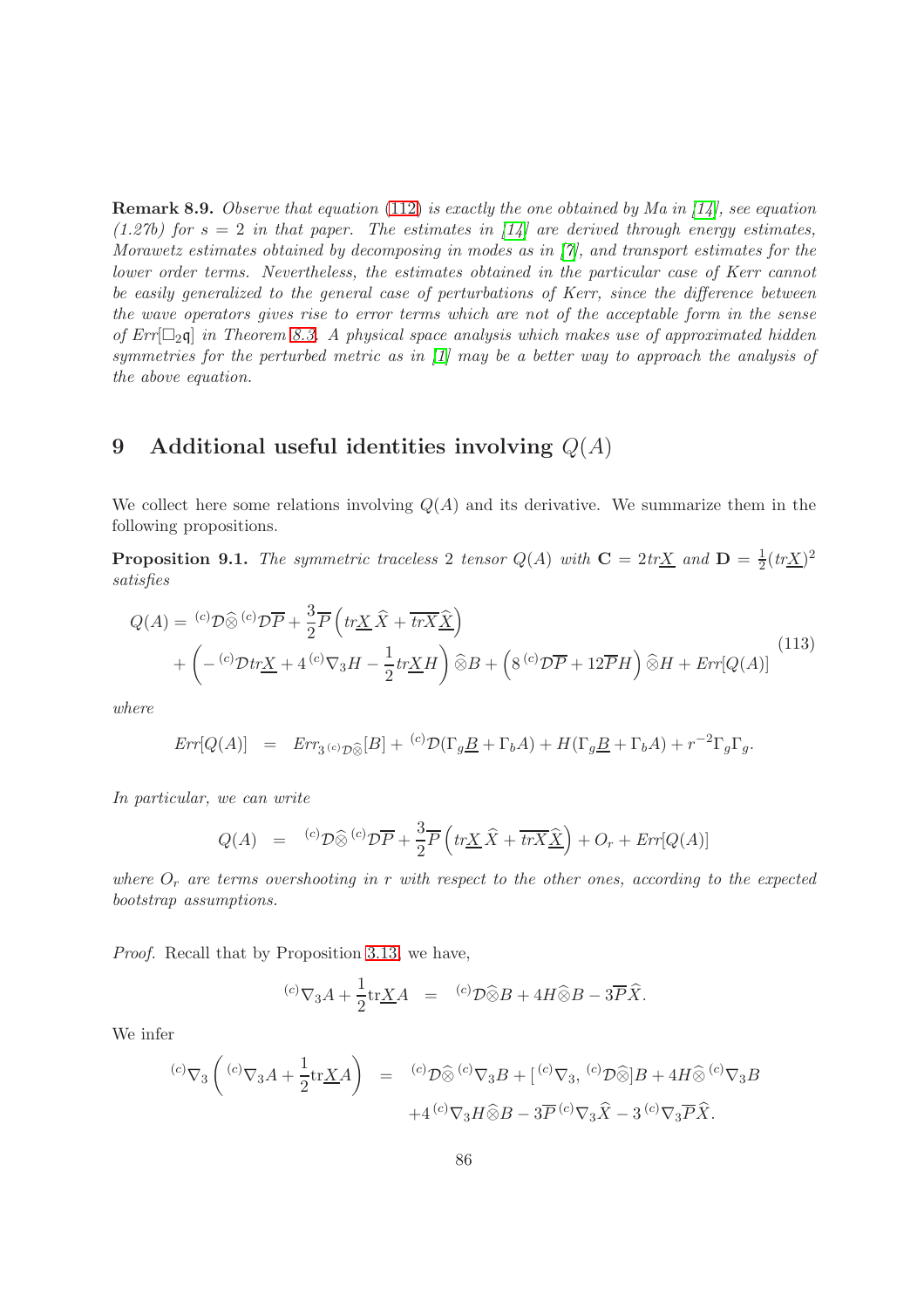By Lemma [5.8,](#page-62-0) we have

$$
[{^{(c)}\nabla_3}, {^{(c)}\mathcal{D}}\widehat{\otimes}]B = -\frac{1}{2}\text{tr}\underline{X}({^{(c)}\mathcal{D}}\widehat{\otimes}B + 3H\widehat{\otimes}B) + H\widehat{\otimes} {^{(c)}\nabla_3B} + \text{Err}_{3}{^{(c)}\mathcal{D}}\widehat{\otimes}[B]
$$

and hence

$$
\begin{array}{rcl} {}^{(c)}\nabla_3\left( \right. ^{(c)}\nabla_3A+\frac{1}{2}\text{tr}\underline{X}A \right) & = & {}^{(c)}\mathcal{D}\widehat{\otimes} \left. {}^{(c)}\nabla_3B+5H\widehat{\otimes} \left. {}^{(c)}\nabla_3B-\frac{1}{2}\text{tr}\underline{X} \left( \right. ^{(c)}\mathcal{D}\widehat{\otimes}B+3H\widehat{\otimes}B \right) \right. \\ & & \left. {}^{+(c)}\nabla_3H\widehat{\otimes}B-3\overline{P} \left. {}^{(c)}\nabla_3\widehat{X}-3\left. {}^{(c)}\nabla_3\overline{P}\widehat{X}+\mathrm{Err}_{3\left( c\right)}\underline{\wp}_{\widehat{\otimes}}[B] .\right. \right. \end{array}
$$

Next, using Propositions [3.12](#page-48-0) and [3.13,](#page-49-0)

$$
\begin{array}{rcl}\n^{(c)}\nabla_3 B - \frac{(c)}{\mathcal{D}} \overline{P} & = & -\text{tr}\underline{X}B + 3\overline{P}H + \Gamma_g \underline{B} + \Gamma_b A, \\
^{(c)}\nabla_3 P + \frac{1}{2} \overline{^{(c)}\mathcal{D}} \cdot \underline{B} & = & -\frac{3}{2} \overline{\text{tr}\underline{X}} P - \overline{H} \cdot \underline{B} + \Gamma_b B + \Gamma_g \underline{A}, \\
^{(c)}\nabla_3 \widehat{X} + \frac{1}{2} \text{tr}\underline{X} \widehat{X} & = & {^{(c)}\mathcal{D}} \widehat{\otimes} H + H \widehat{\otimes} H - \frac{1}{2} \overline{\text{tr}\underline{X}} \widehat{\underline{X}} + \Gamma_g \Gamma_b,\n\end{array}
$$

we deduce

$$
\begin{aligned}\n\left(^{(c)}\nabla_{3}A + \frac{1}{2}\text{tr}\underline{X}A\right) &= \left(^{(c)}\mathcal{D}\widehat{\otimes}\left(^{(c)}\mathcal{D}\overline{P} - \text{tr}\underline{X}B + 3\overline{P}H\right) \\
&\quad + 5H\widehat{\otimes}\left(^{(c)}\mathcal{D}\overline{P} - \text{tr}\underline{X}B + 3\overline{P}H\right) - \frac{1}{2}\text{tr}\underline{X}\left(^{(c)}\mathcal{D}\widehat{\otimes}B + 3H\widehat{\otimes}B\right) \\
&\quad + 4\left(^{(c)}\nabla_{3}H\widehat{\otimes}B - 3\overline{P}\left(-\frac{1}{2}\text{tr}\underline{X}\,\hat{X} + {^{(c)}\mathcal{D}\widehat{\otimes}H} + H\widehat{\otimes}H - \frac{1}{2}\overline{\text{tr}\,X}\,\hat{\underline{X}}\right) \\
&\quad - 3\left(-\frac{3}{2}\text{tr}\underline{X}\overline{P}\right)\hat{X} + \text{Err}\n\end{aligned}
$$

where

$$
\text{Err} = \text{Err}_{3^{(c)}\mathcal{D}\widehat{\otimes}}[B] + {^{(c)}\mathcal{D}(\Gamma_g \underline{B} + \Gamma_b A) + H(\Gamma_g \underline{B} + \Gamma_b A) + r^{-2} \Gamma_g \Gamma_g}.
$$

Hence, using [\(57\)](#page-40-1), we have

$$
\begin{array}{rcl}\n^{(c)}\nabla_3\left( \ ^{(c)}\nabla_3A+\frac{1}{2}\text{tr}\underline{X}A \right)&=& {^{(c)}}\mathcal{D}\widehat{\otimes} {^{(c)}}\mathcal{D}\overline{P}+\frac{3}{2}\overline{P}\left(\text{tr}\underline{X}\,\hat{X}+\overline{\text{tr}X}\underline{\hat{X}}\right)\\ &&\\ &&-\frac{3}{2}\text{tr}\underline{X}\left({^{(c)}}\mathcal{D}\widehat{\otimes}B-3\overline{P}\widehat{X}\right)\\ &&+\left(-{^{(c)}}\mathcal{D}\text{tr}\underline{X}+4{^{(c)}}\nabla_3H-\frac{13}{2}\text{tr}\underline{X}H\right)\widehat{\otimes}B\\ &&+\left(8{^{(c)}}\mathcal{D}\overline{P}+12\overline{P}H\right)\widehat{\otimes}H+\text{Err}.\n\end{array}
$$

Since

$$
{}^{(c)}\mathcal{D}\widehat{\otimes}B - 3\overline{P}\widehat{X} = {}^{(c)}\nabla_3A + \frac{1}{2}\text{tr}\underline{X}A - 4H\widehat{\otimes}B
$$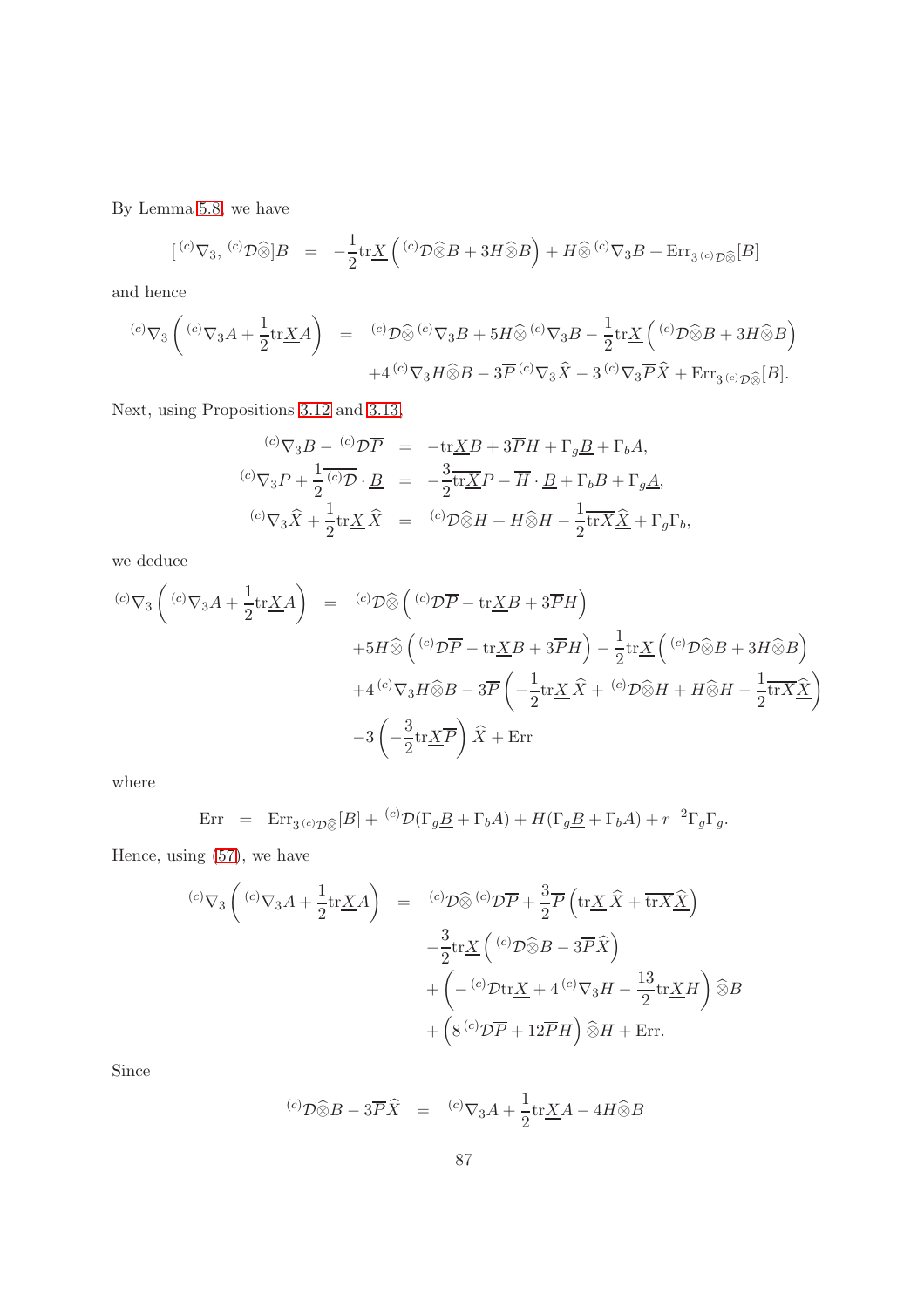this infer

$$
\begin{aligned}\n&^{(c)}\nabla_3\left({}^{(c)}\nabla_3A+\frac{1}{2}\text{tr}\underline{X}A\right)+\frac{3}{2}\text{tr}\underline{X}\left({}^{(c)}\nabla_3A+\frac{1}{2}\text{tr}\underline{X}A\right)\\
&=\phantom{(\stackrel{c)}{\int}}\left({}^{(c)}\mathcal{D}\widehat{\otimes}{}^{(c)}\mathcal{D}\overline{P}+\frac{3}{2}\overline{P}\left(\text{tr}\underline{X}\,\widehat{X}+\overline{\text{tr}X}\underline{\hat{X}}\right)+\left(-\phantom{(\stackrel{c)}{\int}}\mathcal{D}\text{tr}\underline{X}+4\phantom{(\stackrel{c)}{\int}}\nabla_3H-\frac{1}{2}\text{tr}\underline{X}H\right)\widehat{\otimes}B\\
&+\left(8\phantom{(\stackrel{c)}{\int}}\mathcal{D}\overline{P}+12\overline{P}H\right)\widehat{\otimes}H+\text{Err}.\n\end{aligned}
$$

Using

$$
{}^{(c)}\nabla_3 \text{tr}\underline{X} + \frac{1}{2} (\text{tr}\underline{X})^2 = \mathfrak{d}^{\leq 1} \Gamma_g
$$

the left hand side of the above is given by

$$
\begin{array}{lll} &&^{(c)}\nabla_3 \, ^{(c)}\nabla_3 A + \frac{1}{2} \text{tr}\underline{X} \, ^{(c)}\nabla_3 A + \frac{1}{2} \, ^{(c)}\nabla_3 \text{tr}\underline{X} A + \frac{3}{2} \text{tr}\underline{X} \left( \, ^{(c)}\nabla_3 A + \frac{1}{2} \text{tr}\underline{X} A \right) \\[2mm] &= & ^{(c)}\nabla_3 \, ^{(c)}\nabla_3 A + 2 \text{tr}\underline{X} \, ^{(c)}\nabla_3 A + \frac{1}{2} (\text{tr}\underline{X})^2 A + \mathfrak{d}^{\leq 1} \Gamma_g A \end{array}
$$

 $\Box$ 

which coincides with  $Q(A)$ . This concludes the proof.

**Proposition 9.2.** The symmetric traceless 2-tensor  $Q(A)$  with  $C = 2tr\underline{X}$  and  $D = \frac{1}{2}(tr\underline{X})^2$ satisfies

$$
\begin{array}{rcl}\n\text{(c)}\nabla_3\left(\overline{q}^5Q(A)\right) & = & \overline{q}^5 \Bigg\{-\frac{1}{2}\,^{(c)}\mathcal{D}\widehat{\otimes}{}^{(c)}\mathcal{D}\left({}^{(c)}\mathcal{D}\cdot\overline{B}\right) - \frac{3}{2}\overline{P}\left({}^{(c)}\mathcal{D}\widehat{\otimes}{}^{(c)}\mathcal{D}tr\underline{X}\right) \\
& & -\frac{3}{2}\overline{P}tr\overline{X}\underline{A} + \frac{3}{2}\overline{P}\left(-\overline{tr}\overline{X}tr\underline{X} + \overline{{}^{(c)}\mathcal{D}}\cdot H + 2\overline{P}\right)\widehat{\underline{X}}\Bigg\} \\
& & + \tilde{O}_r + Err\big({}^{(c)}\nabla_3(\overline{q}^5Q(A))\big]\n\end{array}
$$

where  $\tilde{O}_r$  is overshooting in powers of r and

$$
Err[{^{(c)}\nabla_3(\overline{q}^5Q(A))}] = r^2\mathfrak{d}^{\leq 2}(\Gamma_g\Gamma_b) + \frac{5}{2}tr\underline{X}\overline{q}^5\{Err[Q(A)]\} + r^5\Gamma_bQ(A) + \overline{q}^{5~(c)}\nabla_3Err[Q(A)].
$$

Proof. We start by formula [\(113\)](#page-85-0):

$$
\overline{q}^{5}Q(A) = \overline{q}^{5}\left\{ {}^{(c)}\mathcal{D}\widehat{\otimes}{}^{(c)}\mathcal{D}\overline{P} + \frac{3}{2}\overline{P}\left(\text{tr}\underline{X}\,\widehat{X} + \overline{\text{tr}X}\underline{\widehat{X}}\right) + O_{r} + \text{Err}[Q(A)]\right\}.
$$

Taking  ${}^{(c)}\nabla_3$  derivative we deduce

$$
^{(c)}\nabla_3\left(\overline{q}^5Q(A)\right) = 5\overline{q}^{4}(c)\nabla_3(\overline{q})Q(A) + \overline{q}^5L + \overline{q}^{5}(c)\nabla_3O_r + \overline{q}^{5}(c)\nabla_3\text{Err}[Q(A)],
$$
  

$$
L: = {}^{(c)}\nabla_3\left\{{}^{(c)}\mathcal{D}\widehat{\otimes}{}^{(c)}\mathcal{D}\overline{P} + \frac{3}{2}\overline{P}\left(\text{tr}\underline{X}\,\widehat{X} + \overline{\text{tr}X}\underline{\widehat{X}}\right)\right\}.
$$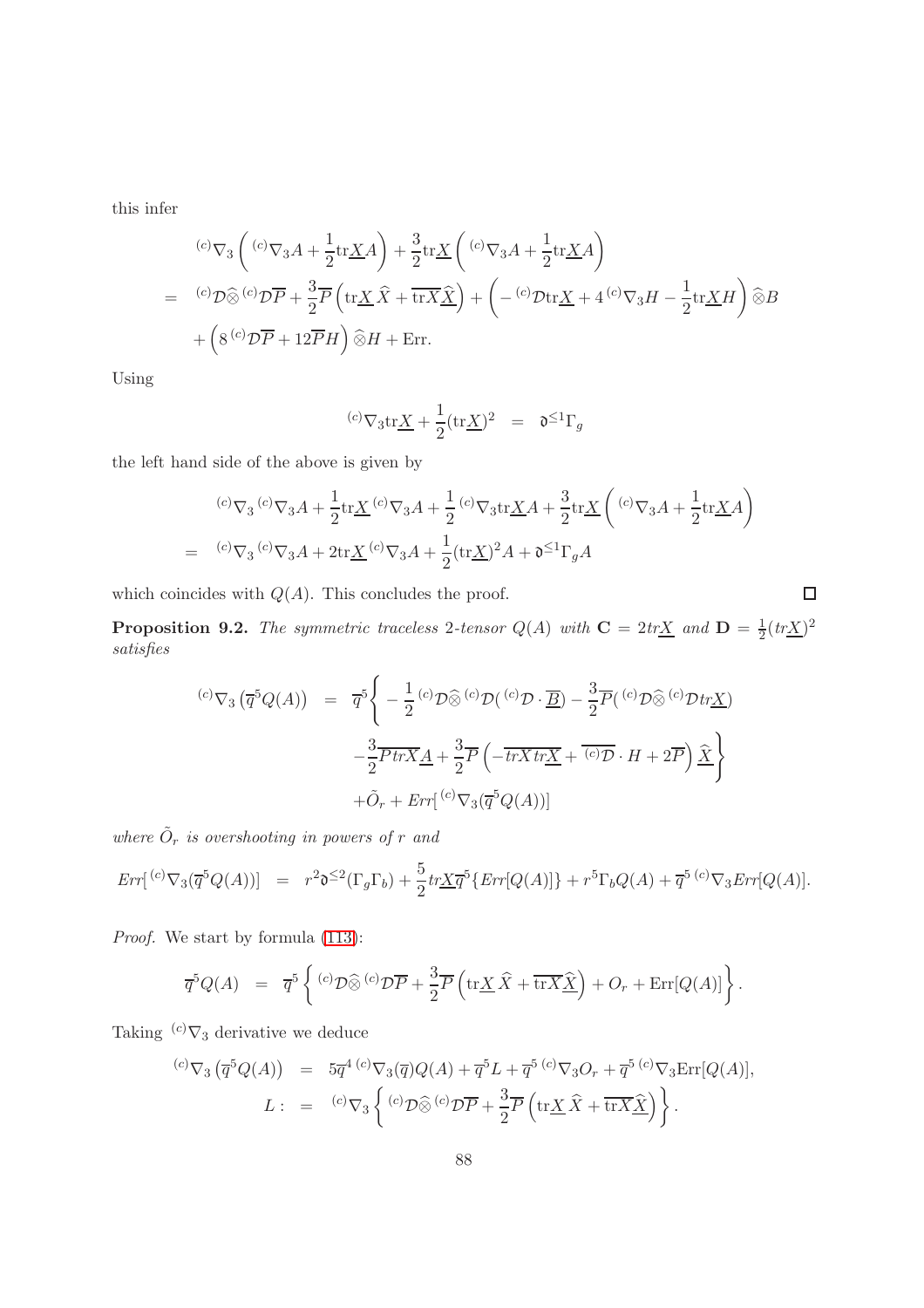We calculate  $L$  as follows

$$
L = {}^{(c)}\mathcal{D}\widehat{\otimes} {}^{(c)}\mathcal{D} {}^{(c)}\nabla_3 \overline{P} + [{}^{(c)}\nabla_3, {}^{(c)}\mathcal{D}\widehat{\otimes} {}^{(c)}\mathcal{D}] \overline{P} + \frac{3}{2} {}^{(c)}\nabla_3(\overline{P}\text{tr}\underline{X}\widehat{X}) + \frac{3}{2} {}^{(c)}\nabla_3(\overline{P}\text{tr}\overline{X}\widehat{\underline{X}}).
$$

Ignoring cubic and higher order terms, we have

$$
\begin{aligned}\n\text{(c)} \nabla_3(\overline{P} \text{tr}\underline{X} \widehat{X}) &= \overline{P} \text{tr}\underline{X} \, \, \overset{(c)}{\nabla_3} (\widehat{X}) + \overline{P} \, \overset{(c)}{\nabla_3} (\text{tr}\underline{X}) \, \widehat{X} + \, \overset{(c)}{\nabla_3} (\overline{P}) \text{tr}\underline{X} \, \widehat{X} \\
&= \overline{P} \text{tr}\underline{X} \, \left( -\frac{1}{2} \text{tr}\underline{X} \, \widehat{X} + \, \overset{(c)}{\nabla_2} \widehat{\otimes} H + H \widehat{\otimes} H - \frac{1}{2} \overline{\text{tr}} \underline{X} \widehat{\underline{X}} \right) \\
&\quad + \overline{P} \left( -\frac{1}{2} (\text{tr}\underline{X})^2 \right) \widehat{X} + \left( -\frac{3}{2} \text{tr}\underline{X} \overline{P} \right) \text{tr}\underline{X} \, \widehat{X} + r^{-3} \mathfrak{d}^{\leq 1} (\Gamma_g \Gamma_b) \\
&= \overline{P} \text{tr}\underline{X} \left( -\frac{5}{2} \text{tr}\underline{X} \, \widehat{X} + \, \overset{(c)}{\nabla_2} \widehat{\otimes} H - \frac{1}{2} \overline{\text{tr}} \underline{X} \widehat{\underline{X}} \right) + O_1 + r^{-3} \mathfrak{d}^{\leq 1} (\Gamma_g \Gamma_b)\n\end{aligned}
$$

where

$$
O_1 = \overline{P} \text{tr} \underline{X} \ H \widehat{\otimes} H
$$

is overshooting in powers of  $r$ . Also,

$$
\begin{split}\n\text{^{(c)}}\nabla_{3}(\overline{P \text{tr} X \hat{\underline{X}}}) &= \overline{P \text{tr} X} \, \text{^{(c)}}\nabla_{3}(\widehat{\underline{X}}) + \overline{P} \, \text{^{(c)}}\nabla_{3}(\overline{\text{tr} X}) \hat{\underline{X}} + \text{^{(c)}}\nabla_{3}(\overline{P}) \overline{\text{tr} X} \hat{\underline{X}} \\
&= \overline{P \text{tr} X} \left( -\Re(\text{tr} \underline{X}) \hat{\underline{X}} + \text{^{(c)}}\mathcal{D} \hat{\underline{\otimes}} \underline{E} + \underline{\Xi} \hat{\underline{\otimes}} (H + \underline{H}) - \underline{A} \right) \\
&\quad + \overline{P} \left( -\frac{1}{2} \overline{\text{tr} \underline{X}} \, \overline{\text{tr} X} + \overline{\text{^{(c)}}\mathcal{D}} \cdot H + H \cdot \overline{H} + 2\overline{P} \right) \hat{\underline{X}} \\
&\quad + \left( -\frac{3}{2} \text{tr} \underline{X} \overline{P} \right) \overline{\text{tr} X} \hat{\underline{X}} + r^{-3} \mathfrak{d}^{\leq 1} (\Gamma_{g} \Gamma_{b}) \\
&= \overline{P \text{tr} X} \left( -\overline{\text{tr} \underline{X} \hat{X}} - 2 \text{tr} \underline{X} \hat{X} + \text{^{(c)}}\mathcal{D} \hat{\underline{\otimes}} \underline{E} - \underline{A} \right) + \overline{P} \left( \overline{\text{^{(c)}}\mathcal{D}} \cdot H + 2\overline{P} \right) \hat{\underline{X}} \\
&\quad + O_{2} + r^{-3} \mathfrak{d}^{\leq 1} (\Gamma_{g} \Gamma_{b})\n\end{split}
$$

where

$$
O_2 = \overline{P \text{tr} X} \left( \underline{\Xi} \widehat{\otimes} (H + \underline{H}) \right) + \overline{P} \left( H \cdot \overline{H} \right) \underline{\widehat{X}}
$$

is overshooting in powers of  $r$ . Also we have

$$
\begin{array}{rcl}\n^{(c)}\mathcal{D}\widehat{\otimes}{}^{(c)}\mathcal{D}{}^{(c)}\nabla_{3}\overline{P} & = & {^{(c)}}\mathcal{D}\widehat{\otimes}{}^{(c)}\mathcal{D}\left(-\frac{3}{2}\text{tr}\underline{X}\overline{P}-\frac{1}{2}{}^{(c)}\mathcal{D}\cdot\overline{\underline{B}}-H\cdot\overline{\underline{B}}\right) \\
& = & {^{(c)}}\mathcal{D}\widehat{\otimes}\left(-\frac{3}{2}{}^{(c)}\mathcal{D}\text{tr}\underline{X}\overline{P}-\frac{3}{2}\text{tr}\underline{X}{}^{(c)}\mathcal{D}\overline{P}-\frac{1}{2}{}^{(c)}\mathcal{D}({}^{(c)}\mathcal{D}\cdot\overline{\underline{B}})-{}^{(c)}\mathcal{D}(H\cdot\overline{\underline{B}})\right) \\
& = & -\frac{1}{2}{}^{(c)}\mathcal{D}\widehat{\otimes}{}^{(c)}\mathcal{D}({}^{(c)}\mathcal{D}\cdot\overline{\underline{B}})-\frac{3}{2}\overline{P}({}^{(c)}\mathcal{D}\widehat{\otimes}{}^{(c)}\mathcal{D}\text{tr}\underline{X})-\frac{3}{2}\text{tr}\underline{X}({}^{(c)}\mathcal{D}\widehat{\otimes}{}^{(c)}\mathcal{D}\overline{P})+O_{3}\n\end{array}
$$

where

$$
O_3 = -3^{(c)} \mathcal{D} \text{tr} \underline{X} \widehat{\otimes} {^{(c)} \mathcal{D} \overline{P}} - {^{(c)} \mathcal{D} \widehat{\otimes} {^{(c)} \mathcal{D}} (H \cdot \underline{\overline{B}})}
$$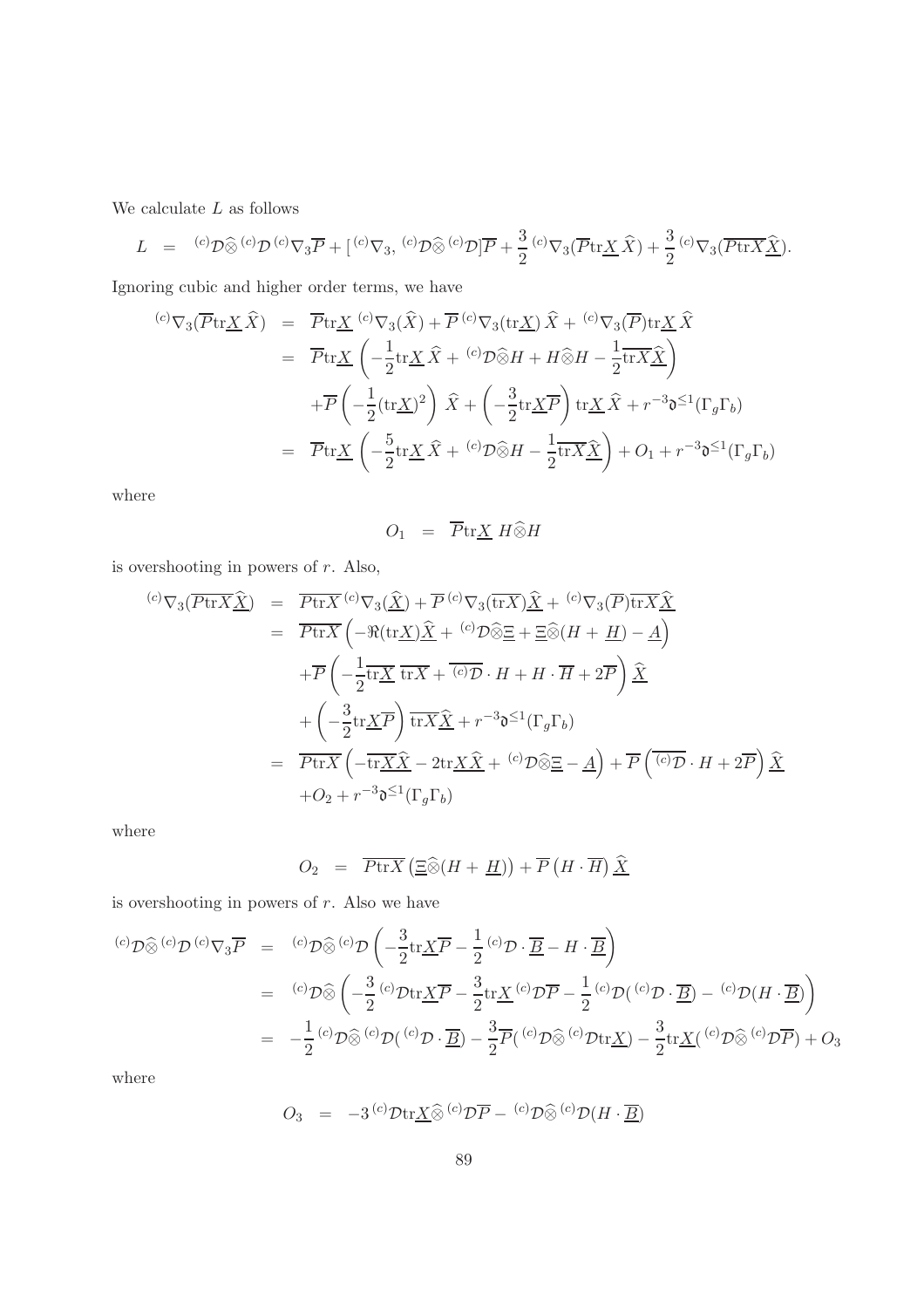is overshooting in powers of r. Now in view of Lemma [5.8](#page-62-0) applied to  $F = {}^{(c)}\mathcal{D}\overline{P}$  which is of conformal type 0,

$$
\begin{array}{rcl}\n[{}^{(c)}\nabla_{3},{}^{(c)}\mathcal{D}\widehat{\otimes}]{}^{(c)}\mathcal{D}\overline{P} & = & -\frac{1}{2}\text{tr}\underline{X}\left({}^{(c)}\mathcal{D}\widehat{\otimes}{}^{(c)}\mathcal{D}\overline{P} + H\widehat{\otimes}{}^{(c)}\mathcal{D}\overline{P}\right) + H\widehat{\otimes}{}^{(c)}\nabla_{3}{}^{(c)}\mathcal{D}\overline{P} + \text{Err}_{3\,^{(c)}\mathcal{D}\widehat{\otimes}}[{}^{(c)}\mathcal{D}\overline{P}]\n\\
& = & -\frac{1}{2}\text{tr}\underline{X}\left({}^{(c)}\mathcal{D}\widehat{\otimes}{}^{(c)}\mathcal{D}\overline{P} + O_{4} + \text{Err}_{3\,^{(c)}\mathcal{D}\widehat{\otimes}}[{}^{(c)}\mathcal{D}\overline{P}]\n\end{array}
$$

where

$$
O_4 = -\frac{1}{2} \text{tr} \underline{X} \left( H \widehat{\otimes}^{(c)} \mathcal{D} \overline{P} \right) + H \widehat{\otimes}^{(c)} \nabla_3 {^{(c)} \mathcal{D} \overline{P}}
$$

is overshooting in powers of r.

From Lemma [2.35,](#page-31-0) we deduce

$$
[\nabla_3, \nabla_a]P = -\frac{1}{2} \left( \text{tr}\,\underline{\chi} \nabla_a P + {}^{(a)} \text{tr}\underline{\chi}^* \nabla P \right) + (\eta_a - \zeta_a) \nabla_3 P - \hat{\underline{\chi}}_{ab} \nabla_b P + \underline{\xi}_a \nabla_4 P.
$$

Taking the dual

$$
[\nabla_3, \sqrt[*]{a}]P = -\frac{1}{2} \left( \text{tr} \underline{\chi}^* \nabla_a P - {}^{(a)} \text{tr} \underline{\chi} \nabla P \right) + {}^*(\eta_a - \zeta_a) \nabla_3 P - {}^*\underline{\hat{\chi}}_{ab} \nabla_b P + {}^*\underline{\xi}_a \nabla_4 P.
$$

Summing them we derive

$$
[\nabla_3, \mathcal{D}]P = -\frac{1}{2} \text{tr} \underline{X} \ \mathcal{D}P + (H - Z)\nabla_3 P - \underline{\widehat{X}} \cdot \nabla P + \underline{\Xi} \nabla_4 P
$$

and therefore

$$
[{}^{(c)}\nabla_3, {}^{(c)}\mathcal{D}] \overline{P} = -\frac{1}{2} \text{tr}\underline{X} {}^{(c)}\mathcal{D}\overline{P} + H {}^{(c)}\nabla_3 \overline{P} - \frac{1}{2} \hat{\underline{X}} {}^{(c)}\mathcal{D}\overline{P} + \underline{E} {}^{(c)}\nabla_4 \overline{P}
$$
  
\n
$$
= -\frac{1}{2} \text{tr}\underline{X} {}^{(c)}\mathcal{D}\overline{P} + H \left( -\frac{1}{2} {}^{(c)}\mathcal{D} \cdot \underline{B} - \frac{3}{2} \text{tr}\underline{X}\overline{P} - H \cdot \underline{B} + \overline{\underline{E}} \cdot B - \frac{1}{4} \hat{X} \cdot \underline{A} \right)
$$
  
\n
$$
- \frac{1}{2} \hat{\underline{X}} {}^{(c)}\mathcal{D}\overline{P} + \underline{E} \left( \frac{1}{2} {}^{(c)}\mathcal{D} \cdot B - \frac{3}{2} \text{tr}\overline{X}P + \underline{H} \cdot B \right)
$$
  
\n
$$
= -\frac{1}{2} \text{tr}\underline{X} {}^{(c)}\mathcal{D}\overline{P} - \frac{3}{2} \overline{P} \left( \text{tr}\underline{X}H + \overline{\text{tr}}\overline{X}\underline{E} \right) + O_5 + r^{-3} \mathfrak{d}^{\leq 1} (\Gamma_g \Gamma_b)
$$

where

$$
O_5 = H\left(-\frac{1}{2} \, {}^{(c)}\mathcal{D} \cdot \overline{\underline{B}} - H \cdot \overline{\underline{B}}\right) - \frac{1}{2} \widehat{\underline{X}} \cdot {}^{(c)}\mathcal{D} \overline{P}
$$

is overshooting in powers of  $r$ . We deduce

$$
\begin{array}{rcl}\n^{(c)}\mathcal{D}\widehat{\otimes}\left[ \ {^{(c)}\nabla}_3,\ {^{(c)}\mathcal{D}} \right] & \overline{P} & = & {^{(c)}\mathcal{D}\widehat{\otimes}} \left( -\frac{1}{2} \text{tr}\underline{X} \ {^{(c)}\mathcal{D}\overline{P}} - \frac{3}{2} \overline{P} \left( \text{tr}\underline{X}H + \overline{\text{tr}X}\underline{E} \right) + O_5 + r^{-3} \mathfrak{d}^{\leq 1} (\Gamma_g \Gamma_b) \right) \\
& = & -\frac{1}{2} \text{tr}\underline{X} \ {^{(c)}\mathcal{D}\widehat{\otimes}} {^{(c)}\mathcal{D}\overline{P}} - \frac{3}{2} \overline{P} \left( \text{tr}\underline{X} \ {^{(c)}\mathcal{D}\widehat{\otimes}H} + \overline{\text{tr}X} {^{(c)}\mathcal{D}\widehat{\otimes}\underline{E}} \right) \\
& -\frac{1}{2} {^{(c)}\mathcal{D}\text{tr}\underline{X}\widehat{\otimes}} {^{(c)}\mathcal{D}\overline{P}} - \frac{3}{2} {^{(c)}\mathcal{D}\overline{P}\widehat{\otimes}} \left( \text{tr}\underline{X}H + \overline{\text{tr}X}\underline{E} \right) \\
& -\frac{3}{2} \overline{P} \left( {^{(c)}\mathcal{D}\text{tr}\underline{X}\widehat{\otimes}H + {^{(c)}\mathcal{D}\text{tr}X}\widehat{\otimes}\underline{E}} \right) \\
& & + {^{(c)}\mathcal{D}\widehat{\otimes}O_5} + r^{-3}\mathfrak{d}^{\leq 2}(\Gamma_g\Gamma_b)\n\end{array}
$$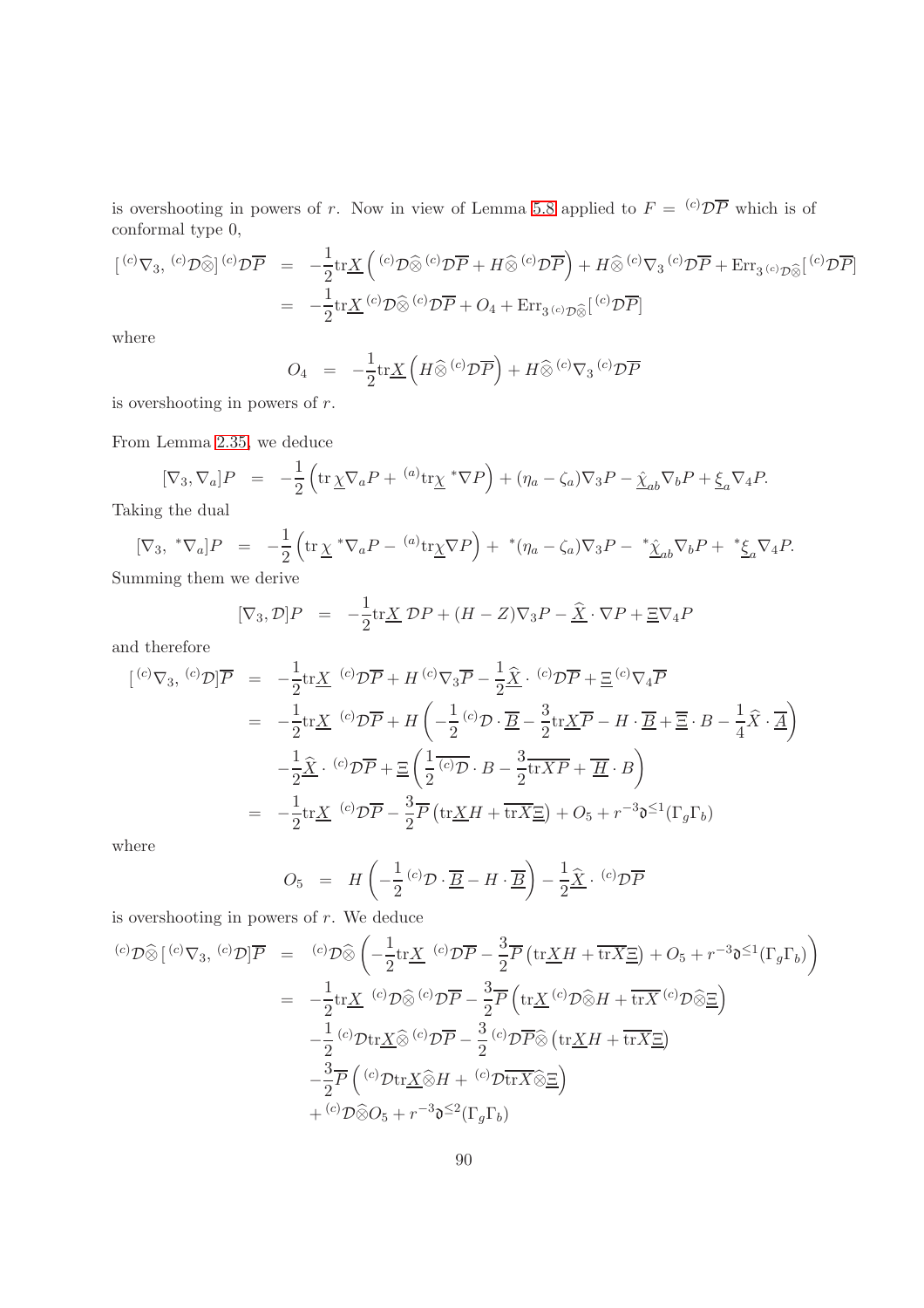which gives

$$
{}^{(c)}\mathcal{D}\widehat{\otimes}\left[{}^{(c)}\nabla_3,\ {}^{(c)}\mathcal{D}\right]\overline{P} \quad = \quad -\frac{1}{2}\mathrm{tr}\underline{X} \quad {}^{(c)}\mathcal{D}\widehat{\otimes}{}^{(c)}\mathcal{D}\overline{P} - \frac{3}{2}\overline{P}\left(\mathrm{tr}\underline{X} \ {}^{(c)}\mathcal{D}\widehat{\otimes}H + \overline{\mathrm{tr}X} \ {}^{(c)}\mathcal{D}\widehat{\otimes}\underline{\Xi}\right) + O_6 + r^{-3}\mathfrak{d}^{\leq 2}(\Gamma_g\Gamma_b)
$$

where

$$
O_6 = -\frac{1}{2} {}^{(c)}\mathcal{D} \text{tr} \underline{X} \widehat{\otimes} {}^{(c)}\mathcal{D} \overline{P} - \frac{3}{2} {}^{(c)}\mathcal{D} \overline{P} \widehat{\otimes} (\text{tr} \underline{X} H + \overline{\text{tr} X} \underline{E})
$$

$$
-\frac{3}{2} \overline{P} \left( {}^{(c)}\mathcal{D} \text{tr} \underline{X} \widehat{\otimes} H + {}^{(c)}\mathcal{D} \overline{\text{tr} X} \widehat{\otimes} \underline{E} \right) + {}^{(c)}\mathcal{D} \widehat{\otimes} O_5
$$

is overshooting in powers of r.

Hence, since  $[{}^{(c)}\nabla_3, {}^{(c)}\mathcal{D}\widehat{\otimes} {}^{(c)}\mathcal{D}] \overline{P} = [{}^{(c)}\nabla_3, {}^{(c)}\mathcal{D}\widehat{\otimes} ]{}^{(c)}\mathcal{D}\overline{P} + {}^{(c)}\mathcal{D}\widehat{\otimes} [{}^{(c)}\nabla_3, {}^{(c)}\mathcal{D}] \overline{P}$ , we obtain

$$
\begin{array}{rcl}\n\left[ \,^{(c)}\nabla_{3},\,^{(c)}\mathcal{D}\widehat{\otimes}{}^{(c)}\mathcal{D}\right]\overline{P} & = & -\mathrm{tr}\underline{X}^{\,(c)}\mathcal{D}\widehat{\otimes}{}^{(c)}\mathcal{D}\overline{P} - \frac{3}{2}\overline{P}\left(\mathrm{tr}\underline{X}^{\,(c)}\mathcal{D}\widehat{\otimes}H + \overline{\mathrm{tr}X}^{\,(c)}\mathcal{D}\widehat{\otimes}\underline{\Xi}\right) \\
& & + O_{7} + r^{-3}\mathfrak{d}^{\leq 2}(\Gamma_{g}\Gamma_{b})\n\end{array}
$$

with  $O_7 = O_4 + O_6$ . We deduce

$$
L = {}^{(c)}\mathcal{D}\widehat{\otimes} {}^{(c)}\mathcal{D} {}^{(c)}\nabla_3 \overline{P} + [{}^{(c)}\nabla_3, {}^{(c)}\mathcal{D}\widehat{\otimes} {}^{(c)}\mathcal{D}] \overline{P} + \frac{3}{2} {}^{(c)}\nabla_3 (\overline{P} \text{tr}\underline{X} \widehat{X}) + \frac{3}{2} {}^{(c)}\nabla_3 (\overline{P} \text{tr}\underline{X} \widehat{\underline{X}})
$$
  
\n
$$
= -\frac{1}{2} {}^{(c)}\mathcal{D}\widehat{\otimes} {}^{(c)}\mathcal{D} ({}^{(c)}\mathcal{D} \cdot \overline{\underline{B}}) - \frac{3}{2} \overline{P} ({}^{(c)}\mathcal{D}\widehat{\otimes} {}^{(c)}\mathcal{D} \text{tr}\underline{X}) - \frac{5}{2} \text{tr}\underline{X} ({}^{(c)}\mathcal{D}\widehat{\otimes} {}^{(c)}\mathcal{D}\overline{P})
$$
  
\n
$$
+ \frac{3}{2} \overline{P} \text{tr}\underline{X} \left( -\frac{5}{2} \text{tr}\underline{X} \widehat{X} - \frac{1}{2} \text{tr}\underline{X} \widehat{\underline{X}} \right) + \frac{3}{2} \overline{P} \text{tr}\underline{X} \left( -\overline{\text{tr}\underline{X} \widehat{X}} - 2 \text{tr}\underline{X} \widehat{X} - \underline{A} \right) + \frac{3}{2} \overline{P} \left( \overline{{}^{(c)}\mathcal{D}} \cdot H + 2\overline{P} \right) \widehat{\underline{X}}
$$
  
\n
$$
+ O_L + r^{-3} \mathfrak{d}^{\leq 2} (\Gamma_g \Gamma_b)
$$

where  $O_L = O_3 + O_7 + \frac{3}{2}O_1 + \frac{3}{2}O_2$ . On the other hand, writing  $\nabla_3 \overline{q} = \frac{1}{2}$  $\frac{1}{2} \text{tr} \underline{X} \overline{q} + r \Gamma_b$ , we have  $5\overline{q}^{4\;(c)}\nabla_{3}(\overline{q})Q(A) = \frac{5}{2}\text{tr}\underline{X}\overline{q}^{5}Q(A) + r^{5}\Gamma_{b}Q(A)$  $=\frac{5}{2}$  $\frac{5}{2} \text{tr} \underline{X} \overline{q}^5 \left\{ {}^{(c)} \mathcal{D} \widehat{\otimes} {}^{(c)} \mathcal{D} \overline{P} + \frac{3}{2} \right\}$  $\frac{3}{2} \overline{P} \left( \text{tr} \underline{X} \widehat{X} + \overline{\text{tr}X} \underline{\widehat{X}} \right) + O_r + \text{Err}[Q(A)] \right\} + r^5 \Gamma_b Q(A).$ 

Hence, we finally obtain

$$
\begin{array}{rcl}\n\text{(c)}\nabla_3\left(\overline{q}^5Q(A)\right) & = & \overline{q}^5 \Bigg\{-\frac{1}{2}\,^{(c)}\mathcal{D}\widehat{\otimes}{}^{(c)}\mathcal{D}\left({}^{(c)}\mathcal{D}\cdot\overline{B}\right)-\frac{3}{2}\overline{P}\left({}^{(c)}\mathcal{D}\widehat{\otimes}{}^{(c)}\mathcal{D}\text{tr}\underline{X}\right) \\
& & -\frac{3}{2}\overline{P\text{tr}X}\underline{A}+\frac{3}{2}\overline{P}\left(-\overline{\text{tr}X\text{tr}\underline{X}}+\overline{{}^{(c)}\mathcal{D}}\cdot H+2\overline{P}\right)\widehat{\underline{X}}\Bigg\} \\
& & & +\tilde{O}_r+\text{Err}\big[{}^{(c)}\nabla_3(\overline{q}^5Q(A))\big]\n\end{array}
$$

where

$$
\tilde{O}_r = \overline{q}^5 O_L + \frac{5}{2} \text{tr} \underline{X} \overline{q}^5 O_r + \overline{q}^{5 (c)} \nabla_3 O_r
$$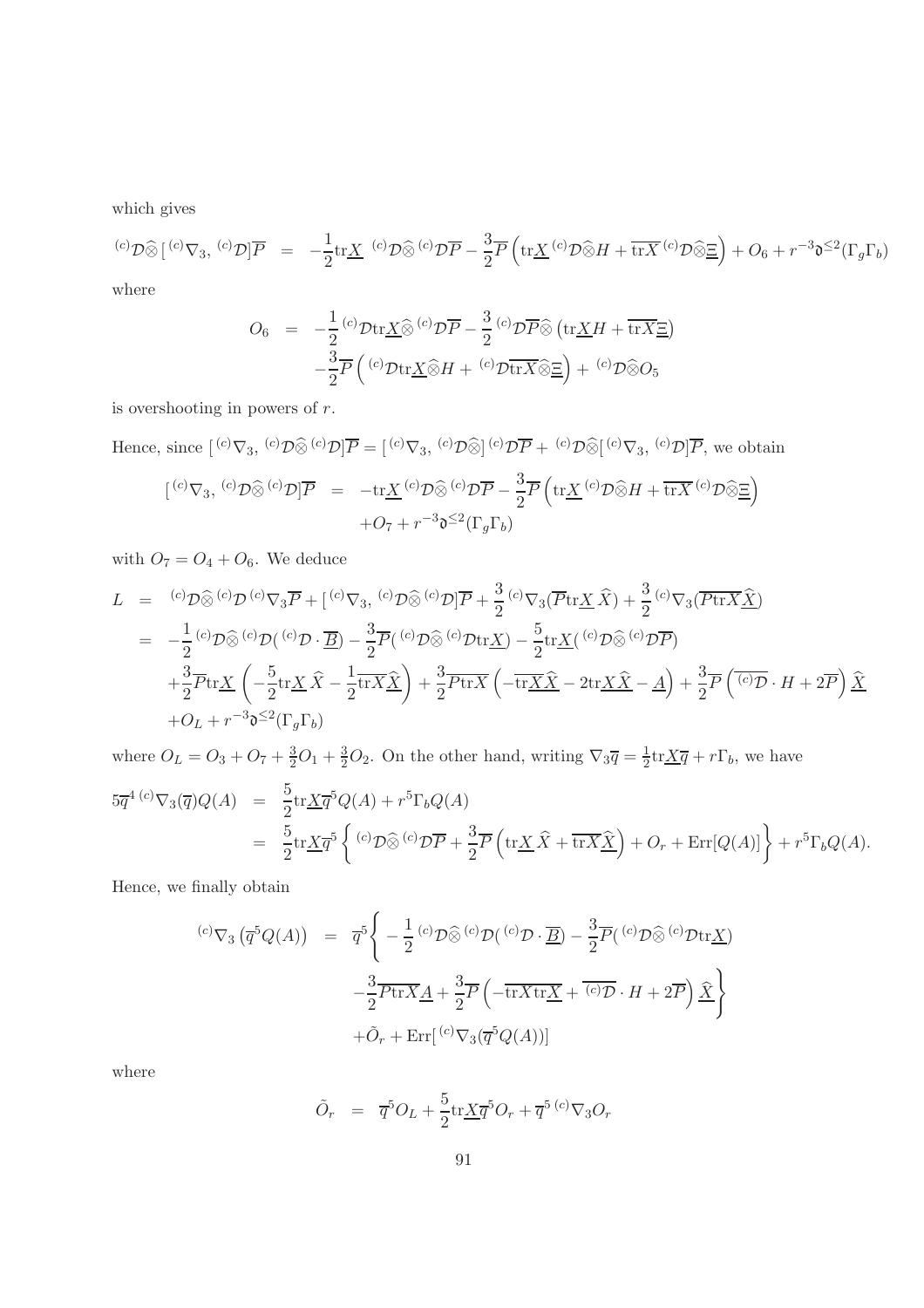is overshooting in powers of  $r$ , and the error term is given by

$$
\operatorname{Err}[\,^{(c)}\nabla_3(\overline{q}^5Q(A))] \quad = \quad r^2\mathfrak{d}^{\leq 2}(\Gamma_g\Gamma_b) + \frac{5}{2}\operatorname{tr}\underline{X}\overline{q}^5\{\operatorname{Err}[Q(A)]\} + r^5\Gamma_bQ(A) + \overline{q}^{5\,(c)}\nabla_3\operatorname{Err}[Q(A)]
$$
\nas desired.

<span id="page-91-0"></span>as desired.

# A Relation with the Teukolsky equation in the literature

The goal of this appendix is to relate the Teukolsky equation obtained here to the Teukolsky equation as appears in the literature for the scalar curvature component  $\alpha^{[+2]}$  in Newman-Penrose formalism:

<span id="page-91-1"></span>
$$
|q|^2 \Box_g \alpha^{[+2]} = -4(r-m)\partial_r \alpha^{[+2]} - 4\left(\frac{m(r^2 - a^2)}{\Delta} - r - ia\cos\theta\right)\partial_t \alpha^{[+2]} - 4\left(\frac{a(r-m)}{\Delta} + i\frac{\cos\theta}{\sin^2\theta}\right)\partial_\varphi \alpha^{[+2]} + (4\cot^2\theta - 2)\alpha^{[+2]}.
$$
\n(114)

We will show how the above Teukolsky equation  $(114)$  and the Teukolsky equation  $(87)$  are consistent one with another.

#### A.1 Relation between  $\alpha^{[+2]}$  and projected A

In the literature, the curvature component  $\alpha^{[+2]}$  is defined in Newman-Penrose formalism as

$$
\alpha^{[+2]} = -W(l, m, l, m)
$$

where

$$
l = e_4,
$$
  $m = \frac{|q|}{\sqrt{2}q} (e_1 + ie_2),$ 

where the vectors  $e_4, e_3, e_1$  and  $e_2$  are given in Boyer-Lindquist coordinates by [\(66\)](#page-54-0). We therefore deduce

$$
\alpha^{[+2]} = -\frac{|q|^2}{2q^2} W(e_4, (e_1 + ie_2), e_4, (e_1 + ie_2))
$$
  
= 
$$
-\frac{\overline{q}}{2q} (W_{4141} + iW_{4142} + iW_{4241} - W_{4242})
$$
  
= 
$$
-\frac{\overline{q}}{2q} (W_{4141} - W_{4242} + 2iW_{4142})
$$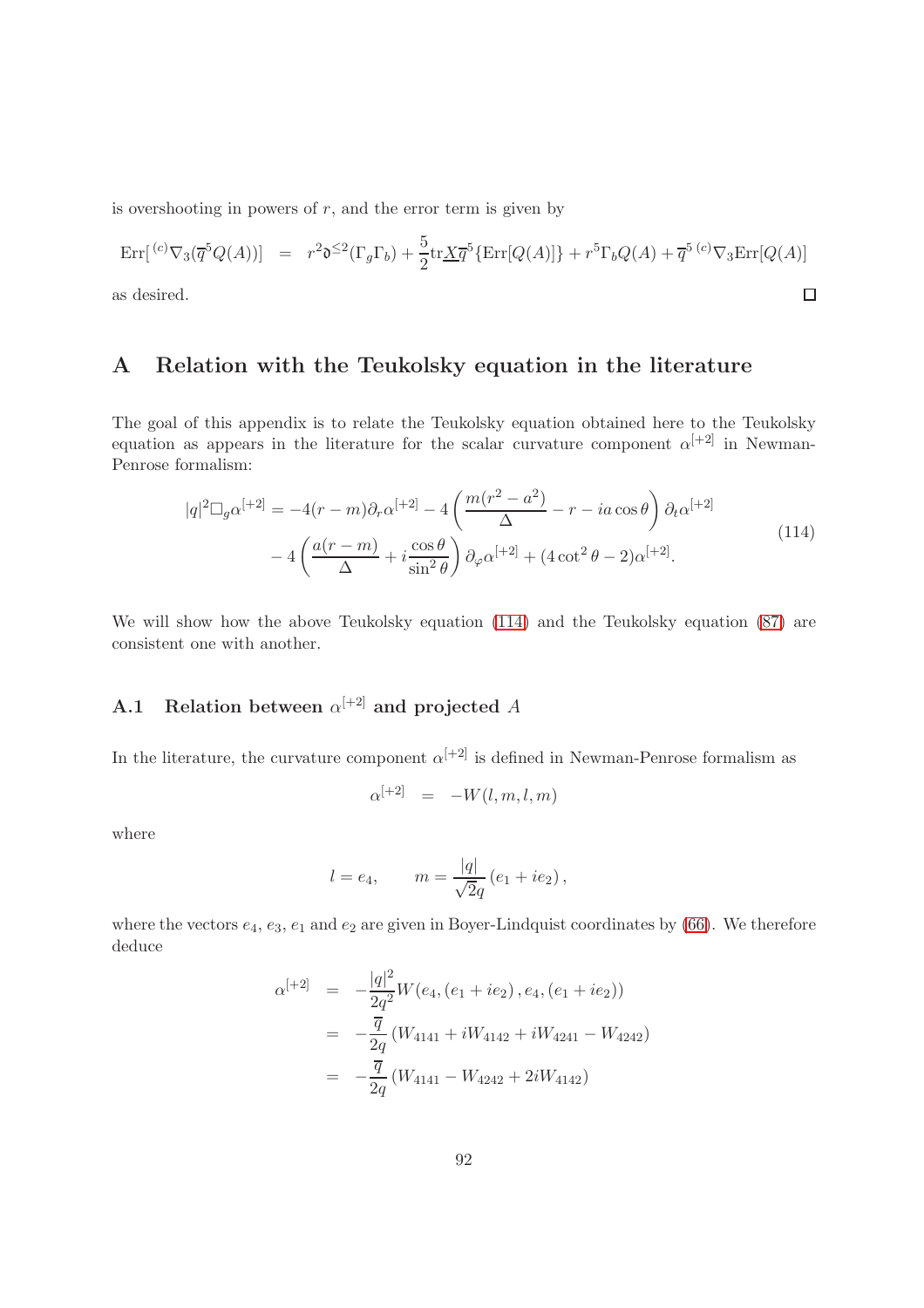which gives, using that  $W_{4242} = -W_{4141}$ ,

$$
\alpha^{[+2]} \;\; = \;\; -\frac{\overline{q}}{q} \left( W_{4141} + i W_{4142} \right).
$$

Observe that

$$
A_{11} = W_{4141} + iW_{4142}
$$

and therefore denoting by  $\mathfrak a$  the projection of  $A$  to the 11 component:

$$
\mathfrak{a} = A_{11}
$$

we obtain the following relation:

<span id="page-92-0"></span>
$$
\alpha^{[+2]} = -\frac{\overline{q}}{q}\mathfrak{a}.\tag{115}
$$

In particular  $\alpha^{[+2]}$  and  $\alpha$  differ by a scalar factor given by  $-\frac{\overline{q}}{q} = -\frac{r-i a \cos \theta}{r+i a \cos \theta}$  $\frac{r - ia \cos \theta}{r + ia \cos \theta}$ , which is constant (equal to -1) in the case of Schwarzschild.

#### A.2 The equation for a from the Teukolsky in the literature

We deduce the equation for a from the standard Teukolsky equation in the literature [\(114\)](#page-91-1) and the relation between  $\alpha^{[+2]}$  and **a** given by [\(115\)](#page-92-0). We have

$$
|q|^2 \Box_g \mathfrak{a} = -|q|^2 \Box_g \left(\frac{q}{\overline{q}} \alpha^{[+2]}\right)
$$
  
=  $-|q|^2 \Box_g \left(\frac{q}{\overline{q}}\right) \alpha^{[+2]} - \frac{q}{\overline{q}} |q|^2 \Box_g (\alpha^{[+2]}) - 2 \Delta \partial_r \left(\frac{q}{\overline{q}}\right) \partial_r \alpha^{[+2]} - 2 \partial_\theta \left(\frac{q}{\overline{q}}\right) \partial_\theta \alpha^{[+2]}.$ 

Using that  $\partial_r q = 1$  and  $\partial_\theta q = -ia \sin \theta$ , we compute

$$
\partial_r \left( \frac{q}{\overline{q}} \right) = \frac{\overline{q} - q}{\overline{q}^2} = \frac{-2ia \cos \theta}{\overline{q}^2},
$$
  

$$
\partial_\theta \left( \frac{q}{\overline{q}} \right) = \frac{-ia \sin \theta \overline{q} - qia \sin \theta}{\overline{q}^2} = \frac{-2ira \sin \theta}{\overline{q}^2}.
$$

Using [\(114\)](#page-91-1), we obtain

$$
|q|^2 \Box_g \mathfrak{a} = \left(-|q|^2 \Box_g \left(\frac{q}{\overline{q}}\right)\right) \alpha^{[+2]} + \frac{q}{\overline{q}} 4(r-m) \partial_r \alpha^{[+2]} + 4\frac{q}{\overline{q}} \left(\frac{m(r^2 - a^2)}{\Delta} - r - ia \cos \theta\right) \partial_t \alpha^{[+2]} + 4\frac{q}{\overline{q}} \left(\frac{a(r-m)}{\Delta} + i \frac{\cos \theta}{\sin^2 \theta}\right) \partial_\varphi \alpha^{[+2]} - \frac{q}{\overline{q}} (4 \cot^2 \theta - 2) \alpha^{[+2]} - 2\Delta \frac{-2ia \cos \theta}{\overline{q}^2} \partial_r \alpha^{[+2]} - 2\frac{-2ira \sin \theta}{\overline{q}^2} \partial_\theta \alpha^{[+2]}
$$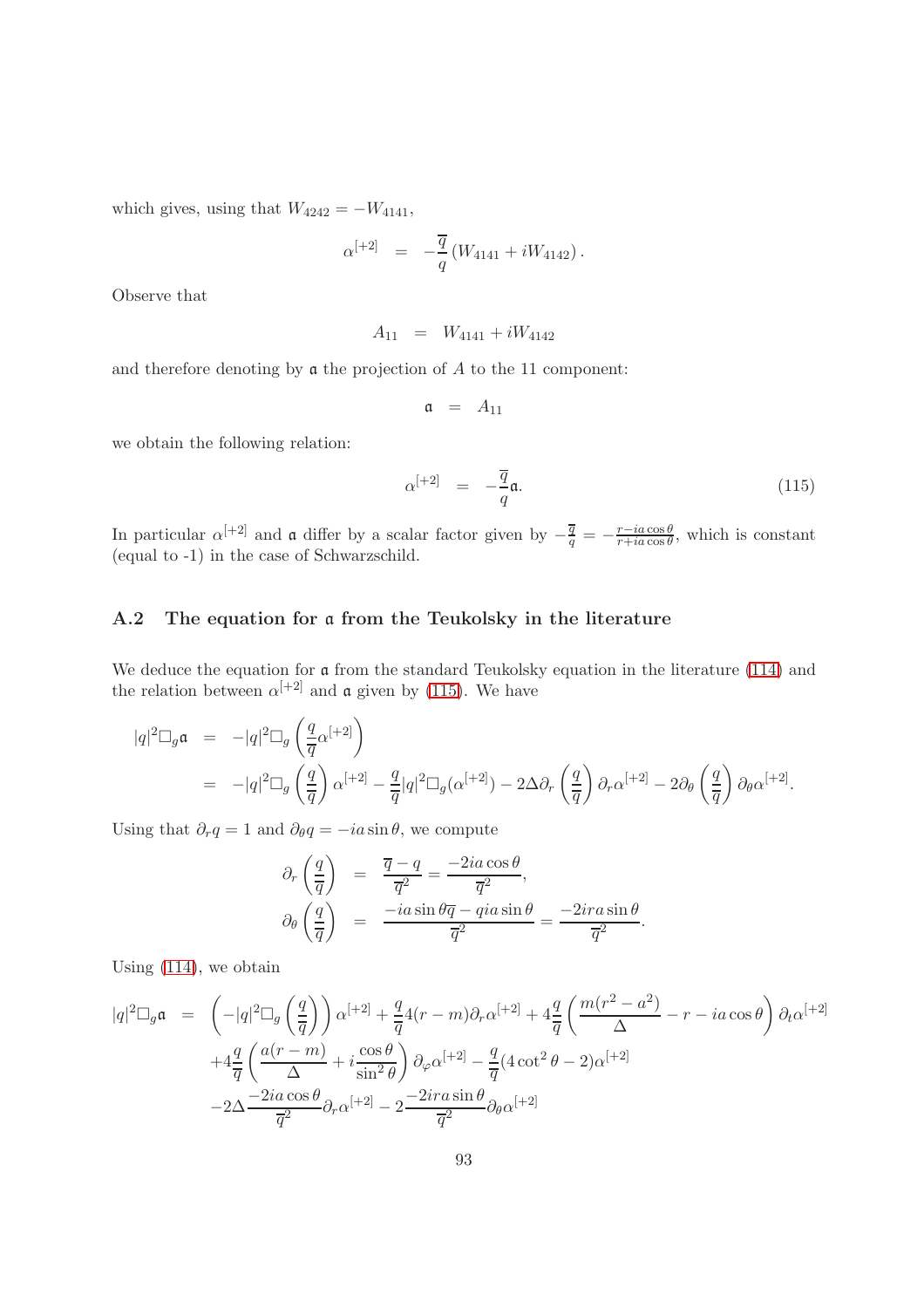which gives

$$
|q|^2 \Box_g \mathfrak{a} = -4\left(r - m + \Delta \frac{ia \cos \theta}{|q|^2}\right) \left(-\frac{q}{\overline{q}} \partial_r \alpha^{[+2]}\right) - 4\left(\frac{m(r^2 - a^2)}{\Delta} - r - ia \cos \theta\right) \left(-\frac{q}{\overline{q}} \partial_t \alpha^{[+2]}\right) -4\left(\frac{a(r - m)}{\Delta} + i \frac{\cos \theta}{\sin^2 \theta}\right) \left(-\frac{q}{\overline{q}} \partial_\varphi \alpha^{[+2]}\right) - 4 \frac{ira \sin \theta}{|q|^2} \left(-\frac{q}{\overline{q}} \partial_\theta \alpha^{[+2]}\right) \left(4 \cot^2 \theta - 2 + \overline{q}^2 \Box_g \left(\frac{q}{\overline{q}}\right)\right) \left(-\frac{q}{\overline{q}} \alpha^{[+2]}\right).
$$

Since

$$
\partial_r \mathfrak{a} = \partial_r \left( -\frac{q}{\overline{q}} \alpha^{[+2]} \right) = -\frac{2ia \cos \theta}{|q|^2} \mathfrak{a} - \frac{q}{\overline{q}} \partial_r \alpha^{[+2]},
$$
  

$$
\partial_\theta \mathfrak{a} = \partial_\theta \left( -\frac{q}{\overline{q}} \alpha^{[+2]} \right) = -\frac{2ira \sin \theta}{|q|^2} \mathfrak{a} - \frac{q}{\overline{q}} \partial_\theta \alpha^{[+2]},
$$

we can write

$$
-\frac{q}{\overline{q}}\partial_r\alpha^{[+2]} = \partial_r\mathfrak{a} + \frac{2ia\cos\theta}{|q|^2}\mathfrak{a}, \qquad -\frac{q}{\overline{q}}\partial_\theta\alpha^{[+2]} = \partial_\theta\mathfrak{a} + \frac{2ira\sin\theta}{|q|^2}\mathfrak{a},
$$
  

$$
-\frac{q}{\overline{q}}\partial_t\alpha^{[+2]} = \partial_t\mathfrak{a}, \qquad -\frac{q}{\overline{q}}\partial_\varphi\alpha^{[+2]} = \partial_\varphi\mathfrak{a}.
$$

We therefore obtain

$$
|q|^2 \Box_g \mathfrak{a} = -4\left(r - m + \Delta \frac{i a \cos \theta}{|q|^2}\right) \left(\partial_r \mathfrak{a} + \frac{2i a \cos \theta}{|q|^2} \mathfrak{a}\right) - 4\left(\frac{m(r^2 - a^2)}{\Delta} - r - i a \cos \theta\right) \partial_t \mathfrak{a}
$$

$$
-4\left(\frac{a(r - m)}{\Delta} + i \frac{\cos \theta}{\sin^2 \theta}\right) \partial_\varphi \mathfrak{a} - 4\frac{ir a \sin \theta}{|q|^2} \left(\partial_\theta \mathfrak{a} + \frac{2i r a \sin \theta}{|q|^2} \mathfrak{a}\right)
$$

$$
\left(4 \cot^2 \theta - 2 + \overline{q}^2 \Box_g \left(\frac{q}{\overline{q}}\right)\right) \mathfrak{a}
$$

which gives the following wave equation for the scalar component a:

<span id="page-93-0"></span>
$$
|q|^2 \Box_g \mathfrak{a} = -4 \left( r - m + \Delta \frac{ia \cos \theta}{|q|^2} \right) \partial_r \mathfrak{a} - 4 \left( \frac{m(r^2 - a^2)}{\Delta} - r - ia \cos \theta \right) \partial_t \mathfrak{a}
$$
  

$$
-4 \left( \frac{a(r - m)}{\Delta} + i \frac{\cos \theta}{\sin^2 \theta} \right) \partial_\varphi \mathfrak{a} - 4 \frac{ira \sin \theta}{|q|^2} \partial_\theta \mathfrak{a}
$$
  

$$
+ \left( 4 \cot^2 \theta - 2 + \overline{q}^2 \Box_g \left( \frac{q}{\overline{q}} \right) - 4 \left( r - m + \Delta \frac{ia \cos \theta}{|q|^2} \right) \frac{2ia \cos \theta}{|q|^2} + \frac{8r^2 a^2 \sin^2 \theta}{|q|^4} \right) \mathfrak{a}.
$$
 (116)

We will now make use of the null frames to rewrite the above equation in a more convenient form.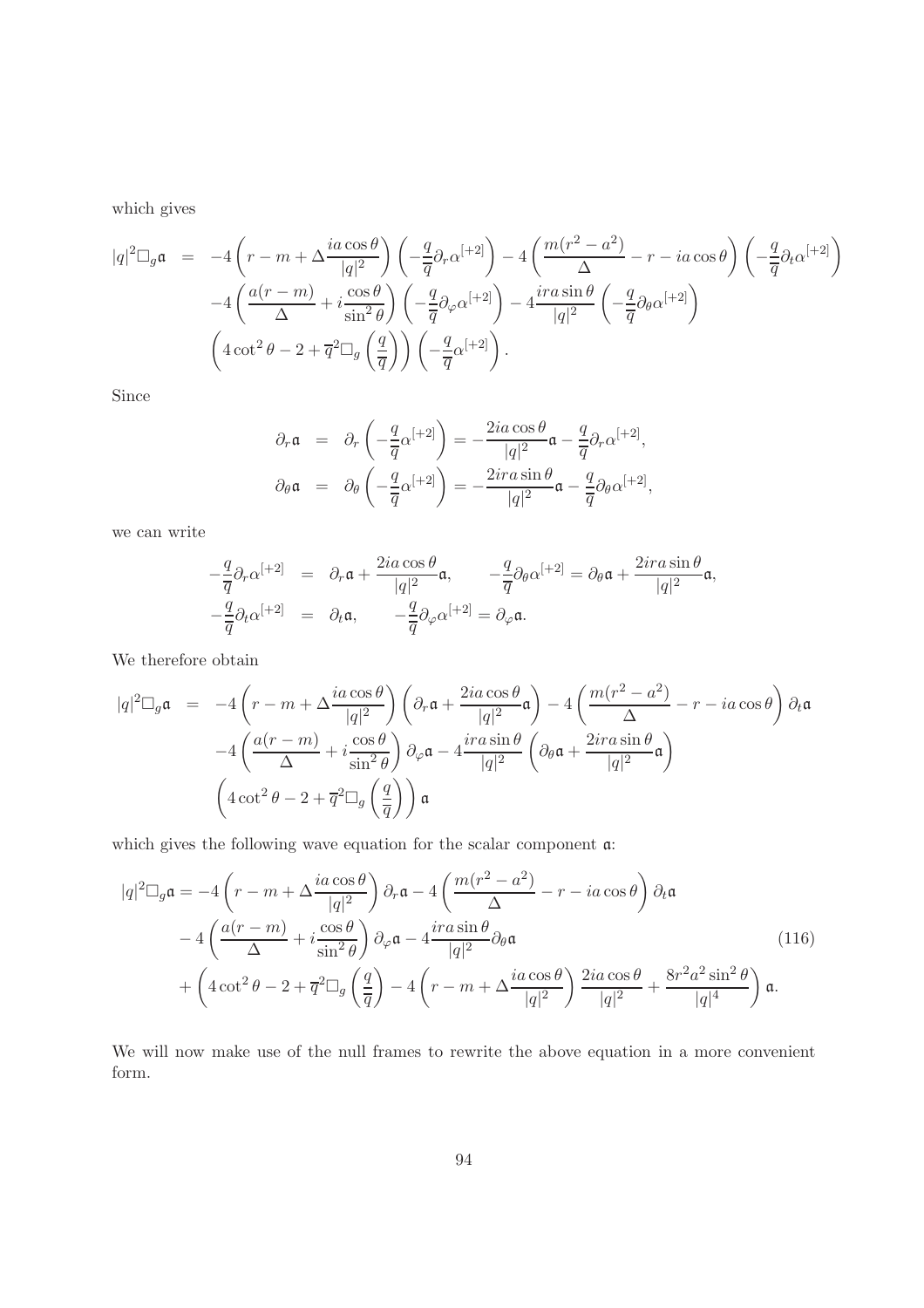We substitute the first order terms given as partial derivatives  $\partial_r$ ,  $\partial_t$ ,  $\partial_\theta$ ,  $\partial_\varphi$  with the derivatives expressed in terms of null frames. From [\(66\)](#page-54-0), we can write

$$
\partial_r = -\frac{|q|^2}{2\Delta} e_3 + \frac{1}{2} e_4, \n\partial_t = \frac{1}{2} e_3 + \frac{\Delta}{2|q|^2} e_4 - \frac{a \sin \theta}{|q|} e_2, \n\partial_\theta = |q|e_1, \n\partial_\varphi = \left(|q| \sin \theta + \frac{a^2 \sin^3 \theta}{|q|}\right) e_2 - \frac{1}{2} a \sin^2 \theta e_3 - \frac{a \sin^2 \theta \Delta}{2|q|^2} e_4.
$$

This implies from [\(116\)](#page-93-0):

$$
|q|^2 \Box_g \mathfrak{a} = -4\left(r - m + \Delta \frac{ia \cos \theta}{|q|^2}\right) \left(-\frac{|q|^2}{2\Delta} e_3 \mathfrak{a} + \frac{1}{2} e_4 \mathfrak{a}\right)
$$
  

$$
-4\left(\frac{m(r^2 - a^2)}{\Delta} - r - ia \cos \theta\right) \left(\frac{1}{2} e_3 \mathfrak{a} + \frac{\Delta}{2|q|^2} e_4 \mathfrak{a} - \frac{a \sin \theta}{|q|} e_2 \mathfrak{a}\right)
$$
  

$$
-4\left(\frac{a(r - m)}{\Delta} + i \frac{\cos \theta}{\sin^2 \theta}\right) \left(\left(|q|\sin \theta + \frac{a^2 \sin^3 \theta}{|q|}\right) e_2 \mathfrak{a} - \frac{1}{2} a \sin^2 \theta e_3 \mathfrak{a} - \frac{a \sin^2 \theta \Delta}{2|q|^2} e_4 \mathfrak{a}\right)
$$
  

$$
-4 \frac{ir a \sin \theta}{|q|^2} |q| e_1 \mathfrak{a} + \tilde{W} \mathfrak{a}
$$

where the potential is given by

$$
\tilde{W} = 4 \cot^2 \theta - 2 + \overline{q}^2 \Box_g \left(\frac{q}{\overline{q}}\right) - 4 \left(r - m + \Delta \frac{ia \cos \theta}{|q|^2}\right) \frac{2ia \cos \theta}{|q|^2} + \frac{8r^2 a^2 \sin^2 \theta}{|q|^4}.
$$
 (117)

The above equation simplifies to

$$
|q|^2 \Box_g \mathfrak{a} = 2\left(\frac{|q|^2}{\Delta}(r-m) - \frac{m(r^2 - a^2)}{\Delta} + a\sin^2\theta \frac{a(r-m)}{\Delta} + r + 3ia\cos\theta\right) e_3 \mathfrak{a}
$$
  
+2\left(-r+m - \frac{m(r^2 - a^2)}{|q|^2} + \frac{\Delta}{|q|^2}r + \frac{a\sin^2\theta}{|q|^2}a(r-m) + i\frac{a\Delta}{|q|^2}\cos\theta\right) e\_4 \mathfrak{a}  
+ \left[4\frac{a\sin\theta}{|q|}\left(\frac{m(r^2 - a^2)}{\Delta} - r - ia\cos\theta\right) - 4\left(\frac{a(r-m)}{\Delta} + i\frac{\cos\theta}{\sin^2\theta}\right)\left(|q|\sin\theta + \frac{a^2\sin^3\theta}{|q|}\right)\right] e\_2 \mathfrak{a}  
-4\frac{ira\sin\theta}{|q|} e\_1(\mathfrak{a}) + \tilde{W}\mathfrak{a}.

We now use the following values in Kerr to rewrite the coefficients of the first order terms in the equation. Recall:

$$
\text{tr}\,\chi = \frac{2r}{|q|^2}, \quad \text{(a)}\text{tr}\chi = \frac{2a\cos\theta}{|q|^2}, \quad \text{tr}\,\chi = -\frac{2r\Delta}{|q|^4}, \quad \text{(a)}\text{tr}\chi = \frac{2a\Delta\cos\theta}{|q|^4},
$$
\n
$$
\underline{\omega} = -\frac{-a^2\cos^2\theta(r-m) - mr^2 + a^2r}{|q|^4},
$$
\n
$$
\underline{\eta}_1 = -\frac{a^2\sin\theta\cos\theta}{|q|^3}, \quad \underline{\eta}_2 = -\frac{a\sin\theta r}{|q|^3}.
$$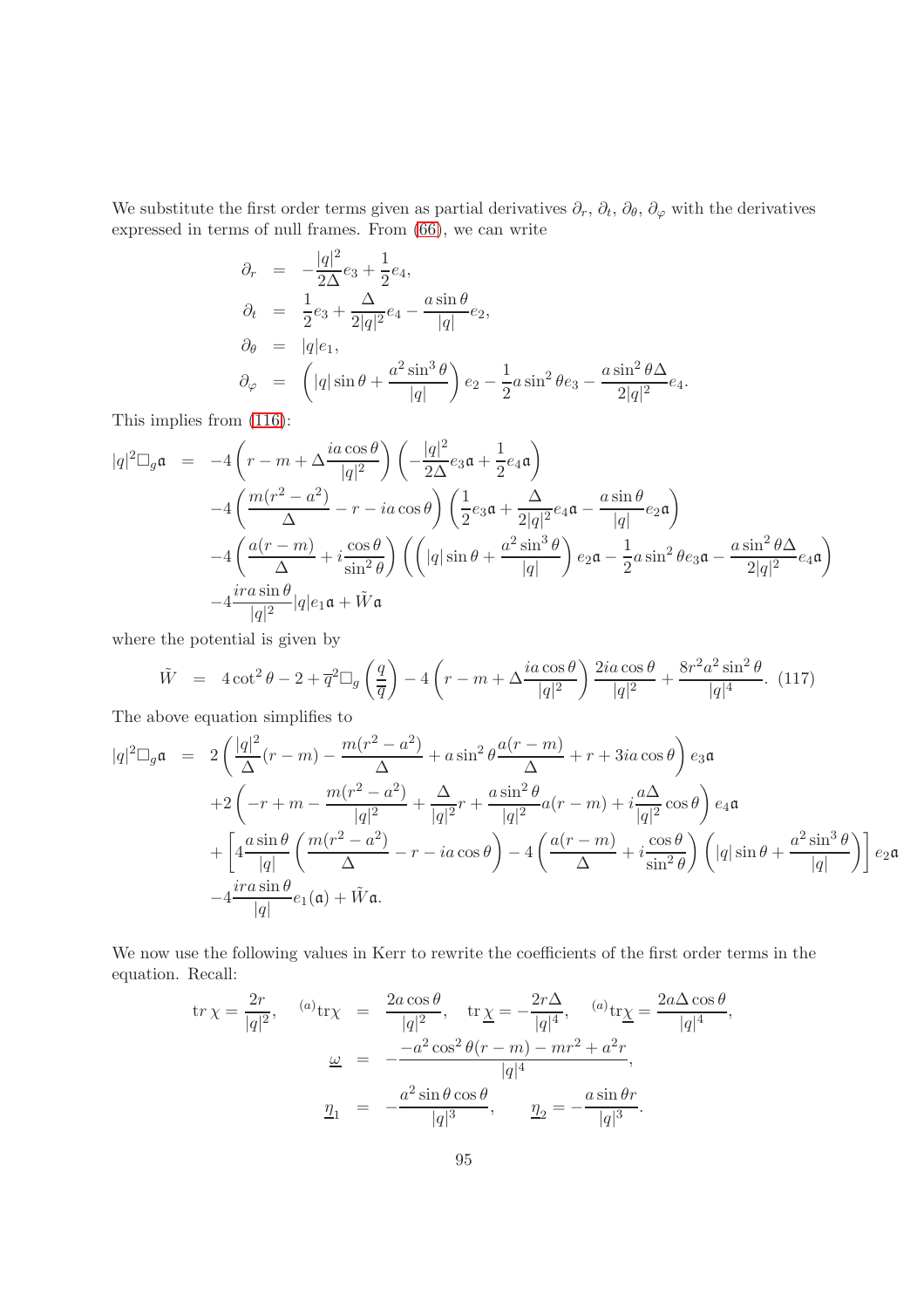From  $P = -\frac{2m}{q^3}$  $\frac{2m}{q^3}$ , we deduce

$$
P = -\frac{2m}{q^3} = -\frac{2m}{|q|^6} (r - ia \cos \theta)^3 = \frac{2m}{|q|^6} (-r^3 + 3ra^2 \cos^2 \theta + ia \cos \theta (3r^2 - a^2 \cos^2 \theta))
$$

and therefore

$$
\rho = \frac{2m}{|q|^6}(-r^3 + 3ra^2\cos^2\theta), \qquad \gamma = \frac{2ma\cos\theta}{|q|^6}(3r^2 - a^2\cos^2\theta).
$$

Define also

$$
\Lambda = \frac{r^2 + a^2}{|q|^3} \cot \theta.
$$

We rewrite the coefficients in the following way.

 $\bullet~$  The real part of the coefficient of  $e_3\mathfrak{a}$  is given by

$$
\frac{|q|^2}{\Delta}(r-m) - \frac{m(r^2 - a^2)}{\Delta} + a\sin^2\theta \frac{a(r-m)}{\Delta} + r
$$
\n
$$
= \frac{1}{\Delta}((r^2 + a^2\cos^2\theta)(r-m) - m(r^2 - a^2) + a^2(1 - \cos^2\theta)(r-m) + r(r^2 - 2mr + a^2))
$$
\n
$$
= \frac{1}{\Delta}(r^3 - mr^2 - mr^2 + a^2r + r(r^2 - 2mr + a^2))
$$
\n
$$
= \frac{1}{\Delta}(2r\Delta) = 2r.
$$

Therefore the coefficient of  $e_3\mathfrak{a}$  is given by

$$
4r + 6ia\cos\theta = |q|^2 \left(2\mathrm{tr}\,\chi + 3i^{(a)}\mathrm{tr}\chi\right).
$$

• The real part of the coefficient of  $e_4\mathfrak{a}$  is given by

$$
-r + m - \frac{m(r^2 - a^2)}{|q|^2} + \frac{\Delta}{|q|^2}r + \frac{a\sin^2\theta}{|q|^2}a(r - m)
$$
  
= 
$$
\frac{1}{|q|^2}((r^2 + a^2\cos^2\theta)(-r + m) - m(r^2 - a^2) + \Delta r + a^2(1 - \cos^2\theta)(r - m))
$$
  
= 
$$
\frac{1}{|q|^2}(-r^3 - 2a^2\cos^2\theta r + (2a^2\cos^2\theta)(m) + (r^2 - 2mr + a^2)r + a^2(r))
$$
  
= 
$$
\frac{1}{|q|^2}(-2a^2\cos^2\theta(r - m) - 2mr^2 + 2a^2r).
$$

Therefore the coefficient of  $e_4\mathfrak{a}$  is given by

$$
\frac{2}{|q|^2} \left(-2a^2 \cos^2 \theta(r-m) - 2mr^2 + 2a^2r\right) + 2i \frac{a\Delta}{|q|^2} \cos \theta = |q|^2 \left(-4\underline{\omega} + i^{(a)} \text{tr}\underline{\chi}\right).
$$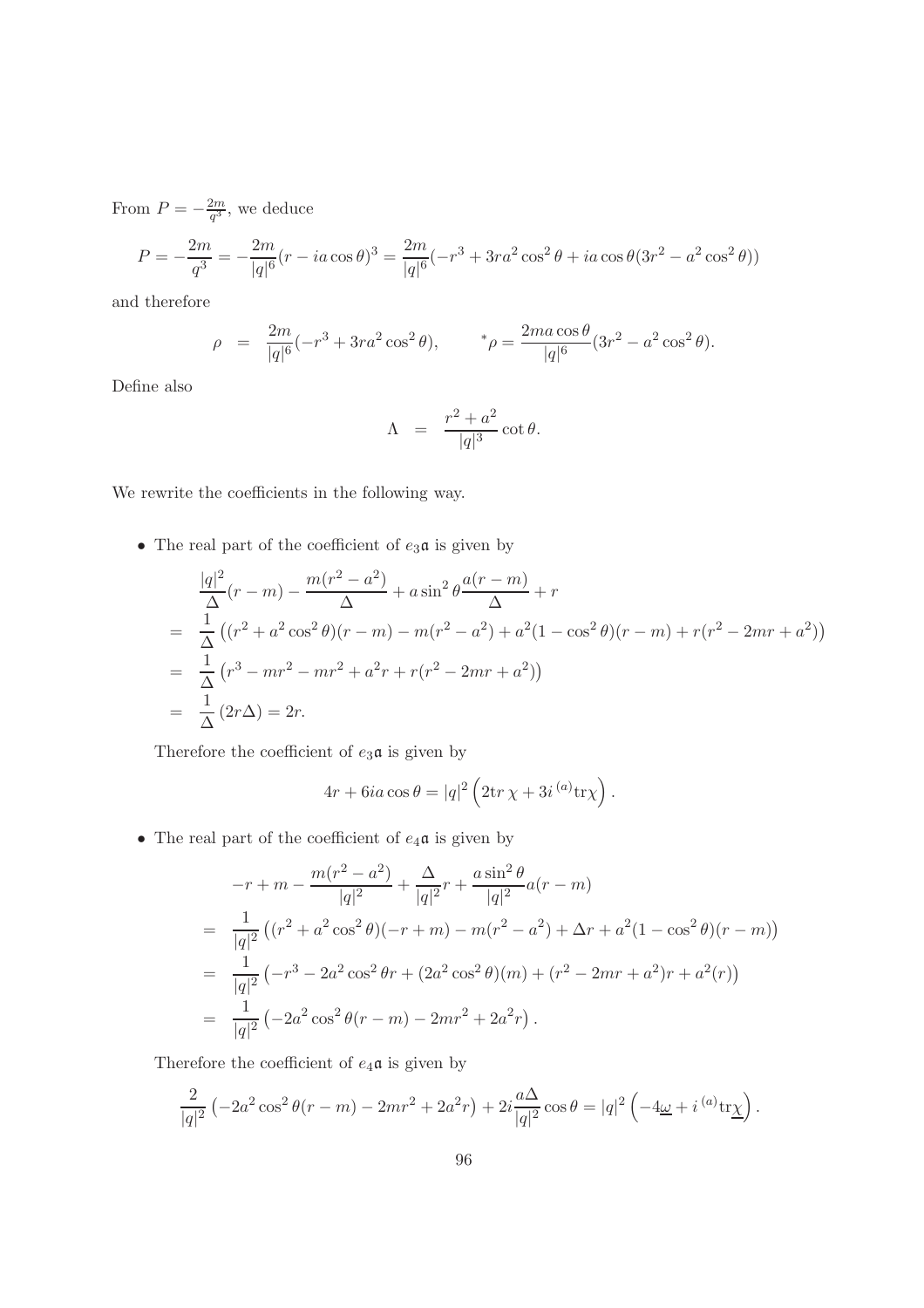• The coefficient of  $e_2 \mathfrak{a}$  is given by

$$
4\frac{a\sin\theta}{|q|}\left(\frac{m(r^2-a^2)}{\Delta}-r-ia\cos\theta\right)-4\left(\frac{a(r-m)}{\Delta}+i\frac{\cos\theta}{\sin^2\theta}\right)\left(|q|\sin\theta+\frac{a^2\sin^3\theta}{|q|}\right)
$$
  
= 
$$
4\frac{a\sin\theta}{|q|}\left(\frac{m(r^2-a^2)}{\Delta}-r\right)-4\left(\frac{a(r-m)}{\Delta}\right)\left(|q|\sin\theta+\frac{a^2\sin^3\theta}{|q|}\right)
$$
  

$$
-i4\frac{a\sin\theta}{|q|}\left(a\cos\theta\right)-4i\left(\frac{\cos\theta}{\sin^2\theta}\right)\left(|q|\sin\theta+\frac{a^2\sin^3\theta}{|q|}\right).
$$

Its real part simplifies to

$$
4\frac{a\sin\theta}{|q|}\left(\frac{m(r^2-a^2)}{\Delta}-r\right)-4\left(\frac{a(r-m)}{\Delta}\right)\left(|q|\sin\theta+\frac{a^2\sin^3\theta}{|q|}\right)
$$
  
=  $4\frac{a\sin\theta}{|q|}\left(\frac{m(r^2-a^2)-r(r^2-2mr+a^2)}{\Delta}\right)-4\left(\frac{a(r-m)}{\Delta}\right)\left(\frac{|q|^2\sin\theta+a^2\sin^3\theta}{|q|}\right)$   
=  $4\frac{a\sin\theta}{|q|\Delta}\left(m(r^2-a^2)-r(r^2-2mr+a^2)-(r-m)(|q|^2+a^2\sin^2\theta)\right)$   
=  $4\frac{a\sin\theta}{|q|\Delta}\left(mr^2-a^2m-r^3+2mr^2-a^2r-(r-m)(r^2+a^2)\right)$   
=  $4\frac{a\sin\theta}{|q|\Delta}\left(-2r^3+4mr^2-2a^2r\right)=4\frac{a\sin\theta}{|q|\Delta}\left(-2r\Delta\right)=-\frac{8ra\sin\theta}{|q|}.$ 

Therefore the coefficient of  $e_2\mathfrak{a}$  is given by

$$
-\frac{8ra\sin\theta}{|q|} - 4i\left(\frac{2a^2\sin\theta\cos\theta}{|q|} + \frac{\cos\theta}{\sin\theta}|q|\right) = |q|^2\left(8\underline{\eta}_2 - 4i(\Lambda - \underline{\eta}_1)\right).
$$

Indeed,

$$
\Lambda - \underline{\eta}_1 = \frac{r^2 + a^2}{|q|^3} \cot \theta + \frac{a^2 \sin \theta \cos \theta}{|q|^3} = \left(\frac{r^2 + a^2 + a^2 \sin^2 \theta}{|q|^3 \sin \theta}\right) \cos \theta \n= \left(\frac{r^2 + a^2 \cos^2 \theta + 2a^2 \sin^2 \theta}{|q|^3 \sin \theta}\right) \cos \theta = \left(\frac{1}{|q|\sin \theta} + \frac{2a^2 \sin \theta}{|q|^3}\right) \cos \theta.
$$

 $\bullet\,$  The coefficient of  $e_1\mathfrak{a}$  is given by

$$
-4\frac{ira\sin\theta}{|q|} = |q|^2 \left(i4\underline{\eta}_2\right).
$$

We can therefore write

$$
\Box_{g_{Kerr}} \mathfrak{a} = \left(2\text{tr}\,\chi + 3i^{(a)}\text{tr}\chi\right) e_3 \mathfrak{a} + \left(-4\underline{\omega} + i^{(a)}\text{tr}\chi\right) e_4 \mathfrak{a}
$$
  
+  $i4\underline{\eta}_2 e_1(\mathfrak{a}) + \left(8\underline{\eta}_2 - 4i(\Lambda - \underline{\eta}_1)\right) e_2 \mathfrak{a} + W\mathfrak{a}$  (118)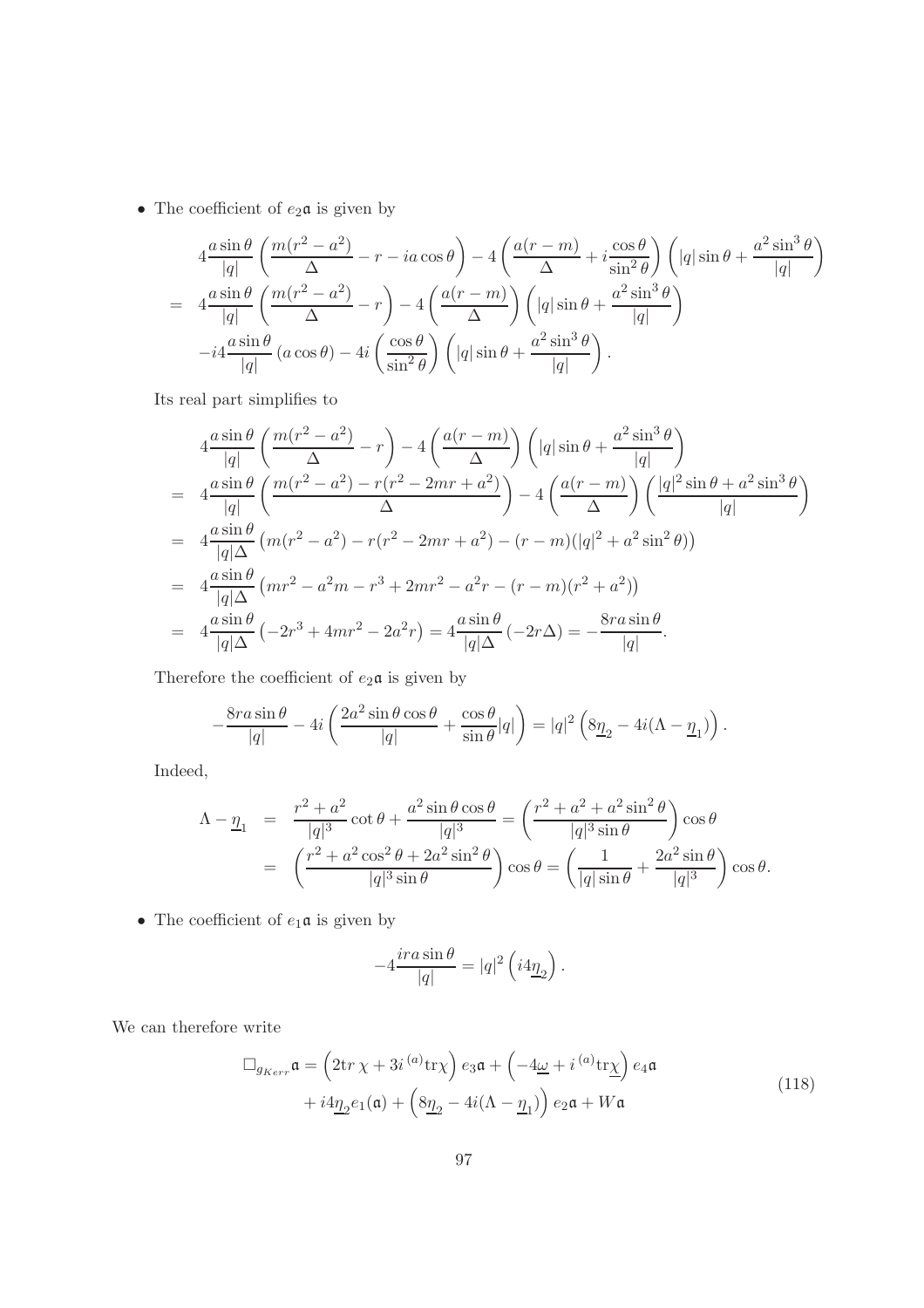where the potential is given by

$$
W = \frac{1}{|q|^2} \left( 4 \cot^2 \theta - 2 + \overline{q}^2 \square_g \left( \frac{q}{\overline{q}} \right) - 4 \left( r - m + \Delta \frac{ia \cos \theta}{|q|^2} \right) \frac{2ia \cos \theta}{|q|^2} + \frac{8r^2 a^2 \sin^2 \theta}{|q|^4} \right).
$$

This gives

$$
W = \frac{1}{|q|^2} \left( 4 \cot^2 \theta - 2 + 8 \left( -2mr + a^2 \right) \frac{a^2 \cos^2 \theta}{|q|^4} + \frac{8r^2 a^2}{|q|^4} - 8 \left( r - m \right) \frac{ia \cos \theta}{|q|^2} + \overline{q}^2 \square_g \left( \frac{q}{\overline{q}} \right) \right).
$$

Putting at common denominator we obtain

$$
W = \frac{1}{|q|^2} \left( \frac{4 \cot^2 \theta - 2}{|q|^4} (r^4 + 2r^2 a^2 \cos^2 \theta + a^4 \cos^4 \theta) + 8 \left( -2mr + a^2 \right) \frac{a^2 \cos^2 \theta}{|q|^4} + \frac{8r^2 a^2}{|q|^4} \right)
$$
  

$$
-8 (r - m) \frac{i a \cos \theta}{|q|^4} (r^2 + a^2 \cos^2 \theta) + \overline{q}^2 \square_g \left( \frac{q}{\overline{q}} \right) \right)
$$

which gives

$$
W = \frac{1}{|q|^6} \left( (4 \cot^2 \theta - 2)r^4 + (8 \cot^2 \theta a^2 \cos^2 \theta - 4a^2 \cos^2 \theta + 8a^2)r^2 - 16ma^2 \cos^2 \theta r + 4a^4 \cos^4 \theta \cot^2 \theta - 2a^4 \cos^4 \theta + 8a^4 \cos^2 \theta
$$
  

$$
-8ia \cos \theta (r^3 - mr^2 + a^2 \cos^2 \theta r - ma^2 \cos^2 \theta) + |q|^4 \overline{q}^2 \square_g \left(\frac{q}{\overline{q}}\right) \right).
$$

We now compute the term  $|q|^4 \overline{q}^2 \Box_g \left(\frac{q}{\overline{q}}\right)$  $\overline{q}$ . Recall that in Kerr:

$$
|q|^2 \Box_g = \Delta \partial_r^2 + \left( -\frac{(r^2 + a^2)^2}{\Delta} + a^2 \sin^2 \theta \right) \partial_t^2 + \partial_\theta^2 + \left( \frac{1}{\sin^2 \theta} - \frac{a^2}{\Delta} \right) \partial_\varphi^2
$$

$$
-\frac{4mar}{\Delta} \partial_t \partial_\varphi + 2(r - m) \partial_r + \frac{\cos \theta}{\sin \theta} \partial_\theta.
$$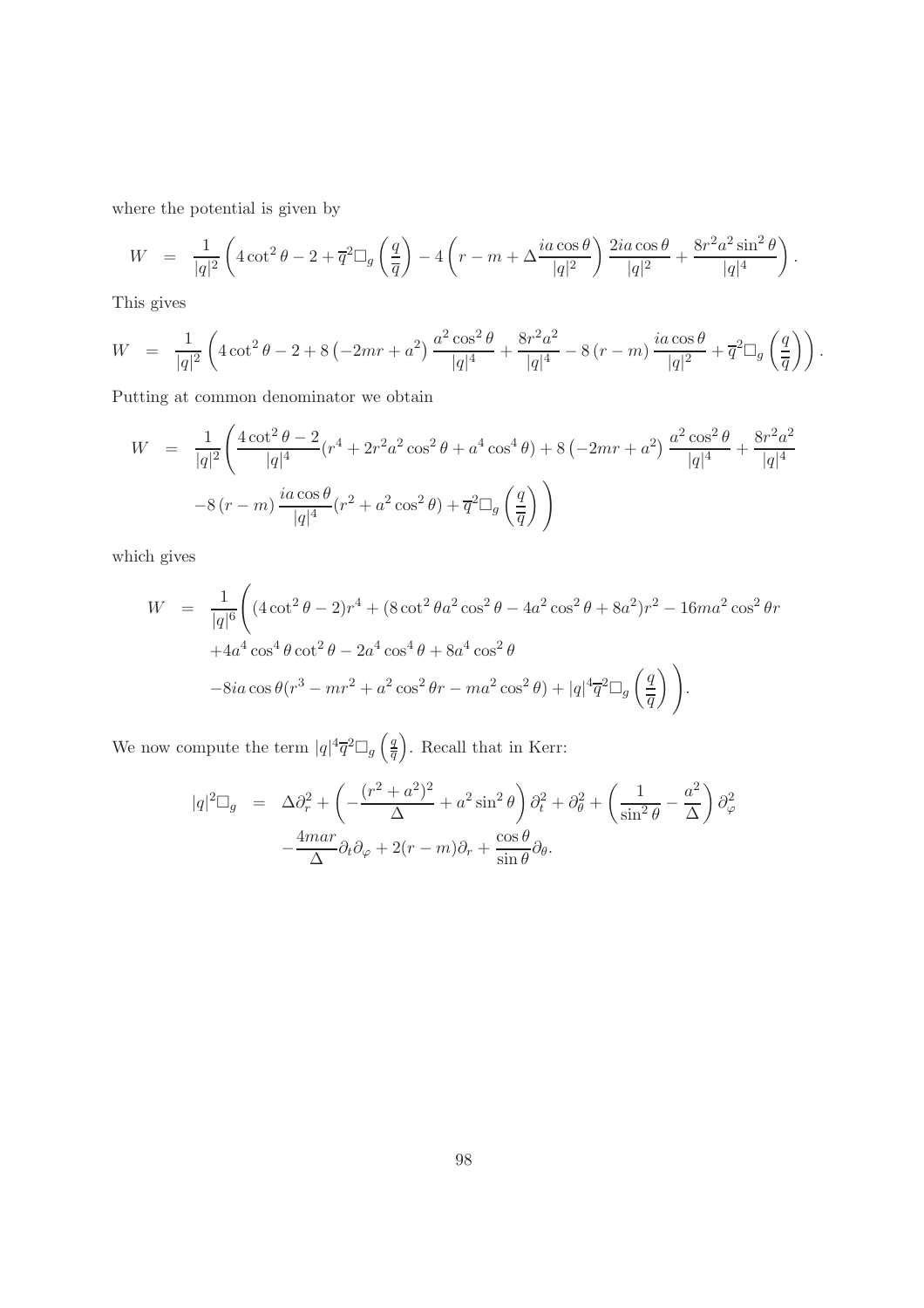We therefore have

$$
|q|^{2}\Box_{g}\left(\frac{q}{\overline{q}}\right) = \Delta\partial_{r}^{2}\left(\frac{q}{\overline{q}}\right) + \partial_{\theta}^{2}\left(\frac{q}{\overline{q}}\right) + 2(r - m)\partial_{r}\left(\frac{q}{\overline{q}}\right) + \frac{\cos\theta}{\sin\theta}\partial_{\theta}\left(\frac{q}{\overline{q}}\right)
$$
  
\n
$$
= \Delta\partial_{r}\left(\frac{-2ia\cos\theta}{\overline{q}^{2}}\right) + \partial_{\theta}\left(\frac{-2ira\sin\theta}{\overline{q}^{2}}\right) + 2(r - m)\frac{-2ia\cos\theta}{\overline{q}^{2}} + \frac{\cos\theta}{\sin\theta}\left(\frac{-2ira\sin\theta}{\overline{q}^{2}}\right)
$$
  
\n
$$
= (r^{2} - 2mr + a^{2})\frac{4ia\cos\theta}{\overline{q}^{3}} + \frac{-2ra(i\cos\theta\overline{q} + 2a\sin^{2}\theta)}{\overline{q}^{3}}
$$
  
\n
$$
+ 2(r - m)\frac{-2ia\cos\theta}{\overline{q}^{2}} + \cos\theta\left(\frac{-2ira}{\overline{q}^{2}}\right)
$$
  
\n
$$
= \frac{4iar^{2}\cos\theta}{\overline{q}^{3}} - \frac{8miar\cos\theta}{\overline{q}^{3}} + \frac{4ia^{3}\cos\theta}{\overline{q}^{3}} - \frac{4ra^{2}\sin^{2}\theta}{\overline{q}^{3}} + \frac{4mi a\cos\theta}{\overline{q}^{2}} + \frac{-8ira\cos\theta}{\overline{q}^{2}}
$$
  
\n
$$
= \frac{4iar^{2}\cos\theta}{\overline{q}^{3}} - \frac{8miar\cos\theta}{\overline{q}^{3}} + \frac{4ia^{3}\cos\theta}{\overline{q}^{3}} - \frac{4ra^{2}\sin^{2}\theta}{\overline{q}^{3}} + \frac{4mi a\cos\theta(r - ia\cos\theta)}{\overline{q}^{3}}
$$
  
\n
$$
+ \frac{-8ira\cos\theta(r - ia\cos\theta)}{\overline{q}^{3}}
$$
  
\n
$$
= \frac{1}{\overline{q}^{3}}\left(-4ra^{2}\cos^{2}\theta -
$$

Therefore

$$
|q|^4 \overline{q}^2 \Box_g \left(\frac{q}{\overline{q}}\right) = q\Big(-4ra^2 \cos^2 \theta - 4ra^2 + 4ma^2 \cos^2 \theta + 4ia \cos \theta(-r^2 - mr + a^2)\Big)
$$
  
\n
$$
= (r + ia \cos \theta)\Big(-4ra^2 \cos^2 \theta - 4ra^2 + 4ma^2 \cos^2 \theta + 4ia \cos \theta(-r^2 - mr + a^2)\Big)
$$
  
\n
$$
= -4r^2a^2 \cos^2 \theta - 4r^2a^2 + 4ma^2 \cos^2 \theta r + 4ia \cos \theta(-r^3 - mr^2 + a^2r)
$$
  
\n
$$
+ (ia \cos \theta)\Big(-4ra^2 \cos^2 \theta - 4ra^2 + 4ma^2 \cos^2 \theta\Big) - \Big(4a^2 \cos^2 \theta(-r^2 - mr + a^2)\Big)
$$
  
\n
$$
= (-4a^2)r^2 + 8ma^2 \cos^2 \theta r - 4a^4 \cos^2 \theta + 4ia \cos \theta(-r^3 - mr^2 - ra^2 \cos^2 \theta + ma^2 \cos^2 \theta).
$$

We therefore obtain

$$
W = \frac{1}{|q|^6} \Big( (4 \cot^2 \theta - 2)r^4 + (8 \cot^2 \theta a^2 \cos^2 \theta - 4a^2 \cos^2 \theta + 8a^2)r^2 - 16ma^2 \cos^2 \theta r + 4a^4 \cos^4 \theta \cot^2 \theta - 2a^4 \cos^4 \theta + 8a^4 \cos^2 \theta - 8ia \cos \theta (r^3 - mr^2 + a^2 \cos^2 \theta r - ma^2 \cos^2 \theta) + (-4a^2)r^2 + 8ma^2 \cos^2 \theta r - 4a^4 \cos^2 \theta + 4ia \cos \theta (-r^3 - mr^2 - ra^2 \cos^2 \theta + ma^2 \cos^2 \theta) \Big)
$$

which gives

$$
|q|^{6}W = (4 \cot^{2} \theta - 2)r^{4} + (8 \cot^{2} \theta a^{2} \cos^{2} \theta - 4a^{2} \cos^{2} \theta + 4a^{2})r^{2} - 8ma^{2} \cos^{2} \theta r
$$
  
+4a<sup>4</sup> cos<sup>4</sup> \theta cot<sup>2</sup> \theta - 2a<sup>4</sup> cos<sup>4</sup> \theta + 4a<sup>4</sup> cos<sup>2</sup> \theta  
+4ia cos \theta(-3r<sup>3</sup> + mr<sup>2</sup> - 3a<sup>2</sup> cos<sup>2</sup> \theta r + 3ma<sup>2</sup> cos<sup>2</sup> \theta).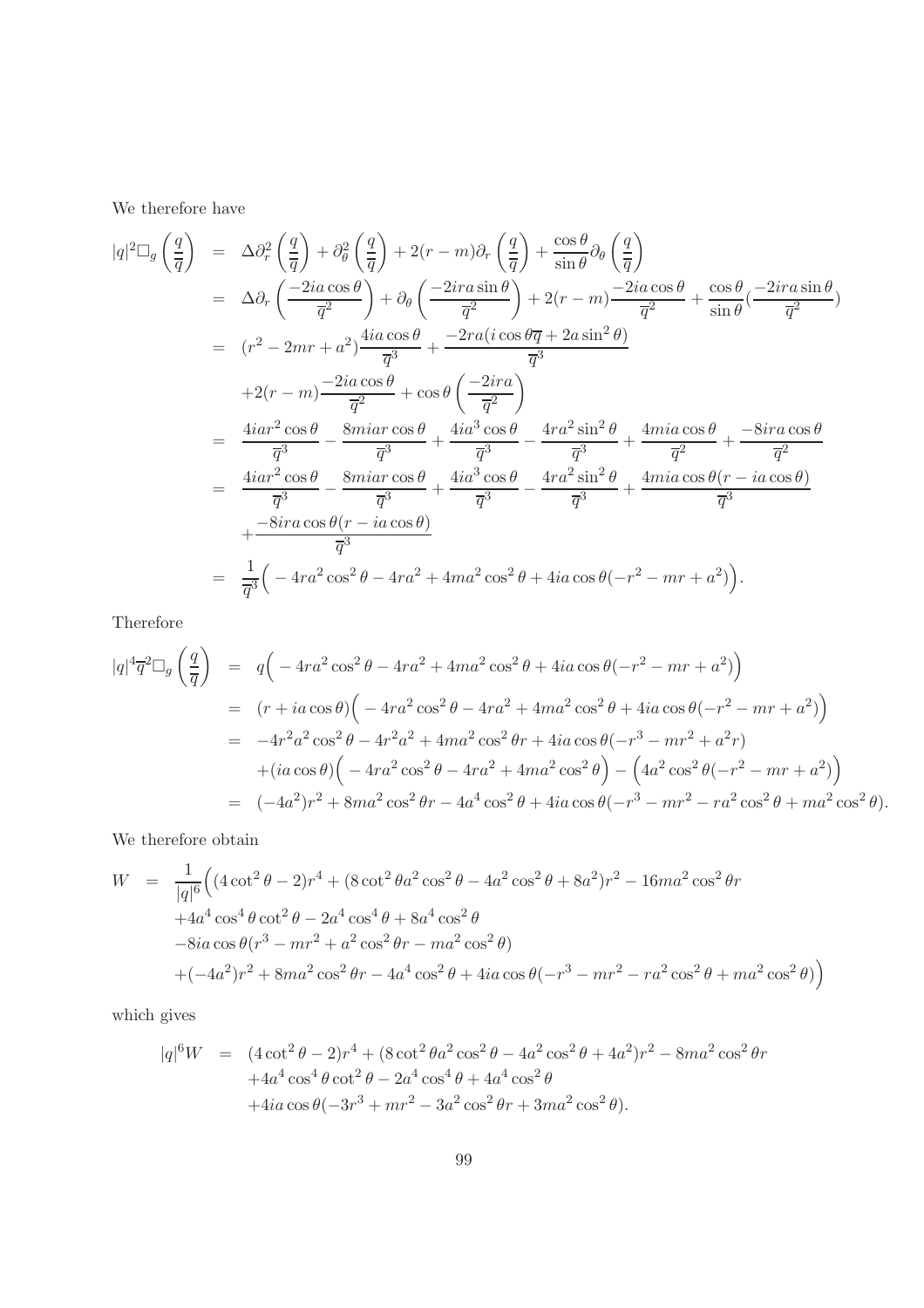In particular writing

$$
\cot^2 \theta \cos^2 \theta = \cot^2 \theta (1 - \sin^2 \theta) = \cot^2 \theta - \cos^2 \theta
$$

we obtain

$$
|q|^{6}\Re(W) = (4 \cot^{2} \theta - 2)r^{4} + (8 \cot^{2} \theta + 4 - 12 \cos^{2} \theta)a^{2}r^{2} - 8mr a^{2} \cos^{2} \theta
$$
  
+4a<sup>4</sup> \cot^{2} \theta - 6a<sup>4</sup> \cos<sup>4</sup> \theta,  

$$
|q|^{6}\Im(W) = a \cos \theta (-12r^{3} + 4mr^{2} - 12ra^{2} \cos^{2} \theta + 12ma^{2} \cos^{2} \theta).
$$

From considering the case of Schwarzschild, we know that the real part of the potential should contain the following terms:

$$
4\Lambda^2 + \frac{1}{2} \text{tr} \chi \text{tr} \underline{\chi} - 10 \underline{\omega} \text{tr} \chi - 8\rho
$$
  
= 
$$
4 \frac{(r^2 + a^2)^2}{|q|^6} \cot^2 \theta - \frac{1}{2} \frac{2r}{|q|^2} \frac{2r\Delta}{|q|^4} + 10 \frac{2r}{|q|^2} \frac{-a^2 \cos^2 \theta (r - m) - mr^2 + a^2r}{|q|^4} - 8 \frac{2m}{|q|^6} (-r^3 + 3ra^2 \cos^2 \theta)
$$
  
= 
$$
\frac{1}{|q|^6} \Big( 4(r^4 + 2r^2a^2 + a^4) \cot^2 \theta - 2r^2(r^2 - 2mr + a^2) + 20r(-mr^2 + a^2r - a^2 \cos^2 \theta r + a^2 \cos^2 \theta m)
$$
  
- 
$$
-16m(-r^3 + 3ra^2 \cos^2 \theta) \Big)
$$
  
= 
$$
\frac{1}{|q|^6} \Big( (4 \cot^2 \theta - 2)r^4 + (8 \cot^2 \theta + 18 - 20 \cos^2 \theta)a^2r^2 - 28mr a^2 \cos^2 \theta + 4a^4 \cot^2 \theta \Big).
$$

It could also contain terms like

$$
^{(a)}\mathrm{tr}\chi^{(a)}\mathrm{tr}\underline{\chi}, \quad \underline{\eta}_1 \underline{\eta}_1, \quad \underline{\eta}_2 \underline{\eta}_2, \quad e_1(\underline{\eta}_1), \quad \Lambda \underline{\eta}_1,
$$

which are given by

$$
^{(a)}tr\chi^{(a)}tr\underline{\chi} = \frac{2a\cos\theta}{|q|^2} \frac{2a\Delta\cos\theta}{|q|^4} = \frac{4a^2\cos^2\theta}{|q|^6} (r^2 - 2mr + a^2)
$$
  
= 
$$
\frac{1}{|q|^6} ((4\cos^2\theta)a^2r^2 - 8mra^2\cos^2\theta + 4a^4\cos^2\theta),
$$

$$
\begin{split}\n\frac{\eta_1 \eta_1}{\eta_2 \eta_2} &= \frac{a^4 \sin^2 \theta \cos^2 \theta}{|q|^6} = \frac{1}{|q|^6} a^4 \cos^2 \theta (1 - \cos^2 \theta), \\
\frac{\eta_2 \eta_2}{\eta_2 \eta_2} &= \frac{a^2 \sin^2 \theta r^2}{|q|^6} = \frac{1}{|q|^6} (1 - \cos^2 \theta) a^2 r^2, \\
e_1(\underline{\eta}_1) &= -a^2 \frac{1}{|q|} \partial_\theta \left( \frac{\sin \theta \cos \theta}{|q|^3} \right) = \frac{1}{|q|^6} ((-2 \cos^2 \theta + 1) a^2 r^2 + a^4 \cos^2 \theta (-2 + \cos^2 \theta)), \\
\Lambda \underline{\eta}_1 &= -\frac{r^2 + a^2}{|q|^3} \cot \theta \frac{a^2 \sin \theta \cos \theta}{|q|^3} = \frac{1}{|q|^6} ((-\cos^2 \theta) a^2 r^2 - a^4 \cos^2 \theta).\n\end{split}
$$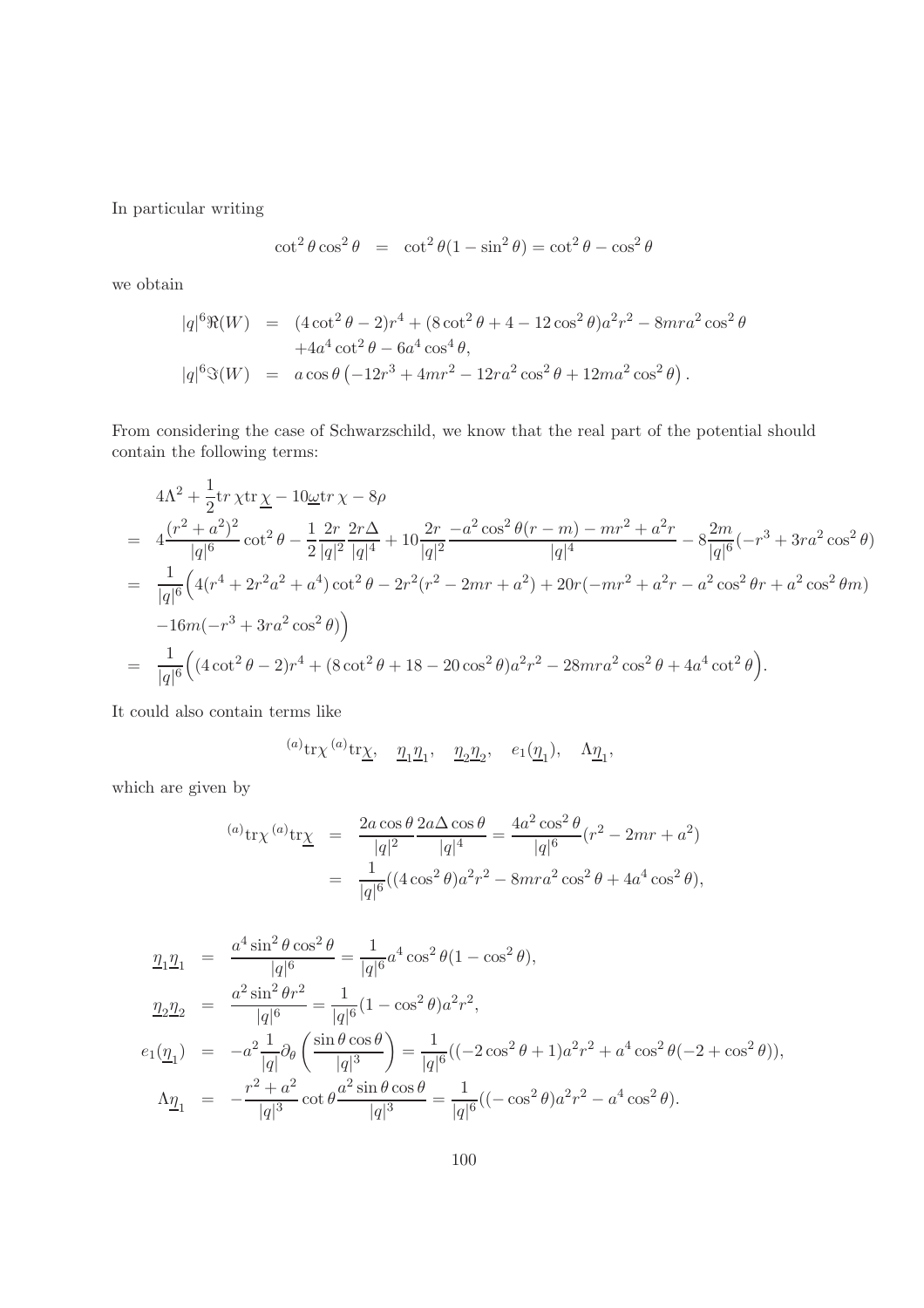From the above it is clear that we need to have a term  $-\frac{5}{2}$  $\frac{5}{2}$ <sup>(a)</sup>tr $\chi$ <sup>(a)</sup>tr $\chi$ . We have

$$
4\Lambda^2 + \frac{1}{2} \text{tr} \chi \text{tr} \underline{\chi} - 10 \underline{\omega} \text{tr} \chi - 8\rho - \frac{5}{2} {}^{(a)} \text{tr} \chi {}^{(a)} \text{tr} \underline{\chi}
$$
  
= 
$$
\frac{1}{|q|^6} \Big( (4 \cot^2 \theta - 2) r^4 + (8 \cot^2 \theta + 18 - 20 \cos^2 \theta) a^2 r^2 - 28 m r a^2 \cos^2 \theta + 4 a^4 \cot^2 \theta \Big)
$$
  
+ 
$$
\frac{1}{|q|^6} (-(10 \cos^2 \theta) a^2 r^2 + 20 m r a^2 \cos^2 \theta - 10 a^4 \cos^2 \theta)
$$
  
= 
$$
\frac{1}{|q|^6} \Big( (4 \cot^2 \theta - 2) r^4 + (8 \cot^2 \theta + 18 - 30 \cos^2 \theta) a^2 r^2 - 8 m r a^2 \cos^2 \theta + 4 a^4 \cot^2 \theta - 10 a^4 \cos^2 \theta \Big).
$$

Observe that

$$
|q|^{6} \left( \Re(W) - (4\Lambda^{2} + \frac{1}{2} \text{tr} \chi \text{tr} \underline{\chi} - 10 \underline{\omega} \text{tr} \chi - 8\rho - \frac{5}{2} {}^{(a)} \text{tr} \chi {}^{(a)} \text{tr} \underline{\chi}) \right)
$$
  
= 
$$
|q|^{6} \left( (-14 + 18 \cos^{2} \theta) a^{2} r^{2} + 10 a^{4} \cos^{2} \theta - 6 a^{4} \cos^{4} \theta \right).
$$

We find a combination of  $\underline{\eta_1}\underline{\eta_1}$ ,  $\underline{\eta_2}\underline{\eta_2}$ ,  $e_1(\underline{\eta_1})$ ,  $\Lambda \underline{\eta_1}$  which gives the above:

$$
|q|^{6}(n\underline{\eta}_{1}\underline{\eta}_{1} + m\underline{\eta}_{2}\underline{\eta}_{2} + pe_{1}(\underline{\eta}_{1}) + q\Lambda \underline{\eta}_{1})
$$
\n
$$
= |q|^{6}(na^{4}\cos^{2}\theta(1-\cos^{2}\theta) + m(1-\cos^{2}\theta)a^{2}r^{2} + p((-2\cos^{2}\theta+1)a^{2}r^{2} + a^{4}\cos^{2}\theta(-2+\cos^{2}\theta))
$$
\n
$$
+q((- \cos^{2}\theta)a^{2}r^{2} - a^{4}\cos^{2}\theta))
$$
\n
$$
= |q|^{6}((m+p+(-m-2p-q)\cos^{2}\theta)a^{2}r^{2} + (n-2p-q)a^{4}\cos^{2}\theta + (-n+p)a^{4}\cos^{4}\theta)).
$$

For every n, if  $m = -n - 8$ ,  $p = n - 6$ ,  $q = 2 - n$  gives the desired expression, i.e.

$$
|q|^{6}(n\underline{\eta}_{1}\underline{\eta}_{1} + (-n-8)\underline{\eta}_{2}\underline{\eta}_{2} + (n-6)e_{1}(\underline{\eta}_{1}) + (2-n)\Lambda \underline{\eta}_{1})
$$
  
= 
$$
|q|^{6} \Big( (-14+18\cos^{2}\theta)a^{2}r^{2} + 10a^{4}\cos^{2}\theta - 6a^{4}\cos^{4}\theta \Big)
$$

which finally gives for every  $n$ 

$$
\begin{array}{rcl} |q|^{6} \Re(W) & = & |q|^{6} \Big( 4 \Lambda^{2} + \frac{1}{2} \text{tr} \, \chi \text{tr} \, \underline{\chi} - 10 \underline{\omega} \text{tr} \, \chi - 8 \rho - \frac{5}{2} \, {^{(a)}} \text{tr} \chi \, {^{(a)}} \text{tr} \underline{\chi} \\[2mm] & & + n \underline{\eta}_{1} \underline{\eta}_{1} + (-n-8) \underline{\eta}_{2} \underline{\eta}_{2} + (n-6) e_{1} (\underline{\eta}_{1}) + (2-n) \Lambda \underline{\eta}_{1} \Big). \end{array}
$$

In particular taking  $n = 8$  we can write

$$
\mathcal{R}(W) = 4\Lambda^2 + \frac{1}{2} \text{tr} \chi \text{tr} \underline{\chi} - 10 \underline{\omega} \text{tr} \chi - 8\rho - \frac{5}{2} {}^{(a)} \text{tr} \chi {}^{(a)} \text{tr} \underline{\chi} + 2e_1(\underline{\eta}_1) - 6\Lambda \underline{\eta}_1 + 8 \underline{\eta}_1 \underline{\eta}_1 - 16 \underline{\eta}_2 \underline{\eta}_2.
$$
\n(119)

The imaginary part of the potential could contain terms like

(a) tr x tr x,  $\omega^{(a)}$  tr x,  $\omega^{(a)}$  tr x,  $\phi$ ,  $\eta_1 \eta_2$ ,  $e_1(\eta_2)$ ,  $\Lambda \eta_2$ ,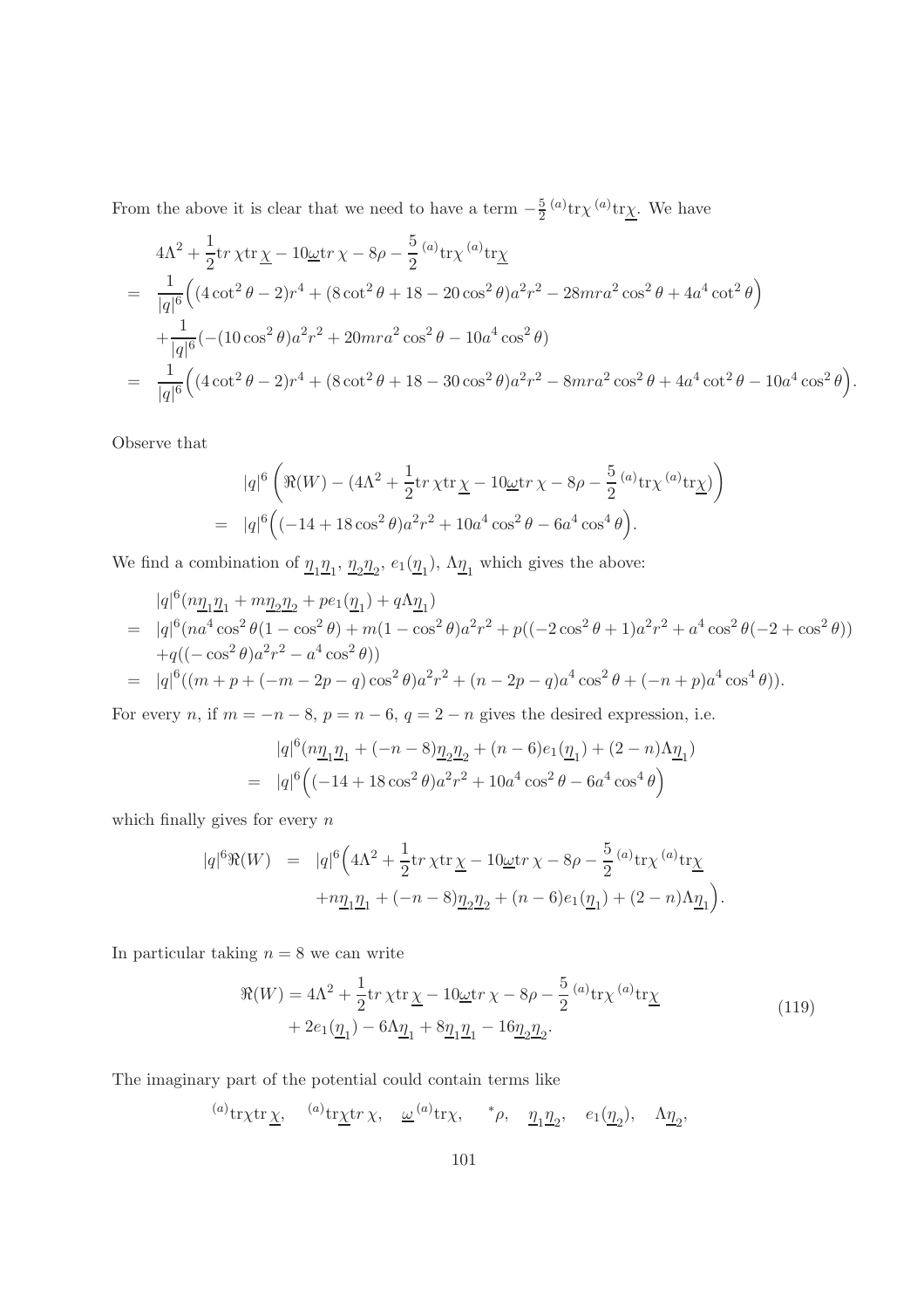which are given by

$$
\begin{array}{rcl}\n^{(a)} \text{tr}\chi \text{tr}\; \underline{\chi} &=& \frac{a\cos\theta}{|q|^6}(-4r^3 + 8mr^2 - 4a^2r), \\
^{(a)} \text{tr}\underline{\chi}\text{tr}\; \chi &=& \frac{a\cos\theta}{|q|^6}(4r^3 - 8mr^2 + 4a^2r), \\
& \underline{\omega}^{(a)} \text{tr}\chi &=& \frac{a\cos\theta}{|q|^6}(2mr^2 - a^2(2 - 2\cos^2\theta)r - 2a^2\cos^2\theta m), \\
& * \rho &=& \frac{a\cos\theta}{|q|^6}(6mr^2 - 2ma^2\cos^2\theta), \\
& \underline{\eta_1\eta_2} &=& \frac{a\cos\theta}{|q|^6}(a^2(1 - \cos^2\theta)r), \\
& \underline{\Lambda\eta_2} &=& \frac{a\cos\theta}{|q|^6}(-r^3 - a^2r), \\
& e_1(\underline{\eta_2}) &=& \frac{1}{|q|}\partial_\theta\left(-\frac{a\sin\theta r}{|q|^3}\right) = -\frac{ar}{|q|}\left(\frac{\cos\theta|q|^3 + 3a^2|q|\cos\theta\sin^2\theta}{|q|^6}\right) \\
&=& \frac{a\cos\theta}{|q|^6}(-r^3 + 2a^2\cos^2\theta r - 3a^2r).\n\end{array}
$$

We find a combination of the above which gives  $\Im(W)$ . We have

$$
n^{(a)} \text{tr}\chi \text{tr}\chi + w^{(a)} \text{tr}\chi \text{tr}\chi + c\underline{\omega}^{(a)} \text{tr}\chi + b^* \rho + p\underline{\eta_1 \eta_2} + q\Lambda \underline{\eta_2} + te_1(\underline{\eta_2})
$$
  
= 
$$
\frac{a \cos \theta}{|q|^6} \left( n(-4r^3 + 8mr^2 - 4a^2r) + w((4r^3 - 8mr^2 + 4a^2r) + c(2mr^2 - a^2(2 - 2\cos^2\theta)r - 2a^2\cos^2\theta m) + b(6mr^2 - 2ma^2\cos^2\theta) + pa^2(1 - \cos^2\theta)r + q(-r^3 - a^2r) + t(-r^3 + 2a^2\cos^2\theta r - 3a^2r) \right)
$$
  
= 
$$
\frac{a \cos \theta}{|q|^6} \left( (-4n + 4w - q - t)r^3 + (8n - 8w + 2c + 6b)mr^2 + (-4n + 4w + p - q - 3t - 2c)a^2r + (-p + 2t + 2c)a^2\cos^2\theta r + (-2c - 2b)a^2\cos^2\theta m \right).
$$

From the last term we obtain  $c = -b - 6$ . From the  $mr^2$  term we deduce  $2n - 2w = 4 - b$ . By comparing each term we obtain for every  $w$ ,  $b$  and  $t$ :

$$
\Im(W) = (w - \frac{1}{2}b + 2)^{(a)} \text{tr} \chi \text{tr} \chi + w^{(a)} \text{tr} \chi \text{tr} \chi + (-b - 6) \underline{\omega}^{(a)} \text{tr} \chi + b^* \rho + (2t - 2b) \underline{\eta}_1 \underline{\eta}_2 + (2b - t + 4) \Lambda \underline{\eta}_2 + t e_1 (\underline{\eta}_2).
$$

In particular for  $b = 4$ ,  $t = 0$  and  $w = 1$ , we obtain

$$
\Im(W) = {}^{(a)}tr\chi tr \underline{\chi} + {}^{(a)}tr\underline{\chi}tr\chi - 10\underline{\omega}^{(a)}tr\chi + 4 \, {}^*\rho + 12\Lambda \underline{\eta}_2 - 8\underline{\eta}_1 \underline{\eta}_2. \tag{120}
$$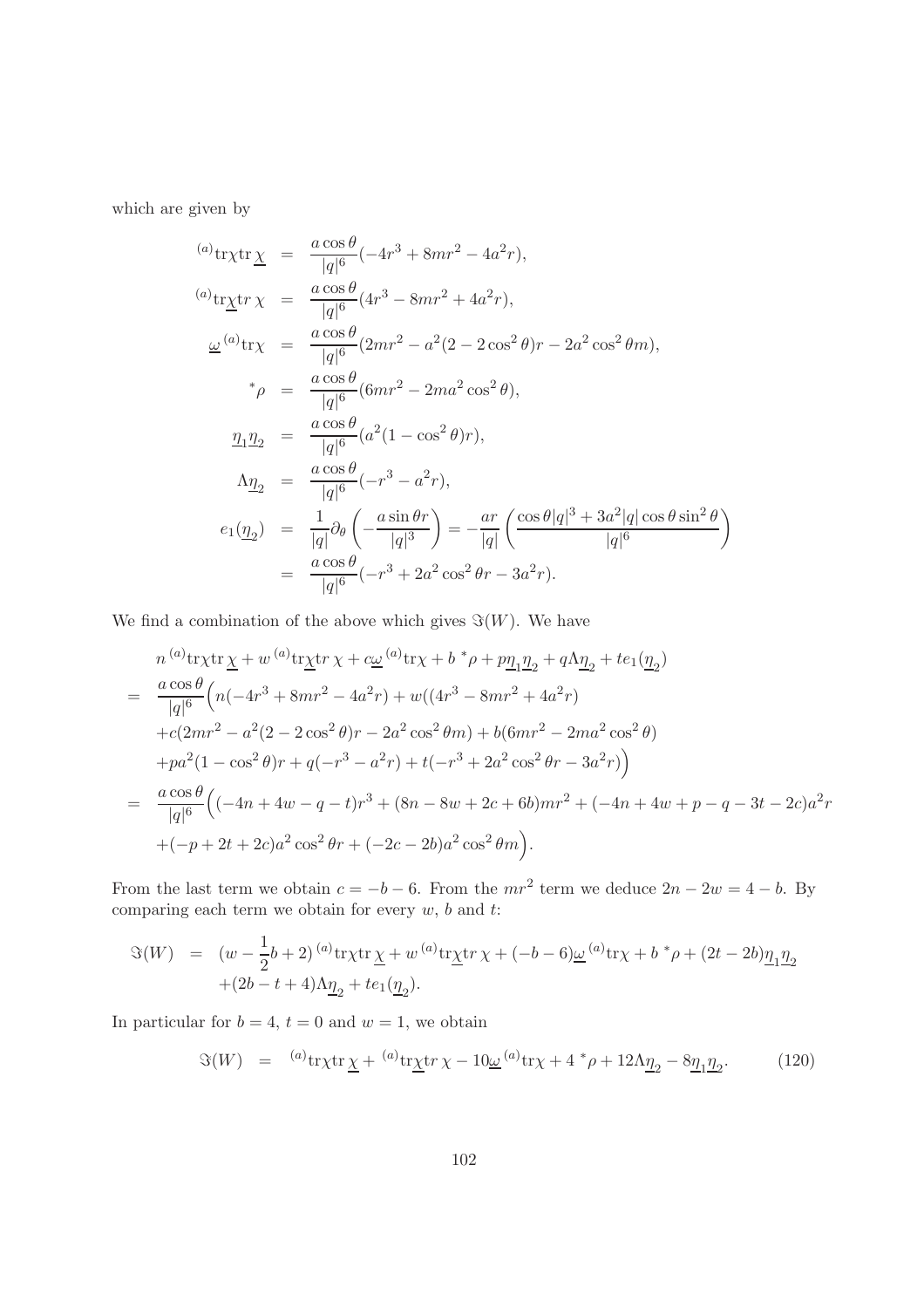## A.3 The projection of the Teukolsky equation

The linear Teukolsky equation as obtained in our formalism is given by

$$
- {}^{(c)}\nabla_4 {}^{(c)}\nabla_3 A + \frac{1}{2} {}^{(c)}\mathcal{D}\hat{\otimes} (\overline{{}^{(c)}\mathcal{D}} \cdot A) + \left(-\frac{1}{2} \text{tr} X - 2 \overline{\text{tr} X}\right) {}^{(c)}\nabla_3 A - \frac{1}{2} \text{tr} \underline{X} {}^{(c)}\nabla_4 A
$$
  
+ 
$$
\frac{1}{2} \underline{H} \cdot {}^{(c)}\mathcal{D}A + \left(2H + \frac{1}{2} \underline{H}\right) \cdot \overline{{}^{(c)}\mathcal{D}}A + \left(-\overline{\text{tr} X} \text{tr} \underline{X} + 2\overline{P}\right) A + 2H \hat{\otimes} (\underline{H} \cdot A) = 0.
$$

Recall that in Kerr

 $\omega = 0, \qquad Z = -\underline{H}.$ 

We can therefore write out the conformal derivatives as

$$
\begin{aligned}\n\frac{\partial}{\partial \nabla_3 A} &= \nabla_3 A - 4\underline{\omega}A, \quad \frac{\partial}{\partial \nabla_4 A} = \nabla_4 A, \\
-\frac{\partial}{\partial \nabla_4} \frac{\partial}{\partial \nabla_3 A} &= -\nabla_4 \nabla_3 A + 4\underline{\omega} \nabla_4 A + (4\nabla_4 \underline{\omega}) A, \\
\frac{\partial}{\partial \nabla \cdot A} &= \overline{\mathcal{D}} \cdot A + 2\overline{Z} \cdot A = \overline{\mathcal{D}} \cdot A - 2\overline{H} \cdot A, \\
\frac{1}{2} \left( \partial \mathcal{D} \hat{\otimes} \left( \overline{\partial \partial} \right) \cdot A \right) &= \frac{1}{2} (\mathcal{D} + 2Z) \hat{\otimes} \left( \overline{\mathcal{D}} \cdot A - 2\overline{H} \cdot A \right) = \frac{1}{2} (\mathcal{D} - 2\underline{H}) \hat{\otimes} \left( \overline{\mathcal{D}} \cdot A - 2\overline{H} \cdot A \right) \\
&= \frac{1}{2} \mathcal{D} \hat{\otimes} \left( \overline{\mathcal{D}} \cdot A \right) - \underline{H} \cdot \overline{\mathcal{D}} A - \overline{H} \cdot \mathcal{D} A + \left( -\mathcal{D} \cdot \overline{H} + 2\underline{H} \cdot \overline{H} \right) A, \\
\frac{1}{2} \overline{H} \cdot \frac{\partial}{\partial \mathcal{D}} A &= \frac{1}{2} \overline{H} \cdot (\mathcal{D} + 2Z) A = \frac{1}{2} \overline{H} \cdot \mathcal{D} A - \left( \overline{H} \cdot \underline{H} \right) A, \\
2H + \frac{1}{2} \underline{H} \right) \cdot \overline{\left( \partial \mathcal{D}} A &= \left( 2H + \frac{1}{2} \underline{H} \right) \cdot \left( \overline{\mathcal{D}} + 2\overline{Z} \right) A = \left( 2H + \frac{1}{2} \underline{H} \right) \cdot \overline{\mathcal{D}} A - \left( 4H \cdot \overline{H} + \underline{H} \cdot \overline{H} \right) A.\
$$

This implies

 $\sqrt{2}$ 

$$
-\nabla_4 \nabla_3 A + \frac{1}{2} \mathcal{D} \widehat{\otimes} (\overline{\mathcal{D}} \cdot A) + \left( -\frac{1}{2} \text{tr} X - 2 \overline{\text{tr} X} \right) \nabla_3 A + \left( -\frac{1}{2} \text{tr} \underline{X} + 4 \underline{\omega} \right) \nabla_4 A
$$
  

$$
-\frac{1}{2} \overline{H} \cdot \mathcal{D} A + \left( 2H - \frac{1}{2} \underline{H} \right) \cdot \overline{\mathcal{D}} A
$$
  

$$
+ \left( -\overline{\text{tr} X} \text{tr} \underline{X} + 2 \overline{P} + 2 \underline{\omega} \text{tr} X + 8 \underline{\omega} \overline{\text{tr} X} + 4 \nabla_4 \underline{\omega} - \mathcal{D} \cdot \overline{\underline{H}} - 4H \cdot \overline{\underline{H}} \right) A + 2H \widehat{\otimes} (\overline{\underline{H}} \cdot A) = 0.
$$

Also writing

$$
-\frac{1}{2}\mathrm{tr}\underline{X} + 4\underline{\omega} = -\frac{1}{2}(\mathrm{tr}\,\underline{\chi} - i^{(a)}\mathrm{tr}\underline{\chi}) + 4\underline{\omega} = \left(-\frac{1}{2}\mathrm{tr}\,\underline{\chi} + 4\underline{\omega}\right) + i\left(\frac{1}{2}^{(a)}\mathrm{tr}\underline{\chi}\right),
$$
  

$$
-\frac{1}{2}\mathrm{tr}X - 2\overline{\mathrm{tr}X} = -\frac{1}{2}(\mathrm{tr}\,\chi - i^{(a)}\mathrm{tr}\chi) - 2(\mathrm{tr}\,\chi + i^{(a)}\mathrm{tr}\chi) = \left(-\frac{5}{2}\mathrm{tr}\,\chi\right) + i\left(-\frac{3}{2}^{(a)}\mathrm{tr}\chi\right),
$$

and writing  $-\frac{1}{2}\overline{\underline{H}} \cdot \mathcal{D}A - \frac{1}{2}\underline{H} \cdot \overline{\mathcal{D}}A = -2\underline{\eta} \cdot \nabla$ , we obtain

<span id="page-102-0"></span>
$$
-\nabla_4 \nabla_3 A + \frac{1}{2} \mathcal{D} \widehat{\otimes} (\overline{\mathcal{D}} \cdot A) + \left( -\frac{5}{2} \text{tr} \chi - i \frac{3}{2} {}^{(a)} \text{tr} \chi \right) \nabla_3 A + \left( -\frac{1}{2} \text{tr} \chi + 4 \underline{\omega} + i \frac{1}{2} {}^{(a)} \text{tr} \chi \right) \nabla_4 A
$$
  
\n
$$
- 2 \underline{\eta} \cdot \nabla A + 2H \cdot \overline{\mathcal{D}} A
$$
  
\n
$$
+ \left( -\overline{\text{tr} X} \text{tr} \underline{X} + 2 \overline{P} + 2 \underline{\omega} \text{tr} X + 8 \underline{\omega} \overline{\text{tr} X} + 4 \nabla_4 \underline{\omega} - \mathcal{D} \cdot \overline{\underline{H}} - 4H \cdot \overline{\underline{H}} \right) A + 2H \widehat{\otimes} (\overline{\underline{H}} \cdot A) = 0.
$$
  
\n(121)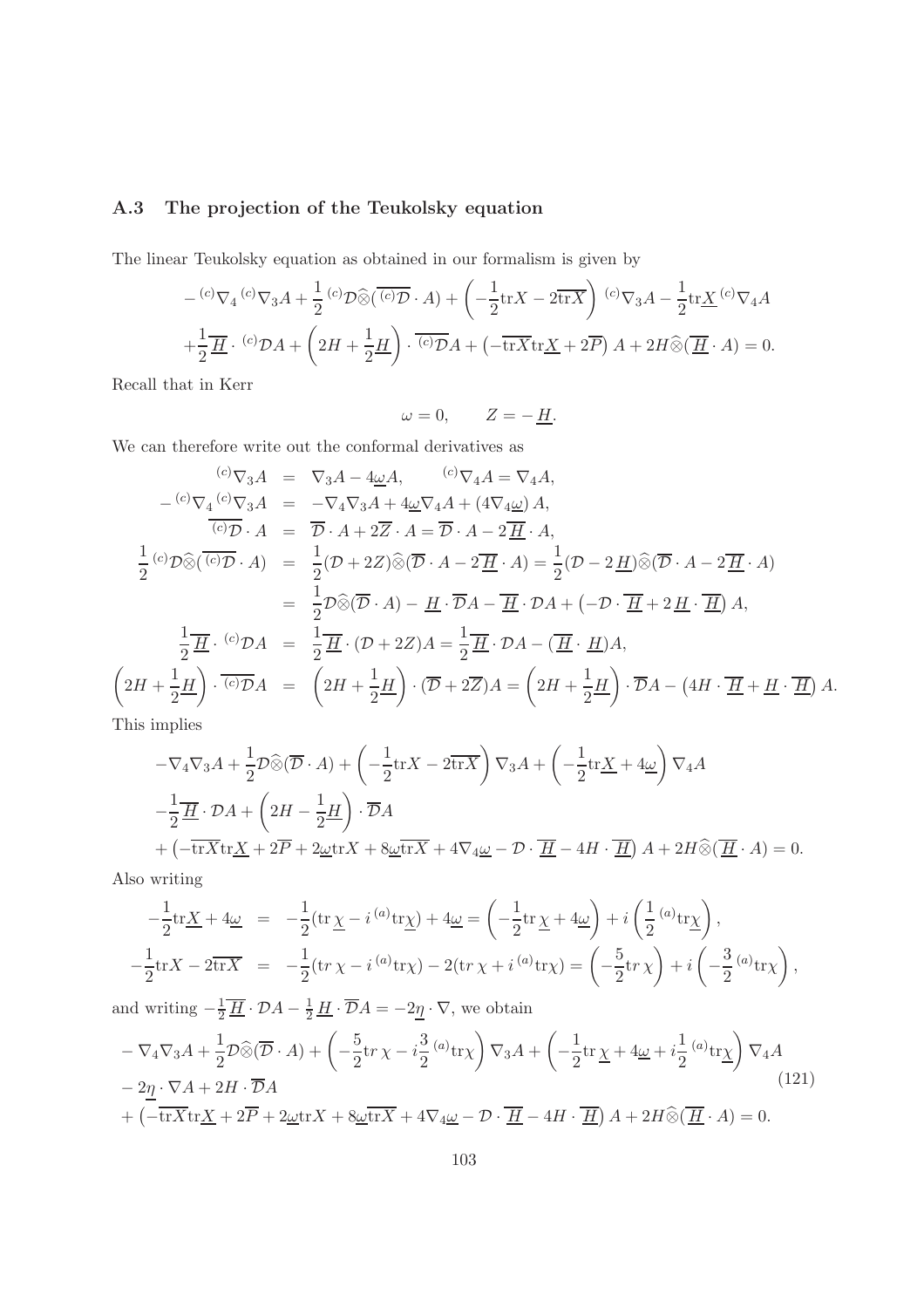<span id="page-103-0"></span>We collect in the following Lemma the calculations for the projection to the 11 component. Lemma A.1. The following projections to the 11 component hold true:

 $(\nabla_3 A)_{11} = e_3(\mathfrak{a}) + i^{(a)} tr \chi \mathfrak{a},$  $(\nabla_4 A)_{11} = e_4(\mathfrak{a}) + i^{(a)} tr \chi \mathfrak{a},$  $(\nabla_4\nabla_3 A)_{11}$  =  $e_4e_3(\mathfrak{a}) + i^{(a)}tr\chi e_4(\mathfrak{a}) + i^{(a)}tr\chi e_3(\mathfrak{a}) + \left(-\frac{(a)}{tr\chi} \frac{tr\chi}{\mu} + ie_4 \frac{(a)}{tr\chi}\right) \mathfrak{a},$ 1  $\frac{1}{2}\mathcal{D}\widehat{\otimes}(\overline{\mathcal{D}}\cdot A)_{11}$  =  $\Delta \mathfrak{a} - \frac{1}{2}$  $\frac{1}{2}i^{(a)}tr\chi e_3(\mathfrak{a})-\frac{1}{2}$  $\frac{1}{2}i^{(a)}tr\underline{\chi}e_4(\mathfrak{a})+4i\Lambda e_2(\mathfrak{a})$  $+\left(-4\Lambda^2+\right.^{(a)}tr\chi\left.\right.^{(a)}tr\underline{\chi}+G_0\right)\mathfrak{a},$  $(2\underline{\eta} \cdot \nabla A)_{11}$  =  $2\underline{\eta}_1 e_1 \mathfrak{a} + 2\underline{\eta}_2 e_2(\mathfrak{a}) + 4i\Lambda \underline{\eta}_2 \mathfrak{a},$  $(2H \cdot \overline{\mathcal{D}}A)_{11}$  =  $4\left(\underline{\eta}_1 - i\underline{\eta}_2\right)e_1(\mathfrak{a}) - 4\left(\underline{\eta}_2 + i\underline{\eta}_1\right)e_2(\mathfrak{a}) + 8(\Lambda \underline{\eta}_1 - i\Lambda \underline{\eta}_2)\mathfrak{a},$ 

where  $G_0 = \frac{1}{2}$  $rac{1}{2}tr\,\chi tr\underline{\chi}+\frac{1}{2}$  $\frac{1}{2}$ <sup>(a)</sup>tr<sub>X</sub><sup>(a)</sup>tr<sub>X</sub> + 2*ρ* is given by the Gauss equation.

Proof. Recall that in Kerr

$$
\mathbf{g}(\mathbf{D}_4e_1, e_2) = \chi_{12} = \frac{1}{2} {}^{(a)}\mathrm{tr} \chi, \qquad \mathbf{g}(\mathbf{D}_3e_1, e_2) = \underline{\chi}_{12} = \frac{1}{2} {}^{(a)}\mathrm{tr} \underline{\chi},
$$

which gives

$$
\nabla_4 e_1 = \frac{1}{2} {}^{(a)}\text{tr} \chi e_2, \qquad \nabla_3 e_1 = \frac{1}{2} {}^{(a)}\text{tr} \underline{\chi} e_2.
$$

We therefore have

$$
(\nabla_3 A)_{11} = e_3(A_{11}) - 2A_{\nabla_3 11} = e_3(A_{11}) - {^{(a)}}{\text{tr}}_X \in_{12} A_{21} = e_3(A_{11}) + i {^{(a)}}{\text{tr}}_X A_{11},
$$
  

$$
(\nabla_4 A)_{11} = e_4(A_{11}) - 2A_{\nabla_4 11} = e_3(A_{11}) - {^{(a)}}{\text{tr}}_X A_{21} = e_4(A_{11}) + i {^{(a)}}{\text{tr}}_X A_{11},
$$

since  $A_{12} = -iA_{11}$ . This proves the first two identities.

We also have

$$
(\nabla_4 \nabla_3 A)_{11} = e_4 (\nabla_3 A_{11}) - 2 \nabla_3 A_{\nabla_4 11}
$$
  
\n
$$
= e_4 (e_3(\mathfrak{a}) + i^{(a)} tr \chi \mathfrak{a}) - \epsilon_{12}^{(a)} tr \chi \nabla_3 A_{21}
$$
  
\n
$$
= e_4 e_3(\mathfrak{a}) + i(e_4^{(a)} tr \chi) \mathfrak{a} + i^{(a)} tr \chi e_4(\mathfrak{a}) + i^{(a)} tr \chi \nabla_3 A_{11}
$$
  
\n
$$
= e_4 e_3(\mathfrak{a}) + i(e_4^{(a)} tr \chi) \mathfrak{a} + i^{(a)} tr \chi e_4(\mathfrak{a}) + i^{(a)} tr \chi (e_3(\mathfrak{a}) + i^{(a)} tr \chi \mathfrak{a})
$$
  
\n
$$
= e_4 e_3(\mathfrak{a}) + i^{(a)} tr \chi e_4(\mathfrak{a}) + i^{(a)} tr \chi e_3(\mathfrak{a}) + \left( -\frac{(a)}{4} tr \chi \frac{(a)}{4} tr \chi + ie_4^{(a)} tr \chi \right) \mathfrak{a}
$$

which gives the third expression.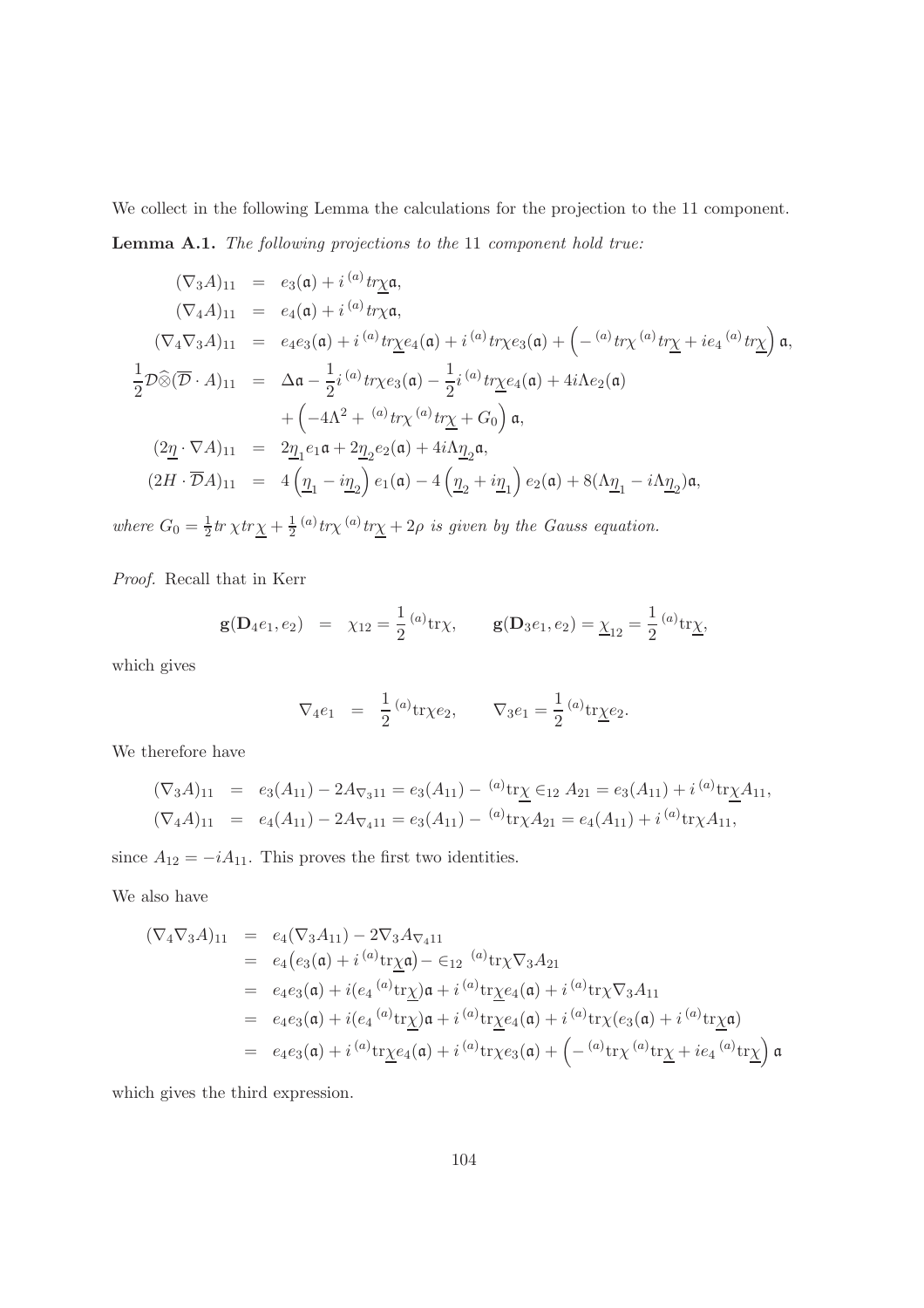Recall the relation:

$$
\frac{1}{2}\mathcal{D}\widehat{\otimes}(\overline{\mathcal{D}}\cdot A) = \Delta_2 A - i(\nabla_1\nabla_2 - \nabla_2\nabla_1)A
$$

as derived in Proposition 4.10. Using the Gauss formula [\(80\)](#page-67-0):

$$
(\nabla_1 \nabla_2 - \nabla_2 \nabla_1) A = \frac{1}{2} \left( {}^{(a)} \text{tr} \chi \nabla_3 + {}^{(a)} \text{tr} \chi \nabla_4 \right) A + i \left( \frac{1}{2} \text{tr} \chi \text{tr} \chi + \frac{1}{2} {}^{(a)} \text{tr} \chi {}^{(a)} \text{tr} \chi + 2\rho \right) A
$$

one obtains

$$
\frac{1}{2}\mathcal{D}\widehat{\otimes}(\overline{\mathcal{D}}\cdot A) = \Delta_2 A - \frac{1}{2}i^{(a)}\text{tr}\chi\nabla_3 A - \frac{1}{2}i^{(a)}\text{tr}\underline{\chi}\nabla_4 A + \left(\frac{1}{2}\text{tr}\,\chi\text{tr}\,\underline{\chi} + \frac{1}{2}^{(a)}\text{tr}\chi^{(a)}\text{tr}\underline{\chi} + 2\rho\right)A
$$

i.e.

<span id="page-104-0"></span>
$$
\frac{1}{2}\mathcal{D}\widehat{\otimes}(\overline{\mathcal{D}}\cdot A) = \Delta_2 A - \frac{1}{2}i^{(a)}\text{tr}\chi\nabla_3 A - \frac{1}{2}i^{(a)}\text{tr}\underline{\chi}\nabla_4 A + G_0 A
$$
\n(122)

with  $G_0 = \frac{1}{2}$  $\frac{1}{2}$ tr  $\chi$ tr  $\underline{\chi} + \frac{1}{2}$  $\frac{1}{2}$ <sup>(a)</sup>tr<sub>X</sub><sup>(a)</sup>tr<sub>X</sub> + 2 $\rho$ , given by the Gauss equation.

Projecting to the 11 component, and using the previous relations we obtain

$$
\frac{1}{2}\mathcal{D}\widehat{\otimes}(\overline{\mathcal{D}}\cdot A)_{11} = (\Delta_2 A)_{11} - \frac{1}{2}i^{(a)}tr\chi\nabla_3 A_{11} - \frac{1}{2}i^{(a)}tr\chi\nabla_4 A_{11} + (G_0 + iG_1)A_{11}
$$
\n
$$
= (\Delta_2 A)_{11} - \frac{1}{2}i^{(a)}tr\chi\left(e_3(\mathfrak{a}) + i^{(a)}tr\chi\mathfrak{a}\right) - \frac{1}{2}i^{(a)}tr\chi\left(e_4(\mathfrak{a}) + i^{(a)}tr\chi\mathfrak{a}\right) + (G_0 + iG_1)\mathfrak{a}
$$
\n
$$
= (\Delta_2 A)_{11} - \frac{1}{2}i^{(a)}tr\chi e_3(\mathfrak{a}) - \frac{1}{2}i^{(a)}tr\chi e_4(\mathfrak{a}) + \left(\alpha^a tr\chi\right)^{(a)}tr\chi + G_0 + iG_1\mathfrak{a}.
$$

We now compute  $(\Delta_2 A)_{11}.$  Recall that in Kerr

$$
(\Lambda_1)_{21} := \mathbf{g}(\mathbf{D}_1 e_1, e_2) = 0,
$$
  
\n
$$
(\Lambda_2)_{21} := \mathbf{g}(\mathbf{D}_2 e_1, e_2) = \frac{r^2 + a^2}{|q|^3} \cot \theta := \Lambda,
$$
  
\n
$$
(\Lambda_1)_{12} := \mathbf{g}(\mathbf{D}_1 e_2, e_1) = 0,
$$
  
\n
$$
(\Lambda_2)_{12} := \mathbf{g}(\mathbf{D}_2 e_2, e_1) = -\frac{r^2 + a^2}{|q|^3} \cot \theta = -\Lambda,
$$

i.e.,

$$
\nabla_{e_1} e_1 = \nabla_{e_1} e_2 = 0, \qquad \nabla_{e_2} e_1 = \Lambda e_2, \qquad \nabla_{e_2} e_2 = -\Lambda e_1.
$$
\n(123)

Therefore

$$
\nabla_1 A_{11} = e_1 A_{11} - 2A_{\nabla_1 11} = e_1(\mathfrak{a}),
$$
  
\n
$$
\nabla_2 A_{11} = e_2(A_{11}) - 2A_{\nabla_2 11} = e_2(A_{11}) - 2\Lambda A_{21} = e_2(\mathfrak{a}) + 2i\Lambda \mathfrak{a}.
$$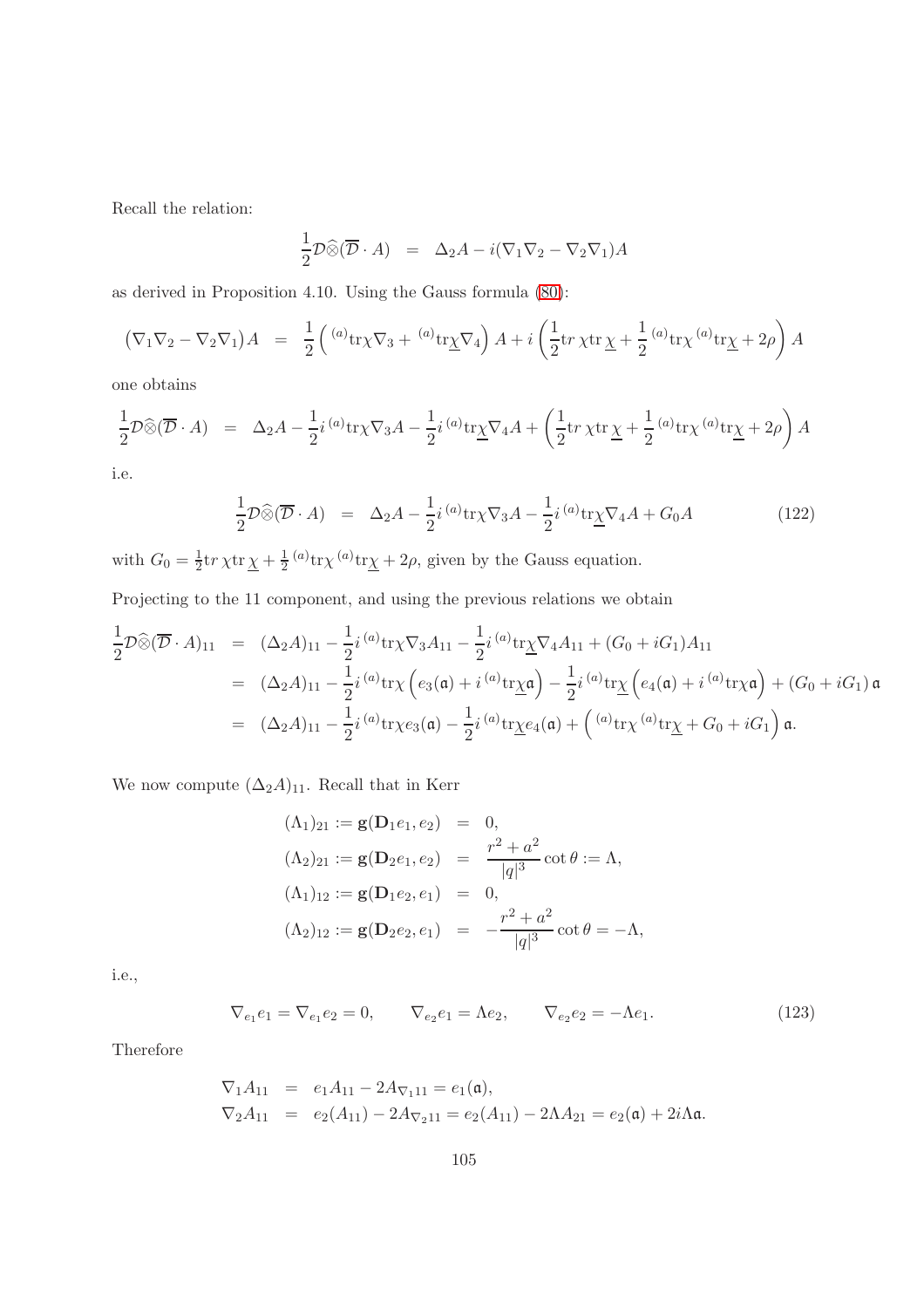Moreover,

$$
\nabla_1 \nabla_1 A_{11} = e_1 (\nabla_1 A_{11}) - \nabla_{\nabla_1 1} A_{11} - 2 \nabla_1 A_{\nabla_1 11} = e_1 (e_1 \mathfrak{a}), \n\nabla_2 \nabla_2 A_{11} = e_2 (\nabla_2 A_{11}) - \nabla_{\nabla_2 2} A_{11} - 2 \nabla_2 A_{\nabla_2 11} \n= e_2 (e_2(\mathfrak{a}) + 2i \Lambda \mathfrak{a}) + \Lambda \nabla_1 A_{11} - 2 \Lambda \nabla_2 A_{21} \n= e_2 e_2(\mathfrak{a}) + 2i \Lambda e_2(\mathfrak{a}) + \Lambda e_1(\mathfrak{a}) + 2i \Lambda \nabla_2 A_{11} \n= e_2 e_2(\mathfrak{a}) + 2i \Lambda e_2(\mathfrak{a}) + \Lambda e_1(\mathfrak{a}) + 2i \Lambda (e_2(\mathfrak{a}) + 2i \Lambda \mathfrak{a}) \n= e_2 e_2(\mathfrak{a}) + 4i \Lambda e_2(\mathfrak{a}) + \Lambda e_1(\mathfrak{a}) - 4\Lambda^2 \mathfrak{a}.
$$

We define the laplacian of a scalar  $\frak a$  as

$$
\Delta \mathfrak{a} = \mathbf{g}^{ab} \nabla_a \nabla_b \mathfrak{a} = \nabla_1 \nabla_1 \mathfrak{a} + \nabla_2 \nabla_2 \mathfrak{a}
$$
  
=  $e_1 e_1 \mathfrak{a} - \mathbf{D}_{e_1} e_1 \mathfrak{a} + e_2 e_2 \mathfrak{a} - \mathbf{D}_{e_2} e_2 \mathfrak{a}$   
=  $e_1 e_1 \mathfrak{a} + e_2 e_2 \mathfrak{a} + \Lambda e_1 \mathfrak{a}$ .

We deduce,

$$
(\Delta_2 A)_{11} = \nabla_1 \nabla_1 A_{11} + \nabla_2 \nabla_2 A_{11}
$$
  
\n
$$
= e_1(e_1 \mathfrak{a}) + e_2 e_2(\mathfrak{a}) + 4i \Lambda e_2(\mathfrak{a}) + \Lambda e_1(\mathfrak{a}) - 4\Lambda^2 \mathfrak{a}
$$
  
\n
$$
= \Delta \mathfrak{a} + 4i \Lambda e_2(\mathfrak{a}) - 4\Lambda^2 \mathfrak{a}.
$$

From [\(122\)](#page-104-0), we obtain

$$
\frac{1}{2}\mathcal{D}\widehat{\otimes}(\overline{\mathcal{D}}\cdot A)_{11} = \Delta \mathfrak{a} - \frac{1}{2}i^{(a)}\text{tr}\chi e_3(\mathfrak{a}) - \frac{1}{2}i^{(a)}\text{tr}\underline{\chi} e_4(\mathfrak{a}) + 4i\Lambda e_2(\mathfrak{a})
$$

$$
+ \left(-4\Lambda^2 + {^{(a)}\text{tr}\chi}^{(a)}\text{tr}\underline{\chi} + G_0\right)\mathfrak{a}
$$

as desired.

We have

$$
(2\underline{\eta}\cdot \nabla A)_{11} = 2\underline{\eta}_1 \nabla_1 A_{11} + 2\underline{\eta}_2 \nabla_2 A_{11} = 2\underline{\eta}_1 e_1 \mathfrak{a} + 2\underline{\eta}_2 e_2(\mathfrak{a}) + 4i\Lambda \underline{\eta}_2 \mathfrak{a}.
$$

Finally, we compute

$$
(2H \cdot \overline{\mathcal{D}}A)_{11} = 2H_1 \overline{\mathcal{D}}_1 A_{11} + 2H_2 \overline{\mathcal{D}}_2 A_{11}
$$
  
=  $2H_1 (\nabla_1 - i * \nabla_1) A_{11} + 2H_2 (\nabla_2 - i * \nabla_2) A_{11}$   
=  $2H_1 (\nabla_1 - i \nabla_2) A_{11} + 2H_2 (\nabla_2 + i \nabla_1) A_{11}$   
=  $2(H_1 + iH_2) \nabla_1 A_{11} + 2(H_2 - iH_1) \nabla_2 A_{11}.$ 

We have

$$
H_1 + iH_2 = \eta_1 + i * \eta_1 + i(\eta_2 + i * \eta_2)
$$
  
=  $\eta_1 + i\eta_2 + i(\eta_2 - i\eta_1)$   
=  $2\eta_1 + 2i\eta_2$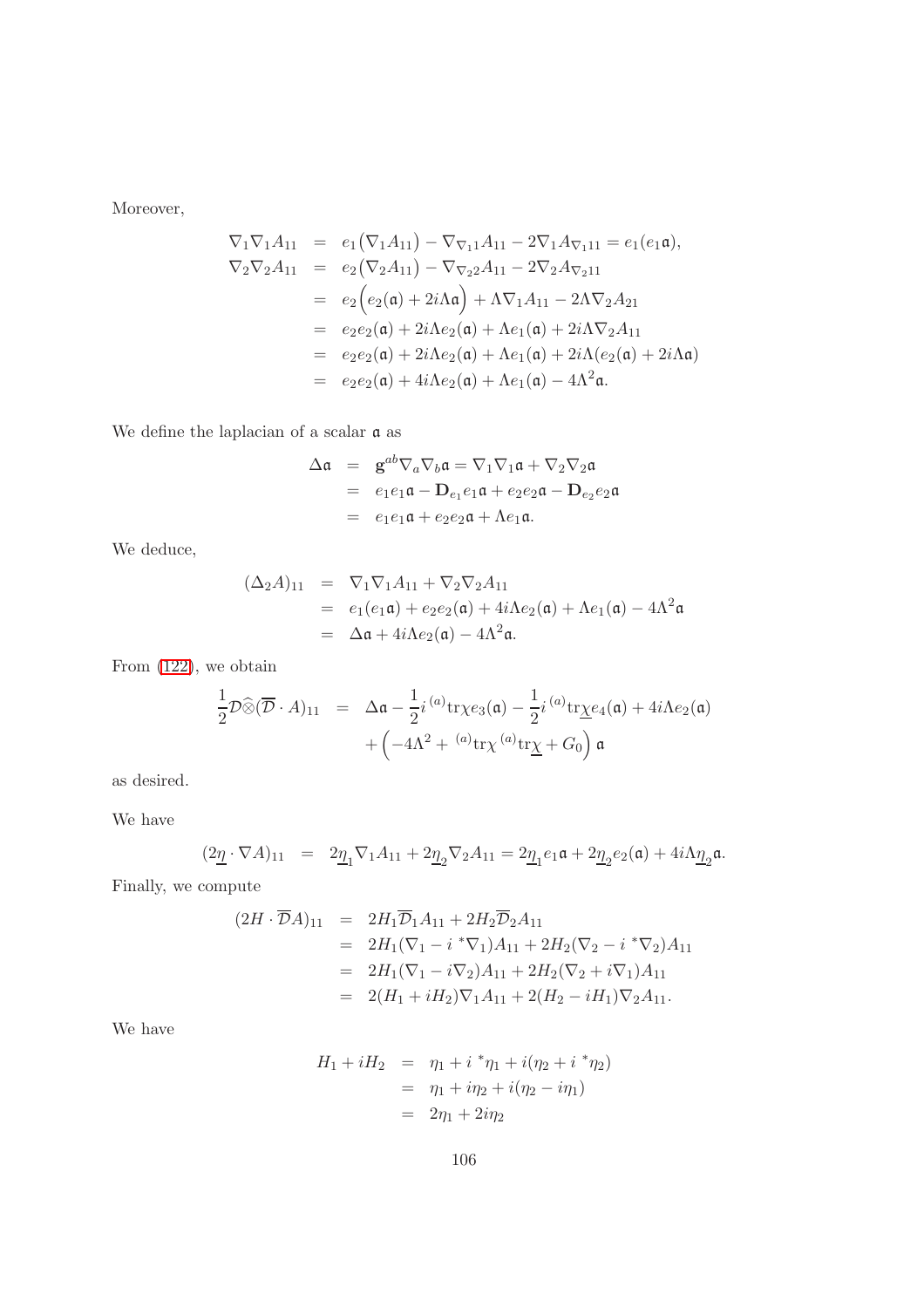and

$$
H_2 - iH_1 = -i(H_1 + iH_2) = 2\eta_2 - 2i\eta_1.
$$

This gives

$$
(2H \cdot \overline{\mathcal{D}}A)_{11} = 4(\eta_1 + i\eta_2)\nabla_1 A_{11} + 4(\eta_2 - i\eta_1)\nabla_2 A_{11}
$$
  
= 4(\eta\_1 + i\eta\_2)e\_1(\mathfrak{a}) + 4(\eta\_2 - i\eta\_1)(e\_2(\mathfrak{a}) + 2i\Lambda \mathfrak{a})  
= 4(\eta\_1 + i\eta\_2)e\_1(\mathfrak{a}) + 4(\eta\_2 - i\eta\_1)e\_2(\mathfrak{a}) + 8(\Lambda\eta\_1 + i\Lambda\eta\_2)\mathfrak{a}.

Using that  $\eta_1 = \underline{\eta}_1$ , and  $\eta_2 = -\underline{\eta}_2$ , we have

$$
(2H \cdot \overline{\mathcal{D}}A)_{11} = 4(\underline{\eta}_1 - i\underline{\eta}_2)e_1(\mathfrak{a}) + 4(-\underline{\eta}_2 - i\underline{\eta}_1)e_2(\mathfrak{a}) + 8(\Lambda \underline{\eta}_1 - i\Lambda \underline{\eta}_2)\mathfrak{a}
$$

which gives the final identity.

We can now use the above Lemma to project the linear Teukolsky equation [\(121\)](#page-102-0) to the component 11, to obtain a wave equation for a. We summarize the computation in the following proposition.

Proposition A.2. The complex scalar a verifies the following wave equation:

$$
\Box_{g_{Kerr}} \mathfrak{a} = \left(-4\underline{\omega} + i^{(a)}tr\underline{\chi}\right) e_4(\mathfrak{a}) + \left(2tr\,\chi + 3i^{(a)}tr\chi\right) e_3(\mathfrak{a}) \n+ i4\underline{\eta}_2 e_1(\mathfrak{a}) + \left(8\underline{\eta}_2 - 4i(\Lambda - \underline{\eta}_1)\right) e_2(\mathfrak{a}) + V\mathfrak{a}
$$
\n(124)

 $\Box$ 

where

$$
\begin{array}{lcl} V & = & \left(4 \Lambda^2 + \frac{1}{2} tr\, \chi tr \underline{\chi} - \frac{5}{2} \, ^{(a)} tr \chi \, ^{(a)} tr \underline{\chi} - 10 \underline{\omega} tr \, \chi - 8 \rho + 2 e_1 (\underline{\eta}_1) - 6 \Lambda \underline{\eta}_1 + 8 \underline{\eta}_1 \underline{\eta}_1 - 16 \underline{\eta}_2 \underline{\eta}_2 \right) \\ & & \displaystyle \qquad + i \left( \, ^{(a)} tr \chi tr \, \underline{\chi} + \, ^{(a)} tr \underline{\chi} tr \, \chi - 10 \underline{\omega} \, ^{(a)} tr \chi + 3 e_1 (\underline{\eta}_2) + 15 \Lambda \underline{\eta}_2 + 8 \eta_1 \eta_2 \right) \end{array}
$$

is the potential.

Proof. From projecting to the 11 component the linear Teukolsky equation [\(121\)](#page-102-0), we obtain

$$
-\nabla_4 \nabla_3 A_{11} - 2\underline{\eta} \cdot \nabla A_{11} + \left( \left( -\frac{1}{2} \text{tr} \underline{\chi} + 4\underline{\omega} \right) + i \left( \frac{1}{2} {}^{(a)} \text{tr} \underline{\chi} \right) \right) \nabla_4 A_{11} + \left( \left( -\frac{5}{2} \text{tr} \chi \right) + i \left( -\frac{3}{2} {}^{(a)} \text{tr} \chi \right) \right) \nabla_3 A_{11} + \frac{1}{2} \mathcal{D} \widehat{\otimes} (\overline{\mathcal{D}} \cdot A)_{11} + 2H \cdot \overline{\mathcal{D}} A_{11} + \left( -\overline{\text{tr} X} \text{tr} \underline{X} + 2\overline{P} + 2\underline{\omega} \text{tr} X + 8\underline{\omega} \overline{\text{tr} X} + 4 \nabla_4 \underline{\omega} - \mathcal{D} \cdot \overline{\underline{H}} - 4H \cdot \overline{\underline{H}} \right) A_{11} + 2H \widehat{\otimes} (\overline{\underline{H}} \cdot A)_{11} = 0.
$$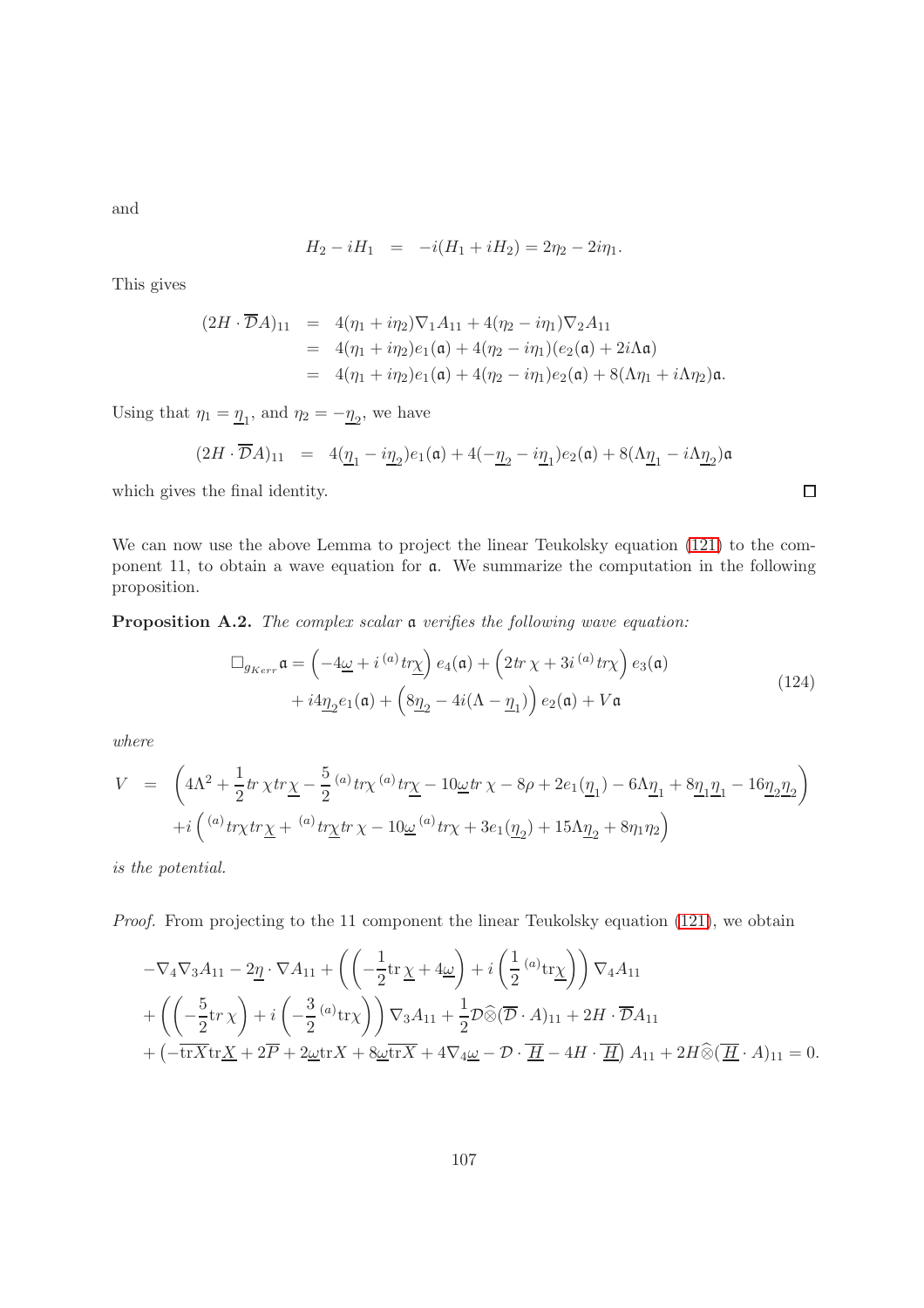Using Lemma [A.1,](#page-103-0) the first line of the above reduces to

$$
-\nabla_4 \nabla_3 A_{11} - 2 \underline{\eta} \cdot \nabla A_{11} + \left( \left( -\frac{1}{2} \text{tr} \underline{\chi} + 4 \underline{\omega} \right) + i \left( \frac{1}{2} {}^{(a)} \text{tr} \underline{\chi} \right) \right) \nabla_4 A_{11}
$$
  
\n
$$
= -e_4 e_3(\mathfrak{a}) - i {}^{(a)} \text{tr} \underline{\chi} e_4(\mathfrak{a}) - i {}^{(a)} \text{tr} \chi e_3(\mathfrak{a}) + \left( {}^{(a)} \text{tr} \chi {}^{(a)} \text{tr} \underline{\chi} - ie_4 {}^{(a)} \text{tr} \underline{\chi} \right) \mathfrak{a}
$$
  
\n
$$
+ \left( \left( -\frac{1}{2} \text{tr} \underline{\chi} + 4 \underline{\omega} \right) + i \left( \frac{1}{2} {}^{(a)} \text{tr} \underline{\chi} \right) \right) (e_4(\mathfrak{a}) + i {}^{(a)} \text{tr} \chi \mathfrak{a}) - 2 \underline{\eta}_1 e_1 \mathfrak{a} - 2 \underline{\eta}_2 e_2(\mathfrak{a}) - 4i \Lambda \underline{\eta}_2 \mathfrak{a}
$$
  
\n
$$
= -e_4 e_3(\mathfrak{a}) - i {}^{(a)} \text{tr} \chi e_3(\mathfrak{a}) + \left( \left( -\frac{1}{2} \text{tr} \underline{\chi} + 4 \underline{\omega} \right) - i \left( \frac{1}{2} {}^{(a)} \text{tr} \underline{\chi} \right) \right) e_4(\mathfrak{a}) - 2 \underline{\eta}_1 e_1 \mathfrak{a} - 2 \underline{\eta}_2 e_2(\mathfrak{a})
$$
  
\n
$$
+ \left( \frac{1}{2} {}^{(a)} \text{tr} \underline{\chi} {}^{(a)} \text{tr} \chi + i \left( -e_4 {}^{(a)} \text{tr} \underline{\chi} - \frac{1}{2} {}^{(a)} \text{tr} \chi \text{tr} \underline{\chi} + 4 \underline{\omega} {}^{(a)} \text{tr} \chi - 4 \Lambda \underline{\eta}_2 \right) \right) \mathfrak{a}.
$$

The second line reduces to

$$
\begin{split}\n&\left(\left(-\frac{5}{2}\mathrm{tr}\,\chi\right)+i\left(-\frac{3}{2}\,^{(a)}\mathrm{tr}\chi\right)\right)\nabla_{3}A_{11}+\frac{1}{2}\mathcal{D}\widehat{\otimes}(\overline{\mathcal{D}}\cdot A)_{11}+2H\cdot\overline{\mathcal{D}}A_{11} \\
&=\left(\left(-\frac{5}{2}\mathrm{tr}\,\chi\right)+i\left(-\frac{3}{2}\,^{(a)}\mathrm{tr}\chi\right)\right)(e_{3}(\mathfrak{a})+i\,^{(a)}\mathrm{tr}\chi\mathfrak{a}) \\
&+\Delta\mathfrak{a}-\frac{1}{2}i\,^{(a)}\mathrm{tr}\chi e_{3}(\mathfrak{a})-\frac{1}{2}i\,^{(a)}\mathrm{tr}\chi e_{4}(\mathfrak{a})+4i\Lambda e_{2}(\mathfrak{a})+\left(-4\Lambda^{2}+\,^{(a)}\mathrm{tr}\chi\,^{(a)}\mathrm{tr}\chi+G_{0}+iG_{1}\right)\mathfrak{a} \\
&+4\left(\underline{\eta}_{1}-i\underline{\eta}_{2}\right)e_{1}(\mathfrak{a})-4\left(\underline{\eta}_{2}+i\underline{\eta}_{1}\right)e_{2}(\mathfrak{a})+8(\Lambda\underline{\eta}_{1}-i\Lambda\underline{\eta}_{2})\mathfrak{a} \\
&=\Delta\mathfrak{a}+\left(\left(-\frac{5}{2}\mathrm{tr}\,\chi\right)+i\left(-2\,^{(a)}\mathrm{tr}\chi\right)\right)e_{3}(\mathfrak{a})-\frac{1}{2}i\,^{(a)}\mathrm{tr}\chi e_{4}(\mathfrak{a}) \\
&+\left(4\underline{\eta}_{1}-i4\underline{\eta}_{2}\right)e_{1}(\mathfrak{a})+4\left(-\underline{\eta}_{2}+i(\Lambda-\underline{\eta}_{1})\right)e_{2}(\mathfrak{a}) \\
&+\left(\left(\frac{5}{2}\,^{(a)}\mathrm{tr}\chi\,^{(a)}\mathrm{tr}\chi-4\Lambda^{2}+8\Lambda\underline{\eta}_{1}+G_{0}\right)+i\left(-\frac{5}{2}\,^{(a)}\mathrm{tr}\chi\mathrm{tr}\,\chi-8\Lambda\underline{\eta}_{2}\right)\right)\mathfrak{a}.\n\end{split}
$$

We compute

$$
(2H\widehat{\otimes}(\overline{\underline{H}}\cdot A))_{11} = 2H_1(\overline{\underline{H}}\cdot A)_1 - H\cdot(\overline{\underline{H}}\cdot A)
$$
  
= 
$$
2H_1(\overline{\underline{H}}\cdot A)_1 - H_1(\overline{\underline{H}}\cdot A)_1 - H_2(\overline{\underline{H}}\cdot A)_2
$$
  
= 
$$
H_1(\overline{\underline{H}}\cdot A)_1 - H_2(\overline{\underline{H}}\cdot A)_2.
$$

We have, using that  $A_{12} = -iA_{11}$  and  $A_{22} = -A_{11}$ :

$$
(\overline{H} \cdot A)_1 = \overline{H}_1 A_{11} + \overline{H}_2 A_{12} = (\overline{H}_1 - i \overline{H}_2) A_{11},
$$
  
\n
$$
(\overline{H} \cdot A)_2 = \overline{H}_1 A_{12} + \overline{H}_2 A_{22} = -(i \overline{H}_1 + \overline{H}_2) A_{11}.
$$

This gives

$$
(2H\widehat{\otimes}(\overline{\underline{H}}\cdot A))_{11} = H_1(\overline{\underline{H}}_1 - i\overline{\underline{H}}_2)A_{11} + H_2(i\overline{\underline{H}}_1 + \overline{\underline{H}}_2)A_{11}
$$
  
= 
$$
(H_1\overline{\underline{H}}_1 + H_2\overline{\underline{H}}_2 - i(H_1\overline{\underline{H}}_2 - H_2\overline{\underline{H}}_1))A_{11}.
$$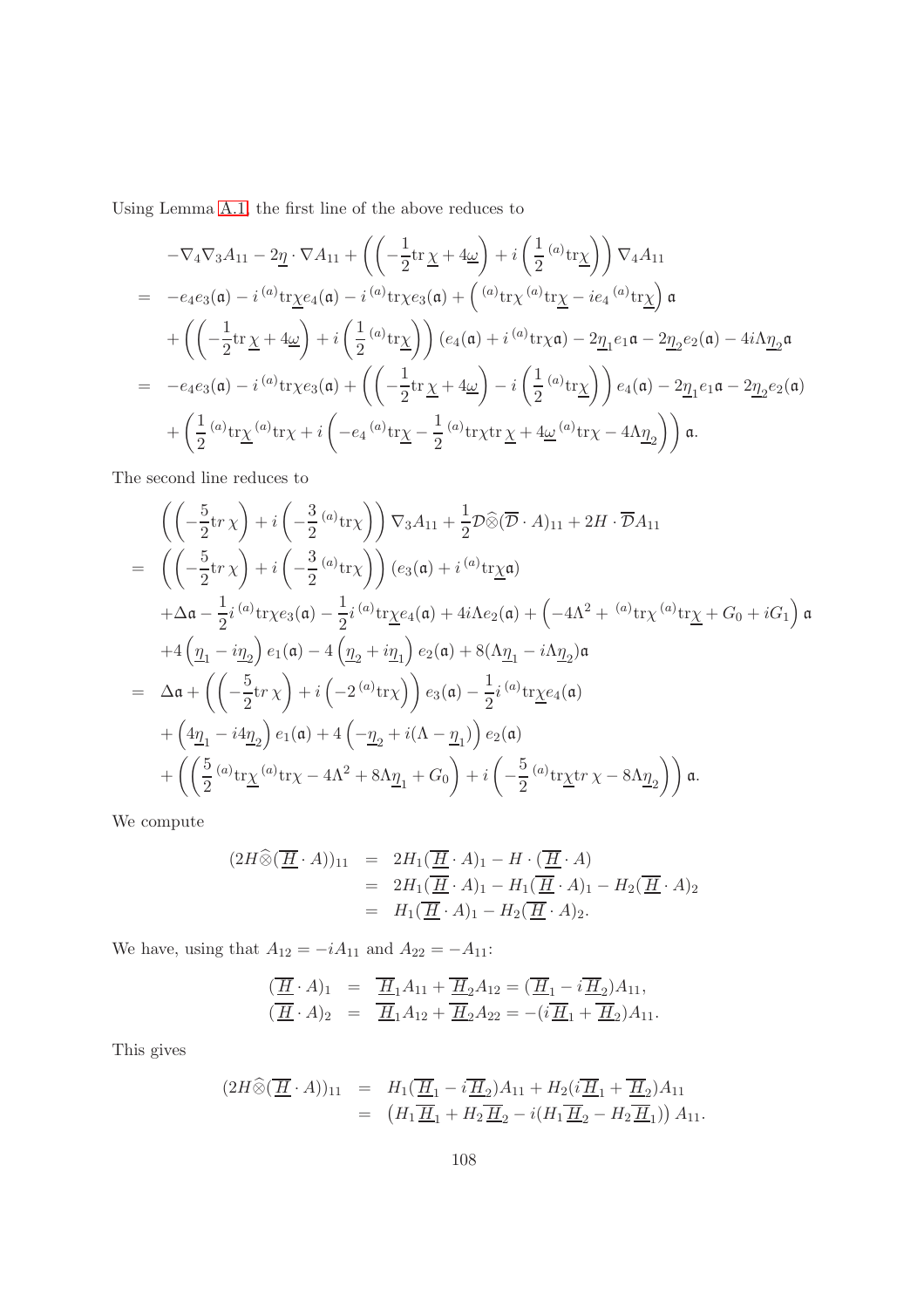We also have

$$
H\cdot \overline{\underline{H}} = H_1 \overline{\underline{H}}_1 + H_2 \overline{\underline{H}}_2.
$$

Therefore

$$
-4H \cdot \overline{\underline{H}}A_{11} + 2H \widehat{\otimes} (\overline{\underline{H}} \cdot A)_{11} = (-3H_1 \overline{\underline{H}}_1 - 3H_2 \overline{\underline{H}}_2 - i(H_1 \overline{\underline{H}}_2 - H_2 \overline{\underline{H}}_1)) \mathfrak{a}.
$$
  
Observe that in Kerr  $H_1 = \overline{\underline{H}}_1$ ,  $H_2 = -\overline{\underline{H}}_2$ , and therefore

$$
-4H\cdot \overline{\underline{H}}A_{11}+2H\widehat{\otimes}(\overline{\underline{H}}\cdot A)_{11}\ =\ \left(-3\overline{\underline{H}_1\,\underline{H}}_1+3\overline{\underline{H}_2\,\underline{H}}_2-2i(\overline{\underline{H}_1\,\underline{H}}_2)\right)\mathfrak{a}.
$$

Using that  $\underline{H}_1 = -i \underline{H}_2$ , we have

$$
\begin{array}{rcl} -4H \cdot \overline{\underline{H}} A_{11} + 2H \widehat{\otimes} (\overline{\underline{H}} \cdot A)_{11} & = & 4 \overline{\underline{H}}_2 \overline{\underline{H}}_2 \mathfrak{a} \\ & = & 4 (\underline{\eta}_2 + i \underline{\eta}_1) (\underline{\eta}_2 + i \underline{\eta}_1) \mathfrak{a} \\ & = & 4 (-\underline{\eta}_1 \underline{\eta}_1 + \underline{\eta}_2 \underline{\eta}_2 + 2i (\underline{\eta}_1 \underline{\eta}_2)) \mathfrak{a}. \end{array}
$$

We also compute

$$
\mathcal{D} \cdot \overline{\underline{H}} = \mathcal{D}_1 \overline{\underline{H}}_1 + \mathcal{D}_2 \overline{\underline{H}}_2
$$
  
\n
$$
= (\nabla_1 + i * \nabla_1) \overline{\underline{H}}_1 + (\nabla_2 + i * \nabla_2) \overline{\underline{H}}_2
$$
  
\n
$$
= (\nabla_1 + i \nabla_2) \overline{\underline{H}}_1 + (\nabla_2 - i \nabla_1) \overline{\underline{H}}_2
$$
  
\n
$$
= \nabla_1 \overline{\underline{H}}_1 + i \nabla_2 \overline{\underline{H}}_1 + \nabla_2 \overline{\underline{H}}_2 - i \nabla_1 \overline{\underline{H}}_2.
$$

We therefore obtain

$$
\begin{array}{rcl} \mathcal{D}\cdot \overline{\underline{H}} & = & e_1(\overline{\underline{H}}_1)+e_2(\overline{\underline{H}}_2)-\overline{\underline{H}}_{\nabla_2 2}+i(e_2(\overline{\underline{H}}_1)-\overline{\underline{H}}_{\nabla_2 1}-e_1(\overline{\underline{H}}_2))\\ & = & e_1(\underline{\eta}_1-i\underline{\eta}_2)+\Lambda\overline{\underline{H}}_1+i(-\Lambda\overline{\underline{H}}_2-e_1(\underline{\eta}_2+i\underline{\eta}_1))\\ & = & 2e_1(\underline{\eta}_1)-2ie_1(\underline{\eta}_2)+\Lambda(\underline{\eta}_1-i\underline{\eta}_2)-i\Lambda(\underline{\eta}_2+i\underline{\eta}_1)\\ & = & 2e_1(\underline{\eta}_1)-2ie_1(\underline{\eta}_2)+2\Lambda(\underline{\eta}_1-i\underline{\eta}_2). \end{array}
$$

The third line reduces to

$$
\begin{split} &\left(-\overline{\mathrm{tr}X}\mathrm{tr}\underline{X}+2\overline{P}+2\underline{\omega}\mathrm{tr}X+8\underline{\omega}\overline{\mathrm{tr}X}+4\nabla_4\underline{\omega}-\mathcal{D}\cdot\overline{\underline{H}}-4H\cdot\overline{\underline{H}}\right)A+2H\widehat{\otimes}(\overline{\underline{H}}\cdot A)\\ &=\ \Big(-(\mathrm{tr}\,\chi+i\,^{(a)}\mathrm{tr}\chi)(\mathrm{tr}\,\underline{\chi}-i\,^{(a)}\mathrm{tr}\underline{\chi})+2(\rho-i\,^*\rho)+2\underline{\omega}(\mathrm{tr}\,\chi-i\,^{(a)}\mathrm{tr}\chi)+8\underline{\omega}(\mathrm{tr}\,\chi+i\,^{(a)}\mathrm{tr}\chi)\\ &+4\nabla_4\underline{\omega}-(2e_1(\underline{\eta}_1)-2ie_1(\underline{\eta}_2)+2\Lambda(\underline{\eta}_1-i\underline{\eta}_2))+4(-\underline{\eta}_1\underline{\eta}_1+\underline{\eta}_2\underline{\eta}_2+2i(\underline{\eta}_1\underline{\eta}_2))\Big)\mathfrak{a}\\ &=\ \Big(-\mathrm{tr}\,\chi\mathrm{tr}\,\underline{\chi}-\,^{(a)}\mathrm{tr}\chi\,^{(a)}\mathrm{tr}\underline{\chi}+10\underline{\omega}\mathrm{tr}\,\chi+2\rho+4\nabla_4\underline{\omega}-2e_1(\underline{\eta}_1)-2\Lambda\underline{\eta}_1-4\underline{\eta}_1\underline{\eta}_1+4\underline{\eta}_2\underline{\eta}_2\\ &+i\left(-\,^{(a)}\mathrm{tr}\chi\mathrm{tr}\,\underline{\chi}+\,^{(a)}\mathrm{tr}\underline{\chi}\mathrm{tr}\,\chi+6\underline{\omega}\,^{(a)}\mathrm{tr}\chi-2\,^*\rho+2e_1(\underline{\eta}_2)+2\Lambda\underline{\eta}_2+8\underline{\eta}_1\underline{\eta}_2\right)\right)\mathfrak{a}. \end{split}
$$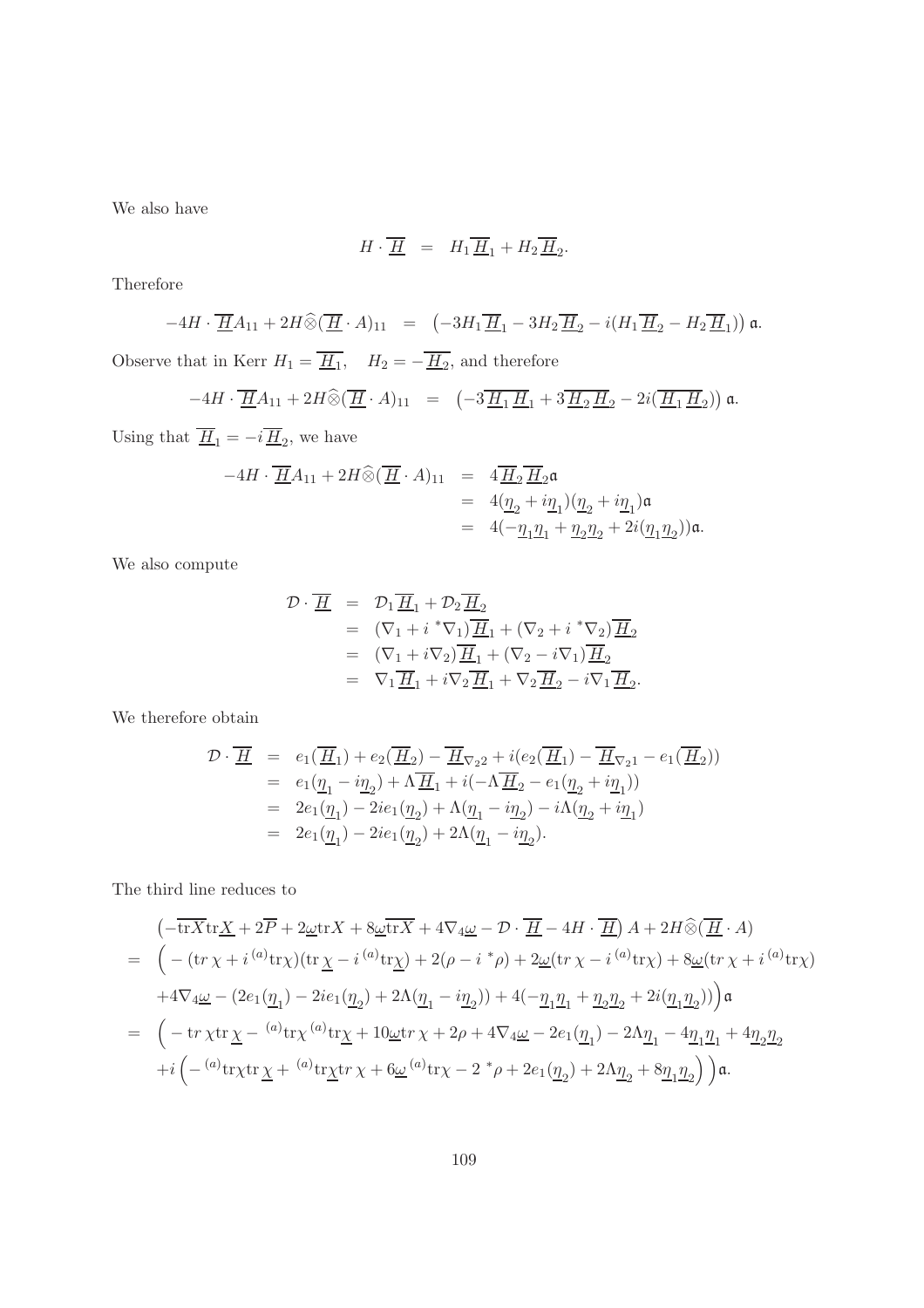Putting the three lines together we obtain

$$
-e_4e_3(\mathfrak{a}) + \Delta \mathfrak{a} + \left( \left( -\frac{1}{2} \text{tr} \underline{\chi} + 4\underline{\omega} \right) - i \left( \begin{array}{c} (a)_{\text{tr}} \\ \underline{\chi} \end{array} \right) e_4(\mathfrak{a}) + \left( \left( -\frac{5}{2} \text{tr} \, \chi \right) + i \left( -3 \begin{array}{c} (a)_{\text{tr}} \\ \chi \end{array} \right) \right) e_3(\mathfrak{a})
$$
  
+ 
$$
\left( 2\underline{\eta}_1 - i4\underline{\eta}_2 \right) e_1(\mathfrak{a}) + \left( -6\underline{\eta}_2 + 4i(\Lambda - \underline{\eta}_1) \right) e_2(\mathfrak{a})
$$
  

$$
\left( -4\Lambda^2 - \text{tr} \, \chi \text{tr} \, \underline{\chi} + 2 \begin{array}{c} (a)_{\text{tr}} \\ \chi \end{array} \right) e_1(\mathfrak{a}) + i \left( 2\underline{\eta}_1 + 4\underline{\eta}_2 \underline{\eta}_2 + 4i(\Lambda - \underline{\eta}_1) \right) e_2(\mathfrak{a})
$$
  
+ 
$$
i \left( -e_4 \begin{array}{c} (a)_{\text{tr}} \\ \chi - \frac{3}{2} \end{array} \right) e_1(\mathfrak{a}) + \chi \text{tr} \, \chi + 10 \underline{\omega} \text{tr} \, \chi + 2\rho + G_0 + 4 \nabla_4 \underline{\omega} - 2e_1(\underline{\eta}_1) + 6 \Lambda \underline{\eta}_1 - 4\underline{\eta}_1 \underline{\eta}_1 + 4\underline{\eta}_2 \underline{\eta}_2
$$
  
+ 
$$
i \left( -e_4 \begin{array}{c} (a)_{\text{tr}} \\ \chi - \frac{3}{2} \end{array} \right) e_1(\mathfrak{a}) + \chi \text{tr} \, \chi - \frac{3}{2} \begin{array}{c} (a)_{\text{tr}} \\ \chi + \chi + 10 \underline{\omega} \end{array} \right) e_1(\mathfrak{a}) + \chi + 2e_1(\underline{\eta}_2) - 10 \Lambda \underline{\eta}_2 + 8\underline{\eta}_1 \underline{\eta}_2 \right) \Big) \
$$

Recall that for a scalar, we can write

$$
\Box_{g_{Kerr}} \mathfrak{a} = -e_4 e_3 \mathfrak{a} - \frac{1}{2} \text{tr} \underline{\chi} e_4 \mathfrak{a} - \frac{1}{2} \text{tr} \chi e_3 \mathfrak{a} + \Delta \mathfrak{a} + 2 \underline{\eta}_1 e_1(\mathfrak{a}) + 2 \underline{\eta}_2 e_2(\mathfrak{a}). \tag{125}
$$

We finally obtain

$$
\begin{array}{lcl} \Box_{g_{Kerr}} \mathfrak{a} & = & \left(-4\underline{\omega} + i \, ^{(a)} \mathrm{tr}\underline{\chi}\right) e_4(\mathfrak{a}) + \left(2\mathrm{tr}\,\chi + 3i \, ^{(a)} \mathrm{tr}\chi\right) e_3(\mathfrak{a}) \\[2mm] & + i4\underline{\eta}_2 e_1(\mathfrak{a}) + \left(8\underline{\eta}_2 - 4i(\Lambda - \underline{\eta}_1)\right) e_2(\mathfrak{a}) + V\mathfrak{a} \end{array}
$$

where

$$
V = 4\Lambda^2 + \text{tr}\,\chi\text{tr}\,\underline{\chi} - 2^{(a)}\text{tr}\chi^{(a)}\text{tr}\underline{\chi} - 10\underline{\omega}\text{tr}\,\chi - 2\rho - G_0 - 4\nabla_4\underline{\omega} + 2e_1(\underline{\eta}_1) - 6\Lambda \underline{\eta}_1 + 4\underline{\eta}_1\underline{\eta}_1 - 4\underline{\eta}_2\underline{\eta}_2
$$
  
+
$$
i\left(e_4^{(a)}\text{tr}\underline{\chi} + \frac{3}{2}^{(a)}\text{tr}\chi\text{tr}\,\underline{\chi} + \frac{3}{2}^{(a)}\text{tr}\underline{\chi}\text{tr}\,\chi - 10\underline{\omega}^{(a)}\text{tr}\chi + 2^*\rho - 2e_1(\underline{\eta}_2) + 10\Lambda \underline{\eta}_2 - 8\underline{\eta}_1\underline{\eta}_2\right)
$$

is the potential.

Writing

$$
\nabla_4 \underline{\omega} = \rho + (\eta - \underline{\eta}) \cdot \zeta - \eta \cdot \underline{\eta} = \rho - (\eta - \underline{\eta}) \cdot \underline{\eta} - \eta \cdot \underline{\eta} = \rho + \underline{\eta} \cdot \underline{\eta} - 2\eta \cdot \underline{\eta}
$$
  
=  $\rho + \underline{\eta}_1 \underline{\eta}_1 + \underline{\eta}_2 \underline{\eta}_2 - 2\eta_1 \underline{\eta}_1 - 2\eta_2 \underline{\eta}_2$   
=  $\rho + \underline{\eta}_1 \underline{\eta}_1 + \underline{\eta}_2 \underline{\eta}_2 - 2\underline{\eta}_1 \underline{\eta}_1 + 2\underline{\eta}_2 \underline{\eta}_2$   
=  $\rho - \underline{\eta}_1 \underline{\eta}_1 + 3\underline{\eta}_2 \underline{\eta}_2$ 

and  $G_0 = \frac{1}{2} \text{tr} \chi \text{tr} \chi + \frac{1}{2} {^{(a)} \text{tr} \chi} {^{(a)} \text{tr} \chi} + 2\rho$ , we obtain for the real part of the potential:

$$
\Re(V) = 4\Lambda^2 + \frac{1}{2} \text{tr} \chi \text{tr} \underline{\chi} - \frac{5}{2} {}^{(a)} \text{tr} \chi {}^{(a)} \text{tr} \underline{\chi} - 10 \underline{\omega} \text{tr} \chi - 8\rho + 2e_1(\underline{\eta}_1) - 6\Lambda \underline{\eta}_1 + 8 \underline{\eta}_1 \underline{\eta}_1 - 16 \underline{\eta}_2 \underline{\eta}_2
$$
\nwhich coincides with (119).

For the imaginary part of the potential, we write

$$
e_4^{(a)} \text{tr}\underline{\chi} = -\frac{1}{2}({}^{(a)} \text{tr}\chi \text{tr}\,\underline{\chi} + \text{tr}\,\chi^{(a)} \text{tr}\underline{\chi}) + 2\text{curl}\,\underline{\eta} + 2 \,^* \rho.
$$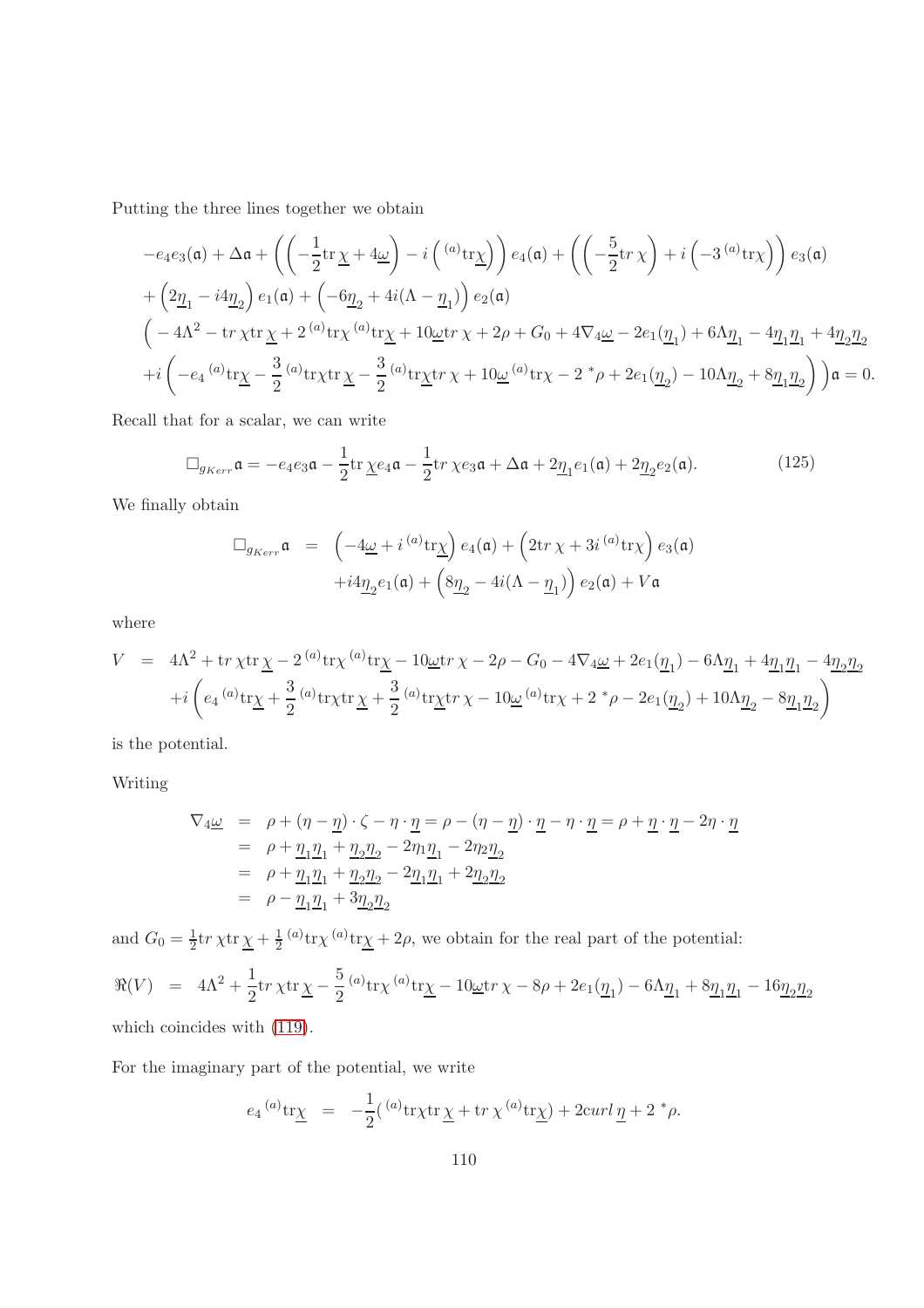Observe that

$$
\begin{array}{lcl} curl \, \underline{\eta} & = & \nabla_1 \underline{\eta}_2 - \nabla_2 \underline{\eta}_1 = e_1(\underline{\eta}_2) - \underline{\eta}_{\nabla_1 2} - (e_2 \underline{\eta}_1 - \underline{\eta}_{\nabla_2 1}) \\ & = & e_1(\underline{\eta}_2) + \Lambda \underline{\eta}_2 \end{array}
$$

which gives

$$
e_4^{(a)} \text{tr}\underline{\chi} = -\frac{1}{2}({}^{(a)} \text{tr}\chi \text{tr}\,\underline{\chi} + \text{tr}\,\chi^{(a)} \text{tr}\underline{\chi}) + 2e_1(\underline{\eta}_2) + 2\Lambda \underline{\eta}_2 + 2 \, {}^*\rho.
$$

We therefore obtain

$$
\Im(V) = {}^{(a)}tr\chi tr \underline{\chi} + tr \, \chi^{(a)}tr \underline{\chi} - 10 \underline{\omega}^{(a)}tr \chi + 4 \, {}^*\rho + 12 \Lambda \underline{\eta}_2 - 8 \underline{\eta}_1 \underline{\eta}_2
$$

 $\Box$ 

which coincides with [\(120\)](#page-101-0).

# B Proof of Proposition [8.6](#page-79-0)

We write here the proof of Proposition [8.6,](#page-79-0) which consists in computing the commutator  $[Q, \mathcal{L}]A$ .

#### B.1 The commutators for Q

We first compute the following commutators for  $Q$ , where

$$
Q(U) = {}^{(c)}\nabla_3 {}^{(c)}\nabla_3 U + \mathbf{C} {}^{(c)}\nabla_3 U + \mathbf{D} U.
$$

<span id="page-110-0"></span>**Proposition B.1.** Let  $U$  be a symmetric traceless two tensor of conformal type s. Then we have:

 $\bullet\;$  the following commutator with  $\;{}^{(c)}\nabla_3\;$  and  $\;{}^{(c)}\nabla_4\!:$ 

$$
[Q, {}^{(c)}\nabla_3]U = (-\nabla_3^{(c)}\mathbf{C}) \nabla_3^{(c)}U + (-\nabla_3^{(c)}\mathbf{D}) U,
$$

$$
[Q, {}^{(c)}\nabla_4]U = 4(\eta - \underline{\eta}) \cdot {}^{(c)}\nabla {}^{(c)}\nabla_3 U
$$
  
+2  $\left({}^{(c)}\nabla_3(\eta - \underline{\eta}) + \left(-\frac{1}{2}tr\underline{\chi} + \mathbf{C}\right)(\eta - \underline{\eta})\right) \cdot {}^{(c)}\nabla U - {}^{(a)}tr\underline{\chi}(\eta - \underline{\eta}) \cdot {}^{*(c)}\nabla U$   
+  ${}^{(c)}\nabla_3(\mathcal{C}_{3,4}^0(U)) + \mathcal{C}_{3,4}^0({}^{(c)}\nabla_3 U) + \left(2(\eta - \underline{\eta}) \cdot \eta - {}^{(c)}\nabla_4(\mathbf{C})\right) {}^{(c)}\nabla_3 U$   
+2(\eta - \underline{\eta}) \cdot \mathcal{C}\_{3,a}^0(U) + \mathbf{C} \mathcal{C}\_{3,4}^0(U) - {}^{(c)}\nabla\_4(\mathbf{D}) U + \frac{a}{r^2}\Gamma\_g \mathfrak{d}^{\leq 1}U,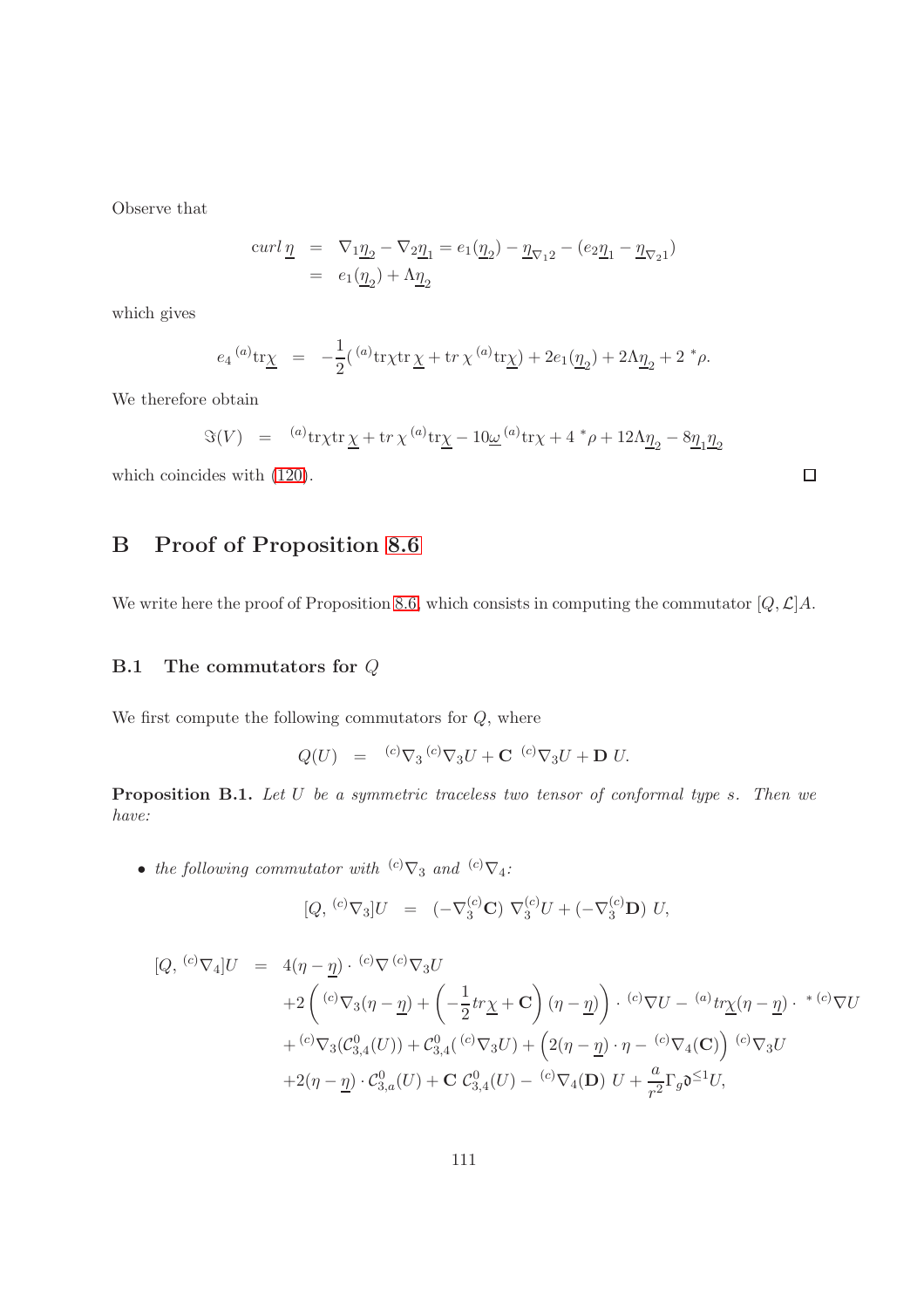• the following commutator with  ${}^{(c)}\nabla_a$ :

$$
[Q, {}^{(c)}\nabla_a]U_{bc} = 2\eta_a {}^{(c)}\nabla_3 {}^{(c)}\nabla_3 U_{bc} - tr\underline{\chi} {}^{(c)}\nabla_a {}^{(c)}\nabla_3 U_{bc} - {}^{(a)}tr\underline{\chi} {}^{* (c)}\nabla_a {}^{(c)}\nabla_3 U_{bc}
$$
  
+  $\left(- {}^{(c)}\nabla_a (\mathbf{C}) + {}^{(c)}\nabla_3 \eta_a + (\mathbf{C} - \frac{1}{2}tr\underline{\chi}) \eta_a - \frac{1}{2} {}^{(a)}tr\underline{\chi} {}^{*} \eta_a\right) {}^{(c)}\nabla_3 U_{bc}$   
+  $\left(- \frac{\mathbf{C}}{2}tr\underline{\chi} + \frac{1}{2}tr\underline{\chi}^2 - \frac{1}{2} {}^{(a)}tr\underline{\chi}^2\right) {}^{(c)}\nabla_a U_{bc}$   
+  $\left(- \frac{\mathbf{C}}{2} {}^{(a)}tr\underline{\chi} + tr\underline{\chi} {}^{(a)}tr\underline{\chi}\right) {}^{* (c)}\nabla_a U_{bc}$   
-  $\frac{1}{2}tr\underline{\chi} C_{3,a}^0(U) - \frac{1}{2} {}^{(a)}tr\underline{\chi} {}^{*}C_{3,a}^0(U) + \mathbf{C} C_{3,a}^0(U) - {}^{(c)}\nabla_a(\mathbf{D})U_{bc}$   
+  $\left({}^{c)}\nabla_3 \left(\frac{a}{r}\Gamma_g U + \Gamma_g \mathfrak{d}^{-1}U\right),\right)$ 

• the following commutator with  $\overline{\langle c \rangle \mathcal{D}}$ .

$$
[Q, \overline{(c)}\overline{\mathcal{D}}]U = 2\overline{H} \cdot {^{(c)}}\nabla_3 {^{(c)}}\nabla_3 U - \overline{tr\underline{X}} \overline{^{(c)}}\overline{\mathcal{D}} \cdot {^{(c)}}\nabla_3 U + \frac{1}{2}\overline{tr\underline{X}} (\overline{tr\underline{X}} - \mathbf{C}) \overline{^{(c)}}\overline{\mathcal{D}} \cdot U
$$
  
+ 
$$
\left({^{(c)}}\nabla_3 \overline{H} + (- (s-2)\overline{tr\underline{X}} + \mathbf{C}) \overline{H} - \overline{^{(c)}}\overline{\mathcal{D}}(\mathbf{C})\right) \cdot {^{(c)}}\nabla_3 U
$$
  
+ 
$$
\left(\frac{1}{2}(s-2)\overline{tr\underline{X}} \left(- {^{(c)}}\nabla_3 \overline{H} + (\overline{tr\underline{X}} - \mathbf{C}) \overline{H}\right) - \overline{^{(c)}}\overline{\mathcal{D}}(\mathbf{D})\right) \cdot U
$$
  
+ 
$$
{^{(c)}}\nabla_3 \left(\frac{a}{r}\Gamma_g U + \Gamma_g \mathfrak{d}^{\leq 1}U\right).
$$

Let  $F$  be a one form of conformal type  $s$ . Then we have

• the following commutator with  $\stackrel{(c)}{\sum}\widehat{\otimes}$ :

$$
[Q, {}^{(c)}\mathcal{D}\widehat{\otimes}]F = 2H\widehat{\otimes} {}^{(c)}\nabla_3 {}^{(c)}\nabla_3 F - tr\underline{X} {}^{(c)}\mathcal{D}\widehat{\otimes} {}^{(c)}\nabla_3 F + \frac{1}{2}(tr\underline{X})(tr\underline{X} - \mathbf{C}) {}^{(c)}\mathcal{D}\widehat{\otimes} F
$$
  
+ 
$$
\left({}^{(c)}\nabla_3 H + (-({s+1})tr\underline{X} + \mathbf{C})H - {}^{(c)}\mathcal{D}(\mathbf{C})\right)\widehat{\otimes} {}^{(c)}\nabla_3 F
$$
  
+ 
$$
\left(\frac{1}{2}({s+1})tr\underline{X} \left(-{}^{(c)}\nabla_3 H + (tr\underline{X} - \mathbf{C})H\right) - {}^{(c)}\mathcal{D}(\mathbf{D})\right)\widehat{\otimes} F
$$
  
+ 
$$
{}^{(c)}\nabla_3 \left(\frac{a}{r}\Gamma_g F + \Gamma_g \mathfrak{d}^{\leq 1}F\right).
$$

Proof. We compute

$$
[Q, {}^{(c)}\nabla_3]U = ({}^{(c)}\nabla_3 {}^{(c)}\nabla_3 + \mathbf{C} {}^{(c)}\nabla_3 + \mathbf{D} {}^{(c)}\nabla_3 U - {}^{(c)}\nabla_3 ({}^{(c)}\nabla_3 {}^{(c)}\nabla_3 U + \mathbf{C} {}^{(c)}\nabla_3 U + \mathbf{D} U)
$$
  
= (-{}^{(c)}\nabla\_3 \mathbf{C}) {}^{(c)}\nabla\_3 U + (-{}^{(c)}\nabla\_3 \mathbf{D}) U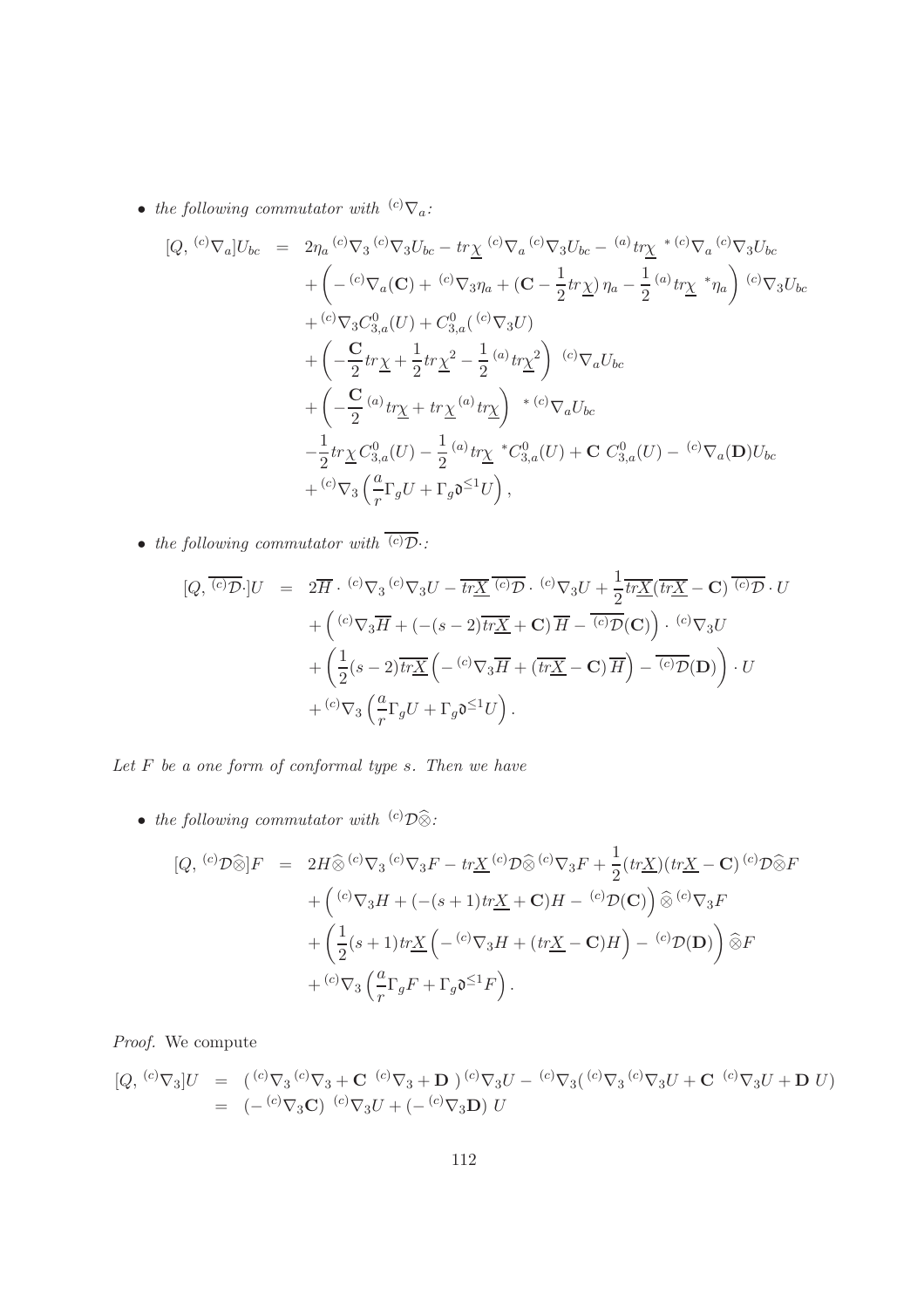as stated. Similarly, we compute

$$
[Q, {}^{(c)}\nabla_4]U = {}^{(c)}\nabla_3([\, {}^{(c)}\nabla_3, {}^{(c)}\nabla_4]U) + [{}^{(c)}\nabla_3, {}^{(c)}\nabla_4] {}^{(c)}\nabla_3 U + \mathbf{C} [{}^{(c)}\nabla_3, {}^{(c)}\nabla_4]U - {}^{(c)}\nabla_4(\mathbf{C}) {}^{(c)}\nabla_3 U - {}^{(c)}\nabla_4(\mathbf{D}) U.
$$

Recall from Lemma [5.8,](#page-62-0)

$$
[{}^{(c)}\nabla_3, {}^{(c)}\nabla_4]U = 2((\eta - \underline{\eta}) \cdot {}^{(c)}\nabla)U + C_{3,4}^0(U)
$$

where

<span id="page-112-0"></span>
$$
\mathcal{C}_{3,4}^0(U) = ((s-2)P + (s+2)\overline{P} - 2s\eta \cdot \underline{\eta})U - 4\eta \widehat{\otimes} (\underline{\eta} \cdot U) + 4\underline{\eta} \widehat{\otimes} (\eta \cdot U) + \text{ l.o.t.}
$$
 (126)

is a zero-th order term in U. In particular, since  ${}^{(c)}\nabla_3U$  is conformal of type  $s-1$ , we have

$$
[\nabla_3^{(c)}, \nabla_4^{(c)}]^{(c)} \nabla_3 U = 2((\eta - \underline{\eta}) \cdot {^{(c)}} \nabla) {^{(c)}} \nabla_3 U + C_{3,4}^0({^{(c)}} \nabla_3 U).
$$

On the other hand we compute

$$
\nabla_3^{(c)}([\nabla_3^{(c)}, \nabla_4^{(c)}]U) = 2((\eta - \underline{\eta}) \cdot {^{(c)}} \nabla_3 {^{(c)}} \nabla) U + 2({^{(c)}} \nabla_3(\eta - \underline{\eta}) \cdot {^{(c)}} \nabla) U + {^{(c)}} \nabla_3(\mathcal{C}_{3,4}^0(U)) + 1. \text{o.t.}
$$

Using Lemma [5.8,](#page-62-0) we have

$$
[{^{(c)}\nabla_3},{^{(c)}\nabla_a}]U_{bc} = -\frac{1}{2}\text{tr}\,\underline{\chi} {^{(c)}\nabla_a U_{bc}} - \frac{1}{2} {^{(a)}\text{tr}\underline{\chi}} {^{*(c)}\nabla_a U_{bc}} + \eta_a {^{(c)}\nabla_3 U_{bc}} + C_{3,a}^0(U)
$$

where

<span id="page-112-1"></span>
$$
C_{3,a}^{0}(U) = -\frac{1}{2} \text{tr} \underline{\chi} \left( s(\eta_a) U_{bc} + \eta_b U_{ac} + \eta_c U_{ab} - \delta_{ab} (\eta \cdot U)_c - \delta_{ac} (\eta \cdot U)_b \right)
$$
  

$$
- \frac{1}{2} {^{(a)}\text{tr} \underline{\chi}} \left( s({^*}\eta_a) U_{bc} + \eta_b {^*}U_{ac} + \eta_c {^*}U_{ab} - \epsilon_{ab} (\eta \cdot U)_c - \epsilon_{ac} (\eta \cdot U)_b \right)
$$
(127)  

$$
+ \frac{a}{r} \Gamma_g U + \Gamma_g \mathfrak{d}^{\leq 1} U
$$

We can therefore write

$$
\nabla_3^{(c)}([\nabla_3^{(c)}, \nabla_4^{(c)}]U) = 2(\eta - \underline{\eta}) \cdot \left( {}^{(c)}\nabla \cdot {}^{(c)}\nabla_3 U - \frac{1}{2} \text{tr} \underline{\chi} {}^{(c)}\nabla U - \frac{1}{2} {}^{(a)}\text{tr}\underline{\chi} {}^{* (c)}\nabla U + \eta {}^{(c)}\nabla_3 U + C_{3,a}^0(U) \right) + 2 \left( {}^{(c)}\nabla_3 (\eta - \underline{\eta}) {}^{c)}\nabla \right) U + {}^{(c)}\nabla_3 (\mathcal{C}_{3,4}^0(U)) + \frac{a}{r^2} \left( \underline{B} + \frac{a}{r} \Gamma_g \right) U + \frac{a}{r^2} \Gamma_g \mathfrak{d}^{\leq 1} U.
$$

Putting the above together, we obtain the desired formula.

We compute

$$
[Q, {}^{(c)}\nabla_a]U_{bc} = {}^{(c)}\nabla_3([{}^{(c)}\nabla_3, {}^{(c)}\nabla_a]U_{bc}) + [{}^{(c)}\nabla_3, {}^{(c)}\nabla_a]{}^{(c)}\nabla_3 U_{bc} + \mathbf{C} [{}^{(c)}\nabla_3, {}^{(c)}\nabla_a]U_{bc} - {}^{(c)}\nabla_a(\mathbf{C}) {}^{(c)}\nabla_3 U_{bc} - {}^{(c)}\nabla_a(\mathbf{D})U_{bc}.
$$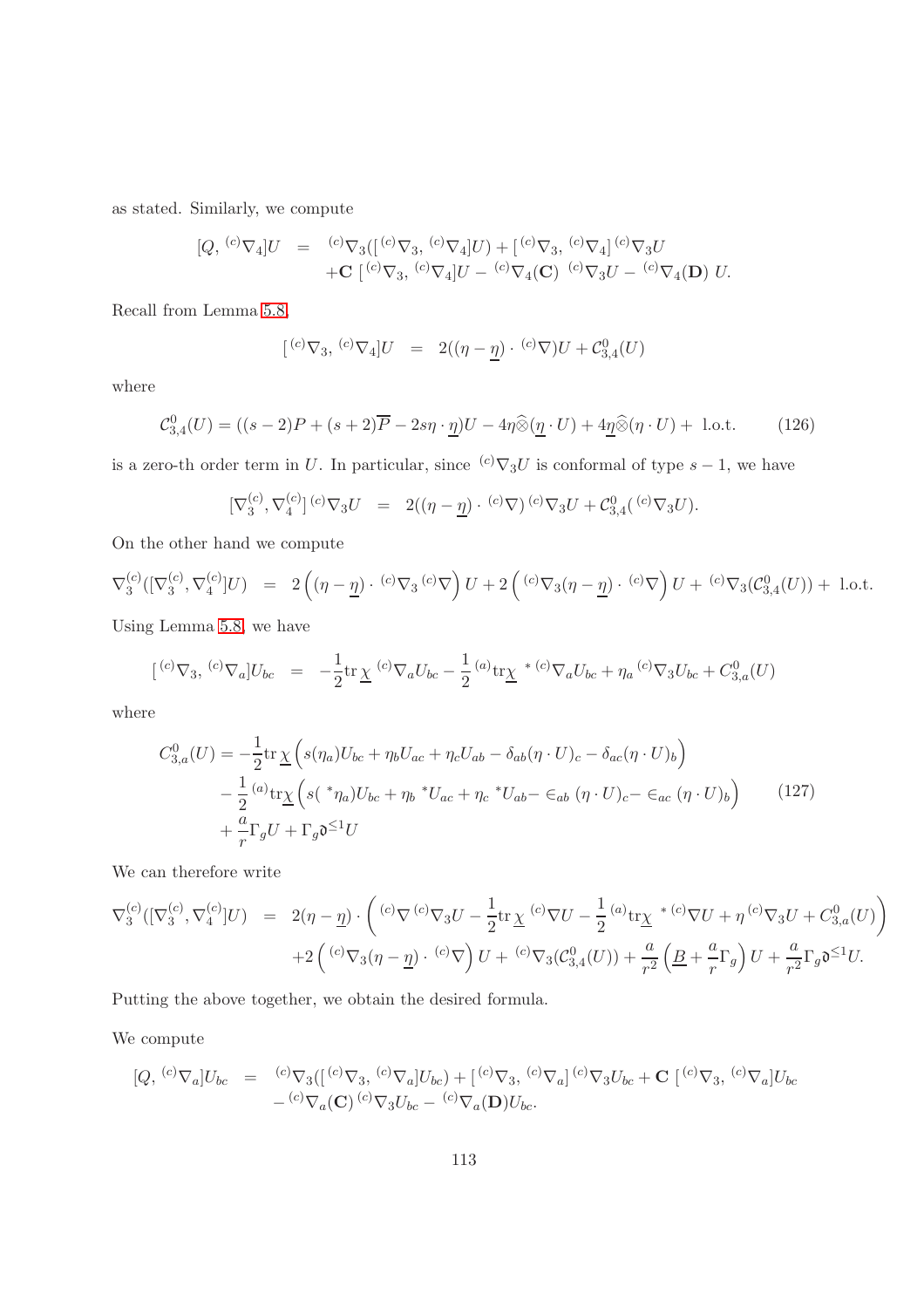Using

$$
[{}^{(c)}\nabla_3, {}^{(c)}\nabla_a]U_{bc} = -\frac{1}{2}\text{tr}\,\underline{\chi}{}^{(c)}\nabla_a U_{bc} - \frac{1}{2}{}^{(a)}\text{tr}\underline{\chi}{}^{*(c)}\nabla_a U_{bc} + \eta_a{}^{(c)}\nabla_3 U_{bc} + C_{3,a}^0(U) + \frac{a}{r}\Gamma_g U + \Gamma_g \mathfrak{d}^{\leq 1}U
$$

we have

$$
\begin{array}{rcl}\n[{}^{(c)}\nabla_3, {}^{(c)}\nabla_a]{}^{(c)}\nabla_3 U_{bc} & = & -\frac{1}{2} \text{tr} \underline{\chi}{}^{(c)}\nabla_a{}^{(c)}\nabla_3 U_{bc} - \frac{1}{2} {}^{(a)}\text{tr} \underline{\chi}{}^{*(c)}\nabla_a{}^{(c)}\nabla_3 U_{bc} + \eta_a{}^{(c)}\nabla_3 U_{bc} \\
& & + C_{3,a}^0({}^{(c)}\nabla_3 U) + \frac{a}{r} \Gamma_g{}^{(c)}\nabla_3 U + \Gamma_g \mathfrak{d}^{\leq 1}{}^{(c)}\nabla_3 U\n\end{array}
$$

and

$$
\begin{split}\n&= -\frac{1}{2} \text{tr} \underline{\chi}{}^{(c)} \nabla_{3}{}^{(c)} \nabla_{a} U_{bc} \\
&= -\frac{1}{2} \text{tr} \underline{\chi}{}^{(c)} \nabla_{3}{}^{(c)} \nabla_{a} U_{bc} - \frac{1}{2}{}^{(c)} \nabla_{3} \text{tr} \underline{\chi}{}^{(c)} \nabla_{a} U_{bc} \\
&- \frac{1}{2} {}^{(a)} \text{tr} \underline{\chi}{}^{(c)} \nabla_{3}{}^{* (c)} \nabla_{a} U_{bc} - \frac{1}{2} {}^{(c)} \nabla_{3}{}^{(a)} \text{tr} \underline{\chi}{}^{* (c)} \nabla_{a} U_{bc} \\
&+ \eta_{a}{}^{(c)} \nabla_{3}{}^{(c)} \nabla_{3} U_{bc} + {}^{(c)} \nabla_{3} \eta_{a}{}^{(c)} \nabla_{3} U_{bc} + {}^{(c)} \nabla_{3} C_{3,a}^{0} (U) + {}^{(c)} \nabla_{3} \left(\frac{a}{r} \Gamma_{g} U + \Gamma_{g} \mathfrak{d}^{\leq 1} U\right) \\
&= -\frac{1}{2} \text{tr} \underline{\chi}{}^{(c)} \nabla_{a}{}^{(c)} \nabla_{3} U_{bc} - \frac{1}{2} \text{tr} \underline{\chi}{}^{(c)} \nabla_{a} U_{bc} - \frac{1}{2} {}^{(a)} \text{tr} \underline{\chi}{}^{* (c)} \nabla_{a} U_{bc} + \eta_{a}{}^{(c)} \nabla_{3} U_{bc} + C_{3,a}^{0} (U)) \\
&- \frac{1}{2} \left(-\frac{1}{2} \text{tr} \underline{\chi}^{2} + \frac{1}{2} {}^{(a)} \text{tr} \underline{\chi}^{2}\right) {}^{(c)} \nabla_{a} U_{bc} \\
&- \frac{1}{2} {}^{(a)} \text{tr} \underline{\chi}{}^{* (c)} \nabla_{a} {}^{(c)} \nabla_{3} U_{bc} - \frac{1}{2} \text{tr} \underline{\chi}{}^{(c)} \nabla_{a} U_{bc} - \frac{1}{2} {}^{(a)} \text{tr} \underline{\chi}{}^{* (c)} \nabla_{a} U
$$

Putting the above together, we obtain the stated expression.

We compute

$$
[Q, \overline{(c)}\overline{\mathcal{D}} \cdot]U = \frac{(c)\nabla_3([\overline{(c)}\nabla_3, \overline{(c)}\overline{\mathcal{D}} \cdot]U) + [\overline{(c)}\nabla_3, \overline{(c)}\overline{\mathcal{D}} \cdot]^{(c)}\nabla_3 U + \mathbf{C} [\overline{(c)}\nabla_3, \overline{(c)}\overline{\mathcal{D}} \cdot]U}{-(c)\mathcal{D}(\mathbf{C}) \cdot (\overline{(c)}\nabla_3 U - \overline{(c)}\overline{\mathcal{D}} \cdot]U}.
$$

Recall that for a two tensor  $U$  of conformal type  $s$ :

$$
[{}^{(c)}\nabla_3,\overline{{}^{(c)}\mathcal{D}}\cdot]U = -\frac{1}{2}\overline{\mathrm{tr}\underline{X}}\left(\overline{{}^{(c)}\mathcal{D}}\cdot U + (s-2)\overline{H}\cdot U\right) + \overline{H}\cdot {}^{(c)}\nabla_3 U + \frac{a}{r}\Gamma_g U + \Gamma_g \mathfrak{d}^{\leq 1}U.
$$

In particular, since  ${}^{(c)}\nabla_3 U$  is conformal of type  $s - 1$ , we have

$$
\begin{array}{rcl}\n\left[ \,^{(c)}\nabla_3, \overline{\,^{(c)}\mathcal{D}} \cdot \right] \,^{(c)}\nabla_3 U & = & -\frac{1}{2} \overline{\text{tr}\underline{X}} \left( \overline{\,^{(c)}\mathcal{D}} \cdot \,^{(c)}\nabla_3 U + (s-3) \overline{H} \cdot \,^{(c)}\nabla_3 U \right) + \overline{H} \cdot \,^{(c)}\nabla_3 U \\
& & + \frac{a}{r} \Gamma_g \,^{(c)}\nabla_3 U + \Gamma_g \mathfrak{d}^{\leq 1} \,^{(c)}\nabla_3 U.\n\end{array}
$$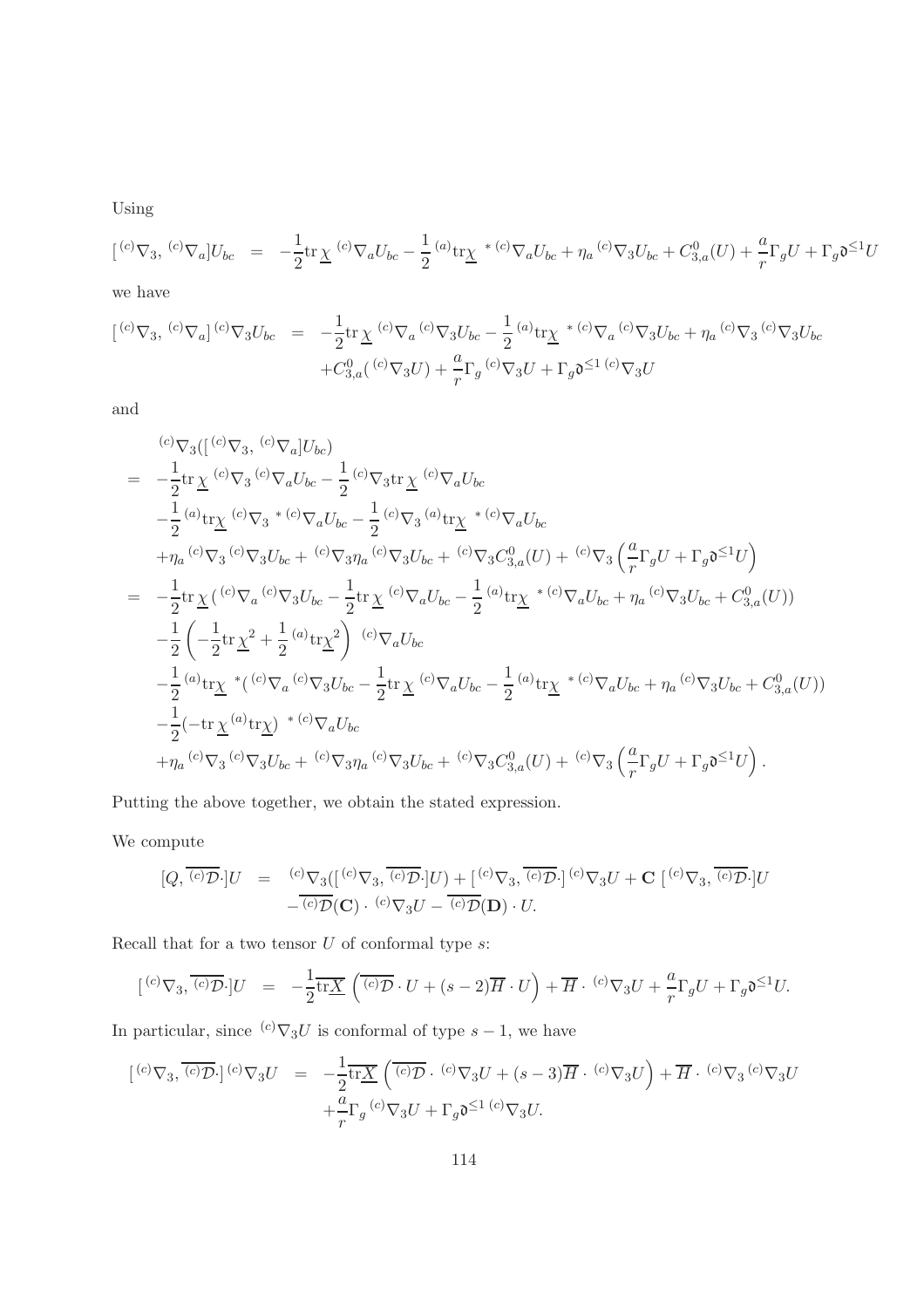On the other hand we compute

$$
\begin{array}{rcl}\n\text{(c)}\nabla_{3}([\ ^{(c)}\nabla_{3}, \overline{(\ ^{c)}\mathcal{D}} \cdot ]U) & = & -\frac{1}{2} \, ^{(c)}\nabla_{3} \overline{\text{tr}\underline{X}} \left( \overline{(\ ^{c)}\mathcal{D}} \cdot U + (s-2) \overline{H} \cdot U \right) \\
& -\frac{1}{2} \overline{\text{tr}\underline{X}} \left( \phantom{(\ ^{(c)}\nabla_{3} \overline{\text{C}} \cdot U + (s-2) \overline{U} \cdot U + (s-2) \overline{H} \cdot U + (s-2) \overline{H} \cdot \phantom{U}^{(c)}\nabla_{3} U \right) \\
& + \, ^{(c)}\nabla_{3} \overline{H} \cdot \phantom{(\ ^{(c)}\nabla_{3} U + \overline{H} \cdot \phantom{U}^{(c)}\nabla_{3} U + \phantom{U}^{(c)}\nabla_{3} \left( \frac{a}{r} \Gamma_{g} U + \Gamma_{g} \mathfrak{d}^{\leq 1} U \right) \\
& = & \frac{1}{2} \left( \overline{\text{tr}\underline{X}} \right)^{2} \left( \overline{\text{tr}\underline{U}} \cdot U + (s-2) \overline{H} \cdot U \right) \\
& -\frac{1}{2} \overline{\text{tr}\underline{X}} \left( \overline{\text{tr}\underline{U}} \cdot \overline{\text{tr}\underline{U}} \cdot \overline{\text{tr}\underline{U}} \cdot \overline{\text{tr}\underline{U}} \right) \\
& + \, ^{(c)}\nabla_{3} \overline{H} \cdot \overline{\text{tr}\underline{U}} \cdot \overline{\text{tr}\underline{U}} \cdot \overline{\text{tr}\underline{U}} \cdot \overline{\text{tr}\underline{U}} \cdot \overline{\text{tr}\underline{U}} \cdot \overline{\text{tr}\underline{U}} \cdot \overline{\text{tr}\underline{U}} \cdot \overline{\text{tr}\underline{U}} \cdot \overline{\text{tr}\underline{U}} \cdot \overline{\text{tr}\underline{U}} \cdot \overline{\text{tr}\underline{U}} \cdot \overline{\text{tr}\underline{U}} \cdot \overline{\text{tr}\underline{U}} \cdot \overline{\text{tr}\underline{U}} \cdot \overline{\text{tr}\
$$

Putting the above together we obtain the desired formula.

We compute

$$
[Q, {}^{(c)}\mathcal{D}\widehat{\otimes}]F = {}^{(c)}\nabla_3([{}^{(c)}\nabla_3, {}^{(c)}\mathcal{D}\widehat{\otimes}]F) + [{}^{(c)}\nabla_3, {}^{(c)}\mathcal{D}\widehat{\otimes}] {}^{(c)}\nabla_3F + \mathbf{C} [{}^{(c)}\nabla_3, {}^{(c)}\mathcal{D}\widehat{\otimes}]F
$$
  

$$
- {}^{(c)}\mathcal{D}(\mathbf{C})\widehat{\otimes} {}^{(c)}\nabla_3F - {}^{(c)}\mathcal{D}(\mathbf{D})\widehat{\otimes}F.
$$

Recall that for a one form of conformal type  $s$ :

$$
[{^{(c)}\nabla_3}, {^{(c)}\mathcal{D}}\widehat{\otimes} ]F = -\frac{1}{2}\text{tr}\underline{X}\left({^{(c)}\mathcal{D}}\widehat{\otimes} F + (s+1)H\widehat{\otimes} F\right) + H\widehat{\otimes} {^{(c)}\nabla_3 F}.
$$

In particular, since  ${}^{(c)}\nabla_3F$  is conformal of type  $s-1$ , we have

$$
\left[ {}^{(c)}\nabla_3, {}^{(c)}\mathcal{D}\widehat{\otimes} \right] {}^{(c)}\nabla_3 F = -\frac{1}{2} \text{tr}\underline{X} \left( {}^{(c)}\mathcal{D}\widehat{\otimes} {}^{(c)}\nabla_3 F + (s)H\widehat{\otimes} {}^{(c)}\nabla_3 F \right) + H\widehat{\otimes} {}^{(c)}\nabla_3 {}^{(c)}\nabla_3 F.
$$

On the other hand we compute

$$
\begin{array}{rcl}\n^{(c)}\nabla_{3}(\lbrack\,^{(c)}\nabla_{3},\,^{(c)}\mathcal{D}\widehat{\otimes}\rbrack F) & = & -\frac{1}{2}\,^{(c)}\nabla_{3}\mathrm{tr}\underline{X}\left(^{(c)}\mathcal{D}\widehat{\otimes}F + (s+1)H\widehat{\otimes}F\right) \\
& & -\frac{1}{2}\mathrm{tr}\underline{X}\left(^{(c)}\nabla_{3}\,^{(c)}\mathcal{D}\widehat{\otimes}F + (s+1)\,^{(c)}\nabla_{3}H\widehat{\otimes}F + (s+1)H\widehat{\otimes}^{(c)}\nabla_{3}F\right) \\
& & + \frac{(c)}{\nabla_{3}H}\widehat{\otimes}^{(c)}\nabla_{3}F + H\widehat{\otimes}^{(c)}\nabla_{3}\,^{(c)}\nabla_{3}F \\
& = & \frac{1}{2}\left(\mathrm{tr}\underline{X}\right)^{2}\left(^{(c)}\mathcal{D}\widehat{\otimes}F + (s+1)H\widehat{\otimes}F\right) \\
& & -\frac{1}{2}\mathrm{tr}\underline{X}\left(^{(c)}\mathcal{D}\widehat{\otimes}^{(c)}\nabla_{3}F + (s+1)\,^{(c)}\nabla_{3}H\widehat{\otimes}F + (s+2)H\widehat{\otimes}^{(c)}\nabla_{3}F\right) \\
& & + \frac{(c)}{\nabla_{3}H}\widehat{\otimes}^{(c)}\nabla_{3}F + H\widehat{\otimes}^{(c)}\nabla_{3}\,^{(c)}\nabla_{3}F.\n\end{array}
$$

Putting the above together we obtain the desired formula.

We now want to compute the commutator between  $Q$  and  $\mathcal{L}$ , and prove equation [\(101\)](#page-79-1). Using [\(88\)](#page-73-0), we separate the commutator into

 $\Box$ 

$$
[Q, \mathcal{L}]A = I + J + K + L + M + N
$$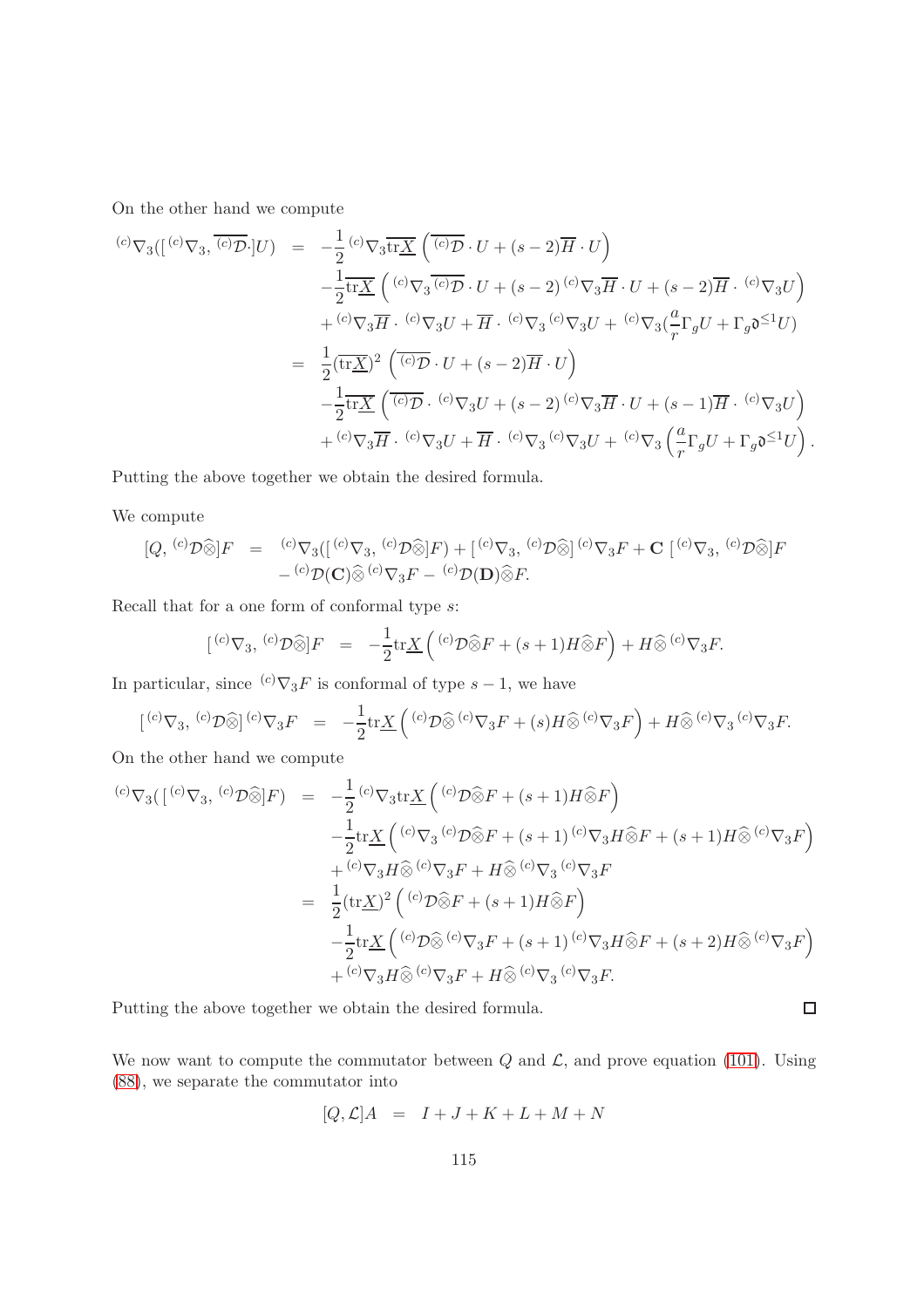$$
I = -[Q, {}^{(c)}\nabla_4 {}^{(c)}\nabla_3]A,
$$
  
\n
$$
J = \frac{1}{2}[Q, {}^{(c)}\mathcal{D}\widehat{\otimes} {}^{(c)}\mathcal{D} \cdot]A,
$$
  
\n
$$
K = \left[Q, \left(-\frac{1}{2}\text{tr}X - 2\overline{\text{tr}X}\right) {}^{(c)}\nabla_3\right]A,
$$
  
\n
$$
L = [Q, -\frac{1}{2}\text{tr}\underline{X} {}^{(c)}\nabla_4]A,
$$
  
\n
$$
M = [Q, (4H + \underline{H} + \overline{\underline{H}}) \cdot {}^{(c)}\nabla]A,
$$
  
\n
$$
N = [Q, \left(-\overline{\text{tr}X}\text{tr}\underline{X} + 2\overline{P}\right)]A + 2[Q, H\widehat{\otimes} \overline{\underline{H}} \cdot]A.
$$

### B.1.1 Expression for I

We have

$$
I = -[Q, {}^{(c)}\nabla_4] {}^{(c)}\nabla_3 A - {}^{(c)}\nabla_4 ([Q, {}^{(c)}\nabla_3]A).
$$

From Proposition [B.1,](#page-110-0) we deduce

$$
[Q, {}^{(c)}\nabla_4] {}^{(c)}\nabla_3 A = 4(\eta - \underline{\eta}) \cdot {}^{(c)}\nabla {}^{(c)}\nabla_3 {}^{(c)}\nabla_3 A + 2 \left( {}^{(c)}\nabla_3 (\eta - \underline{\eta}) + \left( \frac{1}{2} \text{tr} \underline{\chi} + \mathbf{C} \right) (\eta - \underline{\eta}) \right) \cdot {}^{(c)}\nabla {}^{(c)}\nabla_3 A - {}^{(a)}\text{tr}\underline{\chi}(\eta - \underline{\eta}) \cdot {}^{*(c)}\nabla {}^{(c)}\nabla_3 A + {}^{(c)}\nabla_3 (\mathcal{C}_{3,4}^0 ({}^{(c)}\nabla_3 A)) + \mathcal{C}_{3,4}^0 ({}^{(c)}\nabla_3 {}^{(c)}\nabla_3 A) + \left( 2(\eta - \underline{\eta}) \cdot \eta - {}^{(c)}\nabla_4 (\mathbf{C}) \right) {}^{(c)}\nabla_3 {}^{(c)}\nabla_3 A + 2(\eta - \underline{\eta}) \cdot \mathcal{C}_{3,a}^0 ({}^{(c)}\nabla_3 A) + \mathbf{C} \mathcal{C}_{3,4}^0 ({}^{(c)}\nabla_3 A) - {}^{(c)}\nabla_4 (\mathbf{D}) {}^{(c)}\nabla_3 A + \frac{a}{r^2} \Gamma_g \mathfrak{d}^{\leq 1} {}^{(c)}\nabla_3 A.
$$

We also deduce

$$
\begin{array}{rcl}\n^{(c)}\nabla_4([Q, {}^{(c)}\nabla_3]A) & = & {^{(c)}\nabla_4((-{}^{(c)}\nabla_3\mathbf{C})} \ {}^{(c)}\nabla_3A + (-{}^{(c)}\nabla_3\mathbf{D}) \ A) \\
 & = & (-{}^{(c)}\nabla_3\mathbf{C}) \ {}^{(c)}\nabla_4\, {}^{(c)}\nabla_3A + (-{}^{(c)}\nabla_4\, {}^{(c)}\nabla_3\mathbf{C}) \ {}^{(c)}\nabla_3A + (-{}^{(c)}\nabla_3\mathbf{D}) \ {}^{(c)}\nabla_4A \\
 & + (-{}^{(c)}\nabla_4\, {}^{(c)}\nabla_3\mathbf{D}) \ A.\n\end{array}
$$

We therefore obtain

$$
I = -4(\eta - \underline{\eta}) \cdot {^{(c)}\nabla} {^{(c)}\nabla}_3 A + I_{43} {^{(c)}\nabla}_4 {^{(c)}\nabla}_3 A + \tilde{I}_{33}(A) + I_{a3} \cdot {^{(c)}\nabla} {^{(c)}\nabla}_3 A + I_{*a3} \cdot {^{*(c)}\nabla} {^{(c)}\nabla}_3 A + I_4 {^{(c)}\nabla}_4 A + \tilde{I}_3(A) + I_0 A
$$
 (128)  
+  $\frac{a}{r^2} \Gamma_g \mathfrak{d}^{\leq 1} {^{(c)}\nabla}_3 A$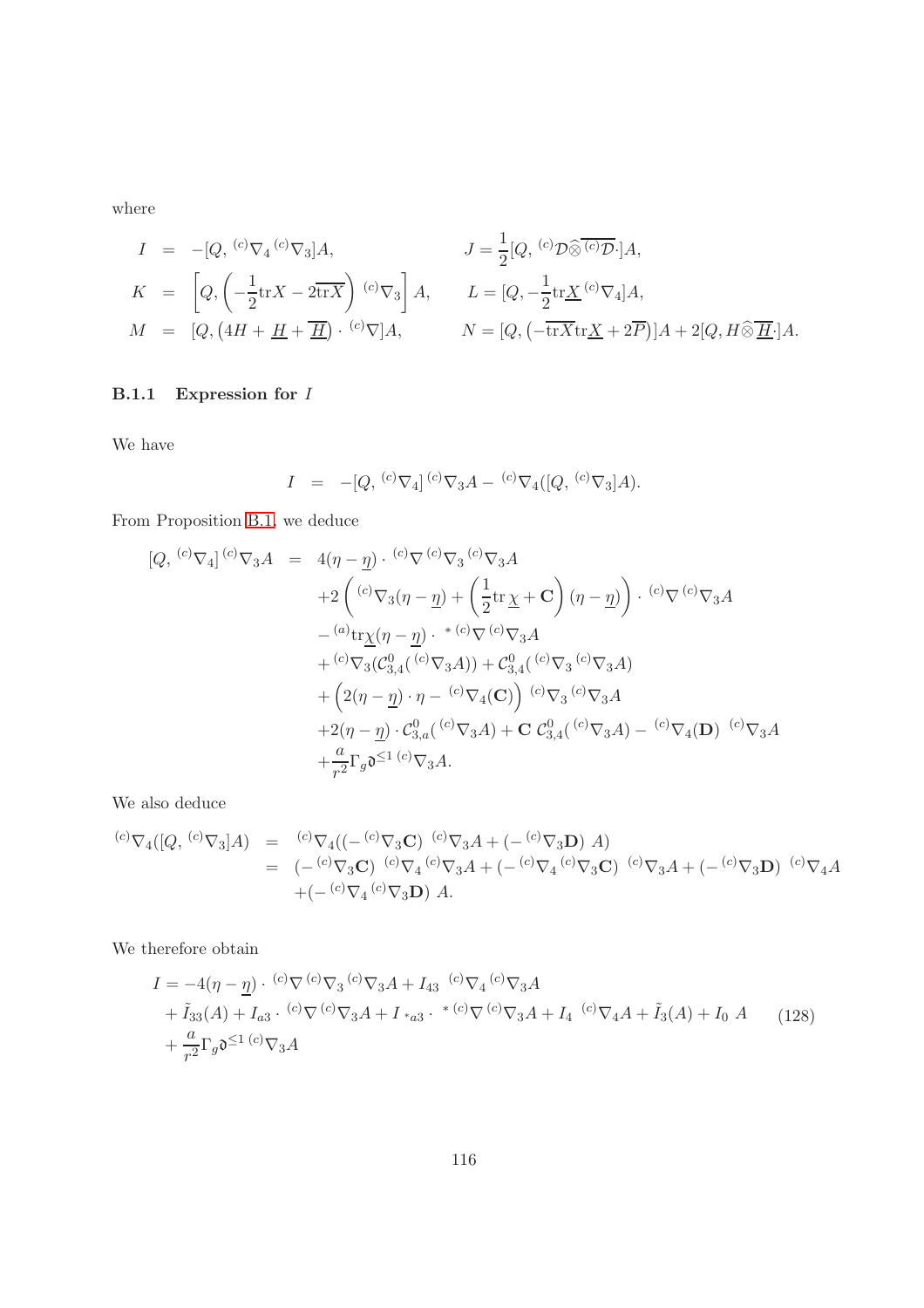$$
I_{43} = {}^{(c)}\nabla_{3} \mathbf{C},
$$
\n
$$
\tilde{I}_{33}(A) = -{}^{(c)}\nabla_{3} (\mathcal{C}_{3,4}^{0}({}^{(c)}\nabla_{3} A)) - \mathcal{C}_{3,4}^{0}({}^{(c)}\nabla_{3} A) - (2(\eta - \underline{\eta}) \cdot \eta - {}^{(c)}\nabla_{4} (\mathbf{C})) {}^{(c)}\nabla_{3} {}^{(c)}\nabla_{3} A,
$$
\n
$$
I_{a3} = -2 \left( {}^{(c)}\nabla_{3} (\eta - \underline{\eta}) + \left( \frac{1}{2} \text{tr} \underline{\chi} + \mathbf{C} \right) (\eta - \underline{\eta}) \right),
$$
\n
$$
I_{*a3} = {}^{(a)}\text{tr} \underline{\chi} (\eta - \underline{\eta}),
$$
\n
$$
I_{4} = {}^{(c)}\nabla_{3} \mathbf{D},
$$
\n
$$
\tilde{I}_{3}(A) = -2(\eta - \underline{\eta}) \cdot \mathcal{C}_{3,a}^{0}({}^{(c)}\nabla_{3} A) - \mathbf{C} \mathcal{C}_{3,4}^{0}({}^{(c)}\nabla_{3} A) + ({}^{(c)}\nabla_{4} (\mathbf{D}) + {}^{(c)}\nabla_{4} {}^{(c)}\nabla_{3} \mathbf{C}) {}^{(c)}\nabla_{3} A,
$$
\n
$$
I_{0} = {}^{(c)}\nabla_{4} {}^{(c)}\nabla_{3} \mathbf{D}.
$$

We now compute  $\tilde{I}_{33}(A)$  and  $\tilde{I}_3(A)$ . Using [\(126\)](#page-112-0) we write

$$
\mathcal{C}_{3,4}^{0}({}^{(c)}\nabla_{3}A) = (-P+3\overline{P}-2\eta \cdot \underline{\eta}){}^{(c)}\nabla_{3}A - 4\eta \widehat{\otimes} (\underline{\eta} \cdot {}^{(c)}\nabla_{3}A) + 4\underline{\eta} \widehat{\otimes} (\eta \cdot {}^{(c)}\nabla_{3}A) \n\mathcal{C}_{3,4}^{0}({}^{(c)}\nabla_{3} {}^{(c)}\nabla_{3}A) = (-2P+2\overline{P}){}^{(c)}\nabla_{3} {}^{(c)}\nabla_{3}A - 4\eta \widehat{\otimes} (\underline{\eta} \cdot {}^{(c)}\nabla_{3}A) + 4\underline{\eta} \widehat{\otimes} (\eta \cdot {}^{(c)}\nabla_{3} {}^{(c)}\nabla_{3}A).
$$

We therefore have

$$
\tilde{I}_{33}(A) = - {^{(c)}} \nabla_3 (-P + 3\overline{P} - 2\eta \cdot \underline{\eta}) {^{(c)}} \nabla_3 A - (-P + 3\overline{P} - 2\eta \cdot \underline{\eta}) {^{(c)}} \nabla_3 {^{(c)}} \nabla_3 A + 4 {^{(c)}} \nabla_3 \eta \widehat{\otimes} (\underline{\eta} \cdot {^{(c)}} \nabla_3 A)
$$
\n
$$
+ 4\eta \widehat{\otimes} ({^{(c)}} \nabla_3 \underline{\eta} \cdot {^{(c)}} \nabla_3 A) + 4\eta \widehat{\otimes} (\underline{\eta} \cdot {^{(c)}} \nabla_3 {^{(c)}} \nabla_3 A)
$$
\n
$$
- 4 {^{(c)}} \nabla_3 \underline{\eta} \widehat{\otimes} (\eta \cdot {^{(c)}} \nabla_3 A) - 4\underline{\eta} \widehat{\otimes} ({^{(c)}} \nabla_3 \eta \cdot {^{(c)}} \nabla_3 A) - 4\underline{\eta} \widehat{\otimes} (\eta \cdot {^{(c)}} \nabla_3 A)
$$
\n
$$
+ (2P - 2\overline{P}) {^{(c)}} \nabla_3 {^{(c)}} \nabla_3 A + 4\eta \widehat{\otimes} (\underline{\eta} \cdot {^{(c)}} \nabla_3 {^{(c)}} \nabla_3 A) - 4\underline{\eta} \widehat{\otimes} (\eta \cdot {^{(c)}} \nabla_3 {^{(c)}} \nabla_3 A)
$$
\n
$$
- \left( 2(\eta - \underline{\eta}) \cdot \eta - {^{(c)}} \nabla_4(\mathbf{C}) \right) {^{(c)}} \nabla_3 {^{(c)}} \nabla_3 A.
$$

To simplify  $\tilde I_3(A)$  we make use of the following lemma.

**Lemma B.2.** For a one form  $\xi$  and a two tensor  $U$ , we have

$$
\xi \cdot C_{3,a}^0(U) = -\frac{s}{2} \left( \left( tr \underline{\chi} \xi - \frac{(a)}{2} tr \underline{\chi} \ast \xi \right) \cdot \eta \right) U - \frac{1}{2} tr \underline{\chi} \left( \eta \widehat{\otimes} (\xi \cdot U) - \xi \widehat{\otimes} (\eta \cdot U) \right) -\frac{1}{2} \frac{(a)}{2} tr \underline{\chi} \left( -\eta \widehat{\otimes} (\ast \xi \cdot U) + \xi \widehat{\otimes} (\eta \cdot U) \right) + r^{-1} (\Gamma_g)^2 \mathfrak{d}^{\leq 1} U.
$$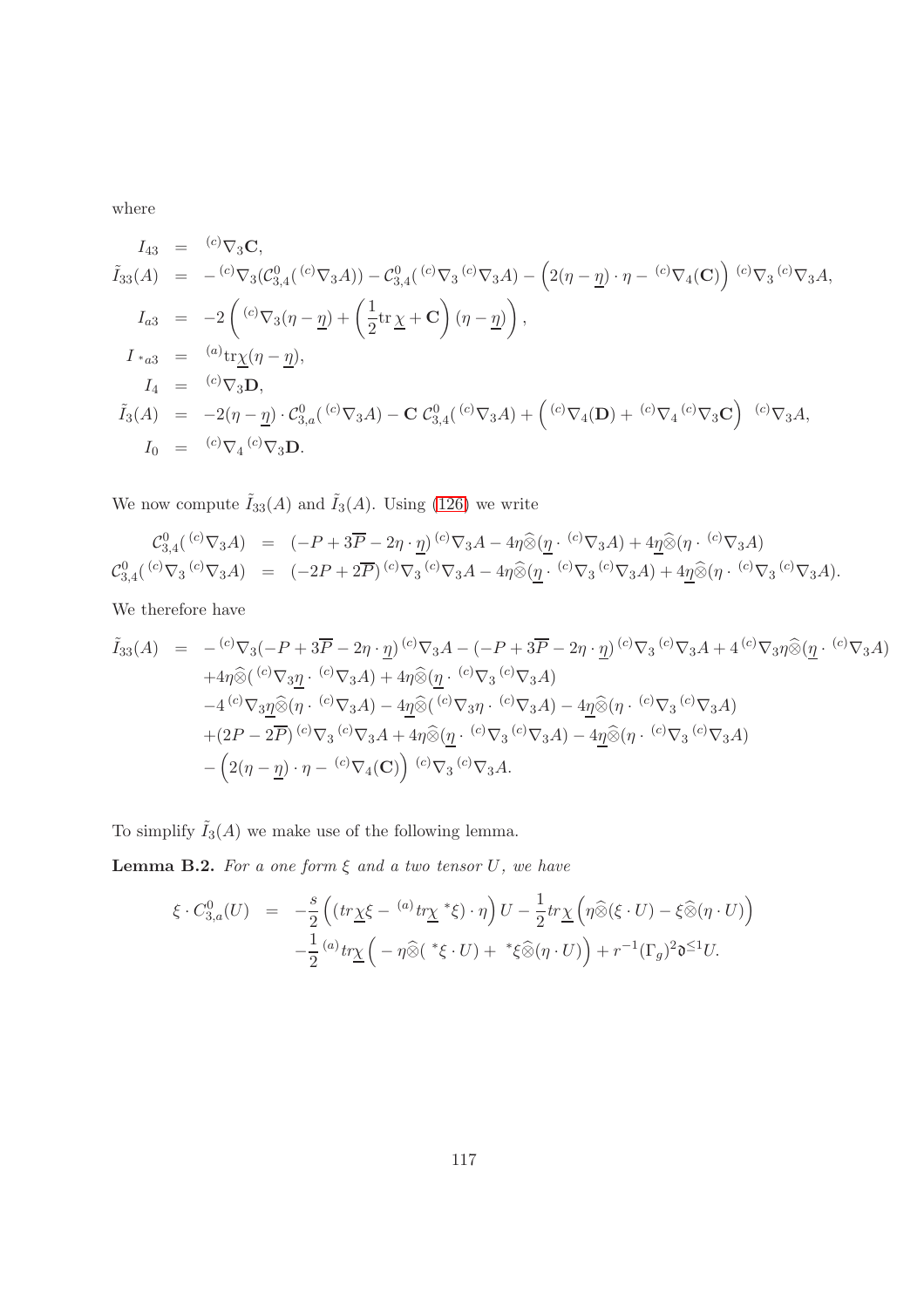Proof. Using  $(127)$ , we have

(ξ · C 0 <sup>3</sup>,a(U))bc = ξ<sup>a</sup> " − 1 2 tr χ s(ηa)Ubc + ηbUac + ηcUab − δab(η · U)<sup>c</sup> − δac(η · U)<sup>b</sup> − 1 2 (a) trχ s( ∗ ηa)Ubc + η<sup>b</sup> <sup>∗</sup>Uac + η<sup>c</sup> <sup>∗</sup>Uab− ∈ab (<sup>η</sup> · <sup>U</sup>)c− ∈ac (<sup>η</sup> · <sup>U</sup>)<sup>b</sup> + a r ΓgU + Γgd <sup>≤</sup>1U # = − s 2 tr <sup>χ</sup>(<sup>ξ</sup> · <sup>η</sup>) + (a) trχ(ξ · ∗ η) Ubc − 1 2 tr χ ξaηbUac + ξaηcUab − ξb(η · U)<sup>c</sup> − ξc(η · U)<sup>b</sup> − 1 2 (a) trχ ξaη<sup>b</sup> <sup>∗</sup>Uac + ξaη<sup>c</sup> <sup>∗</sup>Uab + ∗ ξb(η · U)<sup>c</sup> + ∗ ξc(η · U)<sup>b</sup> + r −1 (Γg) 2 d <sup>≤</sup>1U.

Observe that

$$
\xi_a \eta_b U_{ac} + \xi_a \eta_c U_{ab} - \xi_b (\eta \cdot U)_c - \xi_c (\eta \cdot U)_b = \eta_b (\xi \cdot U)_c + \eta_c (\xi \cdot U)_b - \xi_b (\eta \cdot U)_c - \xi_c (\eta \cdot U)_b
$$
  
=  $\eta \widehat{\otimes} (\xi \cdot U)_{bc} - \xi \widehat{\otimes} (\eta \cdot U)_{bc}$ 

and

$$
\xi_a \eta_b * U_{ac} + \xi_a \eta_c * U_{ab} + * \xi_b (\eta \cdot U)_c + * \xi_c (\eta \cdot U)_b
$$
  
=  $\eta_b (\xi \cdot * U)_c + \eta_c (\xi \cdot * U)_b + * \xi_b (\eta \cdot U)_c + * \xi_c (\eta \cdot U)_b$   
=  $-\eta_b (* \xi \cdot U)_c - \eta_c (* \xi \cdot U)_b + * \xi_b (\eta \cdot U)_c + * \xi_c (\eta \cdot U)_b$   
=  $-\eta \hat{\otimes} (* \xi \cdot U)_{bc} + * \xi \hat{\otimes} (\eta \cdot U)_{bc}.$ 

 $\Box$ 

The lemma easily follows.

Using the lemma, we have

$$
\tilde{I}_{3}(A) = \left( (\operatorname{tr} \underline{\chi}(\eta - \underline{\eta}) - \binom{a}{x} \operatorname{tr} \underline{\chi}^{*}(\eta - \underline{\eta}) ) \cdot \eta \right) \stackrel{(c)}{\nabla_{3} A} \n+ \operatorname{tr} \underline{\chi} \left( \eta \widehat{\otimes} ((\eta - \underline{\eta}) \cdot \binom{c}{x} \nabla_{3} A) - (\eta - \underline{\eta}) \widehat{\otimes} (\eta \cdot \binom{c}{x} \nabla_{3} A) \right) \n+ \binom{a}{x} \operatorname{tr} \underline{\chi} \left( - \eta \widehat{\otimes} (\binom{*}{} (\eta - \underline{\eta}) \cdot \binom{c}{x} \nabla_{3} A) + \binom{*}{} (\eta - \underline{\eta}) \widehat{\otimes} (\eta \cdot \binom{c}{x} \nabla_{3} A) \right) \n- \mathbf{C} \left( (-P + 3\overline{P} - 2\eta \cdot \underline{\eta}) \binom{c}{x} \nabla_{3} A - 4\eta \widehat{\otimes} (\underline{\eta} \cdot \binom{c}{x} \nabla_{3} A) + 4\underline{\eta} \widehat{\otimes} (\eta \cdot \binom{c}{x} \nabla_{3} A) \right) \n+ \left( \binom{c}{x} \nabla_{4} (\mathbf{D}) + \binom{c}{x} \nabla_{4} \binom{c}{x} \nabla_{3} \mathbf{C} \right) \stackrel{(c)}{\nabla_{3} A}.
$$

Therefore we have

$$
\tilde{I}_{33}(A) + \tilde{I}_3(A) = I_{33}^{(c)} \nabla_3^{(c)} \nabla_3 A + I_{33}^{(a)}(A) + I_3^{(c)} \nabla_3 A + I_3^{(a)}(A)
$$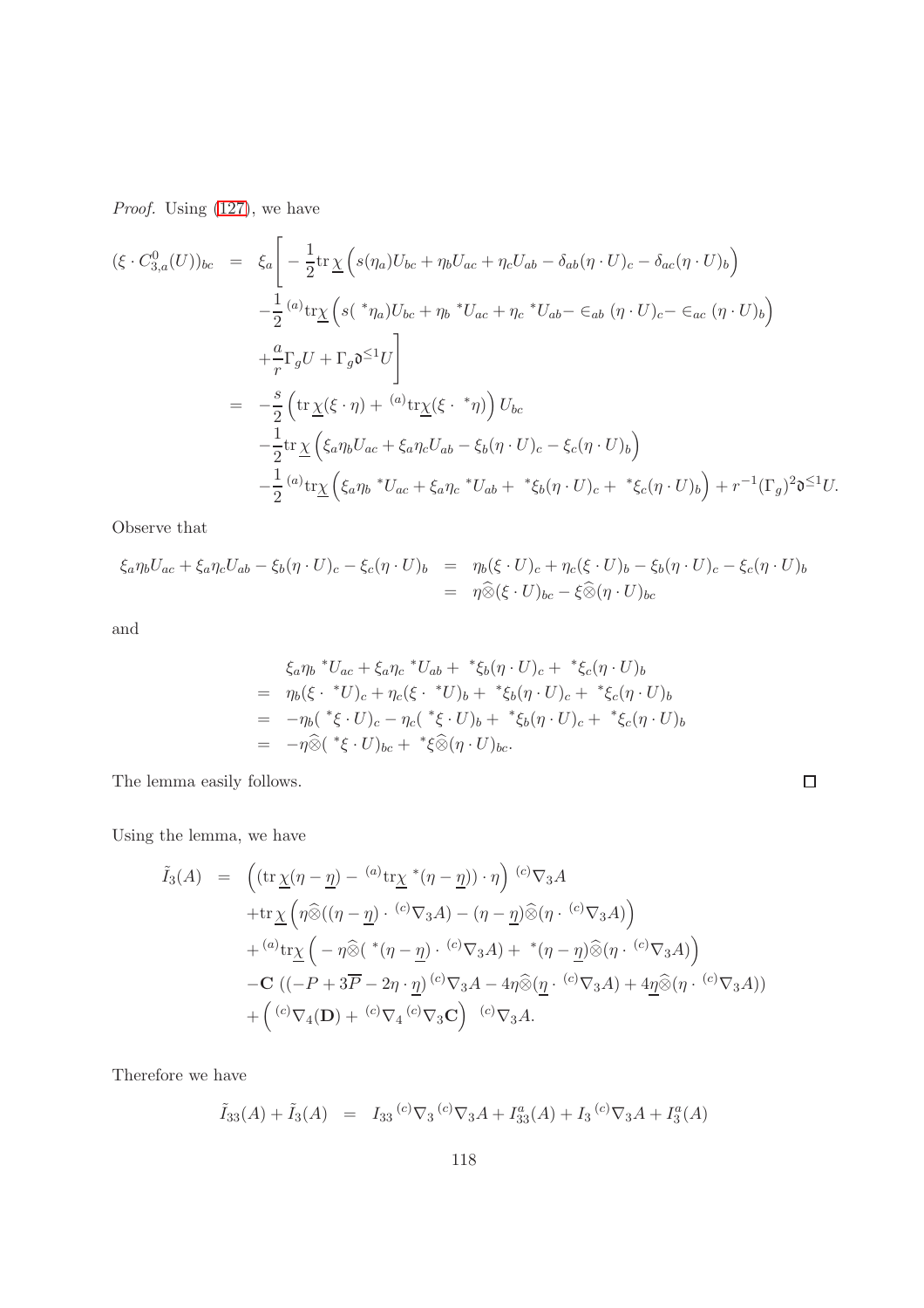$$
I_{33} = 3P - 5\overline{P} + 4\eta \cdot \underline{\eta} - 2|\eta|^2 + {^{(c)}\nabla_4(\mathbf{C})},
$$
  
\n
$$
I_3 = - {^{(c)}\nabla_3(-P + 3\overline{P} - 2\eta \cdot \underline{\eta}) + (\text{tr}\,\underline{\chi}(\eta - \underline{\eta}) - {^{(a)}\text{tr}\,\underline{\chi}} * (\eta - \underline{\eta})) \cdot \eta - \mathbf{C}(-P + 3\overline{P} - 2\eta \cdot \underline{\eta})
$$
  
\n
$$
+ {^{(c)}\nabla_4(\mathbf{D}) + {^{(c)}\nabla_4} {^{(c)}\nabla_3\mathbf{C}},
$$

and

$$
I_3^a(A) = 8\eta \widehat{\otimes} (\underline{\eta} \cdot {^{(c)}\nabla_3} {^{(c)}\nabla_3} A) - 8\underline{\eta} \widehat{\otimes} (\eta \cdot {^{(c)}\nabla_3} {^{(c)}\nabla_3} A),
$$
  
\n
$$
I_3^a(A) = 4 {^{(c)}\nabla_3} \eta \widehat{\otimes} (\underline{\eta} \cdot {^{(c)}\nabla_3} A) + 4\eta \widehat{\otimes} ({^{(c)}\nabla_3} \underline{\eta} \cdot {^{(c)}\nabla_3} A)
$$
  
\n
$$
-4 {^{(c)}\nabla_3} \underline{\eta} \widehat{\otimes} (\eta \cdot {^{(c)}\nabla_3} A) - 4\underline{\eta} \widehat{\otimes} ({^{(c)}\nabla_3} \eta \cdot {^{(c)}\nabla_3} A)
$$
  
\n
$$
+ \text{tr} \chi \left( \eta \widehat{\otimes} ((\eta - \underline{\eta}) \cdot {^{(c)}\nabla_3} A) - (\eta - \underline{\eta}) \widehat{\otimes} (\eta \cdot {^{(c)}\nabla_3} A) \right)
$$
  
\n
$$
+ {^{(a)}\text{tr} \chi \left( - \eta \widehat{\otimes} ({^*(\eta - \underline{\eta}) \cdot {^{(c)}\nabla_3} A) + {^*(\eta - \underline{\eta})} \widehat{\otimes} (\eta \cdot {^{(c)}\nabla_3} A) \right)}
$$
  
\n
$$
- \mathbf{C} \left( -4\eta \widehat{\otimes} (\underline{\eta} \cdot {^{(c)}\nabla_3} A) + 4\underline{\eta} \widehat{\otimes} (\eta \cdot {^{(c)}\nabla_3} A) \right).
$$

We finally write

$$
I = -4(\eta - \underline{\eta}) \cdot {^{(c)}\nabla} {^{(c)}\nabla}_3 {^{(c)}\nabla}_3 A + I_{43} {^{(c)}\nabla}_4 {^{(c)}\nabla}_3 A + I_{33} {^{(c)}\nabla}_3 {^{(c)}\nabla}_3 A + I_{33}^{a}(A) + I_{a3} \cdot {^{(c)}\nabla} {^{(c)}\nabla}_3 A + I_{*a3} \cdot {^{*(c)}\nabla} {^{(c)}\nabla}_3 A + I_4 {^{(c)}\nabla}_4 A + I_3 {^{(c)}\nabla}_3 A + I_3^{a}(A) + I_0 A + \frac{a}{r^2} \Gamma_g \mathfrak{d}^{\leq 1} {^{(c)}\nabla}_3 A + \text{l.o.t.}
$$
\n(129)

with the above expressions.

#### B.1.2 Expression for J

We have

$$
J = \frac{1}{2}[Q, {}^{(c)}\mathcal{D}\widehat{\otimes}](\overline{{}^{(c)}\mathcal{D}} \cdot A) + \frac{1}{2} {}^{(c)}\mathcal{D}\widehat{\otimes}([Q, \overline{{}^{(c)}\mathcal{D}} \cdot]A).
$$

From Proposition [B.1,](#page-110-0) we deduce, recalling that  $\overline{(c)}\overline{D} \cdot A$  is a one form of conformal type 2:

$$
[Q, {}^{(c)}\mathcal{D}\widehat{\otimes}](\overline{{}^{(c)}\mathcal{D}} \cdot A) = 2H \widehat{\otimes} {}^{(c)}\nabla_3 {}^{(c)}\mathcal{D} \cdot A - \text{tr}\underline{X} {}^{(c)}\mathcal{D}\widehat{\otimes} {}^{(c)}\nabla_3 \overline{{}^{(c)}\mathcal{D}} \cdot A + \frac{1}{2} (\text{tr}\underline{X})(\text{tr}\underline{X} - \mathbf{C}) {}^{(c)}\mathcal{D}\widehat{\otimes} {}^{(c)}\overline{\mathcal{D}} \cdot A + \left({}^{(c)}\nabla_3 H + (-3\text{tr}\underline{X} + \mathbf{C})H - {}^{(c)}\mathcal{D}(\mathbf{C})\right) \widehat{\otimes} {}^{(c)}\nabla_3 \overline{{}^{(c)}\mathcal{D}} \cdot A + \left(\frac{3}{2} \text{tr}\underline{X} \left( - {}^{(c)}\nabla_3 H + (\text{tr}\underline{X} - \mathbf{C})H\right) - {}^{(c)}\mathcal{D}(\mathbf{D})\right) \widehat{\otimes} {}^{(c)}\overline{\mathcal{D}} \cdot A.
$$

We write

$$
{}^{(c)}\nabla_3 \overline{{}^{(c)}\mathcal{D}} \cdot A = \overline{{}^{(c)}\mathcal{D}} \cdot {}^{(c)}\nabla_3 A - \frac{1}{2} \overline{\text{tr}\underline{X}} \left( \overline{{}^{(c)}\mathcal{D}} \cdot A \right) + \overline{H} \cdot {}^{(c)}\nabla_3 A,
$$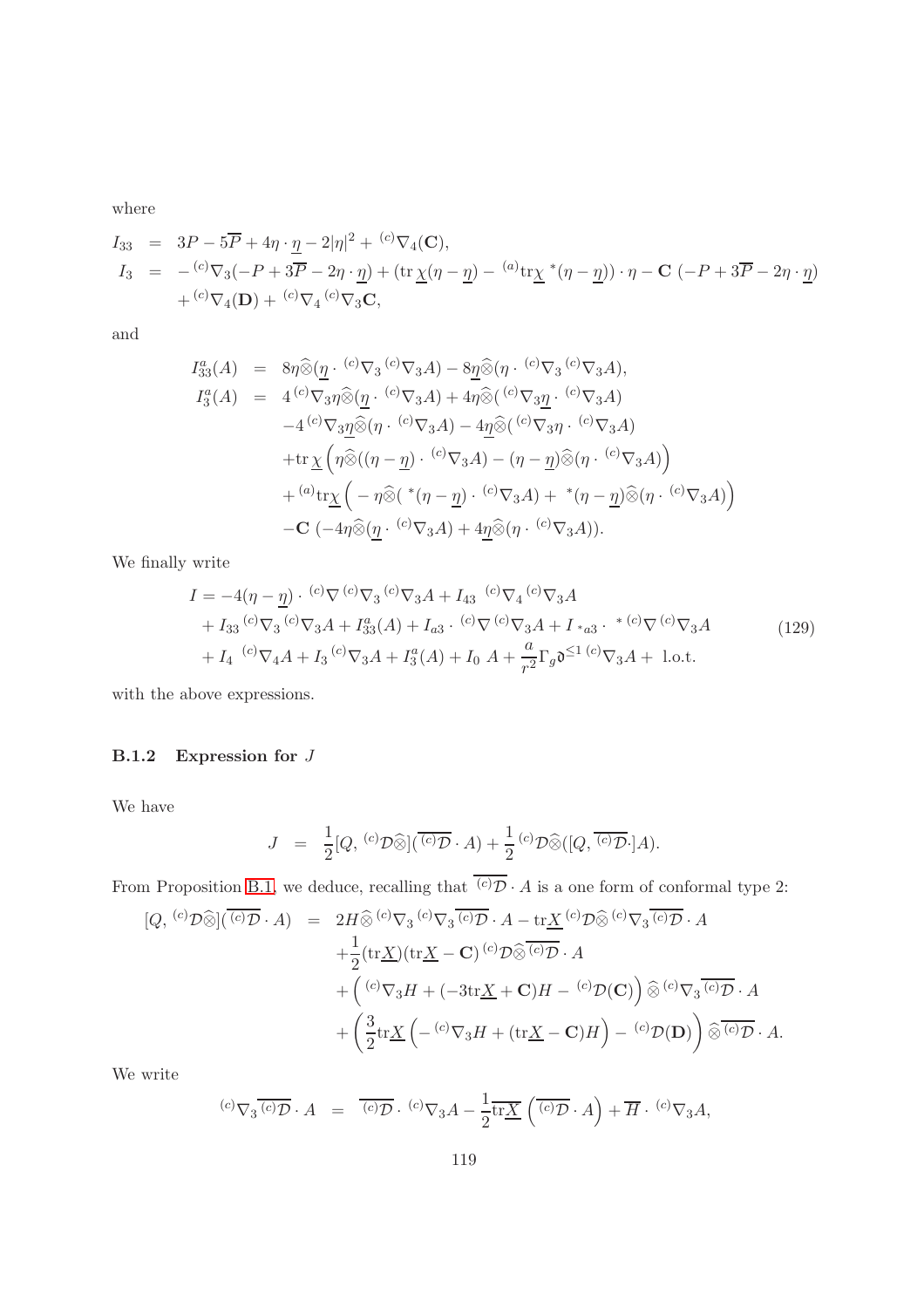$$
\begin{array}{rcl}\n^{(c)}\mathcal{D}\widehat{\otimes}{}^{(c)}\nabla_{3}\overline{(c)}\mathcal{D}\cdot A & = & ^{(c)}\nabla_{3}\,{}^{(c)}\mathcal{D}\widehat{\otimes}\overline{(c)}\mathcal{D}\cdot A - \left[ \begin{matrix}^{(c)}\nabla_{3},\ {^{(c)}\mathcal{D}}\widehat{\otimes}\overline{]} \overline{(c)}\mathcal{D}\cdot A \end{matrix}\right. \\
& = & ^{(c)}\nabla_{3}\,{}^{(c)}\mathcal{D}\widehat{\otimes}\overline{(c)}\mathcal{D}\cdot A + \frac{1}{2}\text{tr}\underline{X}\,{}^{(c)}\mathcal{D}\widehat{\otimes}\overline{(c)}\mathcal{D}\cdot A \\
&- H\widehat{\otimes}{}^{(c)}\nabla_{3}\overline{G}\mathcal{D}\cdot A + \frac{3}{2}\text{tr}\underline{X}\mathcal{H}\widehat{\otimes}\overline{G}\mathcal{D}\cdot A \\
& = & ^{(c)}\nabla_{3}\,{}^{(c)}\mathcal{D}\widehat{\otimes}\overline{(c)}\mathcal{D}\cdot A + \frac{1}{2}\text{tr}\underline{X}\,{}^{(c)}\mathcal{D}\widehat{\otimes}\overline{(c)}\mathcal{D}\cdot A - H\widehat{\otimes}(\overline{G}\mathcal{D}\cdot C)\nabla_{3}A \\
&- H\widehat{\otimes}(\overline{H}\cdot{}^{(c)}\nabla_{3}A) + \left(\frac{3}{2}\text{tr}\underline{X} + \frac{1}{2}\text{tr}\underline{X}\right)H\widehat{\otimes}\overline{G}\mathcal{D}\cdot A,\n\end{array}
$$

and

$$
\begin{array}{rcl}\n^{(c)}\nabla_{3}{}^{(c)}\nabla_{3}{}^{(c)}\overline{\mathcal{D}}\cdot A & = & {^{(c)}\nabla_{3}{}^{(c)}\overline{\mathcal{D}}\cdot (c)\nabla_{3}{}^{(c)}\nabla_{3}{}^{(c)}\nabla_{3}{}^{(c)}\nabla_{3}{}^{(c)}\overline{\mathcal{D}}\cdot]A} \\
 & = & \frac{^{(c)}\overline{\mathcal{D}}\cdot (c)\nabla_{3}{}^{(c)}\nabla_{3}{}^{(c)}\nabla_{3}{}^{(c)}\overline{\mathcal{D}}\cdot]^{(c)}\nabla_{3}{}^{(c)}\overline{\mathcal{D}}\cdot]^{(c)}\nabla_{3}{}^{(c)}\overline{\mathcal{D}}\cdot]^{(c)}\nabla_{3}{}^{(c)}\overline{\mathcal{D}}\cdot]^{(c)}\nabla_{3}{}^{(c)}\overline{\mathcal{D}}\cdot]^{(c)} \\
 & = & \frac{1}{^{(c)}\overline{\mathcal{D}}\cdot (c)\nabla_{3}{}^{(c)}\nabla_{3}{}^{(d)}\nabla_{3}{}^{(d)}\nabla_{3}{}^{(d)}\overline{\mathcal{D}}\cdot]^{(c)}\nabla_{3}{}^{(c)}\overline{\mathcal{D}}\cdot]^{(c)}\nabla_{3}{}^{(c)}\overline{\mathcal{D}}\cdot]^{(c)}\nabla_{3}{}^{(c)}\overline{\mathcal{D}}\cdot]^{(c)}\nabla_{3}{}^{(c)}\nabla_{3}{}^{(c)}\nabla_{3}{}^{(c)}\nabla_{3}{}^{(c)}\nabla_{3}{}^{(c)}\nabla_{3}{}^{(c)}\overline{\mathcal{D}}\cdot]^{(c)}\nabla_{3}{}^{(c)}\overline{\mathcal{D}}\cdot]^{(c)}\nabla_{3}{}^{(c)}\overline{\mathcal{D}}\cdot]^{(c)}\nabla_{3}{}^{(c)}\overline{\mathcal{D}}\cdot]^{(c)}\nabla_{3}{}^{(c)}\nabla_{3}{}^{(c)}\overline{\mathcal{D}}\cdot]^{(c)}\nabla_{3}{}^{(c)}\overline{\mathcal{D}}\cdot]^{(c)}
$$

where we used the intermediate computations in Proposition [B.1.](#page-110-0) Putting the above together we obtain

$$
[Q, {}^{(c)}\mathcal{D}\widehat{\otimes}](\overline{{}^{(c)}\mathcal{D}} \cdot A) = -\text{tr}\underline{X} {}^{(c)}\nabla_3 {}^{(c)}\mathcal{D}\widehat{\otimes} \overline{{}^{(c)}\mathcal{D}} \cdot A + 2H\widehat{\otimes} \overline{{}^{(c)}\mathcal{D}} \cdot {}^{(c)}\nabla_3 {}^{(c)}\nabla_3 A - \frac{\text{C}}{2} (\text{tr}\underline{X}) {}^{(c)}\mathcal{D}\widehat{\otimes} \overline{{}^{(c)}\mathcal{D}} \cdot A + 4H\widehat{\otimes} (\overline{H} \cdot {}^{(c)}\nabla_3 {}^{(c)}\nabla_3 A) + ({}^{(c)}\nabla_3 H + (-2\text{tr}\underline{X} - 2\overline{\text{tr}\underline{X}} + \textbf{C}) H - {}^{(c)}\mathcal{D}(\textbf{C}) \widehat{\otimes} \overline{{}^{(c)}\mathcal{D}} \cdot {}^{(c)}\nabla_3 A) + 2H\widehat{\otimes} ({}^{(c)}\nabla_3 \overline{H} \cdot {}^{(c)}\nabla_3 A) + ({}^{(c)}\nabla_3 H + (-2\text{tr}\underline{X} + \textbf{C})H - {}^{(c)}\mathcal{D}(\textbf{C}) \widehat{\otimes} (\overline{H} \cdot {}^{(c)}\nabla_3 A) + \left( \frac{3}{2} \text{tr}\underline{X} + \frac{1}{2} \text{tr}\underline{X} \right) (-{}^{(c)}\nabla_3 H - \textbf{C}H) + (\text{tr}\underline{X} \overline{\text{tr}\underline{X}} + (\overline{\text{tr}\underline{X}})^2) H + \frac{1}{2} \text{tr}\underline{X} {}^{(c)}\mathcal{D}(\textbf{C}) - {}^{(c)}\mathcal{D}(\textbf{D}) \right) \widehat{\otimes} \overline{{}^{(c)}\mathcal{D}} \cdot A.
$$

Using that

$$
F \widehat{\otimes} (\overline{{}^{(c)}\mathcal{D}} \cdot U) = (F \cdot \overline{{}^{(c)}\mathcal{D}})U = 2F \cdot {}^{(c)}\nabla U,
$$
  

$$
E \widehat{\otimes} (\overline{E} \cdot U) = (E \cdot \overline{E}) U,
$$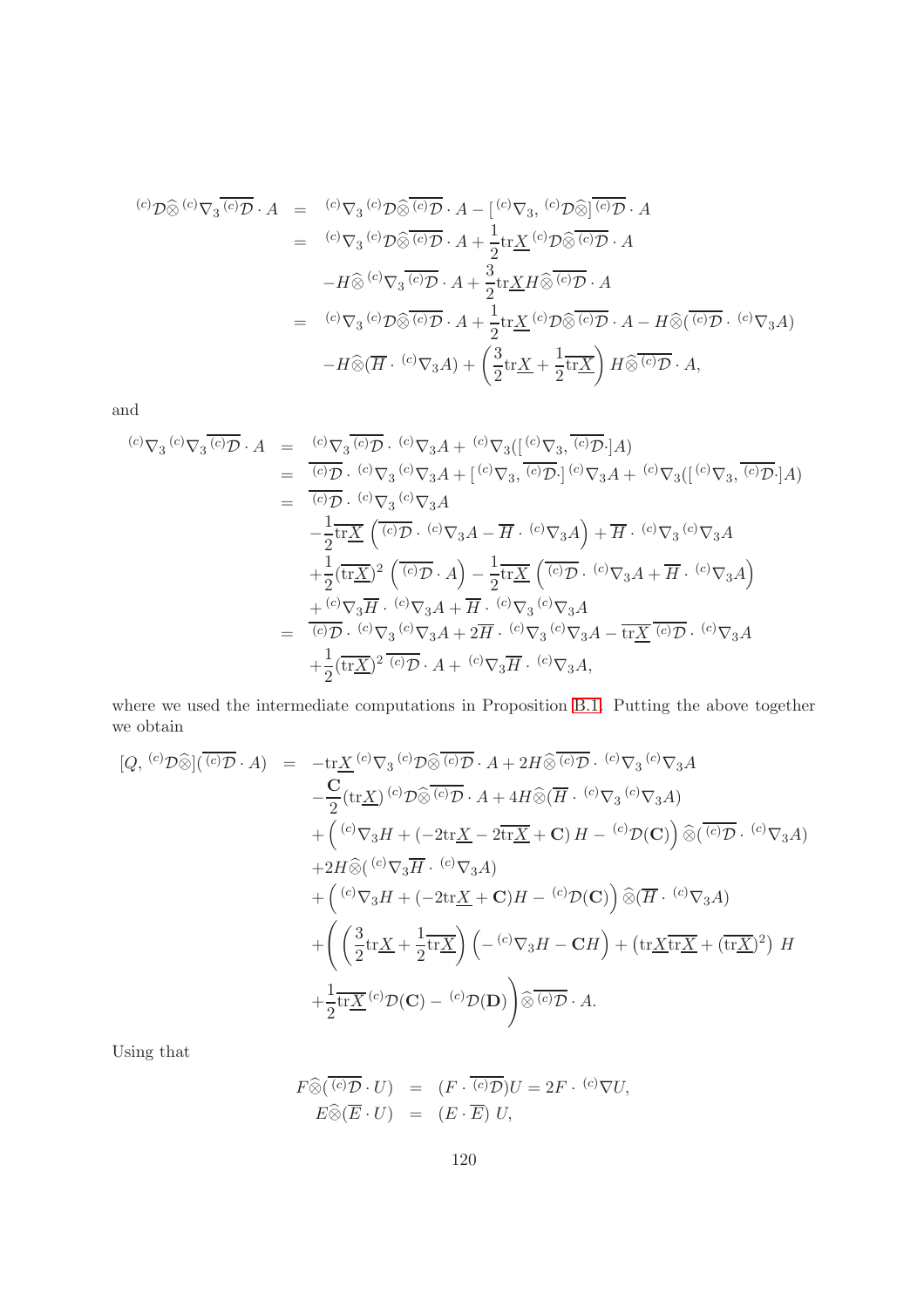the above becomes

$$
[Q, {}^{(c)}\mathcal{D}\widehat{\otimes}](\overline{{}^{(c)}\mathcal{D}} \cdot A) = -\text{tr}\underline{X} {}^{(c)}\nabla_3 {}^{(c)}\mathcal{D}\widehat{\otimes} \overline{{}^{(c)}\mathcal{D}} \cdot A + 4H \cdot {}^{(c)}\nabla {}^{(c)}\nabla_3 {}^{(c)}\nabla_3 A
$$
  
\n
$$
- \frac{\text{C}}{2} (\text{tr}\underline{X}) {}^{(c)}\mathcal{D}\widehat{\otimes} \overline{{}^{(c)}\mathcal{D}} \cdot A + 4(H \cdot \overline{H}) {}^{(c)}\nabla_3 {}^{(c)}\nabla_3 A
$$
  
\n
$$
+ 2\left({}^{(c)}\nabla_3 H + (-2\text{tr}\underline{X} - 2\text{tr}\underline{X} + \mathbf{C}) H - {}^{(c)}\mathcal{D}(\mathbf{C})\right) \cdot {}^{(c)}\nabla {}^{(c)}\nabla_3 A
$$
  
\n
$$
+ 2H\widehat{\otimes} ({}^{(c)}\nabla_3 \overline{H} \cdot {}^{(c)}\nabla_3 A)
$$
  
\n
$$
+ \left({}^{(c)}\nabla_3 H + (-2\text{tr}\underline{X} + \mathbf{C})H - {}^{(c)}\mathcal{D}(\mathbf{C})\right) \widehat{\otimes} (\overline{H} \cdot {}^{(c)}\nabla_3 A)
$$
  
\n
$$
+ 2\left(\left(\frac{3}{2}\text{tr}\underline{X} + \frac{1}{2}\text{tr}\underline{X}\right) \left(- {}^{(c)}\nabla_3 H - \mathbf{C}H\right) + (\text{tr}\underline{X}\overline{\text{tr}\underline{X}} + (\text{tr}\underline{X})^2) H
$$
  
\n
$$
+ \frac{1}{2}\text{tr}\underline{X} {}^{(c)}\mathcal{D}(\mathbf{C}) - {}^{(c)}\mathcal{D}(\mathbf{D})\right) \cdot {}^{(c)}\nabla A.
$$

From Proposition [B.1,](#page-110-0) we deduce

$$
\begin{array}{rcl}\n\text{(c)} \mathcal{D}\widehat{\otimes} ([Q, \overline{C \mathcal{D}} \cdot] A) & = & \text{(c)} \mathcal{D}\widehat{\otimes} \left(2\overline{H} \cdot {}^{(c)}\nabla_3 G^{(c)}\nabla_3 A - \overline{\text{tr}\underline{X}} \overline{C \mathcal{D}} \cdot {}^{(c)}\nabla_3 A + \frac{1}{2} \overline{\text{tr}\underline{X}} (\overline{\text{tr}\underline{X}} - \mathbf{C}) \overline{C \mathcal{D}} \cdot A \\
 & + \left( {}^{(c)}\nabla_3 \overline{H} + \mathbf{C} \, \overline{H} - \overline{C \mathcal{D}} \mathbf{C} \right) \right) \cdot {}^{(c)}\nabla_3 A + \left( -\overline{C \mathcal{D}} (\mathbf{D}) \right) \cdot A\n\end{array}
$$

which gives

$$
\begin{array}{rcl}\n^{(c)}\mathcal{D}\widehat{\otimes} ([Q,\overline{ {}^{(c)}\mathcal{D}} \cdot] A) & = & 2 \, {^{(c)}\mathcal{D}\widehat{\otimes} (\overline{H} \cdot {}^{(c)}\nabla_3 A) - \overline{\text{tr}\underline{X}} \, {}^{(c)}\mathcal{D}\widehat{\otimes} {}^{(c)}\overline{\mathcal{D}} \cdot {}^{(c)}\nabla_3 A - {}^{(c)}\mathcal{D}\overline{\text{tr}\underline{X}} \, \widehat{\otimes} {}^{(c)}\overline{\mathcal{D}} \cdot {}^{(c)}\nabla_3 A \\
 & + \frac{1}{2} \overline{\text{tr}\underline{X}} (\overline{\text{tr}\underline{X}} - \mathbf{C}) \, {}^{(c)}\mathcal{D}\widehat{\otimes} {}^{\overline{(c)}\mathcal{D}} \cdot A + {}^{(c)}\mathcal{D} (\frac{1}{2} \overline{\text{tr}\underline{X}} (\overline{\text{tr}\underline{X}} - \mathbf{C})) \widehat{\otimes} {}^{\overline{(c)}\mathcal{D}} \cdot A \\
 & + {}^{(c)}\mathcal{D}\widehat{\otimes} (\left( {}^{(c)}\nabla_3 \overline{H} + \mathbf{C}\, \overline{H} - {}^{\overline{(c)}\mathcal{D}}(\mathbf{C}) \right) \cdot {}^{(c)}\nabla_3 A) + {}^{(c)}\mathcal{D}\widehat{\otimes} \left( \left( - {}^{\overline{(c)}\mathcal{D}}(\mathbf{D}) \right) \cdot A \right).\n\end{array}
$$

Writing

$$
\begin{array}{rcl}\n^{(c)}\mathcal{D}\widehat{\otimes} \overline{(c)}\mathcal{D} \cdot {^{(c)}}\nabla_3 A & = & {^{(c)}}\mathcal{D}\widehat{\otimes} {^{(c)}}\nabla_3 \overline{{^{(c)}}\mathcal{D}} \cdot A - {^{(c)}}\mathcal{D}\widehat{\otimes} [ {^{(c)}}\nabla_3, \overline{{^{(c)}}\mathcal{D}} \cdot] A \\
& = & {^{(c)}}\nabla_3 {^{(c)}}\mathcal{D}\widehat{\otimes} \overline{{^{(c)}}\mathcal{D}} \cdot A + \frac{1}{2} (\text{tr}\underline{X} + \overline{\text{tr}\underline{X}}) {^{(c)}}\mathcal{D}\widehat{\otimes} \overline{{^{(c)}}\mathcal{D}} \cdot A - H\widehat{\otimes} (\overline{{^{(c)}}\mathcal{D}} \cdot {^{(c)}}\nabla_3 A) \\
&- H\widehat{\otimes} (\overline{H} \cdot {^{(c)}}\nabla_3 A) + \left(\frac{3}{2} \text{tr}\underline{X} + \frac{1}{2} \overline{\text{tr}\underline{X}}\right) H\widehat{\otimes} \overline{{^{(c)}}\mathcal{D}} \cdot A \\
& + \frac{1}{2} {^{(c)}}\mathcal{D} (\overline{\text{tr}\underline{X}}) \widehat{\otimes} (\overline{{^{(c)}}\mathcal{D}} \cdot A) - {^{(c)}}\mathcal{D}\widehat{\otimes} (\overline{H} \cdot {^{(c)}}\nabla_3 A)\n\end{array}
$$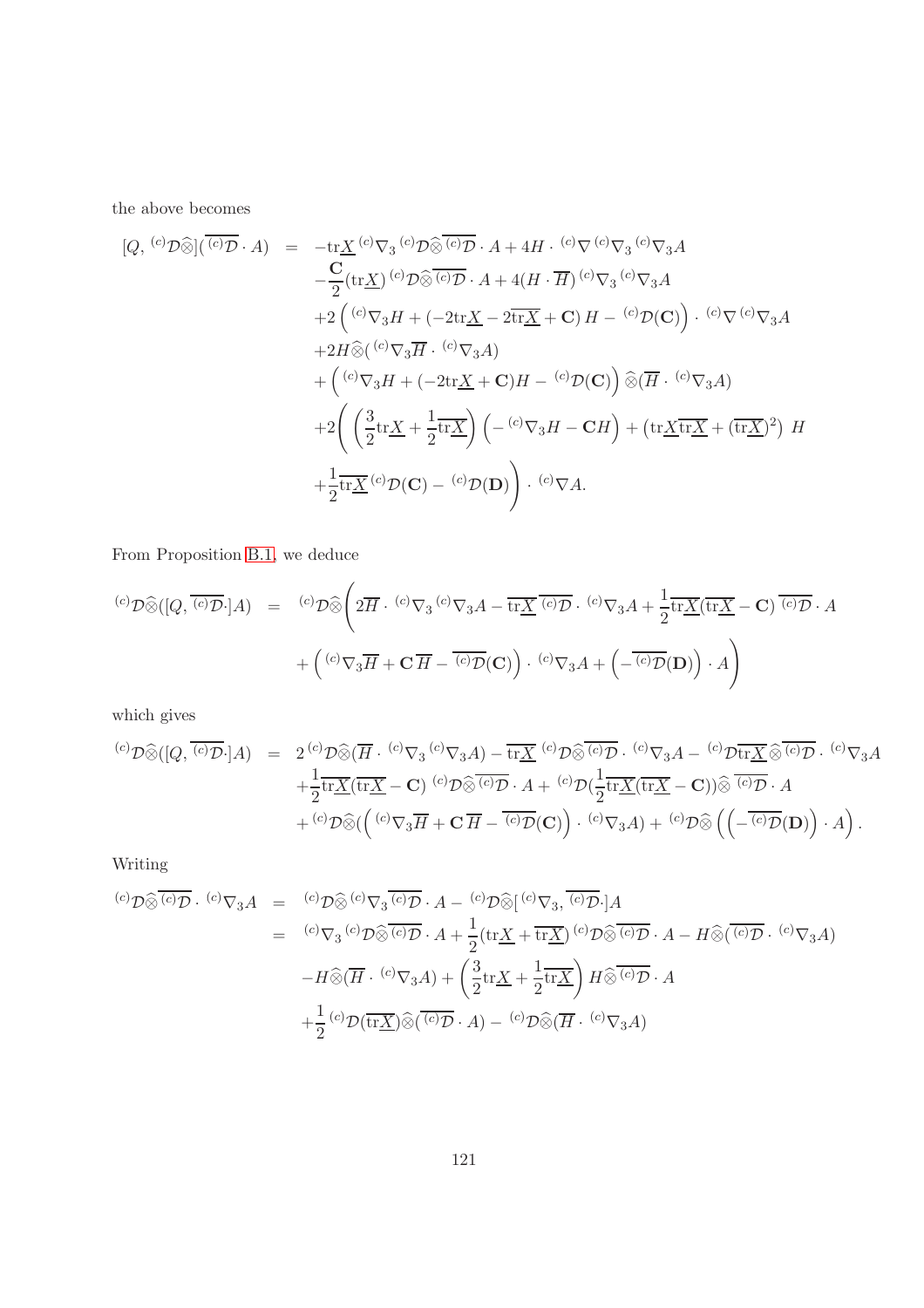we have

$$
\begin{array}{rcl}\n\text{(c)}\mathcal{D}\widehat{\otimes} ([Q,\overline{(^{c)}\mathcal{D}}\cdot] A) &=& -\overline{\text{tr}\underline{X}}\,(^{c)}\nabla_3\,(^{c)}\mathcal{D}\widehat{\otimes}\overline{(^{c)}\mathcal{D}}\cdot A + \frac{1}{2}\overline{\text{tr}\underline{X}}(-\text{tr}\underline{X} - \mathbf{C})\,(^{c)}\mathcal{D}\widehat{\otimes}\overline{(^{c)}\mathcal{D}}\cdot A \\
& &+ 2\,(^{c)}\mathcal{D}\widehat{\otimes}(\overline{H}\cdot~^{(c)}\nabla_3\,A) + \overline{\text{tr}\underline{X}}\,(^{c)}\mathcal{D}\widehat{\otimes}(\overline{H}\cdot~^{(c)}\nabla_3A) + \overline{\text{tr}\underline{X}}H\widehat{\otimes}(\overline{H}\cdot~^{(c)}\nabla_3A) \\
&+ \left(\overline{\text{tr}\underline{X}}H - \,^{(c)}\mathcal{D}\overline{\text{tr}\underline{X}}\right)\widehat{\otimes}(\overline{(^{c)}\mathcal{D}\cdot~^{(c)}\nabla_3A) \\
&+ \left(\left(-\frac{3}{2}\text{tr}\underline{X}\overline{\text{tr}\underline{X}} - \frac{1}{2}\text{tr}\underline{X}^2\right)H + \frac{1}{2}\overline{\text{tr}\underline{X}}\,(^{c)}\mathcal{D}(\overline{\text{tr}\underline{X}}) - \frac{1}{2}\,(^{c)}\mathcal{D}(\overline{\text{tr}\underline{X}}\mathbf{C})\right)\widehat{\otimes}^{\overline{(c)}\mathcal{D}}\cdot A \\
&+ \left(\text{tr}\mathcal{D}\widehat{\otimes}((\overline{(^{c)}\nabla_3\overline{H} + \mathbf{C}\,\overline{H} - \overline{(^{c)}\mathcal{D}}(\mathbf{C}))\cdot~^{(c)}\nabla_3A\right) - \left(\overline{^c}\mathcal{D}\widehat{\otimes}(\overline{(^{c)}\mathcal{D}}(\mathbf{D})\cdot A\right).\n\end{array}
$$

Using Leibniz rules, the above simplifies to

$$
\begin{split}\n& \stackrel{(c)}{\mathcal{D}\widehat{\otimes}}([Q,\overline{ {}^{(c)}\mathcal{D}}\cdot]A) \\
& = -\overline{\text{tr}\underline{X}}\,{}^{(c)}\nabla_3\,{}^{(c)}\mathcal{D}\widehat{\otimes} \,{}^{(c)}\mathcal{D}\cdot A + 4\overline{H}\cdot\,{}^{(c)}\nabla\,{}^{(c)}\nabla_3\,{}^{(c)}\nabla_3A \\
& + \frac{1}{2}\overline{\text{tr}\underline{X}}(-\text{tr}\underline{X} - \mathbf{C})\,{}^{(c)}\mathcal{D}\widehat{\otimes} \,{}^{(c)}\mathcal{D}\cdot A + 2({\,{}^{(c)}\mathcal{D}\cdot H})\,{}^{(c)}\nabla_3\,{}^{(c)}\nabla_3A \\
& + \left(4\overline{\text{tr}\underline{X}}\eta - 2\,{}^{(c)}\mathcal{D}\overline{\text{tr}\underline{X}} + 2({\,{}^{(c)}\nabla_3\overline{H} + \mathbf{C}\,\overline{H} - \,{}^{(c)}\mathcal{D}(\mathbf{C}))}\right)\cdot\,{}^{(c)}\nabla\,{}^{(c)}\nabla_3A \\
& + \left(\overline{\text{tr}\underline{X}}({\,{}^{(c)}\mathcal{D}\cdot\overline{H} + H\cdot\overline{H} + \,{}^{(c)}\mathcal{D}\cdot({\,{}^{(c)}\nabla_3\overline{H} + \mathbf{C}\,\overline{H} - \,{}^{(c)}\mathcal{D}(\mathbf{C}))}\right)\,{}^{(c)}\nabla_3A \\
& + 2\left(\left(-\frac{3}{2}\text{tr}\underline{X}\overline{\text{tr}\underline{X}} - \frac{1}{2}\text{tr}\underline{X}^2\right)H + \frac{1}{2}\text{tr}\underline{X}^{\,(c)}\mathcal{D}(\overline{\text{tr}\underline{X}}) - \frac{1}{2}{\,{}^{(c)}\mathcal{D}(\overline{\text{tr}\underline{X}}\mathbf{C}) - \,{}^{(c)}\mathcal{D}(\mathbf{D})}\right)\cdot\,{}^{(c)}\nabla A \\
&- \left({}^{(c)}\mathcal{D}\cdot\,{}^{(c)}\mathcal{D}(\mathbf{D})\right
$$

Putting the above together we finally obtain

$$
J = -(\text{tr}\underline{X} + \overline{\text{tr}\underline{X}})^{(c)}\nabla_3\left(\frac{1}{2}^{(c)}\mathcal{D}\widehat{\otimes}^{\overline{(c)}\mathcal{D}}\cdot A\right) + \left(-\frac{1}{2}\text{tr}\underline{X}\text{tr}\underline{X} - \frac{C}{2}(\text{tr}\underline{X} + \overline{\text{tr}\underline{X}})\right)\left(\frac{1}{2}^{(c)}\mathcal{D}\widehat{\otimes}^{\overline{(c)}\mathcal{D}}\cdot A\right) + 4\eta \cdot {^{(c)}\nabla^{(c)}\nabla_3}^{(c)}\nabla_3 A + \tilde{J}_{33} {^{(c)}\nabla_3}^{(c)}\nabla_3 A + \tilde{J}_{a3} {^{(c)}\nabla_{(c)}\nabla_3 A} + \tilde{J}_3 {^{(c)}\nabla_3 A + \tilde{J}_3^a(A) + \tilde{J}_a {^{(c)}\nabla A} + \tilde{J}_0^a A + {^{(c)}\nabla_3\left(\frac{a}{r^2}\Gamma_g \mathfrak{d}^{\leq 1} A + \frac{1}{r}\Gamma_g \mathfrak{d}^{\leq 2} A\right)}
$$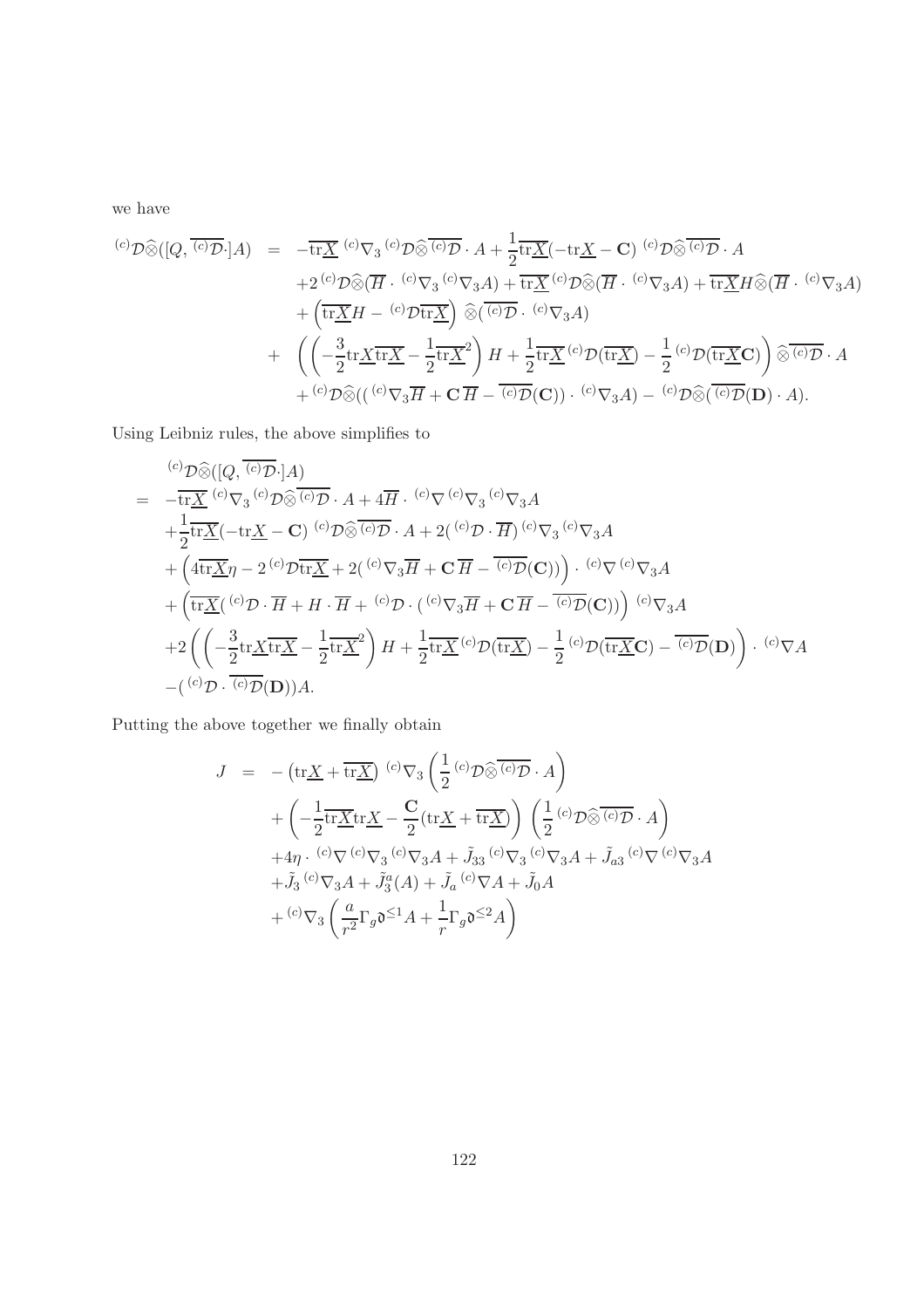$$
\tilde{J}_{33} = {}^{(c)}\mathcal{D} \cdot \overline{H} + 2H \cdot \overline{H},
$$
\n
$$
\tilde{J}_{a3} = {}^{(c)}\nabla_{3}H + (-2\text{tr}\underline{X} - 2\overline{\text{tr}\underline{X}} + \mathbf{C}) H - {}^{(c)}\mathcal{D}(\mathbf{C}) + 2\overline{\text{tr}\underline{X}} \eta - {}^{(c)}\mathcal{D}\overline{\text{tr}\underline{X}} + {}^{(c)}\nabla_{3}\overline{H} + \mathbf{C}\overline{H} - \overline{{}^{(c)}\mathcal{D}}(\mathbf{C}),
$$
\n
$$
\tilde{J}_{3} = \frac{1}{2}\overline{\text{tr}\underline{X}}({}^{(c)}\mathcal{D} \cdot \overline{H} + H \cdot \overline{H}) + \frac{1}{2}({}^{(c)}\mathcal{D} \cdot ({}^{(c)}\nabla_{3}\overline{H} + \mathbf{C}\overline{H} - \overline{{}^{(c)}\mathcal{D}}(\mathbf{C})),
$$
\n
$$
\tilde{J}_{3}^{a}(A) = H \hat{\otimes}({}^{(c)}\nabla_{3}\overline{H} \cdot {}^{(c)}\nabla_{3}A)
$$
\n
$$
+ \frac{1}{2}({}^{(c)}\nabla_{3}H + (-2\text{tr}\underline{X} + \mathbf{C})H - {}^{(c)}\mathcal{D}(\mathbf{C})) \hat{\otimes} (\overline{H} \cdot {}^{(c)}\nabla_{3}A),
$$
\n
$$
\tilde{J}_{a} = \left(\frac{3}{2}\text{tr}\underline{X} + \frac{1}{2}\overline{\text{tr}\underline{X}}\right) (-{}^{(c)}\nabla_{3}H - \mathbf{C}H) + (\text{tr}\underline{X}\overline{\text{tr}\underline{X}} + (\overline{\text{tr}\underline{X}})^{2}) H
$$
\n
$$
+ \frac{1}{2}\overline{\text{tr}\underline{X}}({}^{(c)}\mathcal{D}(\mathbf{C}) - {}^{(c)}\mathcal{D}(\mathbf{D}) + \left(-\frac{3}{2}\text{tr}\underline{X}\overline{\text{tr}\underline{X}} - \frac{1}{2}\overline{\text{tr}\underline{X}}^{2}\right)H
$$

Recalling the definition [\(88\)](#page-73-0) of  $\mathcal{L}(A)$ , we write

$$
\frac{1}{2} (c) \mathcal{D} \widehat{\otimes} (\overline{(c)} \mathcal{D} \cdot A) = (c) \nabla_4 (c) \nabla_3 A + \left( \frac{1}{2} \text{tr} X + 2 \overline{\text{tr} X} \right) (c) \nabla_3 A + \frac{1}{2} \text{tr} \underline{X} (c) \nabla_4 A \n- \left( 4H + \underline{H} + \overline{\underline{H}} \right) \cdot (c) \nabla A + \left( \text{tr} \overline{X} \text{tr} \underline{X} - 2\overline{P} \right) A - 2H \widehat{\otimes} (\overline{\underline{H}} \cdot A)
$$

which gives

$$
\begin{split}\n&^{(c)}\nabla_{3}\left(\frac{1}{2}\,{}^{(c)}\mathcal{D}\widehat{\otimes}(\overline{{}^{(c)}\mathcal{D}}\cdot A)\right) \\
&= \quad {}^{(c)}\nabla_{3}\,{}^{(c)}\nabla_{4}\,{}^{(c)}\nabla_{3}A + \left(\frac{1}{2}\text{tr}X + 2\overline{\text{tr}X}\right)\,{}^{(c)}\nabla_{3}\,{}^{(c)}\nabla_{3}A \\
&+ {}^{(c)}\nabla_{3}\left(\frac{1}{2}\text{tr}X + 2\overline{\text{tr}X}\right)\,{}^{(c)}\nabla_{3}A + \frac{1}{2}\text{tr}\,\underline{X}\,{}^{(c)}\nabla_{3}\,{}^{(c)}\nabla_{4}A + \frac{1}{2}\,{}^{(c)}\nabla_{3}\text{tr}\,\underline{X}\,{}^{(c)}\nabla_{4}A \\
&- \left(4H + \underline{H} + \overline{\underline{H}}\right)\cdot{}^{(c)}\nabla_{3}\,{}^{(c)}\nabla A - \quad{}^{(c)}\nabla_{3}\left(4H + \underline{H} + \overline{\underline{H}}\right)\cdot{}^{(c)}\nabla A \\
&+ \left(\overline{\text{tr}X}\text{tr}\underline{X} - 2\overline{P}\right)\,{}^{(c)}\nabla_{3}A + \quad{}^{(c)}\nabla_{3}\left(\overline{\text{tr}X}\text{tr}\underline{X} - 2\overline{P}\right)A \\
&- 2\,{}^{(c)}\nabla_{3}H\widehat{\otimes}(\overline{\underline{H}}\cdot A) - 2H\widehat{\otimes}\left(\frac{c}{2}\nabla_{3}\overline{\underline{H}}\cdot A\right) - 2H\widehat{\otimes}(\overline{\underline{H}}\cdot{}^{(c)}\nabla_{3}A).\n\end{split}
$$

Writing

$$
\begin{array}{rcl}\n^{(c)}\nabla_3 \,^{(c)}\nabla_4 A & = & {^{(c)}\nabla_4} \,^{(c)}\nabla_3 A + 2(\eta - \underline{\eta}) \cdot {^{(c)}\nabla A} + \mathcal{C}_{3,4}^0(A), \\
^{(c)}\nabla_3 \,^{(c)}\nabla_4 \,^{(c)}\nabla_3 A & = & {^{(c)}\nabla_4} \,^{(c)}\nabla_3 \,^{(c)}\nabla_3 A + 2(\eta - \underline{\eta}) \cdot {^{(c)}\nabla} \,^{(c)}\nabla_3 A + \mathcal{C}_{3,4}^0({^{(c)}\nabla_3 A}), \\
^{(c)}\nabla_3 \,^{(c)}\nabla A & = & {^{(c)}\nabla} \,^{(c)}\nabla_3 A - \frac{1}{2} \text{tr} \,\underline{\chi} \,^{(c)}\nabla A - \frac{1}{2} \,^{(a)}\text{tr}\underline{\chi}^{*(c)}\nabla A + \eta {^{(c)}\nabla_3 A} + \mathcal{C}_{3,a}^0(A),\n\end{array}
$$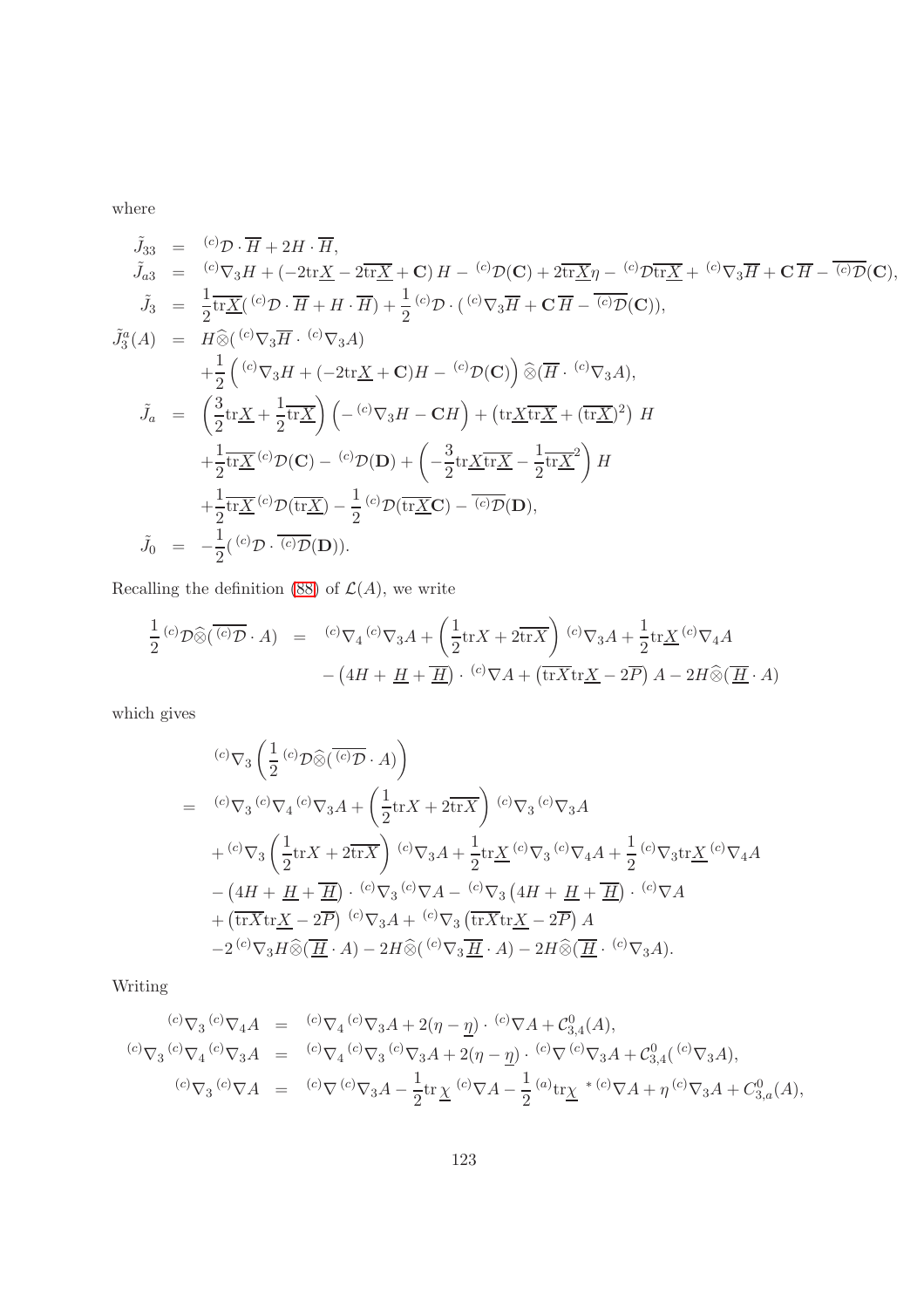we have

$$
\begin{array}{rcl}\n^{(c)}\nabla_{3}\left(\frac{1}{2}\,^{(c)}\mathcal{D}\widehat{\otimes}(\overline{\,^{(c)}\mathcal{D}}\cdot A)\right) & = & ^{(c)}\nabla_{4}\,^{(c)}\nabla_{3}A + \frac{1}{2}\text{tr}\underline{X}^{(c)}\nabla_{4}A^{(c)}\nabla_{3}A - \frac{1}{4}\text{tr}\underline{X}^{2}(c)\nabla_{4}A \\
& & + \hat{J}_{a3}\cdot\frac{^{(c)}\nabla^{(c)}\nabla_{3}A + \hat{J}_{33}(c)\nabla_{3}A + \hat{J}_{3}(c)\nabla_{3}A + \hat{J}_{3}(c)\nabla_{3}A + \hat{J}_{3}^{a}(A) \\
& & + \hat{J}_{a}\cdot\frac{^{(c)}\nabla A + \hat{J}_{*a}\cdot\frac{*}{^{(c)}\nabla A + \hat{J}_{0}A + \hat{J}_{0}^{a}(A)}\n\end{array}
$$

where

$$
\hat{J}_{a3} = 2(\eta - \underline{\eta}) - (4H + \underline{H} + \overline{\underline{H}}),
$$
\n
$$
\hat{J}_{33} = \frac{1}{2} \text{tr} X + 2 \text{tr} \overline{X},
$$
\n
$$
\hat{J}_{3} = {}^{(c)}\nabla_{3} \left( \frac{1}{2} \text{tr} X + 2 \text{tr} \overline{X} \right) + \overline{\text{tr} X} \text{tr} \underline{X} - P + \overline{P} - 2\eta \cdot \underline{\eta} - (4H + \underline{H} + \overline{\underline{H}}) \cdot \eta,
$$
\n
$$
\hat{J}_{3}^{a}(A) = -4\eta \widehat{\otimes} (\underline{\eta} \cdot {^{(c)}\nabla_{3}A}) + 4\underline{\eta} \widehat{\otimes} (\eta \cdot {^{(c)}\nabla_{3}A}) - 2H \widehat{\otimes} (\overline{\underline{H}} \cdot {^{(c)}\nabla_{3}A}),
$$
\n
$$
\hat{J}_{a} = \text{tr} \underline{X} (\eta - \underline{\eta}) - {}^{(c)}\nabla_{3} (4H + \underline{H} + \overline{\underline{H}}) + \frac{1}{2} \text{tr} \underline{\chi} (4H + \underline{H} + \overline{\underline{H}}),
$$
\n
$$
\hat{J}_{*a} = \frac{1}{2} {}^{(a)}\text{tr} \underline{\chi} (4H + \underline{H} + \overline{\underline{H}}),
$$
\n
$$
\hat{J}_{0} = {}^{(c)}\nabla_{3} (\overline{\text{tr} X} \text{tr} \underline{X} - 2\overline{P}) + \frac{1}{2} \text{tr} \underline{X} (4\overline{P} - 4\eta \cdot \underline{\eta})
$$
\n
$$
+ (\text{tr} \underline{\chi} (4H + \underline{H} + \overline{\underline{H}}) - {}^{(a)}\text{tr} \underline{\chi} * (4H + \underline{H} + \overline{\underline{H}})) \cdot \eta,
$$
\n
$$
\hat{J}_{0}^{a}(A) = \frac{1}{2} \text{tr} \underline{\chi} \left( \eta \widehat{\otimes} ((4H + \underline{H} + \overline{\underline{H}}) \cdot A) - (4H + \underline{H} + \
$$

We therefore obtain

$$
J = -\left(\text{tr}\underline{X} + \overline{\text{tr}\underline{X}}\right) {}^{(c)}\nabla_4 {}^{(c)}\nabla_3 {}^{(c)}\nabla_3 A + 4\eta \cdot {}^{(c)}\nabla {}^{(c)}\nabla_3 {}^{(c)}\nabla_3 A + J_{43} {}^{(c)}\nabla_4 {}^{(c)}\nabla_3 A + J_4 {}^{(c)}\nabla_4 A + J_{a3} {}^{(c)}\nabla {}^{(c)}\nabla_3 A + J_{33} {}^{(c)}\nabla_3 {}^{(c)}\nabla_3 A + J_3 {}^{(c)}\nabla_3 A + J_3^a(A) + J_a {}^{(c)}\nabla A + J_{a} {}^{(c)}\nabla A + J_0 A + J_0^a(A) + {}^{(c)}\nabla_3 \left(\frac{a}{r^2} \Gamma_g \mathfrak{d}^{\leq 1} + \frac{1}{r} \Gamma_g \mathfrak{d}^{\leq 2} A\right)
$$
\n(130)

where

$$
J_{43} = -\frac{1}{2}\overline{\text{tr}\underline{X}}\text{tr}\underline{X} - \frac{\mathbf{C} + \text{tr}\underline{X}}{2}(\text{tr}\underline{X} + \overline{\text{tr}\underline{X}}),
$$
  

$$
J_4 = \frac{1}{4}(\text{tr}\underline{X})^2(\text{tr}\underline{X}) - \frac{\mathbf{C}}{4}\text{tr}\underline{X}(\text{tr}\underline{X} + \overline{\text{tr}\underline{X}}),
$$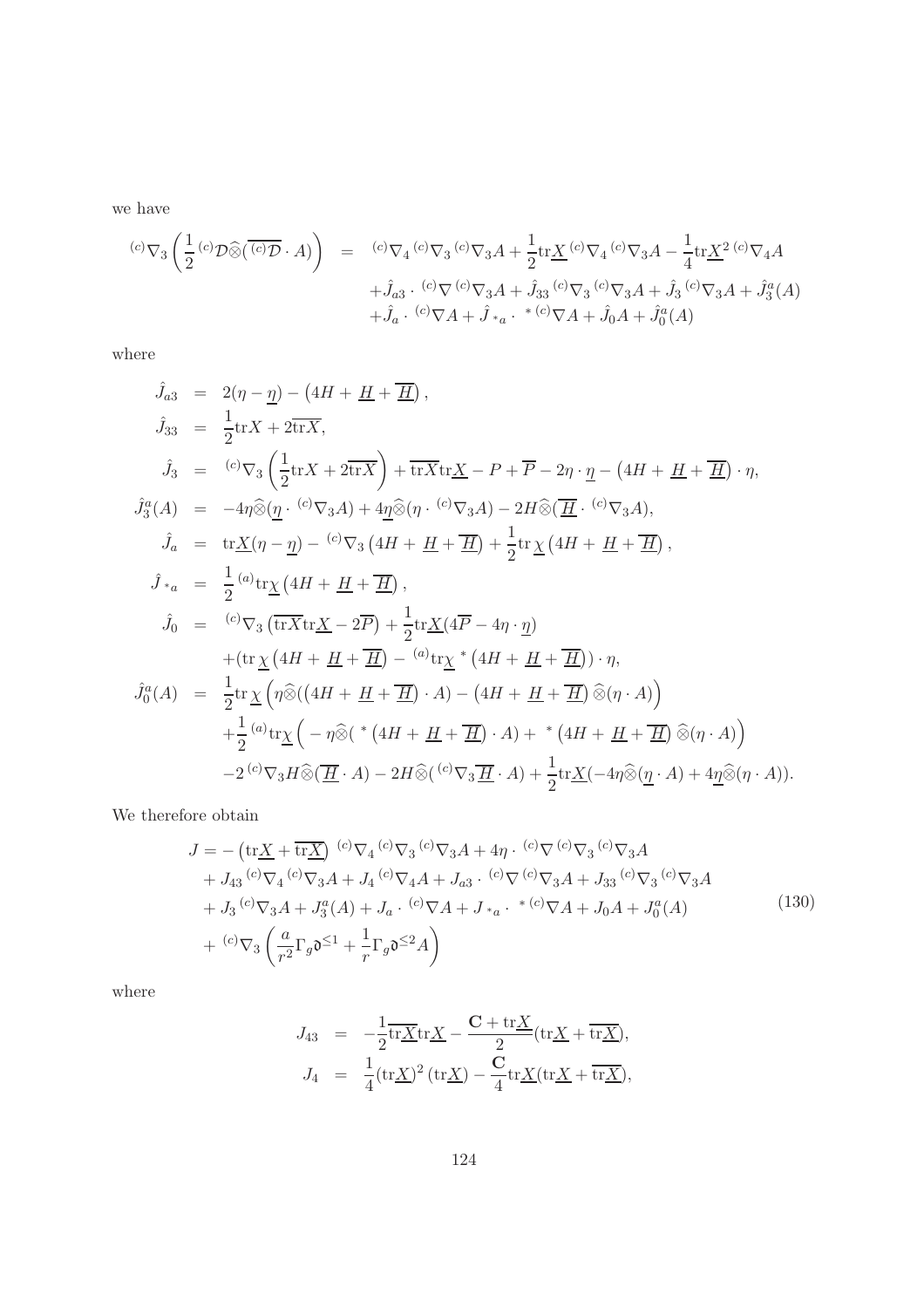and

$$
J_{a3} = -(\text{tr}\underline{X} + \overline{\text{tr}\underline{X}}) \hat{J}_{a3} + \tilde{J}_{a3},
$$
  
\n
$$
J_{33} = -(\text{tr}\underline{X} + \overline{\text{tr}\underline{X}}) \hat{J}_{33} + \tilde{J}_{33},
$$
  
\n
$$
J_{3} = -(\text{tr}\underline{X} + \overline{\text{tr}\underline{X}}) \hat{J}_{3} + \left(-\frac{1}{2}\overline{\text{tr}\underline{X}}\text{tr}\underline{X} - \frac{C}{2}(\text{tr}\underline{X} + \overline{\text{tr}\underline{X}})\right) \left(\frac{1}{2}\text{tr}X + 2\overline{\text{tr}X}\right) + \tilde{J}_{3},
$$
  
\n
$$
J_{3}^{a}(A) = -(\text{tr}\underline{X} + \overline{\text{tr}\underline{X}}) \left(\hat{J}_{3}^{a}(A) + \tilde{J}_{3}^{a}(A),
$$
  
\n
$$
J_{a} = -(\text{tr}\underline{X} + \overline{\text{tr}\underline{X}}) \hat{J}_{a} - \left(-\frac{1}{2}\overline{\text{tr}\underline{X}}\text{tr}\underline{X} - \frac{C}{2}(\text{tr}\underline{X} + \overline{\text{tr}\underline{X}})\right) \left(4H + \underline{H} + \overline{\underline{H}}\right) + \tilde{J}_{a},
$$
  
\n
$$
J_{*a} = -(\text{tr}\underline{X} + \overline{\text{tr}\underline{X}}) \hat{J}_{*a},
$$
  
\n
$$
J_{0} = -(\text{tr}\underline{X} + \overline{\text{tr}\underline{X}}) \hat{J}_{0} + \left(-\frac{1}{2}\overline{\text{tr}\underline{X}}\text{tr}\underline{X} - \frac{C}{2}(\text{tr}\underline{X} + \overline{\text{tr}\underline{X}})\right) \left(\overline{\text{tr}\underline{X}}\text{tr}\underline{X} - 2\overline{P}\right) + \tilde{J}_{0},
$$
  
\n
$$
J_{0}^{a}(A) = -(\text{tr}\underline{X} + \overline{\text{tr}\underline{X}}) \hat{J}_{0}^{a}(A) - \left(-\frac{1}{2}\overline{\text{tr}\underline{
$$

## B.1.3 Expression for K

Observe that

<span id="page-124-1"></span>
$$
Q(fg) = Q(f)g + fQ(g) + 2^{(c)}\nabla_3 f^{(c)}\nabla_3 g - \mathbf{D} f g.
$$
 (131)

We therefore obtain, for a scalar  $\mathcal{F}$ :

$$
[Q, \mathcal{F}^{(c)}\nabla_3]A = (Q(\mathcal{F}) - \mathbf{D}\mathcal{F})^{(c)}\nabla_3 A + \mathcal{F}[Q, {}^{(c)}\nabla_3]A + 2 {}^{(c)}\nabla_3 \mathcal{F}^{(c)}\nabla_3 G^{(c)}\nabla_3 A
$$
  
= 
$$
(2 {}^{(c)}\nabla_3 \mathcal{F}) {}^{(c)}\nabla_3 G^{(c)}\nabla_3 A + (Q(\mathcal{F}) - \mathbf{D}\mathcal{F} - \mathcal{F}^{(c)}\nabla_3 \mathbf{C}) {}^{(c)}\nabla_3 A + (-\mathcal{F}^{(c)}\nabla_3 \mathbf{D}) A.
$$

In particular,

$$
K = [Q, \mathcal{F} \nabla_3^{(c)}] A \quad \text{for} \quad \mathcal{F} = -\frac{1}{2} \text{tr} X - 2\overline{\text{tr} X}.
$$

We therefore obtain  $21$ 

$$
K = K_{33} {}^{(c)}\nabla_3 {}^{(c)}\nabla_3 A + K_3 {}^{(c)}\nabla_3 A + K_0 A
$$

where

$$
K_{33} = 2^{(c)} \nabla_3 \left( -\frac{1}{2} \text{tr} X - 2 \overline{\text{tr} X} \right),
$$
  
\n
$$
K_3 = Q \left( -\frac{1}{2} \text{tr} X - 2 \overline{\text{tr} X} \right) - D \left( -\frac{1}{2} \text{tr} X - 2 \overline{\text{tr} X} \right) - \left( -\frac{1}{2} \text{tr} X - 2 \overline{\text{tr} X} \right)^{(c)} \nabla_3 \mathbf{C},
$$
  
\n
$$
K_0 = -\left( -\frac{1}{2} \text{tr} X - 2 \overline{\text{tr} X} \right)^{(c)} \nabla_3 \mathbf{D}.
$$

<span id="page-124-0"></span> $\frac{21}{21}$ The expression for K does not have error terms.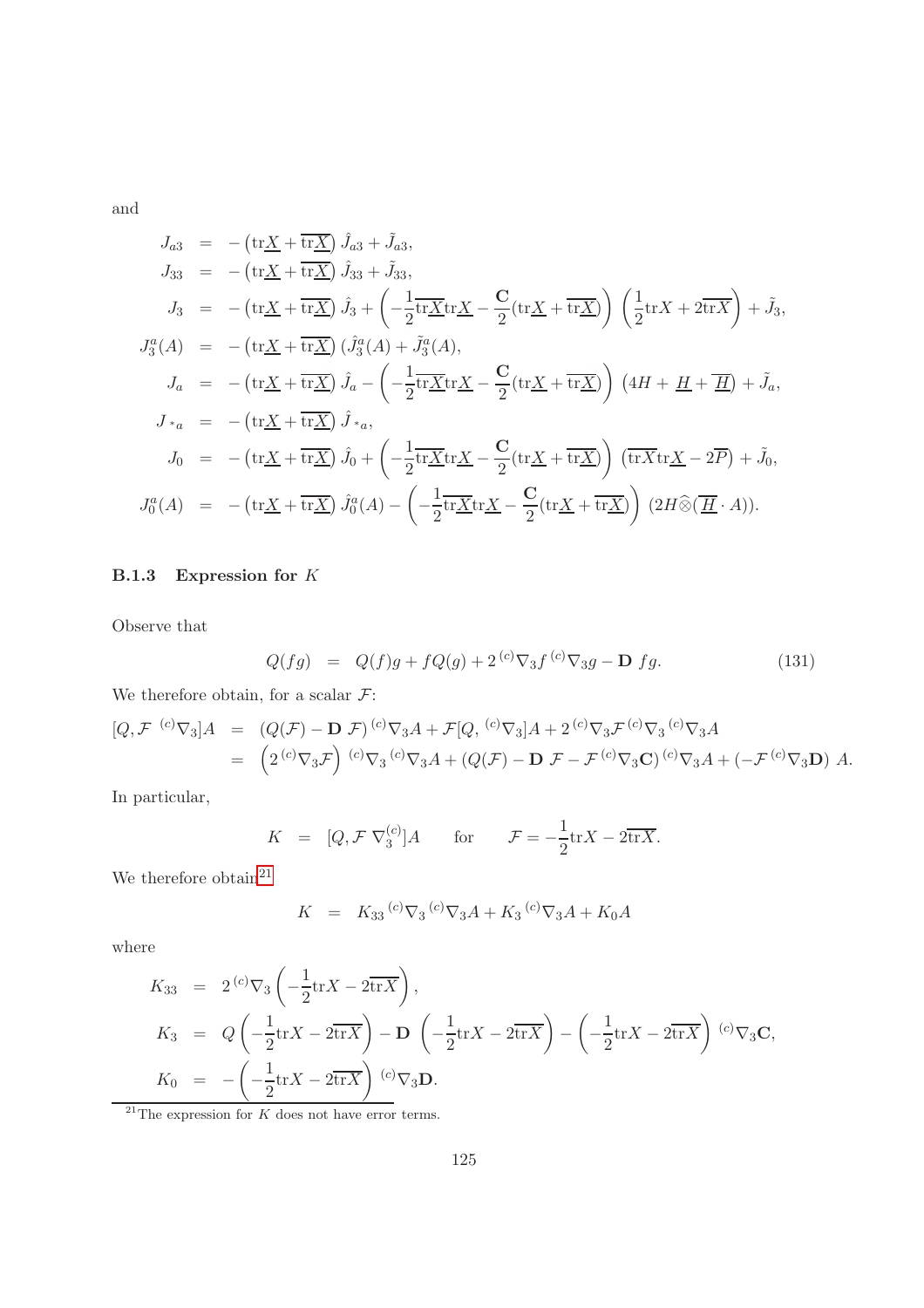## B.1.4 Expression for L

Using [\(131\)](#page-124-1), we obtain for a scalar  $\mathcal{E}$ ,

$$
[Q, \mathcal{E}^{(c)}\nabla_4]A = (Q(\mathcal{E}) - \mathbf{D}\mathcal{E})^{(c)}\nabla_4 A + \mathcal{E}[Q, {}^{(c)}\nabla_4]A + 2 {}^{(c)}\nabla_3 \mathcal{E}^{(c)}\nabla_3 {}^{(c)}\nabla_4 A
$$
  
=  $(Q(\mathcal{E}) - \mathbf{D}\mathcal{E})^{(c)}\nabla_4 A + \mathcal{E}[Q, {}^{(c)}\nabla_4]A + 2 {}^{(c)}\nabla_3 \mathcal{E}^{(c)}\nabla_4 {}^{(c)}\nabla_3 A$   
+  $2 {}^{(c)}\nabla_3 \mathcal{E}[^{(c)}\nabla_3, {}^{(c)}\nabla_4]A$ 

which gives

$$
[Q, \mathcal{E}^{(c)}\nabla_4]A = \left(2^{(c)}\nabla_3 \mathcal{E}\right)^{(c)}\nabla_4^{(c)}\nabla_3 A + 4\mathcal{E}(\eta - \underline{\eta}) \cdot {^{(c)}}\nabla {^{(c)}}\nabla_3 A
$$
  
+ 
$$
\left(2(\mathcal{E}) - \mathbf{D} \mathcal{E}\right)\nabla_4^{(c)}A
$$
  
+ 
$$
\left[2\mathcal{E}\left({^{(c)}}\nabla_3(\eta - \underline{\eta}) + \left(\frac{1}{2}\text{tr}\,\underline{\chi} + \mathbf{C}\right)(\eta - \underline{\eta})\right) + 4\nabla_3^{(c)}\mathcal{E}(\eta - \underline{\eta})\right] \cdot {^{(c)}}\nabla A
$$
  
-
$$
\mathcal{E}^{(a)}\text{tr}\underline{\chi}(\eta - \underline{\eta}) \cdot {^{*(c)}}\nabla A
$$
  
+ 
$$
\mathcal{E}^{(c)}\nabla_3(\mathcal{C}_{3,4}^0(A)) + \mathcal{E}\mathcal{C}_{3,4}^0({^{(c)}}\nabla_3 A) + \mathcal{E}\left(2(\eta - \underline{\eta}) \cdot \eta - {^{(c)}}\nabla_4(\mathbf{C})\right){^{(c)}}\nabla_3 A
$$
  
+ 
$$
2\mathcal{E}(\eta - \underline{\eta}) \cdot \mathcal{C}_{3,a}^0(A) + \left(2\nabla_3^{(c)}\mathcal{E} + \mathcal{E}\mathbf{C}\right)\mathcal{C}_{3,4}^0(A) - \mathcal{E}^{(c)}\nabla_4(\mathbf{D}) A + \mathcal{E}\frac{a}{r^2}\Gamma_g\mathfrak{d}^{\leq 1}A.
$$

In particular,

$$
L = [Q, \mathcal{E}^{(c)} \nabla_4] A \quad \text{for} \quad \mathcal{E} = -\frac{1}{2} \text{tr} \underline{X}.
$$

We therefore obtain

$$
L = L_{43} {}^{(c)}\nabla_4 {}^{(c)}\nabla_3 A + L_{a3} {}^{(c)}\nabla {}^{(c)}\nabla_3 A + L_4 \nabla_4 {}^{(c)}A + L_a {}^{(c)}\nabla A + L*_a {}^{(c)}\nabla A
$$
  
+  $L_3 {}^{(c)}\nabla_3 A + L_3^a(A) + L_0 A + L_0^a(A) + \frac{a}{r^3} \Gamma_g \mathfrak{d}^{\leq 1} A$  (132)

where

$$
L_{43} = 2^{(c)} \nabla_3 \mathcal{E} = \frac{1}{2} (\text{tr} \underline{X})^2,
$$
  
\n
$$
L_{a3} = 4\mathcal{E}(\eta - \underline{\eta}) = -2 \text{tr} \underline{X}(\eta - \underline{\eta}),
$$
  
\n
$$
L_4 = Q(\mathcal{E}) - D \mathcal{E} = -\frac{1}{4} (\text{tr} \underline{X})^3 + \frac{C}{4} (\text{tr} \underline{X})^2,
$$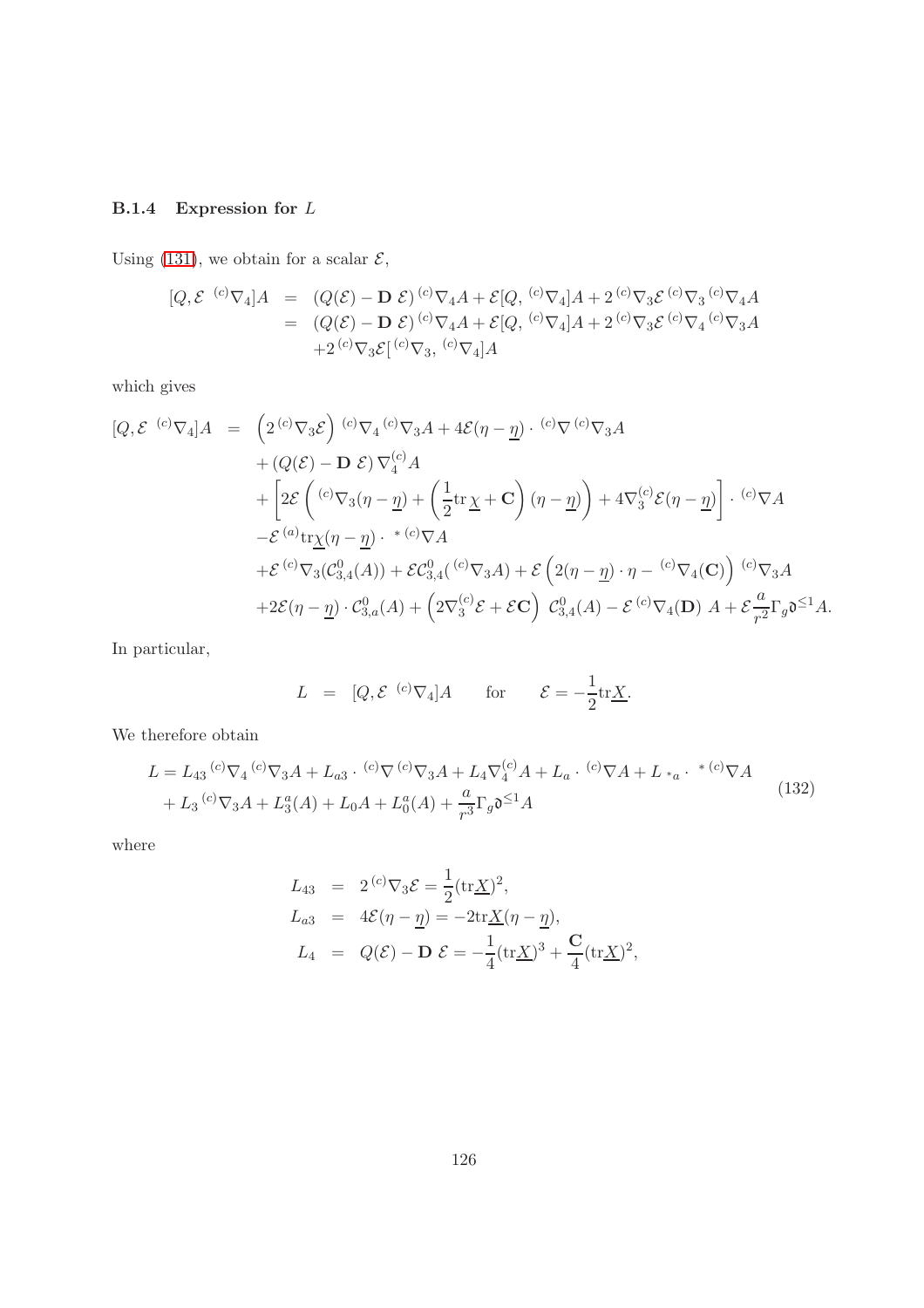and

$$
L_{a} = -\text{tr}\underline{X}\left({}^{(c)}\nabla_{3}(\eta-\underline{\eta})+\left(\frac{1}{2}\text{tr}\,\underline{\chi}+\mathbf{C}\right)(\eta-\underline{\eta})\right)+\text{tr}\underline{X}^{2}(\eta-\underline{\eta}),
$$
  
\n
$$
L_{*a} = \frac{1}{2}\text{tr}\underline{X}^{(a)}\text{tr}\underline{\chi}(\eta-\underline{\eta}),
$$
  
\n
$$
L_{3} = -\frac{1}{2}\text{tr}\underline{X}\left(-P+7\overline{P}-6\eta\cdot\underline{\eta}+2(\eta-\underline{\eta})\cdot\eta-\frac{(c)}{\nabla_{4}(\mathbf{C})}\right),
$$
  
\n
$$
L_{3}^{a}(A) = -\text{tr}\underline{X}(-4\eta\widehat{\otimes}(\underline{\eta}\cdot\frac{(c)}{\nabla_{3}A})+4\underline{\eta}\widehat{\otimes}(\eta\cdot\frac{(c)}{\nabla_{3}A})),
$$
  
\n
$$
L_{0} = \text{tr}\underline{X}\left((\text{tr}\,\underline{\chi}(\eta-\underline{\eta})-\frac{(a)}{\nabla_{3}\chi}^{*}(\eta-\underline{\eta})\right)\cdot\eta\right)+\left(\frac{1}{2}\text{tr}\underline{X}^{2}-\frac{1}{2}\text{tr}\underline{X}\mathbf{C}\right)(4\overline{P}-4\eta\cdot\underline{\eta})
$$
  
\n
$$
+\frac{1}{2}\text{tr}\underline{X}^{(c)}\nabla_{4}(\mathbf{D})-\frac{1}{2}\text{tr}\underline{X}^{(c)}\nabla_{3}(4\overline{P}-4\eta\cdot\underline{\eta}),
$$
  
\n
$$
L_{0}^{a}(A) = -\text{tr}\underline{X}\Big[-\frac{1}{2}\text{tr}\,\underline{\chi}\left(\eta\widehat{\otimes}((\eta-\underline{\eta})\cdot A)-(\eta-\underline{\eta})\widehat{\otimes}(\eta\cdot A)\right)
$$
  
\n
$$
-\frac{1}{2}\frac{(a)}{\nabla_{4}\chi}\Big(-\eta\widehat{\otimes}(*(\eta-\underline{\eta})\cdot A)+*(\eta-\underline{\eta})\widehat{\otimes}(\eta\cdot A)\Big)\Big]
$$
  
\n
$$
+\left(\frac{1}{2}\text{tr}\underline{X}^{2}-
$$

### B.1.5 Expression for M

Observe that

$$
Q(F \cdot G) = Q(F) \cdot G + F \cdot Q(G) + 2^{(c)} \nabla_3 F \cdot {^{(c)} \nabla_3 G} - \mathbf{D} F \cdot G. \tag{133}
$$

We therefore obtain

$$
M = Q\left(4H + \underline{H} + \overline{\underline{H}}\right) \cdot {^{(c)}\nabla A} + \left(4H + \underline{H} + \overline{\underline{H}}\right) \cdot [Q, {^{(c)}\nabla}]A
$$
  
+2<sup>(c)</sup>  $\nabla_3 \left(4H + \underline{H} + \overline{\underline{H}}\right) \cdot {^{(c)}\nabla_3} {^{(c)}\nabla A} - D\left(4H + \underline{H} + \overline{\underline{H}}\right) \cdot {^{(c)}\nabla A}$ 

which gives

$$
M = M_{33} {}^{(c)}\nabla_3 {}^{(c)}\nabla_3 A + M_{a3} {}^{(c)}\nabla_3 A + M_{*a3} {}^{(c)}\nabla_4 A + M_{*a3} {}^{(c)}\nabla_5 A + M_3^a(A) + M_a {}^{(c)}\nabla A + M_{*a} {}^{(c)}\nabla_4 A + M_0^a(A) + r^{-2} {}^{(c)}\nabla_3 \left(\frac{a}{r} \Gamma_g A + \Gamma_g \mathfrak{d}^{\leq 1} A\right)
$$
(134)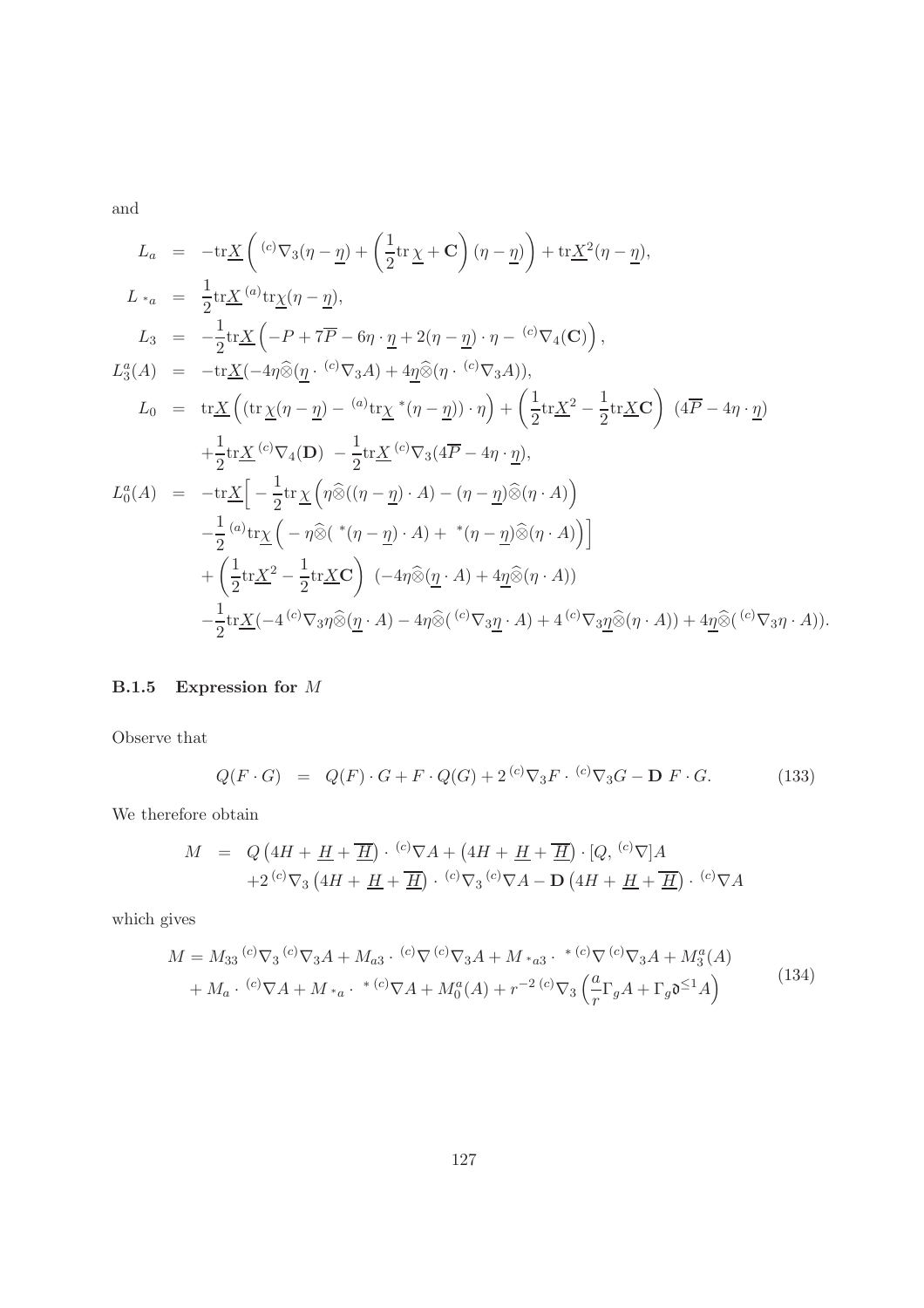$$
M_{33} = 2(4H + \underline{H} + \overline{H}) \cdot \eta,
$$
  
\n
$$
M_{a3} = 2^{(c)} \nabla_3 (4H + \underline{H} + \overline{H}) - \text{tr}\,\underline{\chi} (4H + \underline{H} + \overline{H}),
$$
  
\n
$$
M_{*a3} = -\binom{a}{x} \text{tr}\,\underline{\chi} (4H + \underline{H} + \overline{H}),
$$
  
\n
$$
M_3^a(A) = (4H + \underline{H} + \overline{H}) \cdot \left( -\binom{c}{x} \nabla_1 e^{-x} \nabla_2 \nabla_3 \nabla_1 + (G - \frac{1}{2} \text{tr}\,\underline{\chi}) \eta - \frac{1}{2} \binom{a}{x} \text{tr}\,\underline{\chi}^* \eta \right) \cdot \binom{c}{x} \nabla_3 A
$$
  
\n
$$
+ (4H + \underline{H} + \overline{H}) \cdot \left( \binom{c}{x} \nabla_3 C_{3,a}^0(A) + C_{3,a}^0 \binom{c}{x} \nabla_3 A \right) + 2^{(c)} \nabla_3 (4H + \underline{H} + \overline{H}) \cdot \eta^{(c)} \nabla_3 A,
$$
  
\n
$$
M_a = Q \left( 4H + \underline{H} + \overline{H} \right) + \left( -\frac{C}{2} \text{tr}\,\underline{\chi} + \frac{1}{2} \text{tr}\,\underline{\chi}^2 - \frac{1}{2} \binom{a}{x} \text{tr}\,\underline{\chi}^2 \right) \left( 4H + \underline{H} + \overline{H} \right)
$$
  
\n
$$
- \text{tr}\,\underline{\chi}^{(c)} \nabla_3 \left( 4H + \underline{H} + \overline{H} \right) - \mathbf{D} \left( 4H + \underline{H} + \overline{H} \right),
$$
  
\n
$$
M_{*a} = \left( -\frac{C}{2} \binom{a}{x} \text{tr}\,\underline{\chi} + \text{tr}\,\underline{\chi}^{(a)} \text{tr}\,\underline{\chi} \right) \left( 4H + \underline{H} + \overline{H} \right) - \binom{a}{x} \text{tr
$$

### B.1.6 Expression for N

Recall that

$$
N = [Q, \left(-\overline{\text{tr}X}\text{tr}\underline{X} + 2\overline{P}\right)]A + 2[Q, H \widehat{\otimes} \overline{\underline{H}} \cdot]A.
$$

Using [\(131\)](#page-124-1) and the fact that

$$
Q(E\widehat{\otimes}(F \cdot U)) = Q(E)\widehat{\otimes}(F \cdot U) + E\widehat{\otimes}(Q(F) \cdot U) + E\widehat{\otimes}(F \cdot Q(U))
$$
  
+2<sup>(c)</sup>  $\nabla_3 E\widehat{\otimes} (C\widehat{\otimes}G) + 2(E\widehat{\otimes}G)(C\widehat{\otimes}G) + 2(E\widehat{\otimes}G)(C\widehat{\otimes}G) + 2(E\widehat{\otimes}G)(C\widehat{\otimes}G) + 2(E\widehat{\otimes}G)(C\widehat{\otimes}G) + 2(E\widehat{\otimes}G)(C\widehat{\otimes}G) + 2(E\widehat{\otimes}G)(C\widehat{\otimes}G) + 2(E\widehat{\otimes}G)(C\widehat{\otimes}G) + 2(E\widehat{\otimes}G)(C\widehat{\otimes}G) + 2(E\widehat{\otimes}G)(C\widehat{\otimes}G) + 2(E\widehat{\otimes}G)(C\widehat{\otimes}G) + 2(E\widehat{\otimes}G)(C\widehat{\otimes}G) + 2(E\widehat{\otimes}G)(C\widehat{\otimes}G) + 2(E\widehat{\otimes}G)(C\widehat{\otimes}G) + 2(E\widehat{\otimes}G)(C\widehat{\otimes}G) + 2(E\widehat{\otimes}G)(C\widehat{\otimes}G) + 2(E\widehat{\otimes}G)(C\widehat{\otimes}G) + 2(E\widehat{\otimes}G)(C\widehat{\otimes}G) + 2(E\widehat{\otimes}G)(C\widehat{\otimes}G) + 2(E\widehat{\otimes}G)(C\widehat{\otimes}G) + 2(E\widehat{\otimes}G)(C\widehat{\otimes}G) + 2(E\widehat{\otimes}G)(C\widehat{\otimes}G) + 2(E\widehat{\otimes}G)(C\widehat{\otimes}G) + 2(E\widehat{\otimes}G)(C\widehat{\otimes}G) + 2(E\widehat{\otimes}G)(C\widehat{\otimes}G) + 2(E\widehat{\otimes}G)(C\widehat{\otimes}G) + 2(E\widehat{\otimes}G)(C\widehat{\otimes}G) + 2(E\widehat{\otimes}G)(C\widehat{\otimes}G) + 2(E\widehat{\otimes}G)(C\widehat{\otimes}G) + 2(E\widehat{\otimes}G)(C\$ 

we obtain

$$
N = Q\left(-\overline{\text{tr}X}\text{tr}\underline{X} + 2\overline{P}\right)A + 2^{(c)}\nabla_3\left(-\overline{\text{tr}X}\text{tr}\underline{X} + 2\overline{P}\right)^{(c)}\nabla_3A - \mathbf{D}\left(-\overline{\text{tr}X}\text{tr}\underline{X} + 2\overline{P}\right)A
$$
  
+2Q(H)\widehat{\otimes}(\overline{\underline{H}} \cdot A) + 2H\widehat{\otimes}(Q(\overline{\underline{H}}) \cdot A) + 4^{(c)}\nabla\_3H\widehat{\otimes}({^{(c)}\nabla\_3\overline{\underline{H}} \cdot A}) + 4^{(c)}\nabla\_3H\widehat{\otimes}(\overline{\underline{H}} \cdot {^{(c)}\nabla\_3A})  
+4H\widehat{\otimes}({^{(c)}\nabla\_3\overline{\underline{H}} \cdot {^{(c)}\nabla\_3A}) - 4\mathbf{D}H\widehat{\otimes}(\overline{\underline{H}} \cdot A).

 $\rm{Therefore}^{22}$  $\rm{Therefore}^{22}$  $\rm{Therefore}^{22}$ 

$$
N = N_3 {}^{(c)}\nabla_3 A + N_3^a(A) + N_0 A + N_0^a(A)
$$

<span id="page-127-0"></span> $\overline{a^{22}}$  The expression for  $N$  does not have error terms.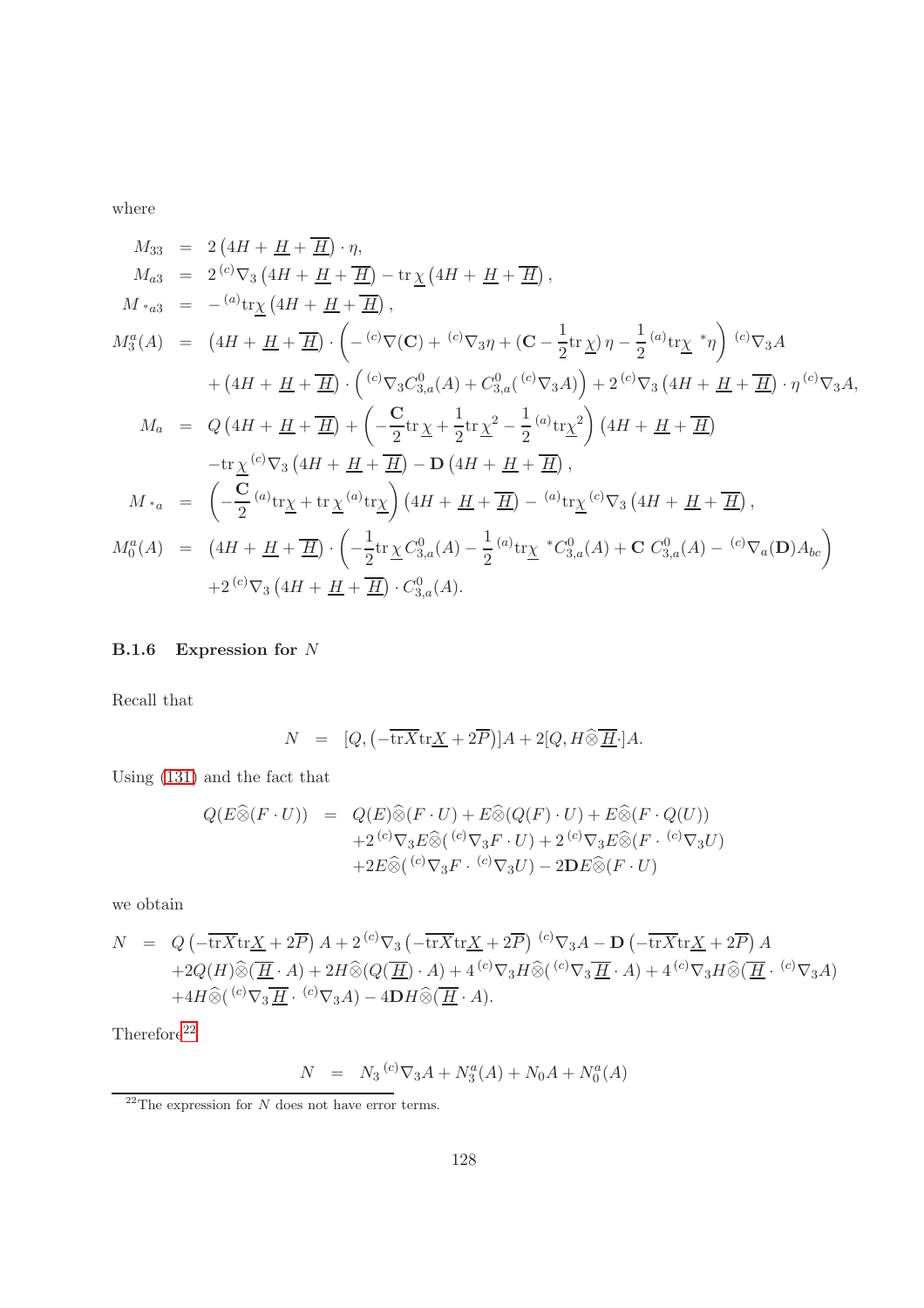$$
N_3 = 2^{(c)} \nabla_3 \left( -\overline{\text{tr}X} \text{tr} \underline{X} + 2\overline{P} \right),
$$
  
\n
$$
N_3^a(A) = 4^{(c)} \nabla_3 H \widehat{\otimes} (\overline{\underline{H}} \cdot {^{(c)}\nabla_3 A} + 4H \widehat{\otimes} ({^{(c)}\nabla_3 \overline{\underline{H}} \cdot {^{(c)}\nabla_3 A}),
$$
  
\n
$$
N_0 = Q \left( -\overline{\text{tr}X} \text{tr} \underline{X} + 2\overline{P} \right) - \mathbf{D} \left( -\overline{\text{tr}X} \text{tr} \underline{X} + 2\overline{P} \right),
$$
  
\n
$$
N_0^a(A) = 2Q(H) \widehat{\otimes} (\overline{\underline{H}} \cdot A) + 2H \widehat{\otimes} (Q(\overline{\underline{H}}) \cdot A)
$$
  
\n
$$
+ 4^{(c)} \nabla_3 H \widehat{\otimes} ({^{(c)}\nabla_3 \overline{\underline{H}} \cdot A}) - 4\mathbf{D} H \widehat{\otimes} (\overline{\underline{H}} \cdot A).
$$

#### B.1.7 The commutator

Putting the above expressions together we obtain

$$
[Q, \mathcal{L}]A = I + J + K + L + M + N
$$
  
\n
$$
= -4(\eta - \underline{\eta}) \cdot {^{(c)}\nabla} {^{(c)}\nabla}_3 A + 4\eta \cdot {^{(c)}\nabla} {^{(c)}\nabla}_3 A - (\text{tr}\underline{X} + \overline{\text{tr}\underline{X}}) {^{(c)}\nabla}_4 {^{(c)}\nabla}_3 A
$$
  
\n
$$
+ (I_{43} + J_{43} + L_{43}) {^{(c)}\nabla}_4 {^{(c)}\nabla}_3 A + (I_4 + J_4 + L_4) {^{(c)}\nabla}_4 A
$$
  
\n
$$
+ (I_{33} + J_{33} + K_{33} + M_{33}) {^{(c)}\nabla}_3 {^{(c)}\nabla}_3 A + I_{33}^a (A)
$$
  
\n
$$
+ (I_{a3} + J_{a3} + L_{a3} + M_{a3}) \cdot {^{(c)}\nabla} {^{(c)}\nabla}_3 A + (I_{*a3} + M_{*a3}) \cdot {^{*(c)}\nabla} {^{(c)}\nabla}_3 A
$$
  
\n
$$
+ (I_3 + J_3 + K_3 + L_3 + N_3) {^{(c)}\nabla}_3 A + (I_3^a (A) + J_3^a (A) + L_3^a (A) + M_3^a (A) + N_3^a (A))
$$
  
\n
$$
+ (J_a + L_a + M_a) \cdot {^{(c)}\nabla}_A + (J_{*a} + L_{*a} + M_{*a}) \cdot {^{*(c)}\nabla}_A
$$
  
\n
$$
+ (I_0 + J_0 + K_0 + L_0 + N_0) A + J_0^a (A) + L_0^a (A) + M_0^a (A) + N_0^a (A)
$$
  
\n
$$
+ {^{(c)}\nabla}_3 \left( \frac{1}{r} \Gamma_g \mathfrak{d}^{ \leq 2} A \right) + 1 \text{.o.t.}
$$

which gives

$$
[Q, \mathcal{L}]A = 4\underline{\eta} \cdot {}^{(c)}\nabla^{(c)}\nabla_{3} A - (\text{tr}\underline{X} + \overline{\text{tr}\underline{X}}) {}^{(c)}\nabla_{4} {}^{(c)}\nabla_{3} A + (I_{43} + J_{43} + L_{43}) {}^{(c)}\nabla_{4} {}^{(c)}\nabla_{3} A + (I_{4} + J_{4} + L_{4}) {}^{(c)}\nabla_{4} A + (I_{33} + J_{33} + K_{33} + M_{33}) {}^{(c)}\nabla_{3} {}^{(c)}\nabla_{3} A + I_{33}^a(A) + (I_{a3} + J_{a3} + L_{a3} + M_{a3}) \cdot {}^{(c)}\nabla^{(c)}\nabla_{3} A + (I_{*a3} + M_{*a3}) \cdot {}^{*}{}^{(c)}\nabla^{(c)}\nabla_{3} A + (I_{3} + J_{3} + K_{3} + L_{3} + N_{3}) {}^{(c)}\nabla_{3} A + (I_{3}^a(A) + J_{3}^a(A) + L_{3}^a(A) + N_{3}^a(A)) + (J_{a} + L_{a} + M_{a}) \cdot {}^{(c)}\nabla A + (J_{*a} + L_{*a} + M_{*a}) \cdot {}^{*}{}^{(c)}\nabla A + (I_{0} + J_{0} + K_{0} + L_{0} + N_{0}) A + J_{0}^a(A) + L_{0}^a(A) + N_{0}^a(A) + N_{0}^a(A) + \text{Err}[[Q, \mathcal{L}]A].
$$

Recalling the definition of  $\mathbb{Q}(A)$ :

$$
{}^{(c)}\nabla_3 \, {}^{(c)}\nabla_3 A = Q(A) - \mathbf{C} \, {}^{(c)}\nabla_3 A - \mathbf{D} \, A
$$

we write

$$
{}^{(c)}\nabla {}^{(c)}\nabla_3 {}^{(c)}\nabla_3 A = {}^{(c)}\nabla Q(A) - \mathbf{C} {}^{(c)}\nabla {}^{(c)}\nabla_3 A - {}^{(c)}\nabla \mathbf{C} {}^{(c)}\nabla_3 A - \mathbf{D} {}^{(c)}\nabla A - {}^{(c)}\nabla \mathbf{D} A,
$$
  

$$
{}^{(c)}\nabla_4 {}^{(c)}\nabla_3 {}^{(c)}\nabla_3 A = {}^{(c)}\nabla_4 Q(A) - \mathbf{C} {}^{(c)}\nabla_4 {}^{(c)}\nabla_3 A - \mathbf{D} {}^{(c)}\nabla_4 A - {}^{(c)}\nabla_4 \mathbf{C} {}^{(c)}\nabla_3 A - {}^{(c)}\nabla_4 \mathbf{D} A.
$$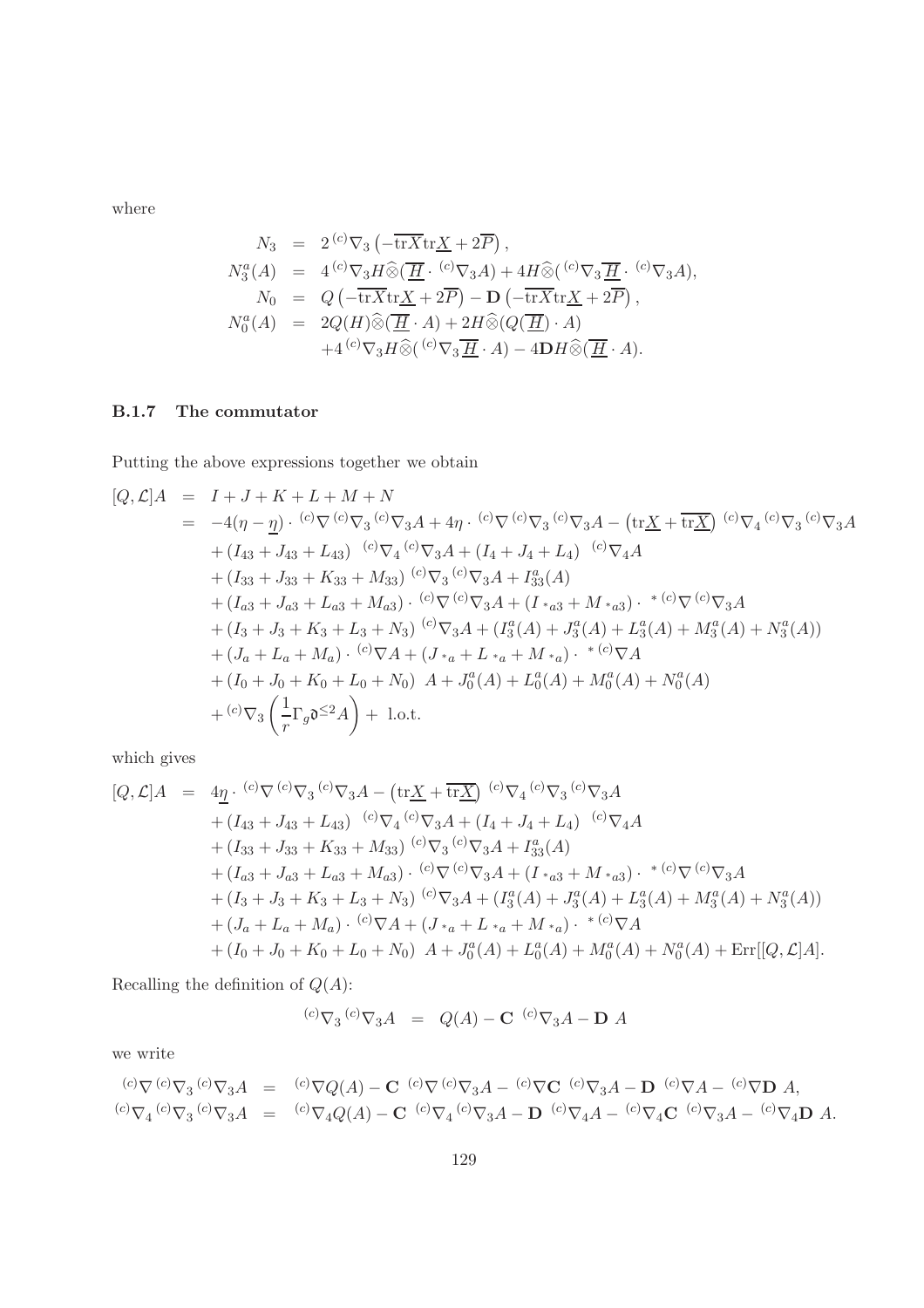Hence,

$$
[Q, \mathcal{L}]A = 4\underline{\eta} \cdot {^{(c)}\nabla Q(A)} - (\text{tr}\underline{X} + \overline{\text{tr}\underline{X}}) {^{(c)}\nabla_4 Q(A)} + (I_{43} + J_{43} + L_{43} + \mathbf{C} (\text{tr}\underline{X} + \overline{\text{tr}\underline{X}})) {^{(c)}\nabla_4} {^{(c)}\nabla_3 A} + (I_4 + J_4 + L_4 + \mathbf{D} (\text{tr}\underline{X} + \overline{\text{tr}\underline{X}})) {^{(c)}\nabla_4 A} + C_Q Q(A) + 8\eta \hat{\otimes} (\underline{\eta} \cdot Q(A)) - 8\underline{\eta} \hat{\otimes} (\eta \cdot Q(A)) + C_{a3} \cdot {^{(c)}\nabla} {^{(c)}\nabla_3 A} + C_{*a3} \cdot {^{*(c)}\nabla} {^{(c)}\nabla_3 A} + C_3 {^{(c)}\nabla_3 A} + C_3^a (A) + C_a \cdot {^{(c)}\nabla A} + C_{*a} \cdot {^{*(c)}\nabla A} + C_0 A + C_0^a (A) + \text{Err}[[Q, \mathcal{L}]A]
$$

where

$$
C_Q = I_{33} + J_{33} + K_{33} + M_{33},
$$
  
\n
$$
C_{a3} = I_{a3} + J_{a3} + L_{a3} + M_{a3} - 4C_{\underline{\eta}},
$$
  
\n
$$
C *_{a3} = I *_{a3} + M *_{a3},
$$
  
\n
$$
C_3 = I_3 + J_3 + K_3 + L_3 + N_3 - 4\underline{\eta}^{(c)}\nabla\mathbf{C} + {^{(c)}\nabla_4\mathbf{C}}\left(\text{tr}\underline{X} + \overline{\text{tr}\underline{X}}\right) - \mathbf{C}\left(I_{33} + J_{33} + K_{33} + M_{33}\right),
$$
  
\n
$$
C_3^a(A) = I_3^a(A) + J_3^a(A) + L_3^a(A) + M_3^a(A) + N_3^a(A) - 8C\eta\hat{\otimes}(\underline{\eta} \cdot {^{(c)}\nabla_3A}) + 8C_{\underline{\eta}}\hat{\otimes}(\eta \cdot {^{(c)}\nabla_3A}),
$$
  
\n
$$
C_a = J_a + L_a + M_a - 4D_{\underline{\eta}},
$$
  
\n
$$
C *_{a} = J *_{a} + L *_{a} + M *_{a},
$$
  
\n
$$
C_0 = I_0 + J_0 + K_0 + L_0 + N_0 - 4\underline{\eta} \cdot {^{(c)}\nabla\mathbf{D}} + {^{(c)}\nabla_4\mathbf{D}}\left(\text{tr}\underline{X} + \overline{\text{tr}\underline{X}}\right) - \mathbf{D}\left(I_{33} + J_{33} + K_{33} + M_{33}\right),
$$
  
\n
$$
C_0^a(A) = J_0^a(A) + L_0^a(A) + M_0^a(A) + N_0^a(A) - 8D\eta\hat{\otimes}(\underline{\eta} \cdot A) + 8\eta\hat{\otimes}(\underline{\eta} \cdot Q(A)) + 8D_{\underline{\eta}}\hat{\otimes}(\eta \cdot A).
$$

Observe that the coefficients of  ${}^{(c)}\nabla_4{}^{(c)}\nabla_3A$  and  ${}^{(c)}\nabla_4A$  are respectively given by

$$
I_{43} + J_{43} + L_{43} + \mathbf{C} \left( \text{tr} \underline{X} + \overline{\text{tr} \underline{X}} \right) = {}^{(c)}\nabla_3 \mathbf{C} + \frac{\mathbf{C}}{2} (\text{tr} \underline{X} + \overline{\text{tr} \underline{X}}) - \overline{\text{tr} \underline{X}} \text{tr} \underline{X},
$$
  

$$
I_4 + J_4 + L_4 + \mathbf{D} \left( \text{tr} \underline{X} + \overline{\text{tr} \underline{X}} \right) = {}^{(c)}\nabla_3 \mathbf{D} + \mathbf{D} \left( \text{tr} \underline{X} + \overline{\text{tr} \underline{X}} \right) - \frac{\mathbf{C}}{4} \text{tr} \underline{X} (\overline{\text{tr} \underline{X}}).
$$

Therefore if the above are  $\Gamma_g$  and  $r^{-1}\Gamma_g$  respectively, as in the assumption of Proposition [8.6,](#page-79-0) i.e. in [\(99\)](#page-79-2) and [\(100\)](#page-79-2), the commutator becomes

$$
[Q, \mathcal{L}]A = 4\underline{\eta} \cdot {^{(c)}}\nabla Q(A) - (\text{tr}\underline{X} + \overline{\text{tr}\underline{X}}) {^{(c)}}\nabla_4 Q(A) + C_0(Q(A))
$$
  
+*C<sub>a3</sub>* \cdot {^{(c)}}\nabla {^{(c)}}\nabla\_3 A + C \*\_{a3} \cdot {^{\*(c)}}\nabla {^{(c)}}\nabla\_3 A + C\_3 {^{(c)}}\nabla\_3 A + C\_3 {^{(d)}}\nabla\_4 A + C\_a \cdot {^{(c)}}\nabla\_4 + C \*\_{a} \cdot {^{\*(c)}}\nabla\_4 + C\_0 A + C\_0^a(A) + \text{Err}[[Q, \mathcal{L}]A]

which proves the highest order terms of [\(101\)](#page-79-1).

#### B.1.8 The linear lower order terms

We now show that the coefficients of  $\binom{c}{x} \nabla_3 A$  and A are  $O(|a|)$ . We denote by  $O\left(\frac{|a|}{r^c}\right)$  $rac{|a|}{r^c}$  any function which vanishes in Schwarzschild, as multiples of  $\eta$ ,  $\eta$ ,  $^{(a)}$ tr $\chi$ ,  $^*\rho$ , and has a  $r^{-c}$  fall-off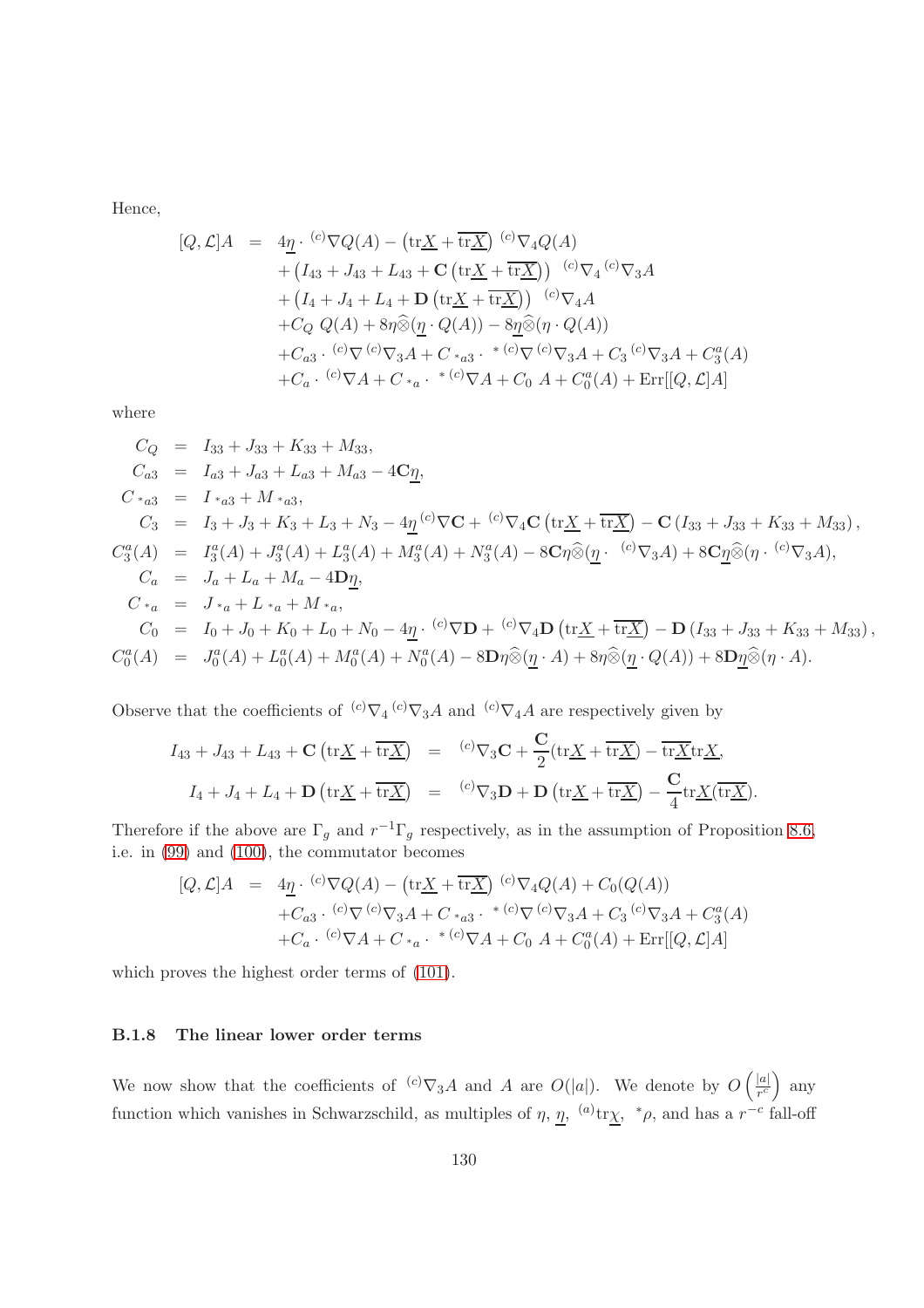in  $r$ . In particular observe that, according to  $(102)$  and  $(103)$ , we can write

$$
\mathbf{C} = 2\mathrm{tr}\underline{\chi} + O\left(\frac{|a|}{r^2}\right), \qquad \mathbf{D} = \frac{1}{2}\mathrm{tr}\underline{\chi}^2 + O\left(\frac{|a|}{r^3}\right).
$$

We therefore have

$$
\begin{array}{rcl}\n^{(c)}\nabla_4 \mathbf{C} &=& -\text{tr}\,\chi \text{tr}\,\underline{\chi} + 4\rho + O\left(\frac{|a|}{r^3}\right), \\
^{(c)}\nabla_3 \mathbf{C} &=& -\text{tr}\,\underline{\chi}^2 + O\left(\frac{|a|}{r^3}\right), \\
^{(c)}\nabla_4 \left(\frac{c}{r^3}\right)\nabla_3 \mathbf{C} &=& \text{tr}\,\chi \text{tr}\,\underline{\chi}^2 - 4\text{tr}\,\underline{\chi}\rho + O\left(\frac{|a|}{r^4}\right), \\
^{(c)}\nabla_4 \mathbf{D} &=& -\frac{1}{2}\text{tr}\,\chi \text{tr}\,\underline{\chi}^2 + 2\text{tr}\,\underline{\chi}\rho + O\left(\frac{|a|}{r^4}\right), \\
^{(c)}\nabla_3 \mathbf{D} &=& -\frac{1}{2}\text{tr}\,\underline{\chi}^3 + O\left(\frac{|a|}{r^4}\right), \\
^{(c)}\nabla_4 \left(\frac{c}{r^3}\right)\nabla_3 \mathbf{D} &=& \frac{3}{4}\text{tr}\,\chi \text{tr}\,\underline{\chi}^3 - 3\text{tr}\,\underline{\chi}^2\rho + O\left(\frac{|a|}{r^5}\right).\n\end{array}
$$

In what follows we omit to write the error terms since they can all be included in the above expression for  $\mathrm{Err}[[Q,\mathcal{L}]A].$ 

We compute  $C_3$ . We compute

$$
I_3 = -\frac{c_0 \nabla_3(-P + 3\overline{P} - 2\eta \cdot \underline{\eta}) + (\text{tr}\,\underline{\chi}(\eta - \underline{\eta}) - \frac{a_0 \tau \chi \cdot \underline{\kappa}(\eta - \underline{\eta}) \cdot \eta - \mathbf{C}(-P + 3\overline{P} - 2\eta \cdot \underline{\eta})}{+ \frac{c_0 \nabla_4(D) + \frac{c_0 \nabla_4(c_0 \nabla_3 \mathbf{C}}{\nabla_3)}
$$
\n
$$
= -\frac{c_0 \nabla_3(2\rho) - 2\text{tr}\,\underline{\chi}(2\rho) - \frac{1}{2}\text{tr}\,\chi \text{tr}\,\underline{\chi}^2 + 2\text{tr}\,\underline{\chi}\rho + \text{tr}\,\chi \text{tr}\,\underline{\chi}^2 - 4\text{tr}\,\underline{\chi}\rho + O\left(\frac{|a|}{r^4}\right)
$$
\n
$$
= \frac{1}{2}\text{tr}\,\chi \text{tr}\,\underline{\chi}^2 - 3\text{tr}\,\underline{\chi}\rho + O\left(\frac{|a|}{r^4}\right),
$$
\n
$$
I_3 = \frac{1}{2}\text{tr}\,\chi \text{tr}\,\underline{\chi}^2 - \frac{1}{2}\text{tr}\,\underline{\chi}\rho + O\left(\frac{|a|}{r^4}\right),
$$
\n
$$
I_4 = \frac{1}{2}\text{tr}\,\chi \text{tr}\,\frac{1}{\sqrt{N}}\,\frac{\partial}{\partial \rho} + \frac{1}{2}\left(\frac{1}{N}\sum_{i=1}^N \nabla_i - \nabla_i\left(\frac{1}{N} + \frac{\nabla_i}{N}\right)\right) \cdot \frac{\partial}{\partial \rho} + \frac{1}{2}\text{tr}\,\frac{\partial}{\partial \rho} + O\left(\frac{|a|}{r^4}\right).
$$

$$
J_3 = -(\text{tr}\underline{X} + \overline{\text{tr}\underline{X}})\hat{J}_3 + \left(-\frac{1}{2}\overline{\text{tr}\underline{X}}\text{tr}\underline{X} - \frac{C}{2}(\text{tr}\underline{X} + \overline{\text{tr}\underline{X}})\right)\left(\frac{1}{2}\text{tr}X + 2\overline{\text{tr}X}\right) + \tilde{J}_3
$$
  
\n
$$
= -2\text{tr}\underline{\chi}\left(\frac{(c)}{\nabla_3}\left(\frac{5}{2}\text{tr}\chi\right) + (\text{tr}\chi)(\text{tr}\underline{\chi})\right) + \left(-\frac{5}{2}\text{tr}\underline{\chi}^2\right)\left(\frac{5}{2}\text{tr}\chi\right) + O\left(\frac{|a|}{r^4}\right)
$$
  
\n
$$
= -\frac{23}{4}\text{tr}\chi\text{tr}\underline{\chi}^2 - 10\text{tr}\underline{\chi}\rho + O\left(\frac{|a|}{r^4}\right),
$$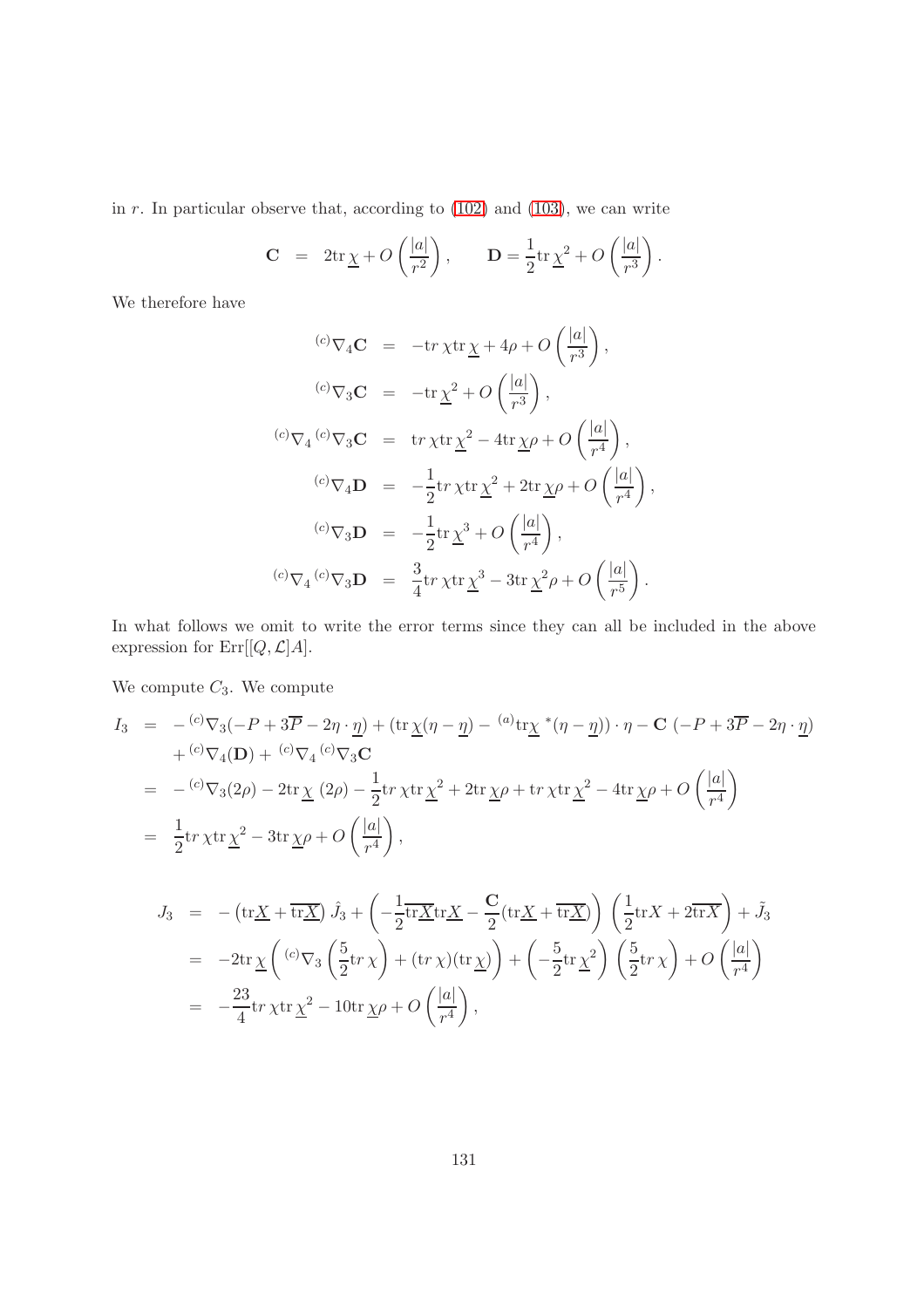$$
K_3 = Q\left(-\frac{1}{2}\text{tr}X - 2\overline{\text{tr}X}\right) - D\left(-\frac{1}{2}\text{tr}X - 2\overline{\text{tr}X}\right) - \left(-\frac{1}{2}\text{tr}X - 2\overline{\text{tr}X}\right)^{(c)}\nabla_3 \mathbf{C}
$$
  
\n
$$
= {}^{(c)}\nabla_3 {}^{(c)}\nabla_3 \left(-\frac{5}{2}\text{tr}\,\chi\right) + 2\text{tr}\,\underline{\chi} {}^{(c)}\nabla_3 \left(-\frac{5}{2}\text{tr}\,\chi\right) + \frac{5}{2}\text{tr}\,\chi(-\text{tr}\,\underline{\chi}^2) + O\left(\frac{|a|}{r^4}\right)
$$
  
\n
$$
= -\frac{5}{2} {}^{(c)}\nabla_3 \left(-\frac{1}{2}\text{tr}\,\underline{\chi}\text{tr}\,\chi + 2\rho\right) - 5\text{tr}\,\underline{\chi} \left(-\frac{1}{2}\text{tr}\,\underline{\chi}\text{tr}\,\chi + 2\rho\right) + \frac{5}{2}\text{tr}\,\chi(-\text{tr}\,\underline{\chi}^2) + O\left(\frac{|a|}{r^4}\right)
$$
  
\n
$$
= -\frac{5}{2} \left(\frac{1}{4}\text{tr}\,\underline{\chi}^2\text{tr}\,\chi - \frac{1}{2}\text{tr}\,\underline{\chi} \left(-\frac{1}{2}\text{tr}\,\underline{\chi}\text{tr}\,\chi + 2\rho\right) - 3\text{tr}\,\underline{\chi}\rho\right) - 10\text{tr}\,\underline{\chi}\rho + O\left(\frac{|a|}{r^4}\right)
$$
  
\n
$$
= -\frac{5}{4}\text{tr}\,\underline{\chi}^2\text{tr}\,\chi + O\left(\frac{|a|}{r^4}\right),
$$

$$
L_3 = -\frac{1}{2} \text{tr} \underline{X} \left( -P + 7\overline{P} - 6\eta \cdot \underline{\eta} + 2(\eta - \underline{\eta}) \cdot \eta - \frac{c}{\nabla_4(\mathbf{C})} \right)
$$
  
= 
$$
-\frac{1}{2} \text{tr} \underline{X} \left( 6\rho - \left( -\text{tr} \chi \text{tr} \underline{\chi} + 4\rho \right) \right) + O \left( \frac{|a|}{r^4} \right)
$$
  
= 
$$
-\frac{1}{2} \text{tr} \chi \text{tr} \underline{\chi}^2 - \text{tr} \underline{\chi} \rho + O \left( \frac{|a|}{r^4} \right),
$$

$$
N_3 = 2^{(c)} \nabla_3 \left( -\overline{\text{tr}X} \text{tr} \underline{X} + 2\overline{P} \right)
$$
  
=  $2 \left( -\frac{(c)}{\nabla_3} \text{tr} \chi \text{tr} \underline{\chi} - \text{tr} \chi \frac{(c)}{\nabla_3} \text{tr} \underline{\chi} + 2 \frac{(c)}{\nabla_3} \rho \right) + O \left( \frac{|a|}{r^4} \right)$   
=  $2 \text{tr} \chi \text{tr} \underline{\chi}^2 - 10 \rho \text{tr} \underline{\chi} + O \left( \frac{|a|}{r^4} \right).$ 

We compute

$$
I_{33} = 3P - 5\overline{P} + 4\eta \cdot \underline{\eta} - 2|\eta|^2 + {^{(c)}\nabla_4(\mathbf{C})} = -\mathrm{tr}\,\chi \mathrm{tr}\,\underline{\chi} + 2\rho + O\left(\frac{|a|}{r^3}\right),
$$
  
\n
$$
J_{33} = -\left(\mathrm{tr}\,\underline{X} + \overline{\mathrm{tr}\,\underline{X}}\right)\left(\frac{1}{2}\mathrm{tr}\,X + 2\overline{\mathrm{tr}\,X}\right) + {^{(c)}\mathcal{D}}\cdot\overline{H} + 2H\cdot\overline{H} = -5\mathrm{tr}\,\underline{\chi}\mathrm{tr}\,\chi + O\left(\frac{|a|}{r^3}\right),
$$
  
\n
$$
K_{33} = 2 {^{(c)}\nabla_3}\left(-\frac{1}{2}\mathrm{tr}\,X - 2\overline{\mathrm{tr}\,X}\right) = \frac{5}{2}\mathrm{tr}\,\chi \mathrm{tr}\,\chi - 10\rho + O\left(\frac{|a|}{r^3}\right),
$$
  
\n
$$
M_{33} = 2\left(4H + \underline{H} + \overline{\underline{H}}\right) \cdot \eta = O\left(\frac{|a|}{r^4}\right).
$$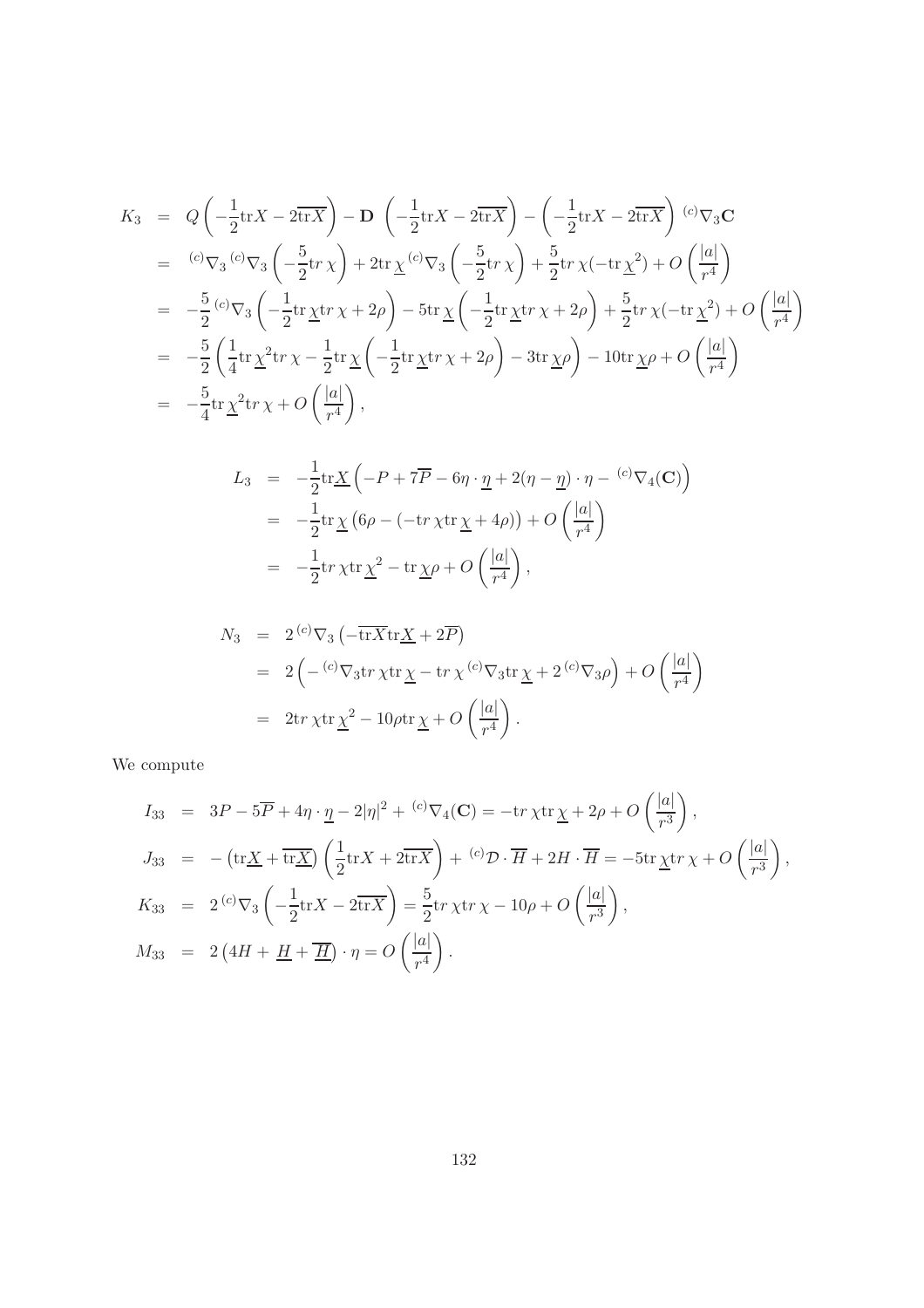We finally obtain

$$
C_3 = I_3 + J_3 + K_3 + L_3 + N_3 - 4\underline{\eta} \cdot {^{(c)}} \nabla \mathbf{C} + {^{(c)}} \nabla_4 \mathbf{C} \left( \text{tr}\underline{X} + \overline{\text{tr}\underline{X}} \right) - \mathbf{C} \left( I_{33} + J_{33} + K_{33} + M_{33} \right)
$$
  
\n
$$
= \frac{1}{2} \text{tr} \chi \text{tr} \underline{\chi}^2 - 3 \text{tr} \underline{\chi} \rho - \frac{23}{4} \text{tr} \chi \text{tr} \underline{\chi}^2 - 10 \text{tr} \underline{\chi} \rho - \frac{5}{4} \text{tr} \underline{\chi}^2 \text{tr} \chi - \frac{1}{2} \text{tr} \chi \text{tr} \underline{\chi}^2 - \text{tr} \underline{\chi} \rho
$$
  
\n
$$
+ 2 \text{tr} \chi \text{tr} \underline{\chi}^2 - 10 \rho \text{tr} \underline{\chi} + 2 \text{tr} \underline{\chi} (-\text{tr} \chi \text{tr} \underline{\chi} + 4\rho)
$$
  
\n
$$
- 2 \text{tr} \underline{\chi} \left( -\text{tr} \chi \text{tr} \underline{\chi} + 2\rho - 5 \text{tr} \underline{\chi} \text{tr} \chi + \frac{5}{2} \text{tr} \chi \text{tr} \chi - 10\rho \right) + O \left( \frac{|a|}{r^4} \right)
$$
  
\n
$$
= O \left( \frac{|a|}{r^4} \right).
$$

We now compute  $C_0$ . We compute

$$
I_0 = {}^{(c)}\nabla_4 {}^{(c)}\nabla_3 {\bf D} = \frac{3}{4} \text{tr} \, \chi \text{tr} \, \underline{\chi}^3 - 3 \text{tr} \, \underline{\chi}^2 \rho + O\left(\frac{|a|}{r^5}\right),
$$

$$
J_0 = -(\text{tr}\underline{X} + \overline{\text{tr}\underline{X}}) \left( {}^{(c)}\nabla_3 \left( \overline{\text{tr}\overline{X}} \text{tr}\underline{X} - 2\overline{P} \right) + \frac{1}{2} \text{tr}\underline{X} (4\overline{P} - 4\eta \cdot \underline{\eta}) \right) + (\text{tr}\underline{\chi} \left( 4H + \underline{H} + \overline{\underline{H}} \right) - {}^{(a)}\text{tr}\underline{\chi} * \left( 4H + \underline{H} + \overline{\underline{H}} \right)) \cdot \eta \right) + \left( -\frac{1}{2} \overline{\text{tr}\underline{X}} \text{tr}\underline{X} - \frac{C}{2} (\text{tr}\underline{X} + \overline{\text{tr}\underline{X}}) \right) \left( \overline{\text{tr}\overline{X}} \text{tr}\underline{X} - 2\overline{P} \right) - \frac{1}{2} ({}^{(c)}\mathcal{D} \cdot \overline{{}^{(c)}\mathcal{D}}(\mathbf{D})) = -2 \text{tr}\underline{\chi} \left( {}^{(c)}\nabla_3 \left( \text{tr}\,\chi \text{tr}\underline{\chi} - 2\rho \right) + \frac{1}{2} \text{tr}\,\underline{\chi} (4\rho) \right) + \left( -\frac{5}{2} \text{tr}\,\underline{\chi}^2 \right) \left( \text{tr}\,\chi \text{tr}\,\underline{\chi} - 2\rho \right) + O \left( \frac{|a|}{r^5} \right) = -\frac{1}{2} \text{tr}\,\chi \text{tr}\,\underline{\chi}^3 - 9\rho \text{tr}\,\underline{\chi}^2 + O \left( \frac{|a|}{r^5} \right),
$$

$$
K_0 = -\left(-\frac{1}{2}\mathrm{tr}X - 2\overline{\mathrm{tr}X}\right) {}^{(c)}\nabla_3 \mathbf{D} = -\frac{5}{4}\mathrm{tr}\,\chi \mathrm{tr}\,\underline{\chi}^3 + O\left(\frac{|a|}{r^5}\right),
$$

$$
L_0 = \text{tr}\underline{X}\left((\text{tr}\,\underline{\chi}(\eta - \underline{\eta}) - \frac{(a)\text{tr}\underline{\chi}}{2}*(\eta - \underline{\eta}))\cdot\eta\right) + \left(\frac{1}{2}\text{tr}\underline{X}^2 - \frac{1}{2}\text{tr}\underline{X}\mathbf{C}\right) (4\overline{P} - 4\eta \cdot \underline{\eta})
$$
  
+ 
$$
\frac{1}{2}\text{tr}\underline{X}^{(c)}\nabla_4(\mathbf{D}) - \frac{1}{2}\text{tr}\underline{X}^{(c)}\nabla_3(4\overline{P} - 4\eta \cdot \underline{\eta})
$$
  
= 
$$
-2\text{tr}\,\underline{\chi}^2\rho + \frac{1}{2}\text{tr}\,\underline{\chi}\left(-\frac{1}{2}\text{tr}\,\chi\text{tr}\,\underline{\chi}^2 + 2\text{tr}\,\underline{\chi}\rho\right) - 2\text{tr}\,\underline{\chi}^{(c)}\nabla_3(\rho) + O\left(\frac{|a|}{r^5}\right)
$$
  
= 
$$
-\frac{1}{4}\text{tr}\,\chi\text{tr}\,\underline{\chi}^3 + 2\text{tr}\,\underline{\chi}^2\rho + O\left(\frac{|a|}{r^5}\right),
$$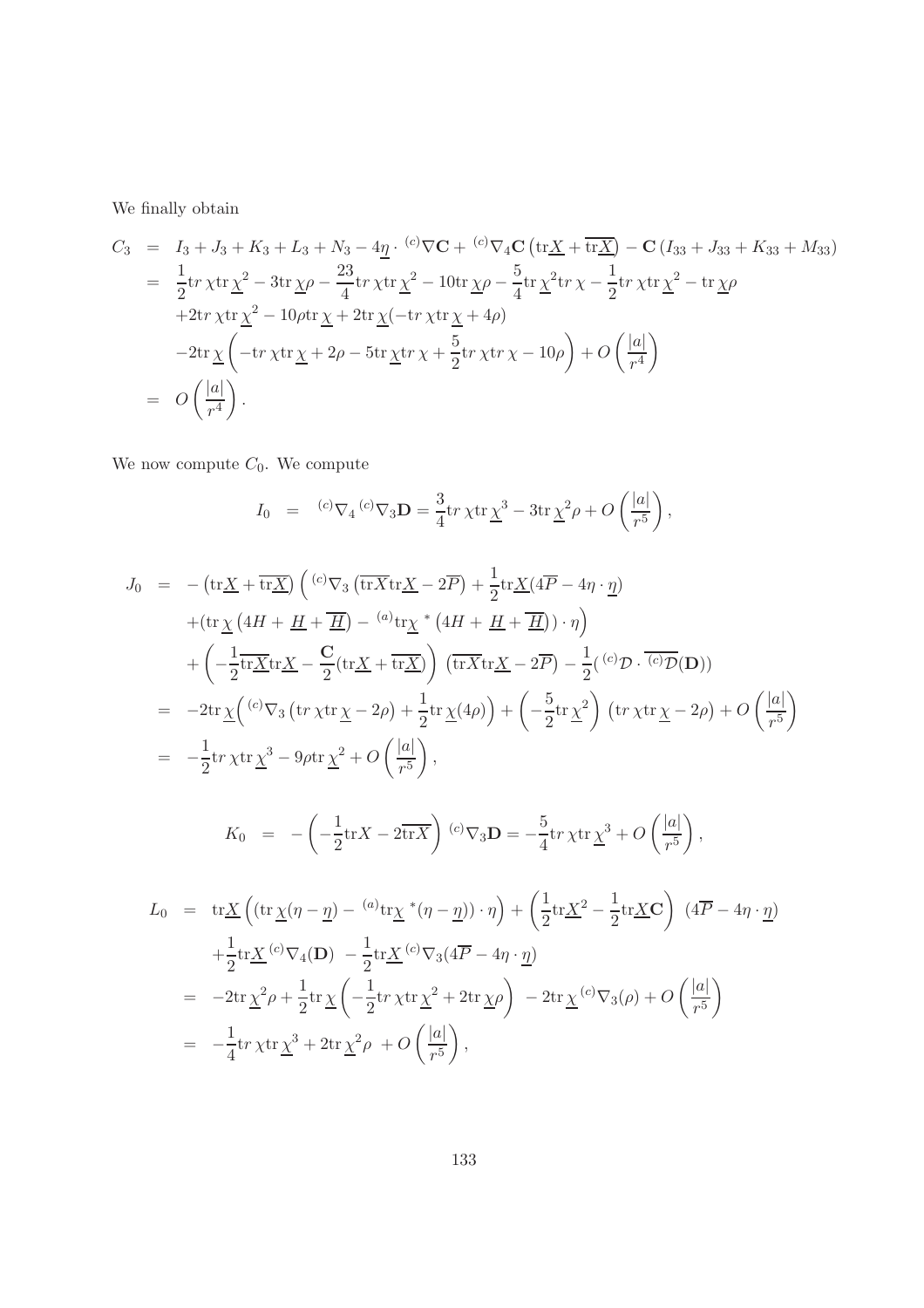$$
N_0 = Q\left(-\overline{\text{tr}X}\text{tr}\underline{X} + 2\overline{P}\right) - D\left(-\overline{\text{tr}X}\text{tr}\underline{X} + 2\overline{P}\right)
$$
  
\n
$$
= {^{(c)}\nabla_3} {^{(c)}\nabla_3} \left(-\text{tr}\,\chi\text{tr}\,\underline{\chi} + 2\rho\right) + 2\text{tr}\,\underline{\chi} {^{(c)}\nabla_3} \left(-\text{tr}\,\chi\text{tr}\,\underline{\chi} + 2\rho\right)
$$
  
\n
$$
= {^{(c)}\nabla_3} (\text{tr}\,\chi\text{tr}\,\underline{\chi}^2 - 5\rho\text{tr}\,\underline{\chi}) + 2\text{tr}\,\underline{\chi} \left(\text{tr}\,\chi\text{tr}\,\underline{\chi}^2 - 5\rho\text{tr}\,\underline{\chi}\right) + O\left(\frac{|a|}{r^5}\right)
$$
  
\n
$$
= \left(-\frac{1}{2}\text{tr}\,\chi\text{tr}\,\underline{\chi} + 2\rho\right) \text{tr}\,\underline{\chi}^2 + 2\text{tr}\,\chi\text{tr}\,\underline{\chi} \left(-\frac{1}{2}\text{tr}\,\underline{\chi}^2\right) - 5\left(-\frac{3}{2}\text{tr}\,\underline{\chi}\rho\right) \text{tr}\,\underline{\chi} - 5\rho\left(-\frac{1}{2}\text{tr}\,\underline{\chi}^2\right)
$$
  
\n
$$
+ 2\text{tr}\,\underline{\chi} \left(\text{tr}\,\chi\text{tr}\,\underline{\chi}^2 - 5\rho\text{tr}\,\underline{\chi}\right) + O\left(\frac{|a|}{r^5}\right)
$$
  
\n
$$
= \frac{1}{2}\text{tr}\,\chi\text{tr}\,\underline{\chi}^3 + 2\rho\text{tr}\,\underline{\chi}^2 + O\left(\frac{|a|}{r^5}\right).
$$

We finally obtain

$$
C_0 = I_0 + J_0 + K_0 + L_0 + N_0 - 4\underline{\eta} \cdot {^{(c)}}\nabla \mathbf{D} + {^{(c)}}\nabla_4 \mathbf{D} (\text{tr}\underline{X} + \overline{\text{tr}\underline{X}}) - \mathbf{D} (I_{33} + J_{33} + K_{33} + M_{33})
$$
  
\n
$$
= \frac{3}{4} \text{tr}\,\chi \text{tr}\,\underline{\chi}^3 - 3 \text{tr}\,\underline{\chi}^2 \rho - \frac{1}{2} \text{tr}\,\chi \text{tr}\,\underline{\chi}^3 - 9\rho \text{tr}\,\underline{\chi}^2 - \frac{5}{4} \text{tr}\,\chi \text{tr}\,\underline{\chi}^3 + 2 \text{tr}\,\underline{\chi}^2 \rho - \frac{1}{4} \text{tr}\,\chi \text{tr}\,\underline{\chi}^3
$$
  
\n
$$
+ 2\rho \text{tr}\,\underline{\chi}^2 + \frac{1}{2} \text{tr}\,\chi \text{tr}\,\underline{\chi}^3 + 2 \text{tr}\,\underline{\chi} \left( -\frac{1}{2} \text{tr}\,\chi \text{tr}\,\underline{\chi}^2 + 2 \text{tr}\,\underline{\chi} \rho \right)
$$
  
\n
$$
- \frac{1}{2} \text{tr}\,\underline{\chi}^2 \left( -\text{tr}\,\chi \text{tr}\,\underline{\chi} + 2\rho - 5 \text{tr}\,\underline{\chi} \text{tr}\,\chi + \frac{5}{2} \text{tr}\,\chi \text{tr}\,\chi - 10\rho \right) + O\left( \frac{|a|}{r^5} \right)
$$
  
\n
$$
= O\left( \frac{|a|}{r^5} \right).
$$

This implies that all the terms involving  $(c) \nabla_3 A$  and A are  $O(|a|)$ . We can write

$$
C_3^{(c)} \nabla_3 A + C_3^a(A) + C_0^a(A) = a \left( d_2^{(c)} \nabla_3 A + d_4 A \right)
$$

with

$$
d_2 = O\left(\frac{1}{r^4}\right), \qquad d_4 = O\left(\frac{1}{r^5}\right).
$$

### B.2 The structure of the linear lower order terms: proof of Lemma [8.7](#page-80-1)

Observe that in Kerr

$$
\eta_1 = \Re(H_1) = -\Re(\overline{Z_1}) = -\Re(Z_1) = \underline{\eta}_1, \n\eta_2 = \Re(H_2) = \Re(\overline{Z_2}) = \Re(Z_2) = -\underline{\eta}_2,
$$

therefore

$$
(\eta - \underline{\eta}) \cdot {}^{(c)}\nabla = (\eta_1 - \underline{\eta}_1) {}^{(c)}\nabla_1 + (\eta_2 - \underline{\eta}_2) {}^{(c)}\nabla_2 = 2\eta_2 {}^{(c)}\nabla_2 = a d(r, \theta) {}^{(c)}\nabla_2,
$$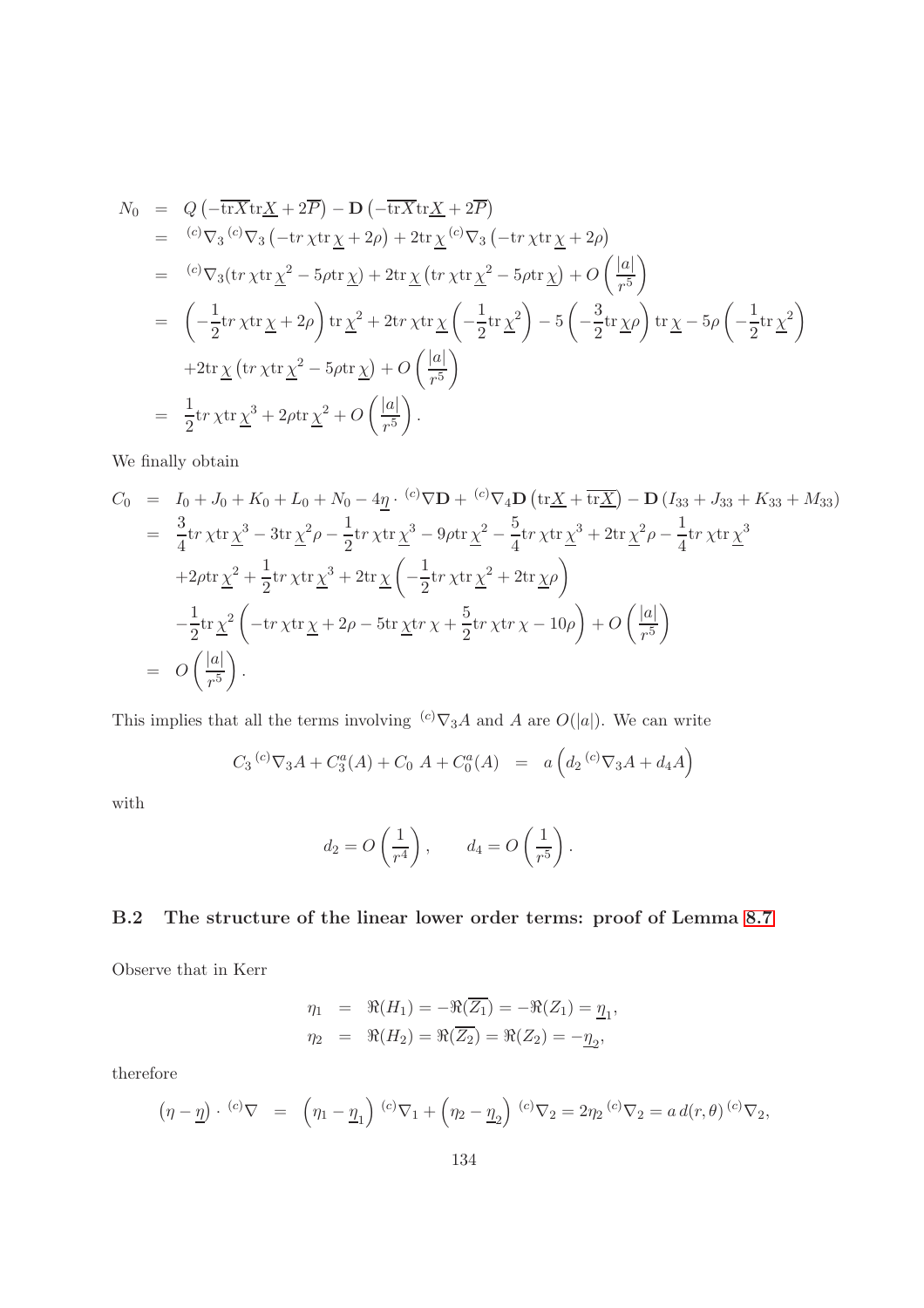with  $d(r, \theta)$  is  $O\left(\frac{1}{r^2}\right)$  $\frac{1}{r^2}$ ). Similarly,

$$
(*\eta + *\underline{\eta}) \cdot {}^{(c)}\nabla = a\alpha d(r,\theta) {}^{(c)}\nabla_2.
$$

We hereby show that there is a choice of  $C$ , which satisfies the assumptions of Proposition [8.6,](#page-79-0) such that the coefficient of the term <sup>\*</sup><sup>(c)</sup> $\nabla$ <sup>(c)</sup> $\nabla_3 A$  are multiple of  $(\eta - \eta)$  or  $(*\eta + * \eta)$ . This implies that

$$
C_{a3} \cdot {}^{(c)}\nabla {}^{(c)}\nabla_3 A + C \cdot {}_{a3} \cdot {}^{*(c)}\nabla {}^{(c)}\nabla_3 A
$$
  
=  $a d(r, \theta) (\eta - \eta) \cdot {}^{(c)}\nabla {}^{(c)}\nabla_3 A + a d(r, \theta) ({}^*\eta + {}^*\underline{\eta}) \cdot {}^{(c)}\nabla {}^{(c)}\nabla_3 A$   
=  $a d(r, \theta) {}^{(c)}\nabla_2 {}^{(c)}\nabla_3 A$ 

where  $d(r, \theta)$  are generic functions of r and  $\theta$ . In particular, there is no term of the form  $^{(c)}\nabla_1^{(c)}\nabla_3A$ . In what follows we omit to write the error terms since they can all be included in the above expression for  $\mathrm{Err}[[Q,\mathcal{L}]A].$ 

We denote  $O(\eta + \underline{\eta})$  and  $O(*\eta - * \underline{\eta})$  any expression which is linear combination of  $\eta + \underline{\eta}$  and  $*\eta - *\eta$ .

We have

$$
I *_{a3} = {}^{(a)}tr \chi(\eta - \underline{\eta}) = {}^{(a)}tr \chi(\eta + \underline{\eta} - 2\underline{\eta}) = -2 {}^{(a)}tr \chi \underline{\eta} + O(\eta + \underline{\eta}),
$$
  
\n
$$
M *_{a3} = - {}^{(a)}tr \chi (4H + \underline{H} + \overline{\underline{H}})
$$
  
\n
$$
= - {}^{(a)}tr \chi (4\eta + 4i * \eta + 2\underline{\eta})
$$
  
\n
$$
= - {}^{(a)}tr \chi (4\eta + 4\underline{\eta} + 4i * \eta - 4i * \underline{\eta} - 2\underline{\eta} + 4i * \underline{\eta})
$$
  
\n
$$
= {}^{(a)}tr \chi (2\underline{\eta} - 4i * \underline{\eta}) + O(\eta + \underline{\eta}) + O(*\eta - * \underline{\eta}).
$$

This gives

$$
C *_{a3} = I *_{a3} + M *_{a3}
$$
  
=  $-2^{(a)} \text{tr}\chi \eta + {^{(a)} \text{tr}\chi (2\eta - 4i * \eta) + O(\eta + \eta) + O(*\eta - * \eta)$   
=  $-4i {^{(a)} \text{tr}\chi * \eta + O(\eta + \eta) + O(*\eta - * \eta)}$ .

Therefore

$$
C *_{a3} \cdot {}^{*(c)}\nabla {}^{(c)}\nabla_3 A = \left(-4i {}^{(a)}\text{tr}\underline{\chi} {}^{*}\underline{\eta} + O(\eta + \underline{\eta}) + O({}^{*}\eta - {}^{*}\underline{\eta})\right) \cdot {}^{*(c)}\nabla {}^{(c)}\nabla_3 A
$$
  
= 
$$
\left(4i {}^{(a)}\text{tr}\underline{\chi} \underline{\eta} + O({}^{*}\eta + {}^{*}\underline{\eta}) + O(\eta - \underline{\eta})\right) \cdot {}^{(c)}\nabla {}^{(c)}\nabla_3 A.
$$

To compute  $C_{a3}$ , we recall

$$
I_{a3} = -2\left( {}^{(c)}\nabla_3(\eta - \underline{\eta}) + \left(\frac{1}{2}\text{tr}\,\underline{\chi} + 2\text{tr}\underline{X}\right)(\eta - \underline{\eta})\right) = O(\eta - \underline{\eta}),
$$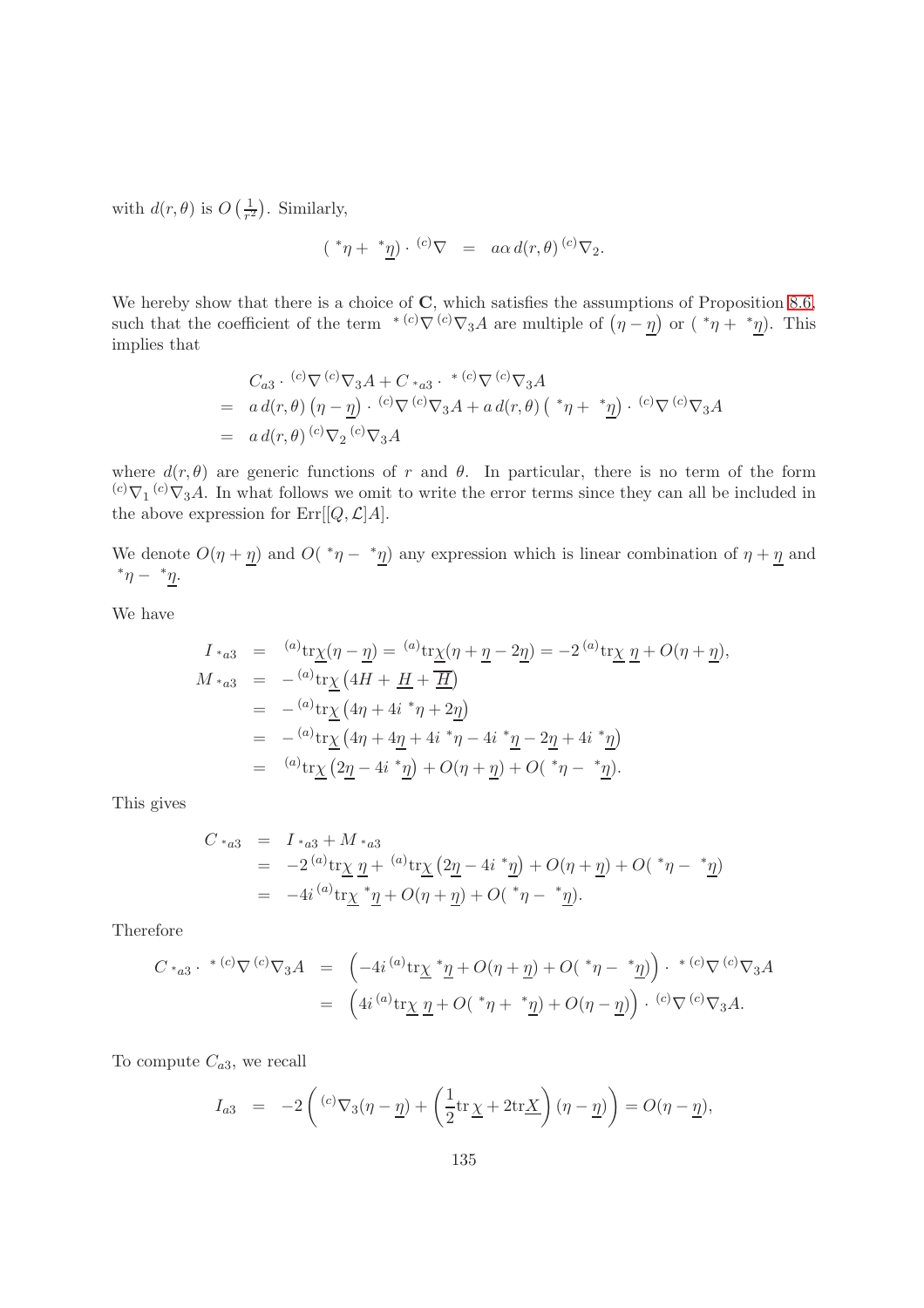$$
J_{a3} = -(\text{tr}\underline{X} + \overline{\text{tr}\underline{X}}) (2(\eta - \underline{\eta}) - (4H + \underline{H} + \overline{\underline{H}})) + {^{(c)}\nabla_3 H} + (-2\text{tr}\underline{X} - 2\overline{\text{tr}\underline{X}} + \mathbf{C}) H
$$
  

$$
- {^{(c)}\mathcal{D}(\mathbf{C})} + 2\overline{\text{tr}\underline{X}}\eta - {^{(c)}\mathcal{D}\overline{\text{tr}\underline{X}}} + {^{(c)}\nabla_3 \overline{H}} + \mathbf{C}\overline{H} - {^{(c)}\mathcal{D}(\mathbf{C})}
$$
  

$$
= 2\text{tr}\underline{\chi} (4\eta + 4i^*\eta + 2\underline{\eta}) + 2 {^{(c)}\nabla_3 \eta} + (-4\text{tr}\underline{\chi}) (\eta + i^*\eta)
$$
  

$$
+ 2(\text{tr}\underline{\chi} + i {^{(a)}\text{tr}\underline{\chi}})\eta - {^{(c)}\mathcal{D}\overline{\text{tr}\underline{X}}} + 2\mathbf{C}\eta - 2 {^{(c)}\nabla(\mathbf{C})} + O(\eta - \underline{\eta}).
$$

Using Codazzi equation

$$
{}^{(c)}\mathcal{D}\overline{\text{tr}\underline{X}} = (\text{tr}\underline{X} - \overline{\text{tr}\underline{X}})\,\underline{H} + O(\epsilon) = -2i \, {}^{(a)}\text{tr}\underline{\chi}(\underline{\eta} + i \, {}^*\underline{\eta})
$$

and writing

$$
\begin{array}{rcl}\n^{(c)}\nabla_3 \eta & = & {^{(c)}\nabla_3(\eta - \underline{\eta}) + {^{(c)}\nabla_3 \underline{\eta}} } \\
& = & \frac{1}{2} {^{(a)}\text{tr}\underline{\chi}}({^{*}\underline{\eta} - {^{*}\eta}}) + O(\eta - \underline{\eta}) \\
& = & {^{(a)}\text{tr}\underline{\chi}} {^{*}\underline{\eta}} + O(\eta - \underline{\eta}) + O({^{*}\eta} + {^{*}\underline{\eta}})\n\end{array}
$$

we have

$$
J_{a3} = 2\text{tr}\underline{\chi} (3\eta + 2i \, {}^{*}\eta + 2\underline{\eta}) + 2i \, {}^{(a)}\text{tr}\underline{\chi} (\eta + \underline{\eta}) + 2\mathbf{C}\,\eta - 2 \, {}^{(c)}\nabla(\mathbf{C}) + O(\eta - \underline{\eta}) + O( {}^{*}\eta + {}^{*}\underline{\eta})
$$
  
=  $2\text{tr}\,\underline{\chi} (5\underline{\eta} - 2i \, {}^{*}\underline{\eta}) + 4i \, {}^{(a)}\text{tr}\underline{\chi} \,\underline{\eta} + 2\mathbf{C}\,\underline{\eta} - 2 \, {}^{(c)}\nabla(\mathbf{C}) + O(\eta - \underline{\eta}) + O( {}^{*}\eta + {}^{*}\underline{\eta}).$ 

We also have

$$
L_{a3} = -2\text{tr}\underline{X}(\eta - \underline{\eta}) + O(\eta - \underline{\eta})
$$

and since  $4H + \underline{H} + \overline{\underline{H}} = 6\underline{\eta} - 4i \sqrt[*]{\eta} + O(\eta - \underline{\eta}) + O(\sqrt[*]{\eta} + \sqrt[*]{\eta})$ 

$$
M_{a3} = 2^{(c)} \nabla_3 \left( 4H + \underline{H} + \overline{\underline{H}} \right) - \text{tr} \underline{\chi} \left( 4H + \underline{H} + \overline{\underline{H}} \right)
$$
  
= 2<sup>(c)</sup>  $\nabla_3 \left( 6\underline{\eta} - 4i \overline{\eta} \right) - \text{tr} \underline{\chi} \left( 6\underline{\eta} - 4i \overline{\eta} \right) + O(\eta - \underline{\eta}, \overline{\eta} + \overline{\eta}).$ 

Using that

$$
\begin{array}{rcl}\n^{(c)}\nabla_3 \,^*\underline{\eta} &=& -\frac{1}{2} \text{tr} \,\underline{\chi}(\,^*\underline{\eta} - \,^*\eta) + \frac{1}{2} \,^{(a)} \text{tr}\underline{\chi}(-\underline{\eta} + \eta) \\
&=& -\text{tr} \,\underline{\chi} \,^*\underline{\eta} + O(\eta - \underline{\eta}) + O(\,^*\eta + \,^*\underline{\eta})\n\end{array}
$$

we have

$$
M_{a3} = 12^{(a)} \text{tr}\chi \, {}^{*}\underline{\eta} + 8i(\text{tr}\,\chi \, {}^{*}\underline{\eta}) - \text{tr}\,\chi \left(6\underline{\eta} - 4i \, {}^{*}\underline{\eta}\right) + O(\eta - \underline{\eta}, \, {}^{*}\eta + {}^{*}\underline{\eta})
$$
  
= 12^{(a)} \text{tr}\chi \, {}^{\*}\underline{\eta} + 12i\text{tr}\,\chi \, {}^{\*}\underline{\eta} - 6\text{tr}\,\chi \,\underline{\eta} + O(\eta - \underline{\eta}) + O\left(\, {}^{\*}\eta + {}^{\*}\underline{\eta}\right).

Therefore, the coefficient of  $\ ^{(c)}\nabla\ ^{(c)}\nabla_3 A$  is given by

$$
C_{a3} = I_{a3} + J_{a3} + L_{a3} + M_{a3} - 4C_{\underline{\eta}}
$$
  
=  $2 \text{tr} \underline{\chi} (2\underline{\eta} + 4i \underline{\ }^* \underline{\eta}) + 12^{(a)} \text{tr} \underline{\chi}^* \underline{\eta} + 4i^{(a)} \text{tr} \underline{\chi} \underline{\eta} - 2C_{\underline{\eta}} - 2^{(c)} \nabla(\mathbf{C}) + O(\eta - \underline{\eta}) + O(\underline{\ }^* \eta + \underline{\ }^* \underline{\eta}).$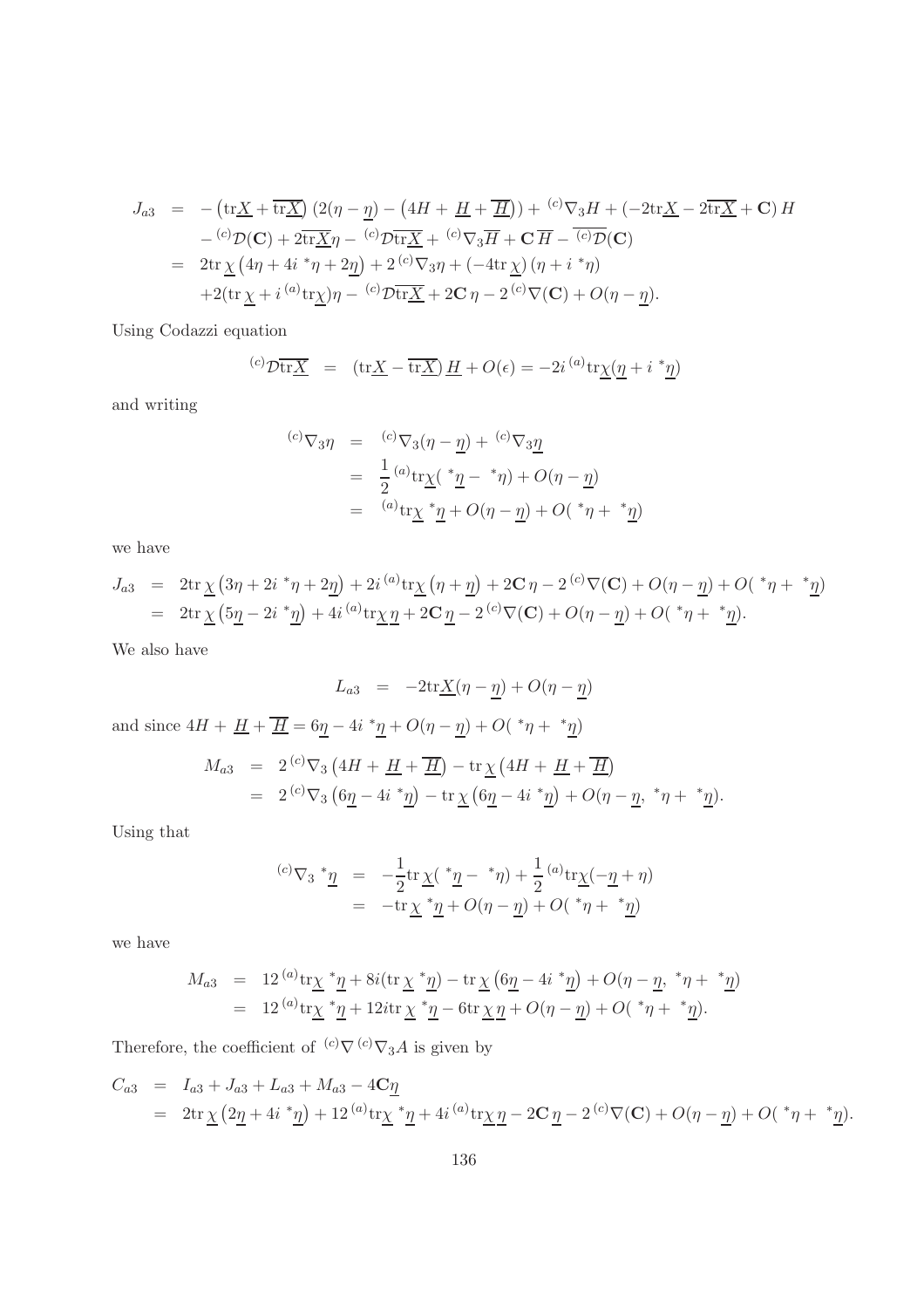Putting together with the  $C \cdot_{a3}$  we obtain

$$
C_{a3} + C_{*a3} = 2\text{tr}\underline{\chi} (2\underline{\eta} + 4i \underline{r}\underline{\eta}) + 12^{(a)}\text{tr}\underline{\chi} \underline{r}\underline{\eta} + 8i^{(a)}\text{tr}\underline{\chi} \underline{\eta} - 2C \underline{\eta} - 2^{(c)}\nabla(\mathbf{C}) + O(\eta - \underline{\eta}) + O(\underline{r}\eta + \underline{r}\underline{\eta}).
$$

We now use Lemma [5.4](#page-56-0) and the form of  $C = 2tr \chi + i\mathfrak{c}^{(a)}tr\chi$  to compute the above coefficient. We have

$$
{}^{(c)}\nabla \text{tr}\underline{\chi} = \nabla \text{tr}\underline{\chi} - \text{tr}\underline{\chi}\zeta = \nabla \text{tr}\underline{\chi} + \text{tr}\underline{\chi}\underline{\eta} = -\frac{1}{2}\text{tr}\underline{\chi}\underline{\eta} - \frac{3}{2}\text{tr}\underline{\chi}\eta - \frac{1}{2}{}^{(a)}\text{tr}\underline{\chi}({}^*\eta - {}^*\underline{\eta}),
$$
  

$$
{}^{(c)}\nabla {}^{(a)}\text{tr}\underline{\chi} = \nabla {}^{(a)}\text{tr}\underline{\chi} - {}^{(a)}\text{tr}\underline{\chi}\zeta = \nabla {}^{(a)}\text{tr}\underline{\chi} + {}^{(a)}\text{tr}\underline{\chi}\underline{\eta} = -\frac{1}{2}{}^{(a)}\text{tr}\underline{\chi}\underline{\eta} - \frac{3}{2}{}^{(a)}\text{tr}\underline{\chi}\eta + \frac{1}{2}\text{tr}\underline{\chi}({}^*\eta - {}^*\underline{\eta}).
$$

This gives

$$
\begin{split}\n\text{(c)} \nabla \mathbf{C} &= 2 \, \text{(c)} \nabla \text{tr} \, \underline{\chi} + i \mathfrak{c} \, \text{(c)} \nabla \, \text{(a)} \, \text{tr} \underline{\chi} \\
&= 2 \left( -\frac{1}{2} \text{tr} \, \underline{\chi} \eta - \frac{3}{2} \text{tr} \, \underline{\chi} \eta - \frac{1}{2} \, \text{(a)} \, \text{tr} \underline{\chi} \left( \, ^* \eta - \, ^* \underline{\eta} \right) \right) + i \mathfrak{c} \left( -\frac{1}{2} \, \text{(a)} \, \text{tr} \underline{\chi} \, \underline{\eta} - \frac{3}{2} \, \text{(a)} \, \text{tr} \underline{\chi} \eta + \frac{1}{2} \text{tr} \, \underline{\chi} \left( \, ^* \eta - \, ^* \underline{\eta} \right) \right) \\
&= \left( -\text{tr} \, \underline{\chi} \eta - 3 \text{tr} \, \underline{\chi} \eta - \, \text{(a)} \, \text{tr} \underline{\chi} \left( \, ^* \eta - \, ^* \underline{\eta} \right) \right) + i \left( -\frac{\mathfrak{c}}{2} \, \text{(a)} \, \text{tr} \underline{\chi} \, \underline{\eta} - \frac{3 \mathfrak{c}}{2} \, \text{(a)} \, \text{tr} \underline{\chi} \eta + \frac{\mathfrak{c}}{2} \text{tr} \, \underline{\chi} \left( \, ^* \eta - \, ^* \underline{\eta} \right) \right).\n\end{split}
$$

Going back to

$$
C_{a3} + C_{*a3} = 2\text{tr}\,\underline{\chi}\left(2\underline{\eta} + 4i \, {}^{*}\underline{\eta}\right) + 12 \, {}^{(a)}\text{tr}\underline{\chi} \, {}^{*}\underline{\eta} + 8i \, {}^{(a)}\text{tr}\underline{\chi} \, \underline{\eta} - 2\mathbf{C} \, \underline{\eta} - 2 \, {}^{(c)}\nabla(\mathbf{C})
$$
  
+
$$
O(\eta - \underline{\eta}) + O(\, {}^{*}\eta + {}^{*}\underline{\eta})
$$
  
= 
$$
2\text{tr}\,\underline{\chi}\,\underline{\eta} + 6\text{tr}\,\underline{\chi}\eta + 2 \, {}^{(a)}\text{tr}\underline{\chi} \, {}^{*}\eta + 10 \, {}^{(a)}\text{tr}\underline{\chi} \, {}^{*}\underline{\eta}
$$
  
+
$$
i((-\mathfrak{c} + 8) \, {}^{(a)}\text{tr}\underline{\chi}\,\underline{\eta} + 3\mathfrak{c} \, {}^{(a)}\text{tr}\underline{\chi}\eta - \mathfrak{c}\text{tr}\,\underline{\chi} \, {}^{*}\eta + (\mathfrak{c} + 8)\text{tr}\,\underline{\chi} \, {}^{*}\underline{\eta})
$$
  
+
$$
O(\eta - \underline{\eta}) + O(\, {}^{*}\eta + {}^{*}\underline{\eta})
$$

which can again be simplified to

$$
C_{a3} + C_{a3} = 8 \text{tr} \underline{\chi} \underline{\eta} + 8^{(a)} \text{tr} \underline{\chi} * \underline{\eta} + i((2\mathfrak{c} + 8)^{(a)} \text{tr} \underline{\chi} \underline{\eta} + (2\mathfrak{c} + 8) \text{tr} \underline{\chi} * \underline{\eta})
$$
  
+  $O(\eta - \underline{\eta}) + O(*\eta + * \underline{\eta}).$ 

From [\(69\)](#page-56-1), we deduce

$$
0 = \frac{1}{2} \text{tr} \underline{\chi}(\eta + \underline{\eta}) - \frac{1}{2} {}^{(a)} \text{tr} \underline{\chi}({^*}\eta - {^*}\underline{\eta}) = \text{tr} \underline{\chi} \underline{\eta} + {}^{(a)} \text{tr} \underline{\chi} {^*}\underline{\eta} + O(\eta - \underline{\eta}) + O({^*}\eta + {^*}\underline{\eta}).
$$

Therefore we can write  ${}^{(a)}tr \chi * \underline{\eta} + tr \chi \underline{\eta} = O(\eta - \underline{\eta}) + O(*\eta + * \underline{\eta})$ , and obtain

$$
C_{a3} + C_{*a3} = i((2\mathfrak{c} + 8)^{(a)} tr \underline{\chi} \underline{\eta} + (2\mathfrak{c} + 8) tr \underline{\chi} * \underline{\eta}) + O(\eta - \underline{\eta}) + O(*\eta + * \underline{\eta}).
$$

Choosing  $c = -4$ , we obtain

$$
C_{a3} + C \cdot_{a3} = O(\eta - \underline{\eta}) + O(\sqrt[*]{\eta} + \sqrt[*]{\eta})
$$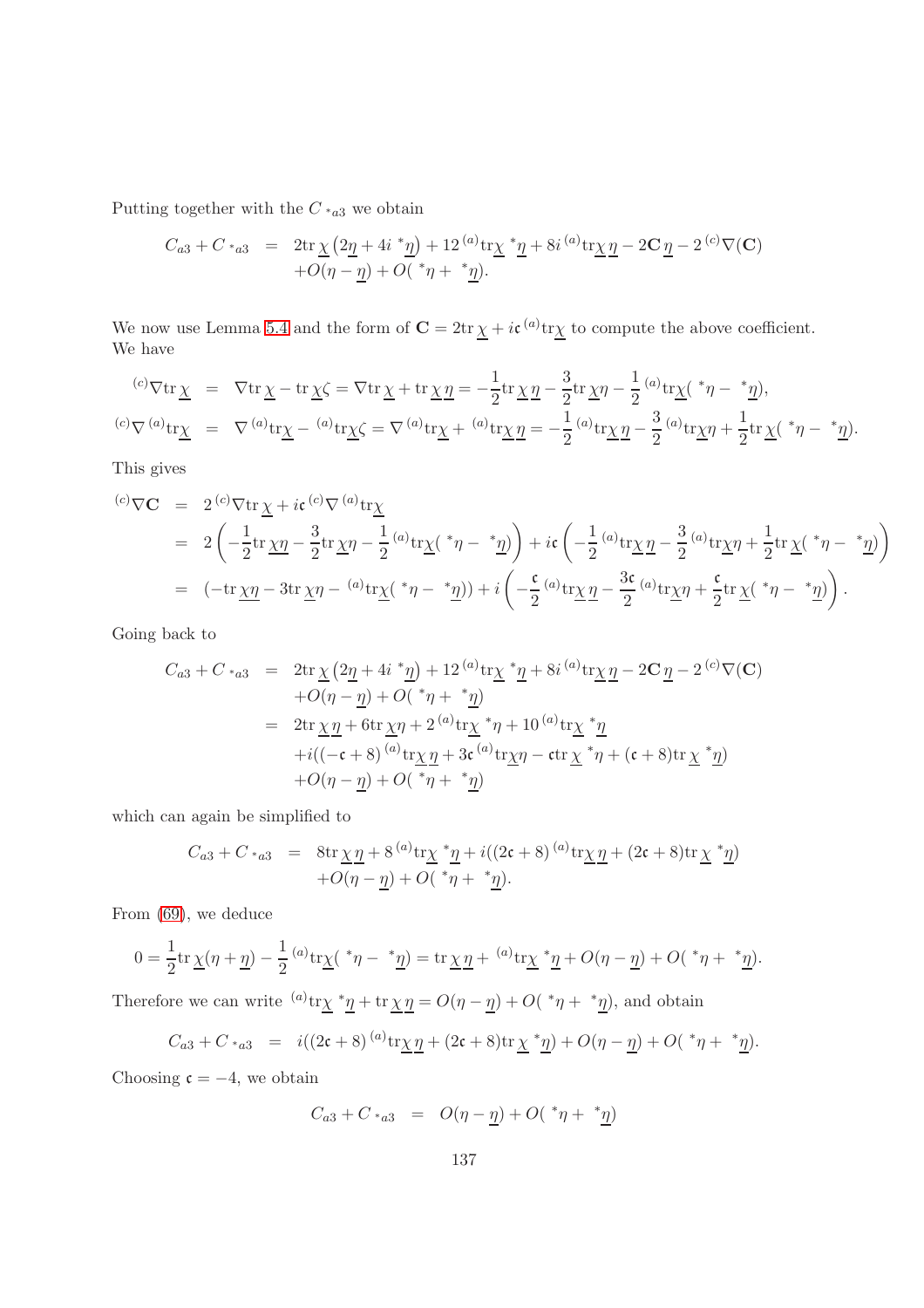and therefore

$$
C_{a3} \cdot {}^{(c)}\nabla {}^{(c)}\nabla_3 A + C \cdot {}_{a3} \cdot {}^{*}{}^{(c)}\nabla {}^{(c)}\nabla_3 A = a \cdot d_1 {}^{(c)}\nabla_2 {}^{(c)}\nabla_3 A \qquad \text{for } d_1 = O\left(\frac{1}{r^3}\right).
$$

By performing similar computations we obtain

$$
C_a \cdot {}^{(c)}\nabla A + C *_a \cdot {}^{*(c)}\nabla A = a \cdot d_3 {}^{(c)}\nabla A \quad \text{for } d_3 = O\left(\frac{1}{r^4}\right).
$$

#### References

- [1] L. Andersson, P. Blue, Hidden symmetries and decay for the wave equation on the Kerr spacetime, Ann. of Math. **182** (2015), 787-853.
- [2] L. Andersson, T. Bäckdahl, P. Blue, S. Ma, Stability for linearized gravity on the Kerr spacetime, [arXiv:1903.03859.](http://arxiv.org/abs/1903.03859)
- [3] S. Chandrasekhar, The mathematical theory of black holes, 1983, Oxford Classic Texts in the Physical Sciences.
- [4] S. Chandrasekhar, On the equations governing the perturbations of the Schwarzschild black hole, P. Roy. Soc. Lond. A Mat. 343 (1975), 289–298.
- [5] D. Christodoulou, S. Klainerman, The global nonlinear stability of the Minkowski space, Princeton University Press (1993).
- [6] M. Dafermos, G. Holzegel, I. Rodnianski, Linear stability of the Schwarzschild solution to gravitational perturbations, Acta. Math. 222 (2019), 1–214.
- [7] M. Dafermos, G. Holzegel, I. Rodnianski, Boundedness and decay for the Teukolsky equation on Kerr spacetimes I: The case  $|a| \ll M$ , Ann. PDE (2019), 118 pp.
- [8] M. Dafermos, I. Rodnianski, Y. Shlapentokh-Rothman, Decay for solutions of the wave equation on Kerr exterior spacetimes iii: The full subextremal case  $|a| < m$ , Ann. of Math. 183 (2016), 787–913.
- [9] D. Häfner, P. Hintz, A. Vasy, *Linear stability of slowly rotating Kerr black holes*, [arXiv:1906.00860.](http://arxiv.org/abs/1906.00860)
- [10] A. Ionescu, S. Klainerman, On the uniqueness of smooth, stationary black holes in vacuum, Invent. Math. 175 (2009), 35–102.
- [11] S. Klainerman, J. Szeftel, Global nonlinear stability of Schwarzschild spacetime under polarized perturbations, [arXiv:1711.07597.](http://arxiv.org/abs/1711.07597)